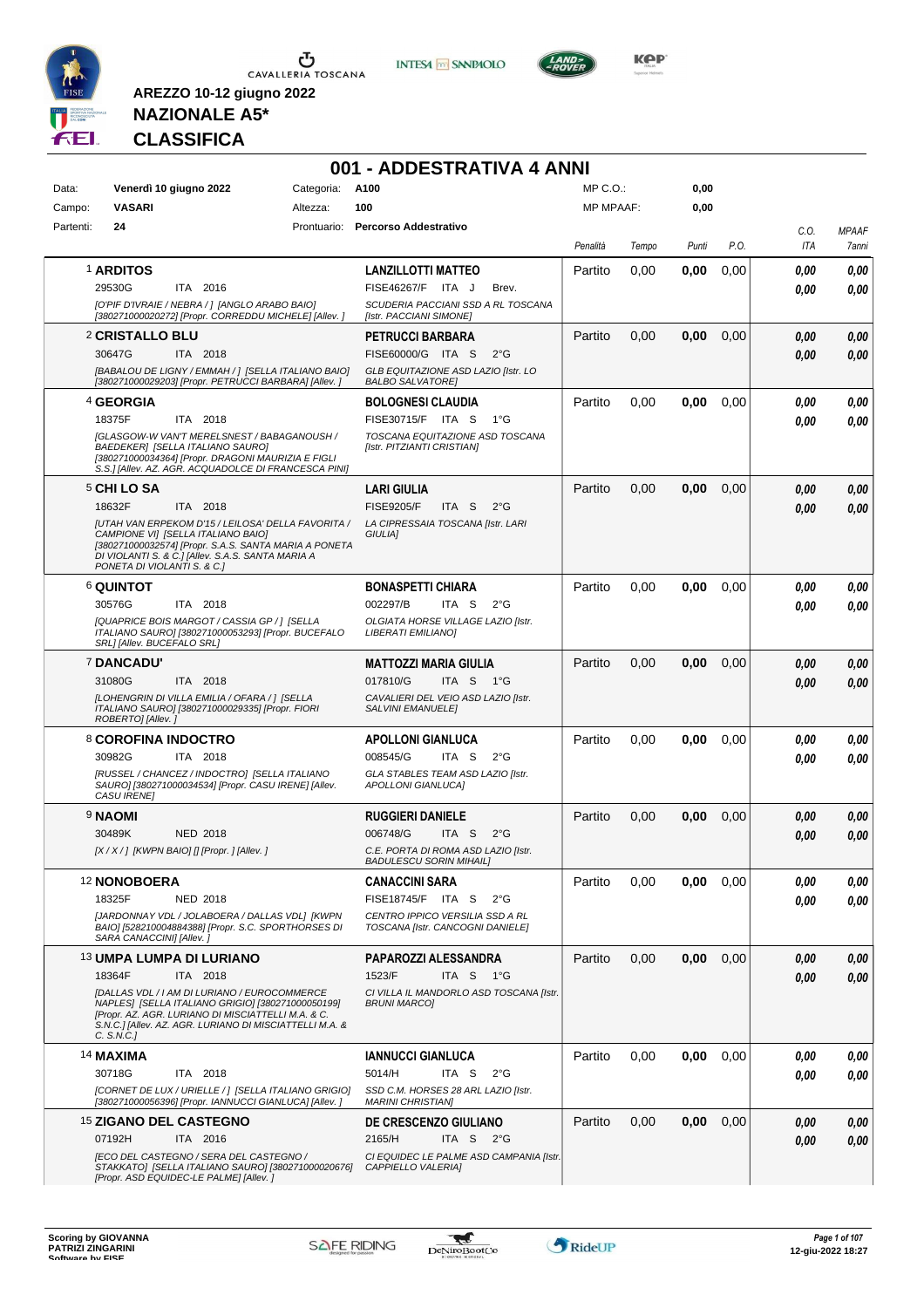





#### **NAZIONALE A5\* CLASSIFICA**

**AREZZO 10-12 giugno 2022**

|           |                                                                                                                                                                            |                 | 001 - ADDESTRATIVA 4 ANNI                                                  |              |       |       |      |             |                       |
|-----------|----------------------------------------------------------------------------------------------------------------------------------------------------------------------------|-----------------|----------------------------------------------------------------------------|--------------|-------|-------|------|-------------|-----------------------|
| Data:     | Venerdì 10 giugno 2022                                                                                                                                                     | Categoria: A100 |                                                                            | $MP C. O.$ : |       | 0,00  |      |             |                       |
| Campo:    | <b>VASARI</b>                                                                                                                                                              | Altezza:        | 100                                                                        | MP MPAAF:    |       | 0,00  |      |             |                       |
| Partenti: | 24                                                                                                                                                                         |                 | Prontuario: Percorso Addestrativo                                          | Penalità     | Tempo | Punti | P.O. | C.0.<br>ITA | <b>MPAAF</b><br>7anni |
|           | <b>16 UTHOPIA MIA</b>                                                                                                                                                      |                 | <b>POMES MARIA TERESA</b>                                                  | Partito      | 0,00  | 0,00  | 0,00 | 0.00        | 0,00                  |
|           | 18362F<br>ITA 2018                                                                                                                                                         |                 | 000624/N<br>ITA S<br>1°G                                                   |              |       |       |      | 0.00        | 0,00                  |
|           | [RUSSEL / CHAMP ROUGE / SANDRO BOY] [SELLA<br>ITALIANO SAURO] [380271000050809] [Propr. PAPAROZZI<br>ALESSANDRA] [Allev. PAPAROZZI ALESSANDRA]                             |                 | CLUB IPPICO LILLASTRO ASD TOSCANA<br>[Istr. BARBAROSSA MIRCO]              |              |       |       |      |             |                       |
|           | 36 MERCI DE POMME J                                                                                                                                                        |                 | <b>CICALO' FRANCESCO</b>                                                   | Partito      | 0,00  | 0,00  | 0,00 | 0,00        | 0,00                  |
|           | 18501F<br><b>NED 2017</b>                                                                                                                                                  |                 | <b>FISE9255/F</b><br>ITA <sub>S</sub><br>$2^{\circ}$ G                     |              |       |       |      | 0.00        | 0,00                  |
|           | [CORNET OBOLENSKY / POMPOM / JUS DE POMME]<br>[KWPN BAIO] [528210004677473] [Propr. CRUCIANI<br>LORENZO] [Allev.]                                                          |                 | AREZZOEQUESTRIANCENTRE SSD ARL<br>TOSCANA [Istr. ROTUNNO CARLO]            |              |       |       |      |             |                       |
|           | 37 CRYSTAL HEART                                                                                                                                                           |                 | <b>COLOMBO ALESSANDRO</b>                                                  | Partito      | 0,00  | 0,00  | 0,00 | 0.00        | 0,00                  |
|           | <b>GER 2017</b><br>04168R                                                                                                                                                  |                 | 005058/B<br>ITA S $2^{\circ}$ G                                            |              |       |       |      | 0.00        | 0.00                  |
|           | [CRISTALLO / CLAIRE / CAJUS] [DEUTSCHES REITPFERD<br>BAIO SCURO] [276020000513051] [Propr. REIMAN OLGA]<br>[Allev. 1                                                       |                 | TRENDY HORSE ASD LOMBARDIA [Istr.]                                         |              |       |       |      |             |                       |
|           | 46 NAKKADASHI HF                                                                                                                                                           |                 | <b>PITZIANTI CRISTIAN</b>                                                  | Partito      | 0.00  | 0,00  | 0,00 | 0,00        | 0,00                  |
|           | 18312F<br>BEL 2013                                                                                                                                                         |                 | 711/F<br>ITA S<br>$2^{\circ}$ G                                            |              |       |       |      | 0.00        | 0,00                  |
|           | [NABAB DE REVE / B-JEWEL'S DIORIET / DOMINARD]<br>[BEL. WARMBLOEDPAARD BAIO] [967000009570958]<br>[Propr. KRUSCHKE MICHELLE LEE] [Allev. ]                                 |                 | TOSCANA EQUITAZIONE ASD TOSCANA<br>[Istr. PITZIANTI CRISTIAN]              |              |       |       |      |             |                       |
|           | 50 DRUMADOON BELLA CRUISE                                                                                                                                                  |                 | <b>THOMAS TINA</b>                                                         | Partito      | 0,00  | 0,00  | 0.00 | 0.00        | 0.00                  |
|           | 29960G<br>IRL 2016                                                                                                                                                         |                 | 002184/B<br>GBR S<br>$2^{\circ}G$                                          |              |       |       |      | 0.00        | 0.00                  |
|           | [NUMERO CRUISE / DRUMADOON CAILIN DEAS / 1 [IRISH<br>HORSE GRIGIO] [372140316839360] [Propr. BECKER<br>BRYAN] [Allev.]                                                     |                 | MAG HORSES SPORTING CLUB ASD LAZIO<br>[Istr. ASTOLFONI FOSSI MATTEO]       |              |       |       |      |             |                       |
|           | <b>53 MACAO</b>                                                                                                                                                            |                 | <b>FAGIOLINI MASSIMILIANO</b>                                              | Partito      | 0.00  | 0,00  | 0,00 | 0,00        | 0,00                  |
|           | GER 2002<br>27012T                                                                                                                                                         |                 | 2480/F<br>ITA SA 1°G                                                       |              |       |       |      | 0,00        | 0,00                  |
|           | [METTERNICH / GRANATE / GARDEULAN I] [HANNOVER<br>BAIO] [] [Propr. FEIT DENISE ANN JESSICA] [Allev. ]                                                                      |                 | SCUDERIE SANTA MARIA ASD TOSCANA<br>[Istr. CONSORTI GIOVANNI]              |              |       |       |      |             |                       |
|           | 257 QUINTINO                                                                                                                                                               |                 | <b>BOCCARDO MARIA ANTONELLA</b>                                            | Partito      | 0,00  | 0,00  | 0,00 | 0.00        | 0,00                  |
|           | 11418E<br>GER 2005                                                                                                                                                         |                 | 1150/F<br>ITA SA 1°G                                                       |              |       |       |      | 0.00        | 0.00                  |
|           | [QUINAR / NUTELLA / CONTENDER] [HOLSTEINER BAIO]<br>[528219000089928] [Propr. BOCCARDO MARIA<br>ANTONELLA] [Allev. ]                                                       |                 | CLUB IPPICO M.A.B. LE CORTI S.S.D<br>TOSCANA [Istr. OSSA MARIANO PABLO]    |              |       |       |      |             |                       |
|           | 284 CARTOON HL                                                                                                                                                             |                 | <b>GABRIELLI CLAUDIA</b>                                                   | Partito      | 0,00  | 0,00  | 0,00 | 0,00        | 0,00                  |
|           | 29322G<br><b>NED 2011</b>                                                                                                                                                  |                 | FISE52887/G ITA Y 1°G                                                      |              |       |       |      | 0.00        | 0.00                  |
|           | [CATOKI / VOLANCE H / C- INDOCTRO] [HOLSTEINER<br>BAIO] [528210002624450] [Propr. A.S.D. C.M. HORSES]<br>[Allev. ]                                                         |                 | SSD C.M. HORSES 28 ARL LAZIO [Istr.<br><b>MARINI CHRISTIANI</b>            |              |       |       |      |             |                       |
|           | 340 GIADA GIOIA                                                                                                                                                            |                 | <b>MORIGGI LETIZIA</b>                                                     | Partito      | 0,00  | 0,00  | 0,00 | 0.00        | 0,00                  |
|           | 15005E<br>ITA 2012                                                                                                                                                         |                 | 005768/G<br>ITA S<br>1°G                                                   |              |       |       |      | 0.00        | 0,00                  |
|           | <b>IEUROCOMMERCE BERLIN / ALENAG / HARLEM DE</b><br>COQUERIE] [SELLA ITALIANO GRIGIO]<br>[982000192324643] [Propr. GUASTELLA CARMELO] [Allev.<br><b>GUASTELLA CARMELO]</b> |                 | SCUDERIE SANTA MARIA ASD TOSCANA<br>[Istr. CONSORTI GIOVANNI]              |              |       |       |      |             |                       |
|           | 378 ALEJANDRO                                                                                                                                                              |                 | <b>MUNICCHI ESTER</b>                                                      | Partito      | 0,00  | 0,00  | 0,00 | 0.00        | 0,00                  |
|           | 15636F<br>GER 2011                                                                                                                                                         |                 | FISE57811/F ITA J<br>Brev.                                                 |              |       |       |      | 0.00        | 0,00                  |
|           | [A LEE SPRING POWER / ANDROMEDA / ACOBAT III]<br>[WESTFALEN BAIO] [276020000462870] [Propr. AP<br>SPORTHORSES S.A.S] [Allev.]                                              |                 | SCUDERIA PACCIANI SSD A RL TOSCANA<br>[Istr. PACCIANI SIMONE]              |              |       |       |      |             |                       |
|           | 410 BELFUCILE                                                                                                                                                              |                 | <b>AGNOLONI CAMILLA</b>                                                    | Partito      | 0,00  | 0,00  | 0,00 | 0,00        | 0,00                  |
|           | 46396B<br>ITA 2016<br>[MONTE BELLINI / CORNFLAKES 2 / ] [SELLA ITALIANO<br>BAIO] [380271000022078] [Propr. MOYERSOEN FILIPPO]                                              |                 | FISE25486/F ITA Y<br>Brev.<br>LA CIPRESSAIA TOSCANA [Istr. LARI<br>GIULIA] |              |       |       |      | 0.00        | 0,00                  |
|           | [Allev. MOYERSOEN FILIPPO]<br>447 FARBREAKER                                                                                                                               |                 | LODOVINI CIARABELLI LORENZO                                                | Partito      | 0,00  | 0,00  | 0,00 | 0,00        | 0,00                  |
|           | 18671F<br>ITA 2015                                                                                                                                                         |                 | FISE14965/R ITA S 2°G                                                      |              |       |       |      | 0.00        | 0,00                  |
|           | [COMME IL FAUT / LADY PIA / HEARTBREAKER] [SELLA<br>ITALIANO BAIO] [380271006033729] [Propr. MONALDI<br>MARCO] [Allev. BORICCHI RICCARDO]                                  |                 | SCUDERIA VALMARINO UMBRIA [Istr. DE<br><b>FILIPPO GIULIA)</b>              |              |       |       |      |             |                       |

Collegio Giudicante *Presidente ANNA RITA CLEMENTE ROBERTA CAPOLONGO GERMANA FRATTINI VANNA SANDRINI LUISA VALENTINI*

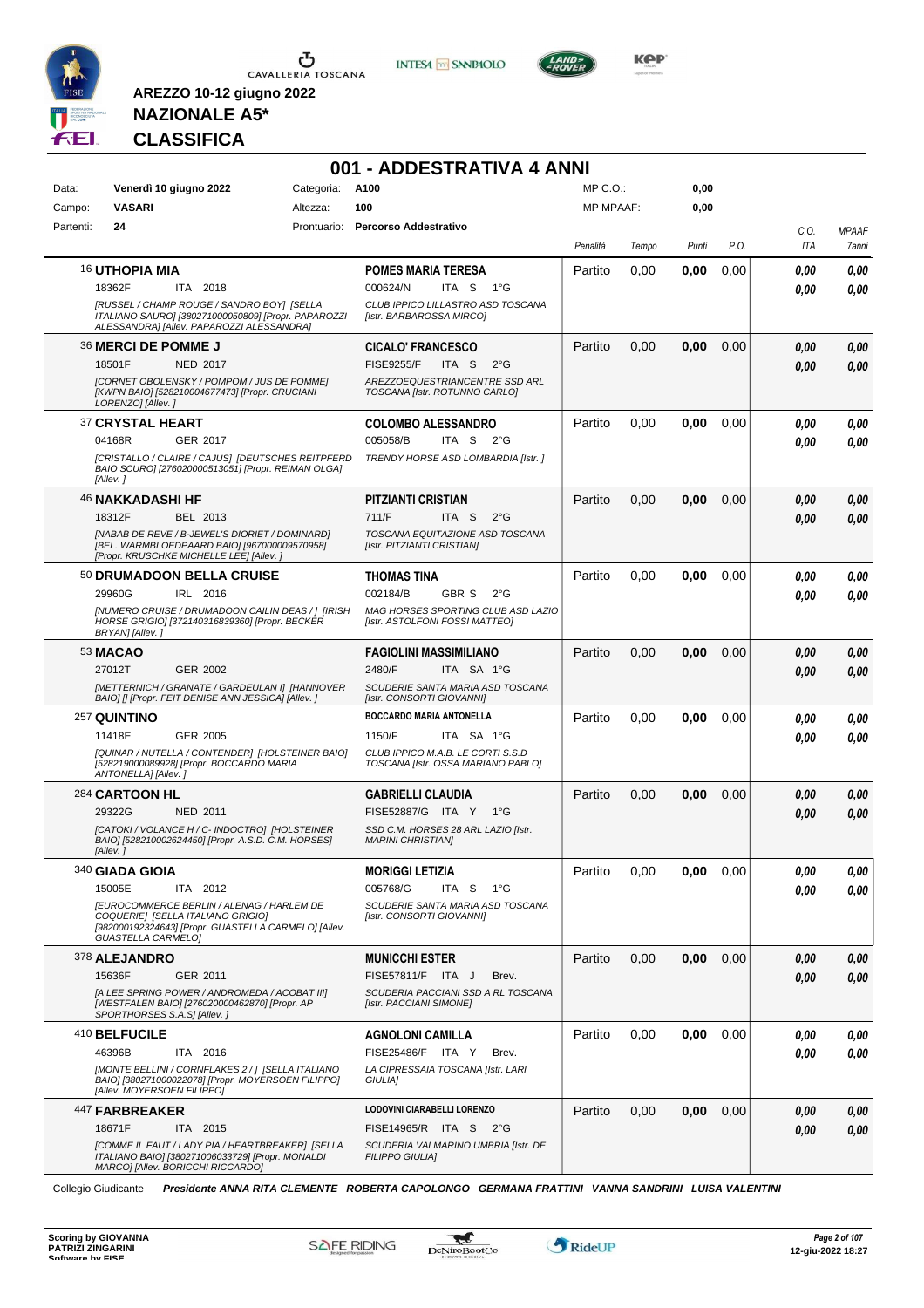

**INTESA M** SANPAOLO



**KOP** 

# **NAZIONALE A5\* CLASSIFICA**

|           |                                                                                                                                                    |            | 002 - ADDESTRATIVA 5 ANNI                                            |                  |       |       |      |                |              |
|-----------|----------------------------------------------------------------------------------------------------------------------------------------------------|------------|----------------------------------------------------------------------|------------------|-------|-------|------|----------------|--------------|
| Data:     | Venerdì 10 giugno 2022                                                                                                                             | Categoria: | A110                                                                 | MP C.O.:         |       | 0,00  |      |                |              |
| Campo:    | <b>VASARI</b>                                                                                                                                      | Altezza:   | 110                                                                  | <b>MP MPAAF:</b> |       | 0,00  |      |                |              |
| Partenti: | 42                                                                                                                                                 |            | Prontuario: Percorso Addestrativo                                    |                  |       |       |      | C.O.           | <b>MPAAF</b> |
|           |                                                                                                                                                    |            |                                                                      | Penalità         | Tempo | Punti | P.O. | ITA            | 7anni        |
|           | <b>3 OLYMPIA SOLE BLUE</b>                                                                                                                         |            | PACCIANI MASSIMO                                                     | Partito          | 0,00  | 0.00  | 0,00 | 0.00           | 0,00         |
|           | 18116F<br>ITA 2017                                                                                                                                 |            | FISE34589/F ITA Y<br>$2^{\circ}$ G                                   |                  |       |       |      | 0.00           | 0.00         |
|           | [ZIROCCO BLUE VDL / QUAPRICE RAYE / CABDULA DU                                                                                                     |            | SCUDERIA PACCIANI SSD A RL TOSCANA                                   |                  |       |       |      |                |              |
|           | TILLARD] [SELLA ITALIANO SAURO] [380271000032000]<br>[Propr. ZOCCHI MARIA GRAZIA] [Allev. ZOCCHI MARIA<br>GRAZIA1                                  |            | [Istr. ]                                                             |                  |       |       |      |                |              |
|           | 17 CENTINO                                                                                                                                         |            | <b>PIRRONE GIACOMO</b>                                               | Partito          | 0,00  | 0,00  | 0,00 | 0,00           | 0,00         |
|           | 29538G<br>GER 2017                                                                                                                                 |            | FISE3129/I<br>ITA S<br>$2^{\circ}G$                                  |                  |       |       |      | 0.00           | 0,00         |
|           | [CENTINO / SARENA / ] [OLDENBURG BAIO]<br>[276418180009217] [Propr. REGGIMENTO LANCIERI DI<br>MONTEBELLO] [Allev.]                                 |            | A.S.D. MONTEBELLO LAZIO [Istr. PINCI<br><b>DIMITRII</b>              |                  |       |       |      |                |              |
|           | 18 MISSISSIPPI VHS                                                                                                                                 |            | <b>COLOMBO ALESSANDRO</b>                                            | Partito          | 0,00  | 0,00  | 0,00 | 0.00           | 0,00         |
|           | 17589F<br><b>NED 2017</b>                                                                                                                          |            | 005058/B<br>ITA S $2^{\circ}$ G                                      |                  |       |       |      | 0.00           | 0,00         |
|           | [DAVENPORT VDL / HALINA / AREZZO VDL] [KWPN                                                                                                        |            | TRENDY HORSE ASD LOMBARDIA [Istr. ]                                  |                  |       |       |      |                |              |
|           | SAURO DORATO] [528210004651525] [Propr. MORIGGI<br>LETIZIA] [Allev.]                                                                               |            |                                                                      |                  |       |       |      |                |              |
|           | 19 BURRASCA                                                                                                                                        |            | <b>LUPINO NICO</b>                                                   | Partito          | 0,00  | 0,00  | 0,00 | 0,00           | 0,00         |
|           | 04029R<br>ITA 2017                                                                                                                                 |            | ITA <sub>S</sub><br>000522/R<br>$2^{\circ}G$                         |                  |       |       |      | 0,00           | 0,00         |
|           | [BABALOU DE LIGNY / TIFFANY PINK / KSAR-SITTE]                                                                                                     |            | C.E. LA GIUNCHIGLIA ASD TOSCANA [Istr.                               |                  |       |       |      |                |              |
|           | [SELLA ITALIANO SAURO] [380271000020410] [Propr.<br>PULETTI SOFIA] [Allev. ENNE MASSIMO]                                                           |            | <b>GARGINI ELEONORAI</b>                                             |                  |       |       |      |                |              |
|           | 20 TOSCANA DOC                                                                                                                                     |            | <b>LARI GIULIA</b>                                                   | Partito          | 0,00  | 0,00  | 0,00 | 0.00           | 0,00         |
|           | 14557F<br>ITA 2012                                                                                                                                 |            | <b>FISE9205/F</b><br>ITA S<br>$2^{\circ}G$                           |                  |       |       |      | 0.00           | 0.00         |
|           | [BALOU DU ROUET / LUCIDA MANSI / AVENIR] [SELLA                                                                                                    |            | LA CIPRESSAIA TOSCANA [Istr. LARI                                    |                  |       |       |      |                |              |
|           | ITALIANO BAIO] [982000192324973] [Propr. S.A.S SANTA<br>MARIA A PONETA DI VIOLANTI S.] [Allev. S.A.S SANTA<br>MARIA A PONETA DI VIOLANTI S.]       |            | <b>GIULIAI</b>                                                       |                  |       |       |      |                |              |
|           | 21 CESARE                                                                                                                                          |            | <b>BONASPETTI CHIARA</b>                                             | Partito          | 0,00  | 0,00  | 0,00 | 0,00           | 0,00         |
|           | 46997B<br>ITA 2017                                                                                                                                 |            | 002297/B<br>ITA S<br>$2^{\circ}G$                                    |                  |       |       |      | 0.00           | 0,00         |
|           | [CORNET OBOLENSKY / CASSIA GP / CASSINI] [SELLA<br>ITALIANO BAIO] [380271000024343] [Propr. BUCEFALO                                               |            | OLGIATA HORSE VILLAGE LAZIO [Istr.<br>LIBERATI EMILIANO]             |                  |       |       |      |                |              |
|           | SRL] [Allev. BUCEFALO SRL]                                                                                                                         |            |                                                                      |                  |       |       |      |                |              |
|           | 23 M.BENITO                                                                                                                                        |            | PITZIANTI CRISTIAN                                                   | Partito          | 0,00  | 0,00  | 0,00 | 0.00           | 0,00         |
|           | 25783G<br>ITA 2012                                                                                                                                 |            | 711/F<br>ITA S<br>$2^{\circ}G$                                       |                  |       |       |      | 0.00           | 0.00         |
|           | ICIUFFO / M.QUERCIA DELLE SELVACCE / VALENTANO]<br>[MAREMMANO BAIO SCURO] [941000013210868] [Propr.                                                |            | TOSCANA EQUITAZIONE ASD TOSCANA<br>[Istr. PITZIANTI CRISTIAN]        |                  |       |       |      |                |              |
|           | QUERCI SIBILLA] [Allev. MILANI PAOLO]                                                                                                              |            |                                                                      |                  |       |       |      |                |              |
|           | 24 BALLANTINES 39                                                                                                                                  |            | <b>FOURCADE LOPEZ FERNANDO</b>                                       | Partito          | 0,00  | 0,00  | 0,00 | 0.00           | 0,00         |
|           | 18422F<br>GER 2017                                                                                                                                 |            | ESP S<br>002059/E<br>$2^{\circ}$ G                                   |                  |       |       |      | $\pmb{0,\!00}$ | $\it 0,00$   |
|           | [BALOUNITO / ANKA VII / CLARIMO] [WESTFALEN BAIO]<br>[276020000562826] [Propr. VOTA GORACCI ANDREA]<br>[Allev.]                                    |            | RIVIERA RESORT SSD A RL EMILIA<br>ROMAGNA [Istr. CALLERI ALESSANDRO] |                  |       |       |      |                |              |
|           | 28 BISCUIT                                                                                                                                         |            | <b>DULCZEWSKA MONIKA</b>                                             | Partito          | 0,00  | 0,00  | 0,00 | 0,00           | 0,00         |
|           | POL 2017<br>30056K                                                                                                                                 |            | GL000473<br>POL S<br>$2^{\circ}G$                                    |                  |       |       |      | 0,00           | 0,00         |
|           | $[X/X/$ ] [AES BAIO] [] [Propr. ] [Allev.]                                                                                                         |            | FISE [Istr.]                                                         |                  |       |       |      |                |              |
|           | 29 NO STOP JUNIOR                                                                                                                                  |            | <b>NAPOLI FILIPPO</b>                                                | Partito          | 0,00  | 0,00  | 0,00 | 0,00           | 0,00         |
|           | 30071G<br>ITA 2017                                                                                                                                 |            | FISE49360/G ITA Y<br>1°G                                             |                  |       |       |      | 0,00           | 0,00         |
|           | [URIQEIN / MAELA / ] [SELLA ITALIANO SAURO]<br>[380271006105386] [Propr. GENTILI GIANCARLO] [Allev.]                                               |            | CI DELLA LEIA ASD LAZIO [Istr. ASCENZI<br><b>MARIA GABRIELLA1</b>    |                  |       |       |      |                |              |
|           | 31 MAILOMA                                                                                                                                         |            | <b>CANACCINI SARA</b>                                                | Partito          | 0,00  | 0,00  | 0,00 | 0,00           | 0,00         |
|           | 17706F<br>NED 2017                                                                                                                                 |            | FISE18745/F ITA S<br>$2^{\circ}$ G                                   |                  |       |       |      | 0,00           | 0,00         |
|           | [BRANTZAU VDL / ILOMA / NUMERO UNO] [KWPN BAIO]<br>[528210004711103] [Propr. S.C. SPORTHORSES DI SARA<br>CANACCINI] [Allev.]                       |            | CENTRO IPPICO VERSILIA SSD A RL<br>TOSCANA [Istr. CANCOGNI DANIELE]  |                  |       |       |      |                |              |
|           | 32 DYLAN F Z                                                                                                                                       |            | <b>LUPINO NICO</b>                                                   | Partito          | 0,00  | 0,00  | 0,00 | 0,00           | 0,00         |
|           | 17518F<br>BEL 2017                                                                                                                                 |            | 000522/R<br>ITA <sub>S</sub><br>$2^{\circ}$ G                        |                  |       |       |      | 0,00           | 0,00         |
|           | [DIAMANT DE SEMILLY / FORTUNA FOR EVER / FURIOSO<br>II] [ZANGERSHEIDE BAIO] [981100004227899] [Propr. AZ.<br>AGR. CANOCCHI FRATELLI S.S.] [Allev.] |            | C.E. LA GIUNCHIGLIA ASD TOSCANA [Istr.<br><b>GARGINI ELEONORA]</b>   |                  |       |       |      |                |              |

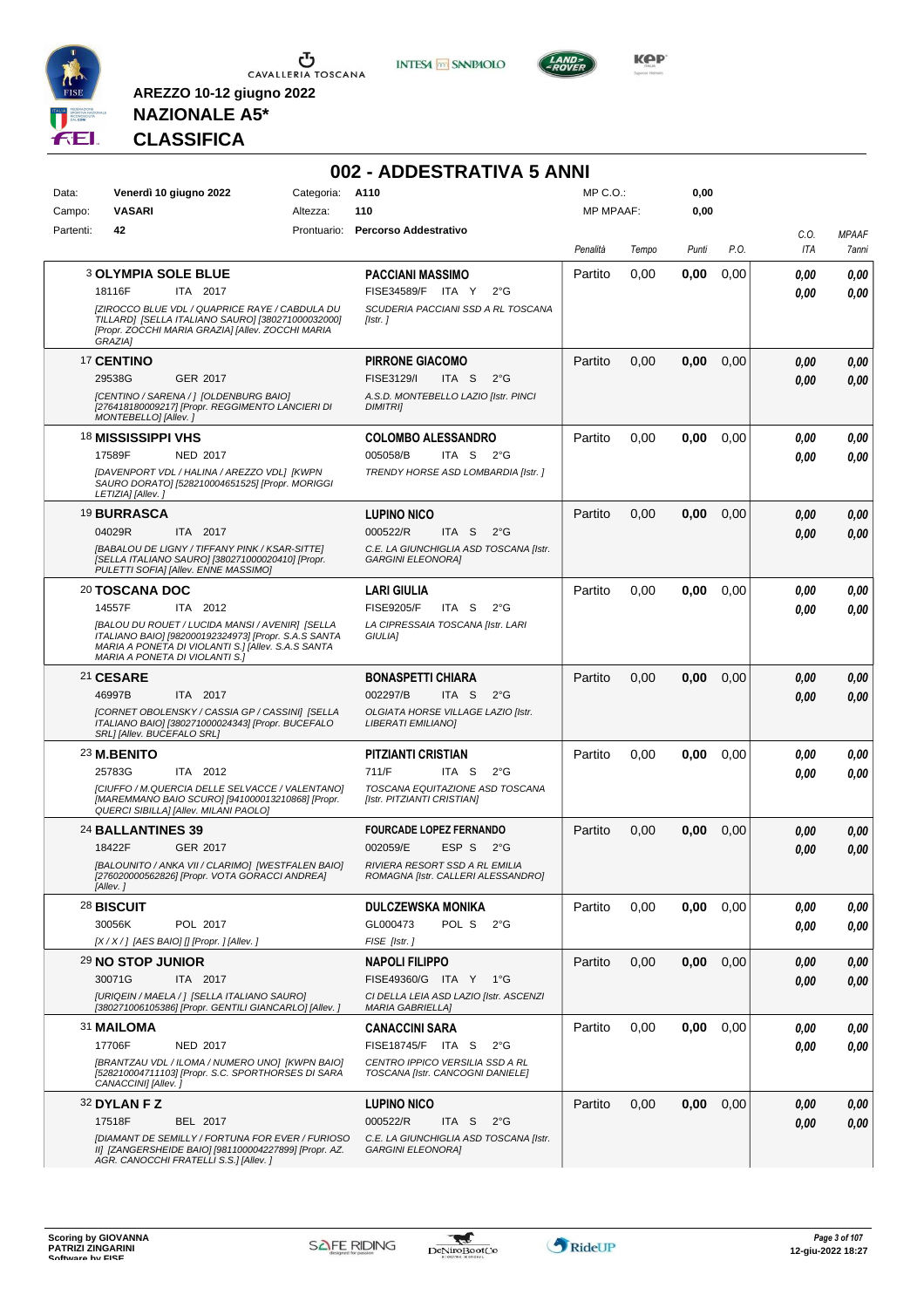





**KOP** 

**NAZIONALE A5\* CLASSIFICA**

|           |                                   |                                                                                                                                                                                                                        |            | 002 - ADDESTRATIVA 5 ANNI                                               |           |       |       |      |      |              |
|-----------|-----------------------------------|------------------------------------------------------------------------------------------------------------------------------------------------------------------------------------------------------------------------|------------|-------------------------------------------------------------------------|-----------|-------|-------|------|------|--------------|
| Data:     |                                   | Venerdì 10 giugno 2022                                                                                                                                                                                                 | Categoria: | A110                                                                    | MP C.O.:  |       | 0,00  |      |      |              |
| Campo:    | <b>VASARI</b>                     |                                                                                                                                                                                                                        | Altezza:   | 110                                                                     | MP MPAAF: |       | 0,00  |      |      |              |
| Partenti: | 42                                |                                                                                                                                                                                                                        |            | Prontuario: Percorso Addestrativo                                       |           |       |       |      | C.O. | <b>MPAAF</b> |
|           |                                   |                                                                                                                                                                                                                        |            |                                                                         | Penalità  | Tempo | Punti | P.O. | ITA  | <b>7anni</b> |
|           | 33 QUALIBRE                       |                                                                                                                                                                                                                        |            | <b>CENCI BEATRICE</b>                                                   | Partito   | 0,00  | 0,00  | 0,00 | 0.00 | 0,00         |
|           | 30556K                            | GER 2016                                                                                                                                                                                                               |            | FISE34350/G ITA Y 1°G                                                   |           |       |       |      | 0.00 | 0.00         |
|           |                                   | [X / X / ] [HOLSTEINER BAIO SCURO] [] [Propr. ] [Allev. ]                                                                                                                                                              |            | SCUD. S. ANNA ASD LAZIO [Istr. VIOLATI<br><b>DAMIANO</b>                |           |       |       |      |      |              |
|           | 35 CARKANN                        |                                                                                                                                                                                                                        |            | PASSARELLI FRANCESCO                                                    | Partito   | 0,00  | 0,00  | 0,00 | 0.00 | 0,00         |
|           | 29474G                            | ITA 2017                                                                                                                                                                                                               |            | FISE27486/G ITA S 2°G                                                   |           |       |       |      | 0,00 | 0,00         |
|           | [Allev.]                          | [KANNAN / CARONESS H / CARBID] [SELLA ITALIANO<br>BAIO] [380271000021525] [Propr. PAPAGNI FRANCESCA]                                                                                                                   |            | UNIVERSITA' DELL'EQUITAZIONE SSD A RL<br>LAZIO [Istr. SHAHABADI KEYVAN] |           |       |       |      |      |              |
|           | <b>38 APRICOT BRANDY</b>          |                                                                                                                                                                                                                        |            | <b>APOLLONI GIANLUCA</b>                                                | Partito   | 0,00  | 0,00  | 0,00 | 0,00 | 0,00         |
|           | 30979G                            | ITA 2017                                                                                                                                                                                                               |            | 008545/G<br>ITA S<br>$2^{\circ}$ G                                      |           |       |       |      | 0.00 | 0,00         |
|           | ASD1                              | ICAN CAN DEL TERRICCIO / PINA COLADA / PORTLAND<br>L] [SELLA ITALIANO SAURO] [380271000017648] [Propr.<br><b>GLA STABLES TEAM ASDI [Alley, GLA STABLES TEAM</b>                                                        |            | GLA STABLES TEAM ASD LAZIO [Istr.<br><b>APOLLONI GIANLUCAI</b>          |           |       |       |      |      |              |
|           | 39 CELESTINA Z                    |                                                                                                                                                                                                                        |            | <b>SALVINI EMANUELE</b>                                                 | Partito   | 0,00  | 0,00  | 0,00 | 0.00 | 0,00         |
|           | 30257G                            | BEL 2017                                                                                                                                                                                                               |            | 006529/G<br>ITA SA 2°G                                                  |           |       |       |      | 0,00 | 0.00         |
|           | RAFFAELE] [Allev. ]               | [CORYDON VAN T&L / MIMOSA Z / ] [ZANGERSHEIDE<br>BAIO] [967000009488094] [Propr. TAGLIAMONTE                                                                                                                           |            | CAVALIERI DEL VEIO ASD LAZIO [Istr.<br><b>SALVINI EMANUELEI</b>         |           |       |       |      |      |              |
|           | <sup>40</sup> BELLOSGUARDO        |                                                                                                                                                                                                                        |            | <b>LARI GIULIA</b>                                                      | Partito   | 0,00  | 0,00  | 0,00 | 0.00 | 0,00         |
|           | 17883F                            | ITA 2017                                                                                                                                                                                                               |            | <b>FISE9205/F</b><br>ITA S<br>$2^{\circ}$ G                             |           |       |       |      | 0.00 | 0,00         |
|           | C.]                               | [NADIR DI SAN PATRIGNANO / BELLAVITA / CAPITAL B]<br>[SELLA ITALIANO BAIO SCURO] [380271000021090] [Propr.<br>S.A.S. SANTA MARIA A PONETA DI VIOLANTI S. & C.I<br>[Allev. S.A.S. SANTA MARIA A PONETA DI VIOLANTI S. & |            | LA CIPRESSAIA TOSCANA [Istr. LARI<br>GIULIA]                            |           |       |       |      |      |              |
|           | 41 MELBOURNE VDL                  |                                                                                                                                                                                                                        |            | <b>BONASPETTI CHIARA</b>                                                | Partito   | 0,00  | 0,00  | 0,00 | 0.00 | 0,00         |
|           | 30801K                            | NED 2017                                                                                                                                                                                                               |            | 002297/B<br>ITA S<br>$2^{\circ}$ G                                      |           |       |       |      | 0.00 | 0,00         |
|           |                                   | [X / X / ] [KWPN GRIGIO] [] [Propr. ] [Allev. ]                                                                                                                                                                        |            | OLGIATA HORSE VILLAGE LAZIO [Istr.<br>LIBERATI EMILIANO]                |           |       |       |      |      |              |
|           | 43 CINNAMON                       |                                                                                                                                                                                                                        |            | <b>PIRRONE GIACOMO</b>                                                  | Partito   | 0,00  | 0,00  | 0,00 | 0.00 | 0,00         |
|           | 29540G                            | GER 2016                                                                                                                                                                                                               |            | FISE3129/I<br>ITA S<br>$2^{\circ}$ G                                    |           |       |       |      | 0.00 | 0.00         |
|           | MONTEBELLO] [Allev.]              | [CINSEY / STALOUBA / ] [OLDENBURG GRIGIO]<br>[276020000535536] [Propr. REGGIMENTO LANCIERI DI                                                                                                                          |            | A.S.D. MONTEBELLO LAZIO [Istr. PINCI<br><b>DIMITRII</b>                 |           |       |       |      |      |              |
|           | <b>44 MAKE MY DAY</b>             |                                                                                                                                                                                                                        |            | <b>COLOMBO ALESSANDRO</b>                                               | Partito   | 0,00  | 0,00  | 0,00 | 0.00 | 0,00         |
|           | 18488F                            | NED 2017                                                                                                                                                                                                               |            | ITA S 2°G<br>005058/B                                                   |           |       |       |      | 0.00 | 0.00         |
|           | $S.R.L.JIAllev.$ ]                | [CARRERA VDL / THONETT / HEARTBREAKER] [KWPN<br>BAIO] [528210004713856] [Propr. B&C SPORTHORSES                                                                                                                        |            | TRENDY HORSE ASD LOMBARDIA [Istr. ]                                     |           |       |       |      |      |              |
|           | <b>47 HARRY DE REDEL</b>          |                                                                                                                                                                                                                        |            | <b>FOURCADE LOPEZ FERNANDO</b>                                          | Partito   | 0,00  | 0,00  | 0.00 | 0,00 | 0,00         |
|           | 18465F                            | FRA 2017                                                                                                                                                                                                               |            | 002059/E<br>ESP S<br>$2^{\circ}G$                                       |           |       |       |      | 0.00 | 0,00         |
|           | <b>BERNARDINI CARLO] [Allev.]</b> | [DIAMANT DE SEMILLY / EUGENIE DE REDEL / CANTURO]<br>[SELLA FRANCESE BAIO] [250259806169682] [Propr.                                                                                                                   |            | RIVIERA RESORT SSD A RL EMILIA<br>ROMAGNA [Istr. CALLERI ALESSANDRO]    |           |       |       |      |      |              |
|           |                                   | <sup>48</sup> RISE UP VAN DE CELIEBRUG                                                                                                                                                                                 |            | <b>OSSA MARIANO PABLO</b>                                               | Partito   | 0,00  | 0,00  | 0,00 | 0,00 | 0,00         |
|           | 04275R                            | BEL 2017                                                                                                                                                                                                               |            | 2661/D<br>ARG S 2°G                                                     |           |       |       |      | 0.00 | 0,00         |
|           | LANCIONE IRENE] [Allev.]          | [DIAMANT DE SEMILLY / NIRVANA TER MAAIGEM / NABAB<br>DE REVE] [BWP MORELLO] [981100004337473] [Propr.                                                                                                                  |            | IPPICA SAN MARCO ASD TOSCANA [Istr.<br>PODERINI RICCARDO]               |           |       |       |      |      |              |
|           |                                   | 50 DRUMADOON BELLA CRUISE                                                                                                                                                                                              |            | <b>THOMAS TINA</b>                                                      | Partito   | 0,00  | 0,00  | 0.00 | 0,00 | 0,00         |
|           | 29960G                            | IRL 2016                                                                                                                                                                                                               |            | 002184/B<br>GBR S<br>$2^{\circ}G$                                       |           |       |       |      | 0.00 | 0,00         |
|           | BRYAN] [Allev.]                   | [NUMERO CRUISE / DRUMADOON CAILIN DEAS / ] [IRISH<br>HORSE GRIGIO] [372140316839360] [Propr. BECKER                                                                                                                    |            | MAG HORSES SPORTING CLUB ASD LAZIO<br>[Istr. ASTOLFONI FOSSI MATTEO]    |           |       |       |      |      |              |
|           | 51 FILEAS ASK                     |                                                                                                                                                                                                                        |            | <b>BENVENUTI GIULIA</b>                                                 | Partito   | 0,00  | 0,00  | 0.00 | 0,00 | 0,00         |
|           | 18313F                            | <b>DEN 2017</b>                                                                                                                                                                                                        |            | 009083/F<br>ITA S<br>$2^{\circ}$ G                                      |           |       |       |      | 0,00 | 0,00         |
|           | FRANCESCA] [Allev.]               | [FAVORIT ASK / CHACCO FINEST ASK / CHACCO-BLUE]<br>[DANKS BAIO] [208213990307857] [Propr. BINDI                                                                                                                        |            | SCUDERIE SANTA MARIA ASD TOSCANA<br>[Istr. CONSORTI GIOVANNI]           |           |       |       |      |      |              |

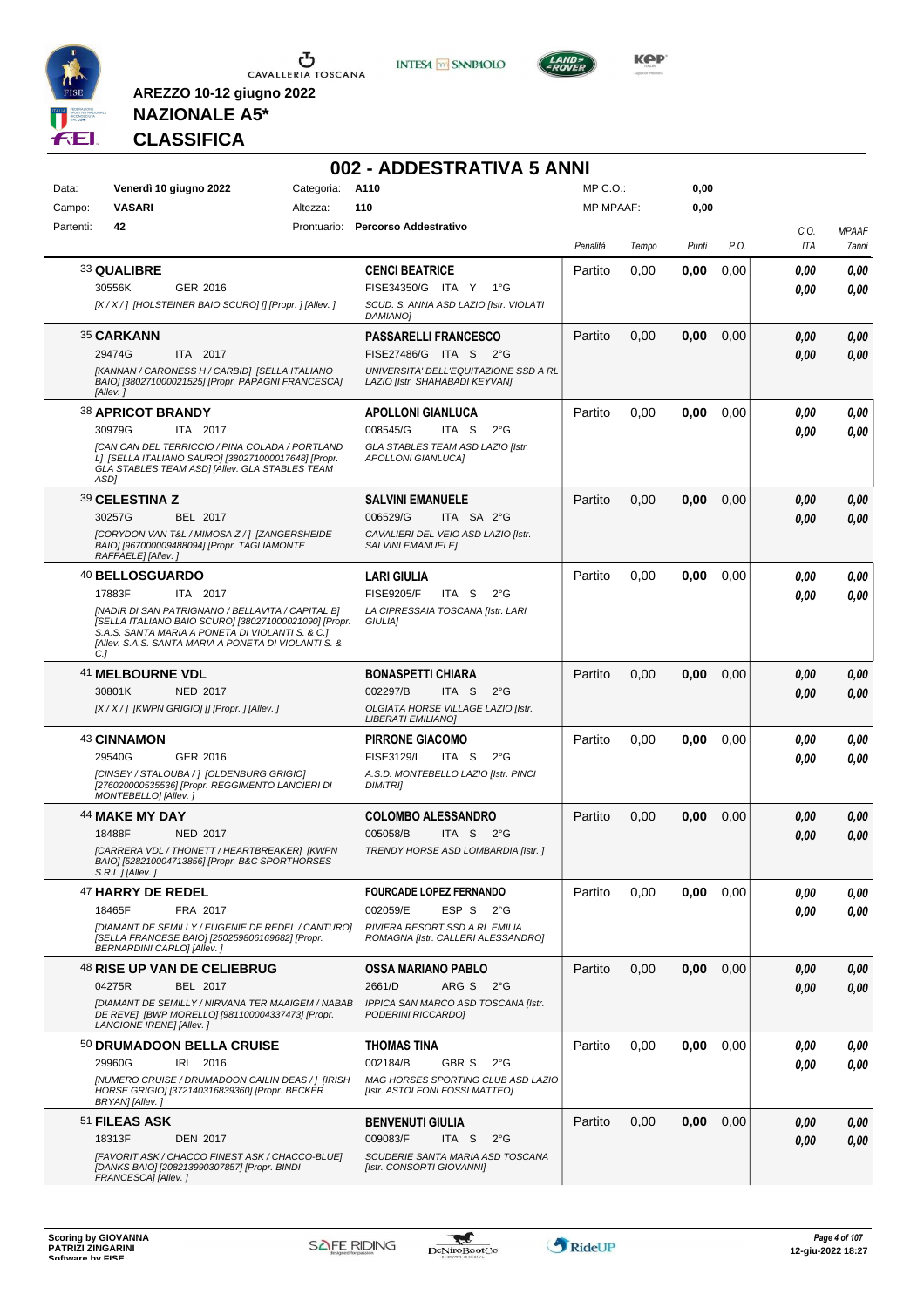





**KOP** 

# **NAZIONALE A5\* CLASSIFICA**

|           |                                                                                                                                                                                       |            | 002 - ADDESTRATIVA 5 ANNI                                                                                           |           |       |       |      |              |                       |
|-----------|---------------------------------------------------------------------------------------------------------------------------------------------------------------------------------------|------------|---------------------------------------------------------------------------------------------------------------------|-----------|-------|-------|------|--------------|-----------------------|
| Data:     | Venerdì 10 giugno 2022                                                                                                                                                                | Categoria: | A110                                                                                                                | MP C.O.:  |       | 0,00  |      |              |                       |
| Campo:    | <b>VASARI</b>                                                                                                                                                                         | Altezza:   | 110                                                                                                                 | MP MPAAF: |       | 0,00  |      |              |                       |
| Partenti: | 42                                                                                                                                                                                    |            | Prontuario: Percorso Addestrativo                                                                                   | Penalità  | Tempo | Punti | P.O. | C.O.<br>ITA  | <b>MPAAF</b><br>7anni |
|           | 54 BOWIE VAN'T ZILVERHOF Z<br><b>BEL 2017</b><br>18297F                                                                                                                               |            | <b>MIGLI RICCARDO</b><br>1128/F<br>ITA S<br>$2^{\circ}G$                                                            | Partito   | 0,00  | 0,00  | 0,00 | 0.00<br>0.00 | 0,00<br>0.00          |
|           | [BAMAKO DE MUZE / GUCCI VAN 'T ZILVERHOF / VIGO<br>D'ARSOUILLES] [ZANGERSHEIDE BAIO]<br>[967000009940693] [Propr. CATASTINI CRISTIANO] [Allev.]                                       |            | LIVORNO EQUESTRIAN CENTER ASD<br>TOSCANA [Istr. MIGLI RICCARDO]                                                     |           |       |       |      |              |                       |
|           | 55 O-JULIETTE Z<br>30599G<br>ITA 2017                                                                                                                                                 |            | <b>IANNUCCI GIANLUCA</b><br>ITA <sub>S</sub><br>$2^{\circ}$ G<br>5014/H                                             | Partito   | 0,00  | 0,00  | 0,00 | 0.00<br>0.00 | 0,00<br>0,00          |
|           | [ORSONE L'ENCHANTE / URIELLE II / ODERMUS R]<br>[ZANGERSHEIDE SAURO] [380271006046720] [Propr.<br>IANNUCCI GIANLUCA] [Allev. IANNUCCI GIANLUCA]                                       |            | SSD C.M. HORSES 28 ARL LAZIO [Istr.<br><b>MARINI CHRISTIANI</b>                                                     |           |       |       |      |              |                       |
|           | 56 ADAMANTIO DEI SANNACI                                                                                                                                                              |            | <b>BELLACICCO NICOLA</b>                                                                                            | Partito   | 0,00  | 0,00  | 0.00 | 0.00         | 0,00                  |
|           | 049741<br>ITA 2016<br>[KANNAN / CORA FZ / CANCARA] [SELLA ITALIANO BAIO]<br>[982000196490333] [Propr. BELLACICCO NICOLAI [Alley.<br><b>BELLACICCO NICOLA]</b>                         |            | 002452/I<br>ITA S<br>$2^{\circ}G$<br>ASD C.I. DEI SANNACI PUGLIA [Istr.<br><b>BELLACICCO NICOLAI</b>                |           |       |       |      | 0.00         | 0.00                  |
|           | 57 CANDY CANDY DEL PINGROSSO                                                                                                                                                          |            | <b>FRANCHI GUIDO</b>                                                                                                | Partito   | 0,00  | 0,00  | 0,00 | 0.00         | 0,00                  |
|           | 17214F<br>ITA 2016                                                                                                                                                                    |            | <b>FISE9263/F</b><br>ITA <sub>S</sub><br>$2^{\circ}G$                                                               |           |       |       |      | 0.00         | 0.00                  |
|           | [CAN CAN DEL TERRICCIO / LIVING STAR / APACHE<br>D'ADRIERSI [SELLA ITALIANO SAURO]<br>[380271000022279] [Propr. MIDOLLINI GIANCARLO] [Allev.<br>A.M.I.C. DI GACCIONE ANGELO E C.S.S.] |            | C.S. ESERCITO SEZIONE EQUITAZIONE<br>LAZIO [Istr. BERTOLI ALICE]                                                    |           |       |       |      |              |                       |
|           | 74 GADABAY                                                                                                                                                                            |            | <b>BRECCIAROLI STEFANO</b>                                                                                          | Partito   | 0,00  | 0,00  | 0,00 | 0.00         | 0,00                  |
|           | 29680G<br>ITA 2016                                                                                                                                                                    |            | 000265/G<br>ITA S<br>$2^{\circ}G$                                                                                   |           |       |       |      | 0.00         | 0.00                  |
|           | [KANNAN / SKY FLYING DE SILVIA /] [SELLA ITALIANO<br>BAIO] [380271006060430] [Propr. CARTONI SIMONCINI<br><b>BEATRICE]</b> [Allev.]                                                   |            | C.S.CARABINIERI LAZIO [Istr. BRECCIAROLI<br><b>STEFANOI</b>                                                         |           |       |       |      |              |                       |
|           | 76 CASSEDY                                                                                                                                                                            |            | <b>BARTOLETTI ANDREA</b>                                                                                            | Partito   | 0,00  | 0,00  | 0,00 | 0.00         | 0,00                  |
|           | GER 2016<br>31050K<br>[X / X / ] [OLDENBURG BAIO] [] [Propr. ] [Allev. ]                                                                                                              |            | 2796/F<br>ITA <sub>S</sub><br>$2^{\circ}$ G<br>AREZZOEQUESTRIANCENTRE SSD ARL<br>TOSCANA [Istr. ROTUNNO CARLO]      |           |       |       |      | 0.00         | 0.00                  |
|           | 84 LOUISVILLE                                                                                                                                                                         |            | <b>GARAVAGLIA FILIPPO</b>                                                                                           | Partito   | 0,00  | 0,00  | 0.00 | 0,00         | 0,00                  |
|           | 30185G<br><b>NED 2016</b><br>[ONBEKEN / APRALINE / ] [KWPN BAIO]<br>[528210004423263] [Propr. CASCHERA LUISA] [Allev.]                                                                |            | FISE45031/E ITA Y<br>$2^{\circ}G$<br>C.E. LA GIUNCHIGLIA ASD TOSCANA [Istr.<br><b>MASSETI LORENZOI</b>              |           |       |       |      | 0.00         | 0,00                  |
|           | 131 CORINTA                                                                                                                                                                           |            | <b>APOLLONI GIANLUCA</b>                                                                                            | Partito   | 0,00  | 0,00  | 0,00 | 0,00         | 0,00                  |
|           | 28247G<br>ITA 2015                                                                                                                                                                    |            | 008545/G<br>ITA S<br>$2^{\circ}G$                                                                                   |           |       |       |      | 0.00         | 0,00                  |
|           | [. / . / ] [INDIGENA BAIO] [380271006083591] [Propr. DI<br>MACIO ROSA] [Allev.]                                                                                                       |            | GLA STABLES TEAM ASD LAZIO [Istr.<br><b>APOLLONI GIANLUCA]</b>                                                      |           |       |       |      |              |                       |
|           | 137 CONTHAGO PS                                                                                                                                                                       |            | <b>MARINI CHRISTIAN</b>                                                                                             | Partito   | 0,00  | 0,00  | 0,00 | 0,00         | 0,00                  |
|           | 28931G<br>GER 2011                                                                                                                                                                    |            | 000306/G<br>ITA S<br>$2^{\circ}$ G                                                                                  |           |       |       |      | 0,00         | 0,00                  |
|           | [CONTHARGOS / MAITIENNE / ] [OLDENBURG BAIO<br>SCURO] [276020000027469] [Propr. MANENTI LUCY]<br>[Allev.]                                                                             |            | SSD C.M. HORSES 28 ARL LAZIO [Istr.<br><b>MARINI CHRISTIANI</b>                                                     |           |       |       |      |              |                       |
|           | <b>150 LAOLA</b>                                                                                                                                                                      |            | <b>ARRICCA TOMMASO</b>                                                                                              | Partito   | 0,00  | 0,00  | 0,00 | 0,00         | 0,00                  |
|           | 17779F<br>LUX 2014                                                                                                                                                                    |            | FISE42834/F ITA J<br>$2^{\circ}$ G                                                                                  |           |       |       |      | 0,00         | 0,00                  |
|           | [LORDANOS / SKYLLA / SILVIO II] [SELLE<br>LUXEMBURGEOIS BAIO] [276095600020115] [Propr. COATA<br>VALENTINA] [Allev.]                                                                  |            | S.S.D. I PIOPPI LAZIO [Istr. COATA SIMONE]                                                                          |           |       |       |      |              |                       |
|           | 152 CHARINO ROUET PS                                                                                                                                                                  |            | <b>COATA LUCA</b>                                                                                                   | Partito   | 0,00  | 0,00  | 0,00 | 0,00         | 0,00                  |
|           | GER 2017<br>31292G<br>[CHACOON BLUE / BAGRINA / ] [OLDENBURG GRIGIO]<br>[276020000526797] [Propr. COATA LUCA] [Allev. ]                                                               |            | 014835/G<br>ITA <sub>S</sub><br>$2^{\circ}$ G<br>G.S.P.S.FIAMME ORO EQUITAZIONE LAZIO<br>[Istr. AMARISSE GIAMPIERO] |           |       |       |      | 0,00         | 0,00                  |
|           | 271 BLAK BEAUTY PAINBENIT                                                                                                                                                             |            | <b>BENEDETTI GAIA</b>                                                                                               | Partito   | 0,00  | 0,00  | 0,00 | 0,00         | 0,00                  |
|           | 04215R<br>FRA 2011<br>[MYLORD CARTHAGO / REVERIE DE BLONDEL / JEFF<br>D'OR] [SELLA FRANCESE GRIGIO] [250259701057265]                                                                 |            | FISE18439/R ITA J<br>$1^{\circ}G$<br>C.I.COLLEVERDE UMBRIA [Istr.<br>GAMANNOSSI NICOLAJ                             |           |       |       |      | 0,00         | 0,00                  |
|           | [Propr. BENEDETTI GAIA] [Allev.]<br>313 HA DIE GAILLARD                                                                                                                               |            | BOCCARDO MARIA ANTONELLA                                                                                            | Partito   | 0,00  | 0,00  | 0,00 | 0.00         | 0,00                  |
|           | 45897B<br><b>NED 2012</b>                                                                                                                                                             |            | 1150/F<br>ITA SA 1°G                                                                                                |           |       |       |      | 0.00         | 0.00                  |
|           | [GAILLARD DE LA POMME / ROULETTE / BURGGRAAF]<br>[KWPN BAIO] [528210002844193] [Propr. PENALOSA<br>ANDRES] [Allev.]                                                                   |            | CLUB IPPICO M.A.B. LE CORTI S.S.D<br>TOSCANA [Istr. OSSA MARIANO PABLO]                                             |           |       |       |      |              |                       |

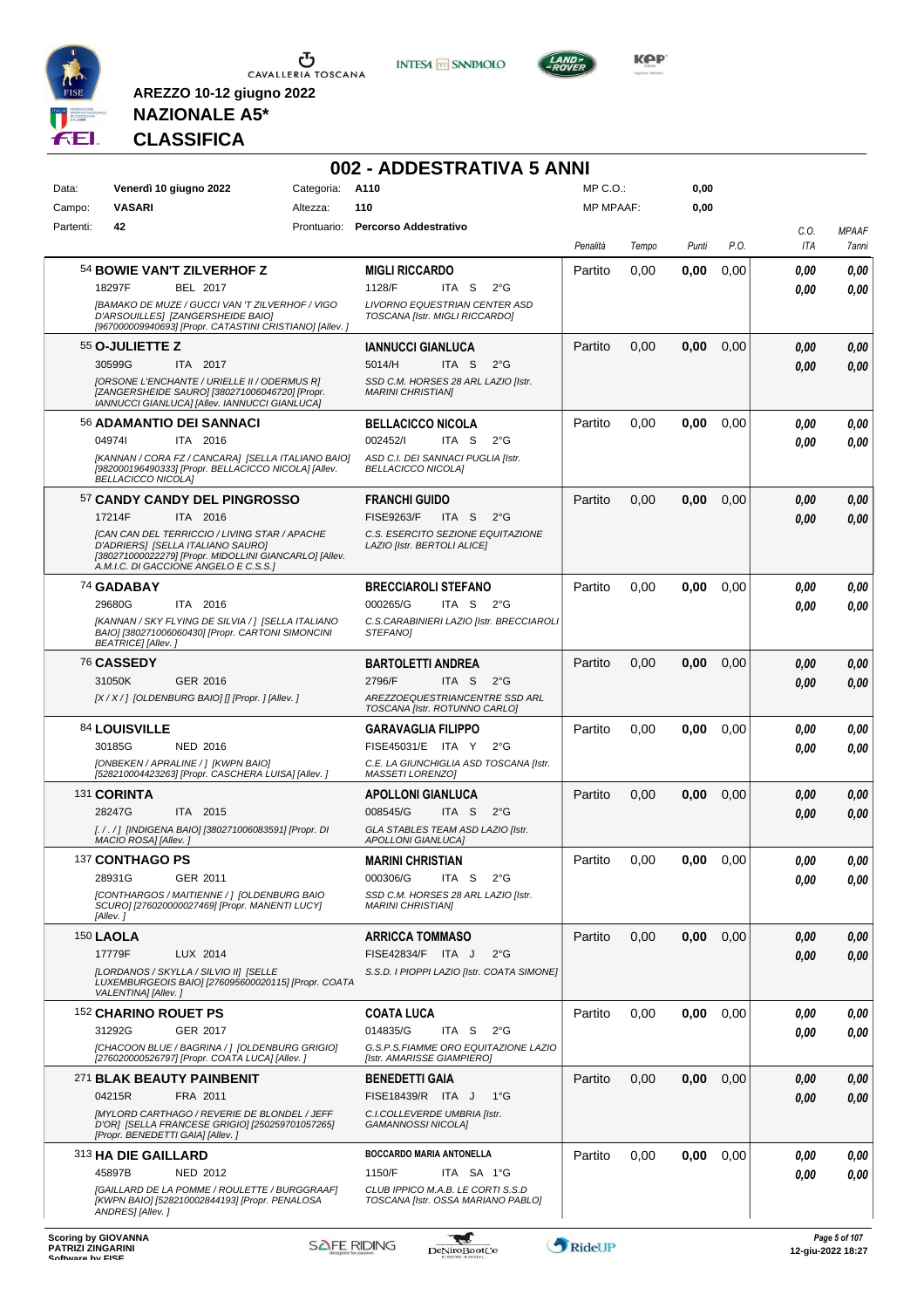





#### **NAZIONALE A5\* CLASSIFICA**

**AREZZO 10-12 giugno 2022**

|           |                              |                                                                                                                                                  |             | 002 - ADDESTRATIVA 5 ANNI                                               |          |                  |       |      |            |              |
|-----------|------------------------------|--------------------------------------------------------------------------------------------------------------------------------------------------|-------------|-------------------------------------------------------------------------|----------|------------------|-------|------|------------|--------------|
| Data:     |                              | Venerdì 10 giugno 2022                                                                                                                           | Categoria:  | A110                                                                    |          | $MP C. O.$ :     | 0,00  |      |            |              |
| Campo:    | <b>VASARI</b>                |                                                                                                                                                  | Altezza:    | 110                                                                     |          | <b>MP MPAAF:</b> | 0,00  |      |            |              |
| Partenti: | 42                           |                                                                                                                                                  | Prontuario: | <b>Percorso Addestrativo</b>                                            |          |                  |       |      | C.O.       | <b>MPAAF</b> |
|           |                              |                                                                                                                                                  |             |                                                                         | Penalità | Tempo            | Punti | P.O. | <b>ITA</b> | 7anni        |
|           | 319 MARTINI                  |                                                                                                                                                  |             | <b>GAMBERA SOFIA</b>                                                    | Partito  | 0.00             | 0,00  | 0.00 | 0.00       | 0,00         |
|           | 15045F                       | ITA 2006                                                                                                                                         |             | FISE25921/F ITA Y 1°G                                                   |          |                  |       |      | 0.00       | 0.00         |
|           |                              | <b>[CAMPIONE VI / ILYA / MAYKEL] [SELLA ITALIANO</b><br>GRIGIO] [977200004178995] [Propr. GAMBERA DARIO]<br>[Allev. CEPPELLINI MARIA ANNUNZIATA] |             | SIENA RIDING CLUB 2 JUMPING TEAM ASD<br>TOSCANA [Istr. MATTEUCCI MAURO] |          |                  |       |      |            |              |
|           | 358 CORNADO                  |                                                                                                                                                  |             | DI CANTO ADRIANO                                                        | Partito  | 0.00             | 0,00  | 0.00 | 0.00       | 0.00         |
|           | 06749H                       | ITA 2016                                                                                                                                         |             | FISE4490/Q<br>ITA Y<br>$2^{\circ}$ G                                    |          |                  |       |      | 0.00       | 0.00         |
|           | VITO] [Allev. DI CANTO VITO] | [CORNET OBOLENSKY / EXTRA FZ / CASALL] [SELLA<br>ITALIANO GRIGIO] [380271000020161] [Propr. DI CANTO                                             |             | C.I.LA BETULLA LOMBARDIA [Istr.<br><b>BRUSCHETTA YLENIA1</b>            |          |                  |       |      |            |              |
|           | 362 ALTHEA BEATA             |                                                                                                                                                  |             | <b>GEISSEL DANIELA</b>                                                  | Partito  | 0,00             | 0,00  | 0,00 | 0.00       | 0.00         |
|           | 17085F                       | ITA 2016                                                                                                                                         |             | 007036/G<br>ITA SA 1°G                                                  |          |                  |       |      | 0.00       | 0.00         |
|           | MARIA TERESA] [Allev.]       | [BABALOU DE LIGNY / ISIDEA / KSAR-SITTE] [SELLA<br>ITALIANO SAURO] [380271000017010] [Propr. POMES                                               |             | C.I. TORRICOLA LAZIO [Istr. GEISSEL<br><b>DANIELA1</b>                  |          |                  |       |      |            |              |
|           | 439 QAASTAR                  |                                                                                                                                                  |             | DI CANTO ADRIANO                                                        | Partito  | 0,00             | 0,00  | 0,00 | 0.00       | 0,00         |
|           | 31177K                       | BEL 2016                                                                                                                                         |             | FISE4490/Q<br>ITA Y<br>$2^{\circ}$ G                                    |          |                  |       |      | 0.00       | 0.00         |
|           |                              | [X/X/] [SCONOSCIUTA BAIO] [] [Propr. ] [Allev. ]                                                                                                 |             | C.I.LA BETULLA LOMBARDIA [Istr.<br><b>BRUSCHETTA YLENIAI</b>            |          |                  |       |      |            |              |
|           | 447 FARBREAKER               |                                                                                                                                                  |             | <b>LODOVINI CIARABELLI LORENZO</b>                                      | Partito  | 0,00             | 0,00  | 0,00 | 0.00       | 0,00         |
|           | 18671F                       | ITA 2015                                                                                                                                         |             | FISE14965/R ITA S<br>$2^{\circ}G$                                       |          |                  |       |      | 0.00       | 0.00         |
|           |                              | [COMME IL FAUT / LADY PIA / HEARTBREAKER] [SELLA<br>ITALIANO BAIO] [380271006033729] [Propr. MONALDI<br>MARCO] [Allev. BORICCHI RICCARDO]        |             | SCUDERIA VALMARINO UMBRIA [Istr. DE<br><b>FILIPPO GIULIAI</b>           |          |                  |       |      |            |              |

Collegio Giudicante *Presidente ANNA RITA CLEMENTE ROBERTA CAPOLONGO GERMANA FRATTINI VANNA SANDRINI LUISA VALENTINI*

#### **003 - ADDESTRATIVA 6 ANNI**

| Data:     | Venerdì 10 giugno 2022                                                                                                                                      | Categoria:  | A120                                                               | MP C.O.: |                  | 0,00  |      |            |              |
|-----------|-------------------------------------------------------------------------------------------------------------------------------------------------------------|-------------|--------------------------------------------------------------------|----------|------------------|-------|------|------------|--------------|
| Campo:    | <b>DANTE</b>                                                                                                                                                | Altezza:    | 120                                                                |          | <b>MP MPAAF:</b> | 0,00  |      |            |              |
| Partenti: | 58                                                                                                                                                          | Prontuario: | <b>Percorso Addestrativo</b>                                       |          |                  |       |      | C.O.       | <b>MPAAF</b> |
|           |                                                                                                                                                             |             |                                                                    | Penalità | Tempo            | Punti | P.O. | <b>ITA</b> | 7anni        |
|           | <b>43 CINNAMON</b>                                                                                                                                          |             | <b>PIRRONE GIACOMO</b>                                             | Partito  | 0.00             | 0,00  | 0,00 | 0,00       | 0.00         |
|           | GER 2016<br>29540G                                                                                                                                          |             | FISE3129/I<br>ITA S<br>$2^{\circ}$ G                               |          |                  |       |      | 0.00       | 0.00         |
|           | [CINSEY / STALOUBA / 1 [OLDENBURG GRIGIO]<br>[276020000535536] [Propr. REGGIMENTO LANCIERI DI<br>MONTEBELLO] [Allev.]                                       |             | A.S.D. MONTEBELLO LAZIO [Istr. PINCI<br><b>DIMITRII</b>            |          |                  |       |      |            |              |
|           | 45 QUINETTE DW                                                                                                                                              |             | <b>LUPINO NICO</b>                                                 | Partito  | 0.00             | 0,00  | 0,00 | 0,00       | 0,00         |
|           | 17919F<br>BEL 2016                                                                                                                                          |             | 000522/R<br>ITA S<br>$2^{\circ}$ G                                 |          |                  |       |      | 0.00       | 0,00         |
|           | [FOR PLEASURE / MAZETTE DW / MR BLUE] [BEL.<br>WARMBLOEDPAARD GRIGIO] [981100004341406] [Propr. IL<br>BAGGIAGO SOC. AGR. S.S.] [Allev.]                     |             | C.E. LA GIUNCHIGLIA ASD TOSCANA [Istr.<br><b>GARGINI ELEONORA]</b> |          |                  |       |      |            |              |
|           | <b>46 NAKKADASHI HF</b>                                                                                                                                     |             | <b>PITZIANTI CRISTIAN</b>                                          | Partito  | 0,00             | 0,00  | 0,00 | 0.00       | 0.00         |
|           | 18312F<br>BEL 2013                                                                                                                                          |             | 711/F<br>ITA S<br>$2^{\circ}$ G                                    |          |                  |       |      | 0,00       | 0.00         |
|           | <b>INABAB DE REVE / B-JEWEL'S DIORIET / DOMINARDI</b><br>[BEL. WARMBLOEDPAARD BAIO] [967000009570958]<br>[Propr. KRUSCHKE MICHELLE LEE] [Allev. ]           |             | TOSCANA EQUITAZIONE ASD TOSCANA<br>[Istr. PITZIANTI CRISTIAN]      |          |                  |       |      |            |              |
|           | 58 GARFIELD DE LA CENSE                                                                                                                                     |             | <b>DULCZEWSKA MONIKA</b>                                           | Partito  | 0.00             | 0,00  | 0.00 | 0,00       | 0,00         |
|           | 29420K<br>FRA 2016                                                                                                                                          |             | GL000473<br>POL S<br>$2^{\circ}G$                                  |          |                  |       |      | 0,00       | 0.00         |
|           | [X / X / ] [SELLA FRANCESE SAURO] [] [Propr. ] [Allev. ]                                                                                                    |             | FISE [Istr.]                                                       |          |                  |       |      |            |              |
|           | 59 KENNY FLIGHT                                                                                                                                             |             | <b>COLOMBO ALESSANDRO</b>                                          | Partito  | 0,00             | 0,00  | 0,00 | 0,00       | 0.00         |
|           | 46267B<br>ITA 2016                                                                                                                                          |             | 005058/B<br>ITA S<br>$2^{\circ}G$                                  |          |                  |       |      | 0,00       | 0,00         |
|           | [KANNAN / JAY FLIGHT / WARRENSTOWN YOU 2] [SELLA<br>ITALIANO BAIO] [380271000022755] [Propr. F.L. SPORT<br>HORSES S.R.L.] [Allev. F.L. SPORT HORSES S.R.L.] |             | TRENDY HORSE ASD LOMBARDIA [Istr. ]                                |          |                  |       |      |            |              |
|           | 60 KALIMERA DE LA HAUTE SENNE                                                                                                                               |             | <b>CADILE YARI</b>                                                 | Partito  | 0.00             | 0,00  | 0,00 | 0,00       | 0,00         |
|           | PRO21302<br>BEL 2016                                                                                                                                        |             | FISE80727/G ITA Y 2°G                                              |          |                  |       |      | 0.00       | 0.00         |
|           |                                                                                                                                                             |             | GLA STABLES TEAM ASD LAZIO [Istr.<br><b>APOLLONI GIANLUCAI</b>     |          |                  |       |      |            |              |
|           |                                                                                                                                                             |             |                                                                    |          |                  |       |      |            |              |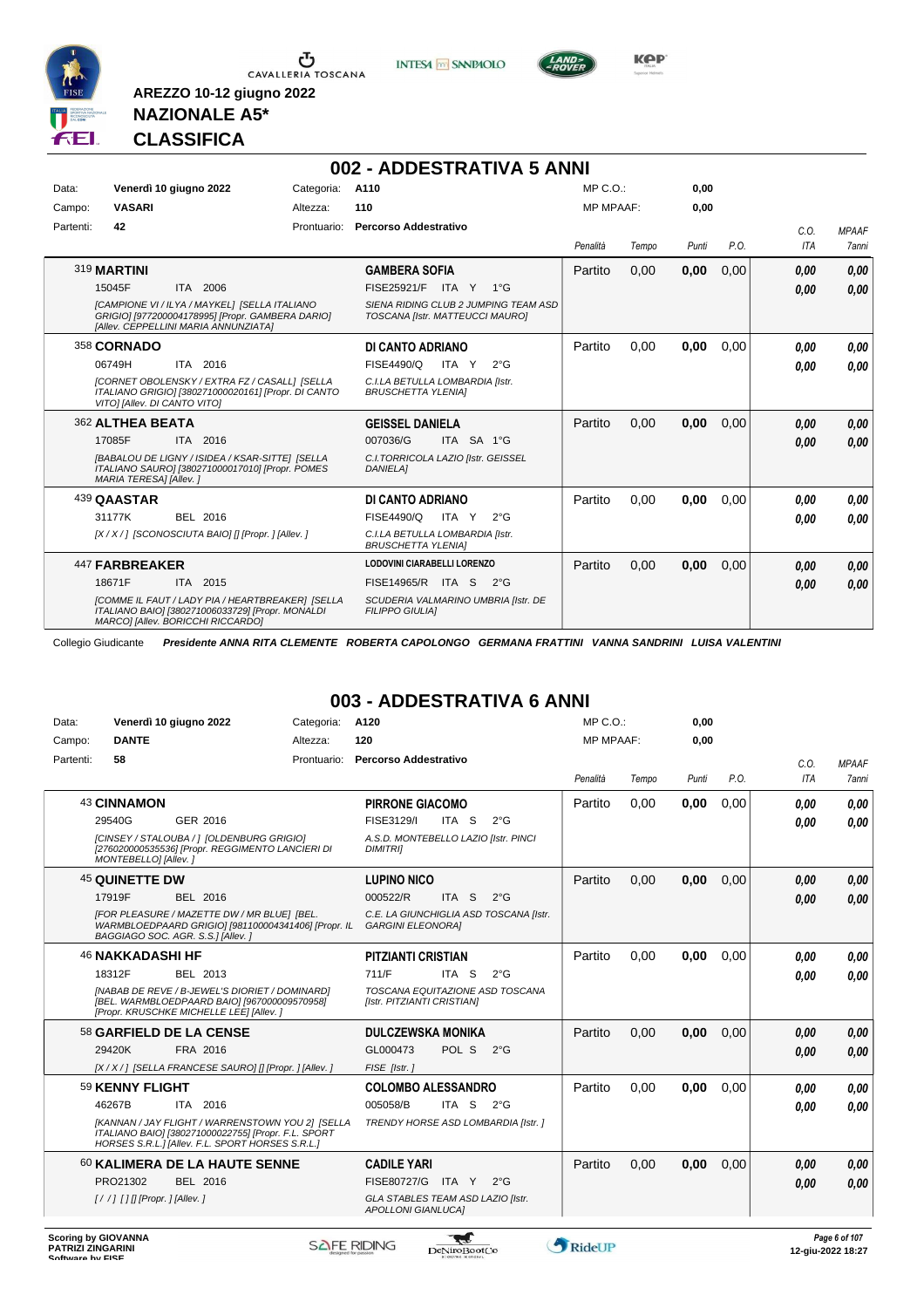





**NAZIONALE A5\* CLASSIFICA**

**AREZZO 10-12 giugno 2022**

#### **003 - ADDESTRATIVA 6 ANNI**

| Data:     | Venerdì 10 giugno 2022                                                                                                                                                                                                                 | Categoria: | A120                                                                                                                                   | MP C.O.:         |       | 0,00  |      |              |                       |
|-----------|----------------------------------------------------------------------------------------------------------------------------------------------------------------------------------------------------------------------------------------|------------|----------------------------------------------------------------------------------------------------------------------------------------|------------------|-------|-------|------|--------------|-----------------------|
| Campo:    | <b>DANTE</b>                                                                                                                                                                                                                           | Altezza:   | 120                                                                                                                                    | <b>MP MPAAF:</b> |       | 0,00  |      |              |                       |
| Partenti: | 58                                                                                                                                                                                                                                     |            | Prontuario: Percorso Addestrativo                                                                                                      | Penalità         | Tempo | Punti | P.O. | C.O.<br>ITA  | <b>MPAAF</b><br>7anni |
|           | 61 ENNA<br>17475F<br><b>NED 2016</b><br>[-/-/-] [AES BAIO] [528246002291561] [Propr. GIANNETTI<br>LAURA] [Allev. ]                                                                                                                     |            | <b>GIANNETTI LAURA</b><br>FISE24792/F ITA S<br>$2^{\circ}$ G<br>IPPICA SAN MARCO ASD TOSCANA [Istr.<br><b>BENNATI RACHELE]</b>         | Partito          | 0,00  | 0,00  | 0,00 | 0.00<br>0.00 | 0,00<br>0,00          |
|           | 62 NEMESIS<br>17482F<br>ITA 2016<br>ICRISTALLO I / CHANCE / COLLIN L] [SELLA ITALIANO<br>GRIGIO] [380271000019209] [Propr. ALANCAR S.R.L.] [Allev.<br>EQUINE BREEDER DI GIOVANNI LUIGI]                                                |            | <b>FRANCHI RACHELE</b><br>FISE24694/F ITA S<br>$1^{\circ}G$<br>C.I.CASA BASSA S.S.D. A R.L. TOSCANA<br>[Istr. FRANCHI ANDREA]          | Partito          | 0,00  | 0,00  | 0,00 | 0,00<br>0,00 | 0,00<br>0,00          |
|           | 63 MADNESS DE TIJI Z<br>14228D<br>BEL 2016<br>[MATISSE DE MARIPOSA / AIR JORDANIA Z / AIR JORDAN<br>Z] [ZANGERSHEIDE BAIO] [981100004373848] [Propr.<br>SALA LUIGI] [Allev. j                                                          |            | <b>CANONICI ANGELICA</b><br>FISE19325/F ITA S<br>$2^{\circ}$ G<br>C.I. EQUIPLANET SSD A RL TOSCANA [Istr.<br>ACCARDO MONICA]           | Partito          | 0,00  | 0,00  | 0,00 | 0,00<br>0.00 | 0,00<br>0,00          |
|           | 64 LINDERELLA<br>17494F<br><b>NED 2016</b><br>[AREZZO VDL / GINDERELLA / INDOCTRO] [KWPN BAIO]<br>[528210004438537] [Propr. SPINELLI ELENA] [Allev. ]                                                                                  |            | <b>LEONARDI MATTEO</b><br>FISE10573/F ITA S<br>$2^{\circ}$ G<br>C.I.LE SALINE ASD EMILIA ROMAGNA [Istr.<br><b>BORMIOLI GIAN LUCAI</b>  | Partito          | 0,00  | 0,00  | 0,00 | 0,00<br>0.00 | 0,00<br>0,00          |
|           | 66 ARSENIO DE MARCHESANA<br>17298F<br>ITA 2016<br>[QUICK NICK / PENELOPE DE MARCHESANA / CONTE<br>DELLA CACCIA] [SELLA ITALIANO BAIO SCURO]<br>[380271000018513] [Propr. FRANZONI GIAN PIETRO] [Allev.<br><b>FRANZONI GIAN PIETRO]</b> |            | <b>FRANCHI GUIDO</b><br><b>FISE9263/F</b><br>ITA S<br>$2^{\circ}G$<br>C.S. ESERCITO SEZIONE EQUITAZIONE<br>LAZIO [Istr. BERTOLI ALICE] | Partito          | 0,00  | 0,00  | 0,00 | 0.00<br>0.00 | 0,00<br>0.00          |
|           | <b>67 LANCELOT 411</b><br>04277R<br>GER 2016<br>[LATOUR VDM / U-LOTTI / LIMBUS] [WESTFALEN BAIO]<br>[276020000500577] [Propr. MARGHERITA SOC. SEMPLICE<br>AGRICOLA] [Allev.]                                                           |            | <b>MENCOLINI PAOLO</b><br>0G2327/R<br>ITA S<br>$2^{\circ}$ G<br>S.LA TORRE UMBRIA [Istr. MASCIOTTI<br>CARLO]                           | Partito          | 0,00  | 0,00  | 0,00 | 0,00<br>0.00 | 0,00<br>0,00          |
|           | 68 LEGEND'S PHANTHOM'S<br>30595G<br><b>NED 2016</b><br>[GINO / IPHANTOM LADY S / ] [KWPN BAIO]<br>[528210004426117] [Propr. FREZZA STEFANIA] [Allev. ]                                                                                 |            | <b>APOLLONI GIANLUCA</b><br>008545/G<br>ITA S<br>$2^{\circ}G$<br>GLA STABLES TEAM ASD LAZIO [Istr.<br><b>APOLLONI GIANLUCA]</b>        | Partito          | 0,00  | 0,00  | 0,00 | 0.00<br>0.00 | 0,00<br>0.00          |
|           | 69 CASALCO BLUE<br>29457G<br>GER 2016<br>[CASALLCO / CHACCITA / ] [OLDENBURG BAIO]<br>[276020000535523] [Propr. TAGLIAMONTE RAFFAELE]<br>[Allev.]                                                                                      |            | <b>SALVINI EMANUELE</b><br>006529/G<br>ITA SA 2°G<br>CAVALIERI DEL VEIO ASD LAZIO [Istr.<br><b>SALVINI EMANUELE]</b>                   | Partito          | 0,00  | 0,00  | 0,00 | 0,00<br>0,00 | 0,00<br>0,00          |
|           | 70 MYSTIC CORAL<br>03859R<br>ITA 2016<br>[MYLORD CARTHAGO / ZASSIA RS / CASSINI] [SELLA<br>ITALIANO GRIGIO] [380271000018959] [Propr. MARGIOTTA<br>STEFANO] [Allev. ERCOLANETTI CAMILLA]                                               |            | <b>CONSUMATI ROBERTO</b><br>002708/G<br>ITA S<br>$2^{\circ}$ G<br>G&C HORSE FARM LAZIO [Istr. CAPPETTA<br>CORRADO]                     | Partito          | 0,00  | 0,00  | 0,00 | 0.00<br>0,00 | 0.00<br>0,00          |
|           | 71 BLUEGIU'<br>28415G<br>ITA 2016<br>[BENITUS DI VALLERANO / FLYNG BLUE B / ] [SELLA<br>ITALIANO GRIGIO] [380271000020726] [Propr. ASD<br>CIRCOLO IPPICO CASTELNUOVOI [Allev.]                                                         |            | <b>FALZINI STEFANO</b><br>002393/G<br>ITA <sub>S</sub><br>$2^{\circ}G$<br>CI CASTELNUOVO ASD LAZIO [Istr.<br>LOPALCO CARLOTTA]         | Partito          | 0,00  | 0,00  | 0,00 | 0,00<br>0.00 | 0,00<br>0,00          |
|           | 72 LIGHT IVORY<br>29425K<br>POL 2016<br>$[X/X/$ ] [AES BAIO] [] [Propr. ] [Allev. ]                                                                                                                                                    |            | <b>DULCZEWSKA MONIKA</b><br>GL000473<br>POL S<br>$2^{\circ}G$<br>FISE [Istr.]                                                          | Partito          | 0,00  | 0,00  | 0,00 | 0.00<br>0,00 | 0,00<br>0,00          |
|           | <b>73 ANIMA</b><br>04053R<br>GER 2016<br>[NOUBALOU W.Z. / CLAIRE / ] [DEUTSCHES REITPFERD<br>BAIO] [276020000515804] [Propr. REIMAN OLGA] [Allev. ]                                                                                    |            | <b>COLOMBO ALESSANDRO</b><br>005058/B<br>ITA S $2^{\circ}G$<br>TRENDY HORSE ASD LOMBARDIA [Istr.]                                      | Partito          | 0,00  | 0,00  | 0,00 | 0.00<br>0.00 | 0,00<br>0,00          |
|           | 74 GADABAY<br>29680G<br>ITA 2016<br>[KANNAN / SKY FLYING DE SILVIA /] [SELLA ITALIANO<br>BAIO] [380271006060430] [Propr. CARTONI SIMONCINI<br><b>BEATRICE]</b> [Allev.]                                                                |            | <b>BRECCIAROLI STEFANO</b><br>000265/G<br>ITA S<br>$2^{\circ}$ G<br>C.S.CARABINIERI LAZIO [Istr. BRECCIAROLI<br>STEFANO]               | Partito          | 0,00  | 0,00  | 0,00 | 0.00<br>0.00 | 0,00<br>0,00          |

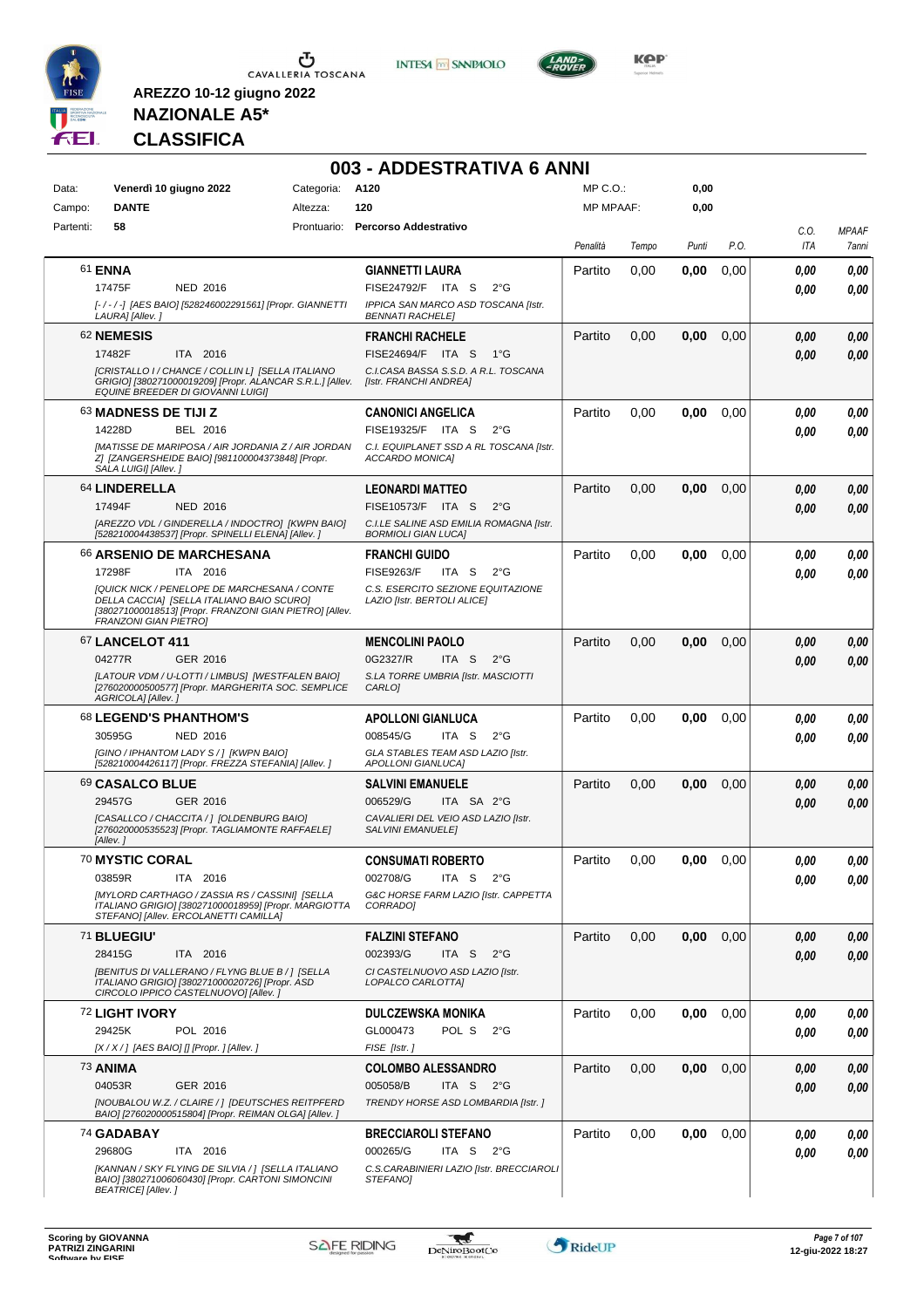

**INTESA M** SANPAOLO



**KOP** 

# **NAZIONALE A5\* CLASSIFICA**

|           |                                                                                                                                       |                 | 003 - ADDESTRATIVA 6 ANNI                                                 |                  |       |       |      |      |              |
|-----------|---------------------------------------------------------------------------------------------------------------------------------------|-----------------|---------------------------------------------------------------------------|------------------|-------|-------|------|------|--------------|
| Data:     | Venerdì 10 giugno 2022                                                                                                                | Categoria: A120 |                                                                           | MP C.O.:         |       | 0,00  |      |      |              |
| Campo:    | <b>DANTE</b>                                                                                                                          | Altezza:        | 120                                                                       | <b>MP MPAAF:</b> |       | 0,00  |      |      |              |
| Partenti: | 58                                                                                                                                    |                 | Prontuario: Percorso Addestrativo                                         |                  |       |       |      | C.O. | <b>MPAAF</b> |
|           |                                                                                                                                       |                 |                                                                           | Penalità         | Tempo | Punti | P.O. | ITA  | 7anni        |
|           | <b>75 FOR CHACARIA PS</b>                                                                                                             |                 | <b>FRANCHI GUIDO</b>                                                      | Partito          | 0.00  | 0,00  | 0,00 | 0,00 | 0,00         |
|           | GER 2016<br>18686F                                                                                                                    |                 | <b>FISE9263/F</b><br>ITA S<br>$2^{\circ}$ G                               |                  |       |       |      | 0.00 | 0,00         |
|           | [FOR PLEASURE / CHACARIA / CHACCO-BLUE]<br>[HANNOVER SAURO] [276020000365447] [Propr. CORSI<br>JESSICA] [Allev.]                      |                 | C.S. ESERCITO SEZIONE EQUITAZIONE<br>LAZIO [Istr. BERTOLI ALICE]          |                  |       |       |      |      |              |
|           | 77 VAGABONDA FZ                                                                                                                       |                 | <b>CONSORTI GIOVANNI</b>                                                  | Partito          | 0,00  | 0,00  | 0,00 | 0.00 | 0,00         |
|           | GER 2016<br>14048D                                                                                                                    |                 | 1372/F<br>ITA <sub>S</sub><br>$2^{\circ}$ G                               |                  |       |       |      | 0.00 | 0,00         |
|           | [VAGABOND D.L. / APARTE / CONTENDRO I]<br>[HOLSTEINER BAIO] [276020000517190] [Propr. GOZZETTI<br>RENATA] [Allev.]                    |                 | SCUDERIE SANTA MARIA ASD TOSCANA<br>[Istr. CONSORTI GIOVANNI]             |                  |       |       |      |      |              |
|           | <sup>79</sup> HE IS IN STYLE VK Z                                                                                                     |                 | <b>GIUNTI MATTEO</b>                                                      | Partito          | 0,00  | 0,00  | 0,00 | 0,00 | 0,00         |
|           | 18045F<br><b>NED 2016</b>                                                                                                             |                 | 993/F<br>ITA S<br>$2^{\circ}$ G                                           |                  |       |       |      | 0.00 | 0.00         |
|           | [HEINEKEN VK / LIFE STYLE Z / L'AMOUR Z]<br>[ZANGERSHEIDE SAURO] [528210004430158] [Propr. POLI<br>LEONARDO] [Allev.]                 |                 | EQUESTRIAN CLUB FIRENZE SSD A RL<br>TOSCANA [Istr. BARONI KATIA]          |                  |       |       |      |      |              |
|           | 80 ABELLE DEGLI ASSI                                                                                                                  |                 | <b>GAROFALO ANTONIO MARIA</b>                                             | Partito          | 0,00  | 0,00  | 0,00 | 0.00 | 0,00         |
|           | 29524G<br>ITA 2016                                                                                                                    |                 | 003037/H<br>ITA S<br>$2^{\circ}G$                                         |                  |       |       |      | 0.00 | 0.00         |
|           | [ARKO III / ULZHANE ST WINOC / ] [SELLA ITALIANO<br>BAIO] [380271000022793] [Propr. MERLANI DOMENICO]<br>[Allev. MERLANI DOMENICO]    |                 | ASD DEGLI ASSI LAZIO [Istr. GAROFALO<br><b>ANTONIO MARIAI</b>             |                  |       |       |      |      |              |
|           | 81 NATURAL BEAUTY                                                                                                                     |                 | <b>NAPOLI GIULIA</b>                                                      | Partito          | 0,00  | 0,00  | 0,00 | 0.00 | 0,00         |
|           | 29981G<br>ITA 2016                                                                                                                    |                 | 002443/H<br>ITA S<br>$2^{\circ}G$                                         |                  |       |       |      | 0.00 | 0.00         |
|           | [././] [SCONOSCIUTA SAURO] [380271006032105] [Propr.<br>LA NUOVA OLGIATA SRL] [Allev.]                                                |                 | CASSIA EQUESTRIAN CLUB SSD A RL<br>LAZIO [Istr. CERULLI IRELLI FRANCESCO] |                  |       |       |      |      |              |
|           | 82 BURBERY DE KREISKER                                                                                                                |                 | <b>OSSA MARIANO PABLO</b>                                                 | Partito          | 0.00  | 0,00  | 0,00 | 0.00 | 0,00         |
|           | 16362F<br>FRA 2011                                                                                                                    |                 | 2661/D<br>ARG S<br>$2^{\circ}$ G                                          |                  |       |       |      | 0.00 | 0.00         |
|           | [TINKA'S BOY / TEAM DE KREISKER / CONTENDRO]<br>[SELLA FRANCESE BAIO] [250259600453772] [Propr.<br>CAPONI GAIA] [Allev.]              |                 | IPPICA SAN MARCO ASD TOSCANA [Istr.<br>PODERINI RICCARDO]                 |                  |       |       |      |      |              |
|           | 83 MR BANKS                                                                                                                           |                 | <b>LUCCHESE ALESSIA</b>                                                   | Partito          | 0.00  | 0,00  | 0,00 | 0,00 | 0,00         |
|           | 047991<br>ITA 2016                                                                                                                    |                 | 000850/l<br>ITA S<br>$2^{\circ}$ G                                        |                  |       |       |      | 0.00 | 0.00         |
|           | [CICERO Z / USCHI / LANDEUR] [SELLA ITALIANO BAIO]<br>[380271000021105] [Propr. LUCCHESE ALESSIA] [Allev.<br><b>LUCCHESE ALESSIA]</b> |                 | CI GIULIANA ASD PUGLIA [Istr. LUCCHESE<br><b>ALESSIA1</b>                 |                  |       |       |      |      |              |
|           | 84 LOUISVILLE                                                                                                                         |                 | <b>GARAVAGLIA FILIPPO</b>                                                 | Partito          | 0,00  | 0,00  | 0,00 | 0,00 | 0,00         |
|           | <b>NED 2016</b><br>30185G                                                                                                             |                 | FISE45031/E ITA Y<br>$2^{\circ}$ G                                        |                  |       |       |      | 0,00 | 0.00         |
|           | [ONBEKEN / APRALINE / ] [KWPN BAIO]<br>[528210004423263] [Propr. CASCHERA LUISA] [Allev. ]                                            |                 | C.E. LA GIUNCHIGLIA ASD TOSCANA [Istr.<br><b>MASSETI LORENZO]</b>         |                  |       |       |      |      |              |
|           | 88 CASSIRANO DEL RILATE                                                                                                               |                 | <b>COATA LUCA</b>                                                         | Partito          | 0,00  | 0,00  | 0,00 | 0,00 | 0,00         |
|           | 27879BXX<br>GER 2009                                                                                                                  |                 | 014835/G<br>ITA S<br>$2^{\circ}$ G                                        |                  |       |       |      | 0,00 | 0,00         |
|           | [CASSINI I / N-MISSCORIANO / CORIANO] [HOLSTEINER<br>GRIGIO] [000011005003085] [Propr. ALLEVAMENTO RILATE<br>SS] [Allev.]             |                 | G.S.P.S.FIAMME ORO EQUITAZIONE LAZIO<br>[Istr. AMARISSE GIAMPIERO]        |                  |       |       |      |      |              |
|           | 107 ONCE UPON A TIME                                                                                                                  |                 | <b>CONSORTI GIOVANNI</b>                                                  | Partito          | 0,00  | 0,00  | 0,00 | 0,00 | 0,00         |
|           | 15346E<br>ITA 2013                                                                                                                    |                 | 1372/F<br>ITA S<br>$2^{\circ}G$                                           |                  |       |       |      | 0,00 | 0,00         |
|           | [CRISTO / WINNIE G. / HOLD DU PREMIER] [SELLA<br>ITALIANO BAIO] [982000196494004] [Propr. DE RIU DIEGO]<br>[Allev. DE RIU DIEGO]      |                 | SCUDERIE SANTA MARIA ASD TOSCANA<br>[Istr. CONSORTI GIOVANNI]             |                  |       |       |      |      |              |
|           | 121 LUISE'S GOLD                                                                                                                      |                 | <b>CONSUMATI ROBERTO</b>                                                  | Partito          | 0.00  | 0,00  | 0,00 | 0,00 | 0,00         |
|           | GER 2015<br>29311G                                                                                                                    |                 | 002708/G<br>ITA S<br>$2^{\circ}G$                                         |                  |       |       |      | 0,00 | 0,00         |
|           | [STOLZENBERG / ARIELLE / ABKE] [HANNOVER BAIO<br>SCURO] [276020000371551] [Propr. CONSUMATI<br>ROBERTO] [Allev.]                      |                 | G&C HORSE FARM LAZIO [Istr. CAPPETTA<br>CORRADOI                          |                  |       |       |      |      |              |
|           | 129 DD CAESAR                                                                                                                         |                 | VUKADIN KIM                                                               | Partito          | 0,00  | 0,00  | 0,00 | 0,00 | 0,00         |
|           | GER 2015<br>31154K                                                                                                                    |                 | FISE123289/K HRV J<br>$2^{\circ}G$                                        |                  |       |       |      | 0.00 | 0,00         |
|           | [X / X / ] [SCONOSCIUTA GRIGIO] [] [Propr. ] [Allev. ]                                                                                |                 | FISE [Istr.]                                                              |                  |       |       |      |      |              |
|           | 144 HAMBERLINS CHILLI                                                                                                                 |                 | FONTANA ALBACLARA                                                         | Partito          | 0,00  | 0,00  | 0,00 | 0,00 | 0,00         |
|           | 30119K<br>GBR 2012<br>[X / X / ] [SCONOSCIUTA PEZZATO BAIO] [] [Propr. ] [Allev. ]                                                    |                 | FISE39772/F ITA Y 2°G<br>EQUESTRIAN CLUB FIRENZE SSD A RL                 |                  |       |       |      | 0,00 | 0,00         |
|           |                                                                                                                                       |                 | TOSCANA [Istr. BARONI KATIA]                                              |                  |       |       |      |      |              |

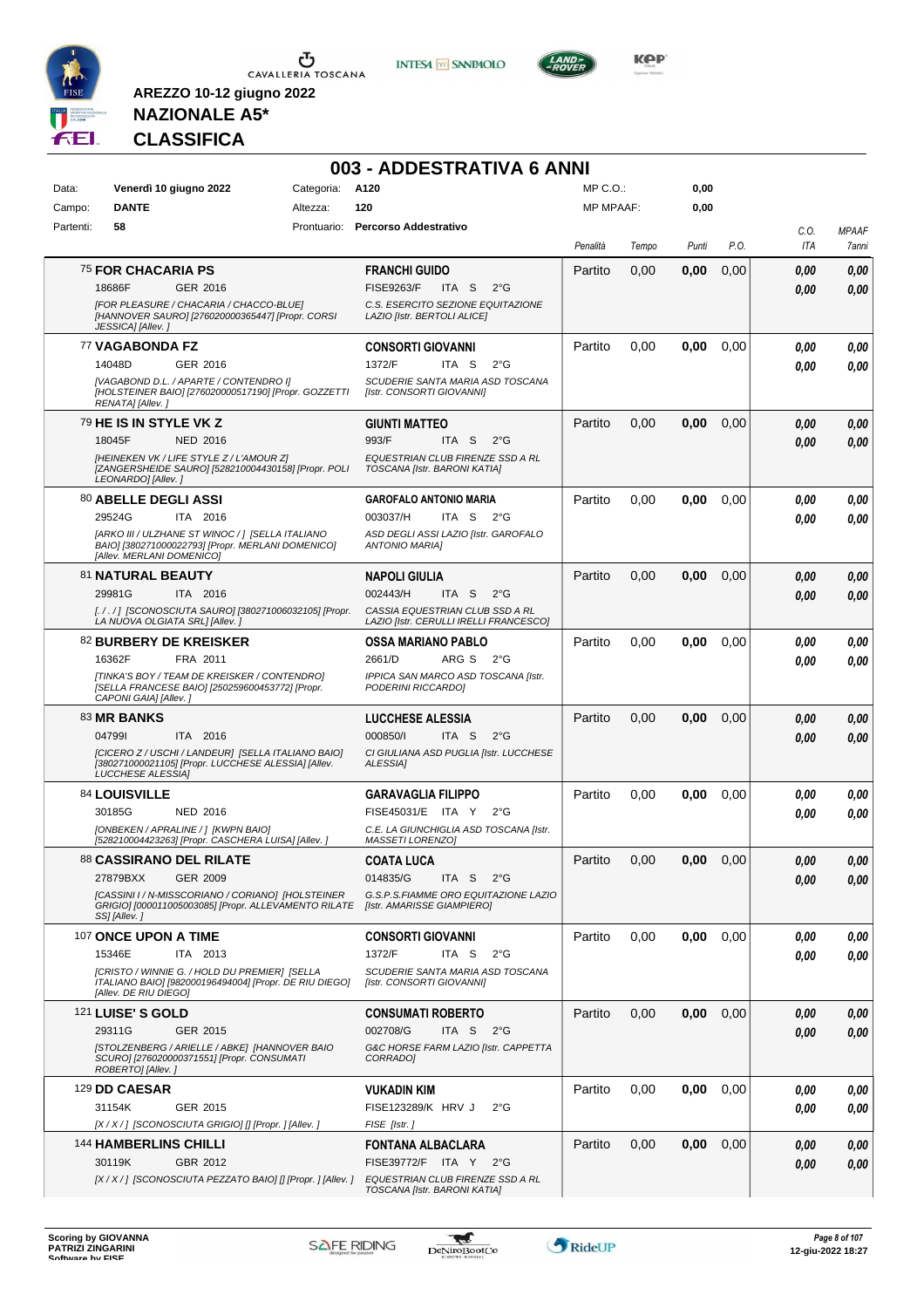

 $\sigma$  cavalleria toscana

**INTESA M** SANPAOLO



**KOP** 

# **NAZIONALE A5\* CLASSIFICA**

|                                              |                               |                                                                                                                                             |                    | 003 - ADDESTRATIVA 6 ANNI                                                            |                  |       |       |      |             |                                    |
|----------------------------------------------|-------------------------------|---------------------------------------------------------------------------------------------------------------------------------------------|--------------------|--------------------------------------------------------------------------------------|------------------|-------|-------|------|-------------|------------------------------------|
| Data:                                        |                               | Venerdì 10 giugno 2022                                                                                                                      | Categoria: A120    |                                                                                      | $MP C. O.$ :     |       | 0,00  |      |             |                                    |
| Campo:                                       | <b>DANTE</b>                  |                                                                                                                                             | Altezza:           | 120                                                                                  | <b>MP MPAAF:</b> |       | 0,00  |      |             |                                    |
| Partenti:                                    | 58                            |                                                                                                                                             |                    | Prontuario: Percorso Addestrativo                                                    | Penalità         | Tempo | Punti | P.O. | C.O.<br>ITA | <b>MPAAF</b><br>7anni              |
|                                              | <b>145 LUNA</b>               |                                                                                                                                             |                    | <b>PIRRO GIULIA</b>                                                                  | Partito          | 0,00  | 0,00  | 0,00 | 0.00        | 0,00                               |
|                                              | 00634U                        | <b>GER 2008</b><br>[LINCOLM L / DROSSINA / DROSSELKLANG II]<br>[HANNOVER BAIO] [941000013877198] [Propr. CENTRO                             |                    | FISE12278/I<br>ITA S<br>$2^{\circ}$ G<br>S.S.D. I PIOPPI LAZIO [Istr. COATA LUCA]    |                  |       |       |      | 0.00        | 0.00                               |
|                                              |                               | IPPICO LA FICORA] [Allev. AZ.AGR. LA MAGNIFICA]                                                                                             |                    |                                                                                      |                  |       |       |      |             |                                    |
|                                              | 157 KEIZER'S MOOI HE'         | <b>NED 2014</b>                                                                                                                             |                    | <b>PIRRONE GIACOMO</b><br>$2^{\circ}$ G                                              | Partito          | 0,00  | 0,00  | 0,00 | 0,00        | 0,00                               |
|                                              | 29499G                        | [DENZEL V/H MEULENHOF / KEIZER'S KWEET-NI / ]<br>[ENCAT BAIO] [528210004161821] [Propr. REGGIMENTO<br>LANCIERI DI MONTEBELLO] [Allev.]      |                    | FISE3129/I<br>ITA S<br>A.S.D. MONTEBELLO LAZIO [Istr. PINCI<br><b>DIMITRII</b>       |                  |       |       |      | 0.00        | 0.00                               |
|                                              | 168 CALOUBRI                  |                                                                                                                                             |                    | <b>LUPIS FILIPPO</b>                                                                 | Partito          | 0,00  | 0,00  | 0,00 | 0.00        | 0,00                               |
|                                              | 30191G                        | GER 2012                                                                                                                                    |                    | 001310/G<br>ITA S<br>$2^{\circ}$ G                                                   |                  |       |       |      | 0.00        | 0.00                               |
|                                              |                               | [CALIDO / LANCIADE / ] [OLDENBURG GRIGIO]<br>[276020000056952] [Propr. MARIGO GIAMMARCO] [Allev. ]                                          |                    | C.I. BACCARAT SSD A RL LAZIO [Istr.<br>CASAFINA SOFIA]                               |                  |       |       |      |             |                                    |
|                                              | 169 BELLATRIX                 |                                                                                                                                             |                    | <b>LILLI VERONICA</b>                                                                | Partito          | 0.00  | 0,00  | 0,00 | 0.00        | 0,00                               |
|                                              | 25830G                        | ITA 2013                                                                                                                                    |                    | FISE28764/G ITA S<br>$2^{\circ}G$                                                    |                  |       |       |      | 0.00        | 0.00                               |
|                                              | <b>LILLI FABRIZIOI</b>        | [LINCOLM L / BETSY DU SOUTRAIT / ] [SELLA ITALIANO<br>SAURO] [982000192765360] [Propr. LILLI FABRIZIO] [Allev.                              |                    | C.E.MADONNA DELLE GRAZIE LAZIO [Istr.<br><b>UBERTINI SABRINA]</b>                    |                  |       |       |      |             |                                    |
|                                              | 205 SOULMATE                  |                                                                                                                                             |                    | <b>COLOMBO ALESSANDRO</b>                                                            | Partito          | 0,00  | 0,00  | 0,00 | 0.00        | 0,00                               |
|                                              | 04002R                        | GER 2015                                                                                                                                    |                    | 005058/B<br>ITA S<br>$2^{\circ}$ G                                                   |                  |       |       |      | 0.00        | 0.00                               |
|                                              | [Allev.]                      | [STOLZENBERG / PROMISSE / PRO PILOT I] [SELLA<br>TEDESCA BAIO] [276020000476942] [Propr. REIMAN OLGA]                                       |                    | TRENDY HORSE ASD LOMBARDIA [Istr.]                                                   |                  |       |       |      |             |                                    |
|                                              | 228 URRIKA FZ                 |                                                                                                                                             |                    | <b>BELLACICCO NICOLA</b>                                                             | Partito          | 0.00  | 0,00  | 0,00 | 0.00        | 0,00                               |
|                                              | 044541                        | ITA 2014                                                                                                                                    |                    | 002452/I<br>ITA S<br>$2^{\circ}$ G                                                   |                  |       |       |      | 0.00        | 0.00                               |
|                                              |                               | [URIKO / CORA FZ / CANCARA] [SELLA ITALIANO BAIO<br>SCURO] [982000196474294] [Propr. BELLACICCO NICOLA]<br>[Allev. AZ. AGR. ZANETTI FRANCA] |                    | ASD C.I. DEI SANNACI PUGLIA [Istr.<br><b>BELLACICCO NICOLAI</b>                      |                  |       |       |      |             |                                    |
|                                              | 231 LUDOVICA                  |                                                                                                                                             |                    | <b>SALVINI EMANUELE</b>                                                              | Partito          | 0,00  | 0,00  | 0.00 | 0,00        | 0,00                               |
|                                              | 26969G                        | ITA 2013<br>[LINCOLM L / LOVELY JUMPING GIRL RB Z / LUCKY LUKE]                                                                             |                    | 006529/G<br>ITA SA 2°G<br>CAVALIERI DEL VEIO ASD LAZIO [Istr.                        |                  |       |       |      | 0.00        | 0.00                               |
|                                              |                               | [SELLA ITALIANO ROANO] [380007000149998] [Propr.<br>MARINI SALVATORE] [Allev. MARINI SALVATORE]                                             |                    | <b>SALVINI EMANUELEI</b>                                                             |                  |       |       |      |             |                                    |
|                                              | 251 CANNETTE                  |                                                                                                                                             |                    | <b>COATA SIMONE</b>                                                                  | Partito          | 0,00  | 0,00  | 0,00 | 0.00        | 0,00                               |
|                                              | 30970K                        | GER 2014                                                                                                                                    |                    | 006357/G<br>ITA S<br>$2^{\circ}$ G                                                   |                  |       |       |      | 0.00        | 0.00                               |
|                                              |                               | [X / X / ] [OLDENBURG BAIO] [] [Propr. ] [Allev. ]                                                                                          |                    | C.S. ESERCITO SEZIONE EQUITAZIONE<br>LAZIO [Istr. GIGANTI FERNANDO]                  |                  |       |       |      |             |                                    |
|                                              | 254 SOUND OF MUSIC            |                                                                                                                                             |                    | <b>BERTOLI EVELINA</b>                                                               | Partito          | 0,00  | 0,00  | 0,00 | 0,00        | 0,00                               |
|                                              | 27272G                        | ITA 2014                                                                                                                                    |                    | 004292/G<br>ITA S<br>1°G                                                             |                  |       |       |      | 0.00        | 0.00                               |
|                                              |                               | [OBERON DU MOULIN / ROBELLA DEL FERRO /<br>LYSANDER] [SELLA ITALIANO BAIO] [982000192323274]<br>[Propr. BERTOLI SARA] [Allev. BERTOLI SARA] |                    | G.S.FIAMME AZZURRE LAZIO [Istr. BERTOLI<br>EVELINA]                                  |                  |       |       |      |             |                                    |
|                                              | 262 LADY GIANNA               |                                                                                                                                             |                    | LUCARELLI LEONARDO                                                                   | Partito          | 0,00  | 0,00  | 0,00 | 0,00        | 0,00                               |
|                                              | 05837H                        | ITA 2010                                                                                                                                    |                    | FISE28276/H ITA Y 1°G                                                                |                  |       |       |      | 0,00        | 0,00                               |
|                                              |                               | [ROBLE Z / GIANNA NANNINI / GLENFIDDICH] [SELLA<br>ITALIANO BAIO SCURO] [982000123232333] [Propr. RUSSO<br>GERARDO] [Allev. RUSSO GERARDO]  |                    | L'ANGOLO DEL CAVALIERE ASD CAMPANIA<br>[Istr. DEL COVILLO FABIO]                     |                  |       |       |      |             |                                    |
|                                              | 268 FALCON                    |                                                                                                                                             |                    | GIUNTI MATTEO                                                                        | Partito          | 0,00  | 0,00  | 0,00 | 0,00        | 0,00                               |
|                                              | 12887D                        | NED 2010                                                                                                                                    |                    | 993/F<br>ITA S<br>$2^{\circ}$ G                                                      |                  |       |       |      | 0.00        | 0,00                               |
|                                              | [Allev.]                      | [CHACCO BLUE / WHOOPS / VOLTAIRE] [KWPN BAIO]<br>[528210002541536] [Propr. M.B.M. IMMOBILIARE S.R.L.]                                       |                    | EQUESTRIAN CLUB FIRENZE SSD A RL<br>TOSCANA [Istr. BARONI KATIA]                     |                  |       |       |      |             |                                    |
|                                              | 270 CHARMY GIRL               |                                                                                                                                             |                    | <b>TOMASSETTI MATILDE</b>                                                            | Partito          | 0,00  | 0,00  | 0,00 | 0,00        | 0,00                               |
|                                              | 14958E<br>MATTEO] [Allev.]    | <b>GER 2007</b><br>[CHARMING BOY / FRAUKE / FORSYTH] [HANNOVER<br>BAIO] [216020000409819] [Propr. SIMONETTI ELIA                            |                    | FISE68918/G ITA Y 1°G<br>EXCALIBUR SSD A RL LAZIO [Istr. DI<br><b>FEDERICO LUNA]</b> |                  |       |       |      | 0.00        | 0,00                               |
|                                              |                               | 275 MATINEE VAN DE PLATAAN                                                                                                                  |                    | GIUNTI MATTEO                                                                        | Partito          | 0,00  | 0,00  | 0,00 | 0,00        | 0,00                               |
|                                              | 28919T                        | BEL 2012                                                                                                                                    |                    | 993/F<br>ITA S<br>$2^{\circ}G$                                                       |                  |       |       |      | 0,00        | 0,00                               |
|                                              | [Propr. GATTI ELISA] [Allev.] | [INSHALLAH DE MUZE / INNE VAN DE PLATAAN / ZURICH]<br>[BEL. WARMBLOEDPAARD SAURO] [967000009460006]                                         |                    | EQUESTRIAN CLUB FIRENZE SSD A RL<br>TOSCANA [Istr. BARONI KATIA]                     |                  |       |       |      |             |                                    |
| <b>PATRIZI ZINGARINI</b><br>Coffware by EICE | <b>Scoring by GIOVANNA</b>    |                                                                                                                                             | <b>SAFE RIDING</b> | 大志<br><b>DeNiroBootCo</b>                                                            | RideUP           |       |       |      |             | Page 9 of 107<br>12-giu-2022 18:27 |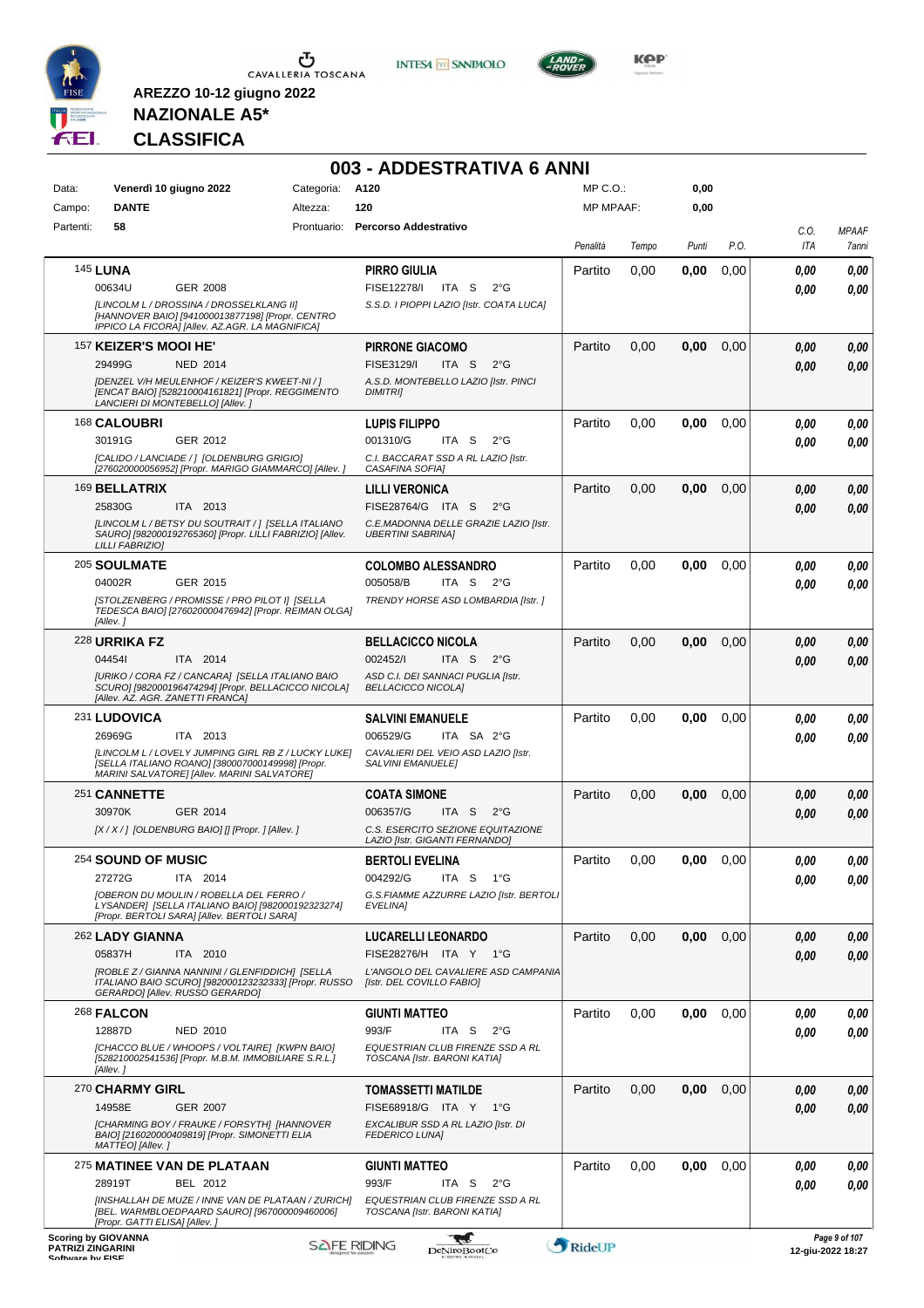

**INTESA M** SANPAOLO



**KOP** 

# **NAZIONALE A5\* CLASSIFICA**

| Campo:<br>Partenti: | <b>DANTE</b>                                                                                                                                           | Altezza:    | 120                                                                          | <b>MP MPAAF:</b> |       | 0,00  |      |              |                       |
|---------------------|--------------------------------------------------------------------------------------------------------------------------------------------------------|-------------|------------------------------------------------------------------------------|------------------|-------|-------|------|--------------|-----------------------|
|                     |                                                                                                                                                        |             |                                                                              |                  |       |       |      |              |                       |
|                     | 58                                                                                                                                                     | Prontuario: | <b>Percorso Addestrativo</b>                                                 | Penalità         | Tempo | Punti | P.O. | C.O.<br>ITA  | <b>MPAAF</b><br>7anni |
|                     |                                                                                                                                                        |             |                                                                              |                  |       |       |      |              | 0,00                  |
|                     | 307 TEMPORANEA 21383<br>PRO21383<br>FRA 2014                                                                                                           |             | <b>COATA SIMONE</b><br>006357/G<br>ITA S<br>$2^{\circ}$ G                    | Partito          | 0,00  | 0,00  | 0,00 | 0,00<br>0.00 |                       |
|                     | [/ /] [] [] [Propr. GAUDIANO SPORTHORSES SRL] [Allev. ]                                                                                                |             | C.S. ESERCITO SEZIONE EQUITAZIONE                                            |                  |       |       |      |              |                       |
|                     | 331 CRESO DEL LECCIONE                                                                                                                                 |             | LAZIO [Istr. GIGANTI FERNANDO]<br><b>ROSSI ELEONORA</b>                      | Partito          | 0,00  | 0,00  | 0,00 | 0,00         |                       |
|                     | 15870F<br>ITA 2014                                                                                                                                     |             | FISE14408/F ITA S<br>1°G                                                     |                  |       |       |      | 0.00         |                       |
|                     | [CRISTALLO II / ARMONIA DEL LECCIONE / ACORADO II]<br>[SELLA ITALIANO GRIGIO] [982000192784371] [Propr.<br>ROSSI ELEONORA] [Allev. CAMPARI MARIANGELA] |             | IPPICA SAN MARCO ASD TOSCANA [Istr.<br><b>BENNATI RACHELE]</b>               |                  |       |       |      |              |                       |
|                     | 334 CHINATOWN DEGLI ASSI                                                                                                                               |             | <b>CESCHINI CATERINA</b>                                                     | Partito          | 0,00  | 0,00  | 0,00 | 0,00         |                       |
|                     | 26674G<br>ITA 2014                                                                                                                                     |             | FISE13368/G ITA S<br>$1^{\circ}G$                                            |                  |       |       |      | 0.00         |                       |
|                     | [CHIN CHIN / ELINE / ] [SELLA ITALIANO BAIO]<br>[982000192458179] [Propr. MERLANI DOMENICO] [Allev.<br><b>MERLANI DOMENICO]</b>                        |             | OLGIATA HORSE VILLAGE LAZIO [Istr.<br><b>LIBERATI EMILIANOI</b>              |                  |       |       |      |              |                       |
|                     | 335 TALETE DELL'ESERCITO ITALIANO                                                                                                                      |             | <b>GERMANO OLGA</b>                                                          | Partito          | 0,00  | 0,00  | 0,00 | 0.00         |                       |
|                     | 21247G<br>ITA 2008                                                                                                                                     |             | FISE11048/G ITA S<br>1°G                                                     |                  |       |       |      | 0.00         |                       |
|                     | [CHOPIN / CLUE' / ] [SELLA ITALIANO GRIGIO]<br>[982009106217314] [Propr. ESERCITO ITALIANO] [Allev.<br><b>ESERCITO ITALIANO]</b>                       |             | A.S.D. MONTEBELLO LAZIO [Istr. PINCI<br><b>DIMITRII</b>                      |                  |       |       |      |              |                       |
|                     | <b>359 LOIS-DINE</b>                                                                                                                                   |             | <b>TATA GINEVRA</b>                                                          | Partito          | 0,00  | 0,00  | 0,00 | 0.00         |                       |
|                     | 17226E<br>NED 2016                                                                                                                                     |             | FISE45856/F ITA J<br>$1^{\circ}G$                                            |                  |       |       |      | 0.00         |                       |
|                     | [COHINOOR VDL / EVA-DINE / GLENNRIDGE] [KWPN<br>BAIO] [528210004526171] [Propr. SOC.AGR.RIOLA STABLE<br>SRL] [Allev.]                                  |             | SIENA RIDING CLUB 2 JUMPING TEAM ASD<br>TOSCANA [Istr. MATTEUCCI MAURO]      |                  |       |       |      |              |                       |
|                     | 361 ALKATRAZ                                                                                                                                           |             | <b>CIARDULLO ANTONIO</b>                                                     | Partito          | 0,00  | 0,00  | 0,00 | 0.00         |                       |
|                     | 05947N<br>ITA 2016<br>[BABALOU DE LIGNY / GARDAK / QUIDAME DE LA CERE]                                                                                 |             | 010917/G<br>ITA S<br>$2^{\circ}G$<br>LA MACCHIARELLA SSD A RL LAZIO [Istr.   |                  |       |       |      | 0.00         |                       |
|                     | [SELLA ITALIANO SAURO] [380271000020695] [Propr.<br>CIRCOLO IPPICO TURRIS] [Allev. CUBEDDU ALBERTO]                                                    |             | CIARDULLO ANTONIO]                                                           |                  |       |       |      |              |                       |
| 416 <b>IKKE</b>     |                                                                                                                                                        |             | <b>LUPINO NICO</b>                                                           | Partito          | 0,00  | 0,00  | 0,00 | 0,00         |                       |
|                     | NED 2013<br>22889A<br>[ELTON JOHN / WOOMERA / EPILOT] [KWPN BAIO]                                                                                      |             | 000522/R<br>ITA S<br>$2^{\circ}$ G<br>C.E. LA GIUNCHIGLIA ASD TOSCANA [Istr. |                  |       |       |      | 0.00         |                       |
|                     | [528210002874626] [Propr. SPRING STAL S.R.L.] [Allev.]                                                                                                 |             | <b>GARGINI ELEONORA]</b>                                                     |                  |       |       |      |              |                       |
|                     | 436 L'ARCADIA DI TEMPA BIANCA<br>07106H<br>ITA 2016                                                                                                    |             | <b>DEL COVILLO FABIO</b><br>2074/H<br>ITA <sub>S</sub><br>$2^{\circ}G$       | Partito          | 0,00  | 0,00  | 0.00 | 0,00         |                       |
|                     | IL'ARC DE TRIOMPHE / CAMPESTRIS AURA / CAMPIONE                                                                                                        |             | L'ANGOLO DEL CAVALIERE ASD CAMPANIA                                          |                  |       |       |      | 0,00         |                       |
|                     | VI] [SELLA ITALIANO GRIGIO] [380271000020655] [Propr.<br>AZ.AGR. TEMPA BIANCA DI RICCARDI CLARA E<br>SORELLE] [Allev.]                                 |             | [Istr. DEL COVILLO FABIO]                                                    |                  |       |       |      |              |                       |
| 438 QUEEN           |                                                                                                                                                        |             | <b>MARINI CHRISTIAN</b>                                                      | Partito          | 0,00  | 0,00  | 0,00 | 0,00         |                       |
|                     | 29417G<br>ITA 2016                                                                                                                                     |             | 000306/G<br>ITA <sub>S</sub><br>$2^{\circ}$ G                                |                  |       |       |      | 0,00         |                       |
|                     | [././] [SCONOSCIUTA GRIGIO] [380271006041134] [Propr.<br>MEDICI ALESSANDRO] [Allev.]                                                                   |             | SSD C.M. HORSES 28 ARL LAZIO [Istr.<br><b>MARINI CHRISTIAN]</b>              |                  |       |       |      |              |                       |
|                     | 440 TURANA                                                                                                                                             |             | DI CANTO ADRIANO                                                             | Partito          | 0,00  | 0,00  | 0,00 | 0.00         |                       |
|                     | 31178K<br>BEL 2015                                                                                                                                     |             | FISE4490/Q<br>ITA Y<br>$2^{\circ}G$                                          |                  |       |       |      | 0.00         |                       |
|                     | [X / X / ] [SCONOSCIUTA BAIO SCURO] [] [Propr. ] [Allev. ]                                                                                             |             | C.I.LA BETULLA LOMBARDIA [Istr.<br><b>BRUSCHETTA YLENIA]</b>                 |                  |       |       |      |              |                       |
|                     | 441 TEMPORANEA 21411                                                                                                                                   |             | <b>BRECCIA ERMETE MARIA</b>                                                  | Partito          | 0,00  | 0,00  | 0,00 | 0,00         |                       |
|                     | PRO21411<br><b>NED 2013</b>                                                                                                                            |             | 001950/G<br>ITA S $2^{\circ}G$                                               |                  |       |       |      | 0,00         |                       |
|                     | [/ /] [] [] [Propr. ] [Allev. ]                                                                                                                        |             | 007 CAVALLI OLGIATA SSD ARL LAZIO [Istr.<br>CIRIMBILLA MARIA VITTORIA]       |                  |       |       |      |              |                       |
|                     | 442 MAGNIFIQUE HCT                                                                                                                                     |             | <b>ZARAFFI SIMONE</b>                                                        | Partito          | 0,00  | 0,00  | 0,00 | 0.00         |                       |
|                     | 04095R<br>BEL 2016                                                                                                                                     |             | 005533/F<br>ITA S<br>$2^{\circ}$ G                                           |                  |       |       |      | 0.00         |                       |
|                     | [MERALD VAN'T ZORGVLIET / CHIQUITA SL / POOR BOY]<br>[AES BAIO] [981100004374324] [Propr. AZ. AGRICOLA<br>SCUDERIA VESCHI DI LUCA VESCHI] [Allev.]     |             | ASD C.I. GRANDUCATO TOSCANA [Istr.<br>FORMICHI FRANCESCAJ                    |                  |       |       |      |              |                       |
|                     | <b>443 STARLIKE DC</b>                                                                                                                                 |             | PITZIANTI CRISTIAN                                                           | Partito          | 0,00  | 0,00  | 0,00 | 0,00         |                       |
|                     | 15127F<br>GER 2011<br>[STOLZENBERG / CONTENTA D.C. / CONCORDE]                                                                                         |             | 711/F<br>ITA S<br>2°G<br>TOSCANA EQUITAZIONE ASD TOSCANA                     |                  |       |       |      | 0,00         |                       |
|                     | [HANNOVER BAIO] [276020000050539] [Propr. AZ. AGR.<br>POSSI SOC. AGR. A R.L.] [Allev.]                                                                 |             | [Istr. PITZIANTI CRISTIAN]                                                   |                  |       |       |      |              |                       |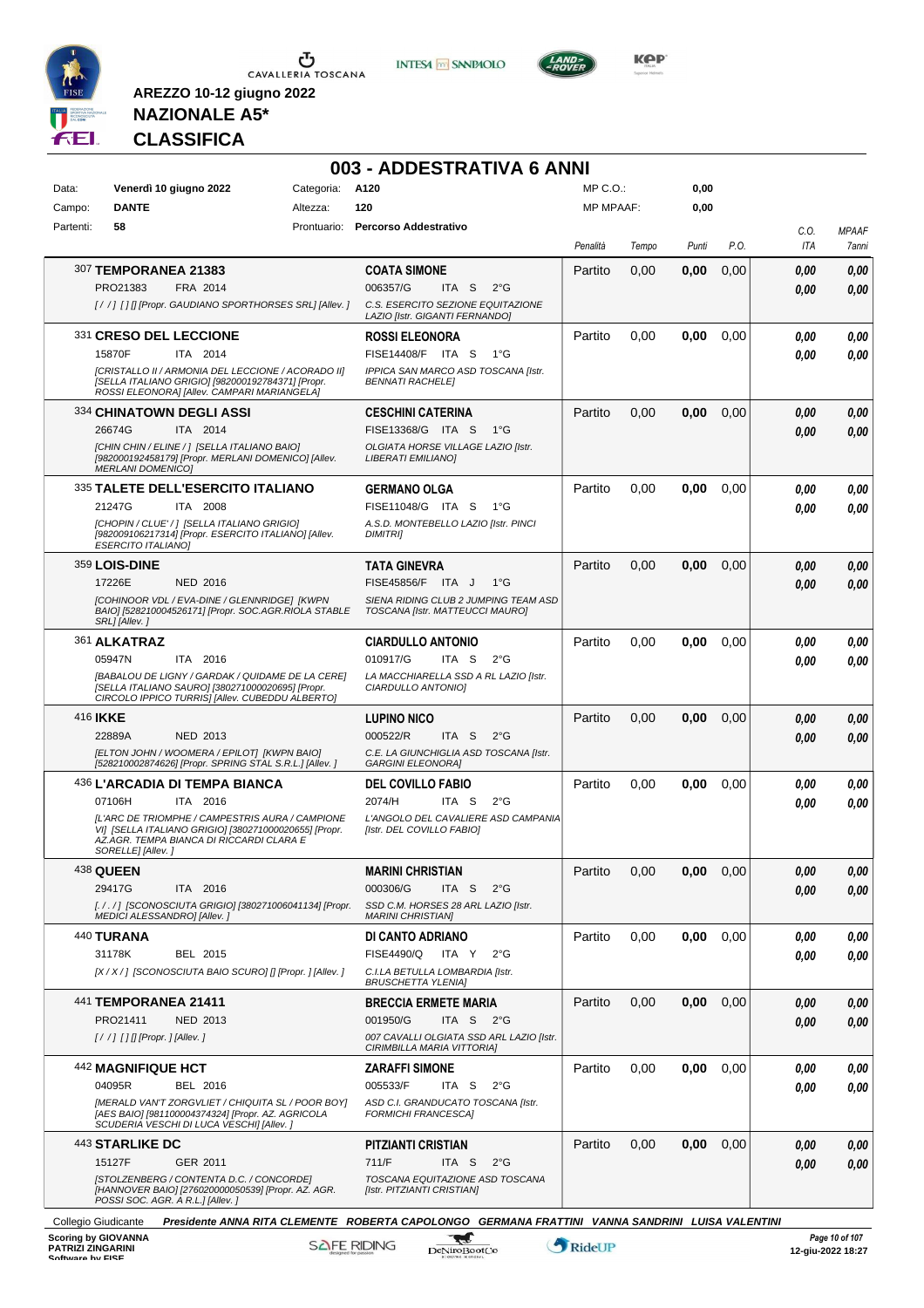

**INTESA** M SANPAOLO



**NAZIONALE A5\* CLASSIFICA**

| Data:<br>Campo: | Venerdì 10 giugno 2022<br><b>DANTE</b>                                                                                                                                                                                                                                   | Categoria:<br>Altezza: | C <sub>140</sub><br>140                                                                                                                   | MP C.O.:<br><b>MP MPAAF:</b> |             | 3.000,00<br>0,00 |      |                    |                       |
|-----------------|--------------------------------------------------------------------------------------------------------------------------------------------------------------------------------------------------------------------------------------------------------------------------|------------------------|-------------------------------------------------------------------------------------------------------------------------------------------|------------------------------|-------------|------------------|------|--------------------|-----------------------|
| Partenti:       | 45                                                                                                                                                                                                                                                                       |                        | Prontuario: n. 19.2 speciale a fasi consecutive - Tab. A                                                                                  |                              |             |                  |      |                    |                       |
|                 |                                                                                                                                                                                                                                                                          |                        |                                                                                                                                           | Penalità                     | Tempo       | Punti            | P.O. | C.O.<br><b>ITA</b> | <b>MPAAF</b><br>7anni |
|                 | 1 166 PRESLEY DEGLI ASSI<br>25890G<br><b>ITA 2013</b><br>[PRESLEY BOY / ULZHANE ST WINOC / 1 [SELLA<br>ITALIANO BAIO] [982000192765207] [Propr. MERLANI<br>DOMENICO] [Allev. MERLANI DOMENICO]                                                                           |                        | <b>GAROFALO ANTONIO MARIA</b><br>003037/H<br>ITA S<br>$2^{\circ}G$<br>ASD DEGLI ASSI LAZIO [Istr. GAROFALO<br><b>ANTONIO MARIA]</b>       | 0/0                          | 27,61       | 0,00             | 0,00 | 602,50<br>300.00   | 0.00<br>0.00          |
|                 | 2 95 BARRIQUES<br>16038F<br>ITA 2013<br>ICRISTALLO II / FURBELLA / STARON] [SELLA ITALIANO<br>GRIGIO] [982000192323646] [Propr. ARENA GIACOMO]<br>[Allev. ARENA GIACOMO]                                                                                                 |                        | <b>LUPINO NICO</b><br>000522/R<br>ITA <sub>S</sub><br>$2^{\circ}$ G<br>C.E. LA GIUNCHIGLIA ASD TOSCANA [Istr.<br><b>GARGINI ELEONORA]</b> | 0/0                          | 30,57       | 0,00             | 0,00 | 434,50<br>180,00   | 0,00<br>0,00          |
|                 | 3 109 ETHANOL VERT Z<br>15554E<br>FRA 2012<br>[E T CRYOZOOTECH Z CL / QUALITE VERTE / CALVARO]<br>[ZANGERSHEIDE BAIO] [250259600478820] [Propr.<br>THARROS SRL] [Allev.]                                                                                                 |                        | <b>BRESCIANI GABRIELE</b><br>001113/N<br>ITA S<br>$2^{\circ}$ G<br>CI DEL DUCATO ASD EMILIA ROMAGNA<br>[Istr. BRESCIANI ALBERTO]          | 0/0                          | 31,65       | 0,00             | 0,00 | 362,50<br>0.00     | 0,00<br>0.00          |
|                 | 4 93 CONTENDRO SUN<br>14393F<br>GER 2010<br>[CONTENDRO I / RUBIN LADY / ROTSPON] [WESTFALEN<br>BAIOI [276020000098091] [Propr. UP TO FIFTY DI<br>NATHALIE BELLINE E C. SAS] [Allev. ]                                                                                    |                        | PITZIANTI CRISTIAN<br>711/F<br>ITA S<br>$2^{\circ}$ G<br>TOSCANA EQUITAZIONE ASD TOSCANA<br>[Istr. PITZIANTI CRISTIAN]                    |                              | $0/0$ 31,70 | 0,00             | 0,00 | 290,50<br>0,00     | 0,00<br>0.00          |
|                 | 5 163 ELCENDILA PS<br>29005G<br>GER 2014<br>[ELVIS TER PUTTE / CENTULA / CENTADEL]<br>[OLDENBURG BAIO] [276020000168358] [Propr. A.S.D. C.M.<br>HORSES] [Allev.]                                                                                                         |                        | <b>MARINI CHRISTIAN</b><br>000306/G<br>ITA S<br>$2^{\circ}G$<br>SSD C.M. HORSES 28 ARL LAZIO [Istr.<br><b>MARINI CHRISTIAN]</b>           | 0/0                          | 33,17       | 0,00             | 0,00 | 242,50<br>0.00     | 0.00<br>0.00          |
|                 | 6 128 KALDEIDE<br>034731<br>ITA 2008<br>[KANNAN / FEDRAN / DIAMOND QUE] [SELLA ITALIANO<br>BAIO SCURO] [982009106693091] [Propr. BELLACICCO<br>NICOLA] [Allev. BELLACICCO NICOLA]                                                                                        |                        | <b>BELLACICCO NICOLA</b><br>002452/I<br>ITA S<br>$2^{\circ}$ G<br>ASD C.I. DEI SANNACI PUGLIA [Istr.<br><b>BELLACICCO NICOLA]</b>         | 0/0                          | 33,91       | 0,00             | 0.00 | 98,50<br>120,00    | 0,00<br>0.00          |
|                 | 7 160 JACK DANIELS SB<br>27493G<br><b>NED 2014</b><br>[CARAMBOLE / O-DITSY / KARLSTAD] [KWPN BAIO]<br>[528210004146624] [Propr. TRIPLEF HORSES SRLS]<br>[Allev.]                                                                                                         |                        | <b>LUPIS FILIPPO</b><br>001310/G<br>ITA S<br>$2^{\circ}G$<br>C.I. BACCARAT SSD A RL LAZIO [Istr.<br>CASAFINA SOFIAI                       | 0/0                          | 35,75       | 0,00             | 0,00 | 98,50<br>0.00      | 0,00<br>0.00          |
|                 | 8 104 BREEZER<br>03361R<br><b>NED 2006</b><br>[CAVALIER / FTERMIE / JOOST] [KWPN GRIGIO]<br>[528210000882597] [Propr. CLUB IPICO REGNO VERDE]<br>[Allev.]                                                                                                                |                        | <b>LUPIS FILIPPO</b><br>001310/G<br>ITA S<br>$2^{\circ}$ G<br>C.I. BACCARAT SSD A RL LAZIO [Istr.<br><b>CASAFINA SOFIAI</b>               | 0/0                          | 37,45       | 0,00             | 0,00 | 98,50<br>0.00      | 0,00<br>0.00          |
|                 | 9 101 MISS MAY<br>03629R<br>ITA 2014<br>[ARMSTRONG DI VILLA FRANCESCA / ODALISCA DELLA<br>MEZZALUNA / FOZBY-FLOP DE LA BASTIDE] [SELLA<br>ITALIANO BAIO] [982000192455522] [Propr. REGGIMENTO<br>LANCIERI DI MONTEBELLO] [Allev. AZIENDA AGRICOLA<br>GIULIANO BATTAGLIA] |                        | <b>PIRRONE GIACOMO</b><br>FISE3129/I<br>ITA S<br>$2^{\circ}G$<br>A.S.D. MONTEBELLO LAZIO [Istr. PINCI<br><b>DIMITRII</b>                  |                              | $0/0$ 40,93 | 0,00             | 0.00 | 98,50<br>0,00      | 0,00<br>0,00          |
|                 | 10 87 CASINO ROYAL<br>11745F<br><b>NED 2007</b><br>[LUPICOR / QUINTANA 2 / QUICK STAR] [KWPN BAIO]<br>[528210000879248] [Propr. WINSPEARE ISABELLA<br>GIUDITTA] [Allev.]                                                                                                 |                        | <b>LEONARDI MATTEO</b><br>FISE10573/F ITA S<br>$2^{\circ}$ G<br>C.I.LE SALINE ASD EMILIA ROMAGNA [Istr.<br><b>BORMIOLI GIAN LUCA]</b>     |                              | $0/4$ 30,84 | 0,00             | 0,00 | 98,50<br>0,00      | 0,00<br>0,00          |
|                 | 11 196 ARGENTINA FM-DEL B<br>ITA 2015<br>21167A<br>[BAEDEKER / TANGA DEL TERRICCIO / TENOR DE LA<br>COUR] [SELLA ITALIANO BAIO] [380271000020363] [Propr.<br>SCUDERIA MB DI MARTA BOTTANELLI] [Allev. GRANCHI<br>FRANCESCO]                                              |                        | <b>FRANCHI GUIDO</b><br><b>FISE9263/F</b><br>ITA S<br>$2^{\circ}$ G<br>C.S. ESERCITO SEZIONE EQUITAZIONE<br>LAZIO [Istr. BERTOLI ALICE]   |                              | $0/4$ 32,72 | 0,00             | 0,00 | 96,00<br>0.00      | 0,00<br>0,00          |

# **004 - C140 A FASI CONSECUTIVE**

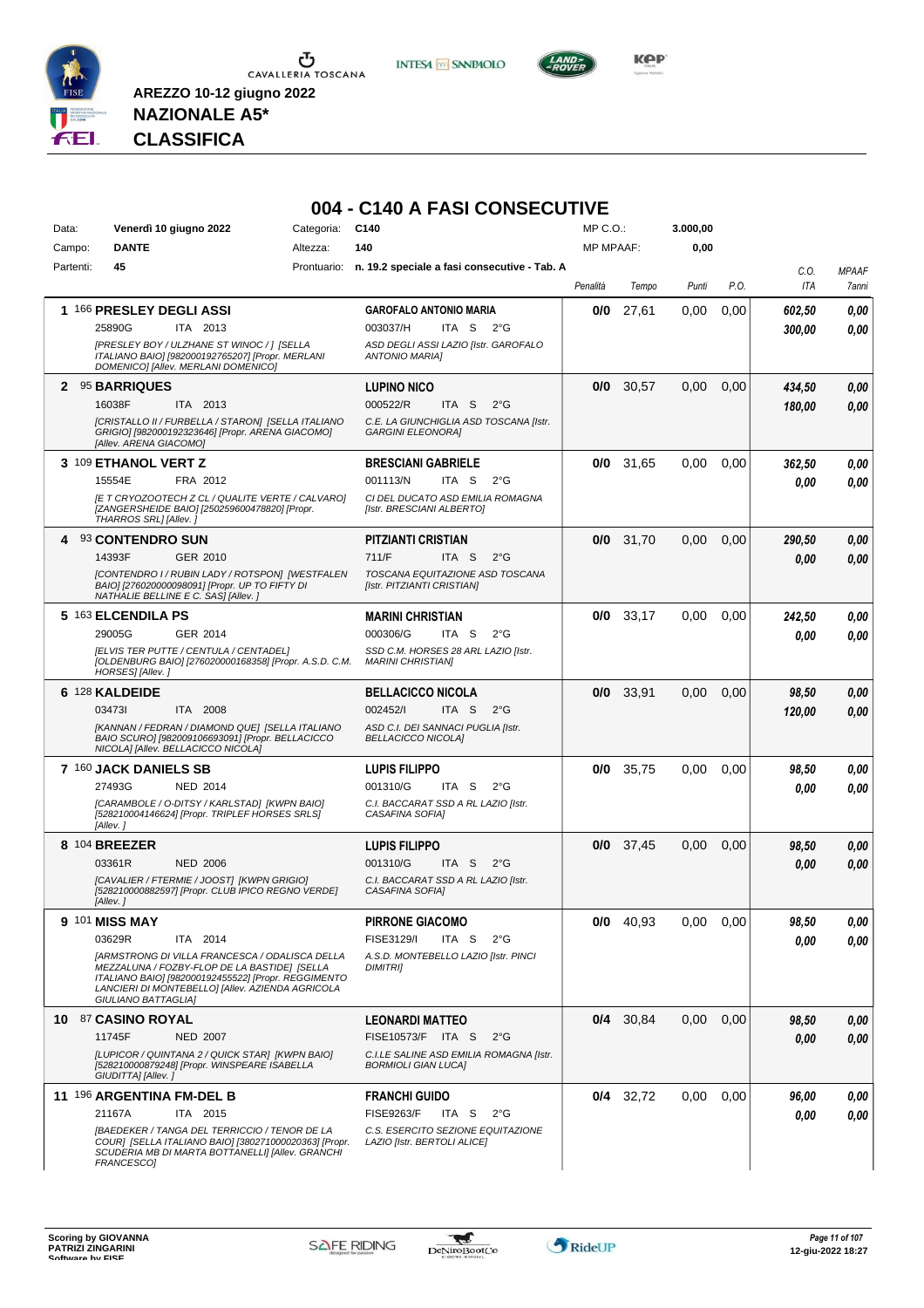





**KOP** 

# **NAZIONALE A5\* CLASSIFICA**

|           |                                                                                                                                                  |            | 004 - C140 A FASI CONSECUTIVE                                    |                  |             |          |      |      |              |
|-----------|--------------------------------------------------------------------------------------------------------------------------------------------------|------------|------------------------------------------------------------------|------------------|-------------|----------|------|------|--------------|
| Data:     | Venerdì 10 giugno 2022                                                                                                                           | Categoria: | C140                                                             | $MP C. O.$ :     |             | 3.000,00 |      |      |              |
| Campo:    | <b>DANTE</b>                                                                                                                                     | Altezza:   | 140                                                              | <b>MP MPAAF:</b> |             | 0,00     |      |      |              |
| Partenti: | 45                                                                                                                                               |            | Prontuario: n. 19.2 speciale a fasi consecutive - Tab. A         |                  |             |          |      | C.O. | <b>MPAAF</b> |
|           |                                                                                                                                                  |            |                                                                  | Penalità         | Tempo       | Punti    | P.O. | ITA  | 7anni        |
|           | 12 122 BALOULISCO DU LOZON                                                                                                                       |            | <b>CIARDULLO ANTONIO</b>                                         | 0/4              | 33,01       | 0,00     | 0,00 | 0.00 | 0,00         |
|           | 28354G<br>FRA 2011                                                                                                                               |            | 010917/G<br>ITA S<br>$2^{\circ}$ G                               |                  |             |          |      | 0.00 | 0,00         |
|           | [BALOUBET DU ROUET / EOLYSCA / ] [SELLA FRANCESE<br>SAURO] [250258500049438] [Propr. CAPORELLO ATTILIO]<br>[Allev.]                              |            | LA MACCHIARELLA SSD A RL LAZIO [Istr.<br>CIARDULLO ANTONIO]      |                  |             |          |      |      |              |
|           | 13 240 TINTORETTO DELLA FLORIDA                                                                                                                  |            | <b>TENUCCI SIMONE</b>                                            | 0/4              | 34,94       | 0.00     | 0,00 | 0,00 | 0,00         |
|           | 11815F<br>ITA 2008                                                                                                                               |            | 04668/F<br>ITA S<br>$2^{\circ}$ G                                |                  |             |          |      | 0.00 | 0,00         |
|           | [KANNAN / PANDORA DELLA FLORIDA / ] [SELLA<br>ITALIANO GRIGIO] [982009106238945] [Propr. CULICCHI<br>GRAZIELLA] [Allev. BRANDA GIUSEPPE]         |            | C.I.LA SERRATA TOSCANA [Istr. TENUCCI<br>SIMONE]                 |                  |             |          |      |      |              |
|           | <b>14 185 CHACCO'S GLORY</b>                                                                                                                     |            | <b>CONSUMATI ROBERTO</b>                                         | 0/4              | 35,28       | 0,00     | 0,00 | 0,00 | 0,00         |
|           | 28023K<br><b>GER 2008</b>                                                                                                                        |            | 002708/G<br>ITA S<br>$2^{\circ}G$                                |                  |             |          |      | 0,00 | 0,00         |
|           | [CHACCO BLUE / DOLIENNA / ] [OLDENBURG BAIO]<br>[276098102360754] [Propr. CONSUMATI ROBERTO] [Allev.]                                            |            | G&C HORSE FARM LAZIO [Istr. CAPPETTA<br>CORRADO]                 |                  |             |          |      |      |              |
|           | 15 232 HUCKO                                                                                                                                     |            | DI GIULIANO FEDERICO                                             | 0/4              | 36,08       | 0,00     | 0,00 | 0,00 | 0,00         |
|           | 28995G<br>NED 2012                                                                                                                               |            | 007234/G<br>ITA S<br>$2^{\circ}G$                                |                  |             |          |      | 0.00 | 0.00         |
|           | [QUALITY TIME / SELVIRA / ] [KWPN GRIGIO]<br>[528210002842732] [Propr. CASALE DI ACQUAVIVA SS]<br>[Allev.]                                       |            | LA MACCHIARELLA SSD A RL LAZIO [Istr.<br>CIARDULLO ANTONIO]      |                  |             |          |      |      |              |
|           | 16 147 BALKAN DU VILLON                                                                                                                          |            | <b>MORELLI MARIA VITTORIA</b>                                    |                  | $0/4$ 37,14 | 0,00     | 0,00 | 0,00 | 0,00         |
|           | 34210BXX<br>FRA 2011                                                                                                                             |            | FISE47814/G ITA Y<br>2°G                                         |                  |             |          |      | 0.00 | 0,00         |
|           | [NABAB DE REVE / NANOU DU VIEUX MOULIN / DIAMAN<br>DE L'ABBAYE] [SELLA FRANCESE SAURO]<br>[250259600471512] [Propr. TECO GIULIA] [Allev. ]       |            | S.S.D. I PIOPPI LAZIO [Istr. COATA LUCA]                         |                  |             |          |      |      |              |
|           | 17 99 VERTIGO Z                                                                                                                                  |            | <b>CANONICI ANGELICA</b>                                         | 0/4              | 37,99       | 0,00     | 0,00 | 0,00 | 0,00         |
|           | FRA 2013<br>20536A                                                                                                                               |            | FISE19325/F ITA S<br>$2^{\circ}$ G                               |                  |             |          |      | 0.00 | 0,00         |
|           | [VIGO D'ARSOUILLES / QUANA ONE DE L'EAUGRENEE /<br>KANNAN] [ZANGERSHEIDE BAIO] [250259600506042]<br>[Propr. CIRCOLO IPPICO EQUIPLANET] [Allev. j |            | C.I. EQUIPLANET SSD A RL TOSCANA [Istr.<br>ACCARDO MONICA]       |                  |             |          |      |      |              |
|           | 18 108 CONQUESTADOR                                                                                                                              |            | <b>GAROFALO ANTONIO MARIA</b>                                    | 0/4              | 38,76       | 0,00     | 0,00 | 0.00 | 0,00         |
|           | 04278N<br><b>NED 2007</b>                                                                                                                        |            | 003037/H<br>ITA S<br>$2^{\circ}G$                                |                  |             |          |      | 0.00 | 0.00         |
|           | [NABAB DE REVE / MELISSA / FARMER] [KWPN BAIO<br>SCURO] [528210002061287] [Propr. LARDONE ELENA]<br>[Allev. C.E.R.E.]                            |            | ASD DEGLI ASSI LAZIO [Istr. GAROFALO<br><b>ANTONIO MARIAI</b>    |                  |             |          |      |      |              |
|           | 19 114 BRANDY SUGAR                                                                                                                              |            | <b>POPP SELINI</b>                                               | 0/4              | 39.32       | 0,00     | 0,00 | 0.00 | 0,00         |
|           | 27053K<br>BEL 2007                                                                                                                               |            | FISE104295/K GRE Y<br>$2^{\circ}$ G                              |                  |             |          |      | 0.00 | 0,00         |
|           | [X / X / ] [SELLA BELGA BAIO] [] [Propr. ] [Allev. ]                                                                                             |            | FISE [Istr.]                                                     |                  |             |          |      |      |              |
|           | 20 92 ALIAS HOY                                                                                                                                  |            | <b>NERI DUCCIO</b>                                               | 0/6              | 49,46       | 0,00     | 0,00 | 0,00 | $\it 0,00$   |
|           | 14261F<br>FRA 2010                                                                                                                               |            | 5034/F<br>ITA S<br>$2^{\circ}$ G                                 |                  |             |          |      | 0,00 | 0,00         |
|           | ILITCHI HOY / MA JOIE DE THURIN / SOCRATE DE<br>CHIVRE] [SELLA FRANCESE BAIO] [250258720012835]<br>[Propr. PAGANI ALESSANDRO] [Allev.]           |            | C.I. TERRE DI SIENA ASD TOSCANA [Istr.<br>SALVINI BARBARA]       |                  |             |          |      |      |              |
|           | 21 207 SCHWABENSTOLZ 3                                                                                                                           |            | LODOVINI CIARABELLI LORENZO                                      |                  | $0/8$ 30,42 | 0,00     | 0,00 | 0,00 | 0,00         |
|           | 03857R<br>GER 2009                                                                                                                               |            | FISE14965/R ITA S<br>$2^{\circ}G$                                |                  |             |          |      | 0,00 | 0,00         |
|           | [STOLZENBERG / LATITIA / LE PRIMEUR] [HANNOVER<br>SAURO] [276020000569481] [Propr. CIARABELLI SIMONA]<br>[Allev.]                                |            | SCUDERIA VALMARINO UMBRIA [Istr. DE<br><b>FILIPPO GIULIA]</b>    |                  |             |          |      |      |              |
|           | 22 89 ZEYLAN BK                                                                                                                                  |            | <b>CONSUMATI ROBERTO</b>                                         |                  | $0/8$ 35,31 | 0,00     | 0,00 | 0,00 | 0,00         |
|           | ESP 2011<br>25118G                                                                                                                               |            | 002708/G<br>ITA S<br>2°G                                         |                  |             |          |      | 0,00 | 0,00         |
|           | [AVERNER N / NEFERTITI 77 / ] [ESPANOLA BAIO]<br>[724120002101972] [Propr. RINALDI FRANCESCA] [Allev.]                                           |            | G&C HORSE FARM LAZIO [Istr. CAPPETTA<br>CORRADO]                 |                  |             |          |      |      |              |
|           | 23 124 DORUS                                                                                                                                     |            | <b>ZARAFFI SIMONE</b>                                            |                  | 0/8 35,97   | 0,00     | 0,00 | 0,00 | 0,00         |
|           | 18798A<br><b>NED 2008</b>                                                                                                                        |            | 005533/F<br>ITA S<br>$2^{\circ}$ G                               |                  |             |          |      | 0,00 | 0,00         |
|           | [HARLEY VDL / PROZETTE / IROKO] [KWPN BAIO]<br>[528210002269503] [Propr. AMADEI RINALDO] [Allev. ]                                               |            | ASD C.I. GRANDUCATO TOSCANA [Istr.<br><b>FORMICHI FRANCESCAJ</b> |                  |             |          |      |      |              |
|           | 24 203 BARON D'AVENTURE                                                                                                                          |            | <b>ARRICCA TOMMASO</b>                                           |                  | 0/8 36,67   | 0,00     | 0,00 | 0,00 | 0,00         |
|           | 30594G<br>FRA 2011                                                                                                                               |            | FISE42834/F ITA J<br>$2^{\circ}$ G                               |                  |             |          |      | 0,00 | 0,00         |
|           | [DIAMANT DE SEMILLY / IDEALE D'AVENTURE / ] [SELLA<br>FRANCESE BAIO SCURO] [250259701018977] [Propr.<br>ARRICCA TOMMASO] [Allev.]                |            | S.S.D. I PIOPPI LAZIO [Istr. COATA SIMONE]                       |                  |             |          |      |      |              |

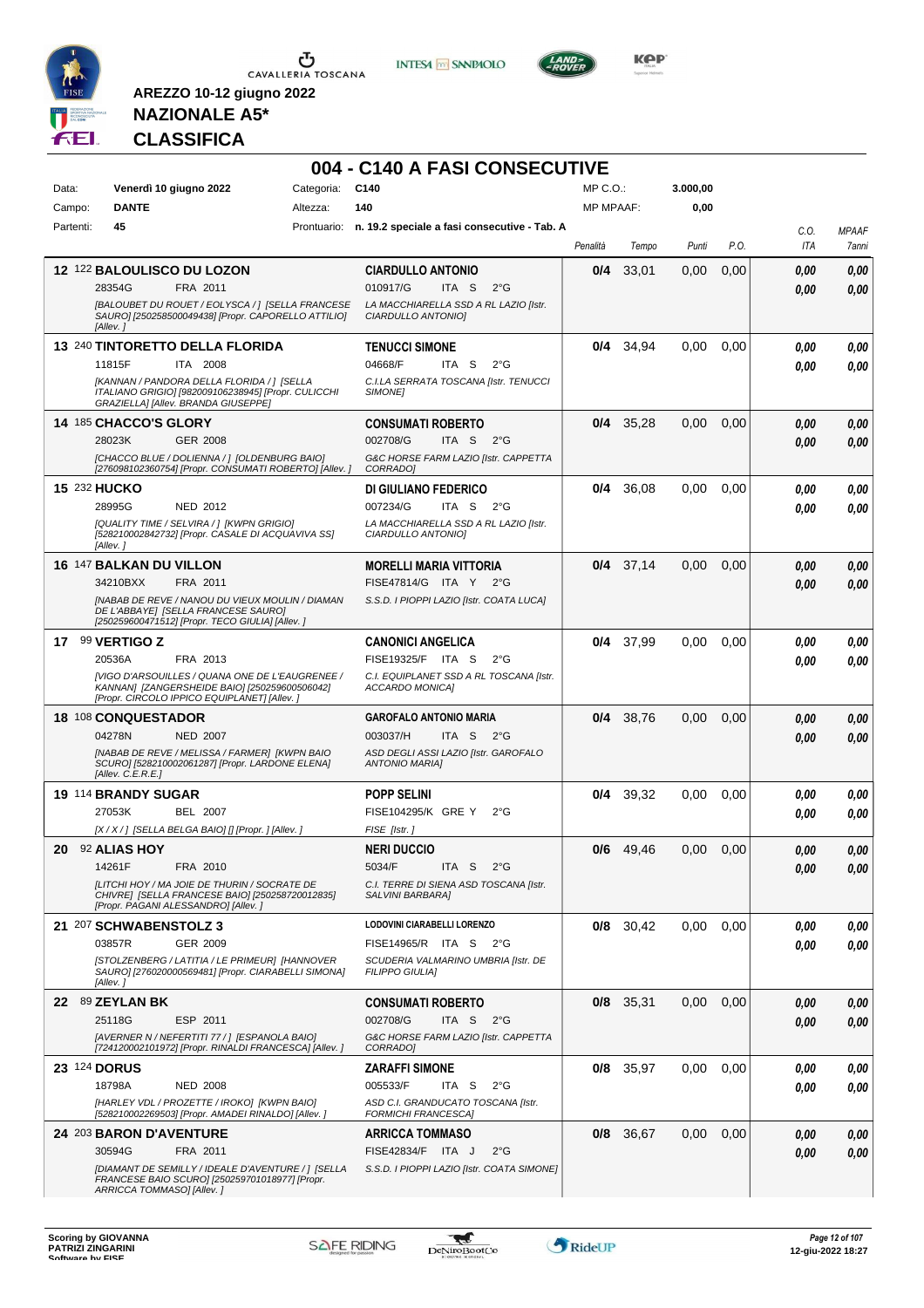





**Kep** 

# **NAZIONALE A5\* CLASSIFICA**

| Data:     | Venerdì 10 giugno 2022                                                                                                                                                                                                                                  | Categoria: | C140                                                                      | $MP C. O.$ :     |         | 3.000,00 |      |      |              |
|-----------|---------------------------------------------------------------------------------------------------------------------------------------------------------------------------------------------------------------------------------------------------------|------------|---------------------------------------------------------------------------|------------------|---------|----------|------|------|--------------|
| Campo:    | <b>DANTE</b>                                                                                                                                                                                                                                            | Altezza:   | 140                                                                       | <b>MP MPAAF:</b> |         | 0,00     |      |      |              |
| Partenti: | 45                                                                                                                                                                                                                                                      |            | Prontuario: n. 19.2 speciale a fasi consecutive - Tab. A                  |                  |         |          |      | C.O. | <b>MPAAF</b> |
|           |                                                                                                                                                                                                                                                         |            |                                                                           | Penalità         | Tempo   | Punti    | P.O. | ITA  | 7anni        |
|           | 25 220 ACTAIRE PS                                                                                                                                                                                                                                       |            | <b>LUPINO NICO</b>                                                        | 0/12             | 39,42   | 0,00     | 0,00 | 0.00 | 0.00         |
|           | 17541F<br>GER 2013                                                                                                                                                                                                                                      |            | 000522/R<br>ITA S<br>$2^{\circ}$ G                                        |                  |         |          |      | 0.00 | 0.00         |
|           | [ACTION BREAKER / CON CARE / CON AIR]<br>[OLDENBURG BAIO] [276020000166090] [Propr. FABBRONI<br>BARBARA] [Allev.]                                                                                                                                       |            | C.E. LA GIUNCHIGLIA ASD TOSCANA [Istr.<br><b>GARGINI ELEONORA]</b>        |                  |         |          |      |      |              |
|           | 26 187 DODJO OF TWO NOTES Z                                                                                                                                                                                                                             |            | <b>FORTINELLI GIANLUCA</b>                                                | 4                | 52,67   | 0,00     | 0.00 | 0,00 | 0,00         |
|           | 03229R<br><b>BEL 2008</b>                                                                                                                                                                                                                               |            | 000069/R<br>ITA <sub>S</sub><br>$2^{\circ}G$                              |                  |         |          |      | 0.00 | 0,00         |
|           | <b>IDOUGLAS / WORCA / WELLINGTON] [ZANGERSHEIDE</b><br>BAIO] [981100000561223] [Propr. RUINA FRANCESCO]<br>[Allev.]                                                                                                                                     |            | C.E.NEW CLUB 2000 UMBRIA [Istr.<br><b>FORTINELLI ELENA]</b>               |                  |         |          |      |      |              |
|           | 27 134 GIGI TOP 2                                                                                                                                                                                                                                       |            | <b>FRANCO FRANCESCO</b>                                                   |                  | 4 54,61 | 0.00     | 0,00 | 0,00 | 0,00         |
|           | 15171E<br>GER 2013                                                                                                                                                                                                                                      |            | 000129/I<br>ITA S<br>$2^{\circ}G$                                         |                  |         |          |      | 0.00 | 0.00         |
|           | [GREY TOP / GOTENFEE / GLUCKSPILZ] [HANNOVER<br>GRIGIO] [276020000183026] [Propr. FARSETTI CAMILLA]<br>[Allev.]                                                                                                                                         |            | CASSIA EQUESTRIAN CLUB SSD A RL<br>LAZIO [Istr. CERULLI IRELLI FRANCESCO] |                  |         |          |      |      |              |
|           | 28 180 AMARILLO                                                                                                                                                                                                                                         |            | <b>GRESELE BIANCA</b>                                                     | 4                | 54,66   | 0,00     | 0,00 | 0,00 | 0.00         |
|           | 25825G<br><b>NED 2005</b>                                                                                                                                                                                                                               |            | FISE11648/G ITA S<br>$2^{\circ}G$                                         |                  |         |          |      | 0.00 | 0.00         |
|           | [INDOCTRO / SINA / //] [KWPN BAIO] [528210000738963]<br>[Propr. BOLLA OLIMPIA] [Allev.]                                                                                                                                                                 |            | C.I. BACCARAT SSD A RL LAZIO [Istr.<br>CASAFINA SOFIA1                    |                  |         |          |      |      |              |
|           | 29 223 HOKLAHOMA VDL                                                                                                                                                                                                                                    |            | <b>MARGHERITI STEFANO</b>                                                 | 4                | 54,68   | 0,00     | 0.00 | 0,00 | 0.00         |
|           | 13674D<br>NED 2012                                                                                                                                                                                                                                      |            | 012164/F<br>ITA S<br>$2^{\circ}G$                                         |                  |         |          |      | 0.00 | 0.00         |
|           | [INSHALLAH DE MUZE / ZOKLAHOMA VDL / EMILION]<br>[KWPN BAIO] [528210002740001] [Propr. BAESSO ILENIA]<br>[Allev.]                                                                                                                                       |            | SCUDERIA GORELLO ASD TOSCANA [Istr.<br><b>MARGHERITI STEFANOI</b>         |                  |         |          |      |      |              |
|           | 30 198 HAGRID DE LEAU                                                                                                                                                                                                                                   |            | <b>DOLCE NICOLO</b>                                                       | 4                | 55,10   | 0,00     | 0,00 | 0,00 | 0,00         |
|           | 28276G<br>ITA 2011                                                                                                                                                                                                                                      |            | 013917/G<br>ITA S<br>$2^{\circ}$ G                                        |                  |         |          |      | 0,00 |              |
|           | [FORTUNUS / QUINTE DE LEAU / MISTER BLUE]<br>[LUXEMBURGER WARMBLUT GRIGIO] [982000161083462]<br>[Propr. DOLCE NICOLO] [Allev.]                                                                                                                          |            | CE ISOLA SACRA SSD ARL LAZIO [Istr.<br>DOLCE NICOLO]                      |                  |         |          |      |      |              |
|           | <b>31 112 LA MARRON</b>                                                                                                                                                                                                                                 |            | <b>FOURCADE LOPEZ FERNANDO</b>                                            | 4                | 55,23   | 0.00     | 0,00 | 0.00 | 0.00         |
|           | 03591R<br>GER 2014                                                                                                                                                                                                                                      |            | 002059/E<br>ESP S<br>$2^{\circ}G$                                         |                  |         |          |      | 0.00 | 0.00         |
|           | [CHRISTIAN / LANTANA / LANDOR S] [OLDENBURG BAIO]<br>[276020000166904] [Propr. VOTA GORACCI ANDREA]<br>[Allev.]                                                                                                                                         |            | RIVIERA RESORT SSD A RL EMILIA<br>ROMAGNA [Istr. CALLERI ALESSANDRO]      |                  |         |          |      |      |              |
|           | 32 197 MILRISTON PS                                                                                                                                                                                                                                     |            | <b>TOZZI ENRICO</b>                                                       | 4                | 55,41   | 0,00     | 0,00 | 0,00 | 0,00         |
|           | <b>GER 2014</b><br>04199R                                                                                                                                                                                                                               |            | ITA <sub>S</sub><br>003134/G<br>$2^{\circ}G$                              |                  |         |          |      | 0,00 | 0,00         |
|           | [MESSENGER / HAUPTSTUTBUCH / ] [HANNOVER<br>SAURO] [276020000304641] [Propr. MOON SPORTHORSES<br>SRL] [Allev. ]                                                                                                                                         |            | CASCINA BOALECCHIA ASD LAZIO [Istr.<br><b>TOZZI ENRICOI</b>               |                  |         |          |      |      |              |
|           | 33 171 HIGH TEA                                                                                                                                                                                                                                         |            | <b>APOLLONI GIANLUCA</b>                                                  |                  | 4 55,97 | 0,00     | 0.00 | 0,00 | 0,00         |
|           | 29224G<br>NED 2012                                                                                                                                                                                                                                      |            | 008545/G<br>ITA S<br>$2^{\circ}$ G                                        |                  |         |          |      | 0.00 | 0.00         |
|           | [CENTO / WINONA II / LANDOS] [KWPN BAIO]<br>[528210002851607] [Propr. DI BENEDETTO ANTONIO]<br>[Allev.]                                                                                                                                                 |            | GLA STABLES TEAM ASD LAZIO [Istr.<br>APOLLONI GIANLUCA]                   |                  |         |          |      |      |              |
|           | 34 215 MERADORA PS                                                                                                                                                                                                                                      |            | <b>MARINI CHRISTIAN</b>                                                   |                  | 4 57,96 | 0,00     | 0,00 | 0,00 |              |
|           | 30113G<br>GER 2014                                                                                                                                                                                                                                      |            | 000306/G<br>ITA S<br>2°G                                                  |                  |         |          |      | 0,00 | 0,00         |
|           | [MESSENGER / DIARADORA / DIARADO] [OLDENBURG<br>BAIO] [276020000168277] [Propr. MARINI CHRISTIAN]<br>[Allev.]                                                                                                                                           |            | SSD C.M. HORSES 28 ARL LAZIO [Istr.<br><b>MARINI CHRISTIANI</b>           |                  |         |          |      |      |              |
|           | 35 242 CARTESIUS DI TEMPA BIANCA                                                                                                                                                                                                                        |            | <b>DEL COVILLO FABIO</b>                                                  |                  | 4 58,11 | 0,00     | 0.00 | 0,00 | 0,00         |
|           | 17114F<br>ITA 2014                                                                                                                                                                                                                                      |            | 2074/H<br>ITA S<br>$2^{\circ}$ G                                          |                  |         |          |      | 0,00 | 0,00         |
|           | [CRISTALLO I / AUREA CYNTHIA / CONTENDRO] [SELLA<br>ITALIANO GRIGIO] [982000192321900] [Propr. AZIENDA<br>AGRICOLA TEMPA BIANCA DI RICCARDI EUSTACCHIO E<br>FIGLIE S.S.] [Allev. AZIENDA AGRICOLA TEMPA BIANCA DI<br>RICCARDI EUSTACCHIO E FIGLIE S.S.] |            | L'ANGOLO DEL CAVALIERE ASD CAMPANIA<br>[Istr. DEL COVILLO FABIO]          |                  |         |          |      |      |              |
|           | 36 189 DIATAVIA PS                                                                                                                                                                                                                                      |            | <b>MARINI CHRISTIAN</b>                                                   |                  | 4 60,72 | 0,00     | 0,00 | 0,00 | 0,00         |
|           | 00612Q<br>GER 2013                                                                                                                                                                                                                                      |            | 000306/G<br>ITA S<br>$2^{\circ}G$                                         |                  |         |          |      | 0,00 | 0,00         |
|           | [DIARADO'S BOY / KELENDERA / CONTENDER]                                                                                                                                                                                                                 |            | SSD C.M. HORSES 28 ARL LAZIO [Istr.                                       |                  |         |          |      |      |              |
|           | [OLDENBURG BAIO] [276020000168040] [Propr. CMC<br>HORSES SOCIETA' AGRICOLA] [Allev.]                                                                                                                                                                    |            | <b>MARINI CHRISTIANI</b>                                                  |                  |         |          |      |      |              |

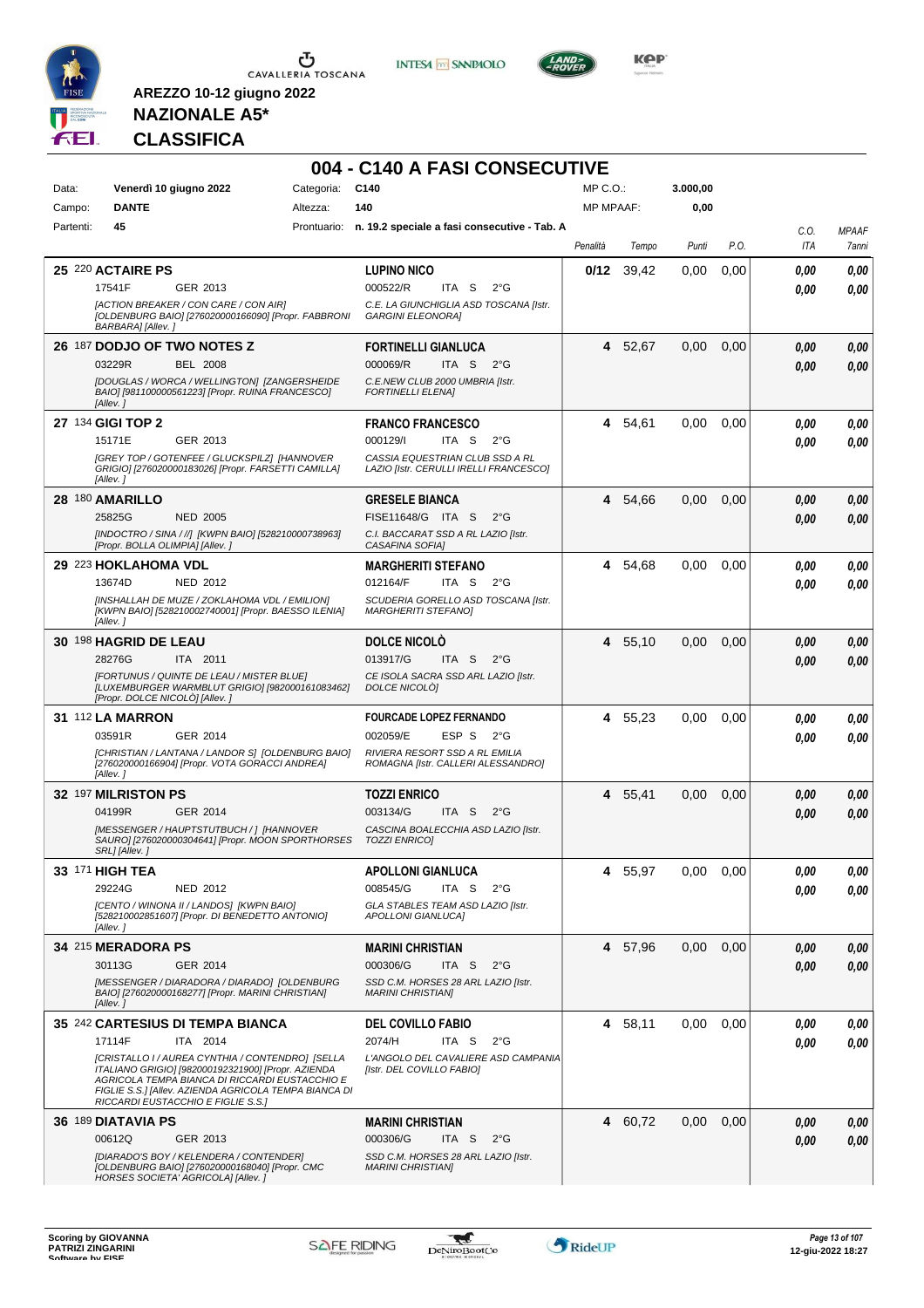





**Kep** 

#### **NAZIONALE A5\* CLASSIFICA**

**AREZZO 10-12 giugno 2022**

|           |                           |                                                                                                                                                         |            | 004 - C140 A FASI CONSECUTIVE                                                 |                  |          |          |      |            |              |
|-----------|---------------------------|---------------------------------------------------------------------------------------------------------------------------------------------------------|------------|-------------------------------------------------------------------------------|------------------|----------|----------|------|------------|--------------|
| Data:     |                           | Venerdì 10 giugno 2022                                                                                                                                  | Categoria: | C <sub>140</sub>                                                              | MP C. O.         |          | 3.000,00 |      |            |              |
| Campo:    | <b>DANTE</b>              |                                                                                                                                                         | Altezza:   | 140                                                                           | <b>MP MPAAF:</b> |          | 0,00     |      |            |              |
| Partenti: | 45                        |                                                                                                                                                         |            | Prontuario: n. 19.2 speciale a fasi consecutive - Tab. A                      |                  |          |          |      | C.O.       | <b>MPAAF</b> |
|           |                           |                                                                                                                                                         |            |                                                                               | Penalità         | Tempo    | Punti    | P.O. | <b>ITA</b> | 7anni        |
|           |                           | 37 238 DISCOVER YOUR LIFE SB                                                                                                                            |            | <b>BRECCIA ERMETE MARIA</b>                                                   | 4                | 62,53    | 0,00     | 0,00 | 0.00       | 0.00         |
|           | 30208G                    | GER 2015                                                                                                                                                |            | 001950/G<br>ITA S<br>$2^{\circ}$ G                                            |                  |          |          |      | 0.00       | 0.00         |
|           | MARIA VITTORIA] [Allev.]  | [DE QUIDAM / COLOUR YOUR WORLD SB / ]<br>[WESTFALEN BAIO] [276020000464665] [Propr. CIRIMBILLA                                                          |            | 007 CAVALLI OLGIATA SSD ARL LAZIO [Istr.<br><b>CIRIMBILLA MARIA VITTORIAI</b> |                  |          |          |      |            |              |
|           | 38 172 QUALITY EXPRESSION |                                                                                                                                                         |            | <b>NERI DUCCIO</b>                                                            | 8                | 56,03    | 0.00     | 0.00 | 0.00       | 0.00         |
|           | 15733F                    | IRL 2013                                                                                                                                                |            | 5034/F<br>ITA <sub>S</sub><br>$2^{\circ}$ G                                   |                  |          |          |      | 0.00       | 0.00         |
|           |                           | [O.B.O.S. QUALITY 004 / DON JUAN EXPRESSION / DON<br>JUAN DE LA BOUVERIE] [IRISH HORSE GRIGIO]<br>[372141405735175] [Propr. PAGANI ALESSANDRO] [Allev.] |            | C.I. TERRE DI SIENA ASD TOSCANA [Istr.<br>SALVINI BARBARA]                    |                  |          |          |      |            |              |
|           | 39 100 L.B. CASTELLO      |                                                                                                                                                         |            | <b>DEL PRETE LUIGI</b>                                                        | 8                | 59,40    | 0,00     | 0,00 | 0.00       | 0.00         |
|           | 24235G                    | GBR 2005                                                                                                                                                |            | FISE22402/G ITA S<br>$2^{\circ}$ G                                            |                  |          |          |      | 0.00       | 0.00         |
|           | [Allev. 1                 | [CONTENDER / FAGINA / ] [HOLSTEINER BAIO]<br>[953000005235026] [Propr. DEL PRETE JUMPING TEAM]                                                          |            | S.S.D. I PIOPPI LAZIO [Istr. COATA LUCA]                                      |                  |          |          |      |            |              |
|           | 40 192 HALIVIA VDL        |                                                                                                                                                         |            | <b>BARBAROSSA MIRCO</b>                                                       |                  | 12 56,16 | 0.00     | 0.00 | 0.00       | 0.00         |
|           | 27109G                    | <b>NED 2012</b>                                                                                                                                         |            | 2734/F<br>ITA S<br>$2^{\circ}$ G                                              |                  |          |          |      | 0.00       | 0.00         |
|           | $I$ Allev. $.1$           | [ZAVALL VDL / ZOLIVIA VDL / SILVERSTONE] [KWPN<br>BAIO] [528210002744472] [Propr. ANGIOLINI DENISE]                                                     |            | CLUB IPPICO LILLASTRO ASD TOSCANA<br>[Istr. BARBAROSSA MIRCO]                 |                  |          |          |      |            |              |
|           | 146 VIVALDI VD ESBERG Z   |                                                                                                                                                         |            | <b>MERCURI MATHILDA</b>                                                       | Elim.            | 0,00     | 0,00     | 0,00 | 0.00       | 0.00         |
|           | 14884F                    | BEL 2012                                                                                                                                                |            | FISE48119/G ITA J<br>$2^{\circ}$ G                                            |                  |          |          |      | 0.00       | 0.00         |
|           |                           | [VA-VITE / BRIELLE / QUINTUS] [ZANGERSHEIDE BAIO]<br>[981100002244019] [Propr. MERCURI MATHILDA] [Allev.                                                |            | EXCALIBUR SSD A RL LAZIO [Istr. DI<br><b>FEDERICO LUNAI</b>                   |                  |          |          |      |            |              |
|           | 209 CHACCAGO              |                                                                                                                                                         |            | <b>DEL PRETE LUIGI</b>                                                        | Elim.            | 0.00     | 0.00     | 0.00 | 0.00       | 0.00         |
|           | 29388G                    | GER 2009                                                                                                                                                |            | FISE22402/G ITA S<br>$2^{\circ}$ G                                            |                  |          |          |      | 0.00       | 0.00         |
|           | <b>TEAMI</b>              | [CHACCO BLUE / SAZURA / CARTHAGO]<br>[MECKLENBURG GRIGIO] [276098102680160] [Propr. DEL<br>PRETE JUMPING TEAM] [Allev. DEL PRETE JUMPING                |            | S.S.D. I PIOPPI LAZIO [Istr. COATA LUCA]                                      |                  |          |          |      |            |              |
|           | 214 <b>BERNA</b>          |                                                                                                                                                         |            | <b>LEONARDI MATTEO</b>                                                        | Elim.            | 0.00     | 0.00     | 0.00 | 0.00       | 0.00         |
|           | 15757F                    | ITA 2013                                                                                                                                                |            | FISE10573/F ITA S<br>$2^{\circ}$ G                                            |                  |          |          |      | 0.00       | 0.00         |
|           |                           | [BAEDEKER / VERONA / ONZE FONS] [SELLA ITALIANO<br>GRIGIO] [982000192323589] [Propr. SPINELLI ELENA]<br>[Allev. ALLEVAMENTO GRANCHI FRANCESCO]          |            | C.I.LE SALINE ASD EMILIA ROMAGNA [Istr.<br><b>BORMIOLI GIAN LUCAI</b>         |                  |          |          |      |            |              |
|           | 227 JAMIRO DE LA POMME    |                                                                                                                                                         |            | <b>BATTIPAGLIA LINDA</b>                                                      | Elim.            | 0.00     | 0.00     | 0.00 | 0.00       | 0.00         |
|           | 06568H                    | <b>NED 2014</b>                                                                                                                                         |            | 000985/H<br>ITA <sub>S</sub><br>$2^{\circ}$ G                                 |                  |          |          |      | 0.00       | 0.00         |
|           | [Allev.]                  | [GAILLARD DE LA POMME / EVITA / ULTIMO] [KWPN<br>BAIO] [528210004074711] [Propr. BATTIPAGLIA LINDA]                                                     |            | ASD HORSE ACADEMY CAMPANIA [Istr. DE<br><b>VIVO FABRIZIOI</b>                 |                  |          |          |      |            |              |
| FC 441    |                           |                                                                                                                                                         |            | <b>BRECCIA ERMETE MARIA</b>                                                   | <b>Partito</b>   |          |          |      | 0,00       | 0,00         |
|           |                           |                                                                                                                                                         |            | 001950/G<br>ITA S<br>$2^{\circ}G$                                             |                  |          |          |      | 0.00       | 0.00         |
|           |                           |                                                                                                                                                         |            | 007 CAVALLI OLGIATA SSD ARL LAZIO [Istr.<br>CIRIMBILLA MARIA VITTORIA]        |                  |          |          |      |            |              |

Collegio Giudicante *Presidente ANNA RITA CLEMENTE ROBERTA CAPOLONGO GERMANA FRATTINI VANNA SANDRINI LUISA VALENTINI*

#### **005 - C135 A TEMPO**

| Data:     | Venerdì 10 giugno 2022                                                                                                                                 |             | C135                                                      | $MP C. O.$ :     |       | 1.400.00 |       |            |              |
|-----------|--------------------------------------------------------------------------------------------------------------------------------------------------------|-------------|-----------------------------------------------------------|------------------|-------|----------|-------|------------|--------------|
| Campo:    | <b>DANTE</b>                                                                                                                                           | Altezza:    | 135                                                       | <b>MP MPAAF:</b> |       | 0,00     |       |            |              |
| Partenti: | 38                                                                                                                                                     | Prontuario: | n. 3 a tempo - Tab. A                                     |                  |       |          |       | $C_{1}$    | <b>MPAAF</b> |
|           |                                                                                                                                                        |             |                                                           | Penalità         | Tempo | Punti    | P.O.  | <b>ITA</b> | 7anni        |
|           | 90 ULIVA                                                                                                                                               |             | <b>PACCIANI MASSIMO</b>                                   | 0                | 68,00 | 0,00     | 0.001 | 294.00     | 0.00         |
|           | 13123F<br>2010<br>ITA.                                                                                                                                 |             | <b>ITA</b><br>$\mathsf{Y}$<br>FISE34589/F<br>$2^{\circ}G$ |                  |       |          |       | 140.00     | 0,00         |
|           | [LINCOLM L / ARAN BAY / POWERWOOD] [SELLA<br>ITALIANO BAIO] [982000123230742] [Propr. FATTORIA<br>MAZZALUPO S.R.L.] [Allev. FATTORIA MAZZALUPO S.R.L.] |             | SCUDERIA PACCIANI SSD A RL TOSCANA<br>[Istr.]             |                  |       |          |       |            |              |

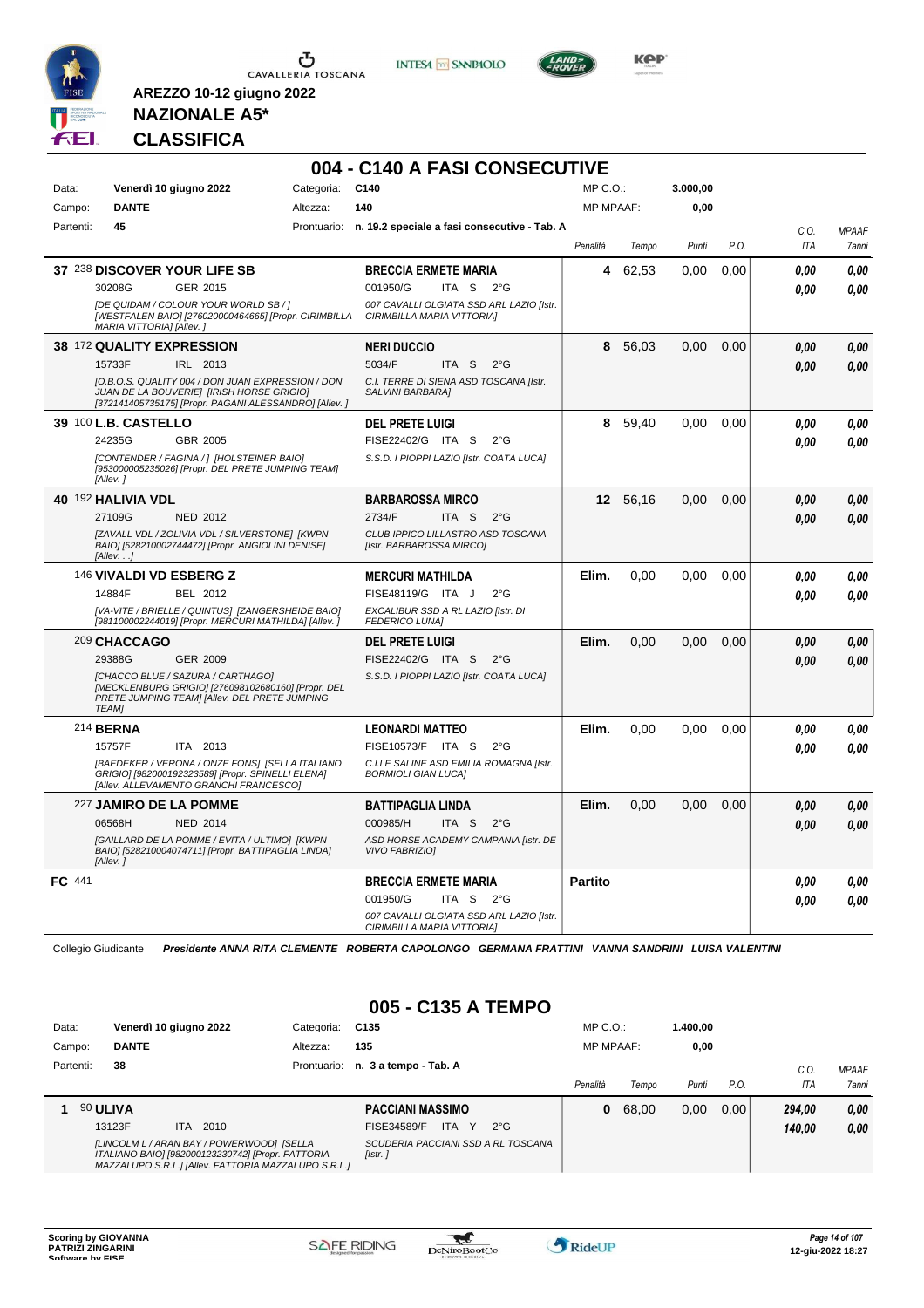

**INTESA M** SANPAOLO



**NAZIONALE A5\* CLASSIFICA**

|             |                                                                                                                                                                  |            | 005 - C135 A TEMPO                                                         |                  |           |          |      |             |                       |
|-------------|------------------------------------------------------------------------------------------------------------------------------------------------------------------|------------|----------------------------------------------------------------------------|------------------|-----------|----------|------|-------------|-----------------------|
| Data:       | Venerdì 10 giugno 2022                                                                                                                                           | Categoria: | C <sub>135</sub>                                                           | MP C.O.:         |           | 1.400,00 |      |             |                       |
| Campo:      | <b>DANTE</b>                                                                                                                                                     | Altezza:   | 135                                                                        | <b>MP MPAAF:</b> |           | 0,00     |      |             |                       |
| Partenti:   | 38                                                                                                                                                               |            | Prontuario: n. 3 a tempo - Tab. A                                          | Penalità         | Tempo     | Punti    | P.O. | C.O.<br>ITA | <b>MPAAF</b><br>7anni |
|             | 2 138 DISIGN DE RIVERLAND                                                                                                                                        |            | <b>FOURCADE LOPEZ FERNANDO</b>                                             | 0                | 71,16     | 0,00     | 0,00 | 211.68      | 0,00                  |
|             | 16089E<br>FRA 2013                                                                                                                                               |            | 002059/E<br>ESP S<br>$2^{\circ}G$                                          |                  |           |          |      | 0.00        | 0,00                  |
|             | [VIGO D'ARSOUILLES / STELLA DE RIVERLAND /<br>DIAMANT DE SEMILLY] [SELLA FRANCESE BAIO]<br>[250259806012922] [Propr. SCHIARATURA CECCARELLI<br>REBECCA] [Allev.] |            | RIVIERA RESORT SSD A RL EMILIA<br>ROMAGNA [Istr. CALLERI ALESSANDRO]       |                  |           |          |      |             |                       |
|             | 3 162 FALIANE W                                                                                                                                                  |            | <b>MARGHERITI STEFANO</b>                                                  | 0                | 72,80     | 0,00     | 0,00 | 176,40      | 0,00                  |
|             | 16769P<br><b>NED 2010</b>                                                                                                                                        |            | 012164/F<br>$2^{\circ}$ G<br>ITA S                                         |                  |           |          |      | 0.00        | 0,00                  |
|             | [EMILION / ALIANE W / INDORADO] [KWPN BAIO]<br>[528210002435699] [Propr. SCUDERIA EMILIO BICOCCHI<br>SRL] [Allev.]                                               |            | SCUDERIA GORELLO ASD TOSCANA [Istr.<br><b>MARGHERITI STEFANO]</b>          |                  |           |          |      |             |                       |
|             | 4 155 OBELIX DE GULDENBOOM                                                                                                                                       |            | <b>CANONICI ANGELICA</b>                                                   | 0                | 74,21     | 0.00     | 0,00 | 141,12      | 0,00                  |
|             | 28733K<br>BEL 2014                                                                                                                                               |            | FISE19325/F ITA S<br>$2^{\circ}$ G                                         |                  |           |          |      | 0.00        | 0,00                  |
|             | [TOBAGO Z / JES VAN NEIGEM / CICERO] [BWP BAIO]<br>[981100004095099] [Propr. CIRCOLO IPPICO EQUIPLANET]<br>[Allev.]                                              |            | C.I. EQUIPLANET SSD A RL TOSCANA [Istr.<br><b>ACCARDO MONICAI</b>          |                  |           |          |      |             |                       |
|             | 5 126 CASALLINO                                                                                                                                                  |            | <b>MIGLI RICCARDO</b>                                                      |                  | $0$ 74,75 | 0,00     | 0,00 | 117,60      | 0,00                  |
|             | 05851N<br>GER 2015                                                                                                                                               |            | 1128/F<br>ITA S<br>$2^{\circ}$ G                                           |                  |           |          |      | 0.00        | 250,00                |
|             | [CASALL / WALLY II / ] [HOLSTEINER BAIO]<br>[528210004154665] [Propr. GAVIANO GIUSEPPE] [Allev.]                                                                 |            | LIVORNO EQUESTRIAN CENTER ASD<br>TOSCANA [Istr. MIGLI RICCARDO]            |                  |           |          |      |             |                       |
| 6 186 DIJON |                                                                                                                                                                  |            | LARI GIULIA                                                                |                  | $0$ 76,11 | 0,00     | 0,00 | 47.04       | 0,00                  |
|             | 13939F<br>GBR 2011                                                                                                                                               |            | <b>FISE9205/F</b><br>ITA S<br>2°G                                          |                  |           |          |      | 0.00        | 0.00                  |
|             | [DITO VAN DE REITHOEVE / FIELDOAK NOUBA / ]<br>[INDIGENA PALOMINO] [981000004605024] [Propr.<br>VIOLANTI SUSANNA] [Allev.]                                       |            | LA CIPRESSAIA TOSCANA [Istr. LARI<br><b>GIULIAI</b>                        |                  |           |          |      |             |                       |
|             | 7 139 CONTINO ST GHYVAN Z                                                                                                                                        |            | <b>LO MUTO LORIS</b>                                                       |                  | $0$ 77,12 | 0,00     | 0,00 | 47,04       | 0,00                  |
|             | 30486K<br><b>BEL 2008</b>                                                                                                                                        |            | FISE37452/M ITA J<br>$2^{\circ}$ G                                         |                  |           |          |      | 0.00        | 0,00                  |
|             | [X / X / ] [ZANGERSHEIDE BAIO] [] [Propr. ] [Allev. ]                                                                                                            |            | S.S.D. I PIOPPI LAZIO [Istr. COATA LUCA]                                   |                  |           |          |      |             |                       |
|             | 8 193 CHATALLANO PS                                                                                                                                              |            | <b>DANALIS ANNA SOPHIA</b>                                                 | 0                | 78,85     | 0,00     | 0.00 | 47.04       | 0,00                  |
|             | 29989K<br>GER 2012                                                                                                                                               |            | FISE104297/K GRE Y<br>$2^{\circ}$ G                                        |                  |           |          |      | 0.00        | 0.00                  |
|             | [X / X / ] [OLDENBURG BAIO SCURO] [] [Propr. ] [Allev. ]                                                                                                         |            | FISE [Istr.]                                                               |                  |           |          |      |             |                       |
|             | 9 105 MASAI DELLE SCHIAVE                                                                                                                                        |            | <b>BRECCIAROLI STEFANO</b><br>ITA <sub>S</sub><br>000265/G<br>$2^{\circ}G$ |                  | $0$ 79,92 | 0,00     | 0,00 | 47.04       | 0,00                  |
|             | 23061G<br>ITA 2010<br>[USTINOV / GEORGIA S / ] [SELLA ITALIANO GRIGIO]<br>[982009106729930] [Propr. CARTONI SIMONCINI                                            |            | C.S.CARABINIERI LAZIO [Istr. BRECCIAROLI<br><b>STEFANOI</b>                |                  |           |          |      | 84.00       | 0.00                  |
|             | <b>BEATRICE  [Allev. RIDOLI ALESSANDRA]</b><br>10 182 CHALLENGE DELL'OXER                                                                                        |            |                                                                            |                  |           |          |      |             |                       |
|             | 31159K<br>GER 2014                                                                                                                                               |            | TSATSOU DANAI<br>GRE S<br><b>FISE9209/F</b><br>$2^{\circ}$ G               |                  | 0 80,05   | 0.00     | 0,00 | 47.04       | 0,00                  |
|             | $[X/X/$ ] [OLDENBURG BAIO] [] [Propr. ] [Allev. ]                                                                                                                |            | EQUESTRIAN CLUB FIRENZE SSD A RL                                           |                  |           |          |      | 0,00        | 0,00                  |
|             |                                                                                                                                                                  |            | TOSCANA [Istr. BARONI KATIA]                                               |                  |           |          |      |             |                       |
|             | 11 103 HEADHUNTER                                                                                                                                                |            | <b>MENCOLINI PAOLO</b>                                                     |                  | 0 83,41   | 0,00     | 0,00 | 0,00        | 0,00                  |
|             | 03343R<br><b>NED 2012</b>                                                                                                                                        |            | 0G2327/R<br>ITA S<br>$2^{\circ}G$                                          |                  |           |          |      | 0.00        | 0,00                  |
|             | [DANTE / BISOU / CALVARO Z] [KWPN BAIO]<br>[528210002764926] [Propr. GUCCI OLIMPIA] [Allev.]                                                                     |            | S.LA TORRE UMBRIA [Istr. MASCIOTTI<br>CARLO]                               |                  |           |          |      |             |                       |
|             | 12 94 FD STABLE CHARLETTE                                                                                                                                        |            | <b>FRANCO FRANCESCO</b>                                                    |                  | 4 65,27   | 0.00     | 0,00 | 0,00        | 0,00                  |
|             | 25195G<br>BEL 2011                                                                                                                                               |            | ITA S<br>000129/I<br>$2^{\circ}$ G                                         |                  |           |          |      | 0,00        | 0,00                  |
|             | [CRISTO / MITLA / ] [SELLA BELGA BAIO]<br>[941000013206492] [Propr. HLAVACKOVA DANIELA] [Allev.]                                                                 |            | CASSIA EQUESTRIAN CLUB SSD A RL<br>LAZIO [Istr. CERULLI IRELLI FRANCESCO]  |                  |           |          |      |             |                       |
|             | 13 239 BACIAMI ANCORA                                                                                                                                            |            | <b>BENVENUTI GIULIA</b>                                                    |                  | 4 69,35   | 0,00     | 0,00 | 0,00        | 0,00                  |
|             | 14654F<br>ITA 2012                                                                                                                                               |            | 009083/F<br>ITA S<br>$2^{\circ}$ G                                         |                  |           |          |      | 0,00        | 0,00                  |
|             | [BAEDEKER / BACIO DEL TERRICCIO / RISKETOU]<br>[SELLA ITALIANO BAIO] [982000192765324] [Propr.<br>BENVENUTI GIULIA] [Allev. MATTEOLI PIERO]                      |            | SCUDERIE SANTA MARIA ASD TOSCANA<br>[Istr. CONSORTI GIOVANNI]              |                  |           |          |      |             |                       |
|             | 14 132 BALLYSHAN BELLAGIO                                                                                                                                        |            | <b>NERI DUCCIO</b>                                                         |                  | 4 71,90   | 0,00     | 0,00 | 0,00        | 0,00                  |
|             | 15096F<br>IRL 2012                                                                                                                                               |            | 5034/F<br>ITA S<br>$2^{\circ}$ G                                           |                  |           |          |      | 0.00        | 0,00                  |
|             | [MERMUS R / BALLYSHAN LAS VEGAS / VDL ARKANSAS]<br>[IRISH HORSE BAIO] [372141405497203] [Propr. NERI<br>GIOVANNI] [Allev.]                                       |            | C.I. TERRE DI SIENA ASD TOSCANA [Istr.<br>SALVINI BARBARA]                 |                  |           |          |      |             |                       |

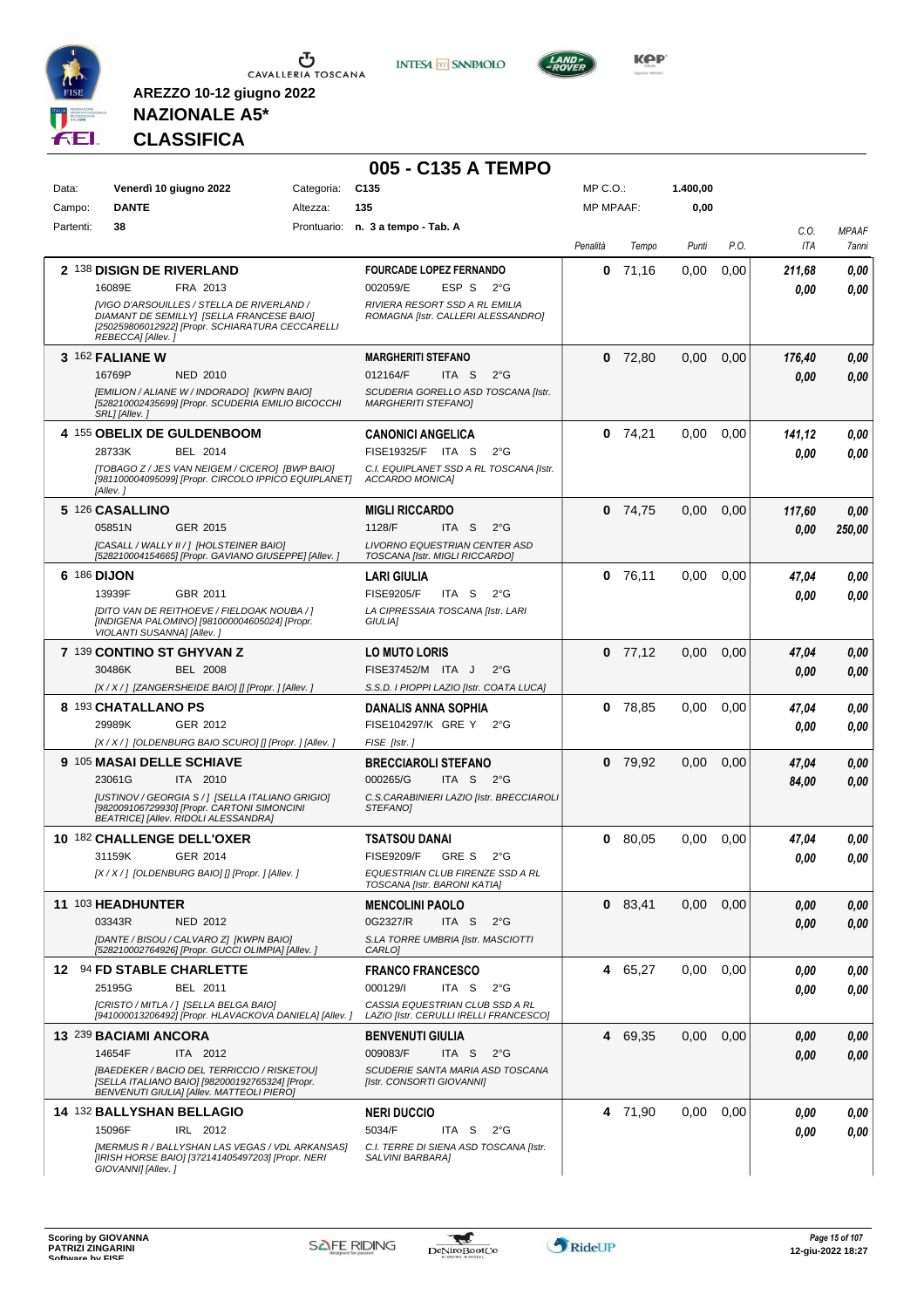

**INTESA M** SANPAOLO



**KOP** 

**NAZIONALE A5\* CLASSIFICA**

|                |                                                                                                                                                                    |            | 005 - C135 A TEMPO                                                                                                        |                  |         |          |      |             |                       |
|----------------|--------------------------------------------------------------------------------------------------------------------------------------------------------------------|------------|---------------------------------------------------------------------------------------------------------------------------|------------------|---------|----------|------|-------------|-----------------------|
| Data:          | Venerdì 10 giugno 2022                                                                                                                                             | Categoria: | C <sub>135</sub>                                                                                                          | MP C.O.:         |         | 1.400,00 |      |             |                       |
| Campo:         | <b>DANTE</b>                                                                                                                                                       | Altezza:   | 135                                                                                                                       | <b>MP MPAAF:</b> |         | 0,00     |      |             |                       |
| Partenti:      | 38                                                                                                                                                                 |            | Prontuario: n. 3 a tempo - Tab. A                                                                                         | Penalità         | Tempo   | Punti    | P.O. | C.O.<br>ITA | <b>MPAAF</b><br>7anni |
|                | <b>15 225 HALO SUN</b>                                                                                                                                             |            | <b>GAROFALO ANTONIO MARIA</b>                                                                                             | 4                | 72,41   | 0,00     | 0,00 | 0,00        | 0.00                  |
|                | 28469K<br>GER 2015                                                                                                                                                 |            | 003037/H<br>ITA S<br>2°G                                                                                                  |                  |         |          |      | 0.00        | 150,00                |
|                | [X/X/] [HOLSTEINER BAIO] [] [Propr. ] [Allev.]                                                                                                                     |            | ASD DEGLI ASSI LAZIO [Istr. GAROFALO<br><b>ANTONIO MARIA]</b>                                                             |                  |         |          |      |             |                       |
|                | 16 130 VALENTINE                                                                                                                                                   |            | <b>PACCIANI MASSIMO</b>                                                                                                   |                  | 4 73,33 | 0,00     | 0.00 | 0,00        | 0,00                  |
|                | 15943F<br>ITA 2014<br>[VALENTINO / SINFONIA III / SILVANO] [SELLA ITALIANO                                                                                         |            | FISE34589/F ITA Y<br>$2^{\circ}$ G<br>SCUDERIA PACCIANI SSD A RL TOSCANA                                                  |                  |         |          |      | 0.00        | 0,00                  |
|                | BAIO] [982000192790486] [Propr. MARIOTTINI GIOVAN<br>BATTISTA] [Allev. MARIOTTINI GIOVAN BATTISTA]                                                                 |            | [Istr.]                                                                                                                   |                  |         |          |      |             |                       |
|                | 17 116 CARLSBERINA                                                                                                                                                 |            | <b>FRANCHI GUIDO</b>                                                                                                      |                  | 4 73,94 | 0,00     | 0,00 | 0,00        | 0,00                  |
|                | 16593F<br>ITA 2015                                                                                                                                                 |            | <b>FISE9263/F</b><br>ITA S<br>$2^{\circ}G$                                                                                |                  |         |          |      | 0.00        | 100,00                |
|                | [CARLSBERG / UNESSA 5 / CORRADO I] [SELLA<br>ITALIANO GRIGIO] [380271000022571] [Propr. VIGNOLI<br>ELISABETTA] [Allev. VIGNOLI ELISABETTA]                         |            | C.S. ESERCITO SEZIONE EQUITAZIONE<br>LAZIO [Istr. BERTOLI ALICE]                                                          |                  |         |          |      |             |                       |
|                | 18 188 BILLY HOLIDAY                                                                                                                                               |            | <b>MIGLI RICCARDO</b>                                                                                                     |                  | 4 75,61 | 0,00     | 0,00 | 0.00        | 0,00                  |
|                | 30171G<br><b>NED 2014</b>                                                                                                                                          |            | 1128/F<br>ITA S<br>$2^{\circ}G$                                                                                           |                  |         |          |      | 0.00        | 0.00                  |
|                | [SANDRO BOY / BOBBY-JEAN V/H BAGONIEBOS / ]<br><b>IBRANDERBURG WARM, BAIO SCUROI</b><br>[276020000450076] [Propr. SCUDERIA BINDI SNC DI BINDI<br>$P.E.$ ] [Allev.] |            | LIVORNO EQUESTRIAN CENTER ASD<br>TOSCANA [Istr. MIGLI RICCARDO]                                                           |                  |         |          |      |             |                       |
|                | 19 144 HAMBERLINS CHILLI                                                                                                                                           |            | <b>FONTANA ALBACLARA</b>                                                                                                  |                  | 4 76,66 | 0,00     | 0,00 | 0.00        | 0,00                  |
|                | GBR 2012<br>30119K                                                                                                                                                 |            | FISE39772/F ITA Y 2°G                                                                                                     |                  |         |          |      | 0.00        | 0.00                  |
|                |                                                                                                                                                                    |            | [X/X/] [SCONOSCIUTA PEZZATO BAIO] [] [Propr. ] [Allev. ] EQUESTRIAN CLUB FIRENZE SSD A RL<br>TOSCANA [Istr. BARONI KATIA] |                  |         |          |      |             |                       |
|                | 20 140 LEONARDO VAN'T ROOSAKKER                                                                                                                                    |            | DI CANTO ADRIANO                                                                                                          |                  | 4 77,15 | 0,00     | 0,00 | 0.00        | 0,00                  |
|                | 27916K<br>BEL 2011                                                                                                                                                 |            | <b>FISE4490/Q</b><br>ITA Y<br>$2^{\circ}G$<br>C.I.LA BETULLA LOMBARDIA [Istr.                                             |                  |         |          |      | 0.00        | 0.00                  |
|                | $[X/X$ / ] [BWP BAIO] [] [Propr. ] [Allev. ]                                                                                                                       |            | <b>BRUSCHETTA YLENIA]</b>                                                                                                 |                  |         |          |      |             |                       |
|                | 21 151 CALL ME PS Z                                                                                                                                                |            | <b>LEONARDI MATTEO</b>                                                                                                    |                  | 4 77,63 | 0,00     | 0,00 | 0.00        | 0,00                  |
|                | 32638BXX<br>BEL 2013                                                                                                                                               |            | FISE10573/F ITA S<br>$2^{\circ}$ G                                                                                        |                  |         |          |      | 0.00        | 0.00                  |
|                | [CRISTALLO / CARTHANA DI MAGICO Z / CARTHAGO Z]<br>[ZANGERSHEIDE GRIGIO] [981100002961279] [Propr.<br>GIANGRECO VIVIANA MARIA] [Allev. ]                           |            | C.I.LE SALINE ASD EMILIA ROMAGNA [Istr.<br><b>BORMIOLI GIAN LUCAI</b>                                                     |                  |         |          |      |             |                       |
|                | 22 211 CANTERELLA VAN DE HOGEBORG Z                                                                                                                                |            | <b>APOLLONI GIANLUCA</b>                                                                                                  |                  | 4 78,89 | 0,00     | 0,00 | 0,00        | 0,00                  |
|                | 30239K<br><b>NED 2014</b>                                                                                                                                          |            | 008545/G<br>ITA S<br>$2^{\circ}G$                                                                                         |                  |         |          |      | 0.00        | 0,00                  |
|                | [CANTERBURY / CAYLEIGH Z / ] [ZANGERSHEIDE BAIO<br>SCURO] [981100004042037] [Propr. GLA STABLES TEAM<br>$A.S.D.$ ] [Allev.]                                        |            | GLA STABLES TEAM ASD LAZIO [Istr.<br><b>APOLLONI GIANLUCA]</b>                                                            |                  |         |          |      |             |                       |
|                | 23 179 HEARTBREAKER                                                                                                                                                |            | <b>AMICI VALERIO</b>                                                                                                      |                  | 4 86,17 | 0,00     | 0,00 | 0,00        | 0,00                  |
|                | 16884P<br><b>NED 2012</b>                                                                                                                                          |            | FISE12070/G ITA S 2°G                                                                                                     |                  |         |          |      | 0.00        | 0,00                  |
|                | [BERLIN / SILVANA'S HEARTBREAK / NIMMERDOR]<br>[KWPN BAIO] [528210002835969] [Propr. AMICI VALERIO]<br>[Allev.]                                                    |            | C.I. BACCARAT SSD A RL LAZIO [Istr. LUPIS<br><b>FILIPPO1</b>                                                              |                  |         |          |      |             |                       |
|                | 24 221 JANDINO VAN DE CRUMELHAEVE                                                                                                                                  |            | <b>LUPIS FILIPPO</b>                                                                                                      |                  | 4 93,12 | 0.00     | 0,00 | 0,00        | 0,00                  |
|                | 30593G<br><b>NED 2014</b>                                                                                                                                          |            | 001310/G<br>ITA S<br>2°G                                                                                                  |                  |         |          |      | 0.00        | 0,00                  |
|                | [DEXTER R / A.ADERMIE 1 / ] [KWPN BAIO]<br>[528210004144139] [Propr. GRESELE BIANCA] [Allev. ]                                                                     |            | C.I. BACCARAT SSD A RL LAZIO [Istr.<br>CASAFINA SOFIA]                                                                    |                  |         |          |      |             |                       |
|                | 25 230 CYRANO'                                                                                                                                                     |            | <b>RUGGIERI DANIELE</b>                                                                                                   |                  | 5 98,84 | 0,00     | 0.00 | 0,00        | 0,00                  |
|                | 25700G<br>ITA 2013<br>[COLBERT GTI / ZOE / ] [SELLA ITALIANO GRIGIO]                                                                                               |            | 006748/G<br>ITA S<br>$2^{\circ}$ G<br>C.E. PORTA DI ROMA ASD LAZIO [Istr.                                                 |                  |         |          |      | 0,00        | 0,00                  |
|                | [982000192786418] [Propr. PANDOLFO VERONICA] [Allev.<br><b>SALVINI EMANUELE]</b>                                                                                   |            | <b>BADULESCU SORIN MIHAIL]</b>                                                                                            |                  |         |          |      |             |                       |
|                | 26 218 POKER DELLE SCHIAVE                                                                                                                                         |            | <b>CONSUMATI ROBERTO</b>                                                                                                  |                  | 8 72,81 | 0.00     | 0,00 | 0,00        | 0,00                  |
|                | 26599G<br>ITA 2013                                                                                                                                                 |            | 002708/G<br>ITA S<br>$2^{\circ}$ G                                                                                        |                  |         |          |      | 0,00        | 0,00                  |
|                | [ACORADO / LEGGENDA DELLE SCHIAVE / ] [SELLA<br>ITALIANO BAIO] [982000192457982] [Propr. RIDOLI<br>ALESSANDRA] [Allev. . ]                                         |            | G&C HORSE FARM LAZIO [Istr. CAPPETTA<br>CORRADO]                                                                          |                  |         |          |      |             |                       |
| 27 450 FELICIA |                                                                                                                                                                    |            | <b>CONSORTI GIOVANNI</b>                                                                                                  |                  | 8 73,34 | 0,00     | 0,00 | 0,00        | 0,00                  |
|                | 15735F<br><b>NED 2010</b>                                                                                                                                          |            | 1372/F<br>ITA S<br>$2^{\circ}$ G                                                                                          |                  |         |          |      | 0,00        | 0,00                  |
|                | [HARLEY VDL / CARMEN / VENEUR] [KWPN BAIO]<br>[528210002514789] [Propr. BRANDI ROBERTO] [Allev.]                                                                   |            | SCUDERIE SANTA MARIA ASD TOSCANA<br>[Istr. CONSORTI GIOVANNI]                                                             |                  |         |          |      |             |                       |



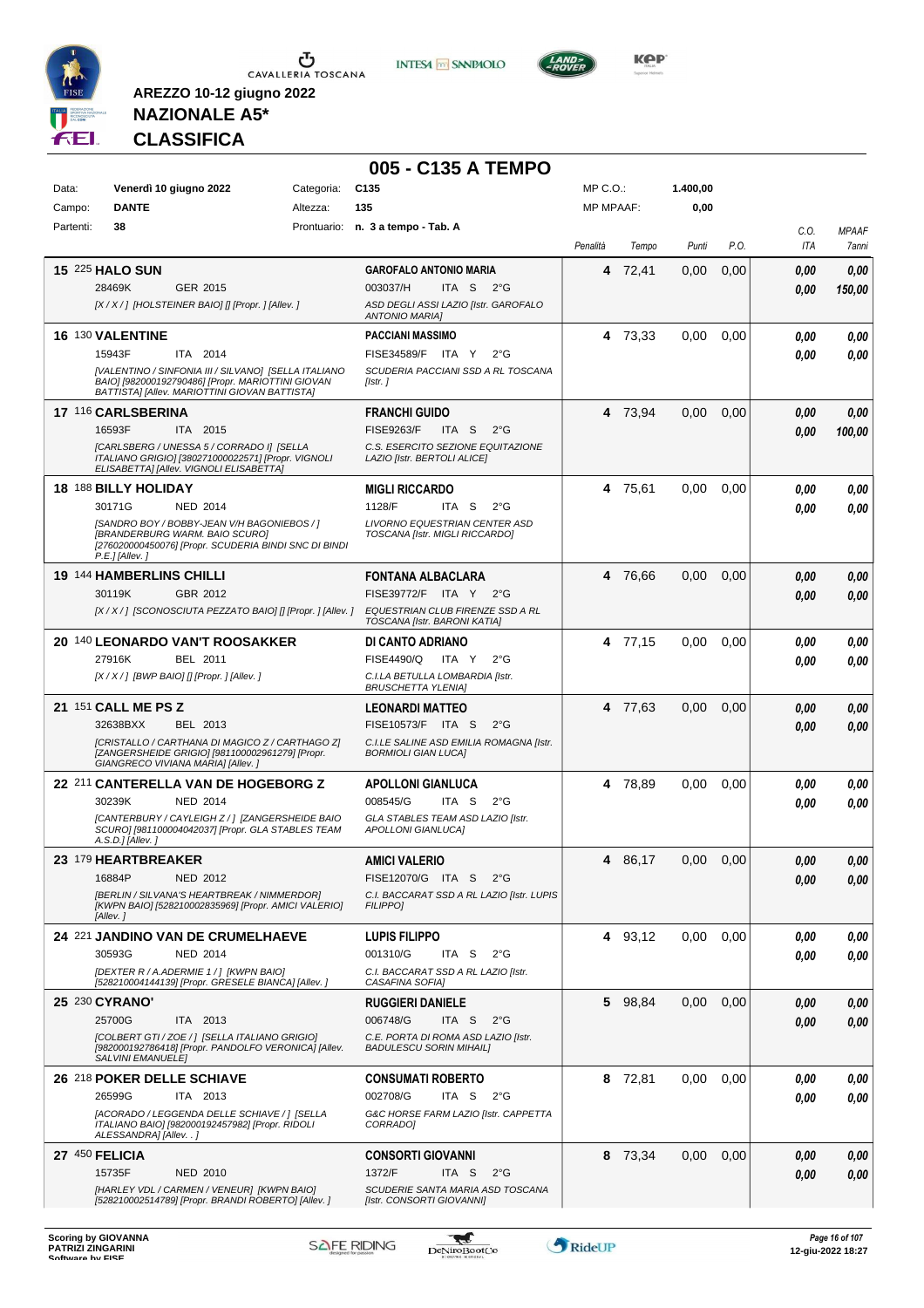





**Kep** 

# **NAZIONALE A5\* CLASSIFICA**

**AREZZO 10-12 giugno 2022**

|           |                                                                                                                                                                                                                  |            | 005 - C135 A TEMPO                                                 |                  |          |          |      |      |              |
|-----------|------------------------------------------------------------------------------------------------------------------------------------------------------------------------------------------------------------------|------------|--------------------------------------------------------------------|------------------|----------|----------|------|------|--------------|
| Data:     | Venerdì 10 giugno 2022                                                                                                                                                                                           | Categoria: | C <sub>135</sub>                                                   | $MP C. O.$ :     |          | 1.400,00 |      |      |              |
| Campo:    | <b>DANTE</b>                                                                                                                                                                                                     | Altezza:   | 135                                                                | <b>MP MPAAF:</b> |          | 0,00     |      |      |              |
| Partenti: | 38                                                                                                                                                                                                               |            | Prontuario: n. 3 a tempo - Tab. A                                  |                  |          |          |      | C.O. | <b>MPAAF</b> |
|           |                                                                                                                                                                                                                  |            |                                                                    | Penalità         | Tempo    | Punti    | P.O. | ITA  | 7anni        |
|           | 28 202 CANDY CAT JT Z                                                                                                                                                                                            |            | <b>SANTINI MORGANA</b>                                             | 8                | 78,46    | 0,00     | 0,00 | 0,00 | 0,00         |
|           | 16261F<br>BEL 2011                                                                                                                                                                                               |            | FISE46158/F ITA J<br>$2^{\circ}G$                                  |                  |          |          |      | 0,00 | 0,00         |
|           | [CARDENTO / HAPPY DAYS Z / HEARTBREAKER]<br>[ZANGERSHEIDE BAIO] [981100002684118] [Propr.<br>SANTINI DILETTA] [Allev.]                                                                                           |            | TOSCANA EQUITAZIONE ASD TOSCANA<br>[Istr. PITZIANTI CRISTIAN]      |                  |          |          |      |      |              |
|           | 29 213 BAHAR R Z                                                                                                                                                                                                 |            | <b>PITZIANTI CRISTIAN</b>                                          |                  | 8 81,45  | 0,00     | 0,00 | 0,00 | 0,00         |
|           | 16980F<br>BEL 2015                                                                                                                                                                                               |            | 711/F<br>ITA <sub>S</sub><br>$2^{\circ}$ G                         |                  |          |          |      | 0,00 | 0,00         |
|           | [BAMAKO DE MUZE / ROXY VAN 'T MERELNEST Z / REX<br>Z] [ZANGERSHEIDE BAIO] [981100004200854] [Propr.<br>MEUCCI MANUELA CHRISTINA] [Allev.]                                                                        |            | TOSCANA EQUITAZIONE ASD TOSCANA<br>[Istr. PITZIANTI CRISTIAN]      |                  |          |          |      |      |              |
|           | 30 167 PRETTY SARAH                                                                                                                                                                                              |            | <b>BRESCIANI GABRIELE</b>                                          | 8                | 84,29    | 0,00     | 0,00 | 0.00 | 0,00         |
|           | 16054E<br>ITA 2015                                                                                                                                                                                               |            | 001113/N<br>ITA S<br>$2^{\circ}$ G                                 |                  |          |          |      | 0,00 | 0.00         |
|           | [HARLEY / ESDOROVILLE / INDORADO] [SELLA ITALIANO<br>SAUROI [982000196498732] [Propr. THARROS SRLI [Allev.<br><b>THARROS SRL1</b>                                                                                |            | CI DEL DUCATO ASD EMILIA ROMAGNA<br>[Istr. BRESCIANI ALBERTO]      |                  |          |          |      |      |              |
|           | 31 175 LUKY V.T. HEIDEHOF                                                                                                                                                                                        |            | <b>LUPINO NICO</b>                                                 |                  | 8 86,05  | 0,00     | 0,00 | 0,00 | 0.00         |
|           | 17256F<br>BEL 2011                                                                                                                                                                                               |            | 000522/R<br>ITA S<br>$2^{\circ}$ G                                 |                  |          |          |      | 0.00 | 0,00         |
|           | <b>[CASSANOVA / HERMINE VAN HET HEIDEHOF /</b><br>MUSCARIS D'ARIELI [BEL. WARMBLOEDPAARD SAURO]<br>[981100002633429] [Propr. LUPINO NICO] [Allev.]                                                               |            | C.E. LA GIUNCHIGLIA ASD TOSCANA [Istr.<br><b>GARGINI ELEONORAI</b> |                  |          |          |      |      |              |
|           | 32 184 LEXINGTON WB                                                                                                                                                                                              |            | <b>COATA LUCA</b>                                                  |                  | 12 80,93 | 0,00     | 0.00 | 0.00 | 0.00         |
|           | AUT 2012<br>30105K                                                                                                                                                                                               |            | 014835/G<br>ITA S<br>$2^{\circ}$ G                                 |                  |          |          |      | 0.00 | 0.00         |
|           | [X / X / ] [HOLSTEINER SAURO] [] [Propr. ] [Allev. ]                                                                                                                                                             |            | G.S.P.S.FIAMME ORO EQUITAZIONE LAZIO<br>[Istr. AMARISSE GIAMPIERO] |                  |          |          |      |      |              |
|           | 33 209 CHACCAGO                                                                                                                                                                                                  |            | <b>DEL PRETE LUIGI</b>                                             |                  | 16 89,34 | 0,00     | 0,00 | 0,00 | 0,00         |
|           | 29388G<br>GER 2009                                                                                                                                                                                               |            | FISE22402/G ITA S<br>$2^{\circ}G$                                  |                  |          |          |      | 0,00 | 0,00         |
|           | [CHACCO BLUE / SAZURA / CARTHAGO]<br>[MECKLENBURG GRIGIO] [276098102680160] [Propr. DEL<br>PRETE JUMPING TEAM] [Allev. DEL PRETE JUMPING<br><b>TEAMI</b>                                                         |            | S.S.D. I PIOPPI LAZIO [Istr. COATA LUCA]                           |                  |          |          |      |      |              |
|           | 34 191 GINDOCTRO                                                                                                                                                                                                 |            | <b>CADILE YARI</b>                                                 | 18               | 99,36    | 0,00     | 0,00 | 0,00 | 0,00         |
|           | 30983G<br>NED 2011                                                                                                                                                                                               |            | FISE80727/G ITA Y<br>$2^{\circ}G$                                  |                  |          |          |      | 0.00 | 0.00         |
|           | [INDOCTRO / BAMBA D / ] [NEDERLANDS RIJPAAR.<br>SAURO] [528210002591106] [Propr. CADILE YARI] [Allev.<br>CADILE YARI]                                                                                            |            | GLA STABLES TEAM ASD LAZIO [Istr.<br><b>APOLLONI GIANLUCAI</b>     |                  |          |          |      |      |              |
|           | <b>96 RATIA DEL CASTEGNO</b>                                                                                                                                                                                     |            | <b>SANTINI MORGANA</b>                                             | Elim.            | 0,00     | 0,00     | 0,00 | 0,00 | 0,00         |
|           | 05941H<br>ITA 2011                                                                                                                                                                                               |            | FISE46158/F ITA J<br>$2^{\circ}$ G                                 |                  |          |          |      | 0,00 | 0.00         |
|           | JLUSSO DEL CASTEGNO / SERA DEL CASTEGNO /<br>STAKKATOI ISELLA ITALIANO BAIOI [941000012741374]<br>[Propr. ESPOSITO CARMINE] [Allev. BOGLIONI GUERINO]                                                            |            | TOSCANA EQUITAZIONE ASD TOSCANA<br>[Istr. PITZIANTI CRISTIAN]      |                  |          |          |      |      |              |
|           | 176 <b>EMOTION VDL</b>                                                                                                                                                                                           |            | <b>FORMILLI FENDI FLAMINIA</b>                                     | Elim.            | 0,00     | 0,00     | 0.00 | 0,00 | 0,00         |
|           | 20558A<br><b>NED 2009</b>                                                                                                                                                                                        |            | FISE27153/G ITA S 2°G                                              |                  |          |          |      | 0.00 | 0.00         |
|           | [AREZZO VDL / UMIRA I / CONTENDER] [KWPN SAURO]<br>[528210002402189] [Propr. STILOSO S.R.L.] [Allev.]                                                                                                            |            | C.I. BACCARAT SSD A RL LAZIO [Istr. LUPIS<br><b>FILIPPO]</b>       |                  |          |          |      |      |              |
|           | 312 <b>ZAGALI'</b>                                                                                                                                                                                               |            | <b>BORDONI RICCARDO</b>                                            | Elim.            | 0,00     | 0,00     | 0,00 | 0,00 | 0,00         |
|           | 16462F<br>ITA 2015                                                                                                                                                                                               |            | 675/F<br>ITA SA 1°G                                                |                  |          |          |      | 0,00 | 0.00         |
|           | [CRISTALLO I / LEILOSA' DELLA FAVORITA / CAMPIONE<br>VI] [SELLA ITALIANO GRIGIO] [982000196481029] [Propr.<br>S.A.S. SANTA MARIA A PONETA DI VIOLANTI S.] [Allev.<br>S.A.S. SANTA MARIA A PONETA DI VIOLANTI S.] |            | C.I. SENESE TOSCANA [Istr. FEDI<br>ALESSANDRO]                     |                  |          |          |      |      |              |
|           | 98 ALLYSIA                                                                                                                                                                                                       |            | <b>LODOVINI CIARABELLI LORENZO</b>                                 | Rit.             | 0,00     | 0,00     | 0,00 | 0,00 | 0,00         |
|           | 25578BXX<br><b>NED 2005</b>                                                                                                                                                                                      |            | FISE14965/R ITA S 2°G                                              |                  |          |          |      | 0,00 | 0,00         |
|           | [SAM R / THAIFA / CAVALIER] [KWPN BAIO]<br>[528210000744488] [Propr. CIARABELLI SIMONA] [Allev. ]                                                                                                                |            | SCUDERIA VALMARINO UMBRIA [Istr. DE<br><b>FILIPPO GIULIA]</b>      |                  |          |          |      |      |              |

Collegio Giudicante *Presidente ANNA RITA CLEMENTE ROBERTA CAPOLONGO GERMANA FRATTINI VANNA SANDRINI LUISA VALENTINI*



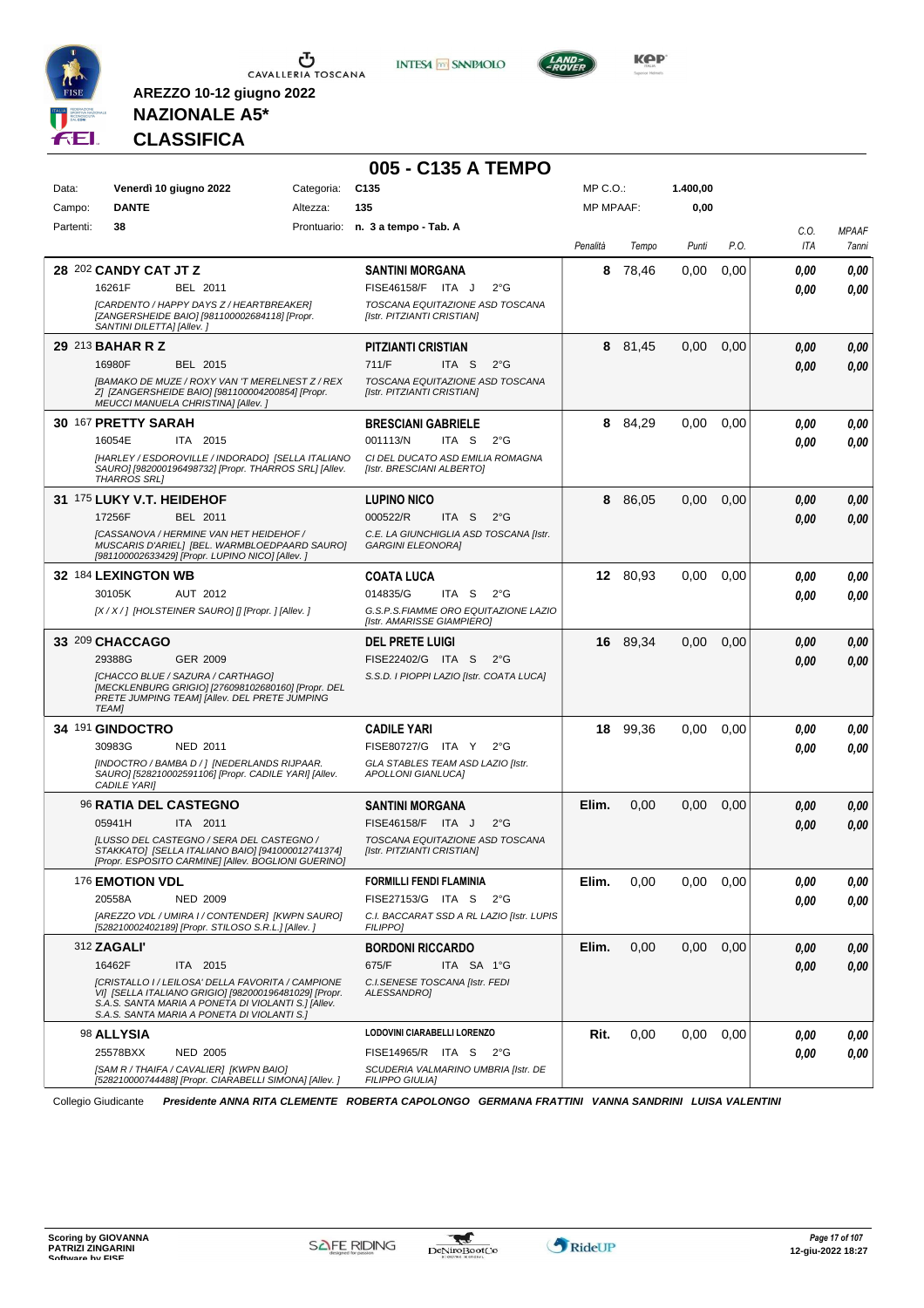

CAVALLERIA TOSCANA





KOP

**NAZIONALE A5\* CLASSIFICA**

**AREZZO 10-12 giugno 2022**

#### **006 - C130 A FASI CONSECUTIVE QUALIFICANTE** Data: Venerdì 10 giugno 2022 Categoria: C130 Prontuario: **n. 19.2 speciale a fasi consecutive - Tab. A** Campo: **DANTE** Partenti: **67** Altezza: **130**  $MP \cap O$ MP MPAAF: **1.000,00 0,00** *Penalità Tempo Punti P.O. C.O. ITA MPAAF 7anni* **1** 154 **FIRST CLASS** NED 2010 **LODOVINI CIARABELLI LORENZO** *[INDOCTRO / LASPEN / CHEENOK] [KWPN BAIO] [528210002518605] [Propr. CIARABELLI LUCIO] [Allev. ] SCUDERIA VALMARINO UMBRIA [Istr. DE FILIPPO GIULIA]* 03479R NED 2010 FISE14965/R ITA S 2°G **0,00 0,00 0/0** 29,84 0,00 0,00 *226,32 0,00 0,00* **2** 133 **CONKEL-KIEFER** GER 2014 **PITZIANTI CRISTIAN** *[CASALITO / SONORA I / CHAMBERTIN] [HOLSTEINER BAIO SCURO] [276020000418127] [Propr. CULLOTTA ALESSANDRA] [Allev. ] TOSCANA EQUITAZIONE ASD TOSCANA [Istr. PITZIANTI CRISTIAN]* ITA S 2°G **0/0** 30,24 0,00 0,00 *170,32 0,00 0,00* 15924F 711/F *0,00* **3** 125 **RUBY RUBACUORI** ITA 2011 **BARBAROSSA MIRCO** *[DIAMANT DE SEMILLY / ODESSA / INDOCTRO] [SELLA ITALIANO BAIO] [982000168872085] [Propr. AZ. AGR IL MELOGRANO DI DUCHI BARBARA] [Allev. AZ. AGR IL MELOGRANO DI DUCHI BARBARA] CLUB IPPICO LILLASTRO ASD TOSCANA [Istr. BARBAROSSA MIRCO]* ITA S 2°G **0/0** 30,47 0,00 0,00 *146,32 100,00 0,00* 13896F ITA 2011 2734/F ITA S 2°G <mark>100,00 0,00</mark> **4** 214 **BERNA** ITA 2013 **LEONARDI MATTEO** *[BAEDEKER / VERONA / ONZE FONS] [SELLA ITALIANO GRIGIO] [982000192323589] [Propr. SPINELLI ELENA] [Allev. ALLEVAMENTO GRANCHI FRANCESCO] C.I.LE SALINE ASD EMILIA ROMAGNA [Istr. BORMIOLI GIAN LUCA]* 15757F ITA 2013 FISE10573/F ITA S 2°G <mark>0,00 0,00</mark> **0/0** 30,56 0,00 0,00 *0,00 0,00 0,00* **5** 136 **DEXTER** POL 2014 **BARANSKA LAURA** *[X / X / ] [AES BAIO] [] [Propr. ] [Allev. ] FISE [Istr. ]* POL J 2°G 29913K FISE122639/K *0,00* **0/0** 31,36 0,00 0,00 *122,32 0,00 0,00* **6** 199 **LIPTON VAN DE BEVERLAAK** BEL 2011 **ZARAFFI SIMONE** *[CLARENCE C / AZANTICA VAN HET EIKENHOF / CODEX] [BEL. WARMBLOEDPAARD BAIO SCURO] [967000009320589] [Propr. BELLOCCI UGO] [Allev. ] ASD C.I. GRANDUCATO TOSCANA [Istr. FORMICHI FRANCESCA]* ITA S 2°G **0/0** 32,19 0,00 0,00 *106,32 0,00 0,00* 18272F BEL 2011 005533/F ITA S 2°G <mark>0 ,00 0,00</mark> **7** 113 **COCONUT 53** GER 2014 **DANALIS ANNA SOPHIA** *[X / X / ] [OLDENBURG BAIO SCURO] [] [Propr. ] [Allev. ] FISE [Istr. ]* GRE Y 2°G 29935K FISE104297/K *0,00* **0/0** 32,34 0,00 0,00 *58,32 0,00 0,00* **8** 121 **LUISE' S GOLD** GER 2015 **CONSUMATI ROBERTO** *[STOLZENBERG / ARIELLE / ABKE] [HANNOVER BAIO SCURO] [276020000371551] [Propr. CONSUMATI ROBERTO] [Allev. ] G&C HORSE FARM LAZIO [Istr. CAPPETTA CORRADO]* ITA S 2°G **0/0** 32,62 0,00 0,00 *58,32 0,00 0,00* 29311G 002708/G *0,00* **9** 78 **COMTE D'ECAUSSINNES** BEL 2008 **MIGLI RICCARDO** *[MALITO DE REVES / OBSESSION CLAIR DE LUNE / KASHMIR VAN SHUTTERSHOF] [SELLA BELGA BAIO] [981100002123669] [Propr. FRANCO FRANCESCO] [Allev. ] LIVORNO EQUESTRIAN CENTER ASD TOSCANA [Istr. MIGLI RICCARDO]* ITA S 2°G **0/0** 34,30 0,00 0,00 *58,32 0,00 0,00* 26408G BEL 2008 1128/F ITA S 2°G <mark> *0,00 0,00*</mark> **10** 165 **KANKAN DEL BUTTASELLA** ITA 2015 **CONSORTI GIOVANNI** *[KANNAN / CATERINA DEL BUTTASELLA / CLARIMO] [SELLA ITALIANO BAIO] [982000196517379] [Propr. MERLINO FERDINANDO] [Allev. SOCIETA' AGRICOLA DURI' PAOLO & C. S.S] SCUDERIE SANTA MARIA ASD TOSCANA [Istr. CONSORTI GIOVANNI]* ITA S 2°G **0/0** 35,14 0,00 0,00 *58,32 60,00 0,00* 27427M ITA 2015 1372/F ITA S 2°G <mark>60,00 0,00</mark> **11** 156 **CHONNY** GER 2009 **DEL PRETE LUIGI** *[CIACOMO / LANTANA III / ACORD II] [HOLSTEINER SAURO] [276020000550044] [Propr. DEL PRETE JUMPING TEAM] [Allev. . .] S.S.D. I PIOPPI LAZIO [Istr. COATA LUCA]* ITA S 2°G 26736G FISE22402/G *0,00* **0/0** 35,29 0,00 0,00 *58,32 0,00 0,00* **12** 129 **DD CAESAR** GER 2015 **VUKADIN KIM** *[X / X / ] [SCONOSCIUTA GRIGIO] [] [Propr. ] [Allev. ] FISE [Istr. ]* 31154K GER\_2015 FISE123289/K HRV J 2°G *0,00 0,00* **0/0** 35,83 0,00 0,00 *32,00 0,00 0,00* **13** 222 **PEKKATO DELLE SCHIAVE** ITA 2013 **BRECCIAROLI STEFANO** *[STAKKATO / GEORGIA S / GLUECKSGRIFF] [SELLA ITALIANO BAIO] [982000192765159] [Propr. BRECCIAROLI STEFANO] [Allev. RIDOLI ALESSANDRA] C.S.CARABINIERI LAZIO [Istr. BRECCIAROLI STEFANO]* ITA S 2°G **0/0** 35,92 0,00 0,00 *32,00 40,00 0,00* 27877G ITA 2013 000265/G ITA S 2°G <mark> **40,00** 0,00</mark>

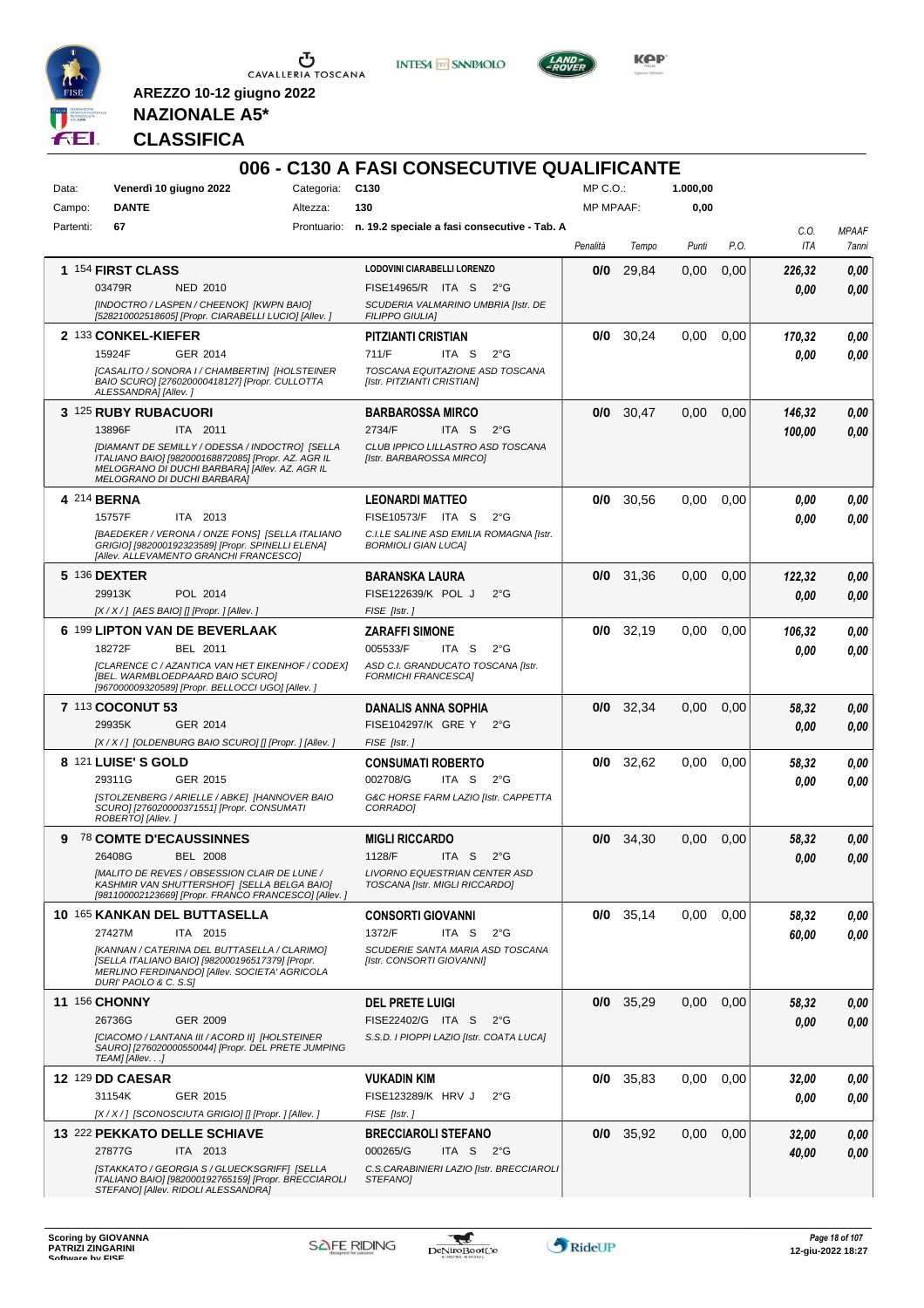

**INTESA M** SANPAOLO



**Kep** 

**NAZIONALE A5\* CLASSIFICA**

| Data:               | Venerdì 10 giugno 2022                                                                                                                                 | Categoria: | C <sub>130</sub>                                                          | MP C.O.          |             | 1.000,00 |      |       |              |
|---------------------|--------------------------------------------------------------------------------------------------------------------------------------------------------|------------|---------------------------------------------------------------------------|------------------|-------------|----------|------|-------|--------------|
| Campo:              | <b>DANTE</b>                                                                                                                                           | Altezza:   | 130                                                                       | <b>MP MPAAF:</b> |             | 0,00     |      |       |              |
| Partenti:           | 67                                                                                                                                                     |            | Prontuario: n. 19.2 speciale a fasi consecutive - Tab. A                  |                  |             |          |      | C.O.  | <b>MPAAF</b> |
|                     |                                                                                                                                                        |            |                                                                           | Penalità         | Tempo       | Punti    | P.O. | ITA   | 7anni        |
|                     | 14 219 J-FD STABLE CARON                                                                                                                               |            | <b>FRANCO FRANCESCO</b>                                                   | 0/0              | 36,10       | 0,00     | 0,00 | 32,00 | 0.00         |
|                     | 30087G<br>BEL 2015                                                                                                                                     |            | 000129/l<br>ITA S<br>$2^{\circ}$ G                                        |                  |             |          |      | 0.00  | 0,00         |
|                     | [CRISTALLO II / OQUINARA / QUINAR] [SANGUE BELGA<br>GRIGIO ROANATO] [380271006010054] [Propr. LA NUOVA                                                 |            | CASSIA EQUESTRIAN CLUB SSD A RL<br>LAZIO [Istr. CERULLI IRELLI FRANCESCO] |                  |             |          |      |       |              |
|                     | OLGIATA SRLI [Allev. LA NUOVA OLGIATA SRL]                                                                                                             |            |                                                                           |                  |             |          |      |       |              |
|                     | 15 233 HEARTBEATS DIAMANTI                                                                                                                             |            | <b>IASSON ALESSANDRO</b>                                                  | 0/0              | 36,55       | 0.00     | 0.00 | 32,00 | 0,00         |
|                     | 27454G<br><b>DEN 2012</b><br>[HEARTBEAT / CAMBODIA / CARMARGUE] [DANKS                                                                                 |            | 005107/G<br>ITA S<br>$2^{\circ}G$<br>007 CAVALLI OLGIATA ASD LAZIO [Istr. |                  |             |          |      | 0.00  | 0.00         |
|                     | GRIGIO] [208210000365692] [Propr. IASSON<br>ALESSANDRO] [Allev.]                                                                                       |            | <b>BARTALUCCI DUCCIO]</b>                                                 |                  |             |          |      |       |              |
|                     | 16 168 CALOUBRI                                                                                                                                        |            | <b>LUPIS FILIPPO</b>                                                      | 0/0              | 38,92       | 0,00     | 0,00 | 32,00 | 0,00         |
|                     | 30191G<br>GER 2012                                                                                                                                     |            | 001310/G<br>ITA S<br>$2^{\circ}$ G                                        |                  |             |          |      | 0.00  | 0.00         |
|                     | [CALIDO / LANCIADE / ] [OLDENBURG GRIGIO]<br>[276020000056952] [Propr. MARIGO GIAMMARCO] [Allev. ]                                                     |            | C.I. BACCARAT SSD A RL LAZIO [Istr.<br>CASAFINA SOFIA]                    |                  |             |          |      |       |              |
| 17 135 IMPACT       |                                                                                                                                                        |            | <b>GARAVAGLIA FILIPPO</b>                                                 |                  | $0/0$ 39,27 | 0,00     | 0,00 | 32,00 | 0,00         |
|                     | 16387F<br><b>NED 2013</b>                                                                                                                              |            | FISE45031/E ITA Y<br>$2^{\circ}G$                                         |                  |             |          |      | 0.00  | 0.00         |
|                     | [DEXTER R / VIVONA / NUMERO] [KWPN BAIO]<br>[528210002847680] [Propr. BISOGNI ELENA] [Allev.]                                                          |            | C.E. LA GIUNCHIGLIA ASD TOSCANA [Istr.<br>MASSETI LORENZO]                |                  |             |          |      |       |              |
| 18 300 GOMES        |                                                                                                                                                        |            | <b>STRAMACCIONI CAMILLA</b>                                               | 0/0              | 39,28       | 0.00     | 0,00 | 32,00 | 0.00         |
|                     | 27271G<br>NED 2010                                                                                                                                     |            | FISE37612/G ITA S<br>1°G                                                  |                  |             |          |      | 0.00  | 0.00         |
|                     | [GUIDAM'S WILLOW / ULGALETTA B / ONZE FONS]<br>[WARMBLOED PAARDEN NE GRIGIO] [528210002492409]                                                         |            | S.S.D. I PIOPPI LAZIO [Istr. COATA LUCA]                                  |                  |             |          |      |       |              |
|                     | [Propr. STRAMACCIONI CAMILLA] [Allev. XX XX]                                                                                                           |            |                                                                           |                  |             |          |      |       |              |
| <b>19 142 UPPER</b> | <b>SCN 2015</b><br>27654K                                                                                                                              |            | <b>DULCZEWSKA MONIKA</b><br>GL000473<br>POL S<br>$2^{\circ}G$             | 0/0              | 39,34       | 0,00     | 0.00 | 0.00  | 0.00         |
|                     | $[X/X/$ ] [AES BAIO] [] [Propr. ] [Allev.]                                                                                                             |            | FISE [Istr.]                                                              |                  |             |          |      | 0.00  | 0.00         |
|                     | 20 302 GAME DK Z                                                                                                                                       |            | <b>COATA LUCA</b>                                                         | 0/0              | 39,38       | 0,00     | 0.00 | 0.00  | 0.00         |
|                     | 30473G<br>BEL 2010                                                                                                                                     |            | 014835/G<br>ITA S<br>$2^{\circ}$ G                                        |                  |             |          |      | 0.00  | 0.00         |
|                     | [GRISON VAN DEN BISSCHOP / BIRUTA / ]<br>[ZANGERSHEIDE BAIO] [967000009114178] [Propr. DUTRA                                                           |            | G.S.P.S.FIAMME ORO EQUITAZIONE LAZIO<br>[Istr. AMARISSE GIAMPIERO]        |                  |             |          |      |       |              |
|                     | SIMARA APARECIDA] [Allev.]<br>21 210 OLYMPIC MUSIC                                                                                                     |            | <b>PACCIANI MASSIMO</b>                                                   | 0/0              | 39,86       | 0,00     | 0,00 | 0,00  | 0,00         |
|                     | 30266K<br>BEL 2014                                                                                                                                     |            | FISE34589/F ITA Y<br>$2^{\circ}G$                                         |                  |             |          |      | 0,00  | 0.00         |
|                     | [X / X / ] [BWP BAIO] [] [Propr. ] [Allev. ]                                                                                                           |            | SCUDERIA PACCIANI SSD A RL TOSCANA                                        |                  |             |          |      |       |              |
|                     |                                                                                                                                                        |            | [Istr. ]                                                                  |                  |             |          |      |       |              |
| 22                  | 86 COLANI-R<br>03355R<br>GER 2013                                                                                                                      |            | <b>FOURCADE LOPEZ FERNANDO</b><br>002059/E<br>ESP S<br>$2^{\circ}$ G      | 0/0              | 40.38       | 0.00     | 0,00 | 0,00  | 0.00         |
|                     | [COLESTUS / LANA DEL REY R / LORDANOS]                                                                                                                 |            | RIVIERA RESORT SSD A RL EMILIA                                            |                  |             |          |      | 0,00  | 0.00         |
|                     | [WESTFALEN GRIGIO] [276020000279473] [Propr. VOTA<br>GORACCI ANDREA] [Allev.]                                                                          |            | ROMAGNA [Istr. CALLERI ALESSANDRO]                                        |                  |             |          |      |       |              |
|                     | 23 91 COLION                                                                                                                                           |            | <b>APOLLONI GIANLUCA</b>                                                  |                  | $0/0$ 41,03 | 0,00     | 0,00 | 0,00  | 0,00         |
|                     | 16537E<br>GER 2011                                                                                                                                     |            | 008545/G<br>ITA S<br>$2^{\circ}G$                                         |                  |             |          |      | 0,00  | 0,00         |
|                     | [CONTHARGOS / PEGGY-SUE / PILOT] [OLDENBURG<br>BAIO] [276020000011151] [Propr. MADIA FEDERICA] [Allev.]                                                |            | GLA STABLES TEAM ASD LAZIO [Istr.<br><b>APOLLONI GIANLUCAI</b>            |                  |             |          |      |       |              |
|                     | 24 25 ELTON VAN HET EXELHOF Z                                                                                                                          |            | <b>OSSA MARIANO PABLO</b>                                                 | 0/0              | 47,72       | 0,00     | 0.00 | 0,00  | 0,00         |
|                     | BEL 2012<br>30309K                                                                                                                                     |            | 2661/D<br>ARG S<br>2°G                                                    |                  |             |          |      | 0.00  | 0,00         |
|                     | [X / X / ] [ZANGERSHEIDE BAIO] [] [Propr. ] [Allev. ]                                                                                                  |            | IPPICA SAN MARCO ASD TOSCANA [Istr.<br>PODERINI RICCARDO]                 |                  |             |          |      |       |              |
|                     | 25 231 LUDOVICA                                                                                                                                        |            | <b>SALVINI EMANUELE</b>                                                   |                  | $0/4$ 29,66 | 0,00     | 0,00 | 0,00  | 0,00         |
|                     | 26969G<br>ITA 2013                                                                                                                                     |            | 006529/G<br>ITA SA 2°G                                                    |                  |             |          |      | 0,00  | 0,00         |
|                     | ILINCOLM L / LOVELY JUMPING GIRL RB Z / LUCKY LUKE]<br>[SELLA ITALIANO ROANO] [380007000149998] [Propr.<br>MARINI SALVATORE] [Allev. MARINI SALVATORE] |            | CAVALIERI DEL VEIO ASD LAZIO [Istr.<br><b>SALVINI EMANUELE]</b>           |                  |             |          |      |       |              |
| 26 337 VISBY        |                                                                                                                                                        |            | <b>CONSUMATI ROBERTO</b>                                                  |                  | $0/4$ 30,31 | 0,00     | 0.00 | 0,00  | 0,00         |
|                     | 03176R<br>ITA 2012                                                                                                                                     |            | 002708/G<br>ITA S<br>$2^{\circ}G$                                         |                  |             |          |      | 0,00  | 0.00         |
|                     | [LYJANERO / MIDNIGHT / UN COEUR D' OR] [SELLA                                                                                                          |            | G&C HORSE FARM LAZIO [Istr. CAPPETTA                                      |                  |             |          |      |       |              |

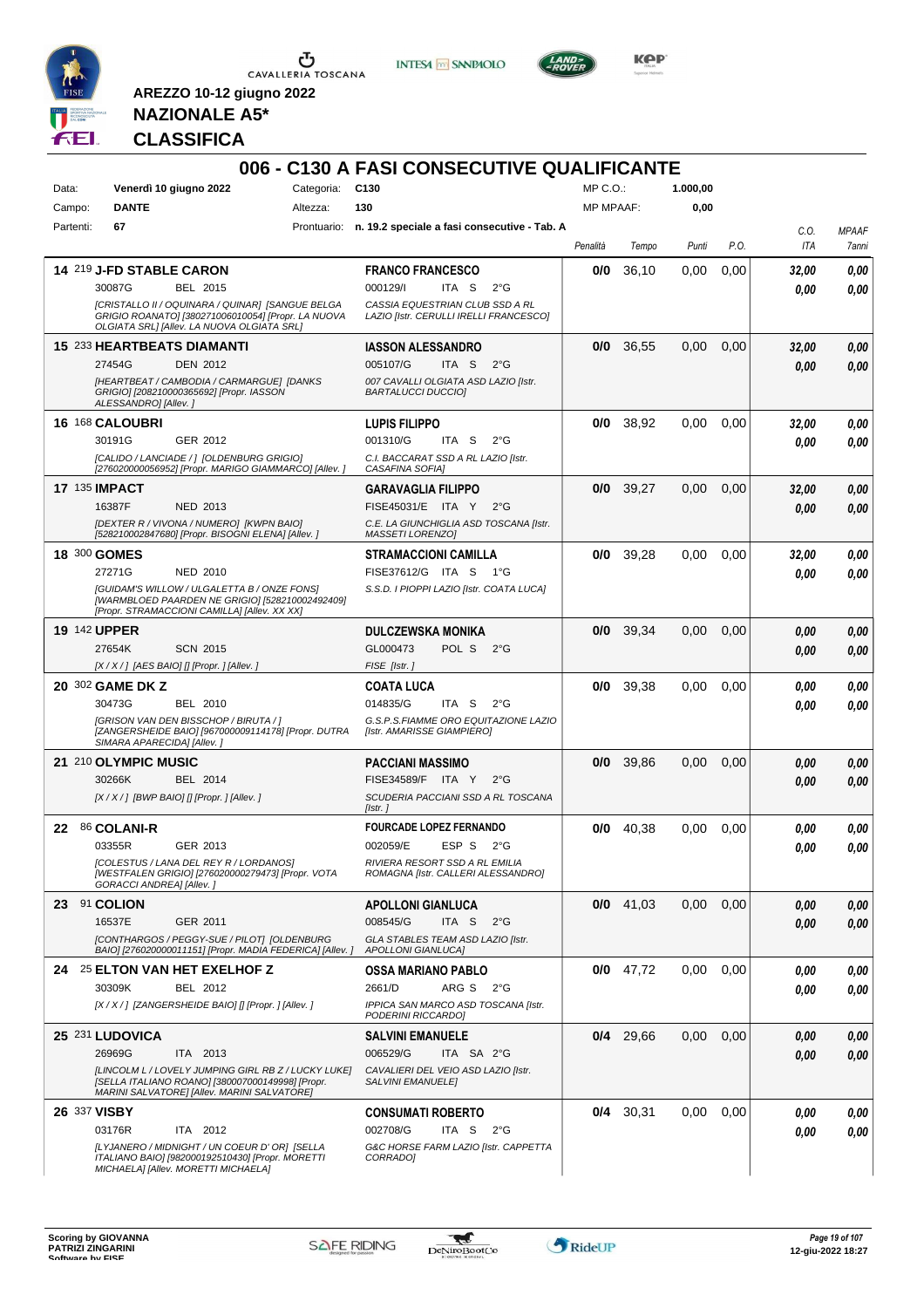

**INTESA M** SANPAOLO



**KOP** 

**NAZIONALE A5\* CLASSIFICA**

|           |                                                                                                                                                                                      |            | 006 - C130 A FASI CONSECUTIVE QUALIFICANTE                                |                  |              |          |      |      |              |
|-----------|--------------------------------------------------------------------------------------------------------------------------------------------------------------------------------------|------------|---------------------------------------------------------------------------|------------------|--------------|----------|------|------|--------------|
| Data:     | Venerdì 10 giugno 2022                                                                                                                                                               | Categoria: | C <sub>130</sub>                                                          | MP C.O.          |              | 1.000,00 |      |      |              |
| Campo:    | <b>DANTE</b>                                                                                                                                                                         | Altezza:   | 130                                                                       | <b>MP MPAAF:</b> |              | 0,00     |      |      |              |
| Partenti: | 67                                                                                                                                                                                   |            | Prontuario: n. 19.2 speciale a fasi consecutive - Tab. A                  |                  |              |          |      | C.0. | <b>MPAAF</b> |
|           |                                                                                                                                                                                      |            |                                                                           | Penalità         | Tempo        | Punti    | P.O. | ITA  | 7anni        |
|           | 27 174 MUGELLO MAGIC                                                                                                                                                                 |            | <b>FRANCO FRANCESCO</b>                                                   | 0/4              | 32,68        | 0,00     | 0,00 | 0.00 | 0,00         |
|           | 46754B<br>BEL 2014                                                                                                                                                                   |            | 000129/I<br>ITA <sub>S</sub><br>$2^{\circ}G$                              |                  |              |          |      | 0.00 | 0,00         |
|           | [FESTO VAN PAEMEL / GEMBER VAN DE HEIDE D'09 / ]<br>[AES BAIO] [967000009765958] [Propr. LA NUOVA OLGIATA<br>SRL] [Allev.]                                                           |            | CASSIA EQUESTRIAN CLUB SSD A RL<br>LAZIO [Istr. CERULLI IRELLI FRANCESCO] |                  |              |          |      |      |              |
|           | 28 243 CLOONEY DRUM VH JUXSCHOT Z                                                                                                                                                    |            | <b>CARLINO VINCENZO</b>                                                   |                  | $0/4$ 32,79  | 0,00     | 0.00 | 0.00 | 0,00         |
|           | 26120G<br>BEL 2013                                                                                                                                                                   |            | 001602/<br>ITA <sub>S</sub><br>$2^{\circ}$ G                              |                  |              |          |      | 0.00 | 0.00         |
|           | [CIGARET JV H Z / EHRWENTA DRUM U VH JUXSCHOT / ]<br>[ZANGERSHEIDE GRIGIO] [967000009537142] [Propr.<br>CARLINO VINCENZO] [Allev.]                                                   |            | A.I.ATINA LAZIO [Istr. CARLINO VINCENZO]                                  |                  |              |          |      |      |              |
|           | 29 195 CALL ME                                                                                                                                                                       |            | <b>GRUMO JENNIFER</b>                                                     | 0/4              | 36,77        | 0,00     | 0,00 | 0.00 | 0,00         |
|           | 27822BXX<br><b>GER 2007</b>                                                                                                                                                          |            | $2^{\circ}$ G<br>FISE17878/I<br>ITA J                                     |                  |              |          |      | 0.00 | 0.00         |
|           | [COMTENDRO II / NICA / JULIO MARINER] [HOLSTEINER<br>BAIO] [380271001002165] [Propr. MAZZEI FILIPPO] [Allev. ]                                                                       |            | S.S.D. I PIOPPI LAZIO [Istr. COATA LUCA]                                  |                  |              |          |      |      |              |
|           | 30 226 ZENIOSA BAIA                                                                                                                                                                  |            | <b>BRESCIANI GABRIELE</b>                                                 |                  | $0/4$ 37,21  | 0,00     | 0,00 | 0,00 | 0,00         |
|           | 05754N<br>ITA 2015                                                                                                                                                                   |            | 001113/N<br>ITA S<br>$2^{\circ}G$                                         |                  |              |          |      | 0.00 | 0.00         |
|           | [CANTURO / NIRMA / GRATIANUS] [SELLA ITALIANO<br>BAIO] [380271000016614] [Propr. SATTA ANTONIO] [Allev.<br>SATTA ANTONIOI                                                            |            | CI DEL DUCATO ASD EMILIA ROMAGNA<br>[Istr. BRESCIANI ALBERTO]             |                  |              |          |      |      |              |
|           | 31 236 NEMIGU                                                                                                                                                                        |            | <b>THOMAS TINA</b>                                                        |                  | $0/4$ 37,37  | 0,00     | 0,00 | 0.00 | 0,00         |
|           | 18356G<br>ITA 2006                                                                                                                                                                   |            | 002184/B<br><b>GBR S</b><br>$2^{\circ}$ G                                 |                  |              |          |      | 0.00 | 0.00         |
|           | [KSAR-SITTE / ARCHITTA / DELFO DE OSSI] [SELLA<br>ITALIANO BAIO] [972000000567831] [Propr. FODDE<br>FRANCO] [Allev. FODDE MARIO]                                                     |            | MAG HORSES SPORTING CLUB ASD LAZIO<br>[Istr. ASTOLFONI FOSSI MATTEO]      |                  |              |          |      |      |              |
| 32.       | 85 AMOTE' DI VILLA GIOVE                                                                                                                                                             |            | <b>MARINI CHRISTIAN</b>                                                   | 0/4              | 44,87        | 0,00     | 0,00 | 0.00 | 0,00         |
|           | 26218G<br>ITA 2013                                                                                                                                                                   |            | 000306/G<br>ITA S<br>$2^{\circ}G$                                         |                  |              |          |      | 0.00 | 0.00         |
|           | [CANTURO / CARINA / CALIANO] [SELLA ITALIANO BAIO<br>SCURO] [982000192766287] [Propr. MANDOLESI<br>SIMONETTA] [Allev. AZ. AGR. SANTACCHI ROBERTO]                                    |            | SSD C.M. HORSES 28 ARL LAZIO [Istr.<br><b>MARINI CHRISTIANI</b>           |                  |              |          |      |      |              |
| 33.       | <b>97 LIMONCELLO VAN D'AVRIYE</b>                                                                                                                                                    |            | <b>ARRICCA TOMMASO</b>                                                    | 0/4              | 46,27        | 0,00     | 0.00 | 0.00 | 0,00         |
|           | 26536G<br>BEL 2011                                                                                                                                                                   |            | FISE42834/F ITA J<br>$2^{\circ}$ G                                        |                  |              |          |      | 0.00 | 0.00         |
|           | <b>[WANDOR VAN DE MISPELAERE D'10 / PANDORA</b><br>D'ARTEVELDE / SIR DE VERNEUIL XX] [BEL.<br>WARMBLOEDPAARD BAIO SCURO] [981100002512791]<br>[Propr. MICHELANGELI VALERIA] [Allev.] |            | S.S.D. I PIOPPI LAZIO [Istr. COATA SIMONE]                                |                  |              |          |      |      |              |
|           | 34 237 QUESTO SI                                                                                                                                                                     |            | <b>FALZINI STEFANO</b>                                                    |                  | $0/8$ 31,25  | 0,00     | 0,00 | 0,00 | 0,00         |
|           | 23632G<br>ITA 2009                                                                                                                                                                   |            | 002393/G<br>$2^{\circ}$ G<br>ITA S                                        |                  |              |          |      | 0.00 | 0.00         |
|           | [GRANATIANUS / CHARLOTTA / LEOPARD] [SELLA<br>ITALIANO SAURO] [982000121895925] [Propr. A.S.D. DEL<br>PRINCIPE] [Allev. LEDDA MARIO]                                                 |            | CI CASTELNUOVO ASD LAZIO [Istr.<br>LOPALCO CARLOTTAJ                      |                  |              |          |      |      |              |
|           | 35 161 CRISTALIA                                                                                                                                                                     |            | <b>BRECCIAROLI STEFANO</b>                                                |                  | 0/8 35,64    | 0,00     | 0,00 | 0,00 | 0,00         |
|           | 24788G<br>ITA 2012                                                                                                                                                                   |            | 000265/G<br>ITA S 2°G                                                     |                  |              |          |      | 0,00 | 0,00         |
|           | [CRISTALLO II / LIANDA I / ] [SELLA ITALIANO BAIO<br>SCURO] [982000168867773] [Propr. CARBONETT]<br>ROMOLO] [Allev. CARBONETTI ROMOLO]                                               |            | C.S.CARABINIERI LAZIO [Istr. BRECCIAROLI<br>STEFANO]                      |                  |              |          |      |      |              |
|           | 36 268 FALCON                                                                                                                                                                        |            | <b>MARVASO GIULIA</b>                                                     |                  | $0/12$ 46,09 | 0.00     | 0,00 | 0,00 | 0,00         |
|           | <b>NED 2010</b><br>12887D                                                                                                                                                            |            | FISE51202/F ITA C<br>1°G                                                  |                  |              |          |      | 0,00 | 0,00         |
|           | [CHACCO BLUE / WHOOPS / VOLTAIRE] [KWPN BAIO]<br>[528210002541536] [Propr. M.B.M. IMMOBILIARE S.R.L.]<br>[Allev.]                                                                    |            | A.I.DUNIA RANCH TOSCANA [Istr. GIUNTI<br>MARIO]                           |                  |              |          |      |      |              |
|           | 37 228 URRIKA FZ                                                                                                                                                                     |            | <b>BELLACICCO NICOLA</b>                                                  |                  | 0/12 51,78   | 0.00     | 0,00 | 0,00 | 0,00         |
|           | 044541<br>ITA 2014                                                                                                                                                                   |            | 002452/l<br>ITA S<br>$2^{\circ}$ G                                        |                  |              |          |      | 0,00 | 0,00         |
|           | [URIKO / CORA FZ / CANCARA] [SELLA ITALIANO BAIO<br>SCURO] [982000196474294] [Propr. BELLACICCO NICOLA]<br>[Allev. AZ. AGR. ZANETTI FRANCA]                                          |            | ASD C.I. DEI SANNACI PUGLIA [Istr.<br><b>BELLACICCO NICOLA]</b>           |                  |              |          |      |      |              |
|           | 38 118 RUDOLPH                                                                                                                                                                       |            | <b>DOLCE NICOLO</b>                                                       | $0/R$ it.        | 0,00         | $0.00\,$ | 0,00 | 0,00 | 0,00         |
|           | 25394G<br>ITA 2010                                                                                                                                                                   |            | 013917/G<br>ITA S<br>$2^{\circ}G$                                         |                  |              |          |      | 0,00 | 0,00         |
|           | [////// ] [INDIGENA BAIO] [941000015018925] [Propr.<br>DOLCE NICOLO [Allev.]                                                                                                         |            | CE ISOLA SACRA SSD ARL LAZIO [Istr.<br>DOLCE NICOLÒ]                      |                  |              |          |      |      |              |

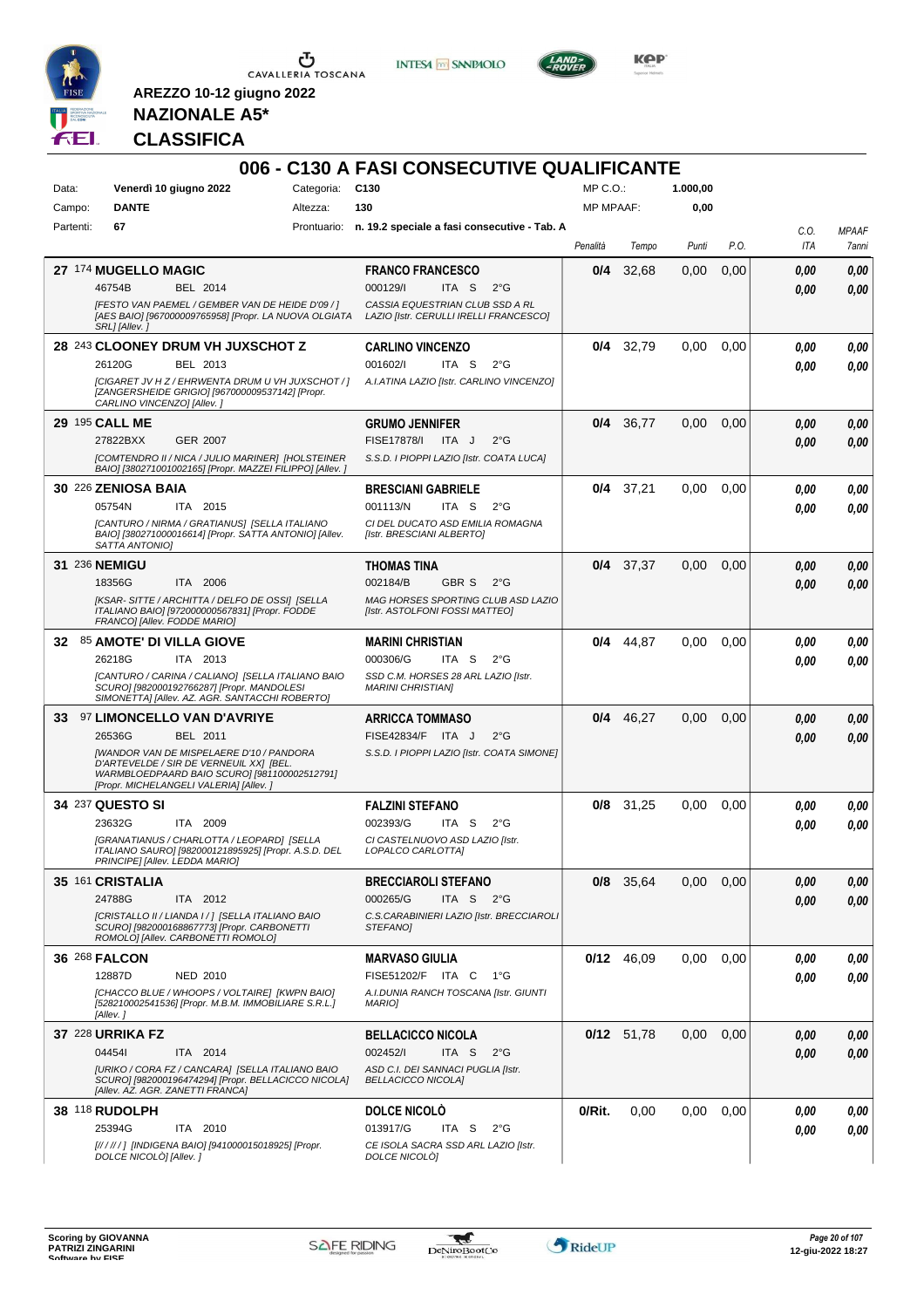

**INTESA M** SANPAOLO



**Kep** 

**NAZIONALE A5\* CLASSIFICA**

|                    |                                                                                                                                                                                                |            | 006 - C130 A FASI CONSECUTIVE QUALIFICANTE                        |                  |         |          |      |      |              |
|--------------------|------------------------------------------------------------------------------------------------------------------------------------------------------------------------------------------------|------------|-------------------------------------------------------------------|------------------|---------|----------|------|------|--------------|
| Data:              | Venerdì 10 giugno 2022                                                                                                                                                                         | Categoria: | C <sub>130</sub>                                                  | MP C.O.          |         | 1.000,00 |      |      |              |
| Campo:             | <b>DANTE</b>                                                                                                                                                                                   | Altezza:   | 130                                                               | <b>MP MPAAF:</b> |         | 0,00     |      |      |              |
| Partenti:          | 67                                                                                                                                                                                             |            | Prontuario: n. 19.2 speciale a fasi consecutive - Tab. A          |                  |         |          |      | C.O. | <b>MPAAF</b> |
|                    |                                                                                                                                                                                                |            |                                                                   | Penalità         | Tempo   | Punti    | P.O. | ITA  | 7anni        |
|                    | <b>39 178 MINNIE PROVA</b>                                                                                                                                                                     |            | <b>LEONCINI JESSICA</b>                                           | 4                | 49,48   | 0,00     | 0,00 | 0.00 | 0,00         |
|                    | 04261R<br>BEL 2012                                                                                                                                                                             |            | <b>FISE9508/R</b><br>ITA S<br>$2^{\circ}G$                        |                  |         |          |      | 0.00 | 0,00         |
|                    | [ZILVERSTAR T / JURSA VAN DEN DAEL / VIVALDI DU<br>SEIGNEUR] [BEL. WARMBLOEDPAARD GRIGIO]<br>[981100002872638] [Propr. JUMPING MILLELUNE ASD]<br>[Allev.]                                      |            | CASCINA BOALECCHIA ASD LAZIO [Istr.<br><b>TOZZI ENRICOI</b>       |                  |         |          |      |      |              |
|                    | 40 201 NIGHT STAR V/H WILDERHOF                                                                                                                                                                |            | <b>CIARDULLO ANTONIO</b>                                          |                  | 4 50,74 | 0,00     | 0,00 | 0.00 | 0,00         |
|                    | 30068G<br>BEL 2013                                                                                                                                                                             |            | 010917/G<br>ITA <sub>S</sub><br>$2^{\circ}$ G                     |                  |         |          |      | 0.00 | 0.00         |
|                    | [OGANO SITTE / KALINKA Z / ] [VB SELLA BELGA SAURO]<br>[380271006073850] [Propr. PATUNA FABRIZIO] [Allev. ]                                                                                    |            | LA MACCHIARELLA SSD A RL LAZIO [Istr.<br>CIARDULLO ANTONIO]       |                  |         |          |      |      |              |
|                    | 41 448 QUIK DI VALMARINA                                                                                                                                                                       |            | <b>FORTINELLI GIANLUCA</b>                                        |                  | 4 51,97 | 0,00     | 0,00 | 0.00 | 0,00         |
|                    | 02126R<br>ITA 2003                                                                                                                                                                             |            | 000069/R<br>ITA S<br>$2^{\circ}G$                                 |                  |         |          |      | 0.00 | 0.00         |
|                    | [ACOBAT I / ELETTRA DI VILLA EMILIA / SILVANO (V)]<br>[SELLA ITALIANO GRIGIO] [968000001750257] [Propr.<br>FORTINELLI GIANLUCAI [Allev. MANZONI GIOVANNA]                                      |            | C.E.NEW CLUB 2000 UMBRIA [Istr.<br><b>FORTINELLI ELENAI</b>       |                  |         |          |      |      |              |
|                    | 42 208 CASTOR                                                                                                                                                                                  |            | <b>CANONICI ANGELICA</b>                                          | 4                | 52,43   | 0,00     | 0,00 | 0.00 | 0,00         |
|                    | 29244K<br>GER 2015                                                                                                                                                                             |            | FISE19325/F ITA S<br>$2^{\circ}$ G                                |                  |         |          |      | 0.00 | 0.00         |
|                    | [CASALLCO / SACENTARA / CHACCO-BLUE]<br>[OLDENBURG BAIO] [276020000359030] [Propr. CIRCOLO<br>IPPICO EQUIPLANET] [Allev.]                                                                      |            | C.I. EQUIPLANET SSD A RL TOSCANA [Istr.<br>ACCARDO MONICA]        |                  |         |          |      |      |              |
|                    | 43 164 CUPPERCUT DI SANT' ANGELO                                                                                                                                                               |            | <b>FORTINELLI GIANLUCA</b>                                        | 4                | 52,47   | 0,00     | 0,00 | 0.00 | 0,00         |
|                    | ITA 2012<br>03505R                                                                                                                                                                             |            | 000069/R<br>ITA S<br>$2^{\circ}G$                                 |                  |         |          |      | 0.00 | 0.00         |
|                    | [UPPERCUT DS / SIM / STAKKATOL] [SELLA ITALIANO<br>BAIO] [982000192510701] [Propr. AZ.AGR.TOR DI MONTE<br>DI VITTORI MARIA ISABELLA] [Allev. AZ.AGR.TOR DI<br>MONTE DI VITTORI MARIA ISABELLA] |            | C.E.NEW CLUB 2000 UMBRIA [Istr.<br><b>FORTINELLI ELENA]</b>       |                  |         |          |      |      |              |
|                    | 44 159 JUMPERGO SUM D' ACHERONTE                                                                                                                                                               |            | <b>MENCOLINI PAOLO</b>                                            |                  | 4 52,82 | 0,00     | 0.00 | 0.00 | 0,00         |
|                    | 03777R<br>ITA 2014                                                                                                                                                                             |            | 0G2327/R<br>ITA S<br>$2^{\circ}$ G                                |                  |         |          |      | 0.00 | 0.00         |
|                    | [QUICK STAR / YES I CAN / CONTENDER] [SELLA<br>ITALIANO BAIO] [982000196499350] [Propr. SOC. AGR. IL<br>PODERINO SOC. SEMPLICE  [Allev. SOCIETA' AGRICOLA<br>IL CERRO S.R.LI                   |            | S.LA TORRE UMBRIA [Istr. MASCIOTTI<br>CARLO <sub>1</sub>          |                  |         |          |      |      |              |
|                    | 45 177 LA CHARMEUSE                                                                                                                                                                            |            | <b>ALBANESE ELEONORA</b>                                          | 4                | 52,92   | 0.00     | 0.00 | 0.00 | 0,00         |
|                    | 25854G<br>ITA 2012                                                                                                                                                                             |            | FISE19648/G ITA S<br>2°G                                          |                  |         |          |      | 0.00 | 0.00         |
|                    | [NADIR DI SAN PATRIGNANO / UNA COSA RARA /<br>FERGAR MAIL] [SELLA ITALIANO GRIGIO]<br>[982000168867489] [Propr. ALBANESE ELEONORA] [Allev. ]                                                   |            | G&C HORSE FARM LAZIO [Istr. CAPPETTA<br>CORRADO]                  |                  |         |          |      |      |              |
|                    | 46 270 CHARMY GIRL                                                                                                                                                                             |            | <b>TOMASSETTI MATILDE</b>                                         | 4                | 56,17   | 0,00     | 0,00 | 0.00 | 0.00         |
|                    | <b>GER 2007</b><br>14958E                                                                                                                                                                      |            | FISE68918/G ITA Y<br>$1^{\circ}G$                                 |                  |         |          |      | 0,00 | 0.00         |
|                    | [CHARMING BOY / FRAUKE / FORSYTH] [HANNOVER<br>BAIO] [216020000409819] [Propr. SIMONETTI ELIA<br>MATTEO] [Allev.]                                                                              |            | EXCALIBUR SSD A RL LAZIO [Istr. DI<br><b>FEDERICO LUNA]</b>       |                  |         |          |      |      |              |
|                    | 47 127 FEDOR-V                                                                                                                                                                                 |            | <b>BATTIPAGLIA LINDA</b>                                          |                  | 4 56,79 | 0,00     | 0,00 | 0,00 | 0,00         |
|                    | 06108H<br><b>NED 2010</b>                                                                                                                                                                      |            | 000985/H<br>ITA S<br>$2^{\circ}G$                                 |                  |         |          |      | 0.00 | 0.00         |
|                    | [CAMPBELL VDL / PAULIEN / FEDOR] [KWPN BAIO]<br>[528210002509615] [Propr. BATTIPAGLIA LINDA] [Allev.]                                                                                          |            | ASD HORSE ACADEMY CAMPANIA [Istr. DE<br><b>VIVO FABRIZIO]</b>     |                  |         |          |      |      |              |
|                    | 48 169 BELLATRIX                                                                                                                                                                               |            | <b>LILLI VERONICA</b>                                             |                  | 4 57,04 | 0,00     | 0,00 | 0.00 | 0,00         |
|                    | 25830G<br>ITA 2013                                                                                                                                                                             |            | FISE28764/G ITA S<br>2°G                                          |                  |         |          |      | 0.00 | 0.00         |
|                    | [LINCOLM L / BETSY DU SOUTRAIT / ] [SELLA ITALIANO<br>SAURO] [982000192765360] [Propr. LILLI FABRIZIO] [Allev.<br>LILLI FABRIZIO]                                                              |            | C.E.MADONNA DELLE GRAZIE LAZIO [Istr.<br><b>UBERTINI SABRINA]</b> |                  |         |          |      |      |              |
|                    | 49 272 DIABLITO PS                                                                                                                                                                             |            | DI MUZIO MOSTARDA ALICE                                           |                  | 4 57,44 | 0,00     | 0,00 | 0,00 | 0,00         |
|                    | 17057P<br>GER 2012                                                                                                                                                                             |            | FISE67777/G ITA Y 1°G                                             |                  |         |          |      | 0,00 | 0,00         |
|                    | [DIARADO / LA SAMBA S / ] [OLDENBURG BAIO SCURO]<br>[276020000056016] [Propr. COLOMBARI ALBERTO] [Allev. ]                                                                                     |            | C.I. VALVASONE UMBRIA [Istr. CAPURSO<br><b>BENIAMINO</b>          |                  |         |          |      |      |              |
| <b>50 170 DINO</b> |                                                                                                                                                                                                |            | <b>PACCIANI MASSIMO</b>                                           |                  | 4 58,15 | 0,00     | 0,00 | 0,00 | 0,00         |
|                    | 02644L<br>ITA 2015                                                                                                                                                                             |            | FISE34589/F ITA Y<br>$2^{\circ}$ G                                |                  |         |          |      | 0,00 | 0,00         |
|                    | [AMIR / PESTIFERA / CANTERO] [SELLA ITALIANO BAIO]<br>[982000196474067] [Propr. AIELLO RAFFAELE RICCARDO]<br>[Allev. AIELLO RAFFAELE RICCARDO]                                                 |            | SCUDERIA PACCIANI SSD A RL TOSCANA<br>[Istr.]                     |                  |         |          |      |      |              |

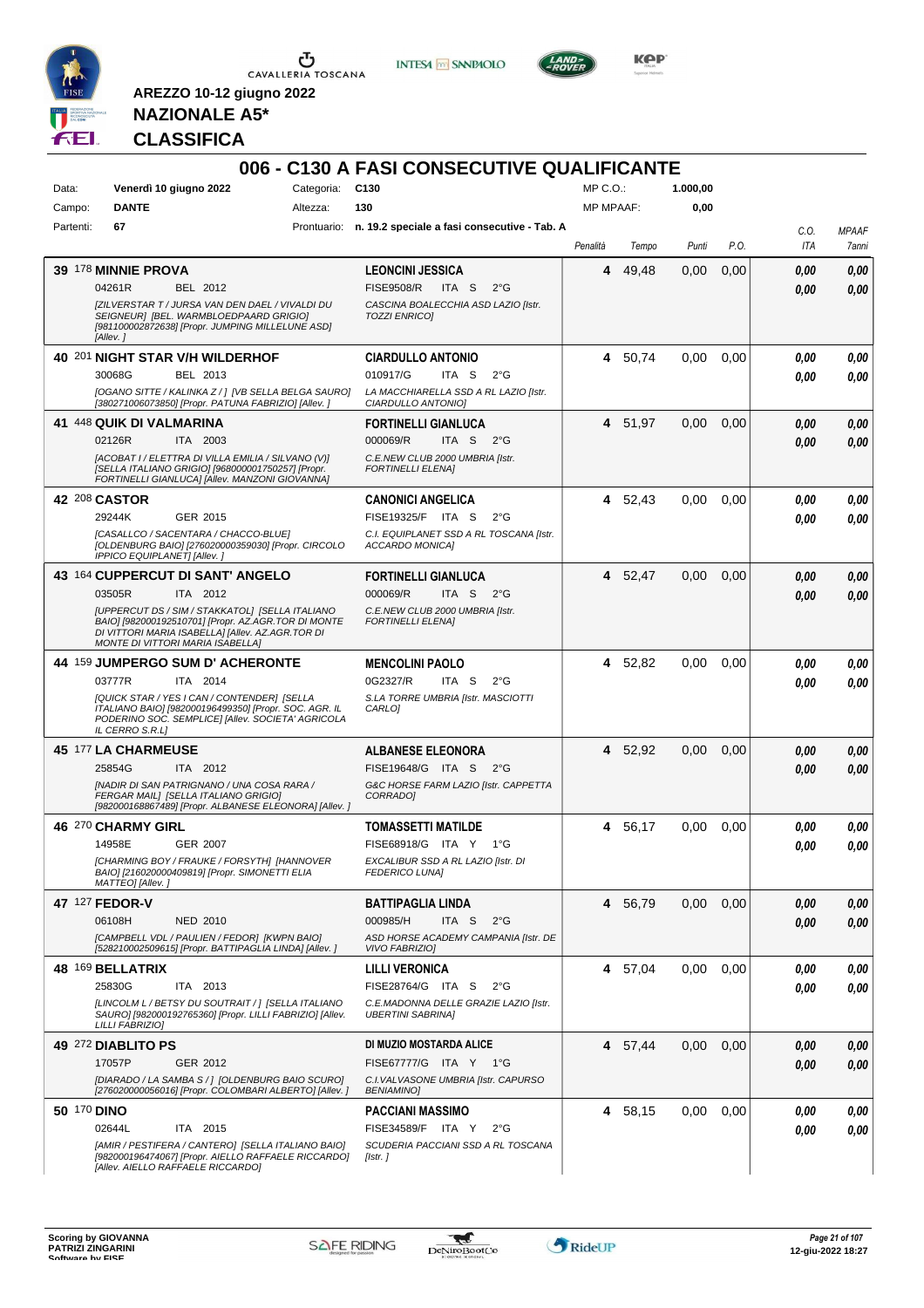

 $\sigma$  cavalleria toscana

**INTESA M** SANPAOLO



**KOP** 

**NAZIONALE A5\* CLASSIFICA**

| Data:          | Venerdì 10 giugno 2022                                                                                                                                        | Categoria: C130 | 006 - C130 A FASI CONSECUTIVE QUALIFICANTE                         | $MP C. O.$ :     |          | 1.000,00 |      |                |                       |
|----------------|---------------------------------------------------------------------------------------------------------------------------------------------------------------|-----------------|--------------------------------------------------------------------|------------------|----------|----------|------|----------------|-----------------------|
| Campo:         | <b>DANTE</b>                                                                                                                                                  | Altezza:        | 130                                                                | <b>MP MPAAF:</b> |          | 0,00     |      |                |                       |
| Partenti:      | 67                                                                                                                                                            |                 | Prontuario: n. 19.2 speciale a fasi consecutive - Tab. A           |                  |          |          |      |                |                       |
|                |                                                                                                                                                               |                 |                                                                    | Penalità         | Tempo    | Punti    | P.O. | C.O.<br>ITA    | <b>MPAAF</b><br>7anni |
| 51 200 CARL 55 |                                                                                                                                                               |                 | <b>CIRIMBILLA MARIA VITTORIA</b>                                   | 4                | 58,20    | 0,00     | 0,00 | 0,00           | 0,00                  |
|                | 30268K<br><b>NED 2006</b>                                                                                                                                     |                 | 003854/G<br>ITA S<br>$2^{\circ}G$                                  |                  |          |          |      | 0,00           | 0,00                  |
|                | [X / X / ] [KWPN GRIGIO] [] [Propr. ] [Allev. ]                                                                                                               |                 | 007 CAVALLI OLGIATA ASD LAZIO [Istr.                               |                  |          |          |      |                |                       |
|                |                                                                                                                                                               |                 | CIRIMBILLA MARIA VITTORIA]                                         |                  |          |          |      |                |                       |
|                | 52 212 COOKSTOWN QUIDAM<br>16292F<br>IRL 2014                                                                                                                 |                 | <b>NERI DUCCIO</b><br>5034/F<br>ITA S<br>$2^{\circ}$ G             | 4                | 60.72    | 0,00     | 0,00 | 0.00           | 0,00<br>0.00          |
|                | [QUIDAM JUNIOR I / PRINCESS AVA / CLOVER ECHO]                                                                                                                |                 | C.I. TERRE DI SIENA ASD TOSCANA [Istr.                             |                  |          |          |      | 0.00           |                       |
|                | [IRISH HORSE BAIO] [372141405851886] [Propr. NERI<br>DUCCIO] [Allev.]                                                                                         |                 | SALVINI BARBARA]                                                   |                  |          |          |      |                |                       |
|                | 53 244 MINCENTO PS                                                                                                                                            |                 | <b>LUCCHESE ALESSIA</b>                                            | 4                | 61,00    | 0,00     | 0,00 | 0,00           | 0,00                  |
|                | 047531<br>GER 2014                                                                                                                                            |                 | 000850/l<br>ITA S<br>$2^{\circ}$ G                                 |                  |          |          |      | 0,00           | 0.00                  |
|                | [MESSENGER / NINCENTA / NINTENDER] [OLDENBURG                                                                                                                 |                 | CI GIULIANA ASD PUGLIA [Istr. LUCCHESE                             |                  |          |          |      |                |                       |
|                | BAIO] [276020000187269] [Propr. ASD CIRCOLO IPPICO<br>GIULIANA] [Allev.]                                                                                      |                 | ALESSIA]                                                           |                  |          |          |      |                |                       |
|                | 54 158 MON CHERI FLEUR                                                                                                                                        |                 | <b>COLOMBO ALESSANDRO</b>                                          | 4                | 62,62    | 0.00     | 0.00 | 0.00           |                       |
|                | 45595B<br>ITA 2015                                                                                                                                            |                 | 005058/B<br>ITA S<br>2°G                                           |                  |          |          |      | 0.00           |                       |
|                | [ZINEDINE / POLLYFLEUR / BURGGRAAF] [SELLA<br>ITALIANO SAURO] [982000196477972] [Propr. ALBERTI<br>FRANCO] [Allev.]                                           |                 | TRENDY HORSE ASD LOMBARDIA [Istr. ]                                |                  |          |          |      |                |                       |
|                | 55 241 KENSINGTON-P                                                                                                                                           |                 | <b>IANNUCCI GIANLUCA</b>                                           | 4                | 65,72    | 0.00     | 0,00 | 0,00           |                       |
|                | 30114G<br>NED 2015                                                                                                                                            |                 | 5014/H<br>ITA <sub>S</sub><br>$2^{\circ}G$                         |                  |          |          |      | 0.00           |                       |
|                | [EMILION / WERSINA / INDOCTRO] [KWPN BAIO]<br>[528210004171584] [Propr. IANNUCCI GIANLUCA] [Allev.]                                                           |                 | SSD C.M. HORSES 28 ARL LAZIO [Istr.<br><b>MARINI CHRISTIAN]</b>    |                  |          |          |      |                |                       |
|                | 56 303 CARRERA'S BOY Z                                                                                                                                        |                 | <b>CARBONETTI ANDREA</b>                                           |                  | 77,10    | 0,00     | 0,00 | 0.00           |                       |
|                | 15642F<br>NED 2012                                                                                                                                            |                 | FISE13489/R ITA S<br>1°G                                           |                  |          |          |      | 0.00           |                       |
|                | [CARRERA VDL / TINKA'S SISTER / ZUIDPOOL]                                                                                                                     |                 | S.I.FOLIGNO UMBRIA [Istr. COLAVITA                                 |                  |          |          |      |                |                       |
|                | [ZANGERSHEIDE BAIO] [528210002712650] [Propr.<br>CARBONETTI ANDREA] [Allev.]                                                                                  |                 | NICOL]                                                             |                  |          |          |      |                |                       |
| 57 224 ORISHA  |                                                                                                                                                               |                 | <b>CONSORTI GIOVANNI</b>                                           | 8                | 54,83    | 0,00     | 0,00 | 0.00           |                       |
|                | 16614F<br>BEL 2014                                                                                                                                            |                 | 1372/F<br>ITA S<br>$2^{\circ}$ G                                   |                  |          |          |      | 0.00           |                       |
|                | [DIAMANT DE SEMILLY / KILLADY DU PETIT VIVIER /<br>FIERRO HOF TER ZEEDYCAKE] [BEL.<br>WARMBLOEDPAARD BAIO] [972270000306290] [Propr.<br>CARLI MARCO] [Allev.] |                 | SCUDERIE SANTA MARIA ASD TOSCANA<br>[Istr. CONSORTI GIOVANNI]      |                  |          |          |      |                |                       |
|                | 58 143 CROMWELL N Z                                                                                                                                           |                 | <b>FAGIANI WILLIAM</b>                                             |                  | 8 59,18  | 0.00     | 0,00 | 0,00           |                       |
|                | 21387G<br><b>BEL 2007</b>                                                                                                                                     |                 | FISE58482/G ITA J<br>$2^{\circ}$ G                                 |                  |          |          |      | 0.00           |                       |
|                | [CALVARO / QUIRITA ADELHED / QUICK STAR]<br>[ZANGERSHEIDE BAIO] [941000015587686] [Propr. NATALI                                                              |                 | S.S.D. I PIOPPI LAZIO [Istr. COATA SIMONE]                         |                  |          |          |      |                |                       |
|                | MARIO] [Allev. J<br>59 120 CALIFORNIA DEL RILATE                                                                                                              |                 | <b>COATA LUCA</b>                                                  | 8                | 63,71    | 0,00     | 0,00 | 0,00           |                       |
|                | 17153A<br>GER 2010                                                                                                                                            |                 | 014835/G<br>ITA S<br>2°G                                           |                  |          |          |      | 0,00           |                       |
|                | [SANDRO BOY / UPTOWN GIRL 3 / QUICK STAR]<br>[HOLSTEINER BAIO] [000011005001792] [Propr.                                                                      |                 | G.S.P.S.FIAMME ORO EQUITAZIONE LAZIO<br>[Istr. AMARISSE GIAMPIERO] |                  |          |          |      |                |                       |
|                | ALLEVAMENTO RILATE SS] [Allev. ]                                                                                                                              |                 |                                                                    |                  |          |          |      |                |                       |
|                | 60 449 QUALITY MAGIC<br>28610G<br>IRL 2014                                                                                                                    |                 | <b>DONATI ALESSANDRO</b><br>FISE52092/G ITA Y<br>2°G COMP          |                  | 14 84,93 | 0,00     | 0,00 | 0.00           |                       |
|                | [O.B.O.S. QUALITY 004 / QUICK STAR / ] [IRISH HORSE                                                                                                           |                 | GLA STABLES TEAM ASD LAZIO [Istr.                                  |                  |          |          |      | 0,00           |                       |
|                | SAURO] [372141405827410] [Propr. ASTROLOGO<br><b>GERALDINE] [Allev. ]</b>                                                                                     |                 | APOLLONI GIANLUCA]                                                 |                  |          |          |      |                |                       |
|                | 102 RINGWOOD DELUXE                                                                                                                                           |                 | <b>COLOMBO ALESSANDRO</b>                                          | Elim.            | 0,00     | 0,00     | 0,00 | 0,00           |                       |
|                | 35299BXX<br>IRL 2015                                                                                                                                          |                 | 005058/B<br>ITA S 2°G                                              |                  |          |          |      | 0.00           |                       |
|                | [I'M SPECIAL DE MUZE / RINGWOOD VENUS / OSILVIS]<br>[IRISH SPORT HORSE BAIO] [372414020046621] [Propr.<br>CORNO CATERINA] [Allev.]                            |                 | TRENDY HORSE ASD LOMBARDIA [Istr.]                                 |                  |          |          |      |                |                       |
|                | 141 PARMENIDE                                                                                                                                                 |                 | PETRUCCI BARBARA                                                   | Elim.            | 0,00     | 0,00     | 0,00 | 0.00           |                       |
|                | 12252E<br>ITA 2008                                                                                                                                            |                 | FISE60000/G ITA S<br>$2^{\circ}$ G                                 |                  |          |          |      | 0.00           |                       |
|                | [CAMPIONE VI / PATRICIA ROSS / KENT DU GARUN]<br>[SELLA ITALIANO GRIGIO] [982009106557449] [Propr.                                                            |                 | GLB EQUITAZIONE ASD LAZIO [Istr. LO<br><b>BALBO SALVATORE]</b>     |                  |          |          |      |                |                       |
|                | PETRUCCI BARBARA] [Allev. MULAS PAOLO]                                                                                                                        |                 |                                                                    |                  |          |          |      |                |                       |
|                | 229 MERIOLAN PS                                                                                                                                               |                 | <b>MONTELEONE MARIO</b>                                            | Elim.            | 0,00     | 0,00     | 0,00 | 0,00           |                       |
|                | 29967G<br>GER 2013                                                                                                                                            |                 | 012988/G<br>ITA S<br>$2^{\circ}G$                                  |                  |          |          |      | 0.00           |                       |
|                | [MESSENGER / CANTATE / ] [OLDENBURG BAIO]<br>[276020000166743] [Propr. CAMERINI ENRICA] [Allev. j                                                             |                 | S.S.D. I PIOPPI LAZIO [Istr. COATA LUCA]                           |                  |          |          |      |                |                       |
|                | <b>Scoring by GIOVANNA</b>                                                                                                                                    |                 | <b>Red</b>                                                         |                  |          |          |      | Page 22 of 107 |                       |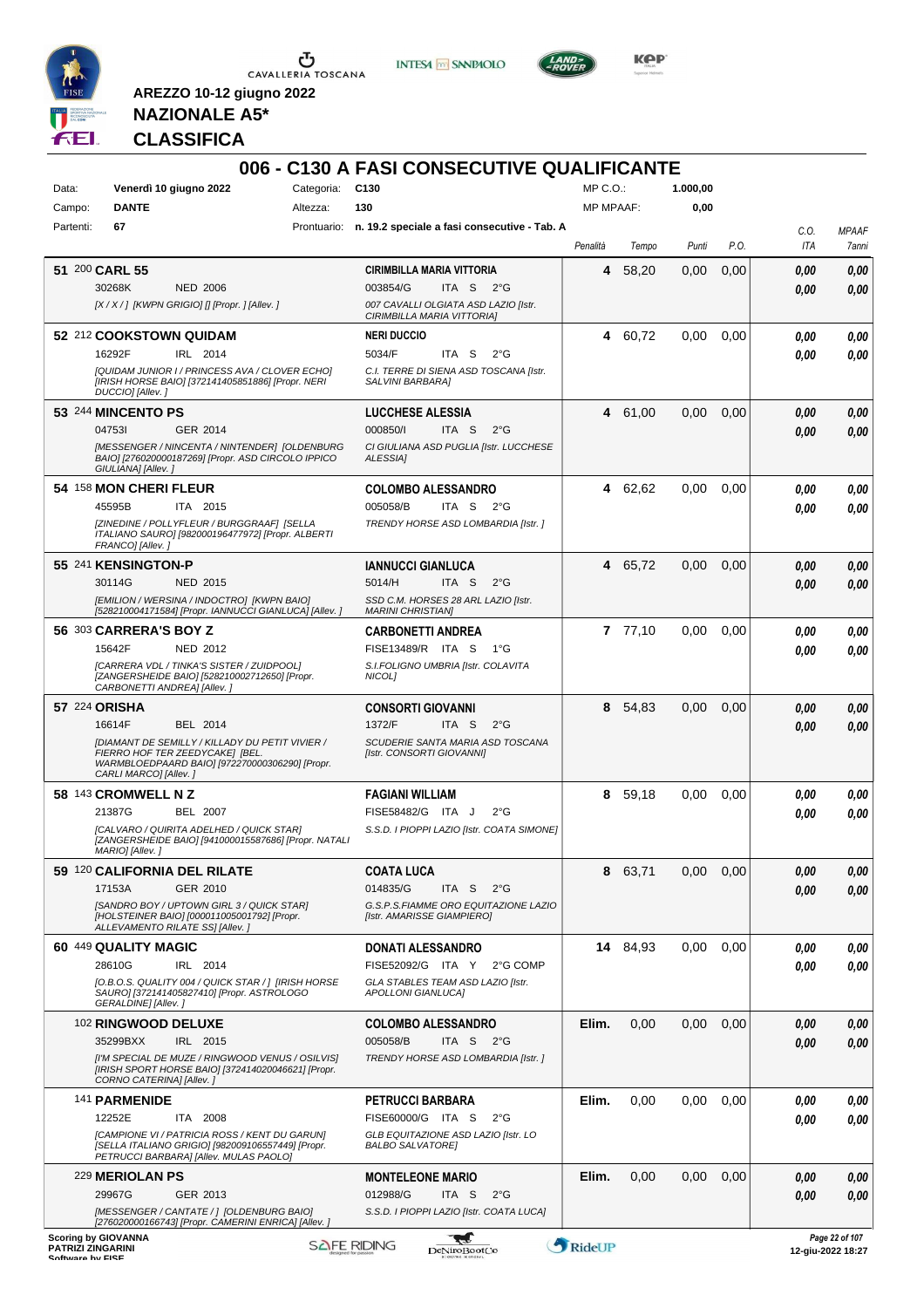

Ⴠ CAVALLERIA TOSCANA **INTESA M** SANPAOLO



**KPP** 

#### **NAZIONALE A5\* CLASSIFICA**

**AREZZO 10-12 giugno 2022**

#### **006 - C130 A FASI CONSECUTIVE QUALIFICANTE** Data: Venerdì 10 giugno 2022 Categoria: C130 Prontuario: **n. 19.2 speciale a fasi consecutive - Tab. A** Campo: **DANTE** Partenti: **67** Altezza: **130** MP C.O.: MP MPAAF: **1.000,00 0,00** *Penalità Tempo Punti P.O. C.O. ITA MPAAF 7anni* 314 **J-ROCCO Z** NED 2014 **PETRUCCI GABRIELE** *[ZIROCCO BLUE VDL / VALERIEN / CONCORDE] [KWPN BAIO] [528210004069627] [Propr. PETRUCCI GABRIELE] [Allev. ] C.E. LA GIUNCHIGLIA ASD TOSCANA [Istr. MASSETI LORENZO]* ITA S 1°G 03921R FISE15015/R *0,00* **Elim.** 0,00 0,00 0,00 *0,00 0,00 0,00* 117 **BAD GIRL DEGLI ASSI** ITA 2011 **TOZZI ENRICO** *[BAEDEKER / CASSANDRA DI VILLA FRANCESCA / CASSINI] [SELLA ITALIANO BAIO SCURO] [982000121891952] [Propr. MINICOZZI GIOIA] [Allev. MERLANI DOMENICO] CASCINA BOALECCHIA ASD LAZIO [Istr. TOZZI ENRICO]* ITA S 2°G **Rit.** 0,00 0,00 0,00 *0,00 0,00 0,00* 24286G 003134/G *0,00* **FC** 183 **LEONARDI MATTEO** *C.I.LE SALINE ASD EMILIA ROMAGNA [Istr. BORMIOLI GIAN LUCA]* ITA S 2°G FISE10573/F *0,00* **Partito** *0,00 0,00 0,00* **FC** 234 **COATA SIMONE** *C.S. ESERCITO SEZIONE EQUITAZIONE LAZIO [Istr. GIGANTI FERNANDO]* ITA S 2°G 006357/G *0,00* **Partito** *0,00 0,00 0,00*

Collegio Giudicante *Presidente ANNA RITA CLEMENTE ROBERTA CAPOLONGO GERMANA FRATTINI VANNA SANDRINI LUISA VALENTINI*

#### **007 - C125 A TEMPO**

| Data:     |                            | Venerdì 10 giugno 2022                                                                                                                                                 | Categoria: | C <sub>125</sub>                                                 |                  |                                         | $MP C. O.$ :     |           | 600,00 |      |            |                |
|-----------|----------------------------|------------------------------------------------------------------------------------------------------------------------------------------------------------------------|------------|------------------------------------------------------------------|------------------|-----------------------------------------|------------------|-----------|--------|------|------------|----------------|
| Campo:    | <b>DANTE</b>               |                                                                                                                                                                        | Altezza:   | 125                                                              |                  |                                         | <b>MP MPAAF:</b> |           | 0.00   |      |            |                |
| Partenti: | 30                         |                                                                                                                                                                        |            | Prontuario: n. 3 a tempo - Tab. A                                |                  |                                         |                  |           |        |      | C.O.       | <b>MPAAF</b>   |
|           |                            |                                                                                                                                                                        |            |                                                                  |                  |                                         | Penalità         | Tempo     | Punti  | P.O. | <b>ITA</b> | <b>7anni</b>   |
|           |                            | 1 381 FASHIONISTA DE CIRCEE                                                                                                                                            |            | SANTA MARIA LIVIA ANNA                                           |                  |                                         | 0                | 68,56     | 0,00   | 0,00 | 75,00      | 0.00           |
|           | 28614K                     | FRA 2015                                                                                                                                                               |            | FISE70367/B ITA Y 1°G                                            |                  |                                         |                  |           |        |      | 0.00       | 0.00           |
|           | [Propr. ] [Allev. ]        | [X / X / ] [SELLA FRANCESE BAIO PEZZATO BIANCO] []                                                                                                                     |            | EQUESTRIAN CLUB FIRENZE SSD A RL<br>TOSCANA [Istr. BARONI KATIA] |                  |                                         |                  |           |        |      |            |                |
|           |                            | 2 301 CASTIGO DI CAPOCONTRO                                                                                                                                            |            | <b>GRAZIANI ALBERTO</b>                                          |                  |                                         | $\mathbf{0}$     | 68,75     | 0,00   | 0,00 | 54,00      | 0.00           |
|           | 03535R                     | ITA 2014                                                                                                                                                               |            | 2853/F                                                           | ITA SA 1°G       |                                         |                  |           |        |      | 150,00     | 0.00           |
|           |                            | <b>IVALENTINO / POPPY VAN STEENKERKE / MAJOR DE LA</b><br>COUR] [SELLA ITALIANO BAIO] [380271005001774] [Propr.<br>BAMBINI FEDERICO] [Allev. AZ. AGR. CARSUGHI MARISA] |            | C.I. BENEFIZIO ASD TOSCANA [Istr.<br>APPOLLONI RICCARDO LUCIANO] |                  |                                         |                  |           |        |      |            |                |
|           | 3 256 AMERICA              |                                                                                                                                                                        |            | <b>BORDONI RICCARDO</b>                                          |                  |                                         | 0                | 69,21     | 0,00   | 0.00 | 45,00      | 0.00           |
|           | 14131F                     | ITA 2010                                                                                                                                                               |            | 675/F                                                            | ITA SA 1°G       |                                         |                  |           |        |      | 90.00      | 0.00           |
|           | DI VIOLANTI S.] [Allev.]   | [USTINOV / - / ] [SELLA ITALIANO BAIO]<br>[941000012745891] [Propr. S.A.S. SANTA MARIA A PONETA                                                                        |            | C.I. SENESE TOSCANA [Istr. FEDI<br>ALESSANDROI                   |                  |                                         |                  |           |        |      |            |                |
|           | 4 351 OLAYINKA DE BARISY   |                                                                                                                                                                        |            | <b>TANGUENZA SARA</b>                                            |                  |                                         | $\mathbf{0}$     | 71,39     | 0,00   | 0,00 | 36,00      | 0.00           |
|           | 20704A                     | <b>BEL 2014</b>                                                                                                                                                        |            | 4074/F                                                           | ITA <sub>S</sub> | $1^{\circ}G$                            |                  |           |        |      | 0.00       | 0.00           |
|           |                            | [I AM MOERHOEVE'S STAR / KANDINSKA DE BARISY /<br>VIVALDI DU SEIGNEUR] [BWP SAURO] [981100004032564]<br>[Propr. AZ.AGR.GARGANDINO] [Allev.]                            |            | TOSCANA [Istr. ROTUNNO CARLO]                                    |                  | AREZZOEQUESTRIANCENTRE SSD ARL          |                  |           |        |      |            |                |
|           | 5 267 CODETIA VDL          |                                                                                                                                                                        |            | <b>DEBOLINI PIETRO</b>                                           |                  |                                         |                  | $0$ 77,79 | 0,00   | 0.00 | 30,00      | 0,00           |
|           | 18435F                     | <b>NED 2007</b>                                                                                                                                                        |            | FISE51484/F ITA C                                                |                  | 1°G                                     |                  |           |        |      | 0.00       | 0.00           |
|           |                            | [HOLD UP PREMIER / GODETIA / JASPER] [KWPN BAIO]<br>[528210002075452] [Propr. C.I.T. S.S.D. A R.L.] [Allev. ]                                                          |            | EQUESTRIAN CLUB FIRENZE SSD A RL<br>TOSCANA [Istr. BARONI KATIA] |                  |                                         |                  |           |        |      |            |                |
|           | 6 310 FIDJY DES MELEZES    |                                                                                                                                                                        |            | <b>BERTOLI EVELINA</b>                                           |                  |                                         | $\mathbf{0}$     | 79,69     | 0,00   | 0,00 | 12,00      | 0,00           |
|           | 28295G                     | BEL 2011                                                                                                                                                               |            | 004292/G                                                         | ITA S 1°G        |                                         |                  |           |        |      | 0.00       | 0.00           |
|           | CAMPELLO ARGENTA] [Allev.] | [AGA KHAN / LOUNA DE SAINT-ODE / ] [SELLA BELGA<br>BAIO] [972270000149596] [Propr. AZ. AGRICOLA DI                                                                     |            | EVELINA]                                                         |                  | G.S.FIAMME AZZURRE LAZIO [Istr. BERTOLI |                  |           |        |      |            |                |
|           | 7 287 LED RUSH             |                                                                                                                                                                        |            | <b>NAPOLI FILIPPO</b>                                            |                  |                                         |                  | $0$ 83,25 | 0.00   | 0.00 | 12.00      | 0.00           |
|           | 02927R                     | ITA 2010                                                                                                                                                               |            | FISE49360/G ITA Y 1°G                                            |                  |                                         |                  |           |        |      | 60,00      | 0.00           |
|           |                            | [LIBERTY LIFE / CASTAGNETTE Z / CHIRON Z] [SELLA<br>ITALIANO BAIO] [982000123231627] [Propr. GENTILI<br>GIANCARLO] [Allev. MASINA FEDERICA]                            |            | <b>MARIA GABRIELLA1</b>                                          |                  | CI DELLA LEIA ASD LAZIO [Istr. ASCENZI  |                  |           |        |      |            |                |
|           | <b>Scoring by GIOVANNA</b> |                                                                                                                                                                        |            | SAFE RIDING                                                      |                  |                                         | <b>ADIDITION</b> |           |        |      |            | Page 23 of 107 |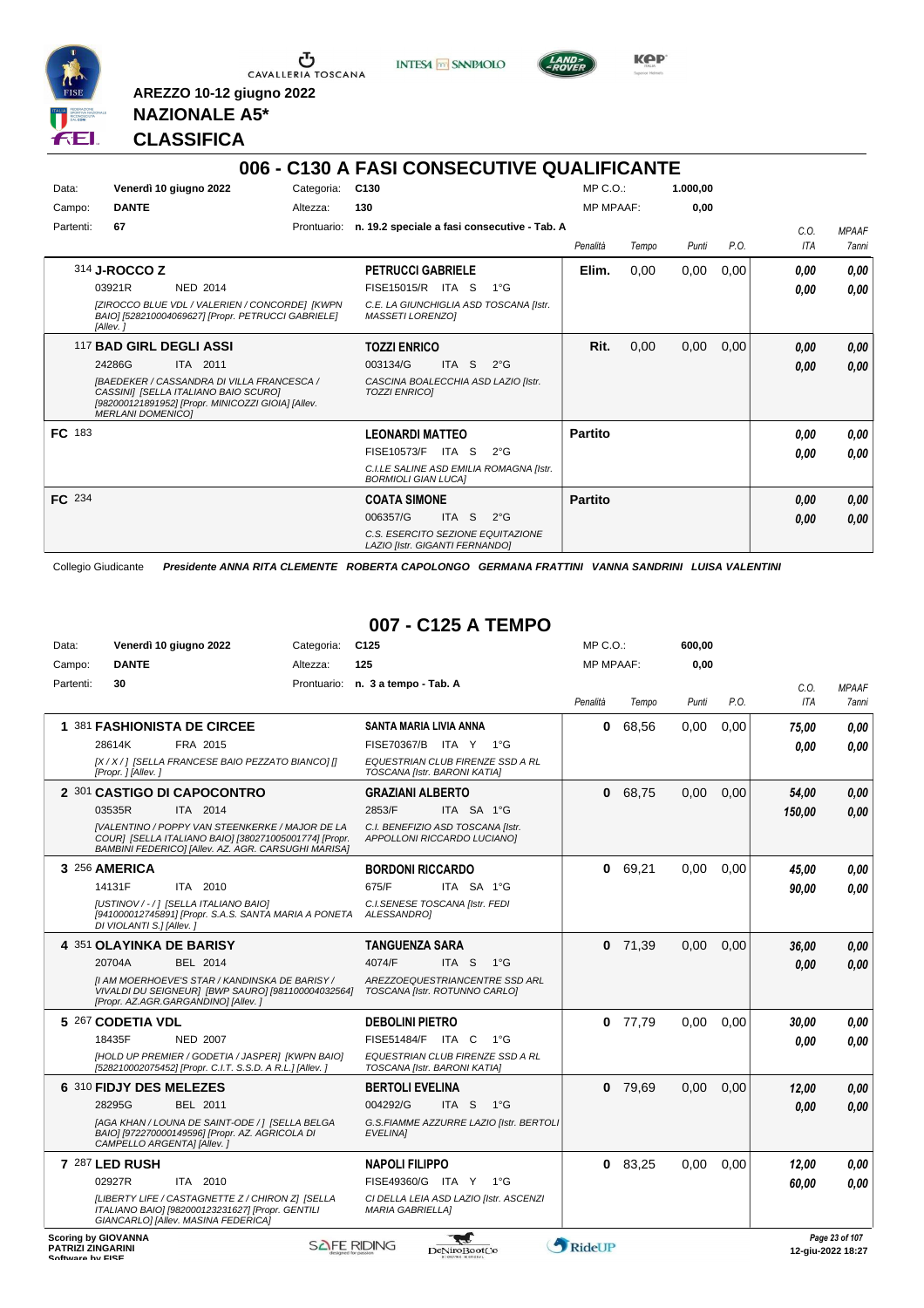

**INTESA M** SANPAOLO



**KOP** 

# **NAZIONALE A5\* CLASSIFICA**

|                     |                                                                                                                                                                                                     |            | 007 - C125 A TEMPO                                                      |                  |          |        |      |             |                       |
|---------------------|-----------------------------------------------------------------------------------------------------------------------------------------------------------------------------------------------------|------------|-------------------------------------------------------------------------|------------------|----------|--------|------|-------------|-----------------------|
| Data:               | Venerdì 10 giugno 2022                                                                                                                                                                              | Categoria: | C <sub>125</sub>                                                        | $MP C. O.$ :     |          | 600,00 |      |             |                       |
| Campo:              | <b>DANTE</b>                                                                                                                                                                                        | Altezza:   | 125                                                                     | <b>MP MPAAF:</b> |          | 0,00   |      |             |                       |
| Partenti:           | 30                                                                                                                                                                                                  |            | Prontuario: n. 3 a tempo - Tab. A                                       | Penalità         | Tempo    | Punti  | P.O. | C.O.<br>ITA | <b>MPAAF</b><br>7anni |
|                     | 8 355 PRADA M                                                                                                                                                                                       |            | <b>FARSETTI CAMILLA</b>                                                 | 0                | 86,03    | 0,00   | 0,00 | 0,00        | 0,00                  |
|                     | 31043G<br>BEL 2015                                                                                                                                                                                  |            | <b>FISE28533/KE ITA S</b><br>$1^{\circ}G$                               |                  |          |        |      | 0.00        | 0.00                  |
|                     | [VANNAN / WONETTE M / ] [BEL. WARMBLOEDPAARD<br>GRIGIO] [528246002470417] [Propr. SENESE NUNZIO]<br>[Allev.]                                                                                        |            | CASSIA EQUESTRIAN CLUB SSD A RL<br>LAZIO [Istr. PIERACCINI ANTONGIULIO] |                  |          |        |      |             |                       |
|                     | 9 266 ORLANDO VAN HET HULST                                                                                                                                                                         |            | <b>BUSATO FRANCESCA</b>                                                 |                  | 0 87,74  | 0,00   | 0,00 | 0.00        | 0,00                  |
|                     | 049551<br>BEL 2014<br>[DIAMANT DE SEMILLY / ILUSIONATA VAN T                                                                                                                                        |            | FISE27479/H ITA Y<br>1°G<br>L'ANGOLO DEL CAVALIERE ASD CAMPANIA         |                  |          |        |      | 0,00        | 0,00                  |
|                     | MEULENHOF / LORD Z] [BEL. WARMBLOEDPAARD<br>SAURO] [981100004101625] [Propr. BUSATO FRANCESCA]<br>[Allev.]                                                                                          |            | [Istr. DEL COVILLO FABIO]                                               |                  |          |        |      |             |                       |
|                     | 10 249 EGANO DI SABUCI                                                                                                                                                                              |            | <b>MIGLIORE ILARIA</b>                                                  |                  | 4 73,12  | 0,00   | 0,00 | 0.00        | 0,00                  |
|                     | 26346M<br>ITA 2010                                                                                                                                                                                  |            | FISE28910/G ITA Y 1°G                                                   |                  |          |        |      | 0.00        | 0.00                  |
|                     | [ACOLORD / ROMINA DI SABUCI / DONBITO VAN DE<br>HELLE] [SELLA ITALIANO BAIO] [982009106243653] [Propr.<br>APRILE RAFFAELE] [Allev. APRILE RAFFAELE]                                                 |            | GLB EQUITAZIONE ASD LAZIO [Istr. LO<br><b>BALBO SALVATORE]</b>          |                  |          |        |      |             |                       |
|                     | <b>11 253 SOLE MIO</b>                                                                                                                                                                              |            | <b>BORGNI DANIELE</b>                                                   |                  | 4 73,30  | 0,00   | 0,00 | 0,00        | 0,00                  |
|                     | 12845F<br>ITA 2009                                                                                                                                                                                  |            | 004965/G<br>ITA S<br>1°G                                                |                  |          |        |      | 0.00        | 0.00                  |
|                     | [ACOLORD / DHONATELLA / DON ALBERT BON<br>DELL'ORCHIDEA] [SELLA ITALIANO BAIO SCURO]<br>[982009106552545] [Propr. AZ. AGR. CASA BASSA DI<br>FRANCHI ANDREA] [Allev. AZ. AG. ARENOSTO<br>ALESSANDRA1 |            | SCUD. LA ZERLINA ASD LAZIO [Istr. FEDELI<br><b>DOMENICO1</b>            |                  |          |        |      |             |                       |
|                     | 12 296 GOBLET OF FIRE                                                                                                                                                                               |            | <b>MIGLIORE GIULIA</b>                                                  |                  | 4 80,99  | 0,00   | 0,00 | 0,00        | 0,00                  |
|                     | 26515G<br><b>BEL 2006</b>                                                                                                                                                                           |            | FISE43295/G ITA J<br>$1^{\circ}G$                                       |                  |          |        |      | 0.00        | 0.00                  |
|                     | [V.VANCOUVER D'AUVRAY / M.QUELLE NORMAND<br>LEDOIS / SIRE NOR MAND] [BEL. WARMBLOEDPAARD<br>BAIO SCURO] [981100000075230] [Propr. PELLICCIA<br>GIULIA] [Allev.]                                     |            | GLB EQUITAZIONE ASD LAZIO [Istr. LO<br><b>BALBO SALVATOREI</b>          |                  |          |        |      |             |                       |
|                     | 13 260 TRIPLE X                                                                                                                                                                                     |            | <b>ZITO GIACOMO</b>                                                     | 4                | 89,00    | 0,00   | 0,00 | 0.00        | 0,00                  |
|                     | 29495G<br>GER 2015                                                                                                                                                                                  |            | FISE10779/L ITA Y<br>1°G                                                |                  |          |        |      | 0.00        | 0.00                  |
|                     | [CORADUS / LADY LIKE / ] [DEUTSCHE FEDERATION<br>BAIO SCURO] [276020000396695] [Propr. ALBANESI<br>SERGIO] [Allev.]                                                                                 |            | S.S.D. I PIOPPI LAZIO [Istr. COATA LUCA]                                |                  |          |        |      |             |                       |
|                     | 14 255 VENTO SU MONTE                                                                                                                                                                               |            | <b>CUBATTOLI ALESSANDRA</b>                                             | 4                | 95,91    | 0,00   | 0,00 | 0.00        | 0,00                  |
|                     | 05576N<br>ITA 2014                                                                                                                                                                                  |            | 4210/F<br>ITA S 1°G                                                     |                  |          |        |      | 0.00        | 0.00                  |
|                     | [BAEDEKER / ILLUSTRISSIMA / RHEINGOLD] [SELLA<br>ITALIANO GRIGIO] [982000196495895] [Propr. MONTI<br>SALVATORE ANTONIO] [Allev. FERRARI RICCARDO]                                                   |            | TOSCANA EQUITAZIONE ASD TOSCANA<br>[Istr. PITZIANTI CRISTIAN]           |                  |          |        |      |             |                       |
|                     | <b>15 354 BALOURIZ B Z</b>                                                                                                                                                                          |            | <b>CROCCOLINO SIMONA</b>                                                | 8                | 79,84    | 0.00   | 0.00 | 0.00        | 0,00                  |
|                     | 12589F<br>BEL 2009<br>[BALOUBET DU ROUET / RIZETTE B / BURGGRAAF]                                                                                                                                   |            | 1796/F<br>ITA SA 1°G<br>AREZZOEQUESTRIANCENTRE SSD ARL                  |                  |          |        |      | 0.00        | 0,00                  |
|                     | [ZANGERSHEIDE SAURO] [528210002245891] [Propr.<br>CENTRO IPPICO LA BANDITA A.S.D.] [Allev.]                                                                                                         |            | TOSCANA [Istr. AMATO MARY TERRY NOEL]                                   |                  |          |        |      |             |                       |
|                     | 16 283 B.GRUPO PROM BOLERO Z                                                                                                                                                                        |            | <b>GHIGLIA ANNAMARIA</b>                                                |                  | 8 81,07  | 0,00   | 0,00 | 0,00        | 0,00                  |
|                     | 03753C<br><b>NED 2009</b><br>[BOLA DE GOMA / OXER / IROKO] [ZANGERSHEIDE                                                                                                                            |            | FISE14110/C ITA Y<br>1°G<br>ASD CLUB IPPICO CAIRESE LIGURIA [Istr.      |                  |          |        |      | 0,00        | 0,00                  |
|                     | SAURO] [981100002312134] [Propr. COUTINHO<br>MENDONCA NAGATA FELIPE] [Allev.]                                                                                                                       |            | DEL BUONO CATERINA]                                                     |                  |          |        |      |             |                       |
|                     | 17 288 CELINE Z                                                                                                                                                                                     |            | <b>NAPOLI ALESSANDRO</b>                                                |                  | 8 84,86  | 0,00   | 0,00 | 0.00        | 0,00                  |
|                     | 29287G<br>BEL 2010                                                                                                                                                                                  |            | FISE49359/G ITA S<br>1°G                                                |                  |          |        |      | 0.00        | 0.00                  |
|                     | [CESANO II / MADONNA XV / 1 [ZANGERSHEIDE BAIO]<br>[528210002515518] [Propr. GENTILI GIANCARLO] [Allev. ]                                                                                           |            | CI DELLA LEIA ASD LAZIO [Istr. ASCENZI<br><b>MARIA GABRIELLA]</b>       |                  |          |        |      |             |                       |
| <b>18 294 ISAAC</b> |                                                                                                                                                                                                     |            | <b>CASINI BIANCA</b>                                                    |                  | 8 90,93  | 0,00   | 0,00 | 0,00        | 0,00                  |
|                     | 18101F<br>GER 2011                                                                                                                                                                                  |            | FISE34120/F ITA S<br>1°G                                                |                  |          |        |      | 0,00        | 0,00                  |
|                     | [NEWTON / CAPRICE / CENTO] [RHEINLAND PFALZ SAAR<br>SAURO] [276020000093674] [Propr. CASINI BIANCA]<br>[Allev.]                                                                                     |            | TOSCANA EQUITAZIONE ASD TOSCANA<br>[Istr. PITZIANTI CRISTIAN]           |                  |          |        |      |             |                       |
|                     | 19 275 MATINEE VAN DE PLATAAN                                                                                                                                                                       |            | <b>FERRERO SOFIA</b>                                                    |                  | 12 87,81 | 0,00   | 0,00 | 0,00        | 0,00                  |
|                     | 28919T<br>BEL 2012                                                                                                                                                                                  |            | FISE40936/A ITA J<br>$1^{\circ}G$                                       |                  |          |        |      | 0,00        | 0.00                  |
|                     | [INSHALLAH DE MUZE / INNE VAN DE PLATAAN / ZURICH]<br>[BEL. WARMBLOEDPAARD SAURO] [967000009460006]<br>[Propr. GATTI ELISA] [Allev.]                                                                |            | EQUESTRIAN CLUB FIRENZE SSD A RL<br>TOSCANA [Istr. BARONI KATIA]        |                  |          |        |      |             |                       |

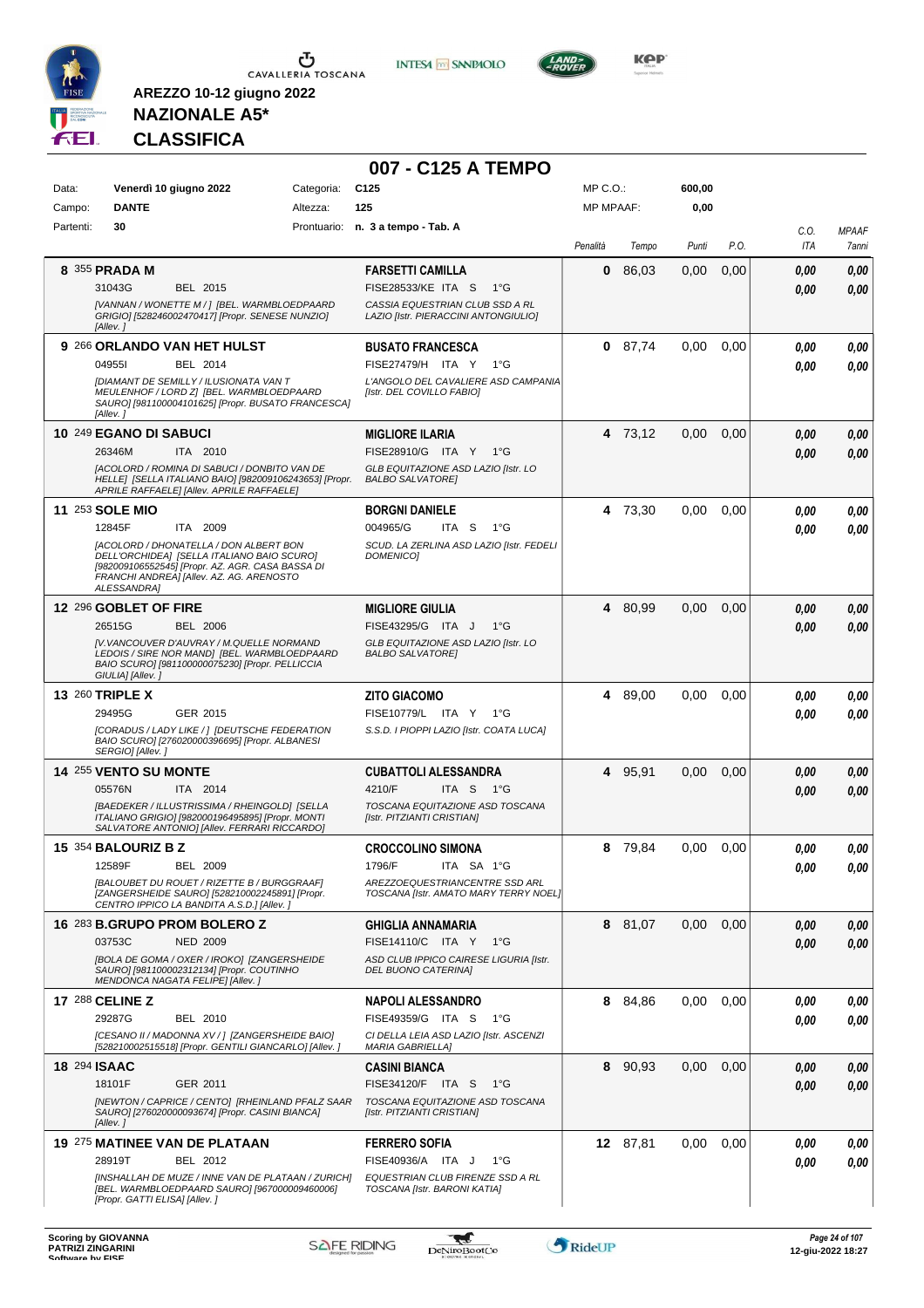

**INTESA** M SANPAOLO



**Kep** 

# **NAZIONALE A5\* CLASSIFICA**

**AREZZO 10-12 giugno 2022**

|               |                                      |                                                                                                          |            | 007 - C125 A TEMPO                                                   |                  |       |        |      |      |              |
|---------------|--------------------------------------|----------------------------------------------------------------------------------------------------------|------------|----------------------------------------------------------------------|------------------|-------|--------|------|------|--------------|
| Data:         |                                      | Venerdì 10 giugno 2022                                                                                   | Categoria: | C <sub>125</sub>                                                     | MP C.O.:         |       | 600,00 |      |      |              |
| Campo:        | <b>DANTE</b>                         |                                                                                                          | Altezza:   | 125                                                                  | <b>MP MPAAF:</b> |       | 0,00   |      |      |              |
| Partenti:     | 30                                   |                                                                                                          |            | Prontuario: n. 3 a tempo - Tab. A                                    |                  |       |        |      | C.0. | <b>MPAAF</b> |
|               |                                      |                                                                                                          |            |                                                                      | Penalità         | Tempo | Punti  | P.O. | ITA  | 7anni        |
|               | 258 ADELINA G. DI L.                 |                                                                                                          |            | <b>MENICI ELIA</b>                                                   | Elim.            | 0,00  | 0,00   | 0,00 | 0,00 | 0,00         |
|               | 15856F                               | ITA 2013                                                                                                 |            | FISE37977/F ITA J<br>$1^{\circ}G$                                    |                  |       |        |      | 0,00 | 0,00         |
|               | <b>BISOGNI ELENA]</b>                | [COLBERT GTI / SOLARIS F / STARON] [HANNOVER<br>GRIGIO] [276020000305100] [Propr. BISOGNI ELENA] [Allev. |            | C.E. LA GIUNCHIGLIA ASD TOSCANA [Istr.<br><b>MASSETI LORENZO]</b>    |                  |       |        |      |      |              |
|               | 277 UNSER PRINZ KRF                  |                                                                                                          |            | <b>STAINO AURORA</b>                                                 | Elim.            | 0,00  | 0,00   | 0,00 | 0,00 | 0,00         |
|               | 17380F                               | FRA 2008                                                                                                 |            | FISE44754/F ITA J<br>$1^{\circ}G$                                    |                  |       |        |      | 0,00 | 0,00         |
|               | <b>BATINI MARIA CHIARA] [Allev.]</b> | [CALVARO / WALDFEE VON WATZMANN / WESSEX]<br>[SELLA FRANCESE BAIO] [250259700385558] [Propr.             |            | SCUDERIA PACCIANI SSD A RL TOSCANA<br>[Istr. PACCIANI SIMONE]        |                  |       |        |      |      |              |
|               |                                      | <b>286 ASTON D' LA ROUSSERIE</b>                                                                         |            | SANTA MARIA LIVIA ANNA                                               | Elim.            | 0,00  | 0,00   | 0,00 | 0,00 | 0,00         |
|               | 46877B                               | FRA 2010                                                                                                 |            | FISE70367/B ITA Y 1°G                                                |                  |       |        |      | 0,00 | 0.00         |
|               | GIOVANNA] [Allev.]                   | [MYLORD CARTHAGO / IRISSE / 1 [SELLA FRANCESE<br>GRIGIO] [250259600439896] [Propr. STURANI MARIA         |            | EQUESTRIAN CLUB FIRENZE SSD A RL<br>TOSCANA [Istr. BARONI KATIA]     |                  |       |        |      |      |              |
|               | 306 DONNA HHZ                        |                                                                                                          |            | <b>BORZIANI BENEDETTA</b>                                            | Rit.             | 0,00  | 0,00   | 0,00 | 0,00 | 0,00         |
|               | 29812K                               | BEL 2014                                                                                                 |            | 025169/B<br>ITA S<br>1°G                                             |                  |       |        |      | 0.00 | 0.00         |
|               |                                      | [X/X/] [SELLA BELGA BAIO] [] [Propr. ] [Allev. ]                                                         |            | CLUB IPPICO MONZESE ASD LOMBARDIA<br>[Istr. LINFOZZI FILIPPO MARIA]  |                  |       |        |      |      |              |
| <b>FC</b> 148 |                                      |                                                                                                          |            | <b>BARDELLI NICCOLO</b>                                              | <b>Partito</b>   |       |        |      | 0,00 | 0,00         |
|               |                                      |                                                                                                          |            | FISE35366/F ITA Y<br>$2^{\circ}$ G                                   |                  |       |        |      | 0,00 | 0,00         |
|               |                                      |                                                                                                          |            | TOSCANA EQUITAZIONE ASD TOSCANA<br>[Istr. MELI GIORGIO]              |                  |       |        |      |      |              |
| FC 290        |                                      |                                                                                                          |            | LODOVINI CIARABELLI LORENZO                                          | <b>Partito</b>   |       |        |      | 0,00 | 0,00         |
|               |                                      |                                                                                                          |            | FISE14965/R ITA S 2°G                                                |                  |       |        |      | 0,00 | 0.00         |
|               |                                      |                                                                                                          |            | SCUDERIA VALMARINO UMBRIA [Istr. DE<br><b>FILIPPO GIULIA]</b>        |                  |       |        |      |      |              |
| <b>FC</b> 190 |                                      |                                                                                                          |            | <b>FOURCADE LOPEZ FERNANDO</b>                                       | <b>Partito</b>   |       |        |      | 0,00 | 0,00         |
|               |                                      |                                                                                                          |            | 002059/E<br>ESP S<br>$2^{\circ}G$                                    |                  |       |        |      | 0,00 | 0.00         |
|               |                                      |                                                                                                          |            | RIVIERA RESORT SSD A RL EMILIA<br>ROMAGNA [Istr. CALLERI ALESSANDRO] |                  |       |        |      |      |              |
| <b>FC</b> 204 |                                      |                                                                                                          |            | <b>MENCOLINI PAOLO</b>                                               | <b>Partito</b>   |       |        |      | 0,00 | 0,00         |
|               |                                      |                                                                                                          |            | 0G2327/R<br>ITA S<br>$2^{\circ}$ G                                   |                  |       |        |      | 0,00 | 0.00         |
|               |                                      |                                                                                                          |            | S.LA TORRE UMBRIA [Istr. MASCIOTTI<br>CARLO <sub>1</sub>             |                  |       |        |      |      |              |
| FC 229        |                                      |                                                                                                          |            | <b>MONTELEONE MARIO</b>                                              | <b>Partito</b>   |       |        |      | 0,00 | 0,00         |
|               |                                      |                                                                                                          |            | 012988/G<br>ITA S<br>$2^{\circ}$ G                                   |                  |       |        |      | 0,00 | 0,00         |
|               |                                      |                                                                                                          |            | S.S.D. I PIOPPI LAZIO [Istr. COATA LUCA]                             |                  |       |        |      |      |              |
| <b>FC</b> 110 |                                      |                                                                                                          |            | <b>CADILE YARI</b>                                                   | <b>Partito</b>   |       |        |      | 0,00 | 0,00         |
|               |                                      |                                                                                                          |            | FISE80727/G ITA Y 2°G                                                |                  |       |        |      | 0,00 | 0,00         |
|               |                                      |                                                                                                          |            | GLA STABLES TEAM ASD LAZIO [Istr.<br><b>APOLLONI GIANLUCAI</b>       |                  |       |        |      |      |              |
| FC 251        |                                      |                                                                                                          |            | <b>COATA SIMONE</b>                                                  | <b>Partito</b>   |       |        |      | 0,00 | 0,00         |
|               |                                      |                                                                                                          |            | 006357/G<br>ITA S $2^{\circ}G$                                       |                  |       |        |      | 0,00 | 0,00         |
|               |                                      |                                                                                                          |            | C.S. ESERCITO SEZIONE EQUITAZIONE<br>LAZIO [Istr. GIGANTI FERNANDO]  |                  |       |        |      |      |              |

Collegio Giudicante *Presidente ANNA RITA CLEMENTE ROBERTA CAPOLONGO GERMANA FRATTINI VANNA SANDRINI LUISA VALENTINI*

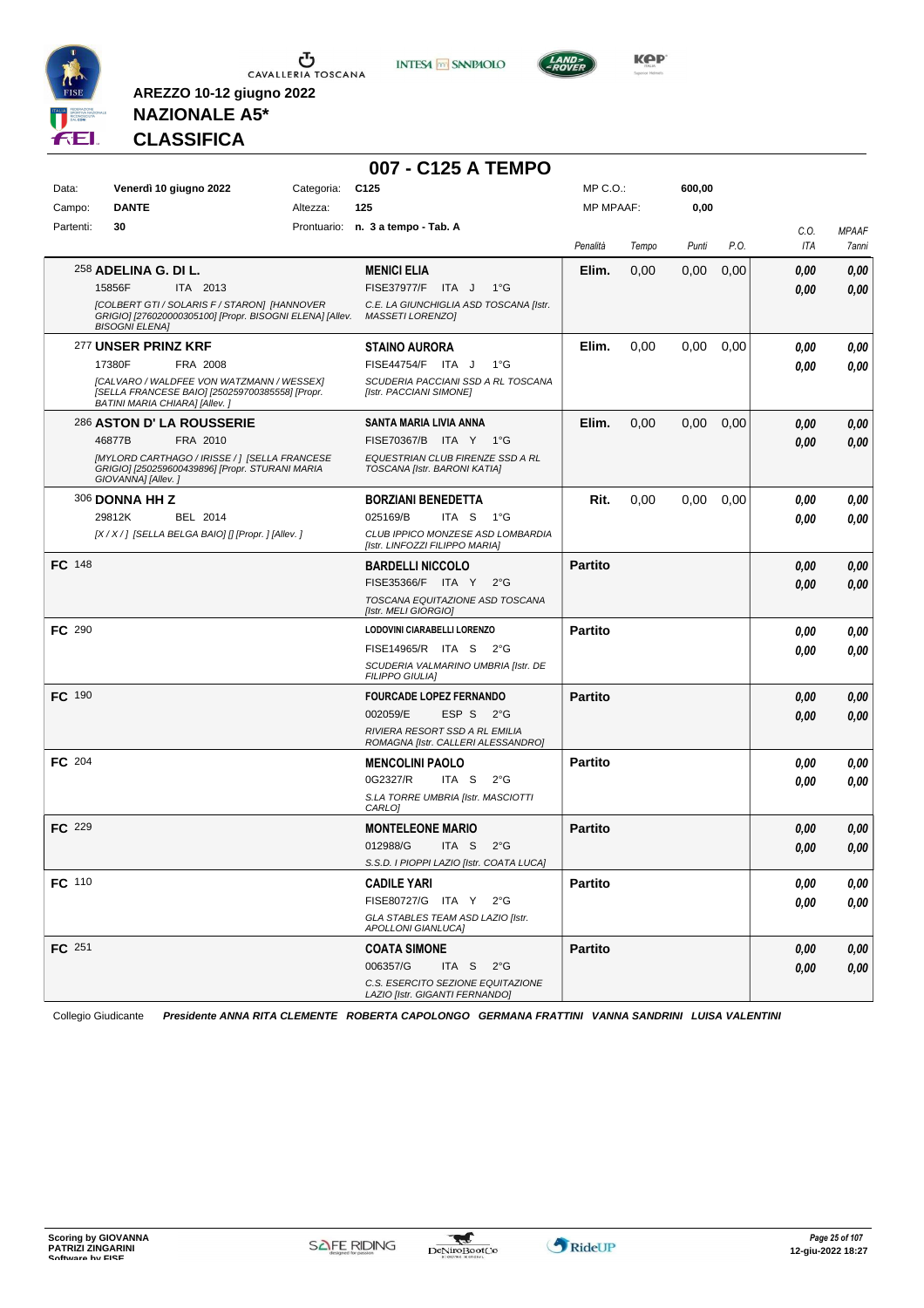

**INTESA M** SANPAOLO



**KOP** 

# **NAZIONALE A5\* CLASSIFICA**

|           |                                                                                                                                                                                                      |            | 008 - C120 A TEMPO                                                      |                  |           |        |      |                    |                       |
|-----------|------------------------------------------------------------------------------------------------------------------------------------------------------------------------------------------------------|------------|-------------------------------------------------------------------------|------------------|-----------|--------|------|--------------------|-----------------------|
| Data:     | Venerdì 10 giugno 2022                                                                                                                                                                               | Categoria: | C <sub>120</sub>                                                        | $MP C. O.$ :     |           | 550,00 |      |                    |                       |
| Campo:    | <b>DANTE</b>                                                                                                                                                                                         | Altezza:   | 120                                                                     | <b>MP MPAAF:</b> |           | 0,00   |      |                    |                       |
| Partenti: | 44                                                                                                                                                                                                   |            | Prontuario: n. 3 a tempo - Tab. A                                       | Penalità         | Tempo     | Punti  | P.O. | C.O.<br><b>ITA</b> | <b>MPAAF</b><br>7anni |
|           | 1 254 SOUND OF MUSIC                                                                                                                                                                                 |            | <b>BERTOLI EVELINA</b>                                                  | 0                | 57,30     | 0,00   | 0,00 | 68,75              | 0,00                  |
|           | 27272G<br>ITA 2014                                                                                                                                                                                   |            | 004292/G<br>ITA S<br>$1^{\circ}G$                                       |                  |           |        |      | 137,50             | 0.00                  |
|           | [OBERON DU MOULIN / ROBELLA DEL FERRO /<br>LYSANDER] [SELLA ITALIANO BAIO] [982000192323274]<br>[Propr. BERTOLI SARA] [Allev. BERTOLI SARA]                                                          |            | G.S.FIAMME AZZURRE LAZIO [Istr. BERTOLI<br>EVELINA]                     |                  |           |        |      |                    |                       |
|           | 2 345 ACORALI'                                                                                                                                                                                       |            | <b>GORI ROBERTA</b>                                                     | 0                | 57.85     | 0,00   | 0,00 | 49,50              | 0,00                  |
|           | ITA 2012<br>28479G                                                                                                                                                                                   |            | 003009/G<br>ITA SA 1°G                                                  |                  |           |        |      | 82,50              | 0,00                  |
|           | [ACORADO II / MAGALI' DI CAMPALTO / ] [SELLA<br>ITALIANO GRIGIO] [982000192765310] [Propr. DINELLI<br>SIMONE ADRIANO] [Allev.]                                                                       |            | CI CASTELNUOVO ASD LAZIO [Istr.<br>LOPALCO CARLOTTA]                    |                  |           |        |      |                    |                       |
|           | 3 250 ISTRI P                                                                                                                                                                                        |            | <b>BORZIANI BENEDETTA</b>                                               | 0                | 59,05     | 0,00   | 0,00 | 41,25              | 0,00                  |
|           | 35406BXX<br>NED 2013                                                                                                                                                                                 |            | 025169/B<br>ITA S<br>1°G                                                |                  |           |        |      | 0.00               | 0.00                  |
|           | [CHARISMA / WESTLI / KROONGRAAF] [KWPN BAIO]<br>[528210002982985] [Propr. GEOBORDES SPORT HORSES<br>S.R.L.IIAllev. I                                                                                 |            | CLUB IPPICO MONZESE ASD LOMBARDIA<br>[Istr. LINFOZZI FILIPPO MARIA]     |                  |           |        |      |                    |                       |
|           | 4 346 TALETE SECONDO                                                                                                                                                                                 |            | <b>DINELLI SIMONE ADRIANO</b>                                           | 0                | 59,25     | 0,00   | 0,00 | 33,00              | 0,00                  |
|           | 27145G<br>ITA 2010                                                                                                                                                                                   |            | 003054/G<br>ITA <sub>S</sub><br>1°G                                     |                  |           |        |      | 55,00              | 0.00                  |
|           | [TAULOBET / AVANTGARDE / ACOBAT I] [SELLA ITALIANO<br>BAIO] [982000123233138] [Propr. DINELLI SIMONE<br>ADRIANO] [Allev. SCOLA ADELAIDE]                                                             |            | CI CASTELNUOVO ASD LAZIO IIstr.<br>PECORELLA VITOJ                      |                  |           |        |      |                    |                       |
|           | 5 274 KILMULLEN ULATTER MISS                                                                                                                                                                         |            | <b>PALLUCCHINI CATERINA</b>                                             | 0                | 60,60     | 0,00   | 0,00 | 27,50              | 0,00                  |
|           | 32690BXX<br>IRL 2011                                                                                                                                                                                 |            | FISE67493/G ITA J<br>1°G                                                |                  |           |        |      | 0.00               | 0.00                  |
|           | [ULATERMO / URANIA / INDOCTRO] [IRISH HORSE BAIO]<br>[372141405407260] [Propr. AZ. AGR. BRESSANELLI DENIS]<br>[Allev.]                                                                               |            | SCUDERIA VALMARINO UMBRIA [Istr.<br>LOMBARDI BALILLA]                   |                  |           |        |      |                    |                       |
|           | 6 347 DIAMANTE DELLA FLORIDA                                                                                                                                                                         |            | <b>TENUCCI GIULIA</b>                                                   | 0                | 65,52     | 0,00   | 0,00 | 11,00              | 0,00                  |
|           | 16423F<br>ITA 2015                                                                                                                                                                                   |            | 011568/F<br>ITA S<br>1°G                                                |                  |           |        |      | 0.00               | 0,00                  |
|           | <b>[QUASIMODO VD MOLENDREEF / TEQUILA DELLA</b><br>FLORIDA / CENTO] [SELLA ITALIANO SAURO]<br>[380271005005592] [Propr. VI.GRA.SI.GI S.S. SOC.<br>AGRICOLA] [Allev. VI.GRA.SI.GI S.S. SOC. AGRICOLA] |            | C.I.LA SERRATA TOSCANA [Istr. TENUCCI<br><b>SIMONEI</b>                 |                  |           |        |      |                    |                       |
|           | 7 325 JUNIOR TRIPLE H                                                                                                                                                                                |            | <b>COVA MARTINA</b>                                                     | 0                | 66,81     | 0,00   | 0,00 | 11,00              | 0,00                  |
|           | 27196M<br><b>NED 2014</b>                                                                                                                                                                            |            | FISE22011/G ITA S<br>1°G                                                |                  |           |        |      | 0.00               | 0.00                  |
|           | [NUMERO UNO / ZAGNELLE / LUPICOR] [KWPN BAIO]<br>[528210004079182] [Propr. LA SCALA FABRIZIO] [Allev. ]                                                                                              |            | S.S.D. I PIOPPI LAZIO [Istr. COATA LUCA]                                |                  |           |        |      |                    |                       |
|           | 8 246 KOLORIST V/D DONKHOEVE                                                                                                                                                                         |            | <b>ZITO GIACOMO</b>                                                     |                  | $0$ 72,53 | 0,00   | 0,00 | 11,00              | 0,00                  |
|           | 17092P<br><b>BEL 2010</b>                                                                                                                                                                            |            | FISE10779/L ITA Y<br>1°G                                                |                  |           |        |      | 0.00               | 0.00                  |
|           | <b>IELVIS TER PUTTE / APHRODITE VAN DE DONKHOEVE /</b><br>CANALETTO] [BEL. WARMBLOEDPAARD BAIO]<br>[967000009215058] [Propr. DUTRA SIMARA APARECIDA]<br>[Allev.]                                     |            | S.S.D. I PIOPPI LAZIO [Istr. COATA LUCA]                                |                  |           |        |      |                    |                       |
|           | 9 324 L'AMOUR VAN DORPERHEIDE                                                                                                                                                                        |            | ROMANO LAVINIA LUDOVICA                                                 |                  | $0$ 74,13 | 0,00   | 0.00 | 11,00              | 0,00                  |
|           | 28638K<br>BEL 2011                                                                                                                                                                                   |            | FISE20385/F ITA S 1°G                                                   |                  |           |        |      | 0.00               | 0,00                  |
|           | [X / X / ] [BWP GRIGIO] [] [Propr. ] [Allev. ]                                                                                                                                                       |            | AREZZOEQUESTRIANCENTRE SSD ARL<br>TOSCANA [Istr. ROTUNNO CARLO]         |                  |           |        |      |                    |                       |
|           | 10 276 DUBHE                                                                                                                                                                                         |            | <b>BIANCHINI LUCA</b>                                                   |                  | 4 59,50   | 0,00   | 0,00 | 11,00              | 0,00                  |
|           | 18039A<br>GER 2011                                                                                                                                                                                   |            | FISE62822/G ITA Y 1°G                                                   |                  |           |        |      | 0.00               | 0,00                  |
|           | [CRISTO / S-CARA MIA / CALATO] [HOLSTEINER BAIO]<br>[941000013190885] [Propr. GARNERO MARIE CHRISTINE]<br>[Allev.]                                                                                   |            | GLB EQUITAZIONE ASD LAZIO [Istr. LO<br><b>BALBO SALVATORE!</b>          |                  |           |        |      |                    |                       |
|           | <b>11 247 REXMORE</b>                                                                                                                                                                                |            | <b>CARBONETTI ANDREA</b>                                                | 4                | 59,91     | 0,00   | 0.00 | 0,00               | 0,00                  |
|           | 03247R<br>ITA 2010                                                                                                                                                                                   |            | FISE13489/R ITA S 1°G                                                   |                  |           |        |      | 0.00               | 0,00                  |
|           | [ROBINE / ESMORE / AVENIR] [SELLA ITALIANO BAIO]<br>[982000121910181] [Propr. LIGIOS SALVATORE] [Allev.<br>LIGIOS SALVATORE]                                                                         |            | S.I.FOLIGNO UMBRIA [Istr. COLAVITA<br>NICOL]                            |                  |           |        |      |                    |                       |
|           | 12 282 DIADO MENAMA                                                                                                                                                                                  |            | <b>MANETTI MIRCO</b>                                                    |                  | 4 62,03   | 0,00   | 0,00 | 0,00               | 0,00                  |
|           | 35118BXX<br>FRA 2013                                                                                                                                                                                 |            | FISE40542/F ITA Y 1°G                                                   |                  |           |        |      | 0,00               | 0,00                  |
|           | [DIAMANT DE SEMILLY / LA CORDA / LORD] [SELLA<br>FRANCESE GRIGIO] [250258500100099] [Propr.<br>PENALOSA ANDRES] [Allev. ]                                                                            |            | SIENA RIDING CLUB 2 JUMPING TEAM ASD<br>TOSCANA [Istr. MATTEUCCI MAURO] |                  |           |        |      |                    |                       |

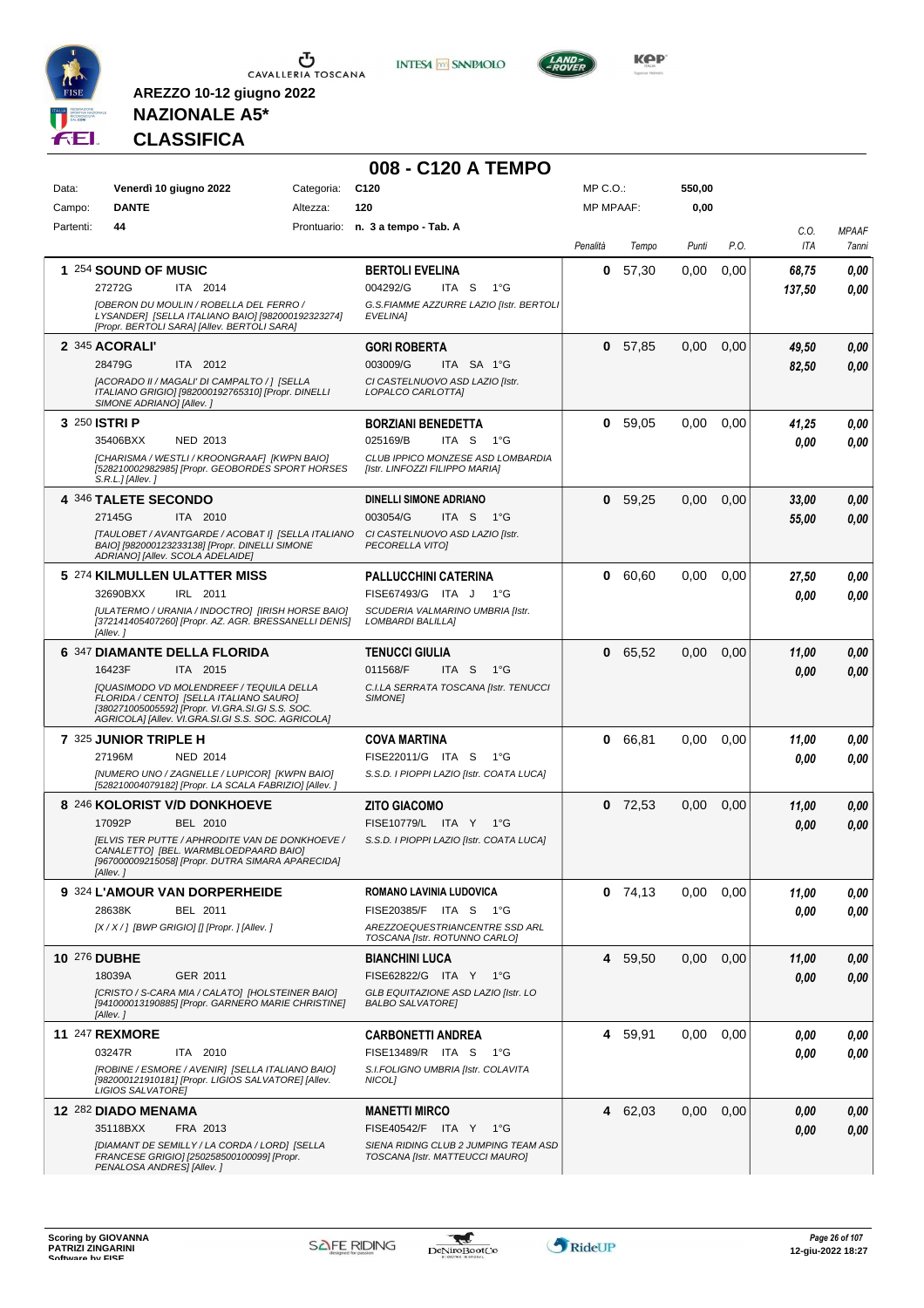

**INTESA** M SANPAOLO



**KOP** 

# **NAZIONALE A5\* CLASSIFICA**

|                                                                            |                                                                                                                                                                                                |            | 008 - C120 A TEMPO                                                                                                             |                  |         |        |      |                    |                                     |
|----------------------------------------------------------------------------|------------------------------------------------------------------------------------------------------------------------------------------------------------------------------------------------|------------|--------------------------------------------------------------------------------------------------------------------------------|------------------|---------|--------|------|--------------------|-------------------------------------|
| Data:                                                                      | Venerdì 10 giugno 2022                                                                                                                                                                         | Categoria: | C <sub>120</sub>                                                                                                               | MP C.O.:         |         | 550,00 |      |                    |                                     |
| Campo:                                                                     | <b>DANTE</b>                                                                                                                                                                                   | Altezza:   | 120                                                                                                                            | <b>MP MPAAF:</b> |         | 0,00   |      |                    |                                     |
| Partenti:                                                                  | 44                                                                                                                                                                                             |            | Prontuario: n. 3 a tempo - Tab. A                                                                                              | Penalità         | Tempo   | Punti  | P.O. | C.0.<br><b>ITA</b> | <b>MPAAF</b><br>7anni               |
|                                                                            | 13 341 INFALLIBILE                                                                                                                                                                             |            | <b>BELLINI ELISA</b>                                                                                                           | 4                | 64,12   | 0,00   | 0,00 | 0.00               | 0,00                                |
|                                                                            | 043221<br>ITA 2012                                                                                                                                                                             |            | 005003/G<br>ITA SA 1°G                                                                                                         |                  |         |        |      | 0.00               | 0.00                                |
|                                                                            | <b>IBOLERO DI SAN PATRIGNANO / PALISCA DEI</b><br>CASALANTI / QUALISCO III] [SELLA ITALIANO GRIGIO]<br>[982000192772498] [Propr. BELLINI ELISA] [Allev. ALL.<br><b>ESSE DI SIMONA GIGANTE]</b> |            | C.E. PORTA DI ROMA ASD LAZIO [Istr.<br><b>FALZINI STEFANOI</b>                                                                 |                  |         |        |      |                    |                                     |
|                                                                            | <b>14 299 PRUNUS</b>                                                                                                                                                                           |            | <b>BOLOGNESI CLAUDIA</b>                                                                                                       |                  | 4 64,36 | 0,00   | 0,00 | 0,00               | 0,00                                |
|                                                                            | 03332N<br>ITA 2008<br>[KSAR-SITTE / IENNE / AVENIR] [SELLA ITALIANO<br>SAURO] [982009106747622] [Propr. MILLIMAGGI LAURA]<br>[Allev. GUSPINI ANDREA]                                           |            | FISE30715/F ITA S<br>1°G<br>TOSCANA EQUITAZIONE ASD TOSCANA<br>[Istr. PITZIANTI CRISTIAN]                                      |                  |         |        |      | 0.00               | 0.00                                |
| <b>15 328 BRITTE</b>                                                       |                                                                                                                                                                                                |            | <b>MIGLIORE ELISA</b>                                                                                                          | 4                | 65,22   | 0.00   | 0,00 | 0.00               | 0,00                                |
|                                                                            | 00600Q<br><b>NED 2006</b>                                                                                                                                                                      |            | FISE18099/G ITA S<br>1°G                                                                                                       |                  |         |        |      | 0.00               | 0.00                                |
|                                                                            | [VERDI / NUBERTHA / INDORADO] [KWPN BAIO]<br>[528210000835481] [Propr. BAZZAN RICCARDO] [Allev.]                                                                                               |            | GLB EQUITAZIONE ASD LAZIO [Istr. LO<br><b>BALBO SALVATORE!</b>                                                                 |                  |         |        |      |                    |                                     |
| <b>16 278 LARIMA</b>                                                       |                                                                                                                                                                                                |            | <b>MATTEUCCI MARCO</b>                                                                                                         |                  | 4 68,30 | 0,00   | 0,00 | 0.00               | 0,00                                |
|                                                                            | 16217F<br>GER 2011                                                                                                                                                                             |            | FISE43978/F ITA Y<br>1°G                                                                                                       |                  |         |        |      | 0.00               | 0.00                                |
|                                                                            | [LARIMAR / Z-CORBLESS / CORMINT] [HOLSTEINER<br>BAIO] [276020000156924] [Propr. MATTEUCCI MAURO]<br>[Allev. 1                                                                                  |            | SIENA RIDING CLUB 2 JUMPING TEAM ASD<br>TOSCANA [Istr. MATTEUCCI MAURO]                                                        |                  |         |        |      |                    |                                     |
|                                                                            | 17 332 XENIA'S BRAVEHEART                                                                                                                                                                      |            | <b>SCHUMANN XENIA HERTA</b>                                                                                                    |                  | 4 68,69 | 0,00   | 0,00 | 0.00               | 0,00                                |
|                                                                            | AUT 2015<br>30841K                                                                                                                                                                             |            | FISE11216/M ITA S<br>$1^{\circ}G$                                                                                              |                  |         |        |      | 0.00               | 0.00                                |
|                                                                            | [X / X / ] [AUSLANDISCHES GRIGIO] [] [Propr. ] [Allev. ]                                                                                                                                       |            | SCUDERIA SANGIORGI SSD ARL EMILIA<br>ROMAGNA [Istr. ERCOLINI MARIA]                                                            |                  |         |        |      |                    |                                     |
| <b>18 330 ALBAN</b>                                                        |                                                                                                                                                                                                |            | <b>CECI BEATRICE</b>                                                                                                           | 4                | 68,94   | 0,00   | 0,00 | 0.00               | 0,00                                |
|                                                                            | 26565G<br><b>NED 2005</b><br>[CAVALIER / SABETTE / ] [KWPN GRIGIO]                                                                                                                             |            | FISE18033/G ITA S<br>− 1°G<br>SSD C.M. HORSES 28 ARL LAZIO [Istr.                                                              |                  |         |        |      | 0.00               | 0.00                                |
|                                                                            | [528210000730787] [Propr. LE CORGNE SOC. AGR.ARL]<br>[Allev.]                                                                                                                                  |            | <b>MARINI CHRISTIANI</b>                                                                                                       |                  |         |        |      |                    |                                     |
| 19 295 QUIBAB                                                              |                                                                                                                                                                                                |            | <b>MASSAGLIA CAMILLA</b>                                                                                                       | 4                | 69,28   | 0.00   | 0.00 | 0.00               | 0.00                                |
|                                                                            | 14401E<br>ITA 2012<br>[NABAB DE REVE / LAUSANNE / LANCER II] [SELLA                                                                                                                            |            | FISE12226/C ITA Y 1°G<br>EQUESTRIAN CLUB FIRENZE SSD A RL                                                                      |                  |         |        |      | 0.00               | 0.00                                |
|                                                                            | ITALIANO BAIO SCURO] [982000192764405] [Propr. SOC.<br>AGR. RIOLA VALLEY S.S. DI STEFANI FRANCO] [Allev.<br>SOC. AGR. RIOLA VALLEY S.S. DI STEFANI FRANCO]                                     |            | TOSCANA [Istr. BARONI KATIA]                                                                                                   |                  |         |        |      |                    |                                     |
|                                                                            | 20 320 UNORO DELL'ESERCITO ITALIANO                                                                                                                                                            |            | <b>FILENI GIORGIA</b>                                                                                                          |                  | 4 70,21 | 0,00   | 0,00 | 0,00               | 0,00                                |
|                                                                            | 22047G<br>ITA 2009                                                                                                                                                                             |            | FISE31734/G ITA S<br>$1^{\circ}G$<br>[ROYALDIK / INORA / LUCI A SAN SIRO] [SELLA ITALIANO A.S.D. MONTEBELLO LAZIO [Istr. PINCI |                  |         |        |      | 0.00               | 0,00                                |
|                                                                            | BAIO] [982000121904905] [Propr. ESERCITO ITALIANO]<br>[Allev. ESERCITO ITALIANO]                                                                                                               |            | <b>DIMITRI</b>                                                                                                                 |                  |         |        |      |                    |                                     |
|                                                                            | 21 437 VILLYINO                                                                                                                                                                                |            | <b>BOSI SAKUNTALA</b>                                                                                                          |                  | 4 71,18 | 0,00   | 0,00 | 0,00               | 0,00                                |
|                                                                            | 29709G<br>GER 2015                                                                                                                                                                             |            | FISE13921/G ITA S<br>1°G                                                                                                       |                  |         |        |      | 0,00               | 0.00                                |
|                                                                            | [Q-VERDI / BATAVIA I / ] [HOLSTEINER BAIO]<br>[276020000470887] [Propr. BOSI SAKUNTALA] [Allev.]                                                                                               |            | SSD C.M. HORSES 28 ARL LAZIO [Istr.<br><b>MARINI CHRISTIAN]</b>                                                                |                  |         |        |      |                    |                                     |
|                                                                            | 22 304 LIGHT LOVE                                                                                                                                                                              |            | <b>BORI CAMILLA</b>                                                                                                            |                  | 4 71,23 | 0,00   | 0,00 | 0.00               | 0,00                                |
|                                                                            | 22389A<br><b>GER 2011</b><br>[LIGHT ON / LADY / LANDADEL] [HANNOVER BAIO]                                                                                                                      |            | FISE24282/A ITA S<br>− 1°G<br>IL MUSTANG SSD A RL PIEMONTE [Istr.                                                              |                  |         |        |      | 0,00               | 0,00                                |
|                                                                            | [276020000043707] [Propr. SALA LUIGI] [Allev.]                                                                                                                                                 |            | VIRONDA ALESSANDRA]                                                                                                            |                  |         |        |      |                    |                                     |
|                                                                            | 23 280 UTOPIA DU SOLEIL                                                                                                                                                                        |            | <b>CARDONA GIULIA</b>                                                                                                          |                  | 5 79,20 | 0,00   | 0,00 | 0,00               | 0,00                                |
|                                                                            | 29876G<br>FRA 2008<br>[CALVARO / LOLITA DE MONTMIENS / ] [SELLA                                                                                                                                |            | FISE60067/G ITA J<br>1°G<br>S.S.D. I PIOPPI LAZIO [Istr. COATA SIMONE]                                                         |                  |         |        |      | 0,00               | 0,00                                |
|                                                                            | FRANCESE BAIO] [250259500057565] [Propr. CARDONA<br>MARCO] [Allev.]                                                                                                                            |            |                                                                                                                                |                  |         |        |      |                    |                                     |
|                                                                            | 24 329 VANESSA DE VILLANOVA<br>28473G<br>ITA 2014                                                                                                                                              |            | <b>GRAZIANI ALBERTO</b><br>2853/F<br>ITA SA 1°G                                                                                |                  | 8 58,02 | 0,00   | 0,00 | 0,00               | 0,00                                |
|                                                                            | [NADIR DI SAN PATRIGNANO / ZARA DE VILLANOVA / ]<br>[SELLA ITALIANO BAIO] [982000196517059] [Propr.<br>ORSOLINI JACOPO] [Allev.]                                                               |            | C.I. BENEFIZIO ASD TOSCANA [Istr.<br>APPOLLONI RICCARDO LUCIANO]                                                               |                  |         |        |      | 0.00               | 0,00                                |
|                                                                            | 25 327 DIPINTO DI BLU                                                                                                                                                                          |            | <b>GENOVESE FRANCESCA</b>                                                                                                      |                  | 8 70,10 | 0,00   | 0,00 | 0.00               | 0,00                                |
|                                                                            | 22370G<br>ITA 2009                                                                                                                                                                             |            | FISE18763/G ITA S 1°G                                                                                                          |                  |         |        |      | 0.00               | 0.00                                |
|                                                                            | [SCONOSCIUTA BAIO] [941000011406130] [Propr.<br>GENOVESE FRANCESCA] [Allev.]                                                                                                                   |            | SCUDERIA DELLE MIMOSE LAZIO [Istr.<br>CAMPELLO ARGENTA]                                                                        |                  |         |        |      |                    |                                     |
| <b>Scoring by GIOVANNA</b><br><b>PATRIZI ZINGARINI</b><br>Coffware by EICE |                                                                                                                                                                                                |            | ₩<br><b>SAFE RIDING</b><br>DeNiroBootCo                                                                                        | RideUP           |         |        |      |                    | Page 27 of 107<br>12-giu-2022 18:27 |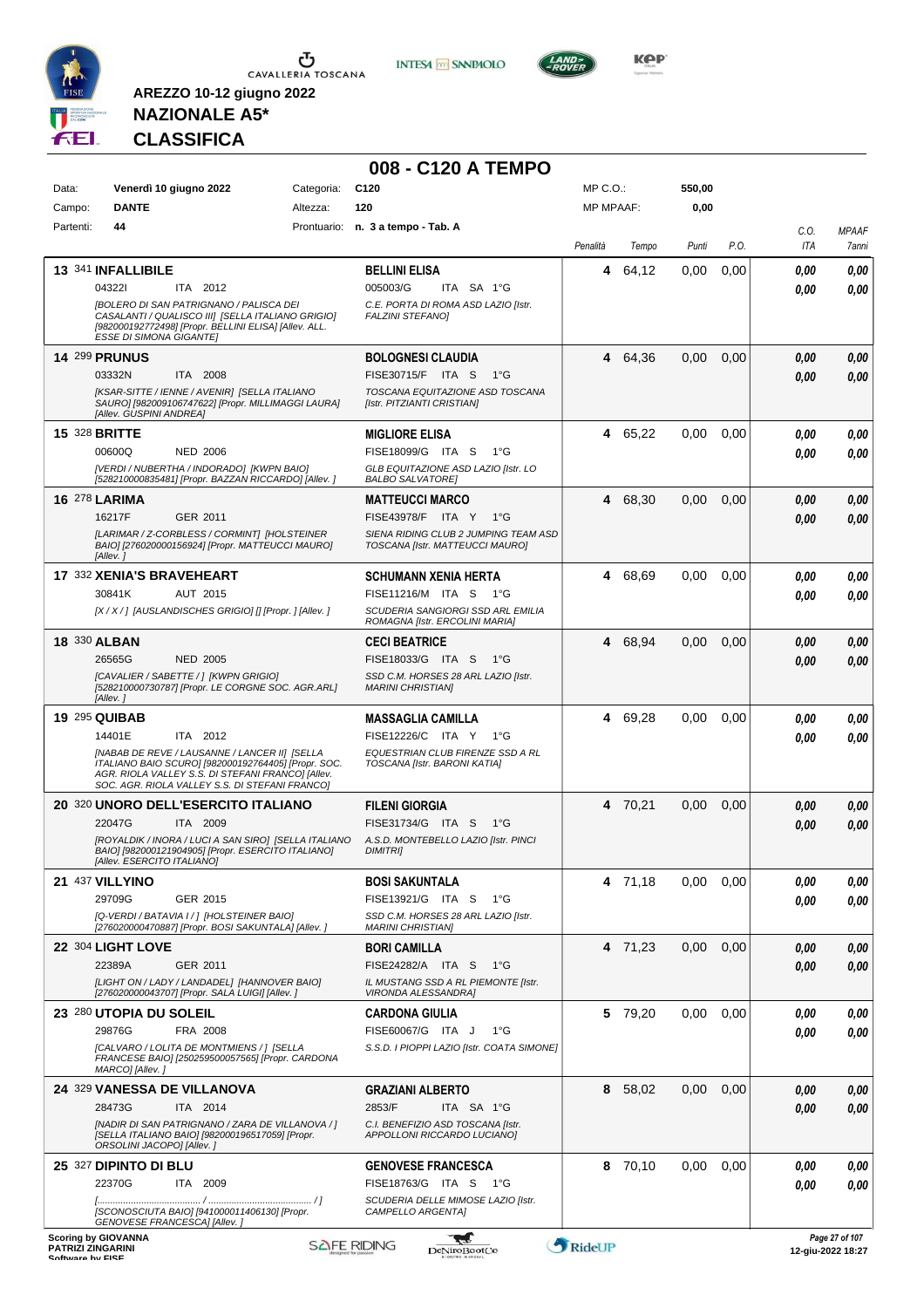





**KOP** 

# **NAZIONALE A5\* CLASSIFICA**

|           |                                                                                                                                                                                   |            | 008 - C120 A TEMPO                                                       |                  |          |        |      |             |                       |
|-----------|-----------------------------------------------------------------------------------------------------------------------------------------------------------------------------------|------------|--------------------------------------------------------------------------|------------------|----------|--------|------|-------------|-----------------------|
| Data:     | Venerdì 10 giugno 2022                                                                                                                                                            | Categoria: | C <sub>120</sub>                                                         | $MP C. O.$ :     |          | 550,00 |      |             |                       |
| Campo:    | <b>DANTE</b>                                                                                                                                                                      | Altezza:   | 120                                                                      | <b>MP MPAAF:</b> |          | 0,00   |      |             |                       |
| Partenti: | 44                                                                                                                                                                                |            | Prontuario: n. 3 a tempo - Tab. A                                        | Penalità         | Tempo    | Punti  | P.O. | C.O.<br>ITA | <b>MPAAF</b><br>7anni |
|           | 26 309 CHERRY DELLA COMETA                                                                                                                                                        |            | <b>BORGNI DANIELE</b>                                                    | 8                | 72,33    | 0,00   | 0,00 | 0.00        | 0,00                  |
|           | 28344G<br>ITA 2014                                                                                                                                                                |            | 004965/G<br>ITA S<br>1°G                                                 |                  |          |        |      | 0.00        | 0,00                  |
|           | [CARPACCIO / GLORIA SAURA / GRAND ROYAL M]<br>[SELLA ITALIANO BAIO] [982000196499767] [Propr.<br>NOVELLI GIANLUCA] [Allev. NOVELLI GIANLUCA]                                      |            | SCUD. LA ZERLINA ASD LAZIO [Istr. FEDELI<br><b>DOMENICO]</b>             |                  |          |        |      |             |                       |
|           | 27 277 UNSER PRINZ KRF                                                                                                                                                            |            | <b>STAINO AURORA</b>                                                     |                  | 8 74,70  | 0.00   | 0,00 | 0.00        | 0,00                  |
|           | 17380F<br>FRA 2008<br>[CALVARO / WALDFEE VON WATZMANN / WESSEX]                                                                                                                   |            | FISE44754/F ITA J<br>$1^{\circ}$ G<br>SCUDERIA PACCIANI SSD A RL TOSCANA |                  |          |        |      | 0.00        | 0,00                  |
|           | [SELLA FRANCESE BAIO] [250259700385558] [Propr.<br>BATINI MARIA CHIARA] [Allev.]                                                                                                  |            | [Istr. PACCIANI SIMONE]                                                  |                  |          |        |      |             |                       |
|           | 28 315 SALAZAR D.C.                                                                                                                                                               |            | <b>RUGGIERI LUDOVICA</b>                                                 |                  | 8 76,48  | 0,00   | 0,00 | 0,00        | 0,00                  |
|           | 02362R<br><b>GER 2005</b>                                                                                                                                                         |            | FISE37567/G ITA S<br>1°G                                                 |                  |          |        |      | 0.00        | 0,00                  |
|           | [STARON / VOLTIGE DU PAS / ALME] [HANNOVER BAIO]<br>[941000015587528] [Propr. RUGGIERI LUDOVICA] [Allev.]                                                                         |            | C.I. BACCARAT SSD A RL LAZIO [Istr. LUPIS<br><b>FILIPPO]</b>             |                  |          |        |      |             |                       |
|           | 29 273 SILVERJEK                                                                                                                                                                  |            | <b>GRAZIANI ALBERTO</b>                                                  |                  | 12 64,90 | 0,00   | 0,00 | 0,00        | 0,00                  |
|           | 13048F<br>ITA 2009                                                                                                                                                                |            | 2853/F<br>ITA SA 1°G                                                     |                  |          |        |      | 0.00        | 0.00                  |
|           | [SILVANER D.C. / JAKARANDA / EMILION] [SELLA<br>ITALIANO BAIO] [982009106773641] [Propr. AZ.AGRICOLA<br>PODERE IL CASTRO DI BLUM VALERIEI IAIlev. PACI<br><b>MARIA GABRIELLA]</b> |            | C.I. BENEFIZIO ASD TOSCANA [Istr.<br>APPOLLONI RICCARDO LUCIANO]         |                  |          |        |      |             |                       |
|           | 30 281 CALLISTO DE WILL                                                                                                                                                           |            | <b>MAZZEI DIEGO</b>                                                      |                  | 12 69.63 | 0,00   | 0,00 | 0.00        | 0,00                  |
|           | 46365B<br>GER 2015                                                                                                                                                                |            | FISE16733/R ITA J<br>$1^{\circ}G$                                        |                  |          |        |      | 0.00        | 0,00                  |
|           | [CASALL / VALDIVIA / QUINAR] [HOLSTEINER BAIO<br>CASTANO] [276020000417661] [Propr. BOLOGNI ARNALDO<br>SRL] [Allev.]                                                              |            | S.I.FOLIGNO UMBRIA [Istr. COLAVITA<br><b>RENATOI</b>                     |                  |          |        |      |             |                       |
|           | 31 338 FORTUNO                                                                                                                                                                    |            | <b>APRILE PAOLO</b>                                                      |                  | 12 71,07 | 0,00   | 0.00 | 0.00        | 0,00                  |
|           | 25873G<br><b>NED 2010</b>                                                                                                                                                         |            | 000G29/R<br>ITA SA 1°G                                                   |                  |          |        |      | 0.00        | 0,00                  |
|           | [VERDI / SONCORDA / CONCORDE] [KWPN BAIO]<br>[528210002514971] [Propr. MENCOLINI PAOLO] [Allev.]                                                                                  |            | S.LA TORRE UMBRIA [Istr. MASCIOTTI<br>CARLO]                             |                  |          |        |      |             |                       |
|           | 32 348 CLEARISSA CENTO                                                                                                                                                            |            | <b>PAOLI ELEONORA</b>                                                    | 16               | 56,75    | 0,00   | 0,00 | 0.00        | 0,00                  |
|           | 12544E<br>ITA 2009<br>[PRINZ CLEARCENTO / TAMARA DELLA VENA / TIMUR                                                                                                               |            | 006312/F<br>ITA S<br>1°G                                                 |                  |          |        |      | 0.00        | 0.00                  |
|           | LANGI [SELLA ITALIANO BAIO SCURO]<br>[982000123227018] [Propr. BONI CLIO] [Allev. ATTILI<br>LORENZO1                                                                              |            | A.S.D. CLUB IPPICO IL POGGIO TOSCANA<br>[Istr. PAOLI ELEONORA]           |                  |          |        |      |             |                       |
|           | 33 297 CONTARA 13                                                                                                                                                                 |            | <b>PERRI ALESSANDRA</b>                                                  | 21               | 91,51    | 0,00   | 0.00 | 0,00        | 0,00                  |
|           | 28353G<br>GER 2009                                                                                                                                                                |            | FISE27698/E ITA S<br>1°G                                                 |                  |          |        |      | 0.00        | 0,00                  |
|           | [CANCARA / ROYANNA / ] [SELLA TEDESCA SAURO]<br>[380271006100533] [Propr. PERRI ALESSANDRA] [Allev.<br>PERRI ALESSANDRA]                                                          |            | LA MACCHIARELLA SSD A RL LAZIO [Istr.<br>CIARDULLO ANTONIO]              |                  |          |        |      |             |                       |
|           | 34 263 ILLUSION VAN DE WATERHOEK                                                                                                                                                  |            | <b>BARONE ELISA</b>                                                      |                  | 24 90,40 | 0,00   | 0,00 | 0,00        | 0,00                  |
|           | 27388M<br><b>BEL 2008</b>                                                                                                                                                         |            | FISE75145/G ITA J<br>$1^{\circ}G$                                        |                  |          |        |      | 0,00        | 0,00                  |
|           | [TOULON / TATSJANA VAN DE VILLERSHOEVE /<br>WELTMEYER] [BWP BAIO] [967000000958716] [Propr.<br>FRITTITTA LUCIA] [Allev.]                                                          |            | P&G SPORT ASD LAZIO [Istr. ADORNO<br><b>PAOLOI</b>                       |                  |          |        |      |             |                       |
|           | 248 I LOVE YOU 111                                                                                                                                                                |            | <b>BORI CAMILLA</b>                                                      | Elim.            | 0,00     | 0,00   | 0,00 | 0,00        | 0,00                  |
|           | 22042A<br><b>BEL 2008</b>                                                                                                                                                         |            | FISE24282/A ITA S<br>1°G                                                 |                  |          |        |      | 0.00        | 0.00                  |
|           | [DER SENAAT 111 / VARIABLE / HEARTBREAKER] [BWP<br>BAIO] [981100002167392] [Propr. HORSE BOUTIQUE<br>S.R.L.J/Allev. J                                                             |            | IL MUSTANG SSD A RL PIEMONTE [Istr.<br>VIRONDA ALESSANDRA]               |                  |          |        |      |             |                       |
|           | 258 ADELINA G. DI L.                                                                                                                                                              |            | <b>MENICI ELIA</b>                                                       | Elim.            | 0,00     | 0,00   | 0,00 | 0.00        | 0,00                  |
|           | ITA 2013<br>15856F                                                                                                                                                                |            | FISE37977/F ITA J<br>$1^{\circ}G$                                        |                  |          |        |      | 0.00        | 0,00                  |
|           | [COLBERT GTI / SOLARIS F / STARON] [HANNOVER<br>GRIGIO] [276020000305100] [Propr. BISOGNI ELENA] [Allev.<br><b>BISOGNI ELENA]</b>                                                 |            | C.E. LA GIUNCHIGLIA ASD TOSCANA [Istr.<br>MASSETI LORENZO]               |                  |          |        |      |             |                       |
|           | 317 JAZZ-GLOW VAN TER BOS                                                                                                                                                         |            | <b>STOCCHI CECILIA</b>                                                   | Elim.            | 0,00     | 0,00   | 0,00 | 0,00        | 0,00                  |
|           | 29813G<br><b>NED 2014</b><br>[GLASGOW-W VH MERELSNEST / U-CAPITOLA-S / ]                                                                                                          |            | FISE35449/G ITA Y 1°G                                                    |                  |          |        |      | 0.00        | 0.00                  |
|           | [KWPN BAIO] [528210004143339] [Propr. STOCCHI<br>CECILIA] [Allev.]                                                                                                                |            | CE ISOLA SACRA SSD ARL LAZIO [Istr.<br>DOLCE NICOLO]                     |                  |          |        |      |             |                       |

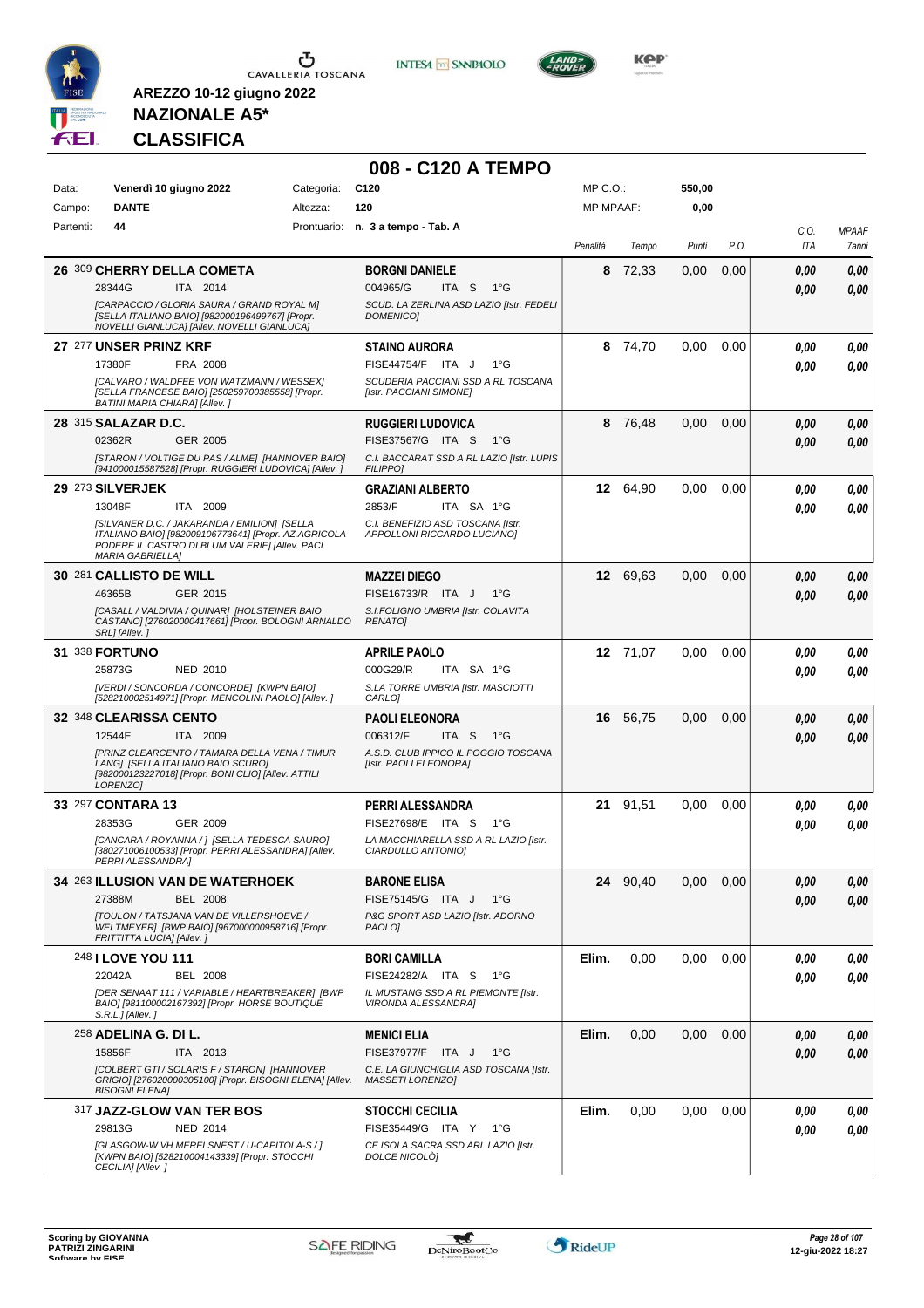

**INTESA** M SANPAOLO



**Kep** 

# **NAZIONALE A5\* CLASSIFICA**

**AREZZO 10-12 giugno 2022**

|           |                                                                                                                                  |            | 008 - C120 A TEMPO                                                      |                  |       |        |      |            |              |
|-----------|----------------------------------------------------------------------------------------------------------------------------------|------------|-------------------------------------------------------------------------|------------------|-------|--------|------|------------|--------------|
| Data:     | Venerdì 10 giugno 2022                                                                                                           | Categoria: | C <sub>120</sub>                                                        | $MP C. O.$ :     |       | 550,00 |      |            |              |
| Campo:    | <b>DANTE</b>                                                                                                                     | Altezza:   | 120                                                                     | <b>MP MPAAF:</b> |       | 0,00   |      |            |              |
| Partenti: | 44                                                                                                                               |            | Prontuario: n. 3 a tempo - Tab. A                                       |                  |       |        |      | C.O.       | <b>MPAAF</b> |
|           |                                                                                                                                  |            |                                                                         | Penalità         | Tempo | Punti  | P.O. | <b>ITA</b> | 7anni        |
|           | 333 M.ERACLE DEI SETTEMERLI                                                                                                      |            | <b>SANTILOCCHI SILVIA</b>                                               | Elim.            | 0.00  | 0,00   | 0,00 | 0,00       | 0,00         |
|           | ITA 2015<br>03977R                                                                                                               |            | FISE14904/G ITA S<br>$1^{\circ}G$                                       |                  |       |        |      | 0.00       | 0.00         |
|           | [TIBURZI / VERBANA MIA / ] [PRODUZIONE COMUNE<br>BAIO CASTANO] [380271006008183] [Propr. SANTILOCCHI<br>SILVIA] [Allev.]         |            | S.S.D. I PIOPPI LAZIO [Istr. COATA LUCA]                                |                  |       |        |      |            |              |
|           | 350 JARA                                                                                                                         |            | <b>VALVASON GARZELLI ANGELA</b>                                         | Elim.            | 0.00  | 0,00   | 0,00 | 0.00       | 0,00         |
|           | NED 2014<br>17955F                                                                                                               |            | 659/F<br>ITA SA 1°G                                                     |                  |       |        |      | 0.00       | 0.00         |
|           | [ZACHAROV / ROMY / VOLTAIRE] [KWPN BAIO]<br>[528210004165609] [Propr. VALVASON GARZELLI ANGELA]<br>[Allev.]                      |            | CLUB IPPICO M.A.B. LE CORTI S.S.D<br>TOSCANA [Istr. OSSA MARIANO PABLO] |                  |       |        |      |            |              |
| FC 118    |                                                                                                                                  |            | DOLCE NICOLO                                                            | <b>Partito</b>   |       |        |      | 0,00       | 0,00         |
|           |                                                                                                                                  |            | 013917/G<br>ITA S<br>$2^{\circ}$ G                                      |                  |       |        |      | 0.00       | 0.00         |
|           |                                                                                                                                  |            | CE ISOLA SACRA SSD ARL LAZIO [Istr.<br>DOLCE NICOLÒ]                    |                  |       |        |      |            |              |
| FC 216    |                                                                                                                                  |            | <b>FOURCADE LOPEZ FERNANDO</b>                                          | <b>Partito</b>   |       |        |      | 0.00       | 0,00         |
|           |                                                                                                                                  |            | 002059/E<br>ESP S<br>$2^{\circ}G$                                       |                  |       |        |      | 0.00       | 0.00         |
|           |                                                                                                                                  |            | RIVIERA RESORT SSD A RL EMILIA<br>ROMAGNA [Istr. CALLERI ALESSANDRO]    |                  |       |        |      |            |              |
| FC 194    |                                                                                                                                  |            | <b>POPP SELINI</b>                                                      | <b>Partito</b>   |       |        |      | 0.00       | 0,00         |
|           |                                                                                                                                  |            | FISE104295/K GRE Y<br>$2^{\circ}G$                                      |                  |       |        |      | 0.00       | 0.00         |
|           |                                                                                                                                  |            | FISE [Istr.]                                                            |                  |       |        |      |            |              |
| FC 334    |                                                                                                                                  |            | <b>CESCHINI CATERINA</b>                                                | <b>Partito</b>   |       |        |      | 0.00       | 0,00         |
|           |                                                                                                                                  |            | FISE13368/G ITA S<br>$1^{\circ}G$                                       |                  |       |        |      | 0.00       | 0.00         |
|           |                                                                                                                                  |            | OLGIATA HORSE VILLAGE LAZIO [Istr.<br><b>LIBERATI EMILIANO]</b>         |                  |       |        |      |            |              |
|           | NP 335 TALETE DELL'ESERCITO ITALIANO                                                                                             |            | <b>GERMANO OLGA</b>                                                     | N.P.             | 0,00  | 0,00   | 0,00 | 0,00       | 0,00         |
|           | 21247G<br>ITA 2008                                                                                                               |            | FISE11048/G ITA S<br>1°G                                                |                  |       |        |      | 0.00       | 0,00         |
|           | [CHOPIN / CLUE' / ] [SELLA ITALIANO GRIGIO]<br>[982009106217314] [Propr. ESERCITO ITALIANO] [Allev.<br><b>ESERCITO ITALIANOI</b> |            | A.S.D. MONTEBELLO LAZIO [Istr. PINCI<br><b>DIMITRII</b>                 |                  |       |        |      |            |              |

Collegio Giudicante *Presidente ANNA RITA CLEMENTE ROBERTA CAPOLONGO GERMANA FRATTINI VANNA SANDRINI LUISA VALENTINI*

#### **009 - C115 A TEMPO**

| Data:     | Venerdì 10 giugno 2022                                                                                                                                               | Categoria: | C <sub>115</sub>                                                 |                | $MP C. O.$ :     |       | 550,00 |      |            |                |
|-----------|----------------------------------------------------------------------------------------------------------------------------------------------------------------------|------------|------------------------------------------------------------------|----------------|------------------|-------|--------|------|------------|----------------|
| Campo:    | <b>VASARI</b>                                                                                                                                                        | Altezza:   | 115                                                              |                | <b>MP MPAAF:</b> |       | 0,00   |      |            |                |
| Partenti: | 37                                                                                                                                                                   |            | Prontuario: n. 3 a tempo - Tab. A                                |                |                  |       |        |      | C.0.       | <b>MPAAF</b>   |
|           |                                                                                                                                                                      |            |                                                                  |                | Penalità         | Tempo | Punti  | P.O. | <b>ITA</b> | <b>7anni</b>   |
|           | <b>245 INDOR GP</b>                                                                                                                                                  |            | <b>GRAZIANI ALBERTO</b>                                          |                | $\bf{0}$         | 59,55 | 0,00   | 0,00 | 68,75      | 0,00           |
|           | 10105E<br>ITA 2005                                                                                                                                                   |            | 2853/F                                                           | ITA SA 1°G     |                  |       |        |      | 137,50     | 0.00           |
|           | [INDORADO / NATALINE / AHORN] [SELLA ITALIANO BAIO]<br>[977200004102224] [Propr. AZIENDA AGRICOLA MELLA<br>ALESSANDRA] [Allev. BULGARELLI MARIA GISELLA]             |            | C.I. BENEFIZIO ASD TOSCANA [Istr.<br>APPOLLONI RICCARDO LUCIANO] |                |                  |       |        |      |            |                |
|           | 2 362 ALTHEA BEATA                                                                                                                                                   |            | <b>GEISSEL DANIELA</b>                                           |                | $\mathbf 0$      | 62,97 | 0,00   | 0,00 | 49,50      | 0,00           |
|           | 17085F<br>ITA 2016                                                                                                                                                   |            | 007036/G                                                         | ITA SA 1°G     |                  |       |        |      | 82,50      | 0,00           |
|           | [BABALOU DE LIGNY / ISIDEA / KSAR-SITTE] [SELLA<br>ITALIANO SAUROI [380271000017010] [Propr. POMES<br>MARIA TERESA] [Allev.]                                         |            | C.I.TORRICOLA LAZIO [Istr. GEISSEL<br><b>DANIELA1</b>            |                |                  |       |        |      |            |                |
|           | 3 415 ANUBERTH                                                                                                                                                       |            | <b>TOSTI VIRGINIA</b>                                            |                | 0                | 66,68 | 0,00   | 0,00 | 41,25      | 0,00           |
|           | 08802D<br><b>NED 2005</b>                                                                                                                                            |            | 009888/G                                                         | ITA S<br>Brev. |                  |       |        |      | 0,00       | 0.00           |
|           | [EPHEBE FOR EVER / CUBERTHA Z / CARETANO Z]<br>[KWPN BAIO] [528210000763193] [Propr. MARIONI ELIO]<br>[Allev.]                                                       |            | CASCINA BOALECCHIA ASD LAZIO [Istr.<br><b>TOZZI ENRICOI</b>      |                |                  |       |        |      |            |                |
|           | 4 344 BIG BEAN                                                                                                                                                       |            | <b>ROSATI ROBERTA</b>                                            |                | $\mathbf{0}$     | 69,49 | 0,00   | 0,00 | 33,00      | 0,00           |
|           | 15398F<br>ITA 2013                                                                                                                                                   |            | 003234/G                                                         | ITA SA 1°G     |                  |       |        |      | 55,00      | 0.00           |
|           | <b>IBAEDEKER / TANDEM DEL TERRICCIO / AIRAN</b><br>COURCELLEI [SELLA ITALIANO SAURO]<br>[982000192322757] [Propr. GARGINI MARIA LAURA] [Allev.<br>LONGINOTTI MARINAI |            | CI CASTELNUOVO ASD LAZIO [Istr.<br>LOPALCO CARLOTTA]             |                |                  |       |        |      |            |                |
|           | <b>Scoring by GIOVANNA</b>                                                                                                                                           |            |                                                                  |                |                  |       |        |      |            | Page 29 of 107 |

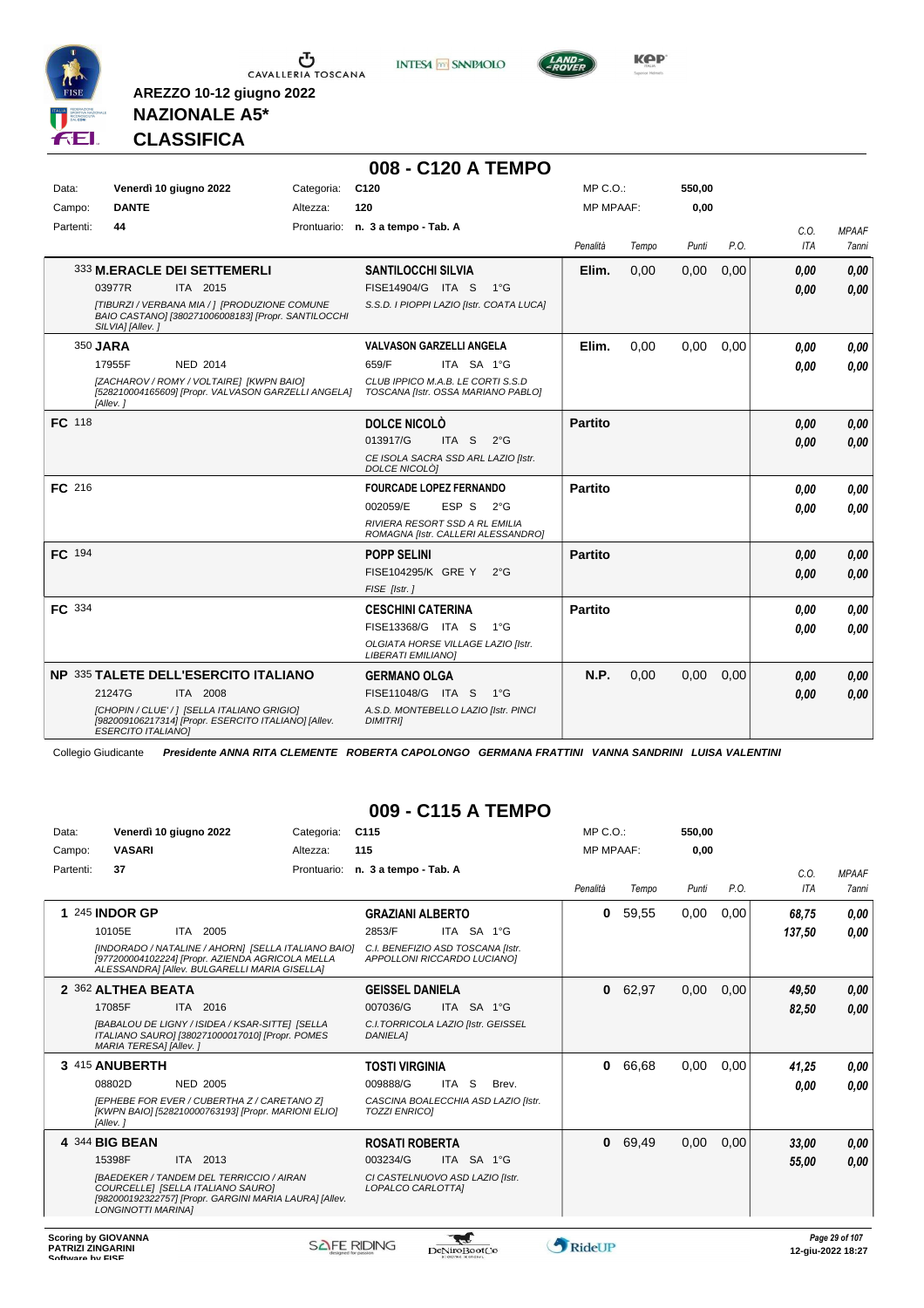

**INTESA M** SANPAOLO



**KOP** 

# **NAZIONALE A5\* CLASSIFICA**

|           |                                                                                                                                                            |            | 009 - C115 A TEMPO                                                      |           |           |        |      |             |                       |
|-----------|------------------------------------------------------------------------------------------------------------------------------------------------------------|------------|-------------------------------------------------------------------------|-----------|-----------|--------|------|-------------|-----------------------|
| Data:     | Venerdì 10 giugno 2022                                                                                                                                     | Categoria: | C <sub>115</sub>                                                        | MP C.O.:  |           | 550,00 |      |             |                       |
| Campo:    | <b>VASARI</b>                                                                                                                                              | Altezza:   | 115                                                                     | MP MPAAF: |           | 0,00   |      |             |                       |
| Partenti: | 37                                                                                                                                                         |            | Prontuario: n. 3 a tempo - Tab. A                                       | Penalità  | Tempo     | Punti  | P.O. | C.O.<br>ITA | <b>MPAAF</b><br>7anni |
|           | 5 291 SPECIAL ONE SIEPI                                                                                                                                    |            | <b>GRASSINI CHIARA</b>                                                  | 0         | 69,60     | 0,00   | 0,00 | 27,50       | 0,00                  |
|           | 09344D<br>ITA 2010                                                                                                                                         |            | FISE36498/F ITA Y<br>$1^{\circ}G$                                       |           |           |        |      | 0.00        | 0.00                  |
|           | [CHOPIN / SIEPI BRIOLETTE / GRATIANUS] [SELLA<br>ITALIANO BAIO] [982000123236644] [Propr. NOVO<br>GIULIANA] [Allev. CIRCOLO IPPICO LE SIEPI]               |            | SIENA RIDING CLUB 2 JUMPING TEAM ASD<br>TOSCANA [Istr. MATTEUCCI MAURO] |           |           |        |      |             |                       |
|           | 6 289 FALCONE D'AVRIL                                                                                                                                      |            | <b>LODOVINI CIARABELLI GIULIA</b>                                       |           | $0$ 70,33 | 0,00   | 0,00 | 11,00       | 0,00                  |
|           | 04268R<br>FRA 2015                                                                                                                                         |            | FISE14966/R ITA J 1°G                                                   |           |           |        |      | 0.00        | 0,00                  |
|           | [DIAMANT DE SEMILLY / OTTAWA D'AVRIL / SOUX DE<br>BAUGY] [SELLA FRANCESE BAIO] [250259806178509]<br>[Propr. LODOVINI CIARABELLI GIULIA] [Allev.]           |            | SCUDERIA VALMARINO UMBRIA [Istr.<br><b>LOMBARDI BALILLAI</b>            |           |           |        |      |             |                       |
|           | 7 326 CORIV                                                                                                                                                |            | <b>FREZZA FEDERICO</b>                                                  |           | $0$ 71,19 | 0,00   | 0.00 | 11,00       | 0,00                  |
|           | 27890G<br>ITA 2015                                                                                                                                         |            | FISE21584/G ITA S<br>1°G                                                |           |           |        |      | 0.00        | 0.00                  |
|           | <b>[COLBERT GTI / RIVOLINA VAN DE RIETVENNE /</b><br>ALMEDEUX] [SELLA ITALIANO BAIO] [380271005005321]<br>[Propr. FREZZA CLAUDIO] [Allev. BONANNI DANIELE] |            | C.E.MADONNA DELLE GRAZIE LAZIO [Istr.<br><b>UBERTINI SABRINAI</b>       |           |           |        |      |             |                       |
|           | 8 375 MAHARAJA                                                                                                                                             |            | <b>LO BALBO GIUSEPPE</b>                                                |           | $0$ 71,54 | 0,00   | 0,00 | 11,00       | 0,00                  |
|           | 27870BXX<br>ITA 2007                                                                                                                                       |            | FISE87844/G ITA S<br>Brev.                                              |           |           |        |      | 0.00        | 0.00                  |
|           | [-/-/] [SCONOSCIUTA SAURO] [941000011306717] [Propr.<br>LO BALBO GIUSEPPEI [Allev. ]                                                                       |            | GLB EQUITAZIONE ASD LAZIO [Istr. LO<br><b>BALBO SALVATORE]</b>          |           |           |        |      |             |                       |
|           | 9 311 VIPERA DEL MONTE                                                                                                                                     |            | <b>CUBATTOLI ALESSANDRA</b>                                             |           | $0$ 72,12 | 0,00   | 0,00 | 11,00       | 0,00                  |
|           | 17833F<br>ITA 2014                                                                                                                                         |            | 4210/F<br>ITA S<br>1°G                                                  |           |           |        |      | 0.00        | 0.00                  |
|           | [-/-/-] [SCONOSCIUTA GRIGIO] [380271001028793]<br>[Propr. MONTI SALVATORE ANTONIO] [Allev. MONTI<br>SALVATORE ANTONIO]                                     |            | TOSCANA EQUITAZIONE ASD TOSCANA<br>[Istr. PITZIANTI CRISTIAN]           |           |           |        |      |             |                       |
|           | 10 396 ATHOS DU REVERDY                                                                                                                                    |            | <b>TAURINI GIADA</b>                                                    |           | $0$ 72,70 | 0,00   | 0,00 | 11,00       | 0,00                  |
|           | 19298A<br>FRA 2010                                                                                                                                         |            | FISE47398/F ITA J<br>$1^{\circ}G$                                       |           |           |        |      | 0.00        | 0.00                  |
|           | [GRIM ST CLAIR / PIVOINE DU REVERDY / ALLEGRETO]<br>[SELLA FRANCESE BAIO] [250259701032021] [Propr.<br>TAURINI ALESSANDRO] [Allev.]                        |            | TOSCANA EQUITAZIONE ASD TOSCANA<br>[Istr. PITZIANTI CRISTIAN]           |           |           |        |      |             |                       |
|           | 11 363 ALBABAIA                                                                                                                                            |            | <b>SIMONCINI FRANCESCA</b>                                              |           | $0$ 73,04 | 0.00   | 0,00 | 0.00        | 0,00                  |
|           | 29811G<br>ITA 2016                                                                                                                                         |            | 002702/G<br>ITA S 1°G                                                   |           |           |        |      | 0.00        | 0.00                  |
|           | [BABALOU DE LIGNY / QUIETA QUEEN / ALLORO] [SELLA<br>ITALIANO BAIO] [380271000018257] [Propr. DEIANA<br>ANDREA] [Allev. DEIANA ANDREA]                     |            | GRAND PRIX ASD LAZIO [Istr. COATA<br><b>STEFANOI</b>                    |           |           |        |      |             |                       |
|           | <b>12 264 JUBILET KINTOS</b>                                                                                                                               |            | <b>GIUNTI DAPHNE</b>                                                    |           | $0$ 73,11 | 0,00   | 0,00 | 0,00        | 0,00                  |
|           | 16704F<br>BEL 2015                                                                                                                                         |            | <b>FISE51790/F ITA C</b><br>1°G                                         |           |           |        |      | 0.00        | 0.00                  |
|           | [VIVALDI DU SEIGNEUR / QUAELIBET / QUINCY ALIAS<br>QUAPRINCE] [SELLA BELGA BAIO] [981100002292491]<br>[Propr. AZ. AGR. BASSO CINZIA] [Allev.]              |            | EQUESTRIAN CLUB FIRENZE SSD A RL<br>TOSCANA [Istr. BARONI KATIA]        |           |           |        |      |             |                       |
|           | 13 343 FEE 872                                                                                                                                             |            | <b>CAMPAIOLA SILVIA</b>                                                 |           | $0$ 73,24 | 0.00   | 0.00 | 0,00        | 0,00                  |
|           | 06042H<br>GER 2008                                                                                                                                         |            | 003139/G<br>ITA SA 1°G                                                  |           |           |        |      | 0.00        | 0.00                  |
|           | [CON AIR / UNITA NA / QUIDAMDEREVEL] [HOLSTEINER<br>BAIO] [276098106089041] [Propr. GAUDIERI FLAVIA]<br>[Allev.]                                           |            | CI CASTELNUOVO ASD LAZIO [Istr.<br>LOPALCO CARLOTTA]                    |           |           |        |      |             |                       |
|           | <b>14 335 TALETE DELL'ESERCITO ITALIANO</b>                                                                                                                |            | <b>GERMANO OLGA</b>                                                     |           | $0$ 73,26 | 0,00   | 0,00 | 0.00        | 0,00                  |
|           | 21247G<br>ITA 2008                                                                                                                                         |            | FISE11048/G ITA S<br>− 1°G                                              |           |           |        |      | 0,00        | 0,00                  |
|           | [CHOPIN / CLUE' / ] [SELLA ITALIANO GRIGIO]<br>[982009106217314] [Propr. ESERCITO ITALIANO] [Allev.<br><b>ESERCITO ITALIANO]</b>                           |            | A.S.D. MONTEBELLO LAZIO [Istr. PINCI<br><b>DIMITRI</b>                  |           |           |        |      |             |                       |
|           | 15 349 QUITE CONFIDENT T                                                                                                                                   |            | FERRAGAMO DEBOLINI VITTORIA                                             |           | $0$ 74,02 | 0.00   | 0,00 | 0.00        | 0,00                  |
|           | 26564M<br><b>SWE 2006</b>                                                                                                                                  |            | 3844/F<br>ITA S 1°G                                                     |           |           |        |      | 0.00        | 0,00                  |
|           | [QUITE CAPITOL / ZYCLONE / IRCO MENA] [SWEDISH<br>WARMBLOOD A. GRIGIO] [752098100304767] [Propr.<br>SCIME' FILIPPO] [Allev.]                               |            | EQUESTRIAN CLUB FIRENZE SSD A RL<br>TOSCANA [Istr. BARONI KATIA]        |           |           |        |      |             |                       |
|           | 16 384 ANOTHER STAR VH VEN Z                                                                                                                               |            | <b>POGGI ANITA</b>                                                      |           | $0$ 74,90 | 0,00   | 0,00 | 0,00        | 0,00                  |
|           | 17978F<br>BEL 2014                                                                                                                                         |            | FISE55397/F ITA J<br>Brev.                                              |           |           |        |      | 0,00        | 0,00                  |
|           | [AIR JORDAN ALPHA Z / ULRIEKE Z / UKATO]<br>[ZANGERSHEIDE BAIO] [981100004081932] [Propr. POGGI<br>STEFANO] [Allev.]                                       |            | SCUDERIA PACCIANI SSD A RL TOSCANA<br>[Istr. PACCIANI SIMONE]           |           |           |        |      |             |                       |

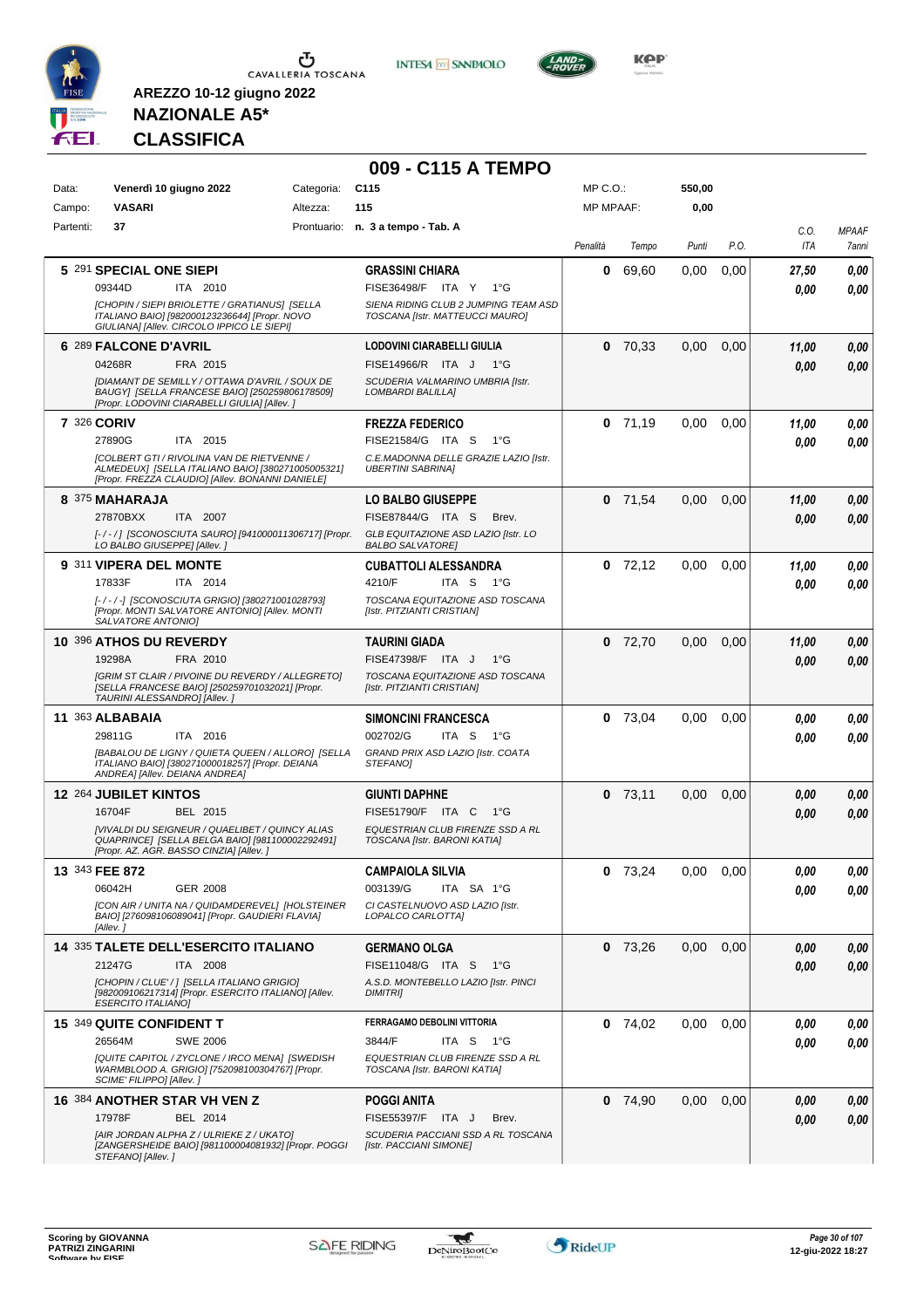

**INTESA M** SANPAOLO



**KOP** 

# **NAZIONALE A5\* CLASSIFICA**

|              |                                                                                                                                                                                                              |            | 009 - C115 A TEMPO                                                 |                  |           |        |      |              |                       |
|--------------|--------------------------------------------------------------------------------------------------------------------------------------------------------------------------------------------------------------|------------|--------------------------------------------------------------------|------------------|-----------|--------|------|--------------|-----------------------|
| Data:        | Venerdì 10 giugno 2022                                                                                                                                                                                       | Categoria: | C <sub>115</sub>                                                   | MP C.O.:         |           | 550,00 |      |              |                       |
| Campo:       | <b>VASARI</b>                                                                                                                                                                                                | Altezza:   | 115                                                                | <b>MP MPAAF:</b> |           | 0,00   |      |              |                       |
| Partenti:    | 37                                                                                                                                                                                                           |            | Prontuario: n. 3 a tempo - Tab. A                                  | Penalità         | Tempo     | Punti  | P.O. | C.O.<br>ITA  | <b>MPAAF</b><br>7anni |
|              | 17 265 CORTHAGO FZ                                                                                                                                                                                           |            | <b>PELLEGRINI GINEVRA</b>                                          | 0                | 76,60     | 0,00   | 0,00 |              |                       |
|              | 16548P<br>ITA 2011                                                                                                                                                                                           |            | FISE51726/F ITA J<br>$1^{\circ}G$                                  |                  |           |        |      | 0.00<br>0.00 | 0,00<br>0,00          |
|              | [CORLAND / CARTHAGO'S RACHEL Z / CARTHAGO]                                                                                                                                                                   |            | CLUB IPPICO LILLASTRO ASD TOSCANA                                  |                  |           |        |      |              |                       |
|              | [SELLA ITALIANO BAIO] [982000192776028] [Propr. ANGOLI<br>KEVINI [Allev. AZ.AGR.ZANETTI FRANCA]                                                                                                              |            | [Istr. POMES MARIA TERESA]                                         |                  |           |        |      |              |                       |
|              | 18 259 LORD DREAM                                                                                                                                                                                            |            | <b>LEONI FRANCESCO</b>                                             |                  | $0$ 76,91 | 0,00   | 0,00 | 0.00         | 0,00                  |
|              | ITA 2009<br>23082G                                                                                                                                                                                           |            | FISE95769/G ITA C<br>1°G                                           |                  |           |        |      | 0.00         | 0,00                  |
|              | [LORDANOS / PINOLA / ] [SELLA ITALIANO BAIO]<br>[982000121910243] [Propr. DELLA PORTA RODIANI<br>RICCARDO] [Allev. BONANNI DARIO]                                                                            |            | GLA STABLES TEAM ASD LAZIO [Istr.<br><b>APOLLONI GIANLUCAI</b>     |                  |           |        |      |              |                       |
|              | 19 269 QAPRIOLE VAN DE MUSSCHAVER                                                                                                                                                                            |            | <b>CANCELLATO ETTORE</b>                                           |                  | $0$ 78,10 | 0,00   | 0,00 | 0,00         | 0.00                  |
|              | 31322G<br>BEL 2016                                                                                                                                                                                           |            | FISE69208/G ITA J<br>$1^{\circ}G$                                  |                  |           |        |      | 0.00         | 0.00                  |
|              | [VIGO D'ARSOUILLES / SYRKA D'HARVENG / OGANO<br>SITTE] [BWP GRIGIO] [981100004341564] [Propr.<br>CALABRO LUCA] [Allev. CALABRO LUCA]                                                                         |            | GLA STABLES TEAM ASD LAZIO [Istr.<br><b>APOLLONI GIANLUCAI</b>     |                  |           |        |      |              |                       |
|              | 20 353 MIRACLE DI LURIANO                                                                                                                                                                                    |            | PAPAROZZI ALESSANDRA                                               |                  | $0$ 78,88 | 0,00   | 0,00 | 0.00         | 0,00                  |
|              | 13220F<br>ITA 2010                                                                                                                                                                                           |            | ITA S 1°G<br>1523/F                                                |                  |           |        |      | 0.00         | 0.00                  |
|              | [ACODETTO / ORONA DI LURIANO / SAVOY] [SELLA<br>ITALIANO BAIO] [] [Propr. AZ. AGR. LURIANO DI<br>MISCIATTELLI M.A. & C. S.N.C.] [Allev. AZ. AGR. LURIANO<br>DI MISCIATTELLI M.A. & C. S.N.C.]                |            | CI VILLA IL MANDORLO ASD TOSCANA [Istr.<br><b>BRUNI MARCOI</b>     |                  |           |        |      |              |                       |
|              | 20 356 CONTOPIDIS G II                                                                                                                                                                                       |            | <b>SALA COSTANZA</b>                                               | 0                | 78,88     | 0,00   | 0,00 | 0.00         | 0,00                  |
|              | 02778R<br><b>GER 2007</b>                                                                                                                                                                                    |            | 005578/C<br>ITA S<br>1°G                                           |                  |           |        |      | 0.00         | 0.00                  |
|              | [CONTENDRO I / SUNFLOWER / ROCADERO]<br>[HOLSTEINER BAIO] [000011051002322] [Propr. SALA<br>COSTANZA] [Allev.]                                                                                               |            | AREZZOEQUESTRIANCENTRE SSD ARL<br>TOSCANA [Istr. ROTUNNO CARLO]    |                  |           |        |      |              |                       |
|              | 22 446 LANCERTA                                                                                                                                                                                              |            | <b>CECI DANIELE</b>                                                |                  | 4 61,04   | 0,00   | 0,00 | 0.00         | 0,00                  |
|              | ITA 2009<br>23631G                                                                                                                                                                                           |            | FISE80499/G ITA C<br>Brev.                                         |                  |           |        |      | 0.00         | 0.00                  |
|              | [SILVANER DC / EVITA DEL BELAGAIO / ] [SELLA<br>ITALIANO BAIO] [982000121890223] [Propr. CECI<br>FRANCESCO] [Allev. CECI FRANCESCO]                                                                          |            | DEL PRINCIPE ASD LAZIO [Istr. POPOLI<br><b>LUIGII</b>              |                  |           |        |      |              |                       |
|              | 23 153 HOEDATZO                                                                                                                                                                                              |            | <b>GIUBILA RITA</b>                                                |                  | 4 68,58   | 0,00   | 0,00 | 0,00         | 0,00                  |
|              | 16853P<br>NED 2012                                                                                                                                                                                           |            | 000762/R<br>ITA S<br>1°G                                           |                  |           |        |      | 0.00         | 0.00                  |
|              | [Q.BREITLING LS / RELEVA / ZEUS] [KWPN BAIO SCURO]<br>[528210002807411] [Propr. COLOMBARI ALBERTO] [Allev. ]                                                                                                 |            | G&C HORSE FARM LAZIO [Istr. GALLI<br>GIANFLAVIO1                   |                  |           |        |      |              |                       |
|              | 24 261 TANTOBELLA                                                                                                                                                                                            |            | <b>FRANCHINI GIADA</b>                                             |                  | 4 70.20   | 0,00   | 0,00 | 0,00         | 0,00                  |
|              | 03238R<br>ITA 2012                                                                                                                                                                                           |            | FISE79897/G ITA J<br>$1^{\circ}G$                                  |                  |           |        |      | 0.00         | 0.00                  |
|              | [BABALOU DE LIGNY / FURBESKA / AVENIR] [SELLA<br>ITALIANO SAURO RABICANATOJ [941000012740894]                                                                                                                |            | CENTRO IPPICO GOLDEN HORSES LAZIO<br>[Istr. COATA LUCA]            |                  |           |        |      |              |                       |
|              | [Propr. DOMENICHINI EMANUELA] [Allev. PALOMBA<br>ANTONIO COSTANTINOI                                                                                                                                         |            |                                                                    |                  |           |        |      |              |                       |
|              | <b>25 305 ZINTURA</b>                                                                                                                                                                                        |            | <b>MIGLIORE ILARIA</b>                                             |                  | 4 71,20   | 0,00   | 0.00 | 0,00         | 0,00                  |
|              | 27876M<br>ITA 2015                                                                                                                                                                                           |            | FISE28910/G ITA Y 1°G                                              |                  |           |        |      | 0.00         | 0,00                  |
|              | [O'PIF D'IVRAIE / NUVOLA DE LA TILIBBA / QURT DE LA<br>TILIBBA] [ANGLO ARABO BAIO] [380271000016459] [Propr.<br>AGRIS SARDEGNA - DIPARTIMENTO DI RICERCA PER<br>L'INCREMENTO IPPICO] [Allev. MARESU LORENZO] |            | GLB EQUITAZIONE ASD LAZIO [Istr. LO<br><b>BALBO SALVATORE]</b>     |                  |           |        |      |              |                       |
| 26 408 GO ON |                                                                                                                                                                                                              |            | <b>DE MAIO GIANLUCA</b>                                            |                  | 4 71,51   | 0.00   | 0,00 | 0,00         | 0,00                  |
|              | 16234P<br>ITA 2008                                                                                                                                                                                           |            | FISE36123/G ITA SA Brev.                                           |                  |           |        |      | 0,00         | 0,00                  |
|              | [COME ON / ZIGANA DI LUNGAIANO / QUIDAM DE LA<br>CERE] [SELLA ITALIANO GRIGIO] [982009106721652]<br>[Propr. TONELLI RENZO] [Allev. TONELLI RENZO]                                                            |            | GLB EQUITAZIONE ASD LAZIO [Istr. LO<br><b>BALBO SALVATORE]</b>     |                  |           |        |      |              |                       |
|              | 27 352 M.CAREZZA DELLA FORRA                                                                                                                                                                                 |            | <b>INNOCENTINI SIMONE</b>                                          |                  | 4 74,06   | 0.00   | 0,00 | 0,00         | 0,00                  |
|              | 15465F<br>ITA 2013                                                                                                                                                                                           |            | 2344/F<br>ITA SA 1°G                                               |                  |           |        |      | 0,00         | 0,00                  |
|              | [M.FIGARO / M.TITINA / TARVISIO II] [MAREMMANO BAIO]<br>[941000015589260] [Propr. INNOCENTINI SIMONE] [Allev.<br>LA FORRA DI BENINI GALEFFI ERNESTO E C. S.A.S.]                                             |            | C.I. TENUTA SELVAGGIA ASD TOSCANA<br>[Istr. DE VINCENZI CRISTIANA] |                  |           |        |      |              |                       |
|              | <b>28 342 KANOKI</b>                                                                                                                                                                                         |            | <b>BELLONI ENRICA</b>                                              |                  | 4 74,38   | 0.00   | 0,00 | 0,00         | 0,00                  |
|              | 15287E<br>ITA 2012                                                                                                                                                                                           |            | 000261/G<br>ITA SA 1°G                                             |                  |           |        |      | 0,00         | 0,00                  |
|              | [KANNAN / OKINAWA DU HOUSSOIT / KASR-SITTE]<br>[SELLA ITALIANO SAURO] [982000192324952] [Propr.<br>ROLLI GIAN PAOLO] [Allev. ROLLI GIAN PAOLO]                                                               |            | SCUD. S. ANNA ASD LAZIO [Istr. VIOLATI<br>DAMIANO]                 |                  |           |        |      |              |                       |

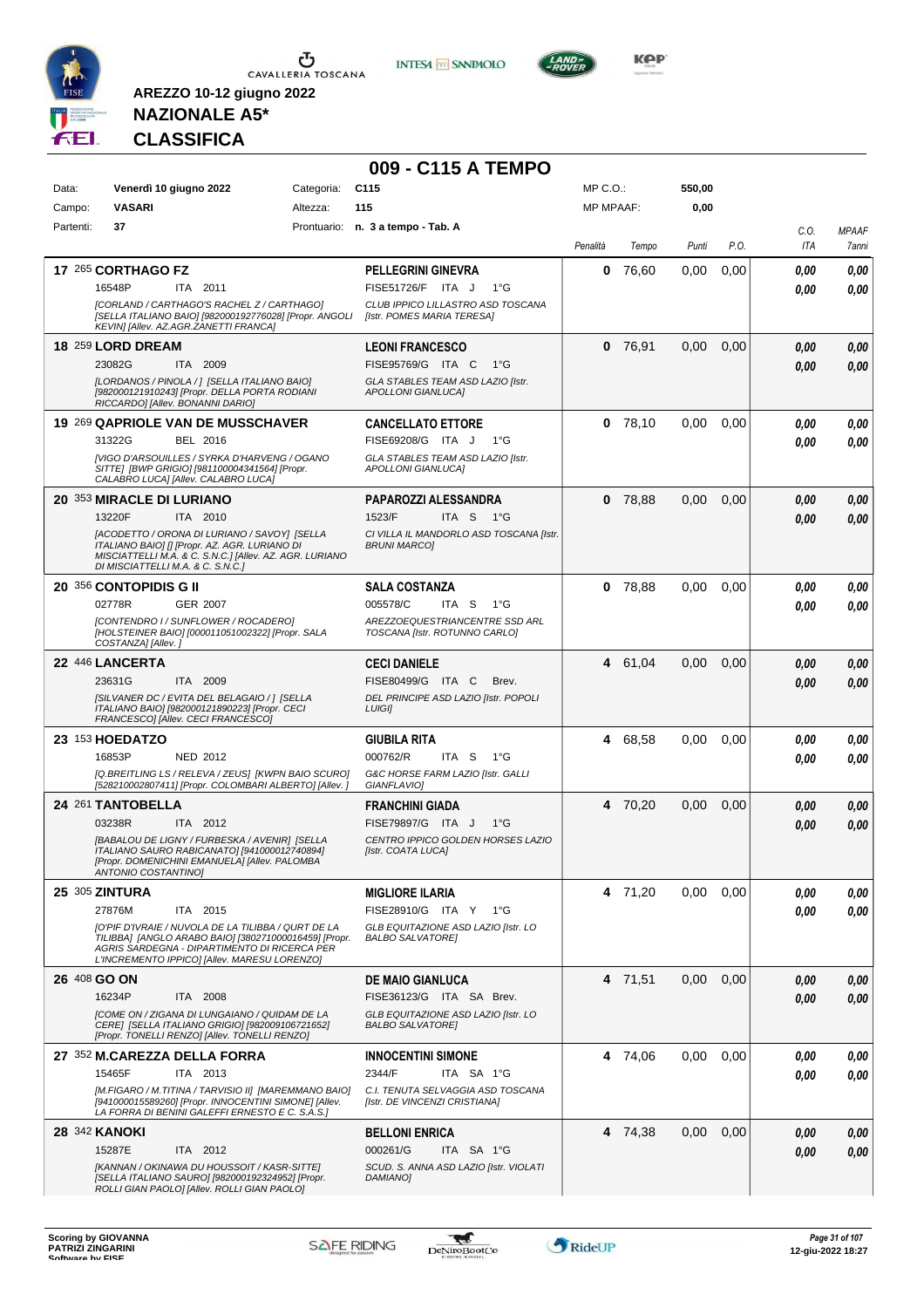

**INTESA** M SANPAOLO



**KPP** 

# **NAZIONALE A5\* CLASSIFICA**

**AREZZO 10-12 giugno 2022**

|               |                                                                                                                                                                                       |            | 009 - C115 A TEMPO                                                  |                  |         |        |      |                    |                              |
|---------------|---------------------------------------------------------------------------------------------------------------------------------------------------------------------------------------|------------|---------------------------------------------------------------------|------------------|---------|--------|------|--------------------|------------------------------|
| Data:         | Venerdì 10 giugno 2022                                                                                                                                                                | Categoria: | C <sub>115</sub>                                                    | MP C. O.         |         | 550,00 |      |                    |                              |
| Campo:        | <b>VASARI</b>                                                                                                                                                                         | Altezza:   | 115                                                                 | <b>MP MPAAF:</b> |         | 0,00   |      |                    |                              |
| Partenti:     | 37                                                                                                                                                                                    |            | Prontuario: n. 3 a tempo - Tab. A                                   | Penalità         | Tempo   | Punti  | P.O. | C.O.<br><b>ITA</b> | <b>MPAAF</b><br><b>7anni</b> |
|               | 29 339 UNUK EL HAIA                                                                                                                                                                   |            | <b>LILLI FABRIZIO</b>                                               | 4                | 77,56   | 0,00   | 0,00 | 0.00               | 0,00                         |
|               | 26973G<br>ITA 2014                                                                                                                                                                    |            | 005580/G<br>ITA SA 1°G                                              |                  |         |        |      | 0.00               | 0.00                         |
|               | [COLBERT GTI / ANDAWA / LUCKY BOY] [SELLA ITALIANO<br>GRIGIO] [982000192454712] [Propr. LILLI FABRIZIO] [Allev.<br>LILLI FABRIZIOI                                                    |            | C.E.MADONNA DELLE GRAZIE LAZIO [Istr.<br><b>UBERTINI SABRINA]</b>   |                  |         |        |      |                    |                              |
|               | 30 298 GASHA                                                                                                                                                                          |            | <b>RIZZELLO CAROLA</b>                                              | 5                | 84,89   | 0,00   | 0.00 | 0.00               | 0.00                         |
|               | 17198F<br><b>NED 2011</b>                                                                                                                                                             |            | FISE28948/A ITA S<br>$1^{\circ}G$                                   |                  |         |        |      | 0,00               | 0.00                         |
|               | [SPARTACUS / - / CHASSEUR] [KWPN BAIO]<br>[528210002724266] [Propr. FONTANA ITALO] [Allev. ]                                                                                          |            | EQUESTRIAN CLUB FIRENZE SSD A RL<br>TOSCANA [Istr. BARONI KATIA]    |                  |         |        |      |                    |                              |
|               | 31 316 SUAMYN                                                                                                                                                                         |            | <b>MANCINELLI GIULIA</b>                                            |                  | 8 71,32 | 0,00   | 0.00 | 0,00               | 0.00                         |
|               | 14805F<br>ITA 2011                                                                                                                                                                    |            | FISE28645/F ITA S<br>$1^{\circ}G$                                   |                  |         |        |      | 0.00               | 0.00                         |
|               | [ORSARO DEI FOLLETTI / SIRONA / GARWASCH] [SELLA<br>ITALIANO BAIO] [982000168871896] [Propr. MASSIERI<br>FABRIZIO] [Allev. MASSIERI FABRIZIO]                                         |            | SCUDERIA GORELLO ASD TOSCANA [Istr.<br><b>MARGHERITI STEFANOI</b>   |                  |         |        |      |                    |                              |
|               | 252 JONATHAN VAN'T HEIKE                                                                                                                                                              |            | <b>NARDI ALESSANDRA</b>                                             | Elim.            | 0.00    | 0.00   | 0.00 | 0.00               | 0.00                         |
|               | 28703G<br><b>BEL 2009</b>                                                                                                                                                             |            | 011765/G<br>ITA <sub>S</sub><br>$1^{\circ}G$                        |                  |         |        |      | 0.00               | 0.00                         |
|               | [CONTERNO-GRANDE / BALLERINA / ] [BEL.<br>WARMBLOEDPAARD BAIO] [967000001502454] [Propr. 007<br>CAVALLI ASD] [Allev.]                                                                 |            | 007 CAVALLI OLGIATA ASD LAZIO [Istr.<br>CIRIMBILLA MARIA VITTORIA]  |                  |         |        |      |                    |                              |
|               | 293 ATHYLS                                                                                                                                                                            |            | <b>MAGGINI ALESSANDRA</b>                                           | Elim.            | 0,00    | 0,00   | 0.00 | 0.00               | 0.00                         |
|               | ITA 2012<br>05117S                                                                                                                                                                    |            | FISE47370/G ITA Y 1°G                                               |                  |         |        |      | 0.00               | 0.00                         |
|               | [ATHLETICO I / DARMILLA DELLE PALUDI / LYS DE<br>DARMEN] [SELLA ITALIANO GRIGIO] [982009106675617]<br>[Propr. CRISOLINI MALATESTA PIERO] [Allev. CRISOLINI<br><b>MALATESTA PIERO]</b> |            | C.E.MADONNA DELLE GRAZIE LAZIO [Istr.<br><b>UBERTINI SABRINAI</b>   |                  |         |        |      |                    |                              |
|               | 357 KASTELL                                                                                                                                                                           |            | <b>CARNEVALE ASIA</b>                                               | Elim.            | 0,00    | 0,00   | 0,00 | 0.00               | 0.00                         |
|               | 29480G<br>ITA 2016                                                                                                                                                                    |            | FISE95768/G ITA J<br>$1^{\circ}$ G                                  |                  |         |        |      | 0.00               | 0.00                         |
|               | [KASTELLO / SPARTA DI VALLERANO / ] [SELLA ITALIANO<br>SAURO] [380271005005354] [Propr. NATALI MARIO] [Allev.<br><b>NATALI MARIOI</b>                                                 |            | CENTRO IPPICO GOLDEN HORSES LAZIO<br>[Istr. COATA LUCA]             |                  |         |        |      |                    |                              |
|               | 372 HESTER                                                                                                                                                                            |            | <b>TONELLI GINEVRA</b>                                              | Elim.            | 0.00    | 0.00   | 0.00 | 0,00               | 0,00                         |
|               | 16992E<br>NED 2012                                                                                                                                                                    |            | FISE94065/G ITA J<br>Brev.                                          |                  |         |        |      | 0.00               | 0.00                         |
|               | [UKATO / WITTY / INDOCTRO] [KWPN BAIO]<br>[528210002826253] [Propr. GRUMO STEFANO VALENTINO]<br>[Allev.]                                                                              |            | CE ISOLA SACRA SSD ARL LAZIO [Istr.<br>DOLCE NICOLÒ]                |                  |         |        |      |                    |                              |
| FC 235        |                                                                                                                                                                                       |            | <b>DI FEDERICO LUNA</b>                                             | <b>Partito</b>   |         |        |      | 0.00               | 0,00                         |
|               |                                                                                                                                                                                       |            | 005903/G<br>ITA <sub>S</sub><br>$2^{\circ}$ G                       |                  |         |        |      | 0.00               | 0.00                         |
|               |                                                                                                                                                                                       |            | <b>EXCALIBUR SSD A RL LAZIO IIstr.</b><br>ALESSANDRINI GIULIA GAIA] |                  |         |        |      |                    |                              |
| <b>FC</b> 308 |                                                                                                                                                                                       |            | <b>NARDI ALESSANDRA</b>                                             | <b>Partito</b>   |         |        |      | 0,00               | 0,00                         |
|               |                                                                                                                                                                                       |            | 011765/G<br>ITA S<br>1°G                                            |                  |         |        |      | 0.00               | 0.00                         |
|               |                                                                                                                                                                                       |            | 007 CAVALLI OLGIATA ASD LAZIO [Istr.<br>CIRIMBILLA MARIA VITTORIA]  |                  |         |        |      |                    |                              |

Collegio Giudicante *Presidente ANNA RITA CLEMENTE ROBERTA CAPOLONGO GERMANA FRATTINI VANNA SANDRINI LUISA VALENTINI*

#### **010 - B110 A TEMPO**

| Data:                   |                                                        | Venerdì 10 giugno 2022                                                                             | Categoria:  | <b>B110</b>                                                    |                                      | $MP C. O.$ :     |       | 0,00  |      |      |                                     |
|-------------------------|--------------------------------------------------------|----------------------------------------------------------------------------------------------------|-------------|----------------------------------------------------------------|--------------------------------------|------------------|-------|-------|------|------|-------------------------------------|
| Campo:                  | <b>VASARI</b>                                          |                                                                                                    | Altezza:    | 110                                                            |                                      | <b>MP MPAAF:</b> |       | 0,00  |      |      |                                     |
| Partenti:               | 13                                                     |                                                                                                    | Prontuario: | n. 3 a tempo - Tab. A                                          |                                      |                  |       |       |      | C.0. | <b>MPAAF</b>                        |
|                         |                                                        |                                                                                                    |             |                                                                |                                      | Penalità         | Tempo | Punti | P.O. | ITA  | 7anni                               |
|                         | 366 SLIGO LANDACCO                                     |                                                                                                    |             | PELLEGRINI QUARANTOTTI LORENZO                                 |                                      | 0                | 81.68 | 0,00  | 0.00 | 0,00 | 0,00                                |
|                         | 46658B                                                 | IRL 2010                                                                                           |             | <b>FISE71740/F</b>                                             | ITA SA Brev.                         |                  |       |       |      | 0,00 | 0.00                                |
|                         | [Allev.]                                               | [CHACCO BLUE / LANDGRAEFIN / 1 [IRISH SPORT<br>HORSE BAIO] [372141404753876] [Propr. GIERREGI SAS] |             | TOSCANA [Istr. MATTEUCCI MAURO]                                | SIENA RIDING CLUB 2 JUMPING TEAM ASD |                  |       |       |      |      |                                     |
|                         | 2 444 LOLINUS                                          |                                                                                                    |             | GIULIETTI NICCOLÒ                                              |                                      | 0                | 88,96 | 0,00  | 0.00 | 0.00 | 0,00                                |
|                         | 30370G                                                 | <b>NED 2016</b>                                                                                    |             | FISE73071/G                                                    | ITA<br>Brev.<br>ل -                  |                  |       |       |      | 0,00 | 0.00                                |
|                         |                                                        | [HARLEY VDL / OLINA / ] [KWPN BAIO] [528210004336998]<br>[Propr. GIULIETTI NICCOLÒ] [Allev. ]      |             | GLA STABLES TEAM ASD LAZIO [Istr.<br><b>APOLLONI GIANLUCAI</b> |                                      |                  |       |       |      |      |                                     |
| <b>Coffware by EICE</b> | <b>Scoring by GIOVANNA</b><br><b>PATRIZI ZINGARINI</b> |                                                                                                    |             | <b>SAFE RIDING</b>                                             | DeNiroBootCo                         | RideUP           |       |       |      |      | Page 32 of 107<br>12-giu-2022 18:27 |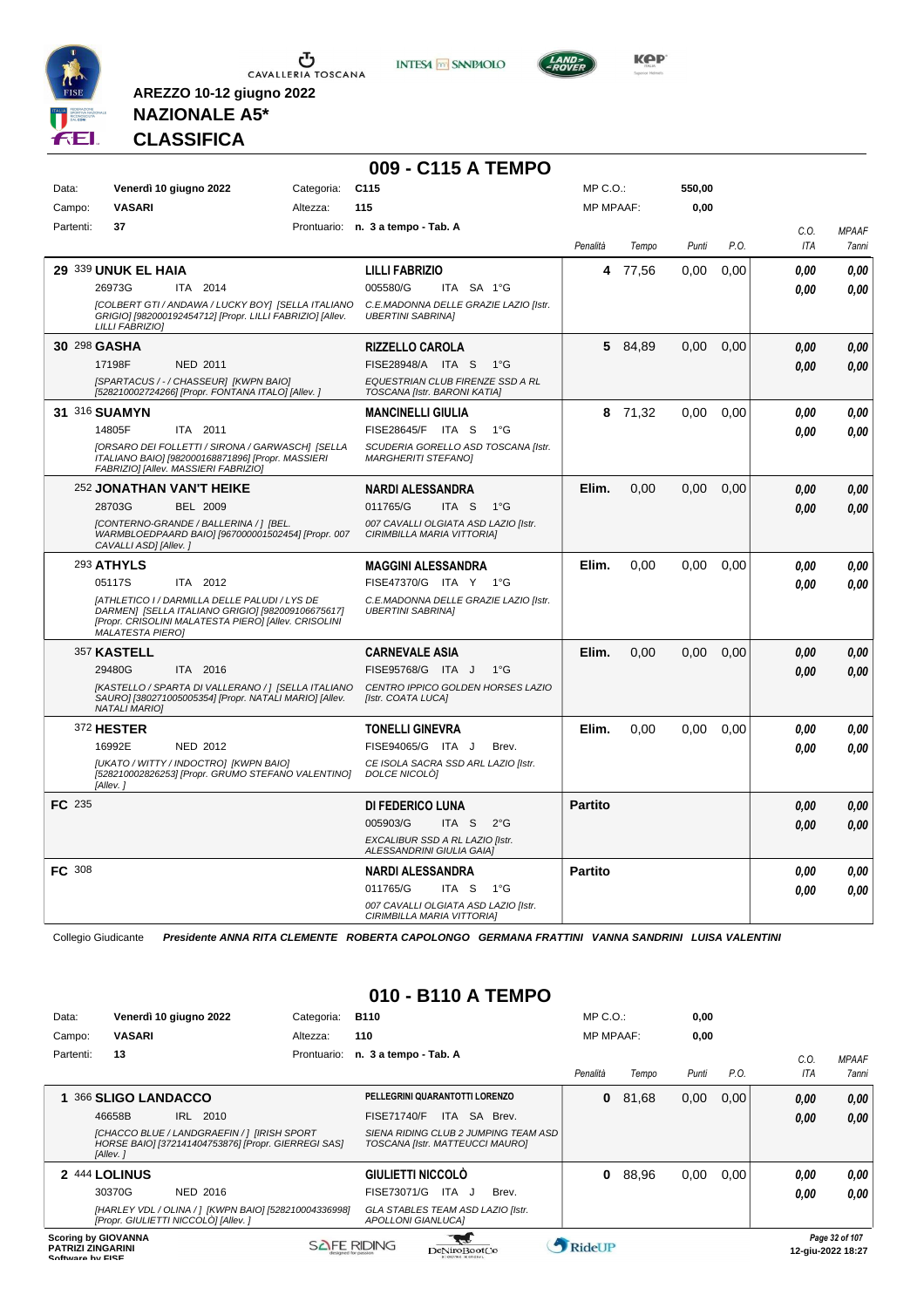



**010 - B110 A TEMPO**



**KOP** 

# **NAZIONALE A5\* CLASSIFICA**

| Data:         | Venerdì 10 giugno 2022        |                                                                                                                                                      | Categoria: | <b>B110</b>                                                                    |       | MP C.O.:         |         | 0,00  |      |            |              |
|---------------|-------------------------------|------------------------------------------------------------------------------------------------------------------------------------------------------|------------|--------------------------------------------------------------------------------|-------|------------------|---------|-------|------|------------|--------------|
| Campo:        | <b>VASARI</b>                 |                                                                                                                                                      | Altezza:   | 110                                                                            |       | <b>MP MPAAF:</b> |         | 0,00  |      |            |              |
| Partenti:     | 13                            |                                                                                                                                                      |            | Prontuario: n. 3 a tempo - Tab. A                                              |       |                  |         |       |      | C.O.       | <b>MPAAF</b> |
|               |                               |                                                                                                                                                      |            |                                                                                |       | Penalità         | Tempo   | Punti | P.O. | ITA        | 7anni        |
|               | 3 371 ECUADOR B               |                                                                                                                                                      |            | <b>BARABESI MATTIA</b>                                                         |       |                  | 4 71,81 | 0,00  | 0,00 | 0.00       | 0,00         |
|               | 17769F                        | <b>NED 2009</b>                                                                                                                                      |            | FISE64102/F ITA J                                                              | Brev. |                  |         |       |      | 0.00       | 0,00         |
|               |                               | [CLINTON / APALONA / CORLAND] [KWPN GRIGIO]<br>[528210002393579] [Propr. MAFFIA VALERIA] [Allev. ]                                                   |            | SIENA RIDING CLUB 2 JUMPING TEAM ASD<br>TOSCANA [Istr. MATTEUCCI MAURO]        |       |                  |         |       |      |            |              |
|               | 4 368 BRUCIACUORE             |                                                                                                                                                      |            | <b>SEBBAR MONSEF</b>                                                           |       |                  | 4 74,83 | 0,00  | 0,00 | 0.00       | 0,00         |
|               | 20173A                        | ITA 2013                                                                                                                                             |            | FISE67882/F ITA S                                                              | Brev. |                  |         |       |      | 0.00       | 0,00         |
|               | <b>EQUINO ARCADIA SRLI</b>    | [CARDENTO / ELIXIA / ESPRI] [SELLA ITALIANO GRIGIO]<br>[982000192324419] [Propr. GENETS SRL] [Allev. CENTRO                                          |            | EQUESTRIAN CLUB FIRENZE SSD A RL<br>TOSCANA [Istr. BARONI KATIA]               |       |                  |         |       |      |            |              |
|               | 5 401 AISCIA DELLA MEZZALUNA  |                                                                                                                                                      |            | <b>MUZZI MARGHERITA</b>                                                        |       |                  | 4 83,97 | 0,00  | 0,00 | 0.00       | 0,00         |
|               | 25131G                        | ITA 2011                                                                                                                                             |            | FISE44170/F ITA J                                                              | Brev. |                  |         |       |      | 0.00       | 0,00         |
|               | GIORGIO MARCELLO]             | [KASTELLO / DESSE D'ELLE / SANS SOUCI D'ELLE]<br>[SELLA ITALIANO SAURO] [941000012739624] [Propr.<br>PETRELLI GIORGIO MARCELLO] [Allev. PETRELLI     |            | SCUDERIA PACCIANI SSD A RL TOSCANA<br>[Istr. PACCIANI SIMONE]                  |       |                  |         |       |      |            |              |
|               | 6 391 DAKAR                   |                                                                                                                                                      |            | <b>MARINO GERLANDO</b>                                                         |       |                  | 4 88,30 | 0.00  | 0,00 | 0.00       | 0,00         |
|               | 16884F                        | GER 2014                                                                                                                                             |            | FISE26000/F ITA SA Brev.                                                       |       |                  |         |       |      | 0.00       | 0.00         |
|               |                               | [DIARADO'S BOY / GRATINA / STAKKATO] [HANNOVER<br>SAURO] [276020000183231] [Propr. VICHI SONIA] [Allev.]                                             |            | SCUOLA DI EQUITAZIONE LA QUERCE SSD<br>A RL TOSCANA [Istr. ANGELETTI CRISTINA] |       |                  |         |       |      |            |              |
|               | <b>7 388 CASINO</b>           |                                                                                                                                                      |            | <b>DEBOLINI BEATRICE</b>                                                       |       |                  | 4 90,92 | 0.00  | 0,00 | 0.00       | 0,00         |
|               | 15859E                        | <b>GER 2007</b>                                                                                                                                      |            | FISE52424/F ITA G                                                              | Brev. |                  |         |       |      | 0.00       | 0.00         |
|               |                               | [CASSINI I / S-CATANIA / CARETINO] [HOLSTEINER BAIO]<br>[528210002853055] [Propr. MANZETTI SOFIA] [Allev. ]                                          |            | EQUESTRIAN CLUB FIRENZE SSD A RL<br>TOSCANA [Istr. BARONI KATIA]               |       |                  |         |       |      |            |              |
|               | 8 402 EDREDONE                |                                                                                                                                                      |            | <b>SAVELLI CATERINA</b>                                                        |       | 8                | 85,49   | 0.00  | 0,00 | 0.00       | 0,00         |
|               | 13712F                        | ITA 2011                                                                                                                                             |            | FISE43979/F ITA J                                                              | Brev. |                  |         |       |      | 0.00       | 0.00         |
|               | [Allev. BICOCCHI GIUSEPPE]    | [CASCARI / UNANIME / GARWASCH] [SELLA ITALIANO<br>BAIO] [982000123231151] [Propr. RADICATI STEFANIA]                                                 |            | SIENA RIDING CLUB 2 JUMPING TEAM ASD<br>TOSCANA [Istr. MATTEUCCI MAURO]        |       |                  |         |       |      |            |              |
|               | 9 445 FOSSI BIONDO DEGLI ASSI |                                                                                                                                                      |            | <b>NANNOTTI CATERINA</b>                                                       |       | 8                | 92,63   | 0.00  | 0,00 | 0.00       | 0,00         |
|               | 17073P                        | ITA 2013                                                                                                                                             |            | FISE13283/R ITA S                                                              | Brev. |                  |         |       |      | 0.00       | 0,00         |
|               |                               | [FIN DE SIECLE DELLA MEZZALUNA / CORA GRECA /<br>CASADO] [SELLA ITALIANO SAURO] [982000192785936]<br>[Propr. PUCCI GLORIA] [Allev. MERLANI DOMENICO] |            | ASD C.I. GRANDUCATO TOSCANA [Istr.<br><b>FORMICHI FRANCESCA]</b>               |       |                  |         |       |      |            |              |
|               | 373 QUIRINOS SAURO            |                                                                                                                                                      |            | <b>CASILE GRANDE MATIAS</b>                                                    |       | Elim.            | 0,00    | 0,00  | 0,00 | 0,00       | 0,00         |
|               | 05779H                        | ITA 2009                                                                                                                                             |            | FISE90202/G ITA C                                                              | Brev. |                  |         |       |      | 0.00       | 0,00         |
|               | [Allev. SALARIS COSTANZO]     | [VEINARD AL MAURY / CANTARIDE SARDA / TIRIOLO]<br>[ANGLO ARABO SAURO] [] [Propr. SALARIS COSTANZO]                                                   |            | S.S.D. I PIOPPI LAZIO [Istr. COATA SIMONE]                                     |       |                  |         |       |      |            |              |
| <b>FC</b> 279 |                               |                                                                                                                                                      |            | <b>MACII VIRGINIA</b>                                                          |       | <b>Partito</b>   |         |       |      | 0.00       | 0,00         |
|               |                               |                                                                                                                                                      |            | FISE43352/F ITA J 1°G                                                          |       |                  |         |       |      | $\it 0,00$ | 0,00         |
|               |                               |                                                                                                                                                      |            | SCUDERIA GORELLO ASD TOSCANA [Istr.<br><b>MARGHERITI STEFANOI</b>              |       |                  |         |       |      |            |              |
| <b>FC</b> 392 |                               |                                                                                                                                                      |            | <b>BASSI LEONARDO</b>                                                          |       | <b>Partito</b>   |         |       |      | 0.00       | 0,00         |
|               |                               |                                                                                                                                                      |            | FISE49887/F ITA J 1°G                                                          |       |                  |         |       |      | 0.00       | 0.00         |
|               |                               |                                                                                                                                                      |            | C.I.LA SERRATA TOSCANA [Istr. TENUCCI<br>SIMONE]                               |       |                  |         |       |      |            |              |
| FC 293        |                               |                                                                                                                                                      |            | <b>MAGGINI ALESSANDRA</b>                                                      |       | <b>Partito</b>   |         |       |      | 0.00       | 0,00         |
|               |                               |                                                                                                                                                      |            | FISE47370/G ITA Y 1°G                                                          |       |                  |         |       |      | 0,00       | 0,00         |
|               |                               |                                                                                                                                                      |            | C.E.MADONNA DELLE GRAZIE LAZIO [Istr.<br><b>UBERTINI SABRINA1</b>              |       |                  |         |       |      |            |              |

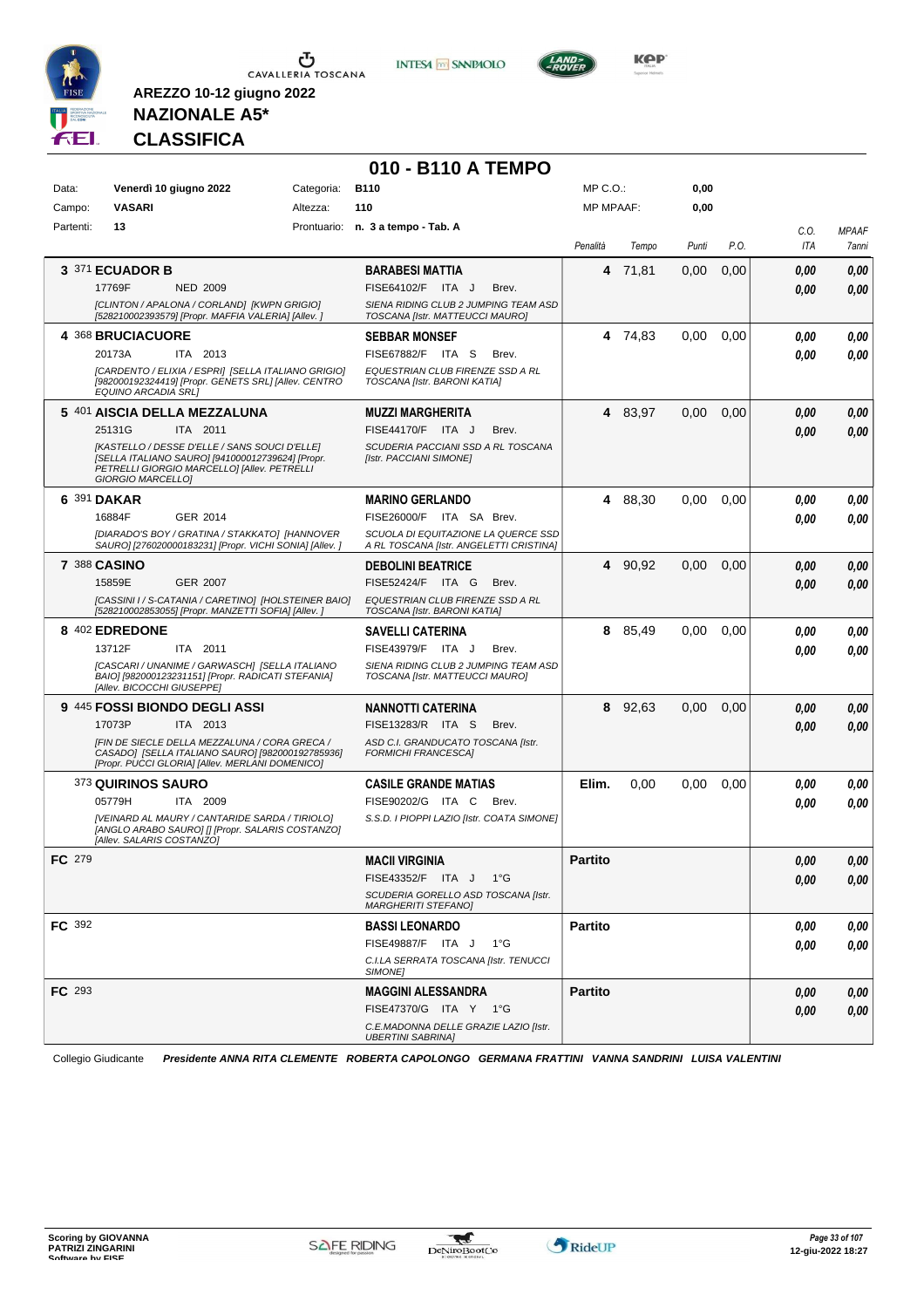

**INTESA M** SANPAOLO



**KOP** 

# **NAZIONALE A5\* CLASSIFICA**

|           |                                                                                                                                                                                                                               |            | 011 - B100 A TEMPO                                                             |                  |           |       |      |             |                       |
|-----------|-------------------------------------------------------------------------------------------------------------------------------------------------------------------------------------------------------------------------------|------------|--------------------------------------------------------------------------------|------------------|-----------|-------|------|-------------|-----------------------|
| Data:     | Venerdì 10 giugno 2022                                                                                                                                                                                                        | Categoria: | <b>B100</b>                                                                    | $MP C. O.$ :     |           | 0,00  |      |             |                       |
| Campo:    | <b>VASARI</b>                                                                                                                                                                                                                 | Altezza:   | 100                                                                            | <b>MP MPAAF:</b> |           | 0,00  |      |             |                       |
| Partenti: | 20                                                                                                                                                                                                                            |            | Prontuario: n. 3 a tempo - Tab. A                                              | Penalità         | Tempo     | Punti | P.O. | C.O.<br>ITA | <b>MPAAF</b><br>7anni |
|           | 1 372 HESTER                                                                                                                                                                                                                  |            | <b>TONELLI GINEVRA</b>                                                         | 0                | 68,30     | 0,00  | 0,00 | 0.00        | 0,00                  |
|           | 16992E<br>NED 2012                                                                                                                                                                                                            |            | FISE94065/G ITA J<br>Brev.                                                     |                  |           |       |      | 0.00        | 0.00                  |
|           | [UKATO / WITTY / INDOCTRO] [KWPN BAIO]<br>[528210002826253] [Propr. GRUMO STEFANO VALENTINO]<br>[Allev.]                                                                                                                      |            | CE ISOLA SACRA SSD ARL LAZIO [Istr.<br>DOLCE NICOLÒ]                           |                  |           |       |      |             |                       |
|           | 2 412 PYRANKA VAN'T ACHTERHOF                                                                                                                                                                                                 |            | <b>NUCCETELLI ASIA</b>                                                         |                  | $0$ 71,01 | 0,00  | 0,00 | 0.00        | 0,00                  |
|           | 29810G<br>BEL 2015                                                                                                                                                                                                            |            | <b>FISE8672/R</b><br>ITA S<br>Brev.                                            |                  |           |       |      | 0.00        | 0,00                  |
|           | [GLOBAL EXPRESS / LYRANKA VAN'T ACHTERHOF / ]<br>[WARMBLOED PAARDEN NE BAIO] [981100004130704]<br>[Propr. NUCCETELLI ASIA] [Allev.]                                                                                           |            | S.S.D. I PIOPPI LAZIO [Istr. COATA LUCA]                                       |                  |           |       |      |             |                       |
|           | 3 398 TORNADE DELLA BAIA                                                                                                                                                                                                      |            | <b>AZZARITI FUMAROLI GIULIA</b>                                                |                  | $0$ 71,81 | 0,00  | 0,00 | 0.00        | 0,00                  |
|           | 03298H/XX<br>ITA 2006                                                                                                                                                                                                         |            | FISE46518/F ITA J<br>Brev.                                                     |                  |           |       |      | 0.00        | 0.00                  |
|           | [ORLANDO / KAMARA / CONCORDE] [SELLA ITALIANO<br>BAIO] [972000000583233] [Propr. CAPPELLI BIGAZZI<br><b>BIANCAI [Allev. DI BLASIO ANTONIO]</b>                                                                                |            | SCUDERIA PACCIANI SSD A RL TOSCANA<br>[Istr. PACCIANI SIMONE]                  |                  |           |       |      |             |                       |
|           | 4 382 G.G.PRIMULA                                                                                                                                                                                                             |            | <b>PIOVANELLI ALLEGRA</b>                                                      |                  | $0$ 77,59 | 0,00  | 0,00 | 0,00        | 0,00                  |
|           | 18122F<br>ITA 2016                                                                                                                                                                                                            |            | FISE55659/F ITA J<br>Brev.                                                     |                  |           |       |      | 0.00        | 0,00                  |
|           | [-/-/-] [SCONOSCIUTA BAIO] [380271006024812] [Propr.<br>PIOVANELLI ALLEGRA] [Allev. COTTO LUIGI]                                                                                                                              |            | LA BAITA TOSCANA [Istr. FRATI ANGELA]                                          |                  |           |       |      |             |                       |
|           | 5 385 NAZZARENO                                                                                                                                                                                                               |            | DI MAJO LIDIA SARA                                                             |                  | $0$ 78,46 | 0,00  | 0.00 | 0,00        | 0,00                  |
|           | ITA 2006<br>18158G                                                                                                                                                                                                            |            | FISE77714/G ITA J<br>Brev.                                                     |                  |           |       |      | 0.00        | 0,00                  |
|           | [KSAR-SITTE / ZAFIRAX / NEONELI] [SELLA ITALIANO<br>SAURO] [968000001652824] [Propr. ZIZZI ALESSANDRA]<br>[Allev. ALZU FRANCESCO ANTONIO]                                                                                     |            | C.I. CASALE SAN NICOLA SSD A RL LAZIO<br>[Istr. ZIZZI ALESSANDRA]              |                  |           |       |      |             |                       |
|           | 6 365 D.ZARAH R 60                                                                                                                                                                                                            |            | <b>MARINO GERLANDO</b>                                                         | $\mathbf 0$      | 79,06     | 0,00  | 0,00 | 0.00        | 0,00                  |
|           | 15037F<br><b>NED 2008</b>                                                                                                                                                                                                     |            | FISE26000/F ITA SA Brev.                                                       |                  |           |       |      | 0.00        | 0.00                  |
|           | [TOLAN R / U.ZARAH 16 / GERMUS R] [KWPN BAIO]<br>[528210002125828] [Propr. VICHI SONIA] [Allev.]                                                                                                                              |            | SCUOLA DI EQUITAZIONE LA QUERCE SSD<br>A RL TOSCANA [Istr. ANGELETTI CRISTINA] |                  |           |       |      |             |                       |
|           | 7 404 MARCEL VAN DE CEULSHAEGEN                                                                                                                                                                                               |            | <b>VALENTI CAMILLA</b>                                                         |                  | $0$ 79,97 | 0,00  | 0,00 | 0.00        | 0,00                  |
|           | 18099F<br>BEL 2012                                                                                                                                                                                                            |            | FISE41812/F ITA J<br>Brev.                                                     |                  |           |       |      | 0.00        | 0.00                  |
|           | [DEAUVILLE DE LA VIE / U DARCO / DARCO] [BEL.<br>WARMBLOEDPAARD SAURO] [981100002844246] [Propr.<br>VALENTI CAMILLA] [Allev.]                                                                                                 |            | LA BAITA TOSCANA [Istr. FRATI ANGELA]                                          |                  |           |       |      |             |                       |
|           | 8 389 CS MACHNO BOY                                                                                                                                                                                                           |            | <b>COLESCHI NICOLE</b>                                                         |                  | 0 80,85   | 0,00  | 0,00 | 0,00        | 0,00                  |
|           | 03320R<br><b>ITA</b> 2012 Pony                                                                                                                                                                                                |            | FISE52110/F ITA C<br>Brev.                                                     |                  |           |       |      | 0.00        | 0.00                  |
|           | [SERENO / NIKITA VII / MACHNO CARWYN] [AES BAIO]<br>[941000013218400] [Propr. CIOMEI ALESSIO] [Allev. CIOMEI<br>ALESSIO]                                                                                                      |            | SCUDERIA VALMARINO UMBRIA [Istr.<br><b>LOMBARDI BALILLAI</b>                   |                  |           |       |      |             |                       |
|           | <b>9 373 QUIRINOS SAURO</b>                                                                                                                                                                                                   |            | <b>CASILE GRANDE MATIAS</b>                                                    | 4                | 84,87     | 0,00  | 0,00 | 0,00        | 0,00                  |
|           | 05779H<br>ITA 2009                                                                                                                                                                                                            |            | FISE90202/G ITA C<br>Brev.                                                     |                  |           |       |      | 0.00        | 0.00                  |
|           | [VEINARD AL MAURY / CANTARIDE SARDA / TIRIOLO]<br>[ANGLO ARABO SAURO] [] [Propr. SALARIS COSTANZO]<br>[Allev. SALARIS COSTANZO]                                                                                               |            | S.S.D. I PIOPPI LAZIO [Istr. COATA SIMONE]                                     |                  |           |       |      |             |                       |
|           | 10 394 AMARANTO DEL BOSCHETTO                                                                                                                                                                                                 |            | <b>GRAZIOLI FIAMMETTA</b>                                                      |                  | 4 94,85   | 0,00  | 0,00 | 0.00        | 0,00                  |
|           | 02531L<br>ITA 2012                                                                                                                                                                                                            |            | <b>FISE48968/F ITA C</b><br>Brev.                                              |                  |           |       |      | 0,00        | 0,00                  |
|           | [FLYER / GARDENIA DEL BOSCHETTO / VISIR DEL CRATI]<br>[SELLA ITALIANO BAIO] [982000192772426] [Propr.<br>AZIENDA AGRITURISTICA PAGLIALONGA] [Allev. AZIENDA<br>AGRITURISTICA PAGLIALONGA]                                     |            | LA BAITA TOSCANA [Istr. FRATI ANGELA]                                          |                  |           |       |      |             |                       |
|           | 11 386 MISTER KING DEL SOLE                                                                                                                                                                                                   |            | <b>DUMITRAS MIHAELA</b>                                                        |                  | 6 108,35  | 0,00  | 0,00 | 0,00        | 0,00                  |
|           | 12865F<br>ITA 2009                                                                                                                                                                                                            |            | FISE52644/F SCN J<br>Brev.                                                     |                  |           |       |      | 0.00        | 0.00                  |
|           | [DELPHINIUM DEL SOLE / PATHRICE / CALVADOS EX<br>SABLE ROSE] [SELLA ITALIANO BAIO]<br>[9820002123339648] [Propr. ALL, TO CASCINA IL SOLE DI<br>MANZONI ROBERTO] [Allev. ALL, TO CASCINA IL SOLE DI<br><b>MANZONI ROBERTO]</b> |            | EQUESTRIAN CLUB FIRENZE SSD A RL<br>TOSCANA [Istr. BARONI KATIA]               |                  |           |       |      |             |                       |
|           | <b>12 406 CLEOPATRA 250</b>                                                                                                                                                                                                   |            | <b>LEONARDI PAOLA</b>                                                          |                  | 11 110,03 | 0,00  | 0,00 | 0,00        | 0,00                  |
|           | 29096G<br>GER 2009                                                                                                                                                                                                            |            | FISE43120/G ITA SA Brev.                                                       |                  |           |       |      | 0,00        | 0,00                  |
|           | [CLINTON I / HANDRA / ] [VERBAND HESSI.PFERD.<br>SAURO] [528210006118121] [Propr. LEONARDI PAOLA]<br>[Allev.]                                                                                                                 |            | GLB EQUITAZIONE ASD LAZIO [Istr. LO<br><b>BALBO SALVATORE]</b>                 |                  |           |       |      |             |                       |

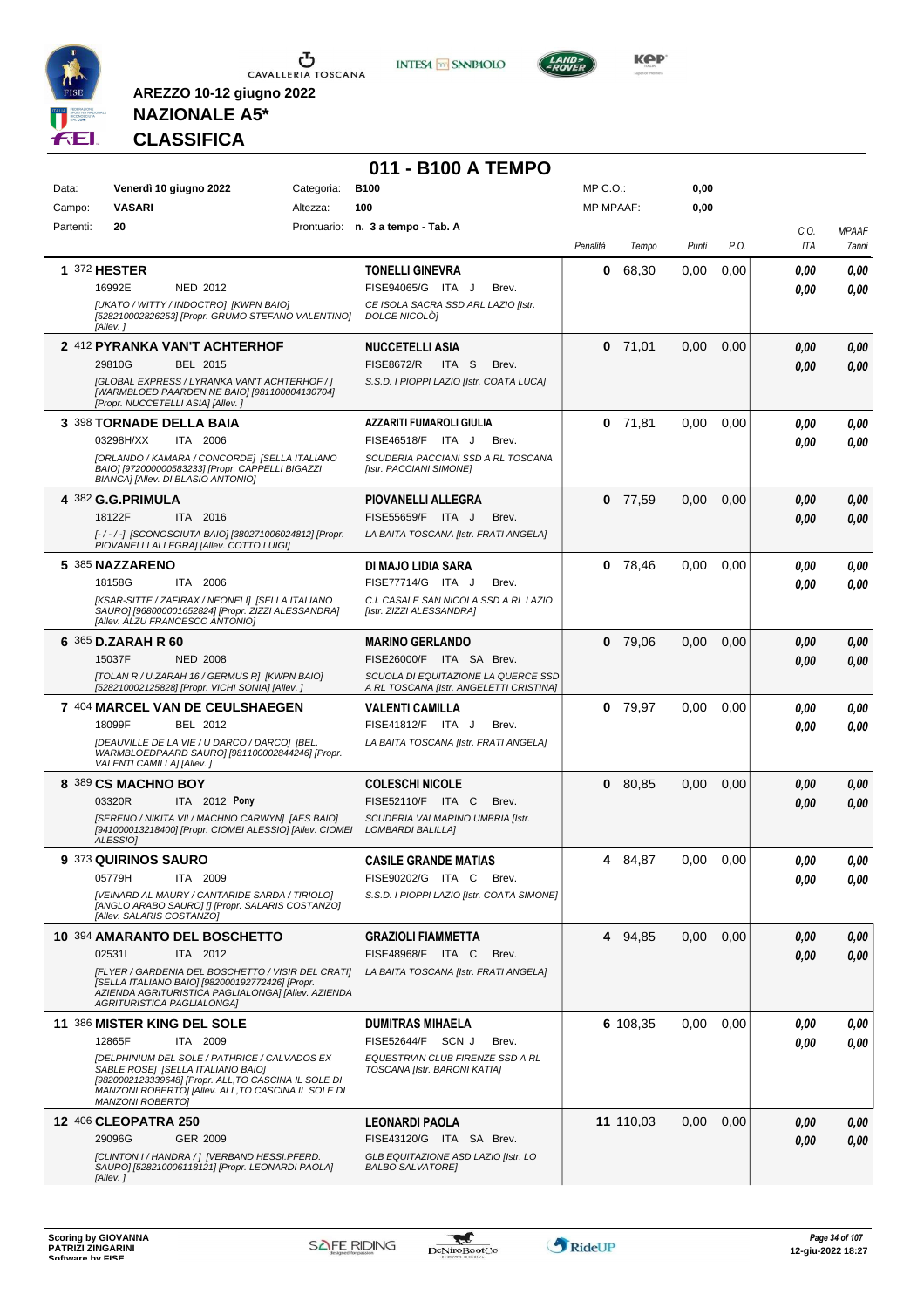

**INTESA** M SANPAOLO



**Kep** 

#### **NAZIONALE A5\* CLASSIFICA**

**AREZZO 10-12 giugno 2022**

| 011 - B100 A TEMPO |                                      |                                                                                                                                                      |             |                                                                    |  |                  |       |       |      |            |              |  |
|--------------------|--------------------------------------|------------------------------------------------------------------------------------------------------------------------------------------------------|-------------|--------------------------------------------------------------------|--|------------------|-------|-------|------|------------|--------------|--|
| Data:              | Venerdì 10 giugno 2022<br>Categoria: |                                                                                                                                                      | <b>B100</b> | $MP C. O.$ :                                                       |  | 0,00             |       |       |      |            |              |  |
| Campo:             | <b>VASARI</b><br>Altezza:            |                                                                                                                                                      |             | 100                                                                |  | <b>MP MPAAF:</b> |       | 0.00  |      |            |              |  |
| Partenti:          | 20                                   |                                                                                                                                                      |             | Prontuario: n. 3 a tempo - Tab. A                                  |  |                  |       |       |      | C.O.       | <b>MPAAF</b> |  |
|                    |                                      |                                                                                                                                                      |             |                                                                    |  | Penalità         | Tempo | Punti | P.O. | <b>ITA</b> | <b>7anni</b> |  |
|                    | 13 367 ZENAIDE                       |                                                                                                                                                      |             | <b>DE PIANO MICHELA</b>                                            |  | 20               | 89,07 | 0,00  | 0.00 | 0.00       | 0.00         |  |
|                    | 02378L                               | ITA 2011                                                                                                                                             |             | FISE33976/H ITA J<br>Brev.                                         |  |                  |       |       |      | 0.00       | 0.00         |  |
|                    |                                      | [CORINTO VMC / FANTASJ / RUPIN DE SOUBISE] [SELLA<br>ITALIANO BAIO SCURO] [941000012120981] [Propr.<br>MANCINA FRANCESCAI [Allev. MANCINA FRANCESCA] |             | A.S.D. CENTRO EQUESTRE F&D CAMPANIA<br>[Istr. CAPPETTA DONATO]     |  |                  |       |       |      |            |              |  |
|                    | 374 CATHO VD GULDEN Z                |                                                                                                                                                      |             | <b>RICCARDI DALILA</b>                                             |  | Elim.            | 0.00  | 0.00  | 0.00 | 0.00       | 0.00         |  |
|                    | 31283G                               | BEL 2011                                                                                                                                             |             | FISE88339/G ITA C<br>Brev.                                         |  |                  |       |       |      | 0.00       | 0.00         |  |
|                    | [Allev.]                             | [CALVARO Z / GODIVA VD GULDEN Z / ] [ZANGERSHEIDE<br>BAIO] [967000009298121] [Propr. RICCARDI DALILA]                                                |             | CENTRO IPPICO GOLDEN HORSES LAZIO<br>[Istr. COATA LUCA]            |  |                  |       |       |      |            |              |  |
|                    | <b>383 CORTINA</b>                   |                                                                                                                                                      |             | <b>SUSINO GINEVRA</b>                                              |  | Elim.            | 0,00  | 0,00  | 0,00 | 0.00       | 0.00         |  |
|                    | 21395G                               | <b>GER 2008</b>                                                                                                                                      |             | FISE55421/F ITA J<br>Brev.                                         |  |                  |       |       |      | 0.00       | 0.00         |  |
|                    |                                      | [CARDENIO / GREAT LADY / GRANNUS] [HANNOVER<br>BAIO] [380271006040926] [Propr. ARRAS DOMIZIA] [Allev. ]                                              |             | SCUDERIA PACCIANI SSD A RL TOSCANA<br>[Istr. PACCIANI SIMONE]      |  |                  |       |       |      |            |              |  |
|                    | 387 LUCIFERO                         |                                                                                                                                                      |             | <b>CENERINI LUDOVICA</b>                                           |  | Elim.            | 0.00  | 0.00  | 0.00 | 0.00       | 0.00         |  |
|                    | 15276G/ST                            | ITA 2004                                                                                                                                             |             | FISE52607/F ITA J<br>Brev.                                         |  |                  |       |       |      | 0.00       | 0.00         |  |
|                    | <b>DADDI GAVINO1</b>                 | [ERIN / ROBERGA / CACIBI] [ANGLO ARABO GRIGIO]<br>[977121001892846] [Propr. CECI FRANCESCO] [Allev.                                                  |             | C.I.LA SERRATA TOSCANA [Istr. TENUCCI<br><b>SIMONEI</b>            |  |                  |       |       |      |            |              |  |
|                    | 407 HOPE GREY                        |                                                                                                                                                      |             | <b>PULCINELLI GAIA</b>                                             |  | Rit.             | 0,00  | 0,00  | 0,00 | 0.00       | 0,00         |  |
|                    | 17304F                               | ITA 2011                                                                                                                                             |             | 4001/F<br>ITA S<br>Brev.                                           |  |                  |       |       |      | 0.00       | 0.00         |  |
|                    | <b>ANGELIS MICHELET</b>              | [-/KATE/NINTENDER] [SELLA ITALIANO GRIGIO]<br>[941000012128944] [Propr. PULCINELLI GAIA] [Allev. DE                                                  |             | C.I. TENUTA SELVAGGIA ASD TOSCANA<br>[Istr. DE VINCENZI CRISTIANA] |  |                  |       |       |      |            |              |  |
| <b>FC</b> 318      |                                      |                                                                                                                                                      |             | <b>LUCCI GIULIA</b>                                                |  | <b>Partito</b>   |       |       |      | 0.00       | 0.00         |  |
|                    |                                      |                                                                                                                                                      |             | FISE26974/F ITA S<br>$1^{\circ}G$                                  |  |                  |       |       |      | 0.00       | 0,00         |  |
|                    |                                      |                                                                                                                                                      |             | C.I. BENEFIZIO ASD TOSCANA [Istr.<br>APPOLLONI RICCARDO LUCIANO]   |  |                  |       |       |      |            |              |  |
| FC 360             |                                      |                                                                                                                                                      |             | <b>CANONICI GIANCARLO</b>                                          |  | <b>Partito</b>   |       |       |      | 0.00       | 0.00         |  |
|                    |                                      |                                                                                                                                                      |             | FISE18931/F ITA SA 1°G                                             |  |                  |       |       |      | 0.00       | 0.00         |  |
|                    |                                      |                                                                                                                                                      |             | C.I. EQUIPLANET SSD A RL TOSCANA [Istr.<br>ACCARDO MONICA]         |  |                  |       |       |      |            |              |  |
| FC 413             |                                      |                                                                                                                                                      |             | <b>ZITO GIACOMO</b>                                                |  | <b>Partito</b>   |       |       |      | 0.00       | 0,00         |  |
|                    |                                      |                                                                                                                                                      |             | <b>FISE10779/L ITA Y</b><br>$1^{\circ}G$                           |  |                  |       |       |      | 0.00       | 0.00         |  |
|                    |                                      |                                                                                                                                                      |             | S.S.D. I PIOPPI LAZIO [Istr. COATA LUCA]                           |  |                  |       |       |      |            |              |  |

Collegio Giudicante *Presidente ANNA RITA CLEMENTE ROBERTA CAPOLONGO GERMANA FRATTINI VANNA SANDRINI LUISA VALENTINI*

#### **012 - B90 A TEMPO**

| Data:     | Venerdì 10 giugno 2022                                                                                                                                              | Categoria:  | B90                                                                  |       |                  | $MP C. O.$ : |       | 0,00 |      |                     |
|-----------|---------------------------------------------------------------------------------------------------------------------------------------------------------------------|-------------|----------------------------------------------------------------------|-------|------------------|--------------|-------|------|------|---------------------|
| Campo:    | <b>VASARI</b>                                                                                                                                                       | Altezza:    | 90                                                                   |       | <b>MP MPAAF:</b> |              | 0,00  |      |      |                     |
| Partenti: | 11                                                                                                                                                                  | Prontuario: | n. 3 a tempo - Tab. A                                                |       |                  |              |       |      | C.0. | <b>MPAAF</b>        |
|           |                                                                                                                                                                     |             |                                                                      |       | Penalità         | Tempo        | Punti | P.O. | ITA  | <i><b>7anni</b></i> |
|           | <b>374 CATHO VD GULDEN Z</b>                                                                                                                                        |             | <b>RICCARDI DALILA</b>                                               |       | 0                | 65,10        | 0,00  | 0,00 | 0.00 | 0.00                |
|           | 31283G<br>BEL 2011                                                                                                                                                  |             | FISE88339/G<br>ITA C                                                 | Brev. |                  |              |       |      | 0,00 | 0.00                |
|           | [CALVARO Z / GODIVA VD GULDEN Z / ] [ZANGERSHEIDE<br>BAIO] [967000009298121] [Propr. RICCARDI DALILA]<br>[Allev.]                                                   |             | CENTRO IPPICO GOLDEN HORSES LAZIO<br>[Istr. COATA LUCA]              |       |                  |              |       |      |      |                     |
|           | 2 397 PUERTO RICO                                                                                                                                                   |             | <b>BRUNI VIRGINIA</b>                                                |       | 0                | 72,33        | 0,00  | 0.00 | 0,00 | 0,00                |
|           | 13254F<br>GER 2005                                                                                                                                                  |             | <b>FISE46670/F</b><br>ITA S                                          | Brev. |                  |              |       |      | 0.00 | 0,00                |
|           | [PONTIFEX / GRANDINA / GRANDILOT] [WESTFALEN<br>BAIO] [] [Propr. BRUNI GIANLUCA] [Allev. ]                                                                          |             | SCUOLE ITALIANA DI EQUITAZONE ASD<br>TOSCANA [Istr. LORUSSO DANIELE] |       |                  |              |       |      |      |                     |
|           | 3 379 VANDA DI SABUCI                                                                                                                                               |             | <b>DINELLI LORENZO</b>                                               |       | 0                | 73,92        | 0,00  | 0,00 | 0.00 | 0.00                |
|           | 24922M<br>ITA 2004                                                                                                                                                  |             | FISE84442/G<br>ITA G                                                 | Brev. |                  |              |       |      | 0,00 | 0.00                |
|           | [DONBITO VAN DE HELLE / MISS FRANKENSTEIN /<br>MODESTO (II)] [SELLA ITALIANO SAURO]<br>[977121001380017] [Propr. MONNO CARLOTTA] [Allev.<br><b>APRILE RAFFAELEI</b> |             | ASD LE SCUD. DI RIANO LAZIO [Istr. DUTTO]<br>REBECCA1                |       |                  |              |       |      |      |                     |

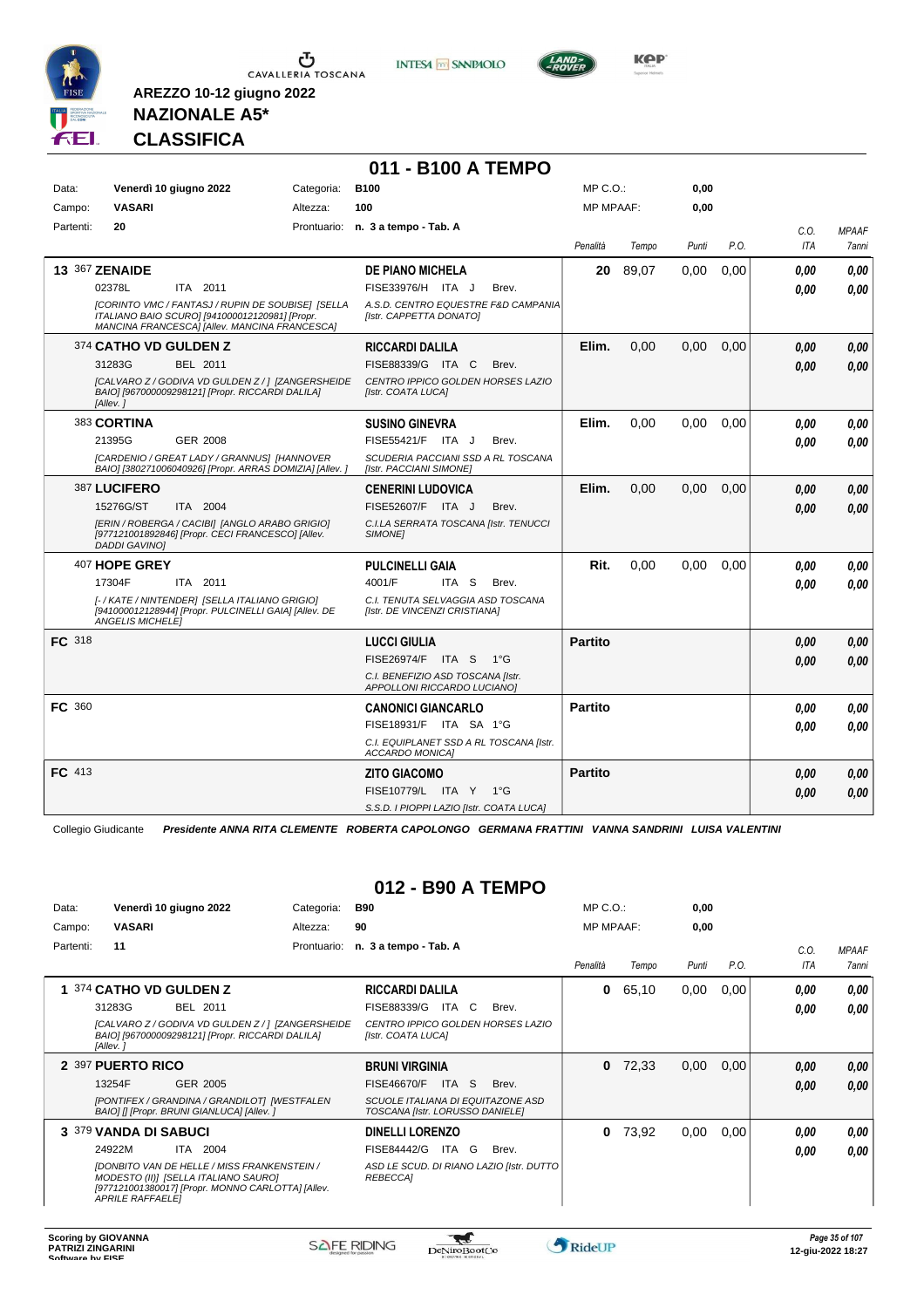





**NAZIONALE A5\* CLASSIFICA**

**AREZZO 10-12 giugno 2022**

#### **012 - B90 A TEMPO**

| Data:     |                           | Venerdì 10 giugno 2022                                                                                                                   |    | <b>B90</b><br>Categoria:                                                |                | MP C.O.: |       | 0,00 |      |              |
|-----------|---------------------------|------------------------------------------------------------------------------------------------------------------------------------------|----|-------------------------------------------------------------------------|----------------|----------|-------|------|------|--------------|
| Campo:    | <b>VASARI</b><br>Altezza: |                                                                                                                                          | 90 | <b>MP MPAAF:</b>                                                        |                | 0,00     |       |      |      |              |
| Partenti: | 11                        |                                                                                                                                          |    | Prontuario: n. 3 a tempo - Tab. A                                       |                |          |       |      | C.O. | <b>MPAAF</b> |
|           |                           |                                                                                                                                          |    |                                                                         | Penalità       | Tempo    | Punti | P.O. | ITA  | <b>7anni</b> |
|           | 4 395 IMERO-JOY           |                                                                                                                                          |    | <b>CERINI MARTINA</b>                                                   | 0              | 75.97    | 0.00  | 0,00 | 0.00 | 0,00         |
|           | 18615F                    | <b>NED 2013</b>                                                                                                                          |    | FISE48809/F ITA J<br>Brev.                                              |                |          |       |      | 0.00 | 0,00         |
|           |                           | [EL PRIMERO / JOY / EMILION] [KWPN BAIO]<br>[528210002988964] [Propr. CERINI MARTINA] [Allev. ]                                          |    | AREZZOEQUESTRIANCENTRE SSD ARL<br>TOSCANA [Istr. ROTUNNO CARLO]         |                |          |       |      |      |              |
|           | 5 393 AL CAPONE           |                                                                                                                                          |    | <b>GHERARDINI CAMILLA</b>                                               | 0              | 80.16    | 0,00  | 0.00 | 0.00 | 0,00         |
|           | 14278F                    | GER 2008                                                                                                                                 |    | FISE49315/F ITA J<br>Brev.                                              |                |          |       |      | 0.00 | 0.00         |
|           | MASSIMILIANO] [Allev.]    | [CHEPETTO / ISABEAU I / SIR SHOSTAKOV]<br>[HOLSTEINER BAIO] [941000014558948] [Propr. FAGIOLINI                                          |    | SCUDERIE SANTA MARIA ASD TOSCANA<br>[Istr. CONSORTI GIOVANNI]           |                |          |       |      |      |              |
|           | 6 409 GRETA DI SABUCI     |                                                                                                                                          |    | <b>GARZELLI LORENZO</b>                                                 | 0              | 80.19    | 0.00  | 0,00 | 0.00 | 0.00         |
|           | 26542M                    | ITA 2012                                                                                                                                 |    | FISE26864/F ITA SA Brev.                                                |                |          |       |      | 0.00 | 0,00         |
|           |                           | [LUIS DELLA CACCIA / LYSISTRATA / LUX] [SELLA<br>ITALIANO GRIGIO] [982000192324539] [Propr. APRILE<br>RAFFAELE] [Allev. APRILE RAFFAELE] |    | CLUB IPPICO M.A.B. LE CORTI S.S.D<br>TOSCANA [Istr. OSSA MARIANO PABLO] |                |          |       |      |      |              |
|           | 7 419 LA COGRA Z          |                                                                                                                                          |    | <b>CALDINI GIOIA</b>                                                    |                | 4 78,68  | 0,00  | 0,00 | 0.00 | 0,00         |
|           | 03063R                    | <b>BEL 2007</b>                                                                                                                          |    | FISE56019/F ITA Y<br>Brev.                                              |                |          |       |      | 0.00 | 0,00         |
|           |                           | [LAWITO / CONA GRAZIE / CON AIR] [ZANGERSHEIDE<br>BAIO] [276098102306244] [Propr. LOTTI ELISA] [Allev.]                                  |    | CLUB IPPICO LILLASTRO ASD TOSCANA<br>[Istr. BARBAROSSA MIRCO]           |                |          |       |      |      |              |
|           | 8 399 MAKITA DW           |                                                                                                                                          |    | <b>PELATI CHANTAL</b>                                                   |                | 8 83,98  | 0.00  | 0.00 | 0.00 | 0.00         |
|           | 15437F                    | BEL 2012                                                                                                                                 |    | FISE46358/F ITA J<br>Brev.                                              |                |          |       |      | 0.00 | 0,00         |
|           | MORASSO MARCO] [Allev.]   | [ELVIS TER PUTTE / STELLA / PACHAT II] [BEL.<br>WARMBLOEDPAARD BAIO] [981100002934365] [Propr.                                           |    | LA BAITA TOSCANA [Istr. FRATI ANGELA]                                   |                |          |       |      |      |              |
|           |                           | 376 CAMEO DELLE SCHIAVE                                                                                                                  |    | <b>FALZINI TEODOLINDA</b>                                               | Elim.          | 0,00     | 0,00  | 0,00 | 0.00 | 0.00         |
|           | 20876G                    | <b>GER 2007</b>                                                                                                                          |    | FISE86891/G ITA G<br>Brev.                                              |                |          |       |      | 0.00 | 0.00         |
|           |                           | [CONTENDRO / MATINKA / ] [HANNOVER BAIO SCURO]<br>[941000012038524] [Propr. MANGERINI FABIO] [Allev.]                                    |    | CI CASTELNUOVO ASD LAZIO [Istr.<br>LOPALCO CARLOTTAI                    |                |          |       |      |      |              |
|           | 421 GAUCHO                |                                                                                                                                          |    | <b>CHERICI MARCO</b>                                                    | Elim.          | 0.00     | 0.00  | 0.00 | 0.00 | 0,00         |
|           | 02545C                    | GER 2003                                                                                                                                 |    | FISE12731/F ITA SA Brev.                                                |                |          |       |      | 0.00 | 0,00         |
|           | [Allev.]                  | [GRAF GRANNUS / SALUE / SILVIO I] [HANNOVER BAIO]<br>[528210002092863] [Propr. CASALATI GARINEI ROBERTA]                                 |    | LA CASINA ASD TOSCANA [Istr. AMATO<br><b>MARY TERRY NOEL1</b>           |                |          |       |      |      |              |
| FC 417    |                           |                                                                                                                                          |    | <b>CUCCO VALENTINA</b>                                                  | <b>Partito</b> |          |       |      | 0.00 | 0.00         |
|           |                           |                                                                                                                                          |    | 003019/H<br>ITA <sub>S</sub><br>$1^{\circ}$ G                           |                |          |       |      | 0.00 | 0,00         |
|           |                           |                                                                                                                                          |    | CI EQUIDEC LE PALME ASD CAMPANIA [Istr.<br>CAPPIELLO VALERIA]           |                |          |       |      |      |              |

Collegio Giudicante *Presidente ANNA RITA CLEMENTE ROBERTA CAPOLONGO GERMANA FRATTINI VANNA SANDRINI LUISA VALENTINI*

#### **013 - LB80 DI PRECISIONE**

| Data:            | Venerdì 10 giugno 2022                                 |                                                                                                                                          | Categoria:  | <b>LB80</b>                                             |                     | MP C.O.:                              |               | 0,00  |       |      |                    |                                     |
|------------------|--------------------------------------------------------|------------------------------------------------------------------------------------------------------------------------------------------|-------------|---------------------------------------------------------|---------------------|---------------------------------------|---------------|-------|-------|------|--------------------|-------------------------------------|
| Campo:           | <b>VASARI</b>                                          | 80<br>Altezza:                                                                                                                           |             |                                                         |                     | <b>MP MPAAF:</b>                      |               | 0,00  |       |      |                    |                                     |
| Partenti:        | 6                                                      |                                                                                                                                          | Prontuario: | n. 1 di Precisione - Tab. A                             |                     |                                       | Penalità      | Tempo | Punti | P.O. | C.0.<br><b>ITA</b> | <b>MPAAF</b><br><b>7anni</b>        |
|                  | 1 400 CLONMORE CHARLOTTE                               |                                                                                                                                          |             | DE LUNA LUDOVICA CORNELIA                               |                     |                                       | 0             | 0,00  | 0,00  | 0,00 | 0,00               | 0,00                                |
|                  | 28693G                                                 | IRL 2014 Pony                                                                                                                            |             | FISE63142/G                                             | ITA J               | Brev.                                 |               |       |       |      | 0,00               | 0,00                                |
|                  | [Allev.]                                               | [GWENNIC DE GOARIVA / MISTY LADY / ] [CONNEMARA<br>BAIO] [372100400050626] [Propr. DE LUNA ADOLFO]                                       |             | [Istr. ZIZZI ALESSANDRA]                                |                     | C.I. CASALE SAN NICOLA SSD A RL LAZIO |               |       |       |      |                    |                                     |
|                  | <b>1 411 LISSI</b>                                     |                                                                                                                                          |             | <b>INNOCENTI SARA</b>                                   |                     |                                       | $\bf{0}$      | 0,00  | 0,00  | 0,00 | 0,00               | 0.00                                |
|                  | 17904F                                                 | ITA 2005 Pony                                                                                                                            |             | FISE24192/F                                             | ITA<br><sub>S</sub> | Brev.                                 |               |       |       |      | 0,00               | 0.00                                |
|                  | COMBINAZIONE PER PONY GRAZIE)                          | [ANTINOR - S / ELFE / NIBELUNG - V] [HAFLINGER<br>SAURO DORATO] [380098100490045] [Propr.<br>MONTAGNOLI ALESSIA] [Allev. ] (NON ADEGUARE |             | SAN GORO ASD TOSCANA [Istr.<br>FIORAVANTI ROBERTAI      |                     |                                       |               |       |       |      |                    |                                     |
|                  | 1 418 CERVÍ DE MAQUIS                                  |                                                                                                                                          |             | PANICHI LUNA                                            |                     |                                       | 0             | 0,00  | 0,00  | 0,00 | 0,00               | 0,00                                |
|                  | 17620F                                                 | ESP 2014 Pony                                                                                                                            |             | FISE63568/F                                             | ITA G               | Brev.                                 |               |       |       |      | 0,00               | 0,00                                |
|                  | ADRIATIK HORSES TEAM] [Allev.]                         | [-/-/-] [PONY GRIGIO] [724099000014498] [Propr. ASD                                                                                      |             | TOSCANA EQUITAZIONE ASD TOSCANA<br>[Istr. MELI GIORGIO] |                     |                                       |               |       |       |      |                    |                                     |
| Coffware by EICE | <b>Scoring by GIOVANNA</b><br><b>PATRIZI ZINGARINI</b> |                                                                                                                                          |             | <b>SAFE RIDING</b>                                      | eNiroBoot('o        |                                       | <b>RideUP</b> |       |       |      |                    | Page 36 of 107<br>12-giu-2022 18:27 |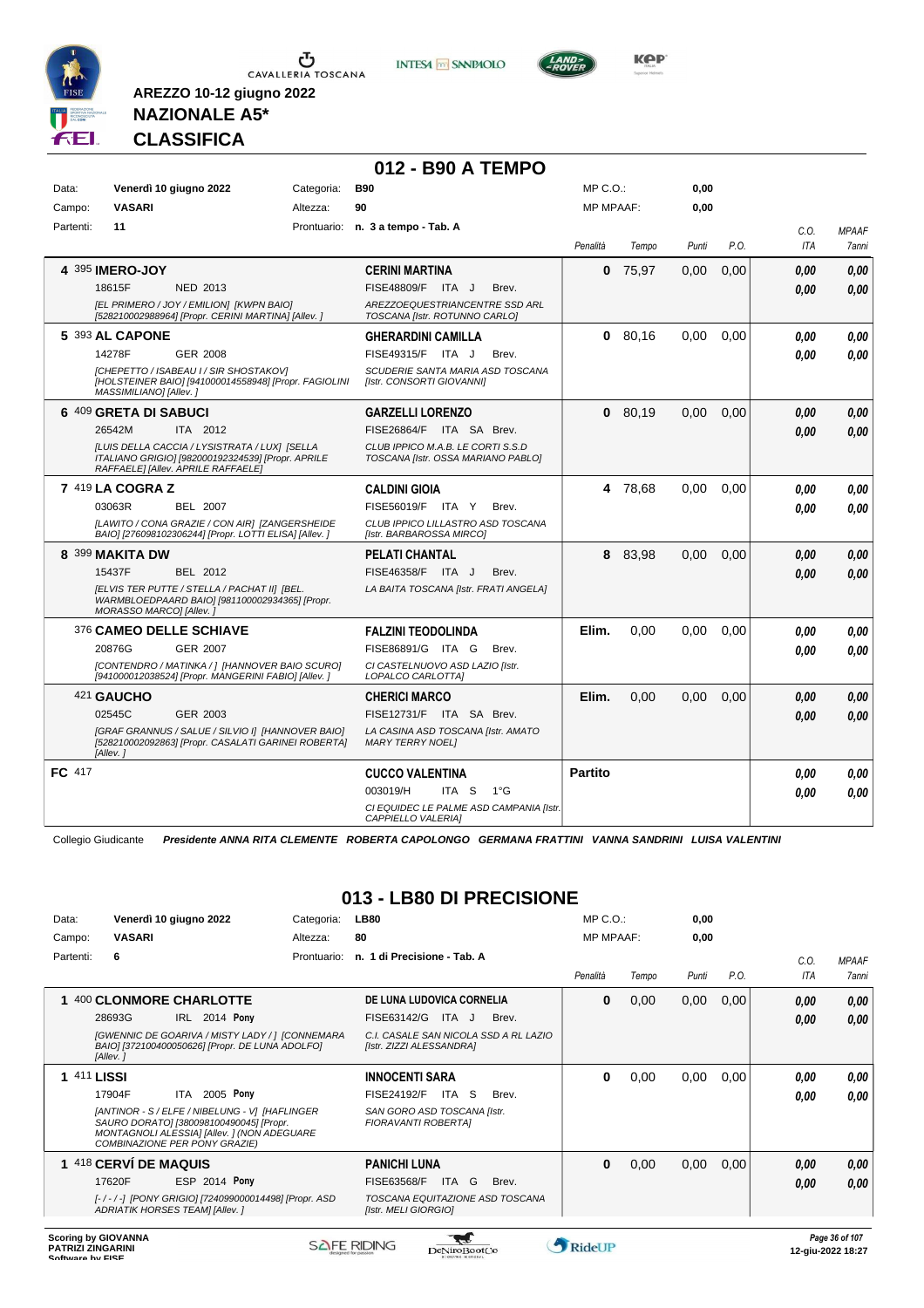





**KPP** 

#### **NAZIONALE A5\* CLASSIFICA**

**AREZZO 10-12 giugno 2022**

|           |                                                                                                                                          |             | 013 - LB80 DI PRECISIONE                            |                  |           |       |      |            |              |
|-----------|------------------------------------------------------------------------------------------------------------------------------------------|-------------|-----------------------------------------------------|------------------|-----------|-------|------|------------|--------------|
| Data:     | Venerdì 10 giugno 2022                                                                                                                   | Categoria:  | <b>LB80</b>                                         | $MP C. O.$ :     |           | 0,00  |      |            |              |
| Campo:    | <b>VASARI</b>                                                                                                                            | Altezza:    | 80                                                  | <b>MP MPAAF:</b> |           | 0,00  |      |            |              |
| Partenti: | 6                                                                                                                                        | Prontuario: | n. 1 di Precisione - Tab. A                         |                  |           |       |      | C.O.       | <b>MPAAF</b> |
|           |                                                                                                                                          |             |                                                     | Penalità         | Tempo     | Punti | P.O. | <b>ITA</b> | <b>7anni</b> |
|           | 434 <b>CARLOS</b>                                                                                                                        |             | <b>DEPASQUALE VITTORIA</b>                          | 0                | 0,00      | 0,00  | 0,00 | 0.00       | 0,00         |
|           | NED 2005 Pony<br>18519G                                                                                                                  |             | FISE63922/F<br>ITA G<br>A LUDI                      |                  |           |       |      | 0.00       | 0.00         |
|           | [PONY SAURO] [528210000924748] [Propr. D'URSO<br>BRUNO] [Allev.]                                                                         |             | LA BAITA TOSCANA [Istr. FRATI ANGELA]               |                  |           |       |      |            |              |
|           | 5 410 BELFUCILE                                                                                                                          |             | <b>AGNOLONI CAMILLA</b>                             | 4                | 85,48     | 0,00  | 0,00 | 0.00       | 0,00         |
|           | 46396B<br><b>ITA</b><br>2016                                                                                                             |             | <b>FISE25486/F</b><br>ITA<br>Brev.<br>Y             |                  |           |       |      | 0.00       | 0,00         |
|           | [MONTE BELLINI / CORNFLAKES 2 / 1 [SELLA ITALIANO<br>BAIO] [380271000022078] [Propr. MOYERSOEN FILIPPO]<br>[Allev. MOYERSOEN FILIPPO]    |             | LA CIPRESSAIA TOSCANA [Istr. LARI<br><b>GIULIA1</b> |                  |           |       |      |            |              |
|           | 6 380 OXVIEWCAILIN                                                                                                                       |             | <b>CIULLI CHIARA</b>                                |                  | 20 114,32 | 0,00  | 0,00 | 0.00       | 0,00         |
|           | 2010 Pony<br>IRL<br>14286F                                                                                                               |             | ITA SA Brev.<br><b>FISE57412/F</b>                  |                  |           |       |      | 0.00       | 0.00         |
|           | <b>IOX VIEW PADDY / RATHCOONA FANNY / GLENCARRIG</b><br>PRINCE] [CONNEMARA GRIGIO] [3721004000017262]<br>[Propr. MEUCCI GIULIA] [Allev.] |             | LA CIPRESSAIA TOSCANA [Istr. LARI<br><b>GIULIAI</b> |                  |           |       |      |            |              |

Collegio Giudicante *Presidente ANNA RITA CLEMENTE ROBERTA CAPOLONGO GERMANA FRATTINI VANNA SANDRINI LUISA VALENTINI*

#### **014 - L70 DI PRECISIONE**

| Data:<br>Campo: | Venerdì 10 giugno 2022<br><b>VASARI</b>                                                                                                                                                    | Categoria:<br>Altezza: | <b>L70</b><br>70                                                                                                                                             | MP C. O.<br><b>MP MPAAF:</b> |       | 0,00<br>0.00 |      |                    |                              |
|-----------------|--------------------------------------------------------------------------------------------------------------------------------------------------------------------------------------------|------------------------|--------------------------------------------------------------------------------------------------------------------------------------------------------------|------------------------------|-------|--------------|------|--------------------|------------------------------|
| Partenti:       | 5                                                                                                                                                                                          | Prontuario:            | n. 1 di Precisione - Tab. A                                                                                                                                  | Penalità                     | Tempo | Punti        | P.O. | C.0.<br><b>ITA</b> | <b>MPAAF</b><br><b>7anni</b> |
|                 | 1 429 JACKETS MAGICIAN<br>30342K<br><b>GBR 2011 Pony</b><br>[X / X / ] [PONY SAURO BRUCIATO] [] [Propr. ] [Allev. ]                                                                        |                        | <b>BERKERY LILAH PARI DEIRDRE</b><br>FISE67471/F<br>GBR G<br>A LUDI<br>TOSCANA EQUITAZIONE ASD TOSCANA                                                       | 0                            | 0,00  | 0,00         | 0,00 | 0.00<br>0.00       | 0.00<br>0.00                 |
|                 | 1 431 RASTON<br>04327N<br>ITA 2010<br>[STARON / LA BELLA SAURA / KSAR-SITTE (BEL)] [SELLA<br>ITALIANO BAIO] [982000123245890] [Propr. CASADEI<br>SANTUCCI SCOZZA FABIANA] [Allev. DESSOLIS |                        | [Istr. PITZIANTI CRISTIAN]<br><b>CLOETTA SOFIA</b><br><b>FISE67080/F</b><br>A LUDI<br>ITA J<br>TOSCANA EQUITAZIONE ASD TOSCANA<br>[Istr. PITZIANTI CRISTIAN] | 0                            | 0.00  | 0.00         | 0.00 | 0.00<br>0,00       | 0,00<br>0.00                 |
|                 | SALVATORE]<br>1 433 DAKOTA<br><b>SCN 2004 Pony</b><br>15679G<br>[XXXX / XXXX / ] [SCONOSCIUTA ROANO] [] [Propr.<br>ASS. SPORT. DILETTANTISTICA EQUICLUB VALLE DEL<br>TEVERE] [Allev.]      |                        | <b>BRECCIAROLI FILIPPO</b><br>FISE95632/G ITA G<br>A LUDI<br>C.S.CARABINIERI LAZIO [Istr. BRECCIAROLI<br>STEFANOI                                            | $\bf{0}$                     | 0.00  | 0.00         | 0.00 | 0.00<br>0.00       | 0.00<br>0.00                 |
|                 | 1 434 CARLOS<br>18519G<br><b>NED 2005 Pony</b><br>[PONY SAURO] [528210000924748] [Propr. D'URSO<br>BRUNO] [Allev.]                                                                         |                        | <b>DEPASQUALE VITTORIA</b><br>FISE63922/F<br>ITA GALUDI<br>LA BAITA TOSCANA [Istr. FRATI ANGELA]                                                             | 0                            | 0,00  | 0,00         | 0,00 | 0,00<br>0,00       | 0,00<br>0.00                 |
|                 | 430 CORONA<br>03281C<br>GER 2006<br>[COLANDER / CORONADA / CORONADO] [WUR GRIGIO]<br>[I [Propr. BACOCCOLI ELIN BIRGITTA GUNILLA B] [Allev. ]                                               |                        | <b>DE MAIO FRANCESCO</b><br>FISE34089/H<br>ITA G<br>A LUDI<br>A.S.D. CENTRO EQUESTRE F&D CAMPANIA<br>[Istr. CAPPETTA DONATO]                                 | Elim.                        | 0,00  | 0,00         | 0,00 | 0.00<br>0.00       | 0.00<br>0.00                 |

Collegio Giudicante *Presidente ANNA RITA CLEMENTE ROBERTA CAPOLONGO GERMANA FRATTINI VANNA SANDRINI LUISA VALENTINI*

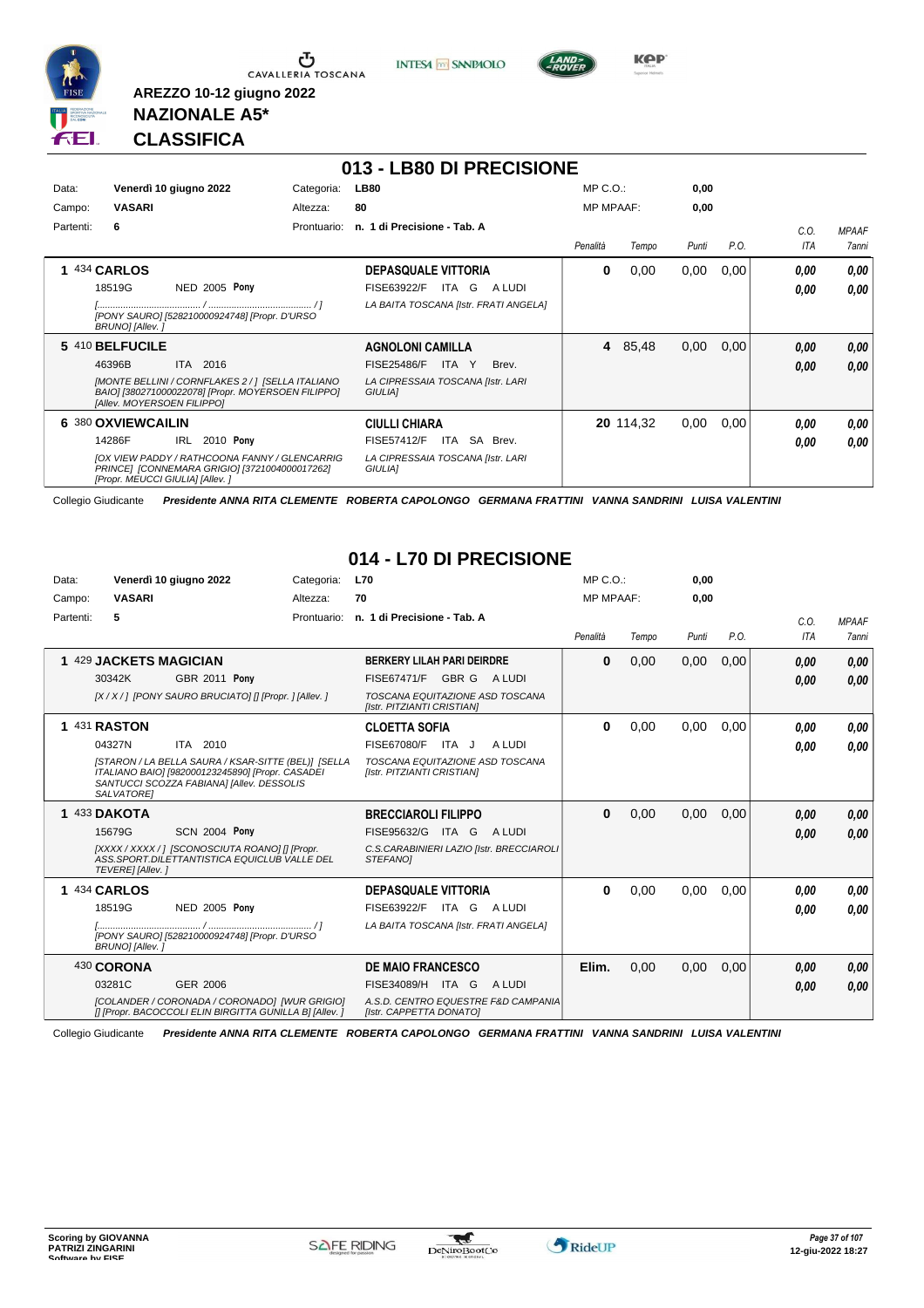

**INTESA** M SANPAOLO

**015 - L60 DI PRECISIONE**



**Kep** 

#### **NAZIONALE A5\* CLASSIFICA**

**AREZZO 10-12 giugno 2022**

| Data:     | Venerdì 10 giugno 2022                                                                                                                                                                                   | Categoria: | <b>L60</b>                                                                                                                        | $MP C. O.$ :     |       | 0,00  |      |              |                       |
|-----------|----------------------------------------------------------------------------------------------------------------------------------------------------------------------------------------------------------|------------|-----------------------------------------------------------------------------------------------------------------------------------|------------------|-------|-------|------|--------------|-----------------------|
| Campo:    | <b>VASARI</b>                                                                                                                                                                                            | Altezza:   | 60                                                                                                                                | <b>MP MPAAF:</b> |       | 0,00  |      |              |                       |
| Partenti: | 6                                                                                                                                                                                                        |            | Prontuario: n. 1 di Precisione - Tab. A                                                                                           | Penalità         | Tempo | Punti | P.O. | C.O.<br>ITA  | <b>MPAAF</b><br>7anni |
|           | 1 422 BORDERHILL WILLIAM 88224<br>GBR 2010 Pony<br>17688F<br>IEYARTH MOWGLI 56763 / 100042 DOWNLAND SWAN<br>WILLOW / DOWNLAND ARCADY 24511] [WELSH BAIO]                                                 |            | <b>BERKERY LILAH PARI DEIRDRE</b><br>FISE67471/F GBR G<br>A LUDI<br>TOSCANA EQUITAZIONE ASD TOSCANA<br>[Istr. PITZIANTI CRISTIAN] | $\bf{0}$         | 0,00  | 0,00  | 0.00 | 0.00<br>0.00 | 0.00<br>0,00          |
|           | [958000001702483] [Propr. BERKERY NAZILA] [Allev. ]<br>1 426 LORETELLA<br><b>SCN 1999 Pony</b><br>03082H/XX<br>[XX / XX / ] [SCONOSCIUTA BAIO] [985100006811774]<br>[Propr. SCOTELLARO ANTONIO] [Allev.] |            | <b>CAMPESTRE ANGELO</b><br>FISE36163/H ITA G<br>A LUDI<br>A.S.D. CENTRO EQUESTRE F&D CAMPANIA<br>[Istr. CAPPETTA DONATO]          | $\mathbf{0}$     | 0,00  | 0,00  | 0,00 | 0.00<br>0.00 | 0,00<br>0,00          |
|           | 1 428 G-GENTLEMEN DE GULDENBOOM<br>11367F<br>BEL 2006<br>[ROBLE / GIOIS DELL'AC.CA.DE / CACAO COURCELLE]<br>[BWP BAIO] [] [Propr. TSATSOU DANAI] [Allev.]                                                |            | <b>MARCHIORO DILETTA</b><br>FISE70393/F ITA G<br>A LUDI<br>LA BAITA TOSCANA [Istr. FRATI ANGELA]                                  | $\bf{0}$         | 0.00  | 0.00  | 0.00 | 0.00<br>0.00 | 0,00<br>0.00          |
|           | 1 435 CINA<br>16189F<br>ITA 2013<br>[-/-/] [SCONOSCIUTA GRIGIO] [380271001024782] [Propr.<br>PUCCIARELLI ROSELLA] [Allev. TENUTA SELVAGGIA DI<br>CRISTIANA DEVINCENZII                                   |            | <b>CAVALLI ANNA</b><br>FISE51949/F ITA C<br>A LUDI<br>LA BAITA TOSCANA [Istr. FRATI ANGELA]                                       | $\bf{0}$         | 0,00  | 0.00  | 0.00 | 0.00<br>0.00 | 0,00<br>0.00          |
|           | 364 DELTAKAL<br>GBR 2014<br>06818H<br>[DELEGATOR / GUNTAKAL / DAMSIRE] [PUROSANGUE<br>INGLESE BAIO] [985101045219486] [Propr. CAROTENUTO<br>LUIGI ANGELO] [Allev.]                                       |            | <b>BORICCHI CAMILLA</b><br>FISE64111/F<br>ITA G<br>A LUDI<br>AREZZOEQUESTRIANCENTRE SSD ARL<br>TOSCANA [Istr. ROTUNNO CARLO]      | Elim.            | 0.00  | 0.00  | 0.00 | 0.00<br>0.00 | 0,00<br>0.00          |
| FC 429    |                                                                                                                                                                                                          |            | <b>CASINI BIANCA</b><br>FISE34120/F ITA S<br>$1^{\circ}G$<br>TOSCANA EQUITAZIONE ASD TOSCANA<br>[Istr. PITZIANTI CRISTIAN]        | Partito          |       |       |      | 0.00<br>0.00 | 0,00<br>0.00          |

Collegio Giudicante *Presidente ANNA RITA CLEMENTE ROBERTA CAPOLONGO GERMANA FRATTINI VANNA SANDRINI LUISA VALENTINI*

#### **016 - L40 DI PRECISIONE**

| Data:     | Venerdì 10 giugno 2022                                                                                                    | Categoria:  | L40                                                            | MP C. O.         |       | 0,00  |      |            |              |
|-----------|---------------------------------------------------------------------------------------------------------------------------|-------------|----------------------------------------------------------------|------------------|-------|-------|------|------------|--------------|
| Campo:    | <b>VASARI</b>                                                                                                             | Altezza:    | 40                                                             | <b>MP MPAAF:</b> |       | 0.00  |      |            |              |
| Partenti: | 6                                                                                                                         | Prontuario: | n. 1 di Precisione - Tab. A                                    |                  |       |       |      | C.0.       | <b>MPAAF</b> |
|           |                                                                                                                           |             |                                                                | Penalità         | Tempo | Punti | P.O. | <b>ITA</b> | <b>7anni</b> |
|           | 423 LINDA                                                                                                                 |             | <b>MEONI CAMILLA</b>                                           | $\bf{0}$         | 0,00  | 0,00  | 0.00 | 0.00       | 0.00         |
|           | ITA 2014 Pony<br>18231F                                                                                                   |             | <b>FISE77953/F</b><br>ITA G<br>A LUDI                          |                  |       |       |      | 0.00       | 0.00         |
|           | [-/-/-] [PONY PEZZATO BAIO] [380271001022484] [Propr.<br>CLUB IPPICO IL POGGIO ASDI [Allev. LUCHETTI<br><b>VALENTINO1</b> |             | A.S.D. CLUB IPPICO IL POGGIO TOSCANA<br>[Istr. PAOLI ELEONORA] |                  |       |       |      |            |              |
|           | <b>1 424 LINDA</b>                                                                                                        |             | <b>SARGENTONI DESIREE</b>                                      | $\bf{0}$         | 0,00  | 0,00  | 0,00 | 0.00       | 0,00         |
|           | ITA 2014 Pony<br>18231F                                                                                                   |             | <b>FISE78140/F</b><br>ITA G<br>A LUDI                          |                  |       |       |      | 0.00       | 0.00         |
|           | [-/-/-] [PONY PEZZATO BAIO] [380271001022484] [Propr.<br>CLUB IPPICO IL POGGIO ASDI [Allev. LUCHETTI<br><b>VALENTINO1</b> |             | A.S.D. CLUB IPPICO IL POGGIO TOSCANA<br>[Istr. PAOLI ELEONORA] |                  |       |       |      |            |              |
|           | <b>1 425 LINDA</b>                                                                                                        |             | <b>ALBU ALESSIA</b>                                            | $\bf{0}$         | 0,00  | 0,00  | 0.00 | 0.00       | 0,00         |
|           | ITA 2014 Pony<br>18231F                                                                                                   |             | <b>FISE77868/F ITA G</b><br>A LUDI                             |                  |       |       |      | 0.00       | 0.00         |
|           | [-/-/-] [PONY PEZZATO BAIO] [380271001022484] [Propr.<br>CLUB IPPICO IL POGGIO ASDI [Allev. LUCHETTI<br><b>VALENTINO1</b> |             | A.S.D. CLUB IPPICO IL POGGIO TOSCANA<br>[Istr. PAOLI ELEONORA] |                  |       |       |      |            |              |
|           | 1 426 LORETELLA                                                                                                           |             | <b>CAMPESTRE ANGELO</b>                                        | $\bf{0}$         | 0,00  | 0,00  | 0,00 | 0,00       | 0,00         |
|           | <b>SCN 1999 Pony</b><br>03082H/XX                                                                                         |             | FISE36163/H ITA G<br>A LUDI                                    |                  |       |       |      | 0,00       | 0,00         |
|           | [XX / XX / ] [SCONOSCIUTA BAIO] [985100006811774]<br>[Propr. SCOTELLARO ANTONIO] [Allev. ]                                |             | A.S.D. CENTRO EQUESTRE F&D CAMPANIA<br>[Istr. CAPPETTA DONATO] |                  |       |       |      |            |              |
|           | 1 428 G-GENTLEMEN DE GULDENBOOM                                                                                           |             | <b>MARCHIORO DILETTA</b>                                       | <sup>0</sup>     | 0,00  | 0,00  | 0,00 | 0.00       | 0.00         |
|           | 11367F<br><b>BEL 2006</b>                                                                                                 |             | FISE70393/F ITA G<br>A LUDI                                    |                  |       |       |      | 0.00       | 0.00         |
|           | [ROBLE / GIOIS DELL'AC.CA.DE / CACAO COURCELLE]<br>[BWP BAIO] [] [Propr. TSATSOU DANAI] [Allev. ]                         |             | LA BAITA TOSCANA [Istr. FRATI ANGELA]                          |                  |       |       |      |            |              |

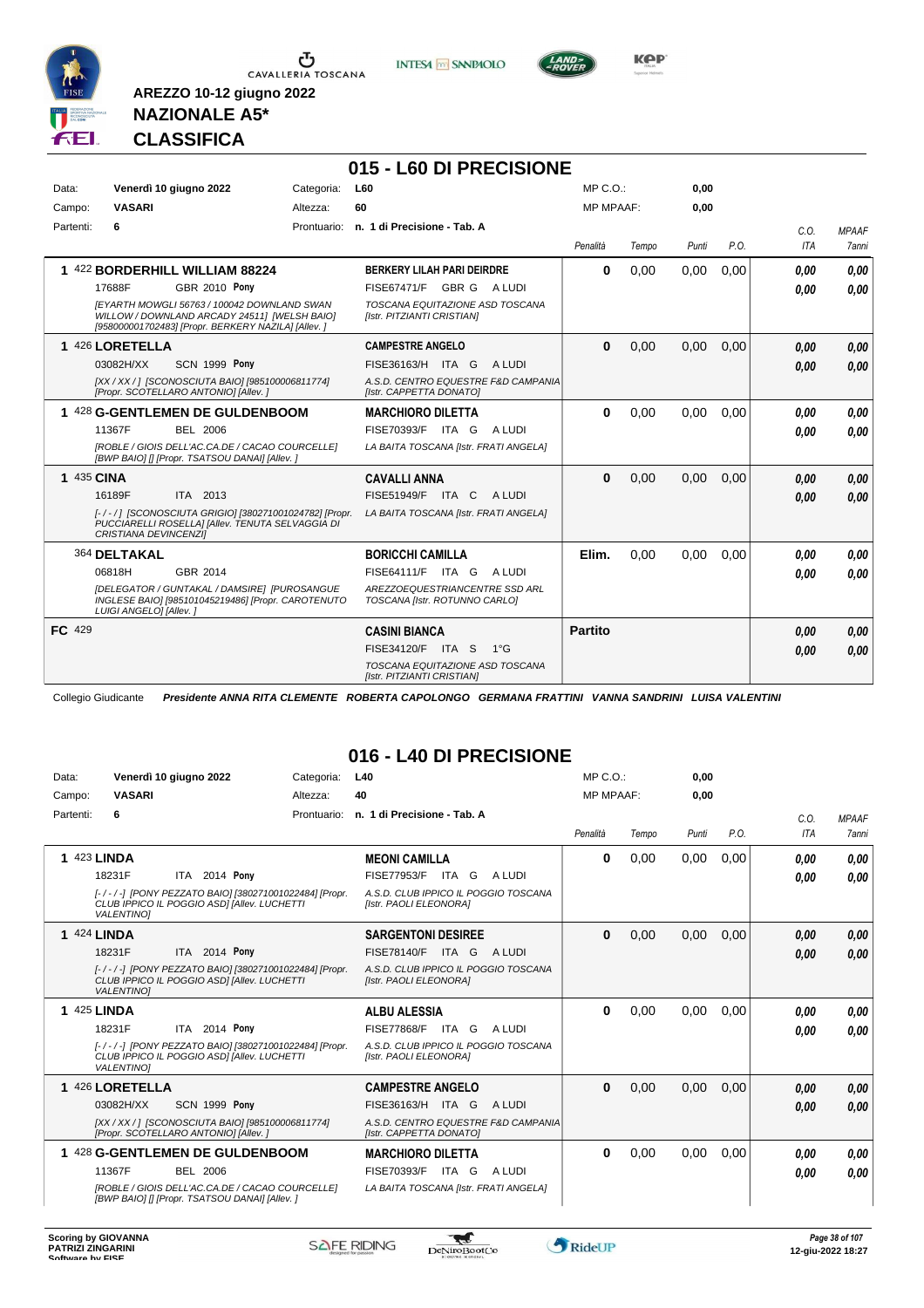





**KPP** 

#### **NAZIONALE A5\* CLASSIFICA**

**AREZZO 10-12 giugno 2022**

|           |                                                                                             |             | 016 - L40 DI PRECISIONE                                            |                  |       |       |      |      |              |
|-----------|---------------------------------------------------------------------------------------------|-------------|--------------------------------------------------------------------|------------------|-------|-------|------|------|--------------|
| Data:     | Venerdì 10 giugno 2022                                                                      | Categoria:  | L40                                                                | $MP C. O.$ :     |       | 0,00  |      |      |              |
| Campo:    | <b>VASARI</b>                                                                               | Altezza:    | 40                                                                 | <b>MP MPAAF:</b> |       | 0,00  |      |      |              |
| Partenti: | 6                                                                                           | Prontuario: | n. 1 di Precisione - Tab. A                                        |                  |       |       |      | C.O. | <b>MPAAF</b> |
|           |                                                                                             |             |                                                                    | Penalità         | Tempo | Punti | P.O. | ITA  | 7anni        |
|           | 6 432 CAERHOSYN DARKIES PRIDE                                                               |             | DE CRESCENZO ANDREA                                                | 4                | 0.00  | 0,00  | 0.00 | 0,00 | 0,00         |
|           | <b>FRA 2004 Pony</b><br>07242H                                                              |             | ITA G<br>FISE32476/H<br>A LUDI                                     |                  |       |       |      | 0,00 | 0,00         |
|           | [XX / XX / ] [PONY BAIO] [528210000961888] [Propr. ASD<br><b>EQUIDEC-LE PALME  [Allev.]</b> |             | CI EQUIDEC LE PALME ASD CAMPANIA [Istr.]<br>DE CRESCENZO GIULIANO] |                  |       |       |      |      |              |

Collegio Giudicante *Presidente ANNA RITA CLEMENTE ROBERTA CAPOLONGO GERMANA FRATTINI VANNA SANDRINI LUISA VALENTINI*

#### **017 - 4 ANNI DI PRECISIONE**

| Data:     | Sabato 11 giugno 2022                                                                                                                                                                                                                 | Categoria:  | 4 Anni                                                                | MP C.O.:         |       | 0,00  |      |      |              |
|-----------|---------------------------------------------------------------------------------------------------------------------------------------------------------------------------------------------------------------------------------------|-------------|-----------------------------------------------------------------------|------------------|-------|-------|------|------|--------------|
| Campo:    | <b>VASARI</b>                                                                                                                                                                                                                         | Altezza:    | 100                                                                   | <b>MP MPAAF:</b> |       | 0,00  |      |      |              |
| Partenti: | 18                                                                                                                                                                                                                                    | Prontuario: | n. 1 di Precisione - Tab. A                                           |                  |       |       |      | C.O. | <b>MPAAF</b> |
|           |                                                                                                                                                                                                                                       |             |                                                                       | Penalità         | Tempo | Punti | P.O. | ITA  | <b>7anni</b> |
| 1         | 7 DANCADU'                                                                                                                                                                                                                            |             | <b>MATTOZZI MARIA GIULIA</b>                                          | $\bf{0}$         | 0,00  | 0.00  | 0,00 | 0.00 | 0.00         |
|           | 31080G<br>ITA 2018                                                                                                                                                                                                                    |             | 017810/G<br>ITA S<br>− 1°G                                            |                  |       |       |      | 0.00 | 0.00         |
|           | [LOHENGRIN DI VILLA EMILIA / OFARA / ] [SELLA<br>ITALIANO SAURO] [380271000029335] [Propr. FIORI                                                                                                                                      |             | CAVALIERI DEL VEIO ASD LAZIO [Istr.<br><b>SALVINI EMANUELEI</b>       |                  |       |       |      |      |              |
|           | ROBERTO] [Allev.]                                                                                                                                                                                                                     |             |                                                                       |                  |       |       |      |      |              |
| 1         | 9 NAOMI                                                                                                                                                                                                                               |             | <b>RUGGIERI DANIELE</b>                                               | $\mathbf 0$      | 0,00  | 0,00  | 0,00 | 0.00 | 0,00         |
|           | 30489K<br><b>NED 2018</b>                                                                                                                                                                                                             |             | 006748/G<br>ITA S<br>$2^{\circ}G$                                     |                  |       |       |      | 0.00 | 0.00         |
|           | $[X/X/$ ] [KWPN BAIO] [] [Propr. ] [Allev. ]                                                                                                                                                                                          |             | C.E. PORTA DI ROMA ASD LAZIO [Istr.<br><b>BADULESCU SORIN MIHAILI</b> |                  |       |       |      |      |              |
| 1         | <sup>14</sup> MAXIMA                                                                                                                                                                                                                  |             | <b>IANNUCCI GIANLUCA</b>                                              | $\bf{0}$         | 0,00  | 0.00  | 0.00 | 0.00 | 0.00         |
|           | 30718G<br>ITA 2018                                                                                                                                                                                                                    |             | 5014/H<br>ITA S<br>$2^{\circ}$ G                                      |                  |       |       |      | 0.00 | 0.00         |
|           | [CORNET DE LUX / URIELLE / ] [SELLA ITALIANO GRIGIO]<br>[380271000056396] [Propr. IANNUCCI GIANLUCA] [Allev. ]                                                                                                                        |             | SSD C.M. HORSES 28 ARL LAZIO [Istr.<br><b>MARINI CHRISTIANI</b>       |                  |       |       |      |      |              |
| 4         | 4 GEORGIA                                                                                                                                                                                                                             |             | <b>BOLOGNESI CLAUDIA</b>                                              | 4                | 0.00  | 0.00  | 0.00 | 0.00 | 0.00         |
|           | 18375F<br>ITA 2018                                                                                                                                                                                                                    |             | FISE30715/F ITA S<br>$1^{\circ}G$                                     |                  |       |       |      | 0.00 | 0.00         |
|           | <b>[GLASGOW-W VAN'T MERELSNEST / BABAGANOUSH /</b><br><b>BAEDEKER  [SELLA ITALIANO SAURO]</b><br>[380271000034364] [Propr. DRAGONI MAURIZIA E FIGLI<br>S.S.] [Allev. AZ. AGR. ACQUADOLCE DI FRANCESCA PINI]                           |             | TOSCANA EQUITAZIONE ASD TOSCANA<br>[Istr. PITZIANTI CRISTIAN]         |                  |       |       |      |      |              |
| 4         | <sup>5</sup> CHI LO SA                                                                                                                                                                                                                |             | <b>LARI GIULIA</b>                                                    | 4                | 0,00  | 0,00  | 0,00 | 0.00 | 0,00         |
|           | 18632F<br>ITA 2018                                                                                                                                                                                                                    |             | <b>FISE9205/F</b><br>ITA S<br>$2^{\circ}G$                            |                  |       |       |      | 0.00 | 0.00         |
|           | [UTAH VAN ERPEKOM D'15 / LEILOSA' DELLA FAVORITA /<br>CAMPIONE VI] [SELLA ITALIANO BAIO]<br>[380271000032574] [Propr. S.A.S. SANTA MARIA A PONETA<br>DI VIOLANTI S. & C.] [Allev. S.A.S. SANTA MARIA A<br>PONETA DI VIOLANTI S. & C.] |             | LA CIPRESSAIA TOSCANA [Istr. LARI<br><b>GIULIA1</b>                   |                  |       |       |      |      |              |
| 4         | 8 COROFINA INDOCTRO                                                                                                                                                                                                                   |             | <b>APOLLONI GIANLUCA</b>                                              | 4                | 0.00  | 0.00  | 0.00 | 0,00 | 0,00         |
|           | 30982G<br>ITA 2018                                                                                                                                                                                                                    |             | 008545/G<br>ITA <sub>S</sub><br>$2^{\circ}$ G                         |                  |       |       |      | 0.00 | 0.00         |
|           | [RUSSEL / CHANCEZ / INDOCTRO] [SELLA ITALIANO                                                                                                                                                                                         |             | GLA STABLES TEAM ASD LAZIO [Istr.                                     |                  |       |       |      |      |              |
|           | SAURO] [380271000034534] [Propr. CASU IRENE] [Allev.<br><b>CASU IRENEI</b>                                                                                                                                                            |             | <b>APOLLONI GIANLUCAI</b>                                             |                  |       |       |      |      |              |
| 4         | 12 NONOBOERA                                                                                                                                                                                                                          |             | <b>CANACCINI SARA</b>                                                 | 4                | 0.00  | 0.00  | 0,00 | 0.00 | 0.00         |
|           | 18325F<br><b>NED 2018</b>                                                                                                                                                                                                             |             | FISE18745/F ITA S<br>$2^{\circ}$ G                                    |                  |       |       |      | 0.00 | 0,00         |
|           | [JARDONNAY VDL / JOLABOERA / DALLAS VDL] [KWPN<br>BAIO] [528210004884388] [Propr. S.C. SPORTHORSES DI<br>SARA CANACCINI] [Allev. ]                                                                                                    |             | CENTRO IPPICO VERSILIA SSD A RL<br>TOSCANA [Istr. CANCOGNI DANIELE]   |                  |       |       |      |      |              |
| 4         | 13 UMPA LUMPA DI LURIANO                                                                                                                                                                                                              |             | PAPAROZZI ALESSANDRA                                                  | 4                | 0,00  | 0,00  | 0,00 | 0.00 | 0,00         |
|           | 18364F<br>ITA 2018                                                                                                                                                                                                                    |             | 1523/F<br>ITA S 1°G                                                   |                  |       |       |      | 0,00 | 0,00         |
|           | [DALLAS VDL / I AM DI LURIANO / EUROCOMMERCE<br>NAPLES] [SELLA ITALIANO GRIGIO] [380271000050199]<br>[Propr. AZ. AGR. LURIANO DI MISCIATTELLI M.A. & C.<br>S.N.C.] [Allev. AZ. AGR. LURIANO DI MISCIATTELLI M.A. &<br>C. S.N.C.       |             | CI VILLA IL MANDORLO ASD TOSCANA [Istr.<br><b>BRUNI MARCOI</b>        |                  |       |       |      |      |              |
| 4         | 16 UTHOPIA MIA                                                                                                                                                                                                                        |             | <b>POMES MARIA TERESA</b>                                             | 4                | 0,00  | 0,00  | 0,00 | 0.00 | 0,00         |
|           | 18362F<br>ITA 2018                                                                                                                                                                                                                    |             | 000624/N<br>ITA <sub>S</sub><br>$1^{\circ}$ G                         |                  |       |       |      | 0.00 | 0.00         |
|           | [RUSSEL / CHAMP ROUGE / SANDRO BOY] [SELLA<br>ITALIANO SAURO] [380271000050809] [Propr. PAPAROZZI<br>ALESSANDRA] [Allev. PAPAROZZI ALESSANDRA]                                                                                        |             | CLUB IPPICO LILLASTRO ASD TOSCANA<br>[Istr. BARBAROSSA MIRCO]         |                  |       |       |      |      |              |

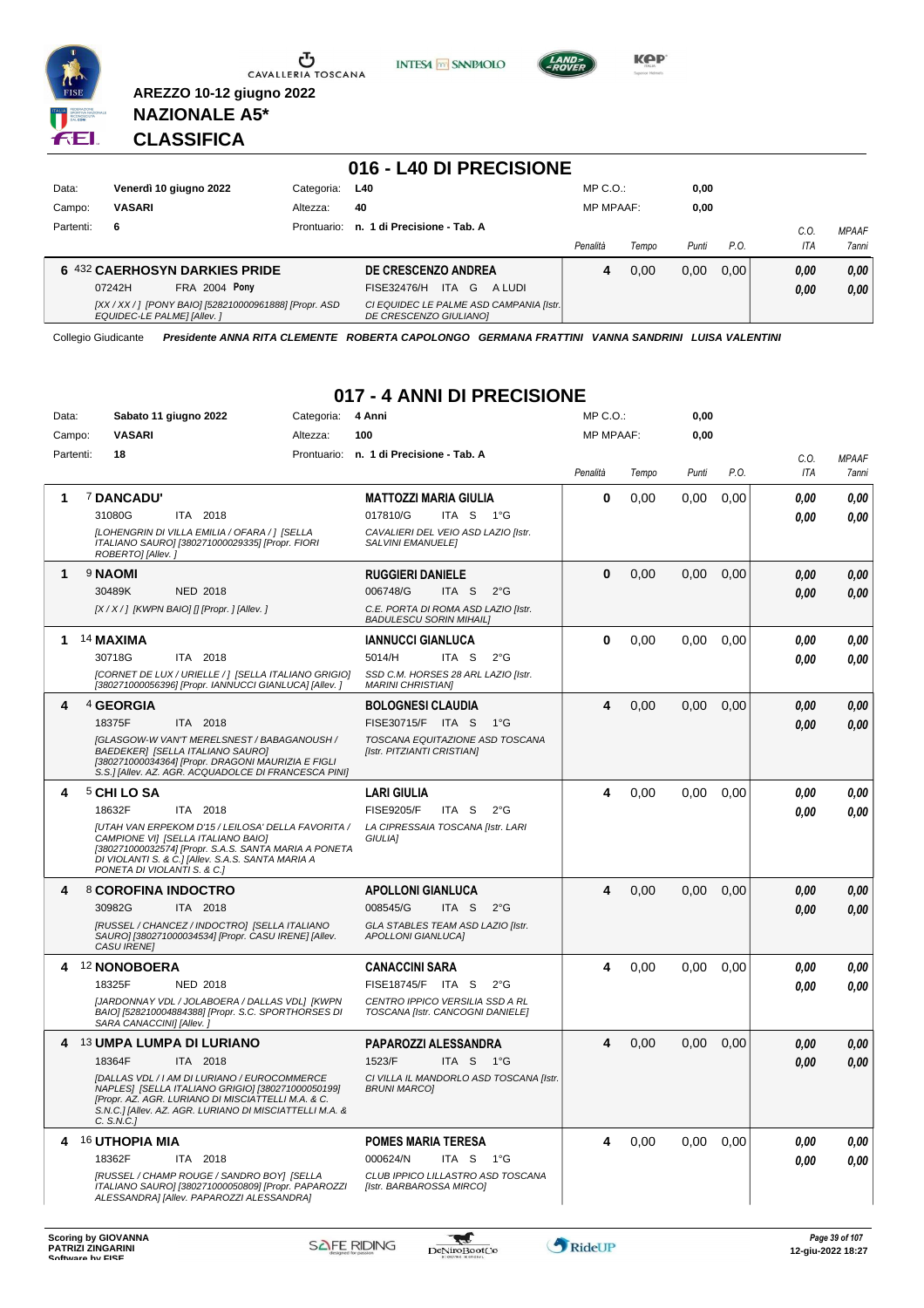

**INTESA** M SANPAOLO

**017 - 4 ANNI DI PRECISIONE**



**Kep** 

#### **NAZIONALE A5\* CLASSIFICA**

**AREZZO 10-12 giugno 2022**

| Data:         |                            | Sabato 11 giugno 2022                                                                                        | Categoria: | 4 Anni                                                                 | $MP C. O.$ :     |          | 0,00  |      |      |              |
|---------------|----------------------------|--------------------------------------------------------------------------------------------------------------|------------|------------------------------------------------------------------------|------------------|----------|-------|------|------|--------------|
| Campo:        | <b>VASARI</b>              |                                                                                                              | Altezza:   | 100                                                                    | <b>MP MPAAF:</b> |          | 0,00  |      |      |              |
| Partenti:     | 18                         |                                                                                                              |            | Prontuario: n. 1 di Precisione - Tab. A                                |                  |          |       |      | C.O. | <b>MPAAF</b> |
|               |                            |                                                                                                              |            |                                                                        | Penalità         | Tempo    | Punti | P.O. | ITA  | 7anni        |
| 10            | <b>6 QUINTOT</b>           |                                                                                                              |            | <b>BONASPETTI CHIARA</b>                                               | 8                | 0,00     | 0,00  | 0,00 | 0.00 | 0,00         |
|               | 30576G                     | ITA 2018                                                                                                     |            | 002297/B<br>ITA S<br>$2^{\circ}$ G                                     |                  |          |       |      | 0.00 | 0,00         |
|               | SRL] [Allev. BUCEFALO SRL] | [QUAPRICE BOIS MARGOT / CASSIA GP / ] [SELLA<br>ITALIANO SAURO] [380271000053293] [Propr. BUCEFALO           |            | OLGIATA HORSE VILLAGE LAZIO [Istr.<br>LIBERATI EMILIANO]               |                  |          |       |      |      |              |
| 11            | 2 CRISTALLO BLU            |                                                                                                              |            | <b>PETRUCCI BARBARA</b>                                                |                  | 10 84,66 | 0,00  | 0,00 | 0.00 | 0,00         |
|               | 30647G                     | ITA 2018                                                                                                     |            | FISE60000/G ITA S<br>$2^{\circ}$ G                                     |                  |          |       |      | 0.00 | 0,00         |
|               |                            | [BABALOU DE LIGNY / EMMAH / ] [SELLA ITALIANO BAIO]<br>[380271000029203] [Propr. PETRUCCI BARBARA] [Allev. ] |            | GLB EQUITAZIONE ASD LAZIO [Istr. LO<br><b>BALBO SALVATORE]</b>         |                  |          |       |      |      |              |
| FC 37         |                            |                                                                                                              |            | <b>COLOMBO ALESSANDRO</b>                                              | <b>Partito</b>   |          |       |      | 0.00 | 0,00         |
|               |                            |                                                                                                              |            | 005058/B<br>ITA S $2^{\circ}G$                                         |                  |          |       |      | 0.00 | 0,00         |
|               |                            |                                                                                                              |            | TRENDY HORSE ASD LOMBARDIA [Istr.]                                     |                  |          |       |      |      |              |
| FC 284        |                            |                                                                                                              |            | <b>GABRIELLI CLAUDIA</b>                                               | <b>Partito</b>   |          |       |      | 0.00 | 0,00         |
|               |                            |                                                                                                              |            | FISE52887/G ITA Y 1°G                                                  |                  |          |       |      | 0.00 | 0,00         |
|               |                            |                                                                                                              |            | SSD C.M. HORSES 28 ARL LAZIO [Istr.<br><b>MARINI CHRISTIAN]</b>        |                  |          |       |      |      |              |
| <b>FC 308</b> |                            |                                                                                                              |            | <b>BRECCIA ERMETE MARIA</b>                                            | <b>Partito</b>   |          |       |      | 0.00 | 0,00         |
|               |                            |                                                                                                              |            | 001950/G<br>ITA S 2°G                                                  |                  |          |       |      | 0.00 | 0,00         |
|               |                            |                                                                                                              |            | 007 CAVALLI OLGIATA SSD ARL LAZIO [Istr.<br>CIRIMBILLA MARIA VITTORIA] |                  |          |       |      |      |              |
| <b>FC</b> 358 |                            |                                                                                                              |            | DI CANTO ADRIANO                                                       | <b>Partito</b>   |          |       |      | 0.00 | 0,00         |
|               |                            |                                                                                                              |            | <b>FISE4490/Q</b><br>ITA Y<br>$2^{\circ}G$                             |                  |          |       |      | 0.00 | 0,00         |
|               |                            |                                                                                                              |            | C.I.LA BETULLA LOMBARDIA [Istr.<br><b>BRUSCHETTA YLENIA]</b>           |                  |          |       |      |      |              |
| FC 360        |                            |                                                                                                              |            | <b>CANONICI GIANCARLO</b>                                              | <b>Partito</b>   |          |       |      | 0.00 | 0,00         |
|               |                            |                                                                                                              |            | FISE18931/F ITA SA 1°G                                                 |                  |          |       |      | 0.00 | 0,00         |
|               |                            |                                                                                                              |            | C.I. EQUIPLANET SSD A RL TOSCANA [Istr.<br><b>ACCARDO MONICAI</b>      |                  |          |       |      |      |              |
| FC 405        |                            |                                                                                                              |            | <b>VITI MARIASOLE</b>                                                  | <b>Partito</b>   |          |       |      | 0,00 | 0,00         |
|               |                            |                                                                                                              |            | FISE39691/F ITA J<br>Brev.                                             |                  |          |       |      | 0.00 | 0.00         |
|               |                            |                                                                                                              |            | LA CIPRESSAIA TOSCANA [Istr. LARI<br><b>GIULIAI</b>                    |                  |          |       |      |      |              |
| 36<br>FC.     |                            |                                                                                                              |            | <b>CICALO' FRANCESCO</b>                                               | <b>Partito</b>   |          |       |      | 0.00 | 0,00         |
|               |                            |                                                                                                              |            | <b>FISE9255/F</b><br>ITA S<br>$2^{\circ}G$                             |                  |          |       |      | 0.00 | 0,00         |
|               |                            |                                                                                                              |            | AREZZOEQUESTRIANCENTRE SSD ARL<br>TOSCANA [Istr. ROTUNNO CARLO]        |                  |          |       |      |      |              |

Collegio Giudicante *Presidente ANNA RITA CLEMENTE ROBERTA CAPOLONGO GERMANA FRATTINI VANNA SANDRINI LUISA VALENTINI*

#### **018 - 5 ANNI DI PRECISIONE**

| Data:  |           |                    | Sabato 11 giugno 2022                                                                                                                                    | Categoria:  | 5 Anni                      |       |       |                                    | $MP C. O.$ :     |       | 720.00 |      |       |                     |
|--------|-----------|--------------------|----------------------------------------------------------------------------------------------------------------------------------------------------------|-------------|-----------------------------|-------|-------|------------------------------------|------------------|-------|--------|------|-------|---------------------|
| Campo: |           | <b>VASARI</b>      |                                                                                                                                                          | Altezza:    | 110                         |       |       |                                    | <b>MP MPAAF:</b> |       | 0,00   |      |       |                     |
|        | Partenti: | 35                 |                                                                                                                                                          | Prontuario: | n. 1 di Precisione - Tab. A |       |       |                                    |                  |       |        |      | C.0   | <b>MPAAF</b>        |
|        |           |                    |                                                                                                                                                          |             |                             |       |       |                                    | Penalità         | Tempo | Punti  | P.O. | ITA   | <i><b>7anni</b></i> |
|        |           |                    | <b>3 OLYMPIA SOLE BLUE</b>                                                                                                                               |             | <b>PACCIANI MASSIMO</b>     |       |       |                                    | 0                | 0.00  | 0,00   | 0.00 | 37,27 | 0.00                |
|        |           | 18116F             | <b>ITA 2017</b>                                                                                                                                          |             | FISE34589/F                 |       | ITA Y | $2^{\circ}G$                       |                  |       |        |      | 0,00  | 0.00                |
|        |           | <b>GRAZIAI</b>     | [ZIROCCO BLUE VDL / QUAPRICE RAYE / CABDULA DU<br>TILLARD] [SELLA ITALIANO SAURO] [380271000032000]<br>[Propr. ZOCCHI MARIA GRAZIA] [Allev. ZOCCHI MARIA |             | [Istr.]                     |       |       | SCUDERIA PACCIANI SSD A RL TOSCANA |                  |       |        |      |       |                     |
|        |           | 18 MISSISSIPPI VHS |                                                                                                                                                          |             | <b>COLOMBO ALESSANDRO</b>   |       |       |                                    | 0                | 0,00  | 0,00   | 0.00 | 37,27 | 0.00                |
|        |           | 17589F             | <b>NED 2017</b>                                                                                                                                          |             | 005058/B                    | ITA I | -S    | $2^{\circ}G$                       |                  |       |        |      | 0,00  | 0.00                |
|        |           | LETIZIA] [Allev.]  | [DAVENPORT VDL / HALINA / AREZZO VDL] [KWPN<br>SAURO DORATO] [528210004651525] [Propr. MORIGGI                                                           |             |                             |       |       | TRENDY HORSE ASD LOMBARDIA [Istr.] |                  |       |        |      |       |                     |

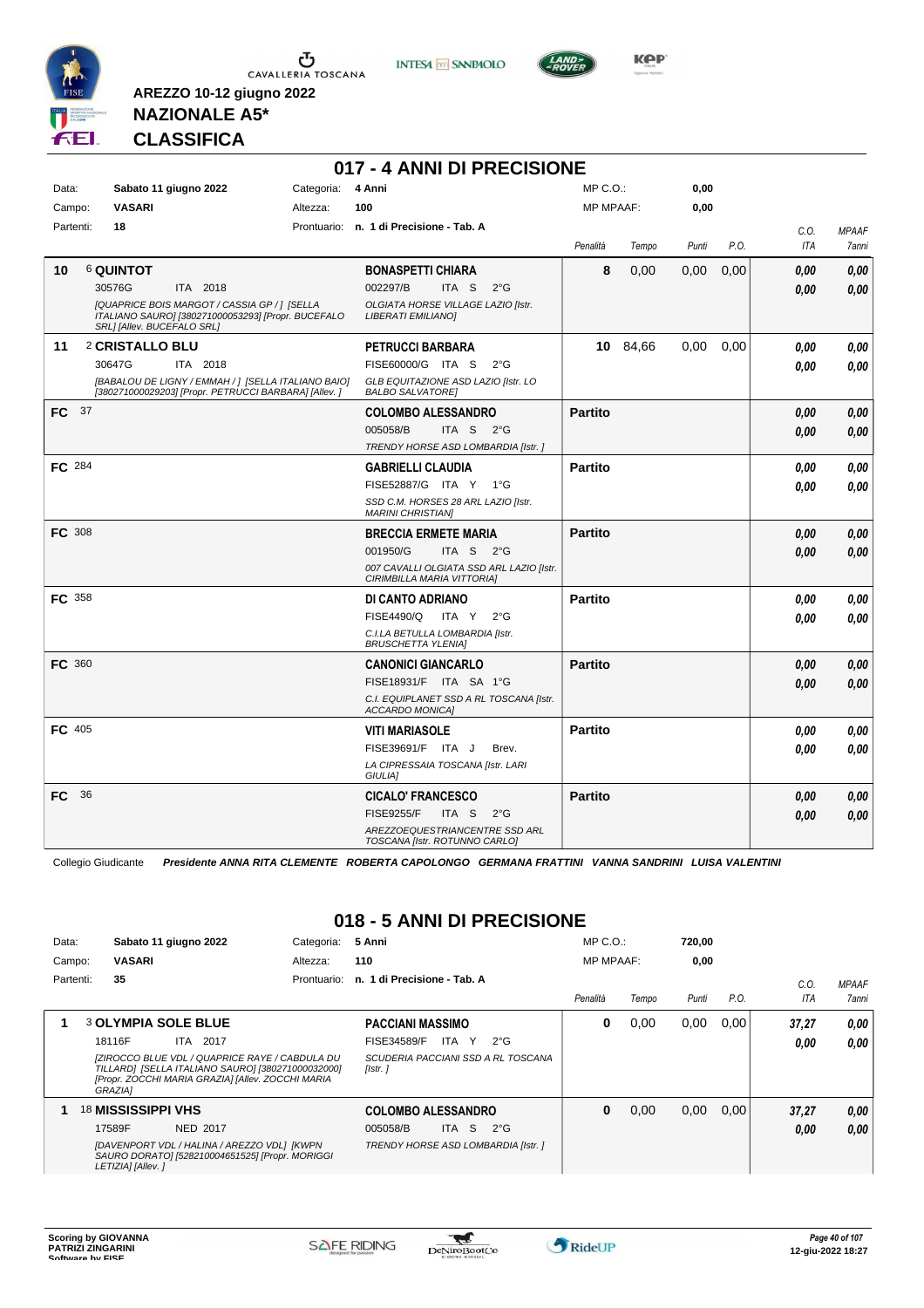

**INTESA M** SANPAOLO



## **NAZIONALE A5\* CLASSIFICA**

|           |                |                            |                                                                                                                                                                                                                        |                   | 018 - 5 ANNI DI PRECISIONE                                              |              |       |        |      |            |              |
|-----------|----------------|----------------------------|------------------------------------------------------------------------------------------------------------------------------------------------------------------------------------------------------------------------|-------------------|-------------------------------------------------------------------------|--------------|-------|--------|------|------------|--------------|
| Data:     |                |                            | Sabato 11 giugno 2022                                                                                                                                                                                                  | Categoria: 5 Anni |                                                                         | $MP C. O.$ : |       | 720,00 |      |            |              |
| Campo:    |                | <b>VASARI</b>              |                                                                                                                                                                                                                        | Altezza:          | 110                                                                     | MP MPAAF:    |       | 0,00   |      |            |              |
| Partenti: |                | 35                         |                                                                                                                                                                                                                        |                   | Prontuario: n. 1 di Precisione - Tab. A                                 |              |       |        |      | C.O.       | <b>MPAAF</b> |
|           |                |                            |                                                                                                                                                                                                                        |                   |                                                                         | Penalità     | Tempo | Punti  | P.O. | <b>ITA</b> | 7anni        |
| 1         |                | <b>19 BURRASCA</b>         |                                                                                                                                                                                                                        |                   | <b>LUPINO NICO</b>                                                      | 0            | 0,00  | 0,00   | 0,00 | 37,27      | 0,00         |
|           | 04029R         |                            | ITA 2017                                                                                                                                                                                                               |                   | 000522/R<br>ITA <sub>S</sub><br>$2^{\circ}G$                            |              |       |        |      | 0.00       | 0,00         |
|           |                |                            | [BABALOU DE LIGNY / TIFFANY PINK / KSAR-SITTE]<br>[SELLA ITALIANO SAURO] [380271000020410] [Propr.<br>PULETTI SOFIA] [Allev. ENNE MASSIMO]                                                                             |                   | C.E. LA GIUNCHIGLIA ASD TOSCANA [Istr.<br><b>GARGINI ELEONORA]</b>      |              |       |        |      |            |              |
|           | 1 21 CESARE    |                            |                                                                                                                                                                                                                        |                   | <b>BONASPETTI CHIARA</b>                                                | $\bf{0}$     | 0,00  | 0,00   | 0,00 | 37,27      | 0,00         |
|           | 46997B         |                            | ITA 2017                                                                                                                                                                                                               |                   | 002297/B<br>ITA S<br>$2^{\circ}G$                                       |              |       |        |      | 0.00       | 0,00         |
|           |                | SRL] [Allev. BUCEFALO SRL] | [CORNET OBOLENSKY / CASSIA GP / CASSINI] [SELLA<br>ITALIANO BAIO] [380271000024343] [Propr. BUCEFALO                                                                                                                   |                   | OLGIATA HORSE VILLAGE LAZIO [Istr.<br>LIBERATI EMILIANO]                |              |       |        |      |            |              |
|           |                | 1 24 BALLANTINES 39        |                                                                                                                                                                                                                        |                   | <b>FOURCADE LOPEZ FERNANDO</b>                                          | $\bf{0}$     | 0,00  | 0,00   | 0.00 | 37,27      | 0,00         |
|           | 18422F         |                            | <b>GER 2017</b>                                                                                                                                                                                                        |                   | 002059/E<br>ESP S<br>$2^{\circ}G$                                       |              |       |        |      | 0.00       | 0,00         |
|           | [Allev.]       |                            | [BALOUNITO / ANKA VII / CLARIMO] [WESTFALEN BAIO]<br>[276020000562826] [Propr. VOTA GORACCI ANDREA]                                                                                                                    |                   | RIVIERA RESORT SSD A RL EMILIA<br>ROMAGNA [Istr. CALLERI ALESSANDRO]    |              |       |        |      |            |              |
| 1         |                | 29 NO STOP JUNIOR          |                                                                                                                                                                                                                        |                   | <b>NAPOLI FILIPPO</b>                                                   | $\bf{0}$     | 0,00  | 0,00   | 0,00 | 37,27      | 0,00         |
|           | 30071G         |                            | ITA 2017                                                                                                                                                                                                               |                   | FISE49360/G ITA Y 1°G                                                   |              |       |        |      | 0.00       | 0,00         |
|           |                |                            | [URIQEIN / MAELA / ] [SELLA ITALIANO SAURO]<br>[380271006105386] [Propr. GENTILI GIANCARLO] [Allev. ]                                                                                                                  |                   | CI DELLA LEIA ASD LAZIO [Istr. ASCENZI<br><b>MARIA GABRIELLA]</b>       |              |       |        |      |            |              |
|           |                | 1 31 MAILOMA               |                                                                                                                                                                                                                        |                   | <b>CANACCINI SARA</b>                                                   | 0            | 0,00  | 0,00   | 0,00 | 37,27      | 0,00         |
|           | 17706F         |                            | <b>NED 2017</b>                                                                                                                                                                                                        |                   | FISE18745/F ITA S<br>$2^{\circ}$ G                                      |              |       |        |      | 0.00       | 0,00         |
|           |                | CANACCINI] [Allev.]        | [BRANTZAU VDL / ILOMA / NUMERO UNO] [KWPN BAIO]<br>[528210004711103] [Propr. S.C. SPORTHORSES DI SARA                                                                                                                  |                   | CENTRO IPPICO VERSILIA SSD A RL<br>TOSCANA [Istr. CANCOGNI DANIELE]     |              |       |        |      |            |              |
|           |                | 1 $32$ DYLAN F Z           |                                                                                                                                                                                                                        |                   | <b>LUPINO NICO</b>                                                      | $\bf{0}$     | 0,00  | 0,00   | 0,00 | 37,27      | 0,00         |
|           | 17518F         |                            | BEL 2017                                                                                                                                                                                                               |                   | 000522/R<br>ITA S<br>$2^{\circ}$ G                                      |              |       |        |      | 0.00       | 0,00         |
|           |                |                            | [DIAMANT DE SEMILLY / FORTUNA FOR EVER / FURIOSO<br>II] [ZANGERSHEIDE BAIO] [981100004227899] [Propr. AZ.<br>AGR. CANOCCHI FRATELLI S.S.] [Allev.]                                                                     |                   | C.E. LA GIUNCHIGLIA ASD TOSCANA [Istr.<br><b>GARGINI ELEONORA]</b>      |              |       |        |      |            |              |
| 1         |                | 35 CARKANN                 |                                                                                                                                                                                                                        |                   | <b>PASSARELLI FRANCESCO</b>                                             | $\bf{0}$     | 0,00  | 0,00   | 0,00 | 37,27      | 0,00         |
|           | 29474G         |                            | ITA 2017                                                                                                                                                                                                               |                   | FISE27486/G ITA S 2°G                                                   |              |       |        |      | 0.00       | 0,00         |
|           | [Allev.]       |                            | [KANNAN / CARONESS H / CARBID] [SELLA ITALIANO<br>BAIO] [380271000021525] [Propr. PAPAGNI FRANCESCA]                                                                                                                   |                   | UNIVERSITA' DELL'EQUITAZIONE SSD A RL<br>LAZIO [Istr. SHAHABADI KEYVAN] |              |       |        |      |            |              |
|           |                | 1 38 APRICOT BRANDY        |                                                                                                                                                                                                                        |                   | <b>APOLLONI GIANLUCA</b>                                                | 0            | 0,00  | 0,00   | 0,00 | 37,27      | 0,00         |
|           | 30979G         |                            | ITA 2017                                                                                                                                                                                                               |                   | 008545/G<br>ITA S<br>$2^{\circ}$ G                                      |              |       |        |      | 0.00       | 0,00         |
|           | ASD1           |                            | [CAN CAN DEL TERRICCIO / PINA COLADA / PORTLAND<br>L] [SELLA ITALIANO SAURO] [380271000017648] [Propr.<br>GLA STABLES TEAM ASDJ [Allev. GLA STABLES TEAM                                                               |                   | GLA STABLES TEAM ASD LAZIO [Istr.<br><b>APOLLONI GIANLUCAI</b>          |              |       |        |      |            |              |
| 1.        |                | 40 BELLOSGUARDO            |                                                                                                                                                                                                                        |                   | <b>LARI GIULIA</b>                                                      | $\bf{0}$     | 0,00  | 0,00   | 0,00 | 37,27      | 0,00         |
|           | 17883F         |                            | ITA 2017                                                                                                                                                                                                               |                   | <b>FISE9205/F</b><br>ITA S<br>$2^{\circ}G$                              |              |       |        |      | 0.00       | 0.00         |
|           | C <sub>1</sub> |                            | [NADIR DI SAN PATRIGNANO / BELLAVITA / CAPITAL B]<br>[SELLA ITALIANO BAIO SCURO] [380271000021090] [Propr.<br>S.A.S. SANTA MARIA A PONETA DI VIOLANTI S. & C.]<br>[Allev. S.A.S. SANTA MARIA A PONETA DI VIOLANTI S. & |                   | LA CIPRESSAIA TOSCANA [Istr. LARI<br>GIULIA]                            |              |       |        |      |            |              |
|           |                | 1 41 MELBOURNE VDL         |                                                                                                                                                                                                                        |                   | <b>BONASPETTI CHIARA</b>                                                | $\bf{0}$     | 0,00  | 0,00   | 0,00 | 37,27      | 0,00         |
|           | 30801K         |                            | <b>NED 2017</b>                                                                                                                                                                                                        |                   | 002297/B<br>ITA S<br>$2^{\circ}$ G                                      |              |       |        |      | 0.00       | 0,00         |
|           |                |                            | $[X/X$ / ] [KWPN GRIGIO] [] [Propr. ] [Allev. ]                                                                                                                                                                        |                   | OLGIATA HORSE VILLAGE LAZIO [Istr.<br>LIBERATI EMILIANO]                |              |       |        |      |            |              |
|           |                | 1 44 MAKE MY DAY           |                                                                                                                                                                                                                        |                   | <b>COLOMBO ALESSANDRO</b>                                               | $\bf{0}$     | 0,00  | 0,00   | 0.00 | 37,27      | 0,00         |
|           | 18488F         |                            | <b>NED 2017</b>                                                                                                                                                                                                        |                   | 005058/B<br>ITA S $2^{\circ}G$                                          |              |       |        |      | 0.00       | 0,00         |
|           |                | S.R.L.J[Allev.]            | [CARRERA VDL / THONETT / HEARTBREAKER] [KWPN<br>BAIO] [528210004713856] [Propr. B&C SPORTHORSES                                                                                                                        |                   | TRENDY HORSE ASD LOMBARDIA [Istr.]                                      |              |       |        |      |            |              |
|           |                | 1 47 HARRY DE REDEL        |                                                                                                                                                                                                                        |                   | <b>FOURCADE LOPEZ FERNANDO</b>                                          | $\bf{0}$     | 0,00  | 0,00   | 0,00 | 37,27      | 0,00         |
|           | 18465F         |                            | FRA 2017                                                                                                                                                                                                               |                   | 002059/E<br>ESP S<br>$2^{\circ}G$                                       |              |       |        |      | 0.00       | 0,00         |
|           |                | BERNARDINI CARLO] [Allev.] | [DIAMANT DE SEMILLY / EUGENIE DE REDEL / CANTURO]<br>[SELLA FRANCESE BAIO] [250259806169682] [Propr.                                                                                                                   |                   | RIVIERA RESORT SSD A RL EMILIA<br>ROMAGNA [Istr. CALLERI ALESSANDRO]    |              |       |        |      |            |              |

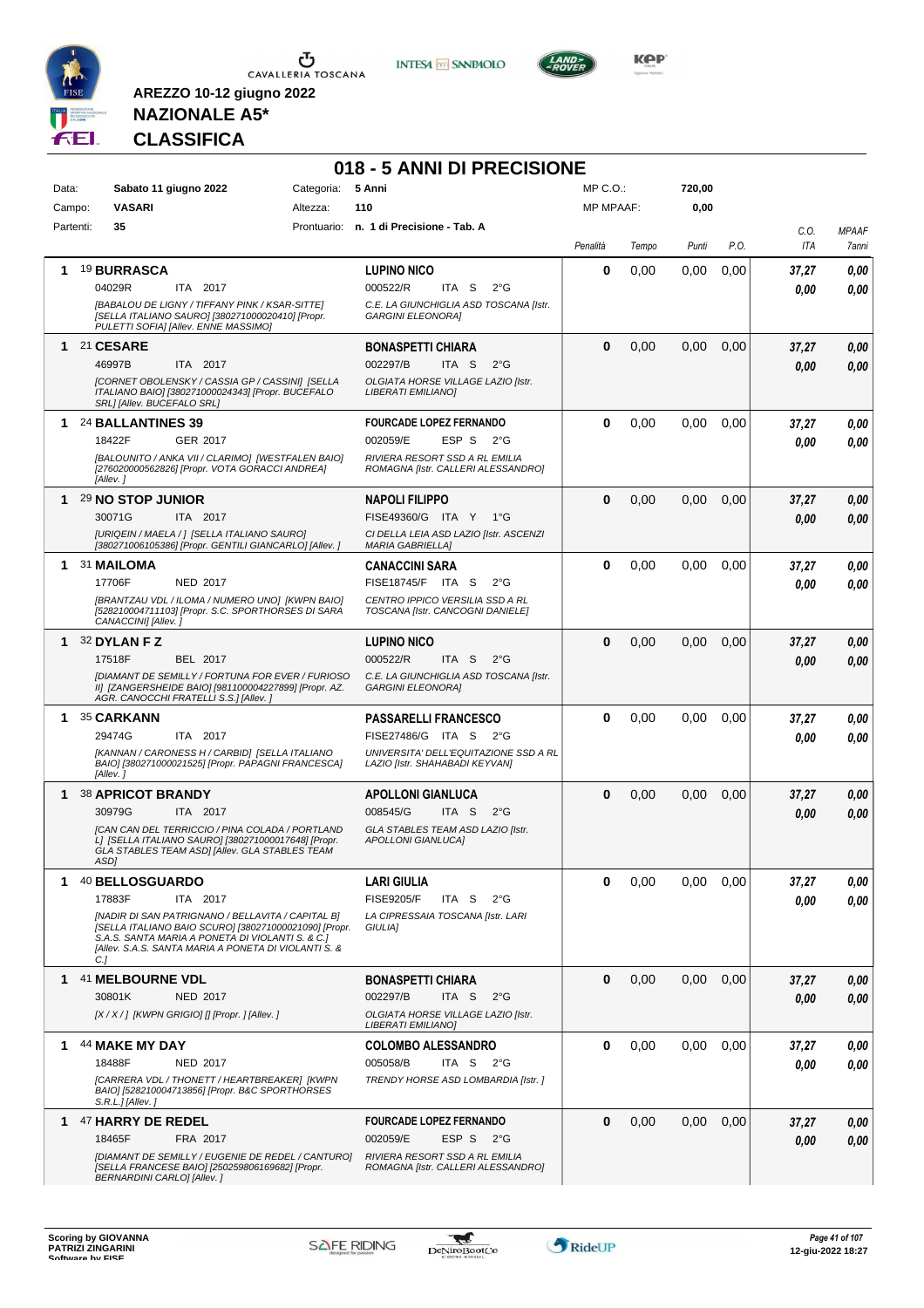





**KOP** 

## **NAZIONALE A5\* CLASSIFICA**

**AREZZO 10-12 giugno 2022**

#### **018 - 5 ANNI DI PRECISIONE**

| Data:<br>Campo: |    | <b>VASARI</b>                                          | Sabato 11 giugno 2022                                                                                                                           | Categoria:<br>Altezza: | 5 Anni<br>110                                                      |                        | MP C. O.<br><b>MP MPAAF:</b> |       | 720,00<br>0,00 |      |              |                                     |
|-----------------|----|--------------------------------------------------------|-------------------------------------------------------------------------------------------------------------------------------------------------|------------------------|--------------------------------------------------------------------|------------------------|------------------------------|-------|----------------|------|--------------|-------------------------------------|
| Partenti:       |    | 35                                                     |                                                                                                                                                 |                        | Prontuario: n. 1 di Precisione - Tab. A                            |                        | Penalità                     | Tempo | Punti          | P.O. | C.O.<br>ITA  | <b>MPAAF</b><br>7anni               |
|                 |    |                                                        |                                                                                                                                                 |                        |                                                                    |                        |                              |       |                |      |              |                                     |
| 1               |    | 51 FILEAS ASK                                          |                                                                                                                                                 |                        | <b>BENVENUTI GIULIA</b>                                            |                        | 0                            | 0,00  | 0,00           | 0,00 | 37,27        | 0,00                                |
|                 |    | 18313F                                                 | <b>DEN 2017</b>                                                                                                                                 |                        | 009083/F<br>ITA <sub>S</sub>                                       | $2^{\circ}$ G          |                              |       |                |      | 0.00         | 0,00                                |
|                 |    | FRANCESCA] [Allev.]                                    | [FAVORIT ASK / CHACCO FINEST ASK / CHACCO-BLUE]<br>[DANKS BAIO] [208213990307857] [Propr. BINDI                                                 |                        | SCUDERIE SANTA MARIA ASD TOSCANA<br>[Istr. CONSORTI GIOVANNI]      |                        |                              |       |                |      |              |                                     |
| 1               |    |                                                        | 54 BOWIE VAN'T ZILVERHOF Z                                                                                                                      |                        | <b>MIGLI RICCARDO</b>                                              |                        | $\bf{0}$                     | 0,00  | 0,00           | 0,00 | 37,27        | 0,00                                |
|                 |    | 18297F                                                 | BEL 2017                                                                                                                                        |                        | 1128/F<br>ITA S                                                    | $2^{\circ}$ G          |                              |       |                |      | 0,00         | 0,00                                |
|                 |    |                                                        | [BAMAKO DE MUZE / GUCCI VAN 'T ZILVERHOF / VIGO<br>D'ARSOUILLES] [ZANGERSHEIDE BAIO]<br>[967000009940693] [Propr. CATASTINI CRISTIANO] [Allev.] |                        | LIVORNO EQUESTRIAN CENTER ASD<br>TOSCANA [Istr. MIGLI RICCARDO]    |                        |                              |       |                |      |              |                                     |
| $\mathbf 1$     |    | 55 O-JULIETTE Z                                        |                                                                                                                                                 |                        | <b>IANNUCCI GIANLUCA</b>                                           |                        | $\bf{0}$                     | 0,00  | 0,00           | 0,00 | 37,27        | 0,00                                |
|                 |    | 30599G                                                 | ITA 2017                                                                                                                                        |                        | 5014/H<br>ITA S                                                    | $2^{\circ}$ G          |                              |       |                |      | 0.00         | 0,00                                |
|                 |    |                                                        | [ORSONE L'ENCHANTE / URIELLE II / ODERMUS R]<br>[ZANGERSHEIDE SAURO] [380271006046720] [Propr.<br>IANNUCCI GIANLUCA] [Allev. IANNUCCI GIANLUCA] |                        | SSD C.M. HORSES 28 ARL LAZIO [Istr.<br><b>MARINI CHRISTIANI</b>    |                        |                              |       |                |      |              |                                     |
|                 |    | 18 <sup>17</sup> CENTINO                               |                                                                                                                                                 |                        | <b>PIRRONE GIACOMO</b>                                             |                        | 4                            | 0,00  | 0,00           | 0,00 | 0.00         | 0,00                                |
|                 |    | 29538G                                                 | GER 2017                                                                                                                                        |                        | <b>FISE3129/I</b><br>ITA <sub>S</sub>                              | $2^{\circ}$ G          |                              |       |                |      | 0,00         | 0,00                                |
|                 |    | MONTEBELLO] [Allev.]                                   | [CENTINO / SARENA / ] [OLDENBURG BAIO]<br>[276418180009217] [Propr. REGGIMENTO LANCIERI DI                                                      |                        | A.S.D. MONTEBELLO LAZIO [Istr. PINCI<br><b>DIMITRI</b>             |                        |                              |       |                |      |              |                                     |
|                 |    | 18 28 BISCUIT                                          |                                                                                                                                                 |                        | <b>DULCZEWSKA MONIKA</b>                                           |                        | 4                            | 0,00  | 0,00           | 0.00 | 0.00         | 0,00                                |
|                 |    | 30056K                                                 | POL 2017                                                                                                                                        |                        | GL000473<br>POL S                                                  | $2^{\circ}G$           |                              |       |                |      | 0.00         | 0.00                                |
|                 |    |                                                        | [X / X / ] [AES BAIO] [] [Propr. ] [Allev. ]                                                                                                    |                        | FISE [Istr.]                                                       |                        |                              |       |                |      |              |                                     |
|                 |    | 18 39 CELESTINA Z                                      |                                                                                                                                                 |                        | <b>SALVINI EMANUELE</b>                                            |                        | 4                            | 0,00  | 0,00           | 0,00 | 0,00         | 0,00                                |
|                 |    | 30257G                                                 | BEL 2017                                                                                                                                        |                        | 006529/G                                                           | ITA SA 2°G             |                              |       |                |      | 0.00         | 0,00                                |
|                 |    | RAFFAELE] [Allev.]                                     | [CORYDON VAN T&L / MIMOSA Z / ] [ZANGERSHEIDE<br>BAIO] [967000009488094] [Propr. TAGLIAMONTE                                                    |                        | CAVALIERI DEL VEIO ASD LAZIO [Istr.<br><b>SALVINI EMANUELEI</b>    |                        |                              |       |                |      |              |                                     |
|                 |    | <b>18 152 CHARINO ROUET PS</b>                         |                                                                                                                                                 |                        | <b>COATA LUCA</b>                                                  |                        | 4                            | 0,00  | 0,00           | 0,00 | 0.00         | 0,00                                |
|                 |    | 31292G                                                 | GER 2017                                                                                                                                        |                        | 014835/G<br>ITA S                                                  | $2^{\circ}G$           |                              |       |                |      | 0.00         | 0,00                                |
|                 |    |                                                        | [CHACOON BLUE / BAGRINA / ] [OLDENBURG GRIGIO]<br>[276020000526797] [Propr. COATA LUCA] [Allev. ]                                               |                        | G.S.P.S.FIAMME ORO EQUITAZIONE LAZIO<br>[Istr. AMARISSE GIAMPIERO] |                        |                              |       |                |      |              |                                     |
|                 |    |                                                        | 22 48 RISE UP VAN DE CELIEBRUG                                                                                                                  |                        | <b>OSSA MARIANO PABLO</b>                                          |                        | 8                            | 0,00  | 0,00           | 0,00 | 0.00         | 0,00                                |
|                 |    | 04275R                                                 | <b>BEL 2017</b>                                                                                                                                 |                        | 2661/D                                                             | ARG S<br>$2^{\circ}$ G |                              |       |                |      | 0.00         | 0,00                                |
|                 |    | LANCIONE IRENE] [Allev.]                               | [DIAMANT DE SEMILLY / NIRVANA TER MAAIGEM / NABAB<br>DE REVEI [BWP MORELLO] [981100004337473] [Propr.                                           |                        | IPPICA SAN MARCO ASD TOSCANA [Istr.<br>PODERINI RICCARDO]          |                        |                              |       |                |      |              |                                     |
| FC              | 33 |                                                        |                                                                                                                                                 |                        | <b>CENCI BEATRICE</b>                                              |                        | <b>Partito</b>               |       |                |      | 0.00         | 0,00                                |
|                 |    |                                                        |                                                                                                                                                 |                        | FISE34350/G ITA Y                                                  | $1^{\circ}G$           |                              |       |                |      | 0,00         | $\pmb{0,\!00}$                      |
|                 |    |                                                        |                                                                                                                                                 |                        | SCUD. S. ANNA ASD LAZIO [Istr. VIOLATI<br>DAMIANO]                 |                        |                              |       |                |      |              |                                     |
| FC 56           |    |                                                        |                                                                                                                                                 |                        | <b>BELLACICCO NICOLA</b>                                           |                        | <b>Partito</b>               |       |                |      | 0.00         | 0,00                                |
|                 |    |                                                        |                                                                                                                                                 |                        | 002452/                                                            | ITA S $2^{\circ}G$     |                              |       |                |      | 0,00         | 0,00                                |
|                 |    |                                                        |                                                                                                                                                 |                        | ASD C.I. DEI SANNACI PUGLIA [Istr.<br><b>BELLACICCO NICOLA]</b>    |                        |                              |       |                |      |              |                                     |
| FC 131          |    |                                                        |                                                                                                                                                 |                        | <b>APOLLONI GIANLUCA</b>                                           |                        | <b>Partito</b>               |       |                |      | 0,00         | 0,00                                |
|                 |    |                                                        |                                                                                                                                                 |                        | 008545/G                                                           | ITA S<br>$2^{\circ}$ G |                              |       |                |      | 0,00         | 0,00                                |
|                 |    |                                                        |                                                                                                                                                 |                        | GLA STABLES TEAM ASD LAZIO [Istr.<br>APOLLONI GIANLUCAJ            |                        |                              |       |                |      |              |                                     |
| <b>FC</b> 137   |    |                                                        |                                                                                                                                                 |                        | <b>MARINI CHRISTIAN</b>                                            |                        | <b>Partito</b>               |       |                |      | 0,00         | 0,00                                |
|                 |    |                                                        |                                                                                                                                                 |                        | 000306/G                                                           | ITA S $2^{\circ}G$     |                              |       |                |      | 0,00         | 0,00                                |
|                 |    |                                                        |                                                                                                                                                 |                        | SSD C.M. HORSES 28 ARL LAZIO [Istr.<br><b>MARINI CHRISTIAN]</b>    |                        |                              |       |                |      |              |                                     |
| FC 447          |    |                                                        |                                                                                                                                                 |                        | LODOVINI CIARABELLI LORENZO                                        |                        | Partito                      |       |                |      |              |                                     |
|                 |    |                                                        |                                                                                                                                                 |                        | FISE14965/R ITA S 2°G                                              |                        |                              |       |                |      | 0.00<br>0.00 | 0,00                                |
|                 |    |                                                        |                                                                                                                                                 |                        | SCUDERIA VALMARINO UMBRIA [Istr. DE<br><b>FILIPPO GIULIA]</b>      |                        |                              |       |                |      |              | 0,00                                |
| FC 439          |    |                                                        |                                                                                                                                                 |                        | DI CANTO ADRIANO                                                   |                        | <b>Partito</b>               |       |                |      | 0,00         | 0,00                                |
|                 |    |                                                        |                                                                                                                                                 |                        | <b>FISE4490/Q</b><br>ITA Y                                         | $2^{\circ}$ G          |                              |       |                |      | 0,00         | 0,00                                |
|                 |    |                                                        |                                                                                                                                                 |                        | C.I.LA BETULLA LOMBARDIA [Istr.<br><b>BRUSCHETTA YLENIA]</b>       |                        |                              |       |                |      |              |                                     |
|                 |    | <b>Scoring by GIOVANNA</b><br><b>PATRIZI ZINGARINI</b> |                                                                                                                                                 |                        | <b>SAFE RIDING</b>                                                 | w<br>DeNiroBoot('o     | RideUP                       |       |                |      |              | Page 42 of 107<br>12-aiu-2022 18:27 |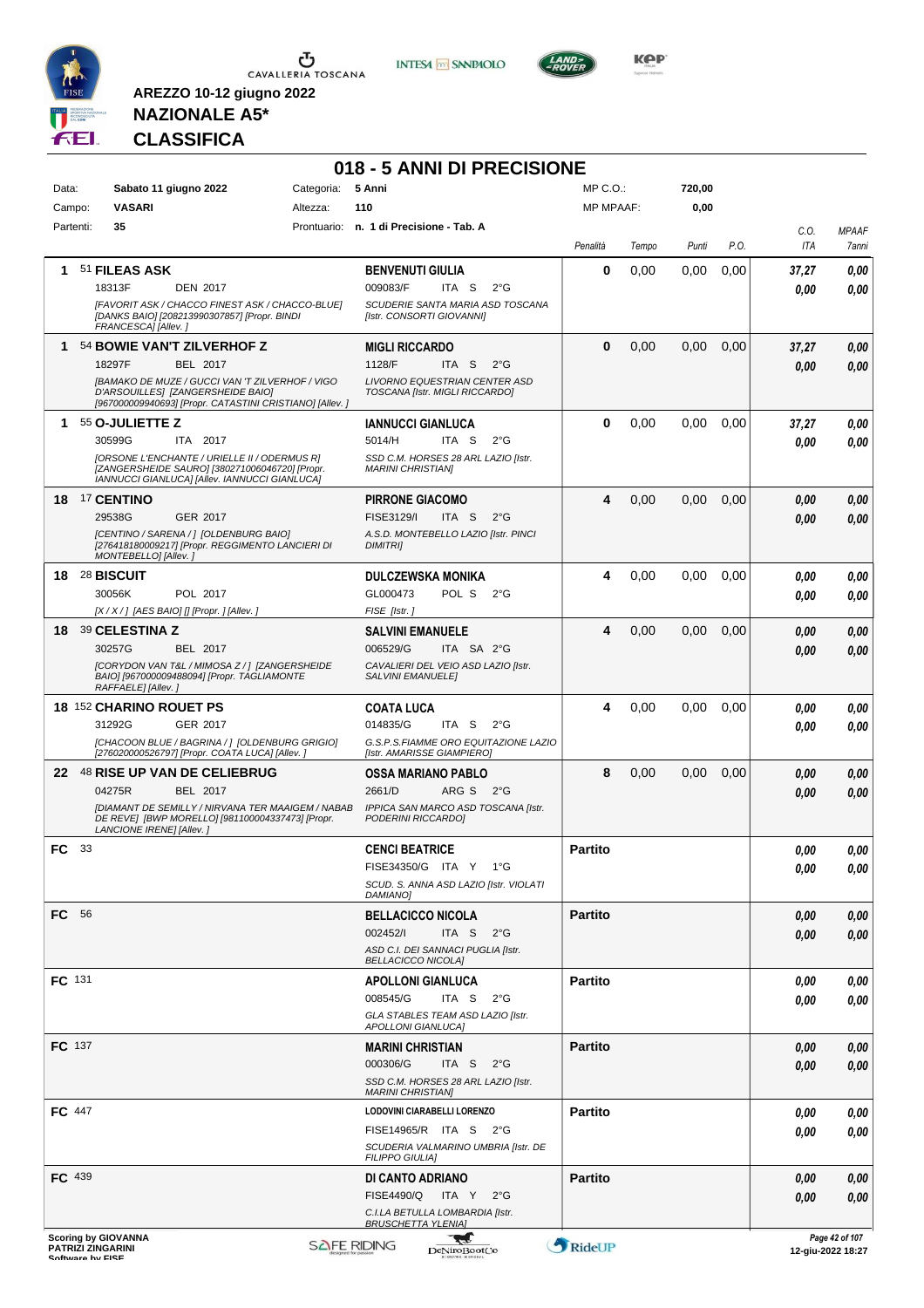





**Kep** 

#### **NAZIONALE A5\* CLASSIFICA**

**AREZZO 10-12 giugno 2022**

|               |                       |            | 018 - 5 ANNI DI PRECISIONE                                           |                  |       |        |      |            |              |
|---------------|-----------------------|------------|----------------------------------------------------------------------|------------------|-------|--------|------|------------|--------------|
| Data:         | Sabato 11 giugno 2022 | Categoria: | 5 Anni                                                               | $MP C. O.$ :     |       | 720,00 |      |            |              |
| Campo:        | <b>VASARI</b>         | Altezza:   | 110                                                                  | <b>MP MPAAF:</b> |       | 0,00   |      |            |              |
| Partenti:     | 35                    |            | Prontuario: n. 1 di Precisione - Tab. A                              |                  |       |        |      | C.O.       | <b>MPAAF</b> |
|               |                       |            |                                                                      | Penalità         | Tempo | Punti  | P.O. | <b>ITA</b> | 7anni        |
| FC 23         |                       |            | <b>PITZIANTI CRISTIAN</b>                                            | <b>Partito</b>   |       |        |      | 0.00       | 0.00         |
|               |                       |            | 711/F<br>ITA S<br>$2^{\circ}G$                                       |                  |       |        |      | 0.00       | 0.00         |
|               |                       |            | TOSCANA EQUITAZIONE ASD TOSCANA<br>[Istr. PITZIANTI CRISTIAN]        |                  |       |        |      |            |              |
| FC 46         |                       |            | <b>PITZIANTI CRISTIAN</b>                                            | <b>Partito</b>   |       |        |      | 0,00       | 0,00         |
|               |                       |            | 711/F<br>ITA S<br>$2^{\circ}$ G                                      |                  |       |        |      | 0,00       | 0,00         |
|               |                       |            | TOSCANA EQUITAZIONE ASD TOSCANA<br>[Istr. PITZIANTI CRISTIAN]        |                  |       |        |      |            |              |
| FC 50         |                       |            | <b>THOMAS TINA</b>                                                   | <b>Partito</b>   |       |        |      | 0.00       | 0.00         |
|               |                       |            | GBR S<br>002184/B<br>$2^{\circ}$ G                                   |                  |       |        |      | 0,00       | 0.00         |
|               |                       |            | MAG HORSES SPORTING CLUB ASD LAZIO<br>[Istr. ASTOLFONI FOSSI MATTEO] |                  |       |        |      |            |              |
| FC 57         |                       |            | <b>FRANCHI GUIDO</b>                                                 | <b>Partito</b>   |       |        |      | 0,00       | 0,00         |
|               |                       |            | <b>FISE9263/F</b><br>ITA S $2^{\circ}G$                              |                  |       |        |      | 0,00       | 0.00         |
|               |                       |            | C.S. ESERCITO SEZIONE EQUITAZIONE<br>LAZIO [Istr. BERTOLI ALICE]     |                  |       |        |      |            |              |
| <b>FC</b> 150 |                       |            | <b>ARRICCA TOMMASO</b>                                               | <b>Partito</b>   |       |        |      | 0.00       | 0.00         |
|               |                       |            | FISE42834/F ITA J<br>$2^{\circ}$ G                                   |                  |       |        |      | 0.00       | 0.00         |
|               |                       |            | S.S.D. I PIOPPI LAZIO [Istr. COATA SIMONE]                           |                  |       |        |      |            |              |
| FC 15         |                       |            | <b>DE CRESCENZO GIULIANO</b>                                         | <b>Partito</b>   |       |        |      | 0,00       | 0.00         |
|               |                       |            | 2165/H<br>ITA S $2^{\circ}G$                                         |                  |       |        |      | 0,00       | 0.00         |
|               |                       |            | CI EQUIDEC LE PALME ASD CAMPANIA [Istr.<br>CAPPIELLO VALERIA]        |                  |       |        |      |            |              |
| FC 436        |                       |            | <b>DEL COVILLO FABIO</b>                                             | <b>Partito</b>   |       |        |      | 0.00       | 0,00         |
|               |                       |            | ITA S<br>2074/H<br>$2^{\circ}$ G                                     |                  |       |        |      | 0,00       | 0,00         |
|               |                       |            | L'ANGOLO DEL CAVALIERE ASD CAMPANIA<br>[Istr. DEL COVILLO FABIO]     |                  |       |        |      |            |              |

Collegio Giudicante *Presidente ANNA RITA CLEMENTE ROBERTA CAPOLONGO GERMANA FRATTINI VANNA SANDRINI LUISA VALENTINI*

#### **019 - 6 ANNI A FASI CONSECUTIVE**

| Data:<br>Campo: | Sabato 11 giugno 2022<br><b>DANTE</b>                                                                                                                                                                                                  | Categoria:<br>Altezza: | 6 Anni<br>120                                                                                                                    | $MP C. O.$ :<br><b>MP MPAAF:</b> |       | 720,00<br>0,00 |      |                    |                              |
|-----------------|----------------------------------------------------------------------------------------------------------------------------------------------------------------------------------------------------------------------------------------|------------------------|----------------------------------------------------------------------------------------------------------------------------------|----------------------------------|-------|----------------|------|--------------------|------------------------------|
| Partenti:       | 37                                                                                                                                                                                                                                     | Prontuario:            | n. 19 speciale a fasi consecutive (tempo della II fase) - Tab. A                                                                 | Penalità                         | Tempo | Punti          | P.O. | C.O.<br><b>ITA</b> | <b>MPAAF</b><br><b>7anni</b> |
|                 | 71 BLUEGIU'<br>ITA 2016<br>28415G<br><b>IBENITUS DI VALLERANO / FLYNG BLUE B / 1 ISELLA</b><br>ITALIANO GRIGIO] [380271000020726] [Propr. ASD<br>CIRCOLO IPPICO CASTELNUOVO] [Allev.]                                                  |                        | <b>FALZINI STEFANO</b><br>ITA S<br>002393/G<br>$2^{\circ}$ G<br>CI CASTELNUOVO ASD LAZIO [Istr.<br>LOPALCO CARLOTTA]             | 0/0                              | 29,70 | 0,00           | 0,00 | 180,00<br>0.00     | 0,00<br>0,00                 |
| 2               | <b>66 ARSENIO DE MARCHESANA</b><br>17298F<br>ITA 2016<br>[QUICK NICK / PENELOPE DE MARCHESANA / CONTE<br>DELLA CACCIA] [SELLA ITALIANO BAIO SCURO]<br>[380271000018513] [Propr. FRANZONI GIAN PIETRO] [Allev.<br>FRANZONI GIAN PIETROJ |                        | <b>FRANCHI GUIDO</b><br>FISE9263/F<br>ITA S<br>$2^{\circ}$ G<br>C.S. ESERCITO SEZIONE EQUITAZIONE<br>LAZIO [Istr. BERTOLI ALICE] | 0/0                              | 32,70 | 0,00           | 0,00 | 129,60<br>0.00     | 0,00<br>0.00                 |
| 3               | 70 MYSTIC CORAL<br>03859R<br>ITA 2016<br><b>IMYLORD CARTHAGO / ZASSIA RS / CASSINII ISELLA</b><br>ITALIANO GRIGIO] [380271000018959] [Propr. MARGIOTTA<br>STEFANO] [Allev. ERCOLANETTI CAMILLA]                                        |                        | <b>CONSUMATI ROBERTO</b><br>ITA S<br>$2^{\circ}$ G<br>002708/G<br>G&C HORSE FARM LAZIO [Istr. CAPPETTA<br><b>CORRADOI</b>        | 0/0                              | 34,90 | 0,00           | 0,00 | 108,00<br>0.00     | 0,00<br>0.00                 |
|                 | 60 KALIMERA DE LA HAUTE SENNE<br>BEL 2016<br>PRO21302                                                                                                                                                                                  |                        | <b>CADILE YARI</b><br>FISE80727/G<br>ITA Y<br>$2^{\circ}$ G<br>GLA STABLES TEAM ASD LAZIO [Istr.<br><b>APOLLONI GIANLUCAI</b>    | 0/0                              | 43,76 | 0,00           | 0,00 | 86,40<br>0.00      | 0,00<br>0.00                 |

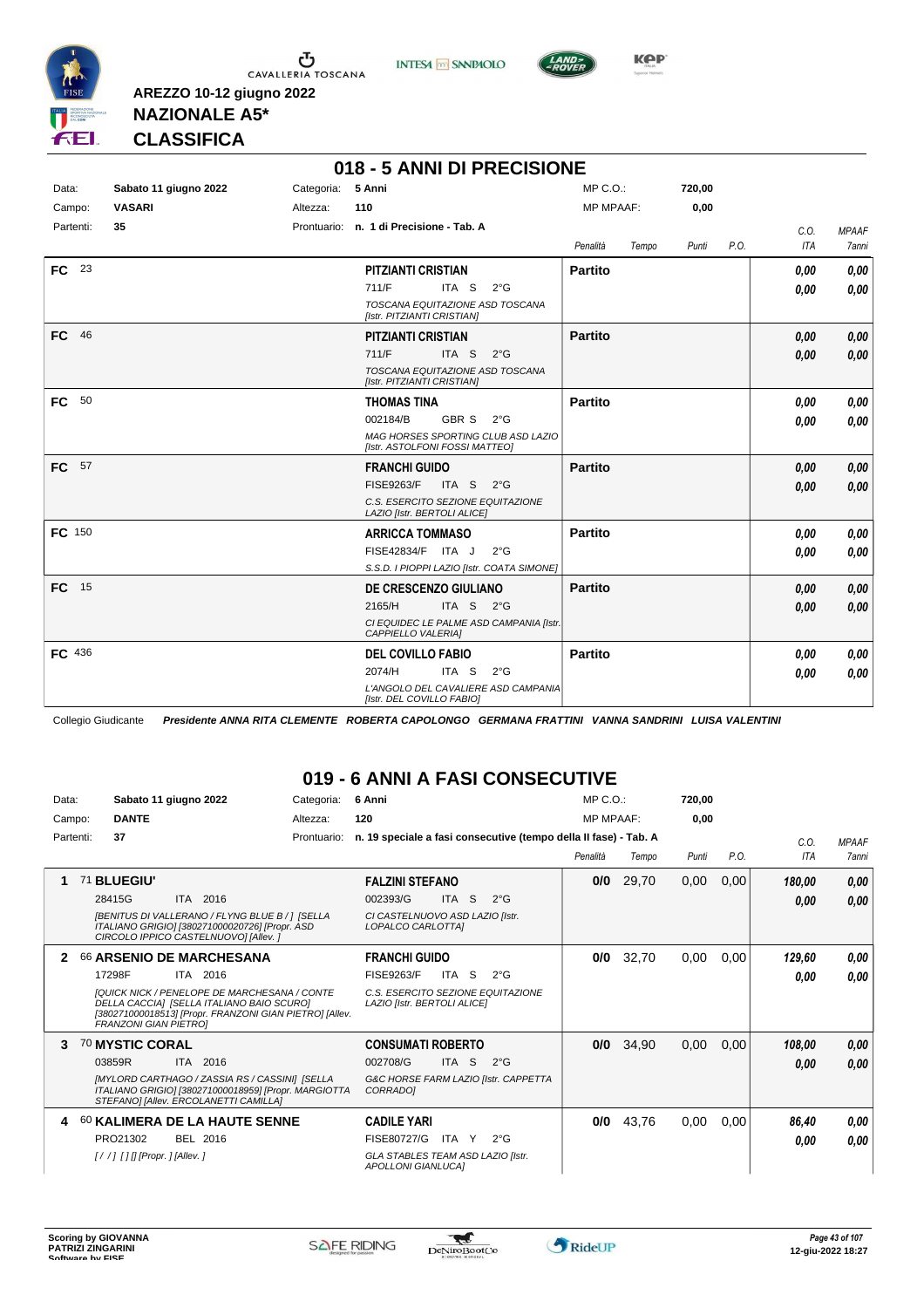

**INTESA M** SANPAOLO



**Kep** 

## **NAZIONALE A5\* CLASSIFICA**

|           |                   |                                                                                                                                                             |            | 019 - 6 ANNI A FASI CONSECUTIVE                                              |                  |             |        |      |       |              |
|-----------|-------------------|-------------------------------------------------------------------------------------------------------------------------------------------------------------|------------|------------------------------------------------------------------------------|------------------|-------------|--------|------|-------|--------------|
| Data:     |                   | Sabato 11 giugno 2022                                                                                                                                       | Categoria: | 6 Anni                                                                       | MP C.O.          |             | 720,00 |      |       |              |
| Campo:    |                   | <b>DANTE</b>                                                                                                                                                | Altezza:   | 120                                                                          | <b>MP MPAAF:</b> |             | 0,00   |      |       |              |
| Partenti: |                   | 37                                                                                                                                                          |            | Prontuario: n. 19 speciale a fasi consecutive (tempo della II fase) - Tab. A |                  |             |        |      | C.O.  | <b>MPAAF</b> |
|           |                   |                                                                                                                                                             |            |                                                                              | Penalità         | Tempo       | Punti  | P.O. | ITA   | 7anni        |
| 5.        |                   | 63 MADNESS DE TIJI Z                                                                                                                                        |            | <b>CANONICI ANGELICA</b>                                                     | 0/4              | 32,18       | 0,00   | 0,00 | 72,00 | 0,00         |
|           |                   | 14228D<br>BEL 2016                                                                                                                                          |            | FISE19325/F ITA S<br>$2^{\circ}G$                                            |                  |             |        |      | 0.00  | 0,00         |
|           |                   | [MATISSE DE MARIPOSA / AIR JORDANIA Z / AIR JORDAN                                                                                                          |            | C.I. EQUIPLANET SSD A RL TOSCANA [Istr.                                      |                  |             |        |      |       |              |
|           |                   | Z] [ZANGERSHEIDE BAIO] [981100004373848] [Propr.<br>SALA LUIGI] [Allev.]                                                                                    |            | ACCARDO MONICA]                                                              |                  |             |        |      |       |              |
| 6.        |                   | <b>72 LIGHT IVORY</b>                                                                                                                                       |            | <b>DULCZEWSKA MONIKA</b>                                                     |                  | $0/4$ 32,49 | 0.00   | 0.00 | 28,80 | 0,00         |
|           |                   | 29425K<br>POL 2016                                                                                                                                          |            | GL000473<br>POL S<br>$2^{\circ}G$                                            |                  |             |        |      | 0.00  | 0,00         |
|           |                   | [X / X / ] [AES BAIO] [] [Propr. ] [Allev. ]                                                                                                                |            | FISE [Istr.]                                                                 |                  |             |        |      |       |              |
|           |                   | 7 75 FOR CHACARIA PS                                                                                                                                        |            | <b>FRANCHI GUIDO</b>                                                         | 0/4              | 33,48       | 0.00   | 0,00 | 28,80 | 0,00         |
|           |                   | 18686F<br>GER 2016                                                                                                                                          |            | <b>FISE9263/F</b><br>ITA S<br>$2^{\circ}G$                                   |                  |             |        |      | 0.00  | 0,00         |
|           |                   | [FOR PLEASURE / CHACARIA / CHACCO-BLUE]                                                                                                                     |            | C.S. ESERCITO SEZIONE EQUITAZIONE                                            |                  |             |        |      |       |              |
|           |                   | [HANNOVER SAURO] [276020000365447] [Propr. CORSI<br>JESSICA] [Allev.]                                                                                       |            | LAZIO [Istr. BERTOLI ALICE]                                                  |                  |             |        |      |       |              |
|           |                   | 8 58 GARFIELD DE LA CENSE                                                                                                                                   |            | <b>DULCZEWSKA MONIKA</b>                                                     |                  | $0/4$ 34,28 | 0,00   | 0,00 | 28,80 | 0,00         |
|           |                   | 29420K<br>FRA 2016                                                                                                                                          |            | GL000473<br>POL S<br>$2^{\circ}$ G                                           |                  |             |        |      | 0.00  | 0,00         |
|           |                   | [X / X / ] [SELLA FRANCESE SAURO] [] [Propr. ] [Allev. ]                                                                                                    |            | FISE [Istr.]                                                                 |                  |             |        |      |       |              |
| 9         |                   | <b>68 LEGEND'S PHANTHOM'S</b>                                                                                                                               |            | <b>APOLLONI GIANLUCA</b>                                                     | 0/4              | 35,16       | 0.00   | 0.00 | 28,80 | 0,00         |
|           |                   | 30595G<br><b>NED 2016</b>                                                                                                                                   |            | 008545/G<br>ITA <sub>S</sub><br>$2^{\circ}G$                                 |                  |             |        |      | 0.00  | 0.00         |
|           |                   | <b>IGINO / IPHANTOM LADY S / 1 [KWPN BAIO]</b><br>[528210004426117] [Propr. FREZZA STEFANIA] [Allev.]                                                       |            | GLA STABLES TEAM ASD LAZIO [Istr.<br><b>APOLLONI GIANLUCA]</b>               |                  |             |        |      |       |              |
|           |                   |                                                                                                                                                             |            |                                                                              | 0/4              |             |        |      |       |              |
|           |                   | 10 442 MAGNIFIQUE HCT<br>04095R<br>BEL 2016                                                                                                                 |            | <b>ZARAFFI SIMONE</b><br>005533/F<br>ITA S<br>$2^{\circ}G$                   |                  | 35,34       | 0,00   | 0,00 | 0.00  | 0,00         |
|           |                   | <b>IMERALD VAN'T ZORGVLIET / CHIQUITA SL / POOR BOY]</b>                                                                                                    |            | ASD C.I. GRANDUCATO TOSCANA [Istr.                                           |                  |             |        |      | 0.00  | 0.00         |
|           |                   | [AES BAIO] [981100004374324] [Propr. AZ. AGRICOLA<br>SCUDERIA VESCHI DI LUCA VESCHI] [Allev. ]                                                              |            | <b>FORMICHI FRANCESCA]</b>                                                   |                  |             |        |      |       |              |
| 11        |                   | 81 NATURAL BEAUTY                                                                                                                                           |            | <b>NAPOLI GIULIA</b>                                                         |                  | $0/4$ 35,75 | 0,00   | 0,00 | 0,00  | 0,00         |
|           |                   | 29981G<br>ITA 2016                                                                                                                                          |            | 002443/H<br>ITA S<br>$2^{\circ}G$                                            |                  |             |        |      | 0.00  | 0,00         |
|           |                   | [././] [SCONOSCIUTA SAURO] [380271006032105] [Propr.<br>LA NUOVA OLGIATA SRL] [Allev.]                                                                      |            | CASSIA EQUESTRIAN CLUB SSD A RL<br>LAZIO [Istr. CERULLI IRELLI FRANCESCO]    |                  |             |        |      |       |              |
|           |                   | 12 64 LINDERELLA                                                                                                                                            |            | <b>LEONARDI MATTEO</b>                                                       |                  | $0/4$ 37,24 | 0,00   | 0,00 | 0,00  | 0,00         |
|           |                   | 17494F<br><b>NED 2016</b>                                                                                                                                   |            | FISE10573/F ITA S<br>$2^{\circ}G$                                            |                  |             |        |      | 0.00  | 0.00         |
|           |                   | <b>IAREZZO VDL / GINDERELLA / INDOCTRO1 IKWPN BAIO1</b>                                                                                                     |            | C.I.LE SALINE ASD EMILIA ROMAGNA [Istr.                                      |                  |             |        |      |       |              |
|           |                   | [528210004438537] [Propr. SPINELLI ELENA] [Allev.]                                                                                                          |            | <b>BORMIOLI GIAN LUCAI</b>                                                   |                  |             |        |      |       |              |
|           |                   | 13 69 CASALCO BLUE                                                                                                                                          |            | <b>SALVINI EMANUELE</b>                                                      | 0/8              | 40,24       | 0,00   | 0,00 | 0.00  | 0,00         |
|           |                   | 29457G<br>GER 2016                                                                                                                                          |            | 006529/G<br>ITA SA 2°G                                                       |                  |             |        |      | 0.00  | 0.00         |
|           |                   | [CASALLCO / CHACCITA / ] [OLDENBURG BAIO]<br>[276020000535523] [Propr. TAGLIAMONTE RAFFAELE]                                                                |            | CAVALIERI DEL VEIO ASD LAZIO [Istr.<br>SALVINI EMANUELE]                     |                  |             |        |      |       |              |
|           |                   | [Allev.]                                                                                                                                                    |            |                                                                              |                  |             |        |      |       |              |
|           |                   | 14 43 CINNAMON                                                                                                                                              |            | <b>PIRRONE GIACOMO</b>                                                       | 4                | 0,00        | 0.00   | 0,00 | 0,00  | 0,00         |
|           |                   | 29540G<br>GER 2016                                                                                                                                          |            | FISE3129/I<br>ITA S<br>$2^{\circ}G$                                          |                  |             |        |      | 0.00  | 0,00         |
|           |                   | [CINSEY / STALOUBA / ] [OLDENBURG GRIGIO]<br>[276020000535536] [Propr. REGGIMENTO LANCIERI DI                                                               |            | A.S.D. MONTEBELLO LAZIO [Istr. PINCI<br><b>DIMITRI</b>                       |                  |             |        |      |       |              |
|           |                   | MONTEBELLO] [Allev.]                                                                                                                                        |            |                                                                              |                  |             |        |      |       |              |
|           |                   | 14 45 QUINETTE DW                                                                                                                                           |            | <b>LUPINO NICO</b>                                                           | 4                | 0,00        | 0.00   | 0,00 | 0,00  | 0,00         |
|           |                   | 17919F<br>BEL 2016                                                                                                                                          |            | 000522/R<br>ITA S<br>$2^{\circ}$ G                                           |                  |             |        |      | 0,00  | 0,00         |
|           |                   | [FOR PLEASURE / MAZETTE DW / MR BLUE] [BEL.<br>WARMBLOEDPAARD GRIGIO] [981100004341406] [Propr. IL<br>BAGGIAGO SOC. AGR. S.S.] [Allev.]                     |            | C.E. LA GIUNCHIGLIA ASD TOSCANA [Istr.<br><b>GARGINI ELEONORA]</b>           |                  |             |        |      |       |              |
|           |                   | 14 59 KENNY FLIGHT                                                                                                                                          |            | <b>COLOMBO ALESSANDRO</b>                                                    | 4                | 0,00        | 0.00   | 0,00 | 0,00  | 0,00         |
|           |                   | 46267B<br>ITA 2016                                                                                                                                          |            | 005058/B<br>ITA S $2^{\circ}G$                                               |                  |             |        |      | 0,00  | 0,00         |
|           |                   | [KANNAN / JAY FLIGHT / WARRENSTOWN YOU 2] [SELLA<br>ITALIANO BAIO] [380271000022755] [Propr. F.L. SPORT<br>HORSES S.R.L.] [Allev. F.L. SPORT HORSES S.R.L.] |            | TRENDY HORSE ASD LOMBARDIA [Istr.]                                           |                  |             |        |      |       |              |
|           | <b>14 61 ENNA</b> |                                                                                                                                                             |            | <b>GIANNETTI LAURA</b>                                                       | 4                | 0,00        | 0.00   | 0,00 | 0,00  | 0,00         |
|           |                   | 17475F<br><b>NED 2016</b>                                                                                                                                   |            | FISE24792/F ITA S<br>$2^{\circ}G$                                            |                  |             |        |      | 0,00  | 0,00         |
|           |                   | [-/-/-] [AES BAIO] [528246002291561] [Propr. GIANNETTI                                                                                                      |            | IPPICA SAN MARCO ASD TOSCANA [Istr.                                          |                  |             |        |      |       |              |
|           |                   | LAURA] [Allev.]                                                                                                                                             |            | <b>BENNATI RACHELE]</b>                                                      |                  |             |        |      |       |              |

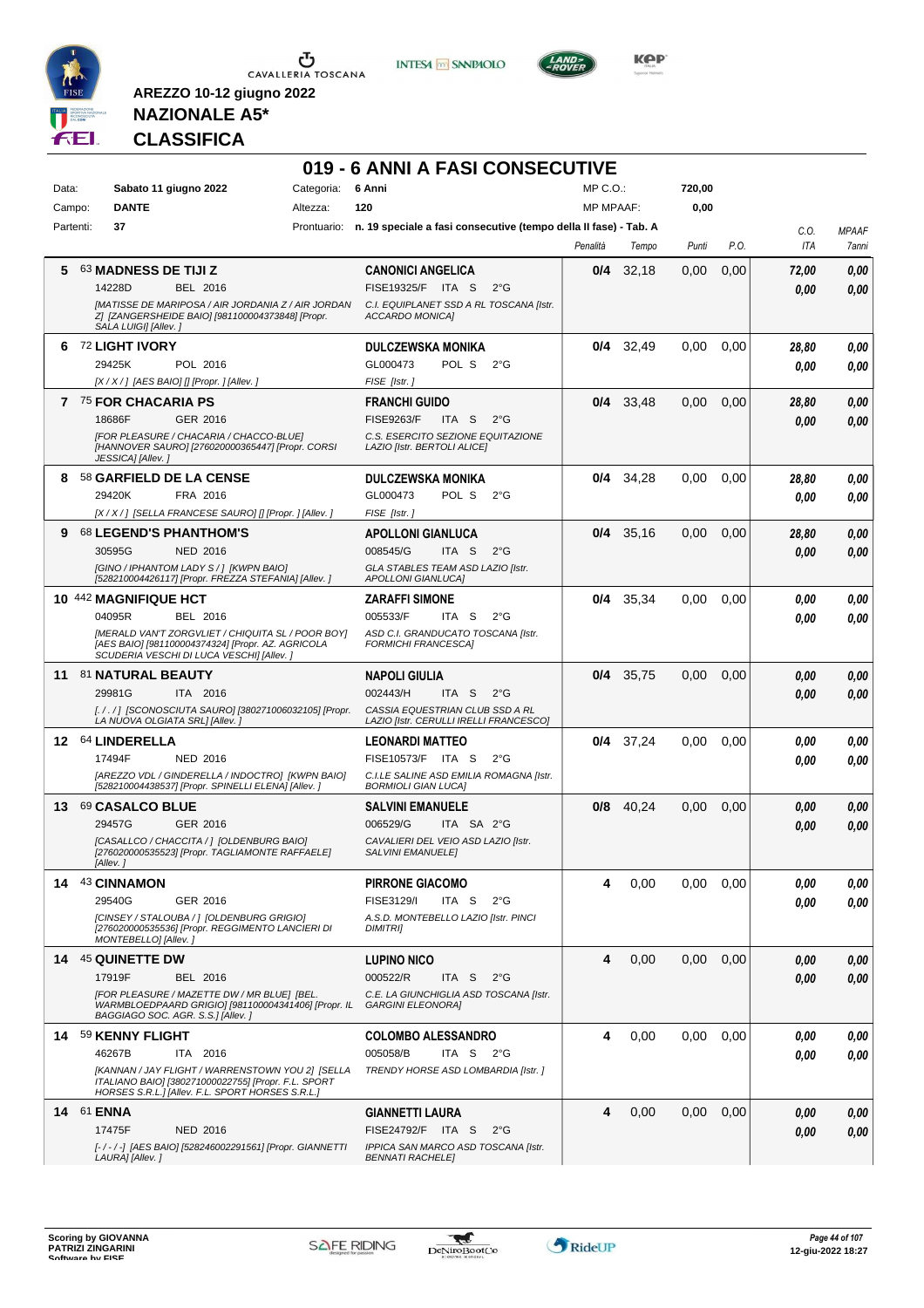

**INTESA M** SANPAOLO



**KOP** 

## **NAZIONALE A5\* CLASSIFICA**

|              |                                                                                                                                                         |                 |            |                                                                              | 019 - 6 ANNI A FASI CONSECUTIVE  |       |        |      |             |              |
|--------------|---------------------------------------------------------------------------------------------------------------------------------------------------------|-----------------|------------|------------------------------------------------------------------------------|----------------------------------|-------|--------|------|-------------|--------------|
| Data:        | Sabato 11 giugno 2022<br><b>DANTE</b>                                                                                                                   |                 | Categoria: | 6 Anni<br>120                                                                | $MP C. O.$ :<br><b>MP MPAAF:</b> |       | 720,00 |      |             |              |
| Campo:       |                                                                                                                                                         |                 | Altezza:   |                                                                              |                                  |       | 0,00   |      |             |              |
| Partenti:    | 37                                                                                                                                                      |                 |            | Prontuario: n. 19 speciale a fasi consecutive (tempo della II fase) - Tab. A |                                  |       |        | P.O. | C.O.<br>ITA | <b>MPAAF</b> |
|              |                                                                                                                                                         |                 |            |                                                                              | Penalità                         | Tempo | Punti  |      |             | 7anni        |
| 14           | <b>62 NEMESIS</b>                                                                                                                                       |                 |            | <b>FRANCHI RACHELE</b>                                                       | 4                                | 0,00  | 0,00   | 0,00 | 0,00        | 0,00         |
|              | 17482F<br>[CRISTALLO I / CHANCE / COLLIN L] [SELLA ITALIANO                                                                                             | ITA 2016        |            | FISE24694/F ITA S<br>$1^{\circ}G$<br>C.I.CASA BASSA S.S.D. A R.L. TOSCANA    |                                  |       |        |      | 0.00        | 0.00         |
|              | GRIGIO] [380271000019209] [Propr. ALANCAR S.R.L.] [Allev.<br>EQUINE BREEDER DI GIOVANNI LUIGII                                                          |                 |            | [Istr. FRANCHI ANDREA]                                                       |                                  |       |        |      |             |              |
|              | 14 65 NADARCO                                                                                                                                           |                 |            | <b>D'AMICO ANDREA</b>                                                        | 4                                | 0,00  | 0,00   | 0,00 | 0,00        | 0,00         |
|              | 03867R<br>[NADIR DI SAN PATRIGNANO / PAKIRA / PARCO] [SELLA                                                                                             | ITA 2016        |            | FISE11392/G ITA S<br>$1^{\circ}G$<br>GLA STABLES TEAM ASD LAZIO [Istr.       |                                  |       |        |      | 0,00        | 0,00         |
|              | ITALIANO GRIGIO] [380271000018904] [Propr. LANCIONE<br><b>IRENE] [Allev. LANCIONE IRENE]</b>                                                            |                 |            | <b>APOLLONI GIANLUCAJ</b>                                                    |                                  |       |        |      |             |              |
|              | 14 74 GADABAY                                                                                                                                           |                 |            | <b>BRECCIAROLI STEFANO</b>                                                   | 4                                | 0,00  | 0.00   | 0.00 | 0,00        | 0.00         |
|              | 29680G                                                                                                                                                  | ITA 2016        |            | 000265/G<br>ITA S<br>$2^{\circ}G$                                            |                                  |       |        |      | 0.00        | 0.00         |
|              | [KANNAN / SKY FLYING DE SILVIA /] [SELLA ITALIANO<br>BAIO] [380271006060430] [Propr. CARTONI SIMONCINI<br><b>BEATRICE]</b> [Allev.]                     |                 |            | C.S.CARABINIERI LAZIO [Istr. BRECCIAROLI<br><b>STEFANOI</b>                  |                                  |       |        |      |             |              |
|              | 14 77 VAGABONDA FZ                                                                                                                                      |                 |            | <b>CONSORTI GIOVANNI</b>                                                     | 4                                | 0,00  | 0,00   | 0,00 | 0,00        | 0,00         |
|              | 14048D                                                                                                                                                  | GER 2016        |            | 1372/F<br>ITA <sub>S</sub><br>$2^{\circ}$ G                                  |                                  |       |        |      | 0.00        | 0,00         |
|              | [VAGABOND D.L. / APARTE / CONTENDRO I]<br>[HOLSTEINER BAIO] [276020000517190] [Propr. GOZZETTI<br>RENATA] [Allev.]                                      |                 |            | SCUDERIE SANTA MARIA ASD TOSCANA<br>[Istr. CONSORTI GIOVANNI]                |                                  |       |        |      |             |              |
|              | 14 79 HE IS IN STYLE VK Z                                                                                                                               |                 |            | <b>GIUNTI MATTEO</b>                                                         | 4                                | 0,00  | 0,00   | 0,00 | 0,00        | 0,00         |
|              | 18045F                                                                                                                                                  | NED 2016        |            | 993/F<br>ITA S<br>$2^{\circ}$ G                                              |                                  |       |        |      | 0.00        | 0.00         |
|              | [HEINEKEN VK / LIFE STYLE Z / L'AMOUR Z]<br>[ZANGERSHEIDE SAURO] [528210004430158] [Propr. POLI<br>LEONARDO] [Allev.]                                   |                 |            | EQUESTRIAN CLUB FIRENZE SSD A RL<br>TOSCANA [Istr. BARONI KATIA]             |                                  |       |        |      |             |              |
|              | 14 80 ABELLE DEGLI ASSI                                                                                                                                 |                 |            | <b>GAROFALO ANTONIO MARIA</b>                                                | 4                                | 0,00  | 0,00   | 0,00 | 0,00        | 0,00         |
|              | 29524G                                                                                                                                                  | ITA 2016        |            | 003037/H<br>ITA S 2°G                                                        |                                  |       |        |      | 0.00        | 0.00         |
|              | [ARKO III / ULZHANE ST WINOC / ] [SELLA ITALIANO<br>BAIO] [380271000022793] [Propr. MERLANI DOMENICO]<br>[Allev. MERLANI DOMENICO]                      |                 |            | ASD DEGLI ASSI LAZIO [Istr. GAROFALO<br><b>ANTONIO MARIAI</b>                |                                  |       |        |      |             |              |
|              | <b>14 83 MR BANKS</b><br>047991                                                                                                                         |                 |            | <b>LUCCHESE ALESSIA</b><br>000850/I<br>ITA S<br>$2^{\circ}$ G                | 4                                | 0,00  | 0,00   | 0.00 | 0,00        | 0,00         |
|              | [CICERO Z / USCHI / LANDEUR] [SELLA ITALIANO BAIO]                                                                                                      | ITA 2016        |            | CI GIULIANA ASD PUGLIA [Istr. LUCCHESE                                       |                                  |       |        |      | 0,00        | 0.00         |
|              | [380271000021105] [Propr. LUCCHESE ALESSIA] [Allev.<br>LUCCHESE ALESSIAI                                                                                |                 |            | ALESSIA]                                                                     |                                  |       |        |      |             |              |
|              | 14 361 ALKATRAZ                                                                                                                                         |                 |            | <b>CIARDULLO ANTONIO</b>                                                     | 4                                | 0,00  | 0,00   | 0,00 | 0,00        | 0,00         |
|              | 05947N                                                                                                                                                  | ITA 2016        |            | 010917/G<br>ITA <sub>S</sub><br>$2^{\circ}$ G                                |                                  |       |        |      | 0.00        | 0,00         |
|              | [BABALOU DE LIGNY / GARDAK / QUIDAME DE LA CERE]<br>[SELLA ITALIANO SAURO] [380271000020695] [Propr.<br>CIRCOLO IPPICO TURRIS] [Allev. CUBEDDU ALBERTO] |                 |            | LA MACCHIARELLA SSD A RL LAZIO [Istr.<br>CIARDULLO ANTONIO]                  |                                  |       |        |      |             |              |
|              | 26 67 LANCELOT 411                                                                                                                                      |                 |            | <b>MENCOLINI PAOLO</b>                                                       | 8                                | 0,00  | 0,00   | 0,00 | 0,00        | 0,00         |
|              | 04277R                                                                                                                                                  | GER 2016        |            | 0G2327/R<br>ITA S<br>$2^{\circ}G$                                            |                                  |       |        |      | 0,00        | 0.00         |
|              | [LATOUR VDM / U-LOTTI / LIMBUS] [WESTFALEN BAIO]<br>[276020000500577] [Propr. MARGHERITA SOC. SEMPLICE<br>AGRICOLA] [Allev.]                            |                 |            | S.LA TORRE UMBRIA [Istr. MASCIOTTI<br>CARLO]                                 |                                  |       |        |      |             |              |
| 26 73 ANIMA  |                                                                                                                                                         |                 |            | <b>COLOMBO ALESSANDRO</b>                                                    | 8                                | 0,00  | 0,00   | 0,00 | 0,00        | 0,00         |
|              | 04053R                                                                                                                                                  | GER 2016        |            | ITA S 2°G<br>005058/B                                                        |                                  |       |        |      | 0,00        | 0,00         |
|              | [NOUBALOU W.Z. / CLAIRE / ] [DEUTSCHES REITPFERD<br>BAIO] [276020000515804] [Propr. REIMAN OLGA] [Allev. ]                                              |                 |            | TRENDY HORSE ASD LOMBARDIA [Istr.]                                           |                                  |       |        |      |             |              |
|              | 26 84 LOUISVILLE                                                                                                                                        |                 |            | <b>GARAVAGLIA FILIPPO</b>                                                    | 8                                | 0,00  | 0,00   | 0,00 | 0,00        | 0,00         |
|              | 30185G                                                                                                                                                  | <b>NED 2016</b> |            | FISE45031/E ITA Y<br>$2^{\circ}G$                                            |                                  |       |        |      | 0.00        | 0,00         |
|              | [ONBEKEN / APRALINE / ] [KWPN BAIO]<br>[528210004423263] [Propr. CASCHERA LUISA] [Allev. ]                                                              |                 |            | C.E. LA GIUNCHIGLIA ASD TOSCANA [Istr.<br>MASSETI LORENZOJ                   |                                  |       |        |      |             |              |
|              | 29 359 LOIS-DINE                                                                                                                                        |                 |            | <b>TATA GINEVRA</b>                                                          | 12                               | 0,00  | 0,00   | 0,00 | 0,00        | 0,00         |
|              | 17226E                                                                                                                                                  | <b>NED 2016</b> |            | FISE45856/F ITA J<br>$1^{\circ}G$                                            |                                  |       |        |      | 0,00        | 0,00         |
|              | [COHINOOR VDL / EVA-DINE / GLENNRIDGE] [KWPN<br>BAIO] [528210004526171] [Propr. SOC.AGR.RIOLA STABLE<br>SRL] [Allev.]                                   |                 |            | SIENA RIDING CLUB 2 JUMPING TEAM ASD<br>TOSCANA [Istr. MATTEUCCI MAURO]      |                                  |       |        |      |             |              |
| 29 438 QUEEN |                                                                                                                                                         |                 |            | <b>MARINI CHRISTIAN</b>                                                      | 12                               | 0,00  | 0,00   | 0,00 | 0,00        | 0,00         |
|              | 29417G                                                                                                                                                  | ITA 2016        |            | 000306/G<br>ITA S<br>$2^{\circ}G$                                            |                                  |       |        |      | 0,00        | 0.00         |
|              | [././] [SCONOSCIUTA GRIGIO] [380271006041134] [Propr.<br>MEDICI ALESSANDRO] [Allev.]                                                                    |                 |            | SSD C.M. HORSES 28 ARL LAZIO [Istr.<br><b>MARINI CHRISTIANI</b>              |                                  |       |        |      |             |              |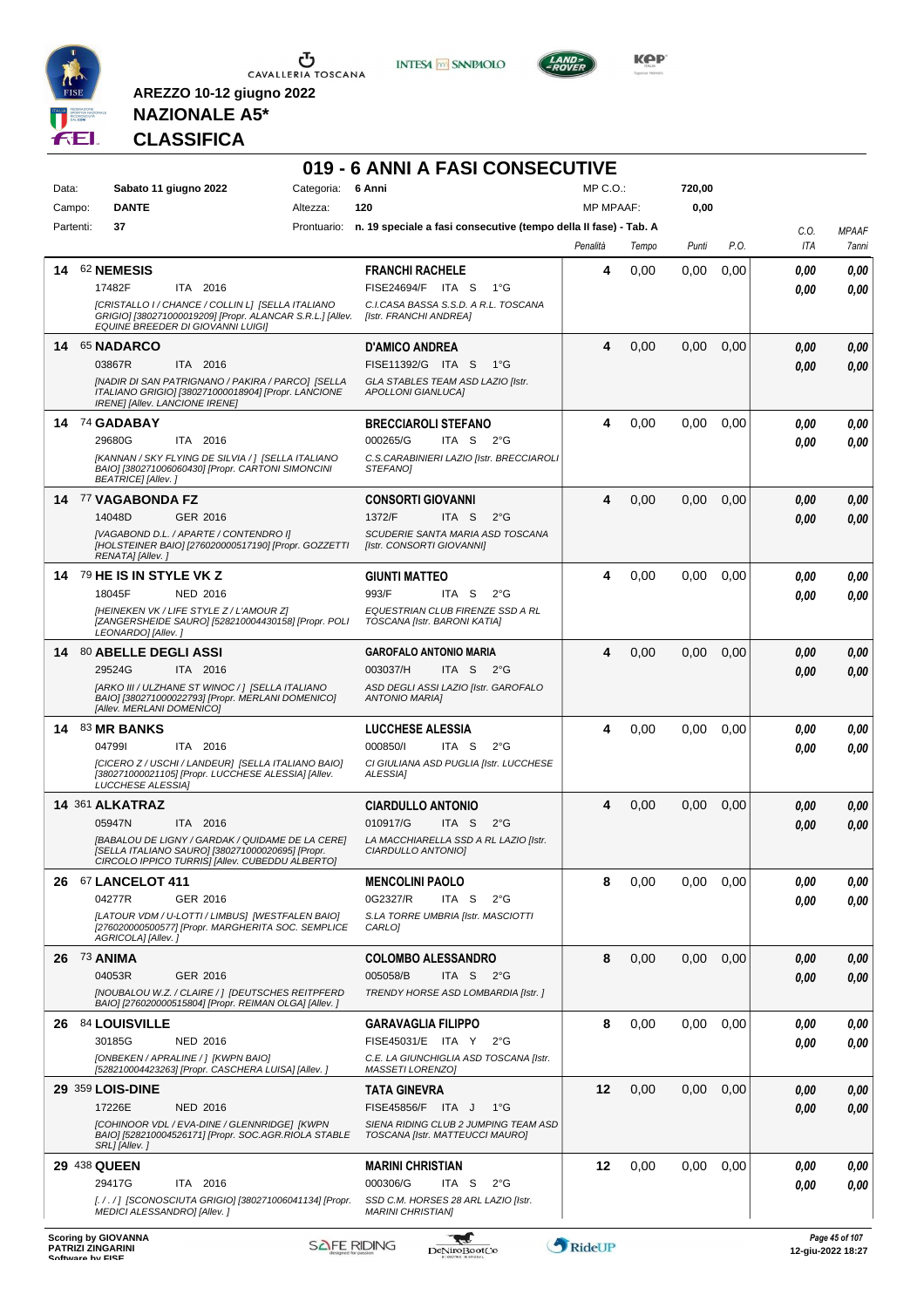

**INTESA** M SANPAOLO



**Kep** 

#### **NAZIONALE A5\* CLASSIFICA**

**AREZZO 10-12 giugno 2022**

|               |                       |            | 019 - 6 ANNI A FASI CONSECUTIVE                                              |                   |        |                    |              |
|---------------|-----------------------|------------|------------------------------------------------------------------------------|-------------------|--------|--------------------|--------------|
| Data:         | Sabato 11 giugno 2022 | Categoria: | 6 Anni                                                                       | $MP C. O.$ :      | 720,00 |                    |              |
| Campo:        | <b>DANTE</b>          | Altezza:   | 120                                                                          | <b>MP MPAAF:</b>  | 0,00   |                    |              |
| Partenti:     | 37                    |            | Prontuario: n. 19 speciale a fasi consecutive (tempo della II fase) - Tab. A |                   |        | C.O.               | <b>MPAAF</b> |
|               |                       |            |                                                                              | Penalità<br>Tempo | Punti  | <b>ITA</b><br>P.O. | 7anni        |
| FC 157        |                       |            | <b>PIRRONE GIACOMO</b>                                                       | <b>Partito</b>    |        | 0,00               | 0,00         |
|               |                       |            | FISE3129/I<br>ITA S 2°G                                                      |                   |        | 0,00               | 0,00         |
|               |                       |            | A.S.D. MONTEBELLO LAZIO [Istr. PINCI<br><b>DIMITRI</b>                       |                   |        |                    |              |
| FC 307        |                       |            | <b>COATA SIMONE</b>                                                          | <b>Partito</b>    |        | 0.00               | 0,00         |
|               |                       |            | 006357/G<br>ITA S<br>$2^{\circ}$ G                                           |                   |        | 0.00               | 0.00         |
|               |                       |            | C.S. ESERCITO SEZIONE EQUITAZIONE<br>LAZIO [Istr. GIGANTI FERNANDO]          |                   |        |                    |              |
| <b>FC</b> 258 |                       |            | <b>LUPINO NICO</b>                                                           | <b>Partito</b>    |        | 0,00               | 0,00         |
|               |                       |            | 000522/R<br>ITA S $2^{\circ}$ G                                              |                   |        | 0.00               | 0,00         |
|               |                       |            | C.E. LA GIUNCHIGLIA ASD TOSCANA [Istr.<br><b>GARGINI ELEONORA]</b>           |                   |        |                    |              |
| <b>FC</b> 205 |                       |            | <b>COLOMBO ALESSANDRO</b>                                                    | Partito           |        | 0.00               | 0,00         |
|               |                       |            | ITA S<br>005058/B<br>$2^{\circ}$ G                                           |                   |        | 0.00               | 0,00         |
|               |                       |            | TRENDY HORSE ASD LOMBARDIA [Istr. ]                                          |                   |        |                    |              |
| <b>FC</b> 440 |                       |            | DI CANTO ADRIANO                                                             | <b>Partito</b>    |        | 0,00               | 0,00         |
|               |                       |            | <b>FISE4490/Q</b><br>ITA Y 2°G                                               |                   |        | 0,00               | 0,00         |
|               |                       |            | C.I.LA BETULLA LOMBARDIA [Istr.<br><b>BRUSCHETTA YLENIA]</b>                 |                   |        |                    |              |
| FC 441        |                       |            | <b>BRECCIA ERMETE MARIA</b>                                                  | Partito           |        | 0.00               | 0,00         |
|               |                       |            | 001950/G<br>ITA S 2°G                                                        |                   |        | 0.00               | 0,00         |
|               |                       |            | 007 CAVALLI OLGIATA SSD ARL LAZIO [Istr.<br>CIRIMBILLA MARIA VITTORIA]       |                   |        |                    |              |
| FC 443        |                       |            | <b>PITZIANTI CRISTIAN</b>                                                    | <b>Partito</b>    |        | 0,00               | 0,00         |
|               |                       |            | 711/F<br>ITA S<br>$2^{\circ}$ G                                              |                   |        | 0,00               | 0,00         |
|               |                       |            | TOSCANA EQUITAZIONE ASD TOSCANA<br>[Istr. PITZIANTI CRISTIAN]                |                   |        |                    |              |

Collegio Giudicante *Presidente ANNA RITA CLEMENTE ROBERTA CAPOLONGO GERMANA FRATTINI VANNA SANDRINI LUISA VALENTINI*

#### **020 - C140 A TEMPO**

| Data:     | Sabato 11 giugno 2022                                                                                                                                                   | Categoria:  | C <sub>140</sub>                                                     |               | MP C.O.:         |       | 2.450,00 |      |            |              |
|-----------|-------------------------------------------------------------------------------------------------------------------------------------------------------------------------|-------------|----------------------------------------------------------------------|---------------|------------------|-------|----------|------|------------|--------------|
| Campo:    | <b>DANTE</b>                                                                                                                                                            | Altezza:    | 140                                                                  |               | <b>MP MPAAF:</b> |       | 0,00     |      |            |              |
| Partenti: | 43                                                                                                                                                                      | Prontuario: | n. 3 a tempo - Tab. A                                                |               |                  |       |          |      | C.O.       | <b>MPAAF</b> |
|           |                                                                                                                                                                         |             |                                                                      |               | Penalità         | Tempo | Punti    | P.O. | <b>ITA</b> | 7anni        |
| 1         | <sup>138</sup> DISIGN DE RIVERLAND                                                                                                                                      |             | <b>FOURCADE LOPEZ FERNANDO</b>                                       |               | 0                | 62,39 | 0,00     | 0,00 | 514,50     | 0,00         |
|           | 16089E<br>FRA 2013                                                                                                                                                      |             | ESP S<br>002059/E                                                    | $2^{\circ}$ G |                  |       |          |      | 0.00       | 0.00         |
|           | <b>IVIGO D'ARSOUILLES / STELLA DE RIVERLAND /</b><br>DIAMANT DE SEMILLYI [SELLA FRANCESE BAIO]<br>[250259806012922] [Propr. SCHIARATURA CECCARELLI<br>REBECCAI [Allev.] |             | RIVIERA RESORT SSD A RL EMILIA<br>ROMAGNA [Istr. CALLERI ALESSANDRO] |               |                  |       |          |      |            |              |
|           | 95 BARRIQUES                                                                                                                                                            |             | <b>LUPINO NICO</b>                                                   |               | $\bf{0}$         | 65,40 | 0,00     | 0,00 | 370,44     | 0,00         |
|           | 16038F<br>ITA 2013                                                                                                                                                      |             | 000522/R<br>ITA <sub>S</sub>                                         | $2^{\circ}$ G |                  |       |          |      | 245,00     | 0,00         |
|           | [CRISTALLO II / FURBELLA / STARON] [SELLA ITALIANO<br>GRIGIO] [982000192323646] [Propr. ARENA GIACOMO]<br>[Allev. ARENA GIACOMO]                                        |             | C.E. LA GIUNCHIGLIA ASD TOSCANA [Istr.<br><b>GARGINI ELEONORAI</b>   |               |                  |       |          |      |            |              |
|           | 3 185 CHACCO'S GLORY                                                                                                                                                    |             | <b>CONSUMATI ROBERTO</b>                                             |               | $\bf{0}$         | 65,75 | 0,00     | 0,00 | 308,70     | 0.00         |
|           | 28023K<br>GER 2008                                                                                                                                                      |             | 002708/G<br>ITA S                                                    | $2^{\circ}$ G |                  |       |          |      | 0.00       | 0.00         |
|           | ICHACCO BLUE / DOLIENNA / 1 IOLDENBURG BAIO1<br>[276098102360754] [Propr. CONSUMATI ROBERTO] [Allev. ]                                                                  |             | G&C HORSE FARM LAZIO [Istr. CAPPETTA<br><b>CORRADO1</b>              |               |                  |       |          |      |            |              |
|           | 4 132 BALLYSHAN BELLAGIO                                                                                                                                                |             | <b>NERI DUCCIO</b>                                                   |               | 0                | 66,01 | 0,00     | 0,00 | 246,96     | 0,00         |
|           | 15096F<br>IRL 2012                                                                                                                                                      |             | 5034/F<br>ITA <sub>S</sub>                                           | $2^{\circ}$ G |                  |       |          |      | 0,00       | 0,00         |
|           | [MERMUS R / BALLYSHAN LAS VEGAS / VDL ARKANSAS]<br>[IRISH HORSE BAIO] [372141405497203] [Propr. NERI<br>GIOVANNI] [Allev.]                                              |             | C.I. TERRE DI SIENA ASD TOSCANA [Istr.<br>SALVINI BARBARA]           |               |                  |       |          |      |            |              |

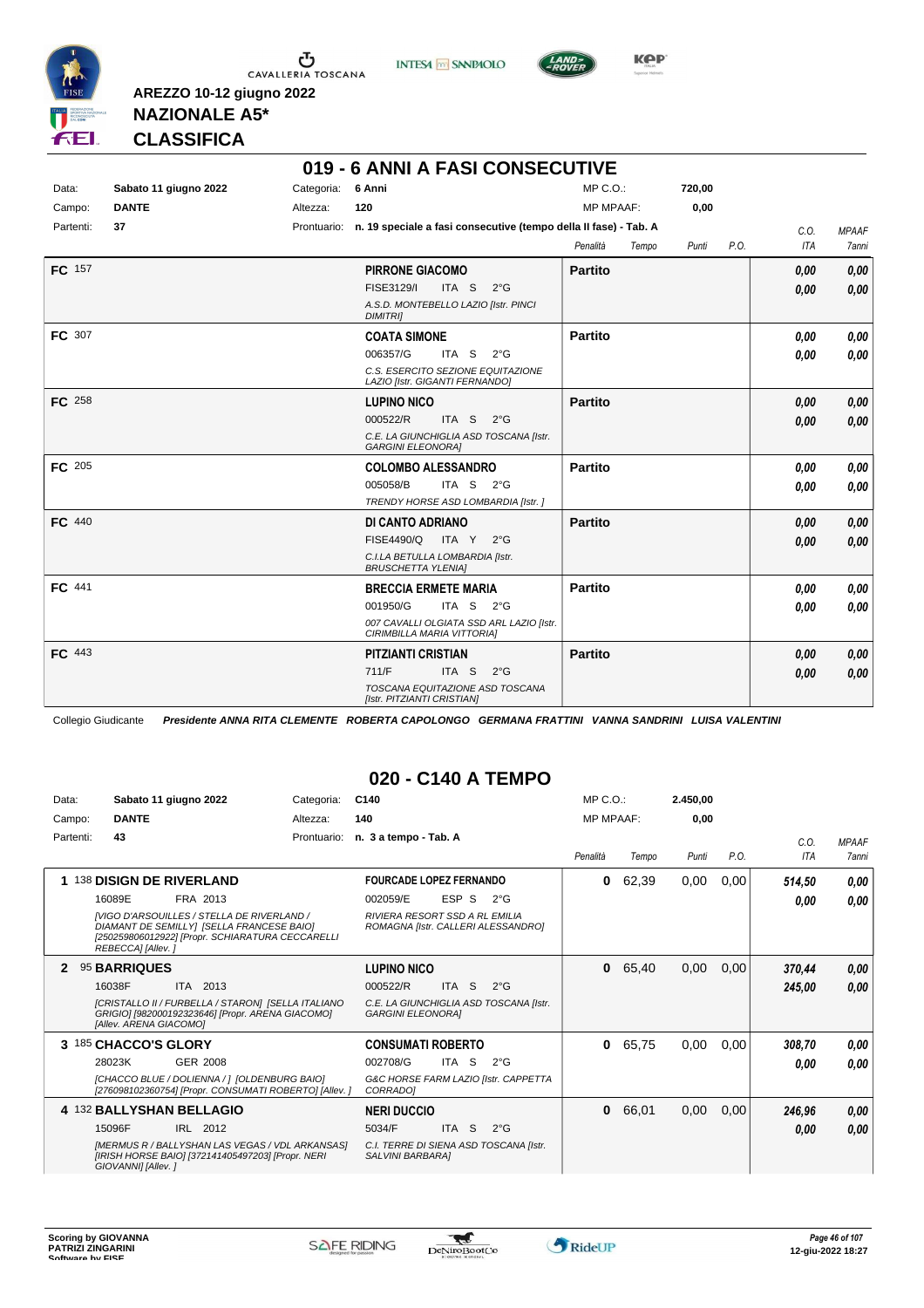



**020 - C140 A TEMPO**



**KOP** 

## **NAZIONALE A5\* CLASSIFICA**

| Data:     | Sabato 11 giugno 2022                                                                                                                                       | Categoria: | C140                                                                      | MP C.O.:         |           | 2.450,00 |      |                    |                       |
|-----------|-------------------------------------------------------------------------------------------------------------------------------------------------------------|------------|---------------------------------------------------------------------------|------------------|-----------|----------|------|--------------------|-----------------------|
| Campo:    | <b>DANTE</b>                                                                                                                                                | Altezza:   | 140                                                                       | <b>MP MPAAF:</b> |           | 0,00     |      |                    |                       |
| Partenti: | 43                                                                                                                                                          |            | Prontuario: n. 3 a tempo - Tab. A                                         | Penalità         | Tempo     | Punti    | P.O. | C.O.<br><b>ITA</b> | <b>MPAAF</b><br>7anni |
|           | 5 223 HOKLAHOMA VDL                                                                                                                                         |            | <b>MARGHERITI STEFANO</b>                                                 | 0                | 67,06     | 0,00     | 0,00 | 205,80             | 0,00                  |
|           | 13674D<br>NED 2012                                                                                                                                          |            | 012164/F<br>ITA S<br>$2^{\circ}$ G                                        |                  |           |          |      | 0.00               | 0,00                  |
|           | [INSHALLAH DE MUZE / ZOKLAHOMA VDL / EMILION]<br>[KWPN BAIO] [528210002740001] [Propr. BAESSO ILENIA]<br>[Allev.]                                           |            | SCUDERIA GORELLO ASD TOSCANA [Istr.<br><b>MARGHERITI STEFANO]</b>         |                  |           |          |      |                    |                       |
|           | 6 122 BALOULISCO DU LOZON                                                                                                                                   |            | <b>CIARDULLO ANTONIO</b>                                                  | 0                | 68,27     | 0,00     | 0,00 | 82,32              | 0,00                  |
|           | 28354G<br>FRA 2011                                                                                                                                          |            | 010917/G<br>ITA <sub>S</sub><br>$2^{\circ}G$                              |                  |           |          |      | 0.00               | 0,00                  |
|           | [BALOUBET DU ROUET / EOLYSCA / ] [SELLA FRANCESE<br>SAURO] [250258500049438] [Propr. CAPORELLO ATTILIO]<br>[Allev.]                                         |            | LA MACCHIARELLA SSD A RL LAZIO [Istr.<br>CIARDULLO ANTONIO]               |                  |           |          |      |                    |                       |
|           | 7 128 KALDEIDE                                                                                                                                              |            | <b>BELLACICCO NICOLA</b>                                                  | 0                | 68,61     | 0,00     | 0,00 | 82,32              | 0,00                  |
|           | 034731<br>ITA 2008                                                                                                                                          |            | 002452/I<br>ITA S<br>$2^{\circ}$ G                                        |                  |           |          |      | 147,00             | 0,00                  |
|           | [KANNAN / FEDRAN / DIAMOND QUE] [SELLA ITALIANO<br>BAIO SCURO] [982009106693091] [Propr. BELLACICCO<br>NICOLA] [Allev. BELLACICCO NICOLA]                   |            | ASD C.I. DEI SANNACI PUGLIA [Istr.<br><b>BELLACICCO NICOLA]</b>           |                  |           |          |      |                    |                       |
|           | 7 163 ELCENDILA PS                                                                                                                                          |            | <b>MARINI CHRISTIAN</b>                                                   | 0                | 68,61     | 0,00     | 0,00 | 82,32              | 0,00                  |
|           | 29005G<br>GER 2014                                                                                                                                          |            | 000306/G<br>ITA S<br>$2^{\circ}$ G                                        |                  |           |          |      | 0.00               | 0,00                  |
|           | <b>IELVIS TER PUTTE / CENTULA / CENTADEL1</b><br>[OLDENBURG BAIO] [276020000168358] [Propr. A.S.D. C.M. MARINI CHRISTIAN]<br>HORSES] [Allev.]               |            | SSD C.M. HORSES 28 ARL LAZIO [Istr.                                       |                  |           |          |      |                    |                       |
| 9         | 99 VERTIGO Z                                                                                                                                                |            | <b>CANONICI ANGELICA</b>                                                  | 0                | 70,08     | 0,00     | 0,00 | 82,32              | 0,00                  |
|           | FRA 2013<br>20536A                                                                                                                                          |            | FISE19325/F ITA S<br>$2^{\circ}G$                                         |                  |           |          |      | 0.00               | 0,00                  |
|           | [VIGO D'ARSOUILLES / QUANA ONE DE L'EAUGRENEE /<br>KANNAN] [ZANGERSHEIDE BAIO] [250259600506042]<br>[Propr. CIRCOLO IPPICO EQUIPLANET] [Allev.]             |            | C.I. EQUIPLANET SSD A RL TOSCANA [Istr.<br>ACCARDO MONICA]                |                  |           |          |      |                    |                       |
|           | 10 215 MERADORA PS                                                                                                                                          |            | <b>MARINI CHRISTIAN</b>                                                   | 0                | 70,10     | 0,00     | 0,00 | 82,32              | 0,00                  |
|           | 30113G<br>GER 2014                                                                                                                                          |            | 000306/G<br>ITA S<br>$2^{\circ}$ G                                        |                  |           |          |      | 0.00               | 0,00                  |
|           | [MESSENGER / DIARADORA / DIARADO] [OLDENBURG<br>BAIO] [276020000168277] [Propr. MARINI CHRISTIAN]<br>[Allev.]                                               |            | SSD C.M. HORSES 28 ARL LAZIO [Istr.<br><b>MARINI CHRISTIAN]</b>           |                  |           |          |      |                    |                       |
|           | 11 <sup>182</sup> CHALLENGE DELL'OXER                                                                                                                       |            | <b>TSATSOU DANAI</b>                                                      | $\bf{0}$         | 71,13     | 0.00     | 0,00 | 54,57              | 0,00                  |
|           | 31159K<br>GER 2014                                                                                                                                          |            | <b>FISE9209/F</b><br>GRE S<br>$2^{\circ}$ G                               |                  |           |          |      | 0.00               | 0,00                  |
|           | [X / X / ] [OLDENBURG BAIO] [] [Propr. ] [Allev. ]                                                                                                          |            | EQUESTRIAN CLUB FIRENZE SSD A RL<br>TOSCANA [Istr. BARONI KATIA]          |                  |           |          |      |                    |                       |
| 12        | 92 ALIAS HOY                                                                                                                                                |            | <b>NERI DUCCIO</b>                                                        | 0                | 72,42     | 0,00     | 0,00 | 0.00               | 0,00                  |
|           | 14261F<br>FRA 2010                                                                                                                                          |            | 5034/F<br>ITA <sub>S</sub><br>$2^{\circ}G$                                |                  |           |          |      | 0.00               | 0,00                  |
|           | ILITCHI HOY / MA JOIE DE THURIN / SOCRATE DE<br>CHIVRE] [SELLA FRANCESE BAIO] [250258720012835]<br>[Propr. PAGANI ALESSANDRO] [Allev.]                      |            | C.I. TERRE DI SIENA ASD TOSCANA [Istr.<br>SALVINI BARBARA]                |                  |           |          |      |                    |                       |
|           | 13 188 BILLY HOLIDAY                                                                                                                                        |            | <b>MIGLI RICCARDO</b>                                                     |                  | $0$ 72,51 | 0.00     | 0,00 | 0.00               | 0.00                  |
|           | 30171G<br><b>NED 2014</b>                                                                                                                                   |            | 1128/F<br>ITA S<br>$2^{\circ}$ G                                          |                  |           |          |      | 0.00               | 0,00                  |
|           | [SANDRO BOY / BOBBY-JEAN V/H BAGONIEBOS / ]<br>[BRANDERBURG WARM. BAIO SCURO]<br>[276020000450076] [Propr. SCUDERIA BINDI SNC DI BINDI<br>$P.E.$ ] [Allev.] |            | <b>LIVORNO EQUESTRIAN CENTER ASD</b><br>TOSCANA [Istr. MIGLI RICCARDO]    |                  |           |          |      |                    |                       |
|           | 14 207 SCHWABENSTOLZ 3                                                                                                                                      |            | LODOVINI CIARABELLI LORENZO                                               |                  | 4 66,00   | 0,00     | 0,00 | 0,00               | 0,00                  |
|           | GER 2009<br>03857R                                                                                                                                          |            | FISE14965/R ITA S 2°G                                                     |                  |           |          |      | 0.00               | 0,00                  |
|           | [STOLZENBERG / LATITIA / LE PRIMEUR] [HANNOVER<br>SAURO] [276020000569481] [Propr. CIARABELLI SIMONA]<br>[Allev.]                                           |            | SCUDERIA VALMARINO UMBRIA [Istr. DE<br><b>FILIPPO GIULIA]</b>             |                  |           |          |      |                    |                       |
|           | 15 187 DODJO OF TWO NOTES Z                                                                                                                                 |            | <b>FORTINELLI GIANLUCA</b>                                                |                  | 4 66,57   | 0,00     | 0,00 | 0.00               | 0,00                  |
|           | 03229R<br><b>BEL 2008</b>                                                                                                                                   |            | 000069/R<br>ITA S<br>$2^{\circ}$ G                                        |                  |           |          |      | 0.00               | 0,00                  |
|           | [DOUGLAS / WORCA / WELLINGTON] [ZANGERSHEIDE<br>BAIO] [981100000561223] [Propr. RUINA FRANCESCO]<br>[Allev.]                                                |            | C.E.NEW CLUB 2000 UMBRIA [Istr.<br><b>FORTINELLI ELENA]</b>               |                  |           |          |      |                    |                       |
|           | 16 174 MUGELLO MAGIC                                                                                                                                        |            | <b>FRANCO FRANCESCO</b>                                                   |                  | 4 67,75   | 0,00     | 0,00 | 0.00               | 0,00                  |
|           | 46754B<br>BEL 2014                                                                                                                                          |            | 000129/I<br>ITA S<br>$2^{\circ}$ G                                        |                  |           |          |      | 0,00               | 0,00                  |
|           | [FESTO VAN PAEMEL / GEMBER VAN DE HEIDE D'09 / ]<br>[AES BAIO] [967000009765958] [Propr. LA NUOVA OLGIATA<br>SRL] [Allev.]                                  |            | CASSIA EQUESTRIAN CLUB SSD A RL<br>LAZIO [Istr. CERULLI IRELLI FRANCESCO] |                  |           |          |      |                    |                       |

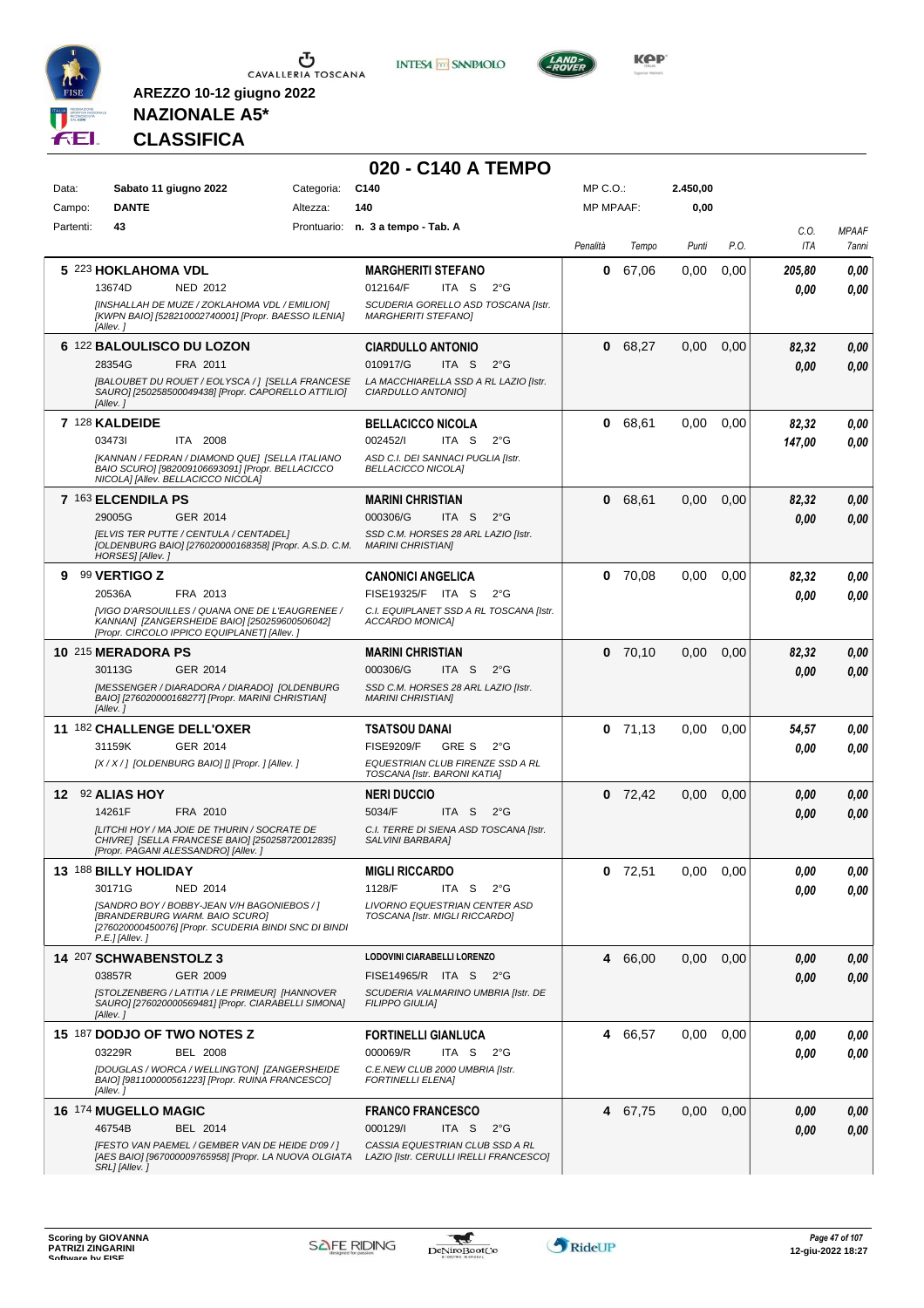





**KOP** 

## **NAZIONALE A5\* CLASSIFICA**

|           |                                                                                                                                                          |            | 020 - C140 A TEMPO                                                    |           |         |          |      |      |              |
|-----------|----------------------------------------------------------------------------------------------------------------------------------------------------------|------------|-----------------------------------------------------------------------|-----------|---------|----------|------|------|--------------|
| Data:     | Sabato 11 giugno 2022                                                                                                                                    | Categoria: | C140                                                                  | MP C.O.:  |         | 2.450,00 |      |      |              |
| Campo:    | <b>DANTE</b>                                                                                                                                             | Altezza:   | 140                                                                   | MP MPAAF: |         | 0,00     |      |      |              |
| Partenti: | 43                                                                                                                                                       |            | Prontuario: n. 3 a tempo - Tab. A                                     |           |         |          |      | C.O. | <b>MPAAF</b> |
|           |                                                                                                                                                          |            |                                                                       | Penalità  | Tempo   | Punti    | P.O. | ITA  | 7anni        |
|           | <b>17 171 HIGH TEA</b>                                                                                                                                   |            | <b>APOLLONI GIANLUCA</b>                                              | 4         | 67,80   | 0,00     | 0,00 | 0.00 | 0.00         |
|           | 29224G<br>NED 2012                                                                                                                                       |            | 008545/G<br>ITA S<br>$2^{\circ}G$                                     |           |         |          |      | 0.00 | 0.00         |
|           | [CENTO / WINONA II / LANDOS] [KWPN BAIO]<br>[528210002851607] [Propr. DI BENEDETTO ANTONIO]<br>[Allev.]                                                  |            | GLA STABLES TEAM ASD LAZIO [Istr.<br>APOLLONI GIANLUCA]               |           |         |          |      |      |              |
|           | <b>18 214 BERNA</b>                                                                                                                                      |            | <b>LEONARDI MATTEO</b>                                                | 4         | 68,02   | 0,00     | 0,00 | 0,00 | 0,00         |
|           | 15757F<br>ITA 2013                                                                                                                                       |            | FISE10573/F ITA S<br>$2^{\circ}G$                                     |           |         |          |      | 0.00 | 0.00         |
|           | [BAEDEKER / VERONA / ONZE FONS] [SELLA ITALIANO<br>GRIGIO] [982000192323589] [Propr. SPINELLI ELENA]<br>[Allev. ALLEVAMENTO GRANCHI FRANCESCO]           |            | C.I.LE SALINE ASD EMILIA ROMAGNA [Istr.<br><b>BORMIOLI GIAN LUCA]</b> |           |         |          |      |      |              |
|           | 19 197 MILRISTON PS                                                                                                                                      |            | <b>TOZZI ENRICO</b>                                                   | 4         | 68,93   | 0,00     | 0.00 | 0,00 | 0,00         |
|           | 04199R<br>GER 2014                                                                                                                                       |            | 003134/G<br>ITA S<br>$2^{\circ}G$                                     |           |         |          |      | 0.00 | 0.00         |
|           | [MESSENGER / HAUPTSTUTBUCH / ] [HANNOVER<br>SAURO] [276020000304641] [Propr. MOON SPORTHORSES<br>SRL] [Allev.]                                           |            | CASCINA BOALECCHIA ASD LAZIO [Istr.<br><b>TOZZI ENRICO]</b>           |           |         |          |      |      |              |
|           | 20 202 CANDY CAT JT Z                                                                                                                                    |            | <b>SANTINI MORGANA</b>                                                | 4         | 70,11   | 0,00     | 0,00 | 0,00 | 0,00         |
|           | BEL 2011<br>16261F                                                                                                                                       |            | FISE46158/F ITA J<br>$2^{\circ}$ G                                    |           |         |          |      | 0,00 | 0.00         |
|           | [CARDENTO / HAPPY DAYS Z / HEARTBREAKER]<br>[ZANGERSHEIDE BAIO] [981100002684118] [Propr.<br>SANTINI DILETTA] [Allev.]                                   |            | TOSCANA EQUITAZIONE ASD TOSCANA<br>[Istr. PITZIANTI CRISTIAN]         |           |         |          |      |      |              |
|           | 21 $450$ FELICIA                                                                                                                                         |            | <b>CONSORTI GIOVANNI</b>                                              |           | 4 72,63 | 0,00     | 0.00 | 0,00 | 0.00         |
|           | 15735F<br><b>NED 2010</b>                                                                                                                                |            | 1372/F<br>ITA S<br>$2^{\circ}$ G                                      |           |         |          |      | 0.00 | 0.00         |
|           | [HARLEY VDL / CARMEN / VENEUR] [KWPN BAIO]<br>[528210002514789] [Propr. BRANDI ROBERTO] [Allev.]                                                         |            | SCUDERIE SANTA MARIA ASD TOSCANA<br>[Istr. CONSORTI GIOVANNI]         |           |         |          |      |      |              |
|           | 22 209 CHACCAGO                                                                                                                                          |            | <b>DEL PRETE LUIGI</b>                                                | 4         | 73,72   | 0,00     | 0,00 | 0,00 | 0,00         |
|           | GER 2009<br>29388G                                                                                                                                       |            | FISE22402/G ITA S<br>$2^{\circ}G$                                     |           |         |          |      | 0.00 | 0,00         |
|           | [CHACCO BLUE / SAZURA / CARTHAGO]<br>[MECKLENBURG GRIGIO] [276098102680160] [Propr. DEL<br>PRETE JUMPING TEAM] [Allev. DEL PRETE JUMPING<br><b>TEAM]</b> |            | S.S.D. I PIOPPI LAZIO [Istr. COATA LUCA]                              |           |         |          |      |      |              |
|           | 23 179 HEARTBREAKER                                                                                                                                      |            | <b>AMICI VALERIO</b>                                                  |           | 4 74,64 | 0,00     | 0.00 | 0,00 | 0,00         |
|           | 16884P<br>NED 2012                                                                                                                                       |            | FISE12070/G ITA S<br>$2^{\circ}$ G                                    |           |         |          |      | 0.00 | 0.00         |
|           | [BERLIN / SILVANA'S HEARTBREAK / NIMMERDOR]<br>[KWPN BAIO] [528210002835969] [Propr. AMICI VALERIO]<br>[Allev.]                                          |            | C.I. BACCARAT SSD A RL LAZIO [Istr. LUPIS<br><b>FILIPPO]</b>          |           |         |          |      |      |              |
|           | 24 108 CONQUESTADOR                                                                                                                                      |            | <b>GAROFALO ANTONIO MARIA</b>                                         |           | 4 81,20 | 0,00     | 0,00 | 0,00 | 0,00         |
|           | 04278N<br><b>NED 2007</b>                                                                                                                                |            | 003037/H<br>ITA S<br>2°G                                              |           |         |          |      | 0.00 | 0.00         |
|           | [NABAB DE REVE / MELISSA / FARMER] [KWPN BAIO<br>SCURO] [528210002061287] [Propr. LARDONE ELENA]<br>[Allev. C.E.R.E.]                                    |            | ASD DEGLI ASSI LAZIO [Istr. GAROFALO<br><b>ANTONIO MARIAI</b>         |           |         |          |      |      |              |
|           | 25 155 OBELIX DE GULDENBOOM                                                                                                                              |            | <b>CANONICI ANGELICA</b>                                              |           | 8 71,38 | 0.00     | 0,00 | 0,00 | 0,00         |
|           | 28733K<br>BEL 2014                                                                                                                                       |            | FISE19325/F ITA S<br>$2^{\circ}G$                                     |           |         |          |      | 0,00 | 0,00         |
|           | [TOBAGO Z / JES VAN NEIGEM / CICERO] [BWP BAIO]<br>[981100004095099] [Propr. CIRCOLO IPPICO EQUIPLANET]<br>[Allev.]                                      |            | C.I. EQUIPLANET SSD A RL TOSCANA [Istr.<br>ACCARDO MONICA]            |           |         |          |      |      |              |
|           | 26 198 HAGRID DE LEAU                                                                                                                                    |            | <b>DOLCE NICOLO</b>                                                   |           | 8 71,98 | 0,00     | 0,00 | 0,00 | 0,00         |
|           | 28276G<br>ITA 2011                                                                                                                                       |            | 013917/G<br>ITA <sub>S</sub><br>$2^{\circ}G$                          |           |         |          |      | 0,00 | 0.00         |
|           | [FORTUNUS / QUINTE DE LEAU / MISTER BLUE]<br>[LUXEMBURGER WARMBLUT GRIGIO] [982000161083462]<br>[Propr. DOLCE NICOLÒ] [Allev. ]                          |            | CE ISOLA SACRA SSD ARL LAZIO [Istr.<br>DOLCE NICOLÒ]                  |           |         |          |      |      |              |
|           | 27 240 TINTORETTO DELLA FLORIDA                                                                                                                          |            | <b>TENUCCI SIMONE</b>                                                 |           | 8 72,97 | 0.00     | 0,00 | 0,00 | 0,00         |
|           | 11815F<br>ITA 2008                                                                                                                                       |            | 04668/F<br>ITA S<br>$2^{\circ}G$                                      |           |         |          |      | 0,00 | 0.00         |
|           | [KANNAN / PANDORA DELLA FLORIDA / ] [SELLA<br>ITALIANO GRIGIO] [982009106238945] [Propr. CULICCHI<br>GRAZIELLA] [Allev. BRANDA GIUSEPPE]                 |            | C.I.LA SERRATA TOSCANA [Istr. TENUCCI<br>SIMONE]                      |           |         |          |      |      |              |
|           | 28 91 COLION                                                                                                                                             |            | <b>APOLLONI GIANLUCA</b>                                              |           | 8 75,05 | 0,00     | 0,00 | 0,00 | 0,00         |
|           | 16537E<br>GER 2011                                                                                                                                       |            | 008545/G<br>ITA S<br>$2^{\circ}$ G                                    |           |         |          |      | 0,00 | 0.00         |
|           | [CONTHARGOS / PEGGY-SUE / PILOT] [OLDENBURG<br>BAIO] [276020000011151] [Propr. MADIA FEDERICA] [Allev. ]                                                 |            | GLA STABLES TEAM ASD LAZIO [Istr.<br><b>APOLLONI GIANLUCA]</b>        |           |         |          |      |      |              |

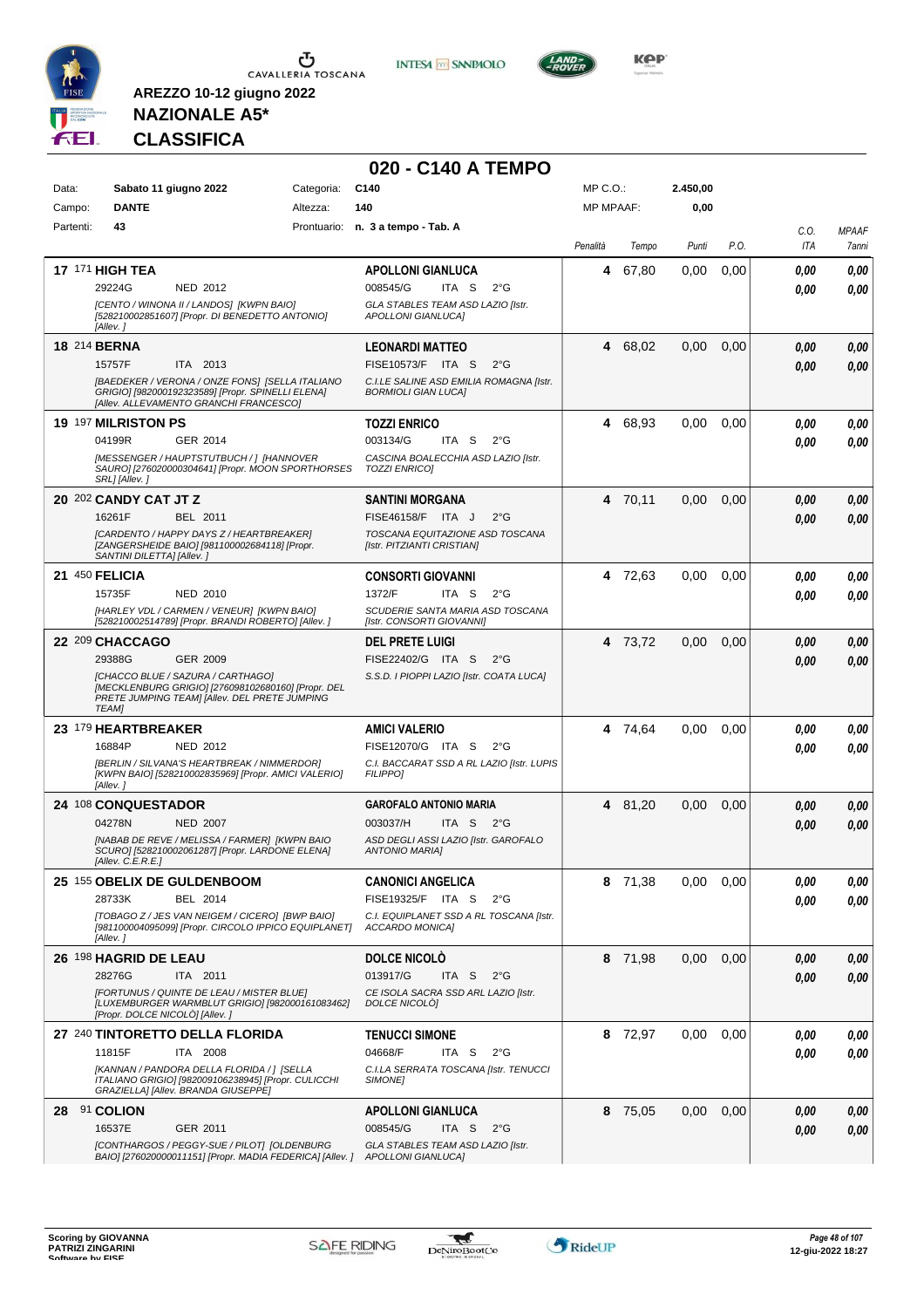

**INTESA M** SANPAOLO

**020 - C140 A TEMPO**



**KOP** 

## **NAZIONALE A5\* CLASSIFICA**

| Data:     | Sabato 11 giugno 2022                                                                                                                                                                                                                                   | Categoria:  | C <sub>140</sub>                                                       | MP C.O.:         |          | 2.450,00 |      |             |                                     |
|-----------|---------------------------------------------------------------------------------------------------------------------------------------------------------------------------------------------------------------------------------------------------------|-------------|------------------------------------------------------------------------|------------------|----------|----------|------|-------------|-------------------------------------|
| Campo:    | <b>DANTE</b>                                                                                                                                                                                                                                            | Altezza:    | 140                                                                    | <b>MP MPAAF:</b> |          | 0,00     |      |             |                                     |
| Partenti: | 43                                                                                                                                                                                                                                                      | Prontuario: | n. 3 a tempo - Tab. A                                                  | Penalità         | Tempo    | Punti    | P.O. | C.O.<br>ITA | <b>MPAAF</b><br><i><b>7anni</b></i> |
|           | 29 211 CANTERELLA VAN DE HOGEBORG Z                                                                                                                                                                                                                     |             | <b>APOLLONI GIANLUCA</b>                                               | 8                | 75,47    | 0,00     | 0,00 | 0.00        | 0,00                                |
|           | 30239K<br><b>NED 2014</b>                                                                                                                                                                                                                               |             | 008545/G<br>ITA S<br>$2^{\circ}$ G                                     |                  |          |          |      | 0.00        | 0.00                                |
|           | [CANTERBURY / CAYLEIGH Z / ] [ZANGERSHEIDE BAIO<br>SCURO] [981100004042037] [Propr. GLA STABLES TEAM<br>$A.S.D.$ ] [Allev.]                                                                                                                             |             | GLA STABLES TEAM ASD LAZIO [Istr.<br>APOLLONI GIANLUCA]                |                  |          |          |      |             |                                     |
|           | 30 242 CARTESIUS DI TEMPA BIANCA                                                                                                                                                                                                                        |             | <b>DEL COVILLO FABIO</b>                                               |                  | 8 75,70  | 0,00     | 0,00 | 0.00        | 0,00                                |
|           | 17114F<br>ITA 2014                                                                                                                                                                                                                                      |             | 2074/H<br>ITA S<br>$2^{\circ}$ G                                       |                  |          |          |      | 0.00        | 0.00                                |
|           | ICRISTALLO I / AUREA CYNTHIA / CONTENDRO] [SELLA<br>ITALIANO GRIGIO] [982000192321900] [Propr. AZIENDA<br>AGRICOLA TEMPA BIANCA DI RICCARDI EUSTACCHIO E<br>FIGLIE S.S.] [Allev. AZIENDA AGRICOLA TEMPA BIANCA DI<br>RICCARDI EUSTACCHIO E FIGLIE S.S.1 |             | L'ANGOLO DEL CAVALIERE ASD CAMPANIA<br>[Istr. DEL COVILLO FABIO]       |                  |          |          |      |             |                                     |
|           | 31 195 CALL ME                                                                                                                                                                                                                                          |             | <b>GRUMO JENNIFER</b>                                                  | 8                | 76,09    | 0.00     | 0.00 | 0.00        | 0,00                                |
|           | 27822BXX<br><b>GER 2007</b>                                                                                                                                                                                                                             |             | FISE17878/I<br>$2^{\circ}$ G<br>ITA J                                  |                  |          |          |      | 0.00        | 0.00                                |
|           | [COMTENDRO II / NICA / JULIO MARINER] [HOLSTEINER<br>BAIO] [380271001002165] [Propr. MAZZEI FILIPPO] [Allev. ]                                                                                                                                          |             | S.S.D. I PIOPPI LAZIO [Istr. COATA LUCA]                               |                  |          |          |      |             |                                     |
|           | 32 146 VIVALDI VD ESBERG Z                                                                                                                                                                                                                              |             | <b>MERCURI MATHILDA</b>                                                |                  | 8 78,22  | 0,00     | 0,00 | 0.00        | 0,00                                |
|           | 14884F<br>BEL 2012                                                                                                                                                                                                                                      |             | FISE48119/G ITA J<br>$2^{\circ}$ G                                     |                  |          |          |      | 0.00        | 0.00                                |
|           | [VA-VITE / BRIELLE / QUINTUS] [ZANGERSHEIDE BAIO]<br>[981100002244019] [Propr. MERCURI MATHILDA] [Allev. ]                                                                                                                                              |             | EXCALIBUR SSD A RL LAZIO [Istr. DI<br><b>FEDERICO LUNA]</b>            |                  |          |          |      |             |                                     |
|           | 33 238 DISCOVER YOUR LIFE SB                                                                                                                                                                                                                            |             | <b>BRECCIA ERMETE MARIA</b>                                            |                  | 8 82,90  | 0,00     | 0,00 | 0.00        | 0,00                                |
|           | 30208G<br>GER 2015                                                                                                                                                                                                                                      |             | 001950/G<br>ITA S<br>$2^{\circ}G$                                      |                  |          |          |      | 0.00        | 0.00                                |
|           | [DE QUIDAM / COLOUR YOUR WORLD SB / ]<br>[WESTFALEN BAIO] [276020000464665] [Propr. CIRIMBILLA<br>MARIA VITTORIA] [Allev.]                                                                                                                              |             | 007 CAVALLI OLGIATA SSD ARL LAZIO [Istr.<br>CIRIMBILLA MARIA VITTORIA] |                  |          |          |      |             |                                     |
|           | 34 144 HAMBERLINS CHILLI                                                                                                                                                                                                                                |             | FONTANA ALBACLARA                                                      |                  | 12 71,35 | 0,00     | 0,00 | 0.00        | 0,00                                |
|           | 30119K<br>GBR 2012                                                                                                                                                                                                                                      |             | FISE39772/F ITA Y<br>$2^{\circ}G$                                      |                  |          |          |      | 0.00        | 0.00                                |
|           | [X / X / ] [SCONOSCIUTA PEZZATO BAIO] [] [Propr. ] [Allev. ]                                                                                                                                                                                            |             | EQUESTRIAN CLUB FIRENZE SSD A RL<br>TOSCANA [Istr. BARONI KATIA]       |                  |          |          |      |             |                                     |
|           | 35 193 CHATALLANO PS                                                                                                                                                                                                                                    |             | DANALIS ANNA SOPHIA                                                    |                  | 12 76,32 | 0,00     | 0,00 | 0.00        | 0,00                                |
|           | 29989K<br>GER 2012                                                                                                                                                                                                                                      |             | FISE104297/K GRE Y<br>$2^{\circ}G$                                     |                  |          |          |      | 0.00        | 0.00                                |
|           | [X / X / ] [OLDENBURG BAIO SCURO] [] [Propr. ] [Allev. ]                                                                                                                                                                                                |             | FISE [Istr.]                                                           |                  |          |          |      |             |                                     |
|           | <b>36 140 LEONARDO VAN'T ROOSAKKER</b>                                                                                                                                                                                                                  |             | DI CANTO ADRIANO                                                       |                  | 16 91,94 | 0,00     | 0,00 | 0,00        | 0,00                                |
|           | 27916K<br><b>BEL 2011</b>                                                                                                                                                                                                                               |             | <b>FISE4490/Q</b><br>ITA Y<br>$2^{\circ}$ G                            |                  |          |          |      | 0.00        | 0.00                                |
|           | $[X/X/$ ] [BWP BAIO] [] [Propr. ] [Allev.]                                                                                                                                                                                                              |             | C.I.LA BETULLA LOMBARDIA [Istr.<br><b>BRUSCHETTA YLENIA]</b>           |                  |          |          |      |             |                                     |
|           | 139 CONTINO ST GHYVAN Z                                                                                                                                                                                                                                 |             | <b>LO MUTO LORIS</b>                                                   | Elim.            | 0,00     | 0,00     | 0,00 | 0.00        | 0,00                                |
|           | 30486K<br><b>BEL 2008</b>                                                                                                                                                                                                                               |             | FISE37452/M ITA J<br>$2^{\circ}$ G                                     |                  |          |          |      | 0.00        | 0.00                                |
|           | [X / X / ] [ZANGERSHEIDE BAIO] [] [Propr. ] [Allev. ]                                                                                                                                                                                                   |             | S.S.D. I PIOPPI LAZIO [Istr. COATA LUCA]                               |                  |          |          |      |             |                                     |
|           | 143 CROMWELL N Z                                                                                                                                                                                                                                        |             | <b>FAGIANI WILLIAM</b>                                                 | Elim.            | 0,00     | 0,00     | 0,00 | 0,00        | 0,00                                |
|           | <b>BEL 2007</b><br>21387G                                                                                                                                                                                                                               |             | FISE58482/G ITA J<br>$2^{\circ}$ G                                     |                  |          |          |      | 0,00        | 0,00                                |
|           | [CALVARO / QUIRITA ADELHED / QUICK STAR]<br>[ZANGERSHEIDE BAIO] [941000015587686] [Propr. NATALI<br>MARIO] [Allev.]                                                                                                                                     |             | S.S.D. I PIOPPI LAZIO [Istr. COATA SIMONE]                             |                  |          |          |      |             |                                     |
|           | 191 GINDOCTRO                                                                                                                                                                                                                                           |             | <b>CADILE YARI</b>                                                     | Elim.            | 0,00     | 0,00     | 0,00 | 0.00        | 0,00                                |
|           | 30983G<br>NED 2011                                                                                                                                                                                                                                      |             | FISE80727/G ITA Y<br>$2^{\circ}$ G                                     |                  |          |          |      | 0.00        | 0.00                                |
|           | [INDOCTRO / BAMBA D / ] [NEDERLANDS RIJPAAR.<br>SAURO] [528210002591106] [Propr. CADILE YARI] [Allev.<br><b>CADILE YARII</b>                                                                                                                            |             | GLA STABLES TEAM ASD LAZIO [Istr.<br><b>APOLLONI GIANLUCAI</b>         |                  |          |          |      |             |                                     |
|           | 160 JACK DANIELS SB                                                                                                                                                                                                                                     |             | <b>LUPIS FILIPPO</b>                                                   | Rit.             | 0,00     | 0,00     | 0,00 | 0,00        | 0,00                                |
|           | 27493G<br><b>NED 2014</b>                                                                                                                                                                                                                               |             | 001310/G<br>ITA S<br>$2^{\circ}G$                                      |                  |          |          |      | 0,00        | 0,00                                |
|           | [CARAMBOLE / O-DITSY / KARLSTAD] [KWPN BAIO]<br>[528210004146624] [Propr. TRIPLEF HORSES SRLS]<br>[Allev.]                                                                                                                                              |             | C.I. BACCARAT SSD A RL LAZIO [Istr.<br>CASAFINA SOFIA]                 |                  |          |          |      |             |                                     |
|           | 220 ACTAIRE PS                                                                                                                                                                                                                                          |             | <b>LUPINO NICO</b>                                                     | Rit.             | 0,00     | 0,00     | 0,00 | 0,00        | 0,00                                |
|           | 17541F<br>GER 2013                                                                                                                                                                                                                                      |             | 000522/R<br>ITA S<br>$2^{\circ}$ G                                     |                  |          |          |      | 0.00        | 0.00                                |
|           | [ACTION BREAKER / CON CARE / CON AIR]                                                                                                                                                                                                                   |             | C.E. LA GIUNCHIGLIA ASD TOSCANA [Istr.                                 |                  |          |          |      |             |                                     |
|           | [OLDENBURG BAIO] [276020000166090] [Propr. FABBRONI<br>BARBARA] [Allev. ]                                                                                                                                                                               |             | <b>GARGINI ELEONORA]</b>                                               |                  |          |          |      |             |                                     |

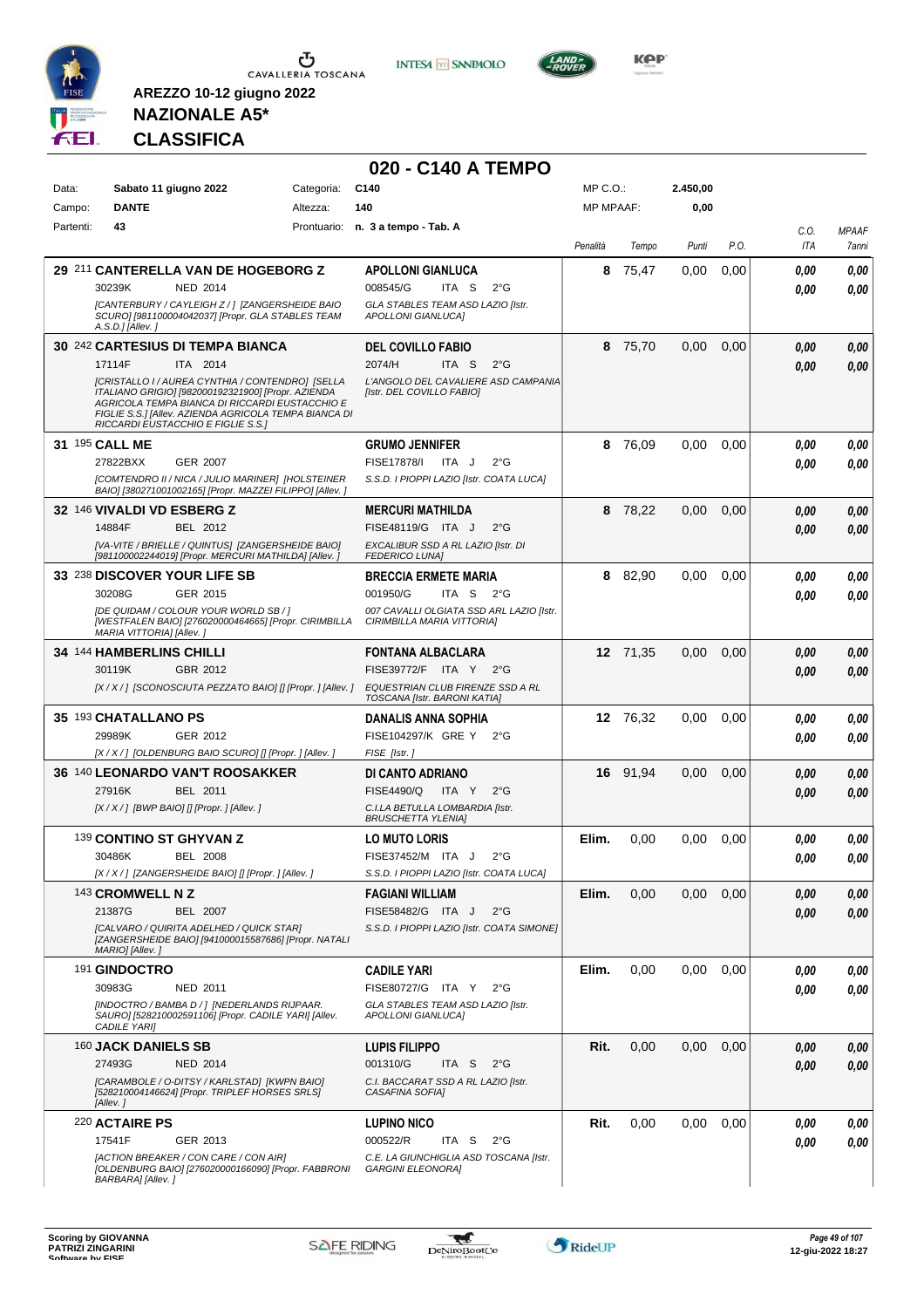

**INTESA** M SANPAOLO



**Kep** 

## **NAZIONALE A5\* CLASSIFICA**

**AREZZO 10-12 giugno 2022**

|               |                                                                                                                |             | 020 - C140 A TEMPO                                                         |                  |       |          |      |            |              |
|---------------|----------------------------------------------------------------------------------------------------------------|-------------|----------------------------------------------------------------------------|------------------|-------|----------|------|------------|--------------|
| Data:         | Sabato 11 giugno 2022                                                                                          | Categoria:  | C140                                                                       | $MP C. O.$ :     |       | 2.450,00 |      |            |              |
| Campo:        | <b>DANTE</b>                                                                                                   | Altezza:    | 140                                                                        | <b>MP MPAAF:</b> |       | 0,00     |      |            |              |
| Partenti:     | 43                                                                                                             | Prontuario: | n. 3 a tempo - Tab. A                                                      |                  |       |          |      | C.O.       | <b>MPAAF</b> |
|               |                                                                                                                |             |                                                                            | Penalità         | Tempo | Punti    | P.O. | <b>ITA</b> | 7anni        |
|               | 233 HEARTBEATS DIAMANTI                                                                                        |             | <b>IASSON ALESSANDRO</b>                                                   | Rit.             | 0,00  | 0,00     | 0.00 | 0,00       | 0,00         |
|               | 27454G<br><b>DEN 2012</b>                                                                                      |             | -S<br><b>ITA</b><br>$2^{\circ}$ G<br>005107/G                              |                  |       |          |      | 0.00       | 0,00         |
|               | [HEARTBEAT / CAMBODIA / CARMARGUE] [DANKS<br>GRIGIO] [208210000365692] [Propr. IASSON<br>ALESSANDROI [Allev. ] |             | 007 CAVALLI OLGIATA ASD LAZIO [Istr.<br><b>BARTALUCCI DUCCIOI</b>          |                  |       |          |      |            |              |
| <b>FC</b> 234 |                                                                                                                |             | <b>COATA SIMONE</b>                                                        | <b>Partito</b>   |       |          |      | 0.00       | 0,00         |
|               |                                                                                                                |             | ITA<br>-S<br>006357/G<br>$2^{\circ}$ G                                     |                  |       |          |      | 0.00       | 0,00         |
|               |                                                                                                                |             | C.S. ESERCITO SEZIONE EQUITAZIONE<br><b>LAZIO IIstr. GIGANTI FERNANDOI</b> |                  |       |          |      |            |              |

Collegio Giudicante *Presidente ANNA RITA CLEMENTE ROBERTA CAPOLONGO GERMANA FRATTINI VANNA SANDRINI LUISA VALENTINI*

|                                              |                                                                                                                                                |            | 021 - C135 MISTA                                                     |                  |       |          |      |            |                                     |
|----------------------------------------------|------------------------------------------------------------------------------------------------------------------------------------------------|------------|----------------------------------------------------------------------|------------------|-------|----------|------|------------|-------------------------------------|
| Data:                                        | Sabato 11 giugno 2022                                                                                                                          | Categoria: | C <sub>135</sub>                                                     | MP C.O.:         |       | 4.000,00 |      |            |                                     |
| Campo:                                       | <b>DANTE</b>                                                                                                                                   | Altezza:   | 135                                                                  | <b>MP MPAAF:</b> |       | 0,00     |      |            |                                     |
| Partenti:                                    | 40                                                                                                                                             |            | Prontuario: n. 7 mista - Tab. A                                      |                  |       |          |      | C.O.       | <b>MPAAF</b>                        |
|                                              |                                                                                                                                                |            |                                                                      | Penalità         | Tempo | Punti    | P.O. | <b>ITA</b> | 7anni                               |
|                                              | 1 166 PRESLEY DEGLI ASSI                                                                                                                       |            | <b>GAROFALO ANTONIO MARIA</b>                                        | 0/0              | 38.91 | 0.00     | 0.00 | 800.00     | 0.00                                |
|                                              | 25890G<br>ITA 2013                                                                                                                             |            | 003037/H<br>ITA S<br>$2^{\circ}$ G                                   |                  |       |          |      | 400.00     | 0.00                                |
|                                              | [PRESLEY BOY / ULZHANE ST WINOC / 1 [SELLA<br>ITALIANO BAIO] [982000192765207] [Propr. MERLANI<br>DOMENICO] [Allev. MERLANI DOMENICO]          |            | ASD DEGLI ASSI LAZIO [Istr. GAROFALO<br><b>ANTONIO MARIA]</b>        |                  |       |          |      |            |                                     |
| 2                                            | 89 ZEYLAN BK                                                                                                                                   |            | <b>CONSUMATI ROBERTO</b>                                             | 0/0              | 40.77 | 0.00     | 0.00 | 576,00     | 0.00                                |
|                                              | ESP 2011<br>25118G                                                                                                                             |            | 002708/G<br>ITA S<br>$2^{\circ}$ G                                   |                  |       |          |      | 0.00       | $\it 0,00$                          |
|                                              | [AVERNER N / NEFERTITI 77 / ] [ESPANOLA BAIO]<br>[724120002101972] [Propr. RINALDI FRANCESCA] [Allev. ]                                        |            | G&C HORSE FARM LAZIO [Istr. CAPPETTA<br>CORRADO]                     |                  |       |          |      |            |                                     |
|                                              | 3 105 MASAI DELLE SCHIAVE                                                                                                                      |            | <b>BRECCIAROLI STEFANO</b>                                           | 0/0              | 41.52 | 0.00     | 0.00 | 480.00     | 0.00                                |
|                                              | 23061G<br>ITA 2010                                                                                                                             |            | 000265/G<br>ITA S<br>$2^{\circ}$ G                                   |                  |       |          |      | 240.00     | 0.00                                |
|                                              | [USTINOV / GEORGIA S / ] [SELLA ITALIANO GRIGIO]<br>[982009106729930] [Propr. CARTONI SIMONCINI<br><b>BEATRICE  [Allev. RIDOLI ALESSANDRA]</b> |            | C.S.CARABINIERI LAZIO [Istr. BRECCIAROLI<br><b>STEFANOI</b>          |                  |       |          |      |            |                                     |
|                                              | 4 133 CONKEL-KIEFER                                                                                                                            |            | <b>PITZIANTI CRISTIAN</b>                                            | 0/0              | 41,82 | 0,00     | 0,00 | 384,00     | 0.00                                |
|                                              | 15924F<br>GER 2014                                                                                                                             |            | 711/F<br>ITA <sub>S</sub><br>$2^{\circ}$ G                           |                  |       |          |      | 0.00       | 0.00                                |
|                                              | [CASALITO / SONORA I / CHAMBERTIN] [HOLSTEINER<br>BAIO SCURO] [276020000418127] [Propr. CULLOTTA<br>ALESSANDRA1 [Allev. 1                      |            | TOSCANA EQUITAZIONE ASD TOSCANA<br>[Istr. PITZIANTI CRISTIAN]        |                  |       |          |      |            |                                     |
|                                              | <b>5 162 FALIANE W</b>                                                                                                                         |            | <b>MARGHERITI STEFANO</b>                                            | 0/0              | 42,31 | 0,00     | 0,00 | 320,00     | 0.00                                |
|                                              | 16769P<br><b>NED 2010</b>                                                                                                                      |            | 012164/F<br>ITA S<br>$2^{\circ}G$                                    |                  |       |          |      | 0.00       | 0.00                                |
|                                              | [EMILION / ALIANE W / INDORADO] [KWPN BAIO]<br>[528210002435699] [Propr. SCUDERIA EMILIO BICOCCHI<br>SRL] [Allev.]                             |            | SCUDERIA GORELLO ASD TOSCANA [Istr.<br><b>MARGHERITI STEFANOI</b>    |                  |       |          |      |            |                                     |
|                                              | 6 103 HEADHUNTER                                                                                                                               |            | <b>MENCOLINI PAOLO</b>                                               | 0/0              | 43,12 | 0.00     | 0.00 | 128,00     | 0.00                                |
|                                              | NED 2012<br>03343R                                                                                                                             |            | 0G2327/R<br>ITA S<br>$2^{\circ}$ G                                   |                  |       |          |      | 0.00       | 0.00                                |
|                                              | [DANTE / BISOU / CALVARO Z] [KWPN BAIO]<br>[528210002764926] [Propr. GUCCI OLIMPIA] [Allev. ]                                                  |            | S.LA TORRE UMBRIA [Istr. MASCIOTTI<br>CARLO]                         |                  |       |          |      |            |                                     |
|                                              | 7 112 LA MARRON                                                                                                                                |            | <b>FOURCADE LOPEZ FERNANDO</b>                                       | 0/0              | 43.17 | 0.00     | 0.00 | 128,00     | 0.00                                |
|                                              | 03591R<br>GER 2014                                                                                                                             |            | 002059/E<br>ESP S<br>$2^{\circ}$ G                                   |                  |       |          |      | 0.00       | 0.00                                |
|                                              | [CHRISTIAN / LANTANA / LANDOR S] [OLDENBURG BAIO]<br>[276020000166904] [Propr. VOTA GORACCI ANDREA]<br>[Allev.]                                |            | RIVIERA RESORT SSD A RL EMILIA<br>ROMAGNA [Istr. CALLERI ALESSANDRO] |                  |       |          |      |            |                                     |
|                                              | 8 243 CLOONEY DRUM VH JUXSCHOT Z                                                                                                               |            | <b>CARLINO VINCENZO</b>                                              | 0/0              | 43.79 | 0.00     | 0.00 | 128.00     | 0.00                                |
|                                              | 26120G<br>BEL 2013                                                                                                                             |            | 001602/I<br>ITA S<br>$2^{\circ}$ G                                   |                  |       |          |      | 0.00       | $\it 0,00$                          |
|                                              | [CIGARET JV H Z / EHRWENTA DRUM U VH JUXSCHOT / ]<br>[ZANGERSHEIDE GRIGIO] [967000009537142] [Propr.<br>CARLINO VINCENZO] [Allev.]             |            | A.I.ATINA LAZIO [Istr. CARLINO VINCENZO]                             |                  |       |          |      |            |                                     |
|                                              | 9 124 DORUS                                                                                                                                    |            | <b>ZARAFFI SIMONE</b>                                                | 0/0              | 44.40 | 0.00     | 0.00 | 128.00     | 0,00                                |
|                                              | 18798A<br><b>NED 2008</b>                                                                                                                      |            | 005533/F<br>ITA S<br>$2^{\circ}$ G                                   |                  |       |          |      | 0.00       | 0.00                                |
|                                              | [HARLEY VDL / PROZETTE / IROKO] [KWPN BAIO]<br>[528210002269503] [Propr. AMADEI RINALDO] [Allev. ]                                             |            | ASD C.I. GRANDUCATO TOSCANA [Istr.<br><b>FORMICHI FRANCESCA]</b>     |                  |       |          |      |            |                                     |
| <b>PATRIZI ZINGARINI</b><br>Software by FISE | <b>Scoring by GIOVANNA</b>                                                                                                                     |            | <b>SAFE RIDING</b><br>DeNiroBootCo                                   | RideUP           |       |          |      |            | Page 50 of 107<br>12-giu-2022 18:27 |

# **021 - C135 MISTA**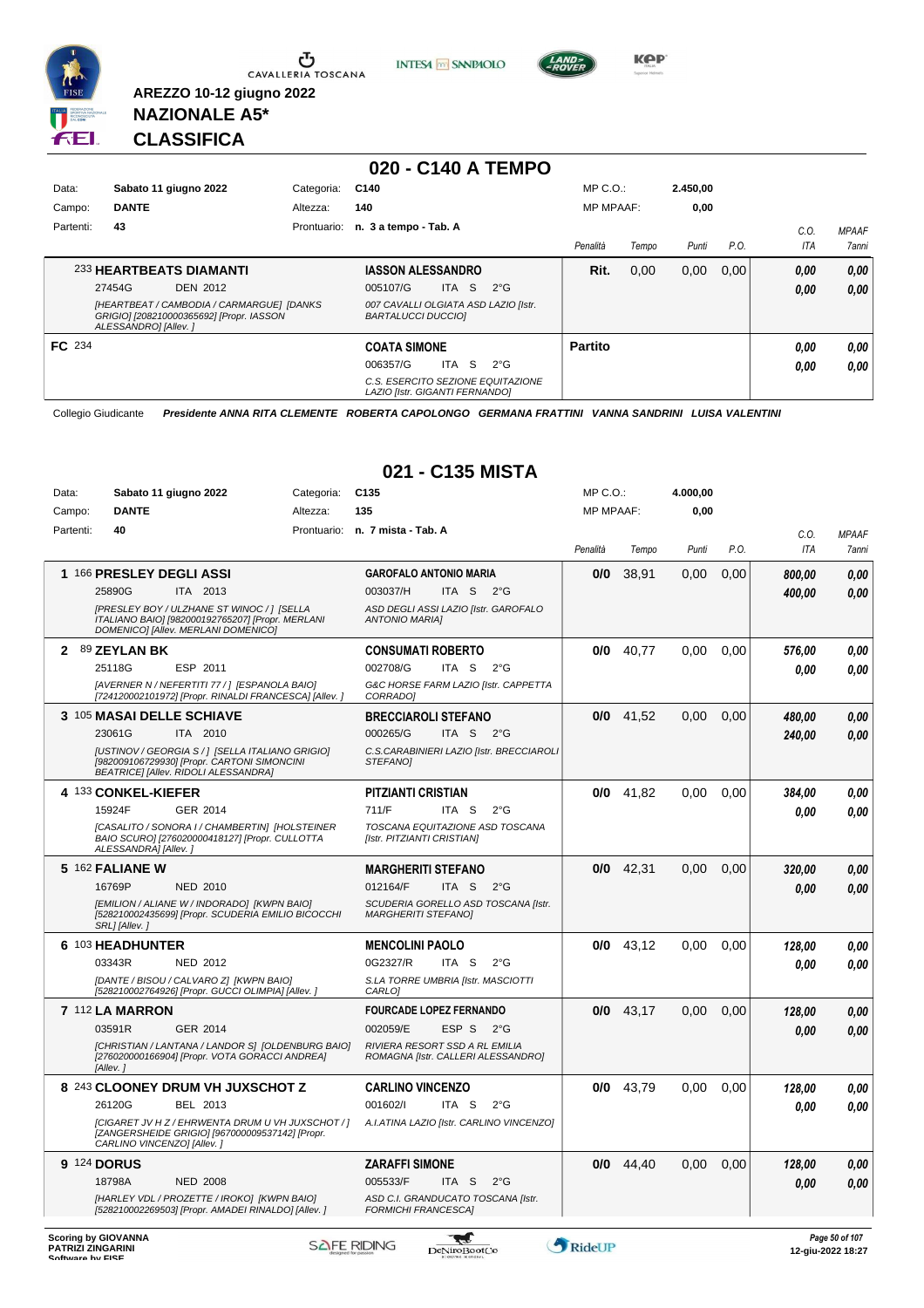

**INTESA M** SANPAOLO



**NAZIONALE A5\* CLASSIFICA**

|           |                                                                                                                                                                          |            | 021 - C135 MISTA                                                                                 |                  |              |          |      |        |              |
|-----------|--------------------------------------------------------------------------------------------------------------------------------------------------------------------------|------------|--------------------------------------------------------------------------------------------------|------------------|--------------|----------|------|--------|--------------|
| Data:     | Sabato 11 giugno 2022                                                                                                                                                    | Categoria: | C <sub>135</sub>                                                                                 | MP C.O.:         |              | 4.000,00 |      |        |              |
| Campo:    | <b>DANTE</b>                                                                                                                                                             | Altezza:   | 135                                                                                              | <b>MP MPAAF:</b> |              | 0,00     |      |        |              |
| Partenti: | 40                                                                                                                                                                       |            | Prontuario: n. 7 mista - Tab. A                                                                  |                  |              |          |      | C.O.   | <b>MPAAF</b> |
|           |                                                                                                                                                                          |            |                                                                                                  | Penalità         | Tempo        | Punti    | P.O. | ITA    | 7anni        |
|           | 10 196 ARGENTINA FM-DEL B                                                                                                                                                |            | <b>FRANCHI GUIDO</b>                                                                             | 0/4              | 41,20        | 0,00     | 0,00 | 128,00 | 0,00         |
|           | 21167A<br>ITA 2015                                                                                                                                                       |            | <b>FISE9263/F</b><br>ITA S<br>$2^{\circ}G$                                                       |                  |              |          |      | 160,00 | 250,00       |
|           | [BAEDEKER / TANGA DEL TERRICCIO / TENOR DE LA<br>COUR] [SELLA ITALIANO BAIO] [380271000020363] [Propr.<br>SCUDERIA MB DI MARTA BOTTANELLI] [Allev. GRANCHI<br>FRANCESCO] |            | C.S. ESERCITO SEZIONE EQUITAZIONE<br>LAZIO [Istr. BERTOLI ALICE]                                 |                  |              |          |      |        |              |
|           | 11 130 VALENTINE                                                                                                                                                         |            | <b>PACCIANI MASSIMO</b>                                                                          |                  | $0/4$ 43,65  | 0,00     | 0,00 | 0,00   | 0,00         |
|           | 15943F<br>ITA 2014                                                                                                                                                       |            | FISE34589/F ITA Y<br>$2^{\circ}G$                                                                |                  |              |          |      | 0.00   | 0.00         |
|           | [VALENTINO / SINFONIA III / SILVANO] [SELLA ITALIANO<br>BAIO] [982000192790486] [Propr. MARIOTTINI GIOVAN<br>BATTISTA] [Allev. MARIOTTINI GIOVAN BATTISTA]               |            | SCUDERIA PACCIANI SSD A RL TOSCANA<br>[Istr.]                                                    |                  |              |          |      |        |              |
|           | 12 218 POKER DELLE SCHIAVE                                                                                                                                               |            | <b>CONSUMATI ROBERTO</b>                                                                         |                  | $0/12$ 40,31 | 0.00     | 0.00 | 0.00   | 0,00         |
|           | 26599G<br>ITA 2013                                                                                                                                                       |            | 002708/G<br>ITA S<br>$2^{\circ}$ G                                                               |                  |              |          |      | 0.00   | 0.00         |
|           | [ACORADO / LEGGENDA DELLE SCHIAVE / 1 [SELLA<br>ITALIANO BAIO] [982000192457982] [Propr. RIDOLI<br>ALESSANDRA] [Allev. . ]                                               |            | G&C HORSE FARM LAZIO [Istr. CAPPETTA<br>CORRADO]                                                 |                  |              |          |      |        |              |
|           | 13 200 CARL 55                                                                                                                                                           |            | <b>CIRIMBILLA MARIA VITTORIA</b>                                                                 | 0/Elim.          | 0,00         | 0,00     | 0,00 | 0.00   | 0,00         |
|           | 30268K<br><b>NED 2006</b>                                                                                                                                                |            | 003854/G<br>ITA S<br>2°G                                                                         |                  |              |          |      | 0.00   | 0,00         |
|           | [X / X / ] [KWPN GRIGIO] [] [Propr. ] [Allev. ]                                                                                                                          |            | 007 CAVALLI OLGIATA ASD LAZIO [Istr.<br>CIRIMBILLA MARIA VITTORIA]                               |                  |              |          |      |        |              |
| 14        | <b>96 RATIA DEL CASTEGNO</b>                                                                                                                                             |            | <b>SANTINI MORGANA</b>                                                                           | 0/N.P.           | 0,00         | 0,00     | 0,00 | 0.00   | 0,00         |
|           | ITA 2011<br>05941H                                                                                                                                                       |            | FISE46158/F ITA J<br>$2^{\circ}$ G                                                               |                  |              |          |      | 0.00   | 0.00         |
|           | ILUSSO DEL CASTEGNO / SERA DEL CASTEGNO /<br>STAKKATO] [SELLA ITALIANO BAIO] [941000012741374]<br>[Propr. ESPOSITO CARMINE] [Allev. BOGLIONI GUERINO]                    |            | TOSCANA EQUITAZIONE ASD TOSCANA<br>[Istr. PITZIANTI CRISTIAN]                                    |                  |              |          |      |        |              |
|           | <b>15 100 L.B. CASTELLO</b>                                                                                                                                              |            | <b>DEL PRETE LUIGI</b>                                                                           |                  | 4 71,53      | 0,00     | 0,00 | 0.00   | 0,00         |
|           | 24235G<br>GBR 2005                                                                                                                                                       |            | FISE22402/G ITA S<br>$2^{\circ}G$                                                                |                  |              |          |      | 0.00   | 0.00         |
|           | [CONTENDER / FAGINA / ] [HOLSTEINER BAIO]<br>[953000005235026] [Propr. DEL PRETE JUMPING TEAM]<br>[Allev.]                                                               |            | S.S.D. I PIOPPI LAZIO [Istr. COATA LUCA]                                                         |                  |              |          |      |        |              |
|           | <b>16 178 MINNIE PROVA</b>                                                                                                                                               |            | <b>LEONCINI JESSICA</b>                                                                          |                  | 4 73,12      | 0.00     | 0,00 | 0.00   | 0,00         |
|           | 04261R<br>BEL 2012                                                                                                                                                       |            | <b>FISE9508/R</b><br>ITA S<br>$2^{\circ}G$                                                       |                  |              |          |      | 0.00   | 0,00         |
|           | [ZILVERSTAR T / JURSA VAN DEN DAEL / VIVALDI DU<br>SEIGNEURI IBEL, WARMBLOEDPAARD GRIGIOI<br>[981100002872638] [Propr. JUMPING MILLELUNE ASD]<br>[Allev.]                |            | CASCINA BOALECCHIA ASD LAZIO [Istr.<br><b>TOZZI ENRICOI</b>                                      |                  |              |          |      |        |              |
|           | 17 161 CRISTALIA                                                                                                                                                         |            | <b>BRECCIAROLI STEFANO</b>                                                                       |                  | 4 77,47      | 0,00     | 0,00 | 0,00   | 0,00         |
|           | ITA 2012<br>24788G                                                                                                                                                       |            | 000265/G<br>ITA S $2^{\circ}G$                                                                   |                  |              |          |      | 0.00   | 0.00         |
|           | [CRISTALLO II / LIANDA I / ] [SELLA ITALIANO BAIO<br>SCURO] [982000168867773] [Propr. CARBONETTI<br>ROMOLOI [Allev, CARBONETTI ROMOLOI                                   |            | C.S.CARABINIERI LAZIO [Istr. BRECCIAROLI<br>STEFANO]                                             |                  |              |          |      |        |              |
|           | <b>18 129 DD CAESAR</b>                                                                                                                                                  |            | <b>VUKADIN KIM</b>                                                                               |                  | 4 78,51      | 0.00     | 0.00 | 0,00   | 0,00         |
|           | 31154K<br>GER 2015                                                                                                                                                       |            | FISE123289/K HRV J<br>$2^{\circ}G$                                                               |                  |              |          |      | 0,00   | 150,00       |
|           | [X / X / ] [SCONOSCIUTA GRIGIO] [] [Propr. ] [Allev. ]                                                                                                                   |            | FISE [Istr.]                                                                                     |                  |              |          |      |        |              |
|           | 19 126 CASALLINO<br>05851N<br>GER 2015                                                                                                                                   |            | <b>MIGLI RICCARDO</b><br>1128/F                                                                  |                  | 4 78.90      | 0.00     | 0,00 | 0,00   | 0,00         |
|           | [CASALL / WALLY II / ] [HOLSTEINER BAIO]<br>[528210004154665] [Propr. GAVIANO GIUSEPPE] [Allev.]                                                                         |            | ITA S<br>$2^{\circ}$ G<br><b>LIVORNO EQUESTRIAN CENTER ASD</b><br>TOSCANA [Istr. MIGLI RICCARDO] |                  |              |          |      | 0.00   | 100,00       |
|           | 20 189 DIATAVIA PS                                                                                                                                                       |            | <b>MARINI CHRISTIAN</b>                                                                          |                  | 4 79,71      | 0.00     | 0,00 | 0,00   | 0,00         |
|           | 00612Q<br>GER 2013                                                                                                                                                       |            | 000306/G<br>ITA S<br>$2^{\circ}$ G                                                               |                  |              |          |      | 0,00   | 0,00         |
|           | [DIARADO'S BOY / KELENDERA / CONTENDER]<br>[OLDENBURG BAIO] [276020000168040] [Propr. CMC<br>HORSES SOCIETA' AGRICOLA] [Allev.]                                          |            | SSD C.M. HORSES 28 ARL LAZIO [Istr.<br><b>MARINI CHRISTIANI</b>                                  |                  |              |          |      |        |              |
|           | 21 449 QUALITY MAGIC                                                                                                                                                     |            | <b>DONATI ALESSANDRO</b>                                                                         |                  | 4 80,02      | 0.00     | 0,00 | 0,00   | 0,00         |
|           | 28610G<br>IRL 2014                                                                                                                                                       |            | FISE52092/G ITA Y<br>2°G COMP                                                                    |                  |              |          |      | 0.00   | 0,00         |
|           | [O.B.O.S. QUALITY 004 / QUICK STAR / ] [IRISH HORSE<br>SAURO] [372141405827410] [Propr. ASTROLOGO<br>GERALDINE] [Allev.]                                                 |            | GLA STABLES TEAM ASD LAZIO [Istr.<br><b>APOLLONI GIANLUCA]</b>                                   |                  |              |          |      |        |              |

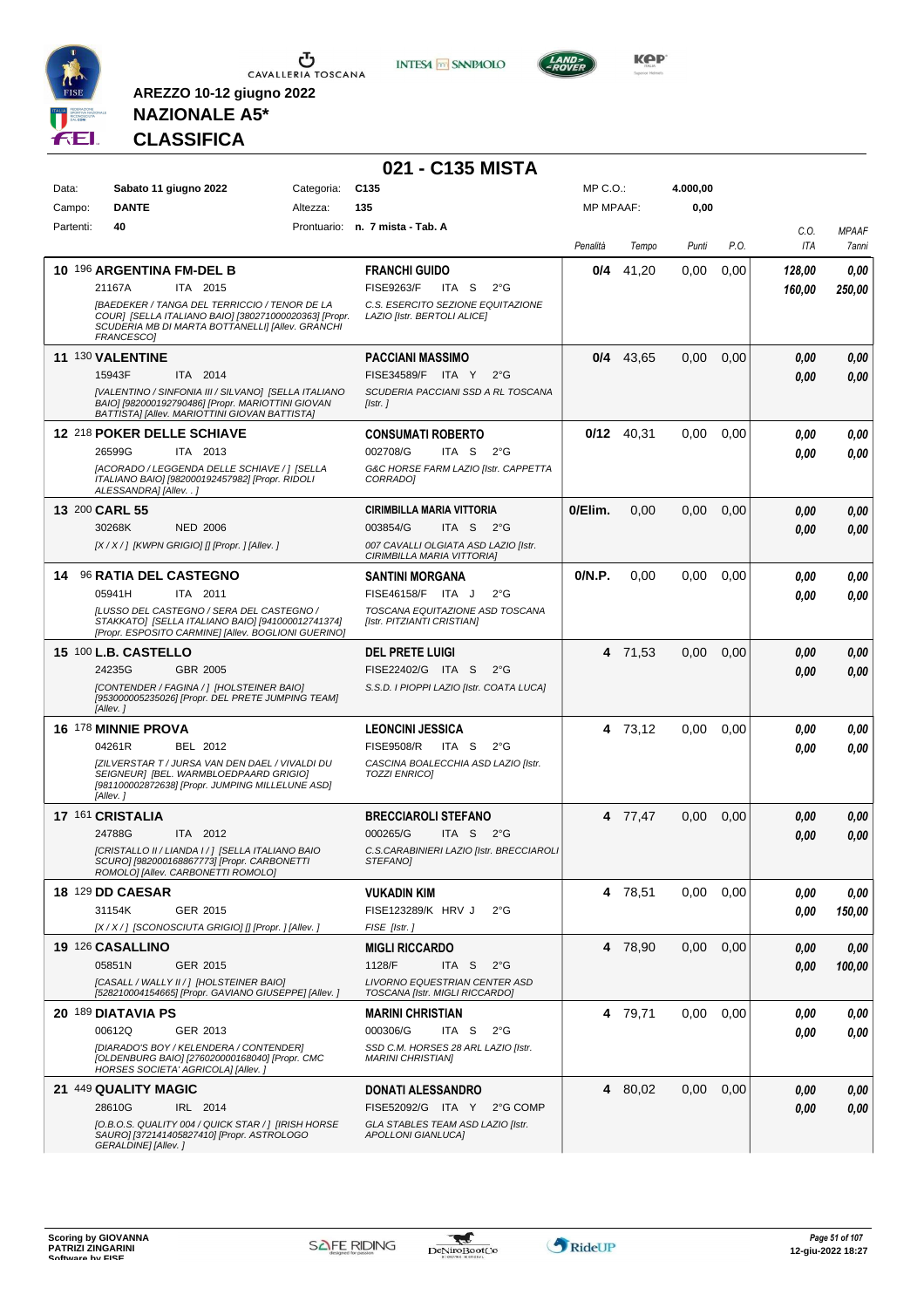

**INTESA M** SANPAOLO



**KOP** 

## **NAZIONALE A5\* CLASSIFICA**

|              |                                                                                                                                                         |            | 021 - C135 MISTA                                                                |                  |          |          |      |             |                       |
|--------------|---------------------------------------------------------------------------------------------------------------------------------------------------------|------------|---------------------------------------------------------------------------------|------------------|----------|----------|------|-------------|-----------------------|
| Data:        | Sabato 11 giugno 2022                                                                                                                                   | Categoria: | C <sub>135</sub>                                                                | MP C.O.:         |          | 4.000,00 |      |             |                       |
| Campo:       | <b>DANTE</b>                                                                                                                                            | Altezza:   | 135                                                                             | <b>MP MPAAF:</b> |          | 0,00     |      |             |                       |
| Partenti:    | 40                                                                                                                                                      |            | Prontuario: n. 7 mista - Tab. A                                                 | Penalità         | Tempo    | Punti    | P.O. | C.O.<br>ITA | <b>MPAAF</b><br>7anni |
|              | 22 165 KANKAN DEL BUTTASELLA                                                                                                                            |            | <b>CONSORTI GIOVANNI</b>                                                        | 4                | 80,86    | 0,00     | 0,00 | 0.00        | 0,00                  |
|              | 27427M<br>ITA 2015<br>[KANNAN / CATERINA DEL BUTTASELLA / CLARIMO]                                                                                      |            | 1372/F<br>ITA S<br>$2^{\circ}G$<br>SCUDERIE SANTA MARIA ASD TOSCANA             |                  |          |          |      | 0.00        | 0.00                  |
|              | [SELLA ITALIANO BAIO] [982000196517379] [Propr.<br>MERLINO FERDINANDO] [Allev. SOCIETA' AGRICOLA<br>DURI' PAOLO & C. S.S]                               |            | [Istr. CONSORTI GIOVANNI]                                                       |                  |          |          |      |             |                       |
|              | 23 227 JAMIRO DE LA POMME                                                                                                                               |            | <b>BATTIPAGLIA LINDA</b>                                                        |                  | 4 81,71  | 0,00     | 0,00 | 0.00        | 0,00                  |
|              | <b>NED 2014</b><br>06568H                                                                                                                               |            | 000985/H<br>ITA S<br>$2^{\circ}G$                                               |                  |          |          |      | 0.00        | 0,00                  |
|              | [GAILLARD DE LA POMME / EVITA / ULTIMO] [KWPN<br>BAIO] [528210004074711] [Propr. BATTIPAGLIA LINDA]<br>[Allev.]                                         |            | ASD HORSE ACADEMY CAMPANIA [Istr. DE<br><b>VIVO FABRIZIOI</b>                   |                  |          |          |      |             |                       |
|              | 24 175 LUKY V.T. HEIDEHOF                                                                                                                               |            | <b>LUPINO NICO</b>                                                              |                  | 4 81,93  | 0.00     | 0,00 | 0.00        | 0,00                  |
|              | 17256F<br>BEL 2011                                                                                                                                      |            | 000522/R<br>ITA <sub>S</sub><br>$2^{\circ}G$                                    |                  |          |          |      | 0.00        | 0.00                  |
|              | ICASSANOVA / HERMINE VAN HET HEIDEHOF /<br>MUSCARIS D'ARIEL] [BEL. WARMBLOEDPAARD SAURO]<br>[981100002633429] [Propr. LUPINO NICO] [Allev. ]            |            | C.E. LA GIUNCHIGLIA ASD TOSCANA [Istr.<br><b>GARGINI ELEONORA]</b>              |                  |          |          |      |             |                       |
| 25 90 ULIVA  |                                                                                                                                                         |            | <b>PACCIANI MASSIMO</b>                                                         | 8                | 74,62    | 0,00     | 0,00 | 0.00        | 0,00                  |
|              | 13123F<br>ITA 2010<br>[LINCOLM L / ARAN BAY / POWERWOOD] [SELLA                                                                                         |            | FISE34589/F ITA Y<br>$2^{\circ}G$<br>SCUDERIA PACCIANI SSD A RL TOSCANA         |                  |          |          |      | 0.00        | 0,00                  |
|              | ITALIANO BAIO] [982000123230742] [Propr. FATTORIA<br>MAZZALUPO S.R.L.] [Allev. FATTORIA MAZZALUPO S.R.L.]                                               |            | [Istr.]                                                                         |                  |          |          |      |             |                       |
|              | 26 167 PRETTY SARAH                                                                                                                                     |            | <b>BRESCIANI GABRIELE</b>                                                       | 8                | 76,45    | 0,00     | 0,00 | 0.00        | 0,00                  |
|              | 16054E<br>ITA 2015<br>[HARLEY / ESDOROVILLE / INDORADO] [SELLA ITALIANO                                                                                 |            | 001113/N<br>ITA S<br>$2^{\circ}G$<br>CI DEL DUCATO ASD EMILIA ROMAGNA           |                  |          |          |      | 0.00        | 0.00                  |
|              | SAURO] [982000196498732] [Propr. THARROS SRL] [Allev.<br><b>THARROS SRL1</b>                                                                            |            | [Istr. BRESCIANI ALBERTO]                                                       |                  |          |          |      |             |                       |
| 27 186 DIJON |                                                                                                                                                         |            | <b>LARI GIULIA</b>                                                              | 8                | 76,89    | 0.00     | 0.00 | 0.00        | 0,00                  |
|              | 13939F<br>GBR 2011<br>[DITO VAN DE REITHOEVE / FIELDOAK NOUBA / ]                                                                                       |            | <b>FISE9205/F</b><br>ITA S<br>$2^{\circ}G$<br>LA CIPRESSAIA TOSCANA [Istr. LARI |                  |          |          |      | 0.00        | 0.00                  |
|              | [INDIGENA PALOMINO] [981000004605024] [Propr.<br>VIOLANTI SUSANNA] [Allev.]                                                                             |            | GIULIA]                                                                         |                  |          |          |      |             |                       |
|              | 28 151 CALL ME PS Z                                                                                                                                     |            | <b>LEONARDI MATTEO</b>                                                          | 8                | 76,95    | 0.00     | 0,00 | 0,00        | 0,00                  |
|              | BEL 2013<br>32638BXX<br>[CRISTALLO / CARTHANA DI MAGICO Z / CARTHAGO Z]                                                                                 |            | FISE10573/F ITA S<br>$2^{\circ}$ G<br>C.I.LE SALINE ASD EMILIA ROMAGNA [Istr.   |                  |          |          |      | 0.00        | 0.00                  |
|              | [ZANGERSHEIDE GRIGIO] [981100002961279] [Propr.<br>GIANGRECO VIVIANA MARIA] [Allev. ]                                                                   |            | <b>BORMIOLI GIAN LUCA]</b>                                                      |                  |          |          |      |             |                       |
|              | <b>29 225 HALO SUN</b>                                                                                                                                  |            | <b>GAROFALO ANTONIO MARIA</b>                                                   |                  | 8 79.82  | 0.00     | 0,00 | 0,00        | 0,00                  |
|              | 28469K<br>GER 2015<br>[X / X / ] [HOLSTEINER BAIO] [] [Propr. ] [Allev. ]                                                                               |            | 003037/H<br>ITA S 2°G<br>ASD DEGLI ASSI LAZIO [Istr. GAROFALO                   |                  |          |          |      | 0.00        | 0,00                  |
|              |                                                                                                                                                         |            | <b>ANTONIO MARIA]</b>                                                           |                  |          |          |      |             |                       |
|              | 30 172 QUALITY EXPRESSION                                                                                                                               |            | <b>NERI DUCCIO</b>                                                              |                  | 8 80,51  | 0,00     | 0.00 | 0,00        | 0,00                  |
|              | 15733F<br>IRL 2013                                                                                                                                      |            | 5034/F<br>ITA S<br>$2^{\circ}$ G                                                |                  |          |          |      | 0,00        | 0,00                  |
|              | [O.B.O.S. QUALITY 004 / DON JUAN EXPRESSION / DON<br>JUAN DE LA BOUVERIE] [IRISH HORSE GRIGIO]<br>[372141405735175] [Propr. PAGANI ALESSANDRO] [Allev.] |            | C.I. TERRE DI SIENA ASD TOSCANA [Istr.<br>SALVINI BARBARA]                      |                  |          |          |      |             |                       |
|              | 31 199 LIPTON VAN DE BEVERLAAK                                                                                                                          |            | <b>ZARAFFI SIMONE</b>                                                           |                  | 8 81,31  | 0.00     | 0,00 | 0,00        | 0,00                  |
|              | 18272F<br>BEL 2011                                                                                                                                      |            | 005533/F<br>ITA S<br>$2^{\circ}G$                                               |                  |          |          |      | 0,00        | 0,00                  |
|              | [CLARENCE C / AZANTICA VAN HET EIKENHOF / CODEX]<br>[BEL. WARMBLOEDPAARD BAIO SCURO]<br>[967000009320589] [Propr. BELLOCCI UGO] [Allev. ]               |            | ASD C.I. GRANDUCATO TOSCANA [Istr.<br><b>FORMICHI FRANCESCAI</b>                |                  |          |          |      |             |                       |
|              | 32 213 BAHAR R Z                                                                                                                                        |            | <b>PITZIANTI CRISTIAN</b>                                                       |                  | 14 84,50 | 0,00     | 0,00 | 0,00        | 0,00                  |
|              | 16980F<br>BEL 2015                                                                                                                                      |            | 711/F<br>ITA S<br>$2^{\circ}$ G                                                 |                  |          |          |      | 0.00        | 0,00                  |
|              | [BAMAKO DE MUZE / ROXY VAN 'T MERELNEST Z / REX<br>Z] [ZANGERSHEIDE BAIO] [981100004200854] [Propr.<br>MEUCCI MANUELA CHRISTINA] [Allev.]               |            | TOSCANA EQUITAZIONE ASD TOSCANA<br>[Istr. PITZIANTI CRISTIAN]                   |                  |          |          |      |             |                       |
|              | 33 231 LUDOVICA                                                                                                                                         |            | <b>SALVINI EMANUELE</b>                                                         |                  | 16 75,25 | 0.00     | 0,00 | 0,00        | 0,00                  |
|              | 26969G<br>ITA 2013<br>[LINCOLM L / LOVELY JUMPING GIRL RB Z / LUCKY LUKE]                                                                               |            | 006529/G<br>ITA SA 2°G<br>CAVALIERI DEL VEIO ASD LAZIO [Istr.                   |                  |          |          |      | 0,00        | 0,00                  |
|              | [SELLA ITALIANO ROANO] [380007000149998] [Propr.<br>MARINI SALVATORE] [Allev. MARINI SALVATORE]                                                         |            | <b>SALVINI EMANUELE]</b>                                                        |                  |          |          |      |             |                       |
|              |                                                                                                                                                         |            |                                                                                 |                  |          |          |      |             |                       |

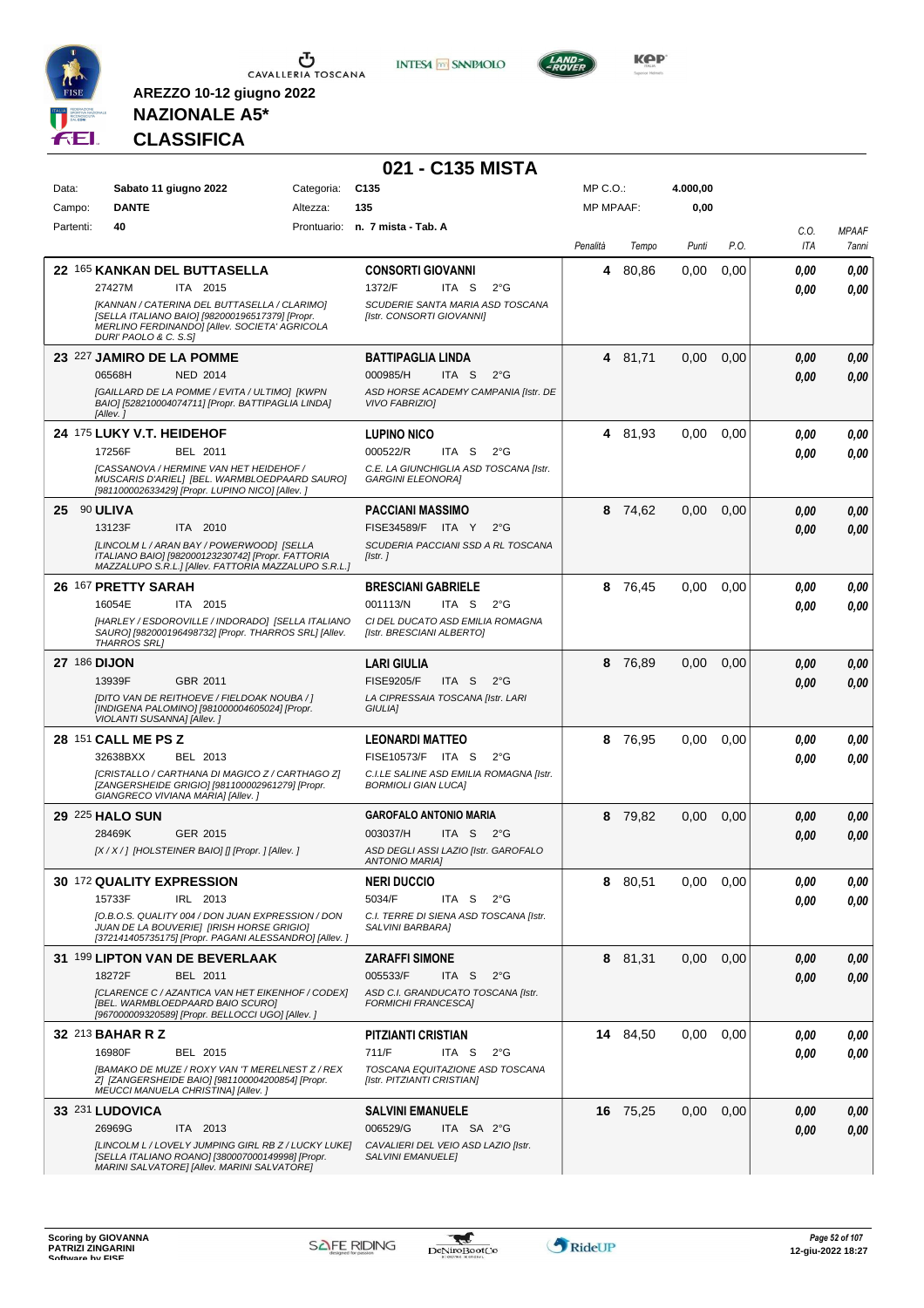





**NAZIONALE A5\* CLASSIFICA**

**AREZZO 10-12 giugno 2022**

|           |                          |                                                                                                                                                           |            | 021 - C135 MISTA                                                          |                  |          |          |      |            |              |
|-----------|--------------------------|-----------------------------------------------------------------------------------------------------------------------------------------------------------|------------|---------------------------------------------------------------------------|------------------|----------|----------|------|------------|--------------|
| Data:     |                          | Sabato 11 giugno 2022                                                                                                                                     | Categoria: | C <sub>135</sub>                                                          | MP C. O.         |          | 4.000,00 |      |            |              |
| Campo:    | <b>DANTE</b>             |                                                                                                                                                           | Altezza:   | 135                                                                       | <b>MP MPAAF:</b> |          | 0,00     |      |            |              |
| Partenti: | 40                       |                                                                                                                                                           |            | Prontuario: n. 7 mista - Tab. A                                           |                  |          |          |      | C.O.       | <b>MPAAF</b> |
|           |                          |                                                                                                                                                           |            |                                                                           | Penalità         | Tempo    | Punti    | P.O. | <b>ITA</b> | 7anni        |
|           | 34 127 FEDOR-V           |                                                                                                                                                           |            | <b>BATTIPAGLIA LINDA</b>                                                  |                  | 22 88,65 | 0,00     | 0,00 | 0.00       | 0.00         |
|           | 06108H                   | <b>NED 2010</b>                                                                                                                                           |            | 000985/H<br>ITA S<br>$2^{\circ}$ G                                        |                  |          |          |      | 0.00       | 0.00         |
|           |                          | [CAMPBELL VDL / PAULIEN / FEDOR] [KWPN BAIO]<br>[528210002509615] [Propr. BATTIPAGLIA LINDA] [Allev. ]                                                    |            | ASD HORSE ACADEMY CAMPANIA [Istr. DE<br><b>VIVO FABRIZIOI</b>             |                  |          |          |      |            |              |
|           | 35 116 CARLSBERINA       |                                                                                                                                                           |            | <b>FRANCHI GUIDO</b>                                                      |                  | 22 88.77 | 0.00     | 0.00 | 0.00       | 0.00         |
|           | 16593F                   | ITA 2015                                                                                                                                                  |            | <b>FISE9263/F</b><br>$2^{\circ}$ G<br>ITA <sub>S</sub>                    |                  |          |          |      | 0.00       | 0.00         |
|           |                          | [CARLSBERG / UNESSA 5 / CORRADO I] [SELLA<br>ITALIANO GRIGIO] [380271000022571] [Propr. VIGNOLI<br>ELISABETTA] [Allev. VIGNOLI ELISABETTA]                |            | C.S. ESERCITO SEZIONE EQUITAZIONE<br>LAZIO [Istr. BERTOLI ALICE]          |                  |          |          |      |            |              |
|           | 98 ALLYSIA               |                                                                                                                                                           |            | LODOVINI CIARABELLI LORENZO                                               | Elim.            | 0,00     | 0,00     | 0.00 | 0.00       | 0,00         |
|           | 25578BXX                 | <b>NED 2005</b>                                                                                                                                           |            | FISE14965/R ITA S 2°G                                                     |                  |          |          |      | 0.00       | 0.00         |
|           |                          | [SAM R / THAIFA / CAVALIER] [KWPN BAIO]<br>[528210000744488] [Propr. CIARABELLI SIMONA] [Allev.]                                                          |            | SCUDERIA VALMARINO UMBRIA [Istr. DE<br>FILIPPO GIULIA]                    |                  |          |          |      |            |              |
|           | 230 CYRANO'              |                                                                                                                                                           |            | <b>RUGGIERI DANIELE</b>                                                   | Elim.            | 0.00     | 0.00     | 0.00 | 0.00       | 0.00         |
|           | 25700G                   | ITA 2013                                                                                                                                                  |            | 006748/G<br>ITA <sub>S</sub><br>$2^{\circ}$ G                             |                  |          |          |      | 0.00       | 0,00         |
|           | <b>SALVINI EMANUELEI</b> | [COLBERT GTI / ZOE / ] [SELLA ITALIANO GRIGIO]<br>[982000192786418] [Propr. PANDOLFO VERONICA] [Allev.                                                    |            | C.E. PORTA DI ROMA ASD LAZIO [Istr.<br><b>BADULESCU SORIN MIHAILI</b>     |                  |          |          |      |            |              |
|           |                          | 94 FD STABLE CHARLETTE                                                                                                                                    |            | <b>FRANCO FRANCESCO</b>                                                   | Rit.             | 0.00     | 0.00     | 0.00 | 0.00       | 0.00         |
|           | 25195G                   | <b>BEL 2011</b>                                                                                                                                           |            | 000129/<br>ITA S<br>$2^{\circ}$ G                                         |                  |          |          |      | 0,00       | 0.00         |
|           |                          | [CRISTO / MITLA / ] [SELLA BELGA BAIO]<br>[941000013206492] [Propr. HLAVACKOVA DANIELA] [Allev.]                                                          |            | CASSIA EQUESTRIAN CLUB SSD A RL<br>LAZIO [Istr. CERULLI IRELLI FRANCESCO] |                  |          |          |      |            |              |
|           | 239 BACIAMI ANCORA       |                                                                                                                                                           |            | <b>BENVENUTI GIULIA</b>                                                   | Rit.             | 0.00     | 0.00     | 0.00 | 0,00       | 0,00         |
|           | 14654F                   | ITA 2012                                                                                                                                                  |            | 009083/F<br>ITA S<br>$2^{\circ}$ G                                        |                  |          |          |      | 0.00       | 0.00         |
|           |                          | <b>IBAEDEKER / BACIO DEL TERRICCIO / RISKETOUI</b><br>[SELLA ITALIANO BAIO] [982000192765324] [Propr.<br><b>BENVENUTI GIULIA] [Allev. MATTEOLI PIERO]</b> |            | SCUDERIE SANTA MARIA ASD TOSCANA<br>[Istr. CONSORTI GIOVANNI]             |                  |          |          |      |            |              |
|           | NP 244 MINCENTO PS       |                                                                                                                                                           |            | <b>LUCCHESE ALESSIA</b>                                                   | N.P.             | 0,00     | 0,00     | 0,00 | 0,00       | 0.00         |
|           | 047531                   | GER 2014                                                                                                                                                  |            | 000850/I<br>ITA S<br>$2^{\circ}$ G                                        |                  |          |          |      | 0.00       | 0.00         |
|           | GIULIANA] [Allev.]       | [MESSENGER / NINCENTA / NINTENDER] [OLDENBURG<br>BAIO] [276020000187269] [Propr. ASD CIRCOLO IPPICO                                                       |            | CI GIULIANA ASD PUGLIA [Istr. LUCCHESE<br>ALESSIA1                        |                  |          |          |      |            |              |

Collegio Giudicante *Presidente ANNA RITA CLEMENTE ROBERTA CAPOLONGO GERMANA FRATTINI VANNA SANDRINI LUISA VALENTINI*

#### **022 - C130 A TEMPO QUALIFICANTE**

| Data:     | Sabato 11 giugno 2022                                                                                                                                                                          | Categoria:  | C <sub>130</sub>                                              | $MP C. O.$ :     |       | 1.000,00 |      |            |              |
|-----------|------------------------------------------------------------------------------------------------------------------------------------------------------------------------------------------------|-------------|---------------------------------------------------------------|------------------|-------|----------|------|------------|--------------|
| Campo:    | <b>DANTE</b>                                                                                                                                                                                   | Altezza:    | 130                                                           | <b>MP MPAAF:</b> |       | 0,00     |      |            |              |
| Partenti: | 64                                                                                                                                                                                             | Prontuario: | n. 3 a tempo - Tab. A                                         |                  |       |          |      | C.O.       | <b>MPAAF</b> |
|           |                                                                                                                                                                                                |             |                                                               | Penalità         | Tempo | Punti    | P.O. | <b>ITA</b> | 7anni        |
| 1.        | <b>125 RUBY RUBACUORI</b>                                                                                                                                                                      |             | <b>BARBAROSSA MIRCO</b>                                       | 0                | 60,45 | 0,00     | 0,00 | 227,57     | 0,00         |
|           | ITA 2011<br>13896F                                                                                                                                                                             |             | 2734/F<br><b>ITA</b><br>-S<br>$2^{\circ}$ G                   |                  |       |          |      | 100,00     | 0,00         |
|           | [DIAMANT DE SEMILLY / ODESSA / INDOCTRO] [SELLA<br>ITALIANO BAIO] [982000168872085] [Propr. AZ. AGR IL<br>MELOGRANO DI DUCHI BARBARA] [Allev. AZ. AGR IL<br><b>MELOGRANO DI DUCHI BARBARAI</b> |             | CLUB IPPICO LILLASTRO ASD TOSCANA<br>[Istr. BARBAROSSA MIRCO] |                  |       |          |      |            |              |
|           | 2 164 CUPPERCUT DI SANT' ANGELO                                                                                                                                                                |             | <b>FORTINELLI GIANLUCA</b>                                    | 0                | 60,75 | 0,00     | 0,00 | 171,57     | 0,00         |
|           | ITA 2012<br>03505R                                                                                                                                                                             |             | <b>ITA</b><br>-S<br>$2^{\circ}$ G<br>000069/R                 |                  |       |          |      | 60,00      | 0.00         |
|           | [UPPERCUT DS / SIM / STAKKATOL] [SELLA ITALIANO<br>BAIO] [982000192510701] [Propr. AZ.AGR.TOR DI MONTE<br>DI VITTORI MARIA ISABELLA] [Allev. AZ.AGR.TOR DI<br>MONTE DI VITTORI MARIA ISABELLAI |             | C.E.NEW CLUB 2000 UMBRIA [Istr.<br><b>FORTINELLI ELENA]</b>   |                  |       |          |      |            |              |
|           | 3 448 QUIK DI VALMARINA                                                                                                                                                                        |             | <b>FORTINELLI GIANLUCA</b>                                    | 0                | 61,23 | 0,00     | 0,00 | 147,57     | 0,00         |
|           | ITA 2003<br>02126R                                                                                                                                                                             |             | 000069/R<br><b>ITA</b><br>S.<br>$2^{\circ}$ G                 |                  |       |          |      | 40,00      | 0,00         |
|           | [ACOBAT I / ELETTRA DI VILLA EMILIA / SILVANO (V)]<br>[SELLA ITALIANO GRIGIO] [968000001750257] [Propr.<br>FORTINELLI GIANLUCA] [Allev. MANZONI GIOVANNA]                                      |             | C.E.NEW CLUB 2000 UMBRIA [Istr.<br><b>FORTINELLI ELENAI</b>   |                  |       |          |      |            |              |

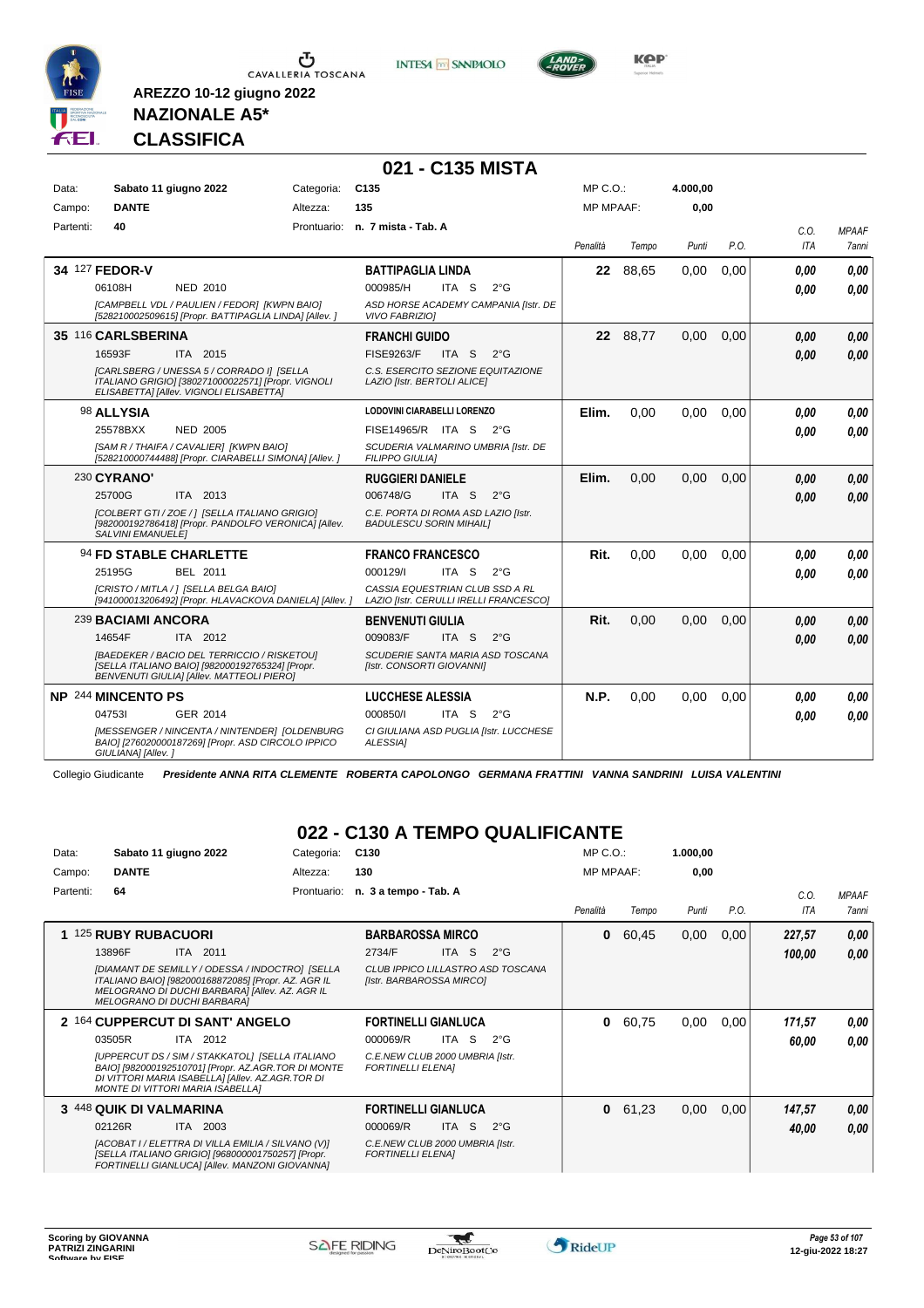

**INTESA M** SANPAOLO



**KOP** 

## **NAZIONALE A5\* CLASSIFICA**

|           |                                                                                                                                                                           |            | 022 - C130 A TEMPO QUALIFICANTE                                       |                  |           |          |      |        |              |
|-----------|---------------------------------------------------------------------------------------------------------------------------------------------------------------------------|------------|-----------------------------------------------------------------------|------------------|-----------|----------|------|--------|--------------|
| Data:     | Sabato 11 giugno 2022                                                                                                                                                     | Categoria: | C <sub>130</sub>                                                      | MP C.O.:         |           | 1.000,00 |      |        |              |
| Campo:    | <b>DANTE</b>                                                                                                                                                              | Altezza:   | 130                                                                   | <b>MP MPAAF:</b> |           | 0,00     |      |        |              |
| Partenti: | 64                                                                                                                                                                        |            | Prontuario: n. 3 a tempo - Tab. A                                     |                  |           |          |      | C.O.   | <b>MPAAF</b> |
|           |                                                                                                                                                                           |            |                                                                       | Penalità         | Tempo     | Punti    | P.O. | ITA    | 7anni        |
| 4         | <b>78 COMTE D'ECAUSSINNES</b>                                                                                                                                             |            | <b>MIGLI RICCARDO</b>                                                 | 0                | 62,89     | 0,00     | 0,00 | 123,57 | 0,00         |
|           | 26408G<br><b>BEL 2008</b>                                                                                                                                                 |            | 1128/F<br>ITA S<br>$2^{\circ}$ G                                      |                  |           |          |      | 0.00   | 0,00         |
|           | [MALITO DE REVES / OBSESSION CLAIR DE LUNE /<br>KASHMIR VAN SHUTTERSHOF  [SELLA BELGA BAIO]<br>[981100002123669] [Propr. FRANCO FRANCESCO] [Allev.]                       |            | LIVORNO EQUESTRIAN CENTER ASD<br>TOSCANA [Istr. MIGLI RICCARDO]       |                  |           |          |      |        |              |
|           | 5 226 ZENIOSA BAIA                                                                                                                                                        |            | <b>BRESCIANI GABRIELE</b>                                             | 0                | 63.05     | 0,00     | 0,00 | 107,57 | 0,00         |
|           | 05754N<br>ITA 2015                                                                                                                                                        |            | 001113/N<br>ITA S<br>$2^{\circ}$ G                                    |                  |           |          |      | 0.00   | 0.00         |
|           | [CANTURO / NIRMA / GRATIANUS] [SELLA ITALIANO<br>BAIO] [380271000016614] [Propr. SATTA ANTONIO] [Allev.<br>SATTA ANTONIO]                                                 |            | CI DEL DUCATO ASD EMILIA ROMAGNA<br>[Istr. BRESCIANI ALBERTO]         |                  |           |          |      |        |              |
|           | 6 183 LENVIE                                                                                                                                                              |            | <b>LEONARDI MATTEO</b>                                                | 0                | 63,06     | 0,00     | 0,00 | 59,57  | 0,00         |
|           | 15209E<br>ITA 2013                                                                                                                                                        |            | FISE10573/F ITA S<br>$2^{\circ}$ G                                    |                  |           |          |      | 0.00   | 0.00         |
|           | [LORDANOS / FOL'ENVIE GALANTE / SHOGOUN II]<br>[SELLA ITALIANO SAURO] [982000196499593] [Propr.<br>CASTELLANO FRANCESCAI [Allev. AZ.AGR. SAN TOMASO<br>DI RIZZI RAFFAELE] |            | C.I.LE SALINE ASD EMILIA ROMAGNA [Istr.<br><b>BORMIOLI GIAN LUCA]</b> |                  |           |          |      |        |              |
|           | 7 136 DEXTER                                                                                                                                                              |            | <b>BARANSKA LAURA</b>                                                 | 0                | 63,50     | 0,00     | 0,00 | 59,57  | 0,00         |
|           | POL 2014<br>29913K                                                                                                                                                        |            | FISE122639/K POL J<br>$2^{\circ}$ G                                   |                  |           |          |      | 0.00   | 0.00         |
|           | [X / X / ] [AES BAIO] [] [Propr. ] [Allev. ]                                                                                                                              |            | FISE [Istr.]                                                          |                  |           |          |      |        |              |
| 8         | 86 COLANI-R                                                                                                                                                               |            | <b>FOURCADE LOPEZ FERNANDO</b>                                        | 0                | 64,76     | 0,00     | 0,00 | 59,57  | 0,00         |
|           | 03355R<br>GER 2013<br>[COLESTUS / LANA DEL REY R / LORDANOS]                                                                                                              |            | 002059/E<br>ESP S<br>$2^{\circ}G$<br>RIVIERA RESORT SSD A RL EMILIA   |                  |           |          |      | 0.00   | 0.00         |
|           | [WESTFALEN GRIGIO] [276020000279473] [Propr. VOTA<br>GORACCI ANDREA] [Allev.]                                                                                             |            | ROMAGNA [Istr. CALLERI ALESSANDRO]                                    |                  |           |          |      |        |              |
|           | 9 222 PEKKATO DELLE SCHIAVE                                                                                                                                               |            | <b>BRECCIAROLI STEFANO</b>                                            | 0                | 65,24     | 0,00     | 0,00 | 59,57  | 0,00         |
|           | 27877G<br>ITA 2013                                                                                                                                                        |            | 000265/G<br>ITA S 2°G                                                 |                  |           |          |      | 0.00   | 0.00         |
|           | [STAKKATO / GEORGIA S / GLUECKSGRIFF] [SELLA<br>ITALIANO BAIO] [982000192765159] [Propr. BRECCIAROLI<br>STEFANOJ [Allev. RIDOLI ALESSANDRA]                               |            | C.S.CARABINIERI LAZIO [Istr. BRECCIAROLI<br>STEFANO]                  |                  |           |          |      |        |              |
|           | 10 351 OLAYINKA DE BARISY                                                                                                                                                 |            | TANGUENZA SARA                                                        | 0                | 68,16     | 0,00     | 0.00 | 59,57  | 0,00         |
|           | 20704A<br>BEL 2014                                                                                                                                                        |            | 4074/F<br>ITA S<br>$1^{\circ}G$<br>AREZZOEQUESTRIANCENTRE SSD ARL     |                  |           |          |      | 0.00   | 0.00         |
|           | [I AM MOERHOEVE'S STAR / KANDINSKA DE BARISY /<br>VIVALDI DU SEIGNEUR] [BWP SAURO] [981100004032564]<br>[Propr. AZ.AGR.GARGANDINO] [Allev. ]                              |            | TOSCANA [Istr. ROTUNNO CARLO]                                         |                  |           |          |      |        |              |
|           | <b>11 268 FALCON</b>                                                                                                                                                      |            | <b>MARVASO GIULIA</b>                                                 | 0                | 68,29     | 0,00     | 0,00 | 32,00  | 0,00         |
|           | 12887D<br><b>NED 2010</b>                                                                                                                                                 |            | FISE51202/F ITA C<br>1°G                                              |                  |           |          |      | 0.00   | 0.00         |
|           | [CHACCO BLUE / WHOOPS / VOLTAIRE] [KWPN BAIO]<br>[528210002541536] [Propr. M.B.M. IMMOBILIARE S.R.L.]<br>[Allev.]                                                         |            | A.I.DUNIA RANCH TOSCANA [Istr. GIUNTI<br><b>MARIOI</b>                |                  |           |          |      |        |              |
|           | 12 272 DIABLITO PS                                                                                                                                                        |            | DI MUZIO MOSTARDA ALICE                                               | 0                | 71,89     | 0,00     | 0,00 | 32,00  | 0,00         |
|           | 17057P<br>GER 2012                                                                                                                                                        |            | FISE67777/G ITA Y 1°G                                                 |                  |           |          |      | 0,00   | 0,00         |
|           | [DIARADO / LA SAMBA S / ] [OLDENBURG BAIO SCURO]<br>[276020000056016] [Propr. COLOMBARI ALBERTO] [Allev. ]                                                                |            | C.I. VALVASONE UMBRIA [Istr. CAPURSO<br><b>BENIAMINO]</b>             |                  |           |          |      |        |              |
|           | 13 148 JACKASS P.                                                                                                                                                         |            | <b>BARDELLI NICCOLO</b>                                               |                  | $0$ 72,43 | 0,00     | 0,00 | 32,00  | 0,00         |
|           | 18718F<br><b>NED 2014</b>                                                                                                                                                 |            | FISE35366/F ITA Y<br>$2^{\circ}G$                                     |                  |           |          |      | 0,00   | 0,00         |
|           | [HARLEY VDL / RYAZINTHE VDL / SILVIO II] [KWPN BAIO]<br>[528210004142814] [Propr. BARDELLI FILIPPO] [Allev.]                                                              |            | TOSCANA EQUITAZIONE ASD TOSCANA<br>[Istr. MELI GIORGIO]               |                  |           |          |      |        |              |
|           | 14 241 KENSINGTON-P                                                                                                                                                       |            | <b>IANNUCCI GIANLUCA</b>                                              |                  | $0$ 73,77 | 0,00     | 0,00 | 32,00  | 0,00         |
|           | 30114G<br>NED 2015                                                                                                                                                        |            | 5014/H<br>ITA <sub>S</sub><br>$2^{\circ}$ G                           |                  |           |          |      | 0.00   | 0,00         |
|           | [EMILION / WERSINA / INDOCTRO] [KWPN BAIO]<br>[528210004171584] [Propr. IANNUCCI GIANLUCA] [Allev.]                                                                       |            | SSD C.M. HORSES 28 ARL LAZIO [Istr.<br><b>MARINI CHRISTIAN]</b>       |                  |           |          |      |        |              |
|           | 15 221 JANDINO VAN DE CRUMELHAEVE                                                                                                                                         |            | <b>LUPIS FILIPPO</b>                                                  |                  | $0$ 75,38 | 0,00     | 0,00 | 32,00  | 0,00         |
|           | 30593G<br><b>NED 2014</b>                                                                                                                                                 |            | 001310/G<br>ITA S<br>$2^{\circ}$ G                                    |                  |           |          |      | 0.00   | 0,00         |
|           | [DEXTER R / A.ADERMIE 1 / ] [KWPN BAIO]<br>[528210004144139] [Propr. GRESELE BIANCA] [Allev. ]                                                                            |            | C.I. BACCARAT SSD A RL LAZIO [Istr.<br>CASAFINA SOFIA]                |                  |           |          |      |        |              |
|           | <b>16 176 EMOTION VDL</b>                                                                                                                                                 |            | <b>LUPIS FILIPPO</b>                                                  |                  | $0$ 75,53 | 0,00     | 0,00 | 32,00  | 0,00         |
|           | 20558A<br><b>NED 2009</b>                                                                                                                                                 |            | 001310/G<br>ITA S<br>$2^{\circ}$ G                                    |                  |           |          |      | 0.00   | 0,00         |
|           | [AREZZO VDL / UMIRA I / CONTENDER] [KWPN SAURO]<br>[528210002402189] [Propr. STILOSO S.R.L.] [Allev.]                                                                     |            | C.I. BACCARAT SSD A RL LAZIO [Istr.<br>CASAFINA SOFIA]                |                  |           |          |      |        |              |

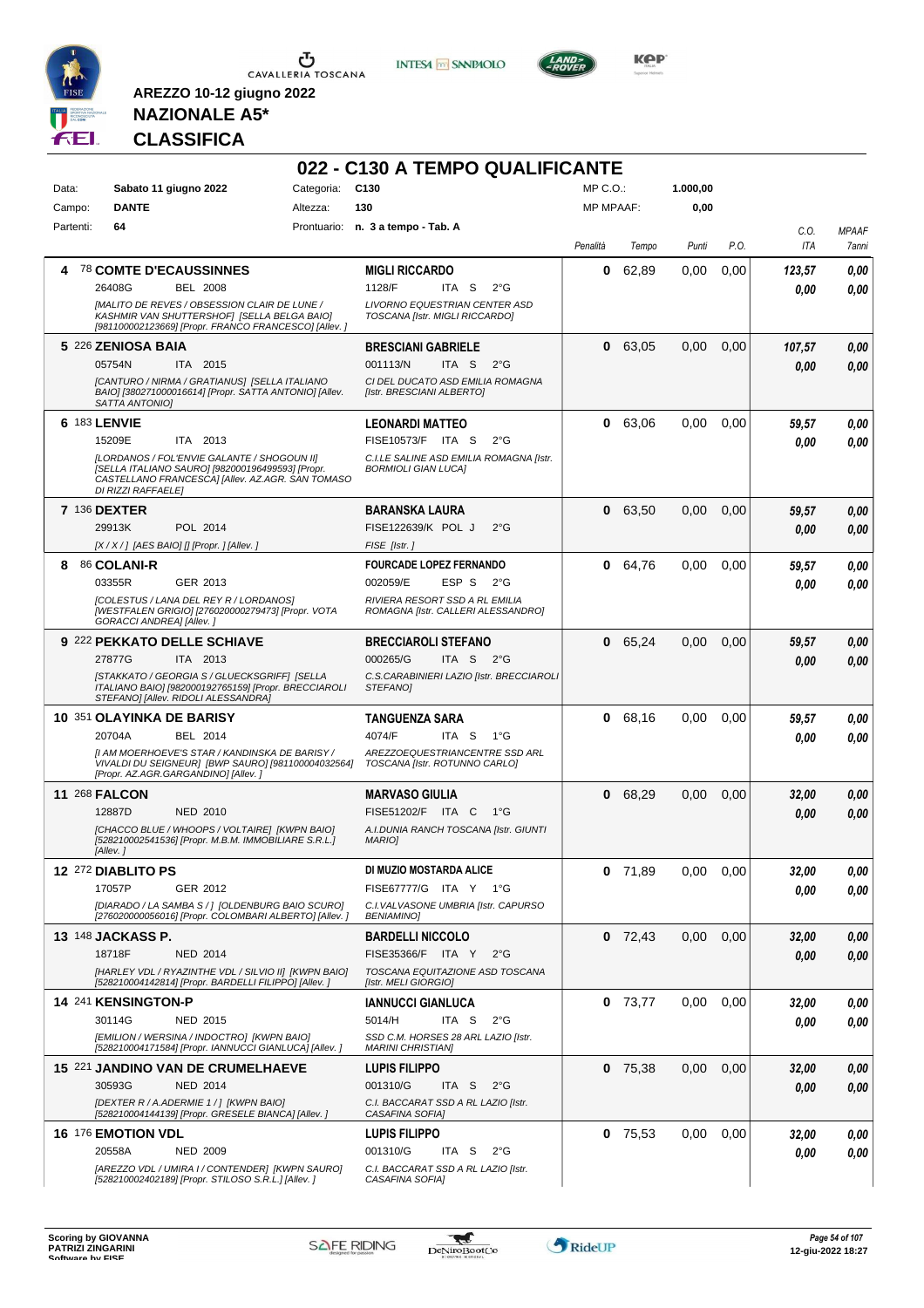

**INTESA M** SANPAOLO



**KOP** 

## **NAZIONALE A5\* CLASSIFICA**

| Categoria:<br>C <sub>130</sub><br>MP C. O.<br>1.000,00<br>Sabato 11 giugno 2022<br>Data:<br><b>DANTE</b><br>130<br><b>MP MPAAF:</b><br>0,00<br>Altezza:<br>Campo:<br>Prontuario: n. 3 a tempo - Tab. A<br>Partenti:<br>64<br>P.O.<br>Penalità<br>Tempo<br>Punti<br><b>17 337 VISBY</b><br>62,90<br><b>CONSUMATI ROBERTO</b><br>0,00<br>0,00<br>4<br>0,00<br>ITA 2012<br>002708/G<br>ITA S<br>03176R<br>$2^{\circ}$ G<br>0.00<br>[LYJANERO / MIDNIGHT / UN COEUR D' OR] [SELLA<br>G&C HORSE FARM LAZIO [Istr. CAPPETTA<br>ITALIANO BAIO] [982000192510430] [Propr. MORETTI<br><b>CORRADOI</b><br>MICHAELA] [Allev. MORETTI MICHAELA]<br>18 117 BAD GIRL DEGLI ASSI<br>4 64,17<br><b>TOZZI ENRICO</b><br>0.00<br>0,00<br>24286G<br>003134/G<br>ITA S<br>$2^{\circ}$ G<br>ITA 2011<br>CASCINA BOALECCHIA ASD LAZIO [Istr.<br>[BAEDEKER / CASSANDRA DI VILLA FRANCESCA /<br>CASSINI] [SELLA ITALIANO BAIO SCURO]<br><b>TOZZI ENRICOI</b><br>[982000121891952] [Propr. MINICOZZI GIOIA] [Allev.<br><b>MERLANI DOMENICO]</b><br>19 177 LA CHARMEUSE<br>0,00<br>66,41<br>0,00<br><b>ALBANESE ELEONORA</b><br>4<br>ITA 2012<br>FISE19648/G ITA S<br>25854G<br>$2^{\circ}G$<br>0.00<br>[NADIR DI SAN PATRIGNANO / UNA COSA RARA /<br>G&C HORSE FARM LAZIO [Istr. CAPPETTA<br>FERGAR MAIL] [SELLA ITALIANO GRIGIO]<br><b>CORRADOI</b><br>[982000168867489] [Propr. ALBANESE ELEONORA] [Allev. ]<br>20 169 BELLATRIX<br>4 67,18<br>0,00<br><b>LILLI VERONICA</b><br>0,00<br>0.00<br>25830G<br>ITA 2013<br>FISE28764/G ITA S<br>$2^{\circ}$ G<br>0.00<br>[LINCOLM L / BETSY DU SOUTRAIT / ] [SELLA ITALIANO<br>C.E.MADONNA DELLE GRAZIE LAZIO [Istr.<br>SAURO] [982000192765360] [Propr. LILLI FABRIZIO] [Allev.<br><b>UBERTINI SABRINA]</b><br>LILLI FABRIZIOI<br>21 113 COCONUT 53<br>67,88<br><b>DANALIS ANNA SOPHIA</b><br>0,00<br>0,00<br>4<br>29935K<br>GER 2014<br>FISE104297/K GRE Y<br>$2^{\circ}$ G<br>0.00<br>[X / X / ] [OLDENBURG BAIO SCURO] [] [Propr. ] [Allev. ]<br>FISE [Istr.]<br>68,51<br>0,00<br>0,00<br>22 <sup>192</sup> HALIVIA VDL<br><b>BARBAROSSA MIRCO</b><br>4<br>0.00<br>27109G<br>NED 2012<br>2734/F<br>ITA S<br>$2^{\circ}G$<br>0.00<br>[ZAVALL VDL / ZOLIVIA VDL / SILVERSTONE] [KWPN<br>CLUB IPPICO LILLASTRO ASD TOSCANA<br>BAIO] [528210002744472] [Propr. ANGIOLINI DENISE]<br>[Istr. BARBAROSSA MIRCO]<br>[Allev.]<br>LODOVINI CIARABELLI LORENZO<br>23 154 FIRST CLASS<br>68,55<br>0,00<br>0,00<br>4<br>0,00<br>03479R<br><b>NED 2010</b><br>FISE14965/R ITA S<br>$2^{\circ}G$<br>0.00<br>[INDOCTRO / LASPEN / CHEENOK] [KWPN BAIO]<br>SCUDERIA VALMARINO UMBRIA [Istr. DE<br>[528210002518605] [Propr. CIARABELLI LUCIO] [Allev. ]<br><b>FILIPPO GIULIA]</b> | C.O.<br><b>MPAAF</b><br>ITA<br>7anni<br>0,00<br>0,00<br>0,00<br>0.00<br>0.00<br>0.00<br>0.00<br>0,00<br>0.00<br>0,00<br>0.00<br>0,00<br>0.00 |
|------------------------------------------------------------------------------------------------------------------------------------------------------------------------------------------------------------------------------------------------------------------------------------------------------------------------------------------------------------------------------------------------------------------------------------------------------------------------------------------------------------------------------------------------------------------------------------------------------------------------------------------------------------------------------------------------------------------------------------------------------------------------------------------------------------------------------------------------------------------------------------------------------------------------------------------------------------------------------------------------------------------------------------------------------------------------------------------------------------------------------------------------------------------------------------------------------------------------------------------------------------------------------------------------------------------------------------------------------------------------------------------------------------------------------------------------------------------------------------------------------------------------------------------------------------------------------------------------------------------------------------------------------------------------------------------------------------------------------------------------------------------------------------------------------------------------------------------------------------------------------------------------------------------------------------------------------------------------------------------------------------------------------------------------------------------------------------------------------------------------------------------------------------------------------------------------------------------------------------------------------------------------------------------------------------------------------------------------------------------------------------------------------------------------------------------------------------------------------------------------------------------------------------------------------------------------------------------------------------------------------------------------------------------------------------------|----------------------------------------------------------------------------------------------------------------------------------------------|
|                                                                                                                                                                                                                                                                                                                                                                                                                                                                                                                                                                                                                                                                                                                                                                                                                                                                                                                                                                                                                                                                                                                                                                                                                                                                                                                                                                                                                                                                                                                                                                                                                                                                                                                                                                                                                                                                                                                                                                                                                                                                                                                                                                                                                                                                                                                                                                                                                                                                                                                                                                                                                                                                                          |                                                                                                                                              |
|                                                                                                                                                                                                                                                                                                                                                                                                                                                                                                                                                                                                                                                                                                                                                                                                                                                                                                                                                                                                                                                                                                                                                                                                                                                                                                                                                                                                                                                                                                                                                                                                                                                                                                                                                                                                                                                                                                                                                                                                                                                                                                                                                                                                                                                                                                                                                                                                                                                                                                                                                                                                                                                                                          |                                                                                                                                              |
|                                                                                                                                                                                                                                                                                                                                                                                                                                                                                                                                                                                                                                                                                                                                                                                                                                                                                                                                                                                                                                                                                                                                                                                                                                                                                                                                                                                                                                                                                                                                                                                                                                                                                                                                                                                                                                                                                                                                                                                                                                                                                                                                                                                                                                                                                                                                                                                                                                                                                                                                                                                                                                                                                          |                                                                                                                                              |
|                                                                                                                                                                                                                                                                                                                                                                                                                                                                                                                                                                                                                                                                                                                                                                                                                                                                                                                                                                                                                                                                                                                                                                                                                                                                                                                                                                                                                                                                                                                                                                                                                                                                                                                                                                                                                                                                                                                                                                                                                                                                                                                                                                                                                                                                                                                                                                                                                                                                                                                                                                                                                                                                                          |                                                                                                                                              |
|                                                                                                                                                                                                                                                                                                                                                                                                                                                                                                                                                                                                                                                                                                                                                                                                                                                                                                                                                                                                                                                                                                                                                                                                                                                                                                                                                                                                                                                                                                                                                                                                                                                                                                                                                                                                                                                                                                                                                                                                                                                                                                                                                                                                                                                                                                                                                                                                                                                                                                                                                                                                                                                                                          |                                                                                                                                              |
|                                                                                                                                                                                                                                                                                                                                                                                                                                                                                                                                                                                                                                                                                                                                                                                                                                                                                                                                                                                                                                                                                                                                                                                                                                                                                                                                                                                                                                                                                                                                                                                                                                                                                                                                                                                                                                                                                                                                                                                                                                                                                                                                                                                                                                                                                                                                                                                                                                                                                                                                                                                                                                                                                          |                                                                                                                                              |
|                                                                                                                                                                                                                                                                                                                                                                                                                                                                                                                                                                                                                                                                                                                                                                                                                                                                                                                                                                                                                                                                                                                                                                                                                                                                                                                                                                                                                                                                                                                                                                                                                                                                                                                                                                                                                                                                                                                                                                                                                                                                                                                                                                                                                                                                                                                                                                                                                                                                                                                                                                                                                                                                                          |                                                                                                                                              |
|                                                                                                                                                                                                                                                                                                                                                                                                                                                                                                                                                                                                                                                                                                                                                                                                                                                                                                                                                                                                                                                                                                                                                                                                                                                                                                                                                                                                                                                                                                                                                                                                                                                                                                                                                                                                                                                                                                                                                                                                                                                                                                                                                                                                                                                                                                                                                                                                                                                                                                                                                                                                                                                                                          |                                                                                                                                              |
|                                                                                                                                                                                                                                                                                                                                                                                                                                                                                                                                                                                                                                                                                                                                                                                                                                                                                                                                                                                                                                                                                                                                                                                                                                                                                                                                                                                                                                                                                                                                                                                                                                                                                                                                                                                                                                                                                                                                                                                                                                                                                                                                                                                                                                                                                                                                                                                                                                                                                                                                                                                                                                                                                          |                                                                                                                                              |
|                                                                                                                                                                                                                                                                                                                                                                                                                                                                                                                                                                                                                                                                                                                                                                                                                                                                                                                                                                                                                                                                                                                                                                                                                                                                                                                                                                                                                                                                                                                                                                                                                                                                                                                                                                                                                                                                                                                                                                                                                                                                                                                                                                                                                                                                                                                                                                                                                                                                                                                                                                                                                                                                                          |                                                                                                                                              |
|                                                                                                                                                                                                                                                                                                                                                                                                                                                                                                                                                                                                                                                                                                                                                                                                                                                                                                                                                                                                                                                                                                                                                                                                                                                                                                                                                                                                                                                                                                                                                                                                                                                                                                                                                                                                                                                                                                                                                                                                                                                                                                                                                                                                                                                                                                                                                                                                                                                                                                                                                                                                                                                                                          |                                                                                                                                              |
|                                                                                                                                                                                                                                                                                                                                                                                                                                                                                                                                                                                                                                                                                                                                                                                                                                                                                                                                                                                                                                                                                                                                                                                                                                                                                                                                                                                                                                                                                                                                                                                                                                                                                                                                                                                                                                                                                                                                                                                                                                                                                                                                                                                                                                                                                                                                                                                                                                                                                                                                                                                                                                                                                          |                                                                                                                                              |
|                                                                                                                                                                                                                                                                                                                                                                                                                                                                                                                                                                                                                                                                                                                                                                                                                                                                                                                                                                                                                                                                                                                                                                                                                                                                                                                                                                                                                                                                                                                                                                                                                                                                                                                                                                                                                                                                                                                                                                                                                                                                                                                                                                                                                                                                                                                                                                                                                                                                                                                                                                                                                                                                                          |                                                                                                                                              |
|                                                                                                                                                                                                                                                                                                                                                                                                                                                                                                                                                                                                                                                                                                                                                                                                                                                                                                                                                                                                                                                                                                                                                                                                                                                                                                                                                                                                                                                                                                                                                                                                                                                                                                                                                                                                                                                                                                                                                                                                                                                                                                                                                                                                                                                                                                                                                                                                                                                                                                                                                                                                                                                                                          |                                                                                                                                              |
|                                                                                                                                                                                                                                                                                                                                                                                                                                                                                                                                                                                                                                                                                                                                                                                                                                                                                                                                                                                                                                                                                                                                                                                                                                                                                                                                                                                                                                                                                                                                                                                                                                                                                                                                                                                                                                                                                                                                                                                                                                                                                                                                                                                                                                                                                                                                                                                                                                                                                                                                                                                                                                                                                          |                                                                                                                                              |
|                                                                                                                                                                                                                                                                                                                                                                                                                                                                                                                                                                                                                                                                                                                                                                                                                                                                                                                                                                                                                                                                                                                                                                                                                                                                                                                                                                                                                                                                                                                                                                                                                                                                                                                                                                                                                                                                                                                                                                                                                                                                                                                                                                                                                                                                                                                                                                                                                                                                                                                                                                                                                                                                                          |                                                                                                                                              |
|                                                                                                                                                                                                                                                                                                                                                                                                                                                                                                                                                                                                                                                                                                                                                                                                                                                                                                                                                                                                                                                                                                                                                                                                                                                                                                                                                                                                                                                                                                                                                                                                                                                                                                                                                                                                                                                                                                                                                                                                                                                                                                                                                                                                                                                                                                                                                                                                                                                                                                                                                                                                                                                                                          |                                                                                                                                              |
|                                                                                                                                                                                                                                                                                                                                                                                                                                                                                                                                                                                                                                                                                                                                                                                                                                                                                                                                                                                                                                                                                                                                                                                                                                                                                                                                                                                                                                                                                                                                                                                                                                                                                                                                                                                                                                                                                                                                                                                                                                                                                                                                                                                                                                                                                                                                                                                                                                                                                                                                                                                                                                                                                          |                                                                                                                                              |
|                                                                                                                                                                                                                                                                                                                                                                                                                                                                                                                                                                                                                                                                                                                                                                                                                                                                                                                                                                                                                                                                                                                                                                                                                                                                                                                                                                                                                                                                                                                                                                                                                                                                                                                                                                                                                                                                                                                                                                                                                                                                                                                                                                                                                                                                                                                                                                                                                                                                                                                                                                                                                                                                                          |                                                                                                                                              |
|                                                                                                                                                                                                                                                                                                                                                                                                                                                                                                                                                                                                                                                                                                                                                                                                                                                                                                                                                                                                                                                                                                                                                                                                                                                                                                                                                                                                                                                                                                                                                                                                                                                                                                                                                                                                                                                                                                                                                                                                                                                                                                                                                                                                                                                                                                                                                                                                                                                                                                                                                                                                                                                                                          | 0,00                                                                                                                                         |
|                                                                                                                                                                                                                                                                                                                                                                                                                                                                                                                                                                                                                                                                                                                                                                                                                                                                                                                                                                                                                                                                                                                                                                                                                                                                                                                                                                                                                                                                                                                                                                                                                                                                                                                                                                                                                                                                                                                                                                                                                                                                                                                                                                                                                                                                                                                                                                                                                                                                                                                                                                                                                                                                                          |                                                                                                                                              |
|                                                                                                                                                                                                                                                                                                                                                                                                                                                                                                                                                                                                                                                                                                                                                                                                                                                                                                                                                                                                                                                                                                                                                                                                                                                                                                                                                                                                                                                                                                                                                                                                                                                                                                                                                                                                                                                                                                                                                                                                                                                                                                                                                                                                                                                                                                                                                                                                                                                                                                                                                                                                                                                                                          | 0,00                                                                                                                                         |
|                                                                                                                                                                                                                                                                                                                                                                                                                                                                                                                                                                                                                                                                                                                                                                                                                                                                                                                                                                                                                                                                                                                                                                                                                                                                                                                                                                                                                                                                                                                                                                                                                                                                                                                                                                                                                                                                                                                                                                                                                                                                                                                                                                                                                                                                                                                                                                                                                                                                                                                                                                                                                                                                                          | 0.00                                                                                                                                         |
|                                                                                                                                                                                                                                                                                                                                                                                                                                                                                                                                                                                                                                                                                                                                                                                                                                                                                                                                                                                                                                                                                                                                                                                                                                                                                                                                                                                                                                                                                                                                                                                                                                                                                                                                                                                                                                                                                                                                                                                                                                                                                                                                                                                                                                                                                                                                                                                                                                                                                                                                                                                                                                                                                          |                                                                                                                                              |
|                                                                                                                                                                                                                                                                                                                                                                                                                                                                                                                                                                                                                                                                                                                                                                                                                                                                                                                                                                                                                                                                                                                                                                                                                                                                                                                                                                                                                                                                                                                                                                                                                                                                                                                                                                                                                                                                                                                                                                                                                                                                                                                                                                                                                                                                                                                                                                                                                                                                                                                                                                                                                                                                                          | 0,00                                                                                                                                         |
|                                                                                                                                                                                                                                                                                                                                                                                                                                                                                                                                                                                                                                                                                                                                                                                                                                                                                                                                                                                                                                                                                                                                                                                                                                                                                                                                                                                                                                                                                                                                                                                                                                                                                                                                                                                                                                                                                                                                                                                                                                                                                                                                                                                                                                                                                                                                                                                                                                                                                                                                                                                                                                                                                          | 0,00                                                                                                                                         |
|                                                                                                                                                                                                                                                                                                                                                                                                                                                                                                                                                                                                                                                                                                                                                                                                                                                                                                                                                                                                                                                                                                                                                                                                                                                                                                                                                                                                                                                                                                                                                                                                                                                                                                                                                                                                                                                                                                                                                                                                                                                                                                                                                                                                                                                                                                                                                                                                                                                                                                                                                                                                                                                                                          |                                                                                                                                              |
| 24 85 AMOTE' DI VILLA GIOVE<br><b>MARINI CHRISTIAN</b><br>4 68,71<br>0.00<br>0,00                                                                                                                                                                                                                                                                                                                                                                                                                                                                                                                                                                                                                                                                                                                                                                                                                                                                                                                                                                                                                                                                                                                                                                                                                                                                                                                                                                                                                                                                                                                                                                                                                                                                                                                                                                                                                                                                                                                                                                                                                                                                                                                                                                                                                                                                                                                                                                                                                                                                                                                                                                                                        | 0.00<br>0,00                                                                                                                                 |
| 26218G<br>ITA 2013<br>000306/G<br>ITA S<br>$2^{\circ}$ G<br>0.00                                                                                                                                                                                                                                                                                                                                                                                                                                                                                                                                                                                                                                                                                                                                                                                                                                                                                                                                                                                                                                                                                                                                                                                                                                                                                                                                                                                                                                                                                                                                                                                                                                                                                                                                                                                                                                                                                                                                                                                                                                                                                                                                                                                                                                                                                                                                                                                                                                                                                                                                                                                                                         | 0.00                                                                                                                                         |
| [CANTURO / CARINA / CALIANO] [SELLA ITALIANO BAIO<br>SSD C.M. HORSES 28 ARL LAZIO [Istr.<br>SCURO] [982000192766287] [Propr. MANDOLESI<br><b>MARINI CHRISTIANI</b><br>SIMONETTA] [Allev. AZ. AGR. SANTACCHI ROBERTO]                                                                                                                                                                                                                                                                                                                                                                                                                                                                                                                                                                                                                                                                                                                                                                                                                                                                                                                                                                                                                                                                                                                                                                                                                                                                                                                                                                                                                                                                                                                                                                                                                                                                                                                                                                                                                                                                                                                                                                                                                                                                                                                                                                                                                                                                                                                                                                                                                                                                     |                                                                                                                                              |
| 25 208 CASTOR<br>68,99<br>$0,00$ $0,00$<br><b>CANONICI ANGELICA</b><br>0,00                                                                                                                                                                                                                                                                                                                                                                                                                                                                                                                                                                                                                                                                                                                                                                                                                                                                                                                                                                                                                                                                                                                                                                                                                                                                                                                                                                                                                                                                                                                                                                                                                                                                                                                                                                                                                                                                                                                                                                                                                                                                                                                                                                                                                                                                                                                                                                                                                                                                                                                                                                                                              | 0,00                                                                                                                                         |
| 29244K<br>FISE19325/F ITA S<br>GER 2015<br>$2^{\circ}$ G                                                                                                                                                                                                                                                                                                                                                                                                                                                                                                                                                                                                                                                                                                                                                                                                                                                                                                                                                                                                                                                                                                                                                                                                                                                                                                                                                                                                                                                                                                                                                                                                                                                                                                                                                                                                                                                                                                                                                                                                                                                                                                                                                                                                                                                                                                                                                                                                                                                                                                                                                                                                                                 | 0.00<br>0.00                                                                                                                                 |
| [CASALLCO / SACENTARA / CHACCO-BLUE]<br>C.I. EQUIPLANET SSD A RL TOSCANA [Istr.                                                                                                                                                                                                                                                                                                                                                                                                                                                                                                                                                                                                                                                                                                                                                                                                                                                                                                                                                                                                                                                                                                                                                                                                                                                                                                                                                                                                                                                                                                                                                                                                                                                                                                                                                                                                                                                                                                                                                                                                                                                                                                                                                                                                                                                                                                                                                                                                                                                                                                                                                                                                          |                                                                                                                                              |
| [OLDENBURG BAIO] [276020000359030] [Propr. CIRCOLO<br>ACCARDO MONICA]<br>IPPICO EQUIPLANET] [Allev.]                                                                                                                                                                                                                                                                                                                                                                                                                                                                                                                                                                                                                                                                                                                                                                                                                                                                                                                                                                                                                                                                                                                                                                                                                                                                                                                                                                                                                                                                                                                                                                                                                                                                                                                                                                                                                                                                                                                                                                                                                                                                                                                                                                                                                                                                                                                                                                                                                                                                                                                                                                                     |                                                                                                                                              |
| 26 168 CALOUBRI<br>4 69,83<br>0,00<br><b>LUPIS FILIPPO</b><br>0.00                                                                                                                                                                                                                                                                                                                                                                                                                                                                                                                                                                                                                                                                                                                                                                                                                                                                                                                                                                                                                                                                                                                                                                                                                                                                                                                                                                                                                                                                                                                                                                                                                                                                                                                                                                                                                                                                                                                                                                                                                                                                                                                                                                                                                                                                                                                                                                                                                                                                                                                                                                                                                       | 0,00<br>0,00                                                                                                                                 |
| 30191G<br>001310/G<br>GER 2012<br>ITA S<br>$2^{\circ}G$<br>0,00                                                                                                                                                                                                                                                                                                                                                                                                                                                                                                                                                                                                                                                                                                                                                                                                                                                                                                                                                                                                                                                                                                                                                                                                                                                                                                                                                                                                                                                                                                                                                                                                                                                                                                                                                                                                                                                                                                                                                                                                                                                                                                                                                                                                                                                                                                                                                                                                                                                                                                                                                                                                                          | 0,00                                                                                                                                         |
| [CALIDO / LANCIADE / ] [OLDENBURG GRIGIO]<br>C.I. BACCARAT SSD A RL LAZIO [Istr.<br>[276020000056952] [Propr. MARIGO GIAMMARCO] [Allev. ]<br>CASAFINA SOFIA]                                                                                                                                                                                                                                                                                                                                                                                                                                                                                                                                                                                                                                                                                                                                                                                                                                                                                                                                                                                                                                                                                                                                                                                                                                                                                                                                                                                                                                                                                                                                                                                                                                                                                                                                                                                                                                                                                                                                                                                                                                                                                                                                                                                                                                                                                                                                                                                                                                                                                                                             |                                                                                                                                              |
| 27 267 CODETIA VDL<br>4 70,11<br>0,00<br>0,00<br><b>DEBOLINI PIETRO</b>                                                                                                                                                                                                                                                                                                                                                                                                                                                                                                                                                                                                                                                                                                                                                                                                                                                                                                                                                                                                                                                                                                                                                                                                                                                                                                                                                                                                                                                                                                                                                                                                                                                                                                                                                                                                                                                                                                                                                                                                                                                                                                                                                                                                                                                                                                                                                                                                                                                                                                                                                                                                                  |                                                                                                                                              |
| 18435F<br>FISE51484/F ITA C 1°G<br><b>NED 2007</b><br>0,00                                                                                                                                                                                                                                                                                                                                                                                                                                                                                                                                                                                                                                                                                                                                                                                                                                                                                                                                                                                                                                                                                                                                                                                                                                                                                                                                                                                                                                                                                                                                                                                                                                                                                                                                                                                                                                                                                                                                                                                                                                                                                                                                                                                                                                                                                                                                                                                                                                                                                                                                                                                                                               | 0,00<br>0,00                                                                                                                                 |
| [HOLD UP PREMIER / GODETIA / JASPER] [KWPN BAIO]<br>EQUESTRIAN CLUB FIRENZE SSD A RL<br>[528210002075452] [Propr. C.I.T. S.S.D. A R.L.] [Allev.]<br>TOSCANA [Istr. BARONI KATIA]                                                                                                                                                                                                                                                                                                                                                                                                                                                                                                                                                                                                                                                                                                                                                                                                                                                                                                                                                                                                                                                                                                                                                                                                                                                                                                                                                                                                                                                                                                                                                                                                                                                                                                                                                                                                                                                                                                                                                                                                                                                                                                                                                                                                                                                                                                                                                                                                                                                                                                         | 0,00                                                                                                                                         |
|                                                                                                                                                                                                                                                                                                                                                                                                                                                                                                                                                                                                                                                                                                                                                                                                                                                                                                                                                                                                                                                                                                                                                                                                                                                                                                                                                                                                                                                                                                                                                                                                                                                                                                                                                                                                                                                                                                                                                                                                                                                                                                                                                                                                                                                                                                                                                                                                                                                                                                                                                                                                                                                                                          |                                                                                                                                              |
| 28 251 CANNETTE<br><b>COATA SIMONE</b><br>4 73,00<br>0.00<br>0.00                                                                                                                                                                                                                                                                                                                                                                                                                                                                                                                                                                                                                                                                                                                                                                                                                                                                                                                                                                                                                                                                                                                                                                                                                                                                                                                                                                                                                                                                                                                                                                                                                                                                                                                                                                                                                                                                                                                                                                                                                                                                                                                                                                                                                                                                                                                                                                                                                                                                                                                                                                                                                        | 0.00<br>0,00                                                                                                                                 |
| 30970K<br>GER 2014<br>006357/G<br>ITA S<br>$2^{\circ}$ G                                                                                                                                                                                                                                                                                                                                                                                                                                                                                                                                                                                                                                                                                                                                                                                                                                                                                                                                                                                                                                                                                                                                                                                                                                                                                                                                                                                                                                                                                                                                                                                                                                                                                                                                                                                                                                                                                                                                                                                                                                                                                                                                                                                                                                                                                                                                                                                                                                                                                                                                                                                                                                 | 0.00<br>0.00                                                                                                                                 |
| [X / X / ] [OLDENBURG BAIO] [] [Propr. ] [Allev. ]<br>C.S. ESERCITO SEZIONE EQUITAZIONE<br>LAZIO [Istr. GIGANTI FERNANDO]                                                                                                                                                                                                                                                                                                                                                                                                                                                                                                                                                                                                                                                                                                                                                                                                                                                                                                                                                                                                                                                                                                                                                                                                                                                                                                                                                                                                                                                                                                                                                                                                                                                                                                                                                                                                                                                                                                                                                                                                                                                                                                                                                                                                                                                                                                                                                                                                                                                                                                                                                                |                                                                                                                                              |
| 4 75,43<br>29 210 OLYMPIC MUSIC<br>PACCIANI MASSIMO<br>0,00<br>0,00                                                                                                                                                                                                                                                                                                                                                                                                                                                                                                                                                                                                                                                                                                                                                                                                                                                                                                                                                                                                                                                                                                                                                                                                                                                                                                                                                                                                                                                                                                                                                                                                                                                                                                                                                                                                                                                                                                                                                                                                                                                                                                                                                                                                                                                                                                                                                                                                                                                                                                                                                                                                                      | 0,00<br>0,00                                                                                                                                 |
| FISE34589/F ITA Y<br>30266K<br>BEL 2014<br>$2^{\circ}$ G                                                                                                                                                                                                                                                                                                                                                                                                                                                                                                                                                                                                                                                                                                                                                                                                                                                                                                                                                                                                                                                                                                                                                                                                                                                                                                                                                                                                                                                                                                                                                                                                                                                                                                                                                                                                                                                                                                                                                                                                                                                                                                                                                                                                                                                                                                                                                                                                                                                                                                                                                                                                                                 | 0.00<br>0,00                                                                                                                                 |

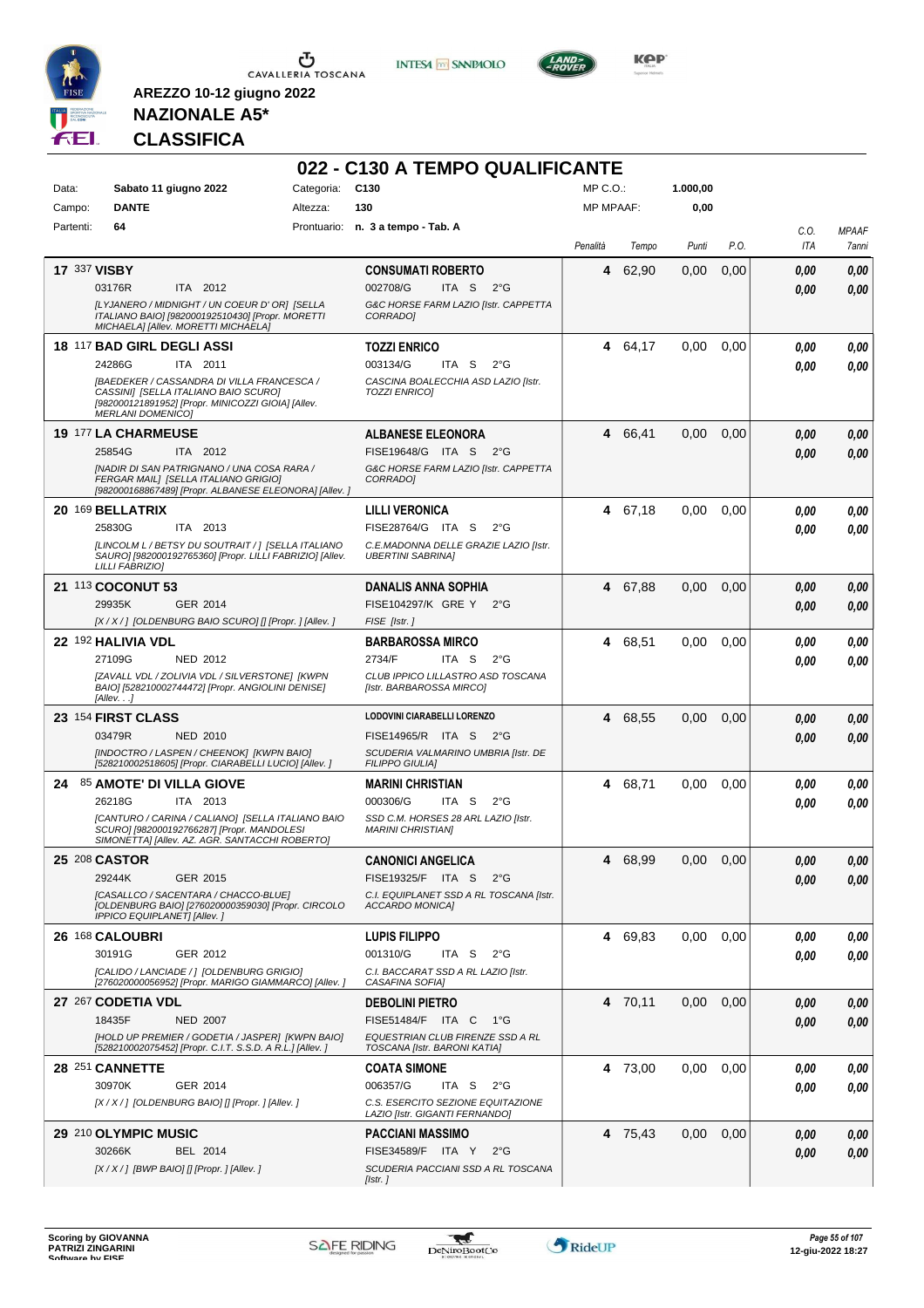

**INTESA M** SANPAOLO



**KOP** 

## **NAZIONALE A5\* CLASSIFICA**

|             |                                                                                                                                                       |                 | 022 - C130 A TEMPO QUALIFICANTE                                           |                  |         |          |      |              |                |
|-------------|-------------------------------------------------------------------------------------------------------------------------------------------------------|-----------------|---------------------------------------------------------------------------|------------------|---------|----------|------|--------------|----------------|
| Data:       | Sabato 11 giugno 2022                                                                                                                                 | Categoria: C130 |                                                                           | $MP C. O.$ :     |         | 1.000,00 |      |              |                |
| Campo:      | <b>DANTE</b>                                                                                                                                          | Altezza:        | 130                                                                       | <b>MP MPAAF:</b> |         | 0,00     |      |              |                |
| Partenti:   | 64                                                                                                                                                    |                 | Prontuario: n. 3 a tempo - Tab. A                                         |                  |         |          |      | C.O.         | <b>MPAAF</b>   |
|             |                                                                                                                                                       |                 |                                                                           | Penalità         | Tempo   | Punti    | P.O. | ITA          | 7anni          |
|             | 30 212 COOKSTOWN QUIDAM<br>IRL 2014<br>16292F                                                                                                         |                 | <b>NERI DUCCIO</b><br>5034/F<br>ITA <sub>S</sub><br>$2^{\circ}G$          | 4                | 76,10   | 0,00     | 0,00 | 0.00<br>0.00 | 0.00<br>0.00   |
|             | [QUIDAM JUNIOR I / PRINCESS AVA / CLOVER ECHO]<br>[IRISH HORSE BAIO] [372141405851886] [Propr. NERI                                                   |                 | C.I. TERRE DI SIENA ASD TOSCANA [Istr.<br>SALVINI BARBARA]                |                  |         |          |      |              |                |
|             | DUCCIO] [Allev.]<br>31 300 GOMES                                                                                                                      |                 | <b>STRAMACCIONI CAMILLA</b>                                               |                  | 4 76,29 | 0,00     | 0,00 | 0.00         | 0,00           |
|             | 27271G<br><b>NED 2010</b>                                                                                                                             |                 | FISE37612/G ITA S<br>1°G                                                  |                  |         |          |      | 0.00         | 0.00           |
|             | <b>[GUIDAM'S WILLOW / ULGALETTA B / ONZE FONS]</b><br>[WARMBLOED PAARDEN NE GRIGIO] [528210002492409]<br>[Propr. STRAMACCIONI CAMILLA] [Allev. XX XX] |                 | S.S.D. I PIOPPI LAZIO [Istr. COATA LUCA]                                  |                  |         |          |      |              |                |
|             | <b>32 228 URRIKA FZ</b>                                                                                                                               |                 | <b>BELLACICCO NICOLA</b>                                                  |                  | 4 76,35 | 0.00     | 0,00 | 0.00         | 0,00           |
|             | 044541<br>ITA 2014                                                                                                                                    |                 | 002452/I<br>ITA S<br>$2^{\circ}$ G                                        |                  |         |          |      | 0.00         | 0.00           |
|             | [URIKO / CORA FZ / CANCARA] [SELLA ITALIANO BAIO<br>SCURO] [982000196474294] [Propr. BELLACICCO NICOLA]<br>[Allev. AZ. AGR. ZANETTI FRANCA]           |                 | ASD C.I. DEI SANNACI PUGLIA [Istr.<br><b>BELLACICCO NICOLA]</b>           |                  |         |          |      |              |                |
|             | 33 119 AVATAR                                                                                                                                         |                 | <b>VECCHIONE NAOMI</b>                                                    | 4                | 76,38   | 0,00     | 0,00 | 0.00         | 0,00           |
|             | 28050T<br>GER 2006                                                                                                                                    |                 | ITA S<br><b>FISE6327/T</b><br>$2^{\circ}$ G                               |                  |         |          |      | 0.00         | 0.00           |
|             | [ACODETTO / HALLA XXIV / CORRADO I] [HOLSTEINER<br>BAIO SCURO] [] [Propr. VECCHIONE NAOMI] [Allev. ]                                                  |                 | CI DEL DUCATO ASD EMILIA ROMAGNA<br>[Istr. BRESCIANI ALBERTO]             |                  |         |          |      |              |                |
| 34 416 IKKE |                                                                                                                                                       |                 | <b>LUPINO NICO</b>                                                        |                  | 4 77,29 | 0,00     | 0,00 | 0.00         | 0,00           |
|             | 22889A<br>NED 2013                                                                                                                                    |                 | 000522/R<br>ITA <sub>S</sub><br>$2^{\circ}$ G                             |                  |         |          |      | 0.00         | 0.00           |
|             | [ELTON JOHN / WOOMERA / EPILOT] [KWPN BAIO]<br>[528210002874626] [Propr. SPRING STAL S.R.L.] [Allev.]                                                 |                 | C.E. LA GIUNCHIGLIA ASD TOSCANA [Istr.<br><b>GARGINI ELEONORA]</b>        |                  |         |          |      |              |                |
|             | 35 219 J-FD STABLE CARON                                                                                                                              |                 | <b>FRANCO FRANCESCO</b>                                                   |                  | 4 77,58 | 0,00     | 0,00 | 0.00         | 0,00           |
|             | 30087G<br>BEL 2015                                                                                                                                    |                 | 000129/I<br>ITA S<br>$2^{\circ}$ G                                        |                  |         |          |      | 0.00         | 0.00           |
|             | [CRISTALLO II / OQUINARA / QUINAR] [SANGUE BELGA<br>GRIGIO ROANATO] [380271006010054] [Propr. LA NUOVA<br>OLGIATA SRL] [Allev. LA NUOVA OLGIATA SRL]  |                 | CASSIA EQUESTRIAN CLUB SSD A RL<br>LAZIO [Istr. CERULLI IRELLI FRANCESCO] |                  |         |          |      |              |                |
|             | 36 236 NEMIGU                                                                                                                                         |                 | <b>THOMAS TINA</b>                                                        |                  | 4 77,86 | 0,00     | 0,00 | 0.00         | 0,00           |
|             | 18356G<br>ITA 2006<br>[KSAR-SITTE / ARCHITTA / DELFO DE OSSI] [SELLA                                                                                  |                 | 002184/B<br>GBR S<br>$2^{\circ}$ G<br>MAG HORSES SPORTING CLUB ASD LAZIO  |                  |         |          |      | 0.00         | 0.00           |
|             | ITALIANO BAIO] [972000000567831] [Propr. FODDE<br>FRANCO] [Allev. FODDE MARIO]                                                                        |                 | [Istr. ASTOLFONI FOSSI MATTEO]                                            |                  |         |          |      |              |                |
|             | 37 260 TRIPLE X                                                                                                                                       |                 | <b>ZITO GIACOMO</b>                                                       |                  | 4 78,78 | 0,00     | 0,00 | 0,00         | 0,00           |
|             | 29495G<br>GER 2015                                                                                                                                    |                 | FISE10779/L ITA Y<br>1°G                                                  |                  |         |          |      | 0.00         | 0.00           |
|             | [CORADUS / LADY LIKE / ] [DEUTSCHE FEDERATION<br>BAIO SCURO] [276020000396695] [Propr. ALBANESI<br>SERGIO] [Allev.]                                   |                 | S.S.D. I PIOPPI LAZIO [Istr. COATA LUCA]                                  |                  |         |          |      |              |                |
|             | 38 120 CALIFORNIA DEL RILATE                                                                                                                          |                 | <b>COATA LUCA</b>                                                         | 8                | 65,22   | 0,00     | 0,00 | 0,00         | 0,00           |
|             | GER 2010<br>17153A                                                                                                                                    |                 | 014835/G<br>ITA S<br>$2^{\circ}G$                                         |                  |         |          |      | 0,00         | 0.00           |
|             | [SANDRO BOY / UPTOWN GIRL 3 / QUICK STAR]<br>[HOLSTEINER BAIO] [000011005001792] [Propr.<br>ALLEVAMENTO RILATE SSI [Allev.]                           |                 | G.S.P.S.FIAMME ORO EQUITAZIONE LAZIO<br>[Istr. AMARISSE GIAMPIERO]        |                  |         |          |      |              |                |
| 39 170 DINO |                                                                                                                                                       |                 | <b>PACCIANI MASSIMO</b>                                                   |                  | 8 73,83 | 0,00     | 0,00 | 0,00         | 0,00           |
|             | 02644L<br>ITA 2015                                                                                                                                    |                 | FISE34589/F ITA Y<br>$2^{\circ}$ G                                        |                  |         |          |      | 0,00         | 0,00           |
|             | [AMIR / PESTIFERA / CANTERO] [SELLA ITALIANO BAIO]<br>[982000196474067] [Propr. AIELLO RAFFAELE RICCARDO]<br>[Allev. AIELLO RAFFAELE RICCARDO]        |                 | SCUDERIA PACCIANI SSD A RL TOSCANA<br>[Istr.]                             |                  |         |          |      |              |                |
|             | 40 314 J-ROCCO Z                                                                                                                                      |                 | <b>PETRUCCI GABRIELE</b>                                                  |                  | 8 74,37 | 0,00     | 0,00 | 0,00         | 0,00           |
|             | 03921R<br><b>NED 2014</b>                                                                                                                             |                 | FISE15015/R ITA S<br>1°G                                                  |                  |         |          |      | 0.00         | 0.00           |
|             | [ZIROCCO BLUE VDL / VALERIEN / CONCORDE] [KWPN<br>BAIO] [528210004069627] [Propr. PETRUCCI GABRIELE]<br>[Allev.]                                      |                 | C.E. LA GIUNCHIGLIA ASD TOSCANA [Istr.<br>MASSETI LORENZO]                |                  |         |          |      |              |                |
|             | 41 229 MERIOLAN PS                                                                                                                                    |                 | <b>MONTELEONE MARIO</b>                                                   | 8                | 76,88   | 0,00     | 0,00 | 0,00         | 0,00           |
|             | 29967G<br>GER 2013                                                                                                                                    |                 | 012988/G<br>ITA S<br>$2^{\circ}$ G                                        |                  |         |          |      | 0.00         | 0.00           |
|             | [MESSENGER / CANTATE / ] [OLDENBURG BAIO]<br>[276020000166743] [Propr. CAMERINI ENRICA] [Allev. ]                                                     |                 | S.S.D. I PIOPPI LAZIO [Istr. COATA LUCA]                                  |                  |         |          |      |              |                |
|             | 42 82 BURBERY DE KREISKER                                                                                                                             |                 | <b>OSSA MARIANO PABLO</b>                                                 |                  | 8 79,40 | 0,00     | 0,00 | 0.00         | 0,00           |
|             | 16362F<br>FRA 2011                                                                                                                                    |                 | 2661/D<br>ARG S 2°G                                                       |                  |         |          |      | 0.00         | 0.00           |
|             | [TINKA'S BOY / TEAM DE KREISKER / CONTENDRO]<br>[SELLA FRANCESE BAIO] [250259600453772] [Propr.<br>CAPONI GAIA] [Allev.]                              |                 | IPPICA SAN MARCO ASD TOSCANA [Istr.<br>PODERINI RICCARDO]                 |                  |         |          |      |              |                |
|             | <b>Scoring by GIOVANNA</b>                                                                                                                            |                 |                                                                           |                  |         |          |      |              | Page 56 of 107 |

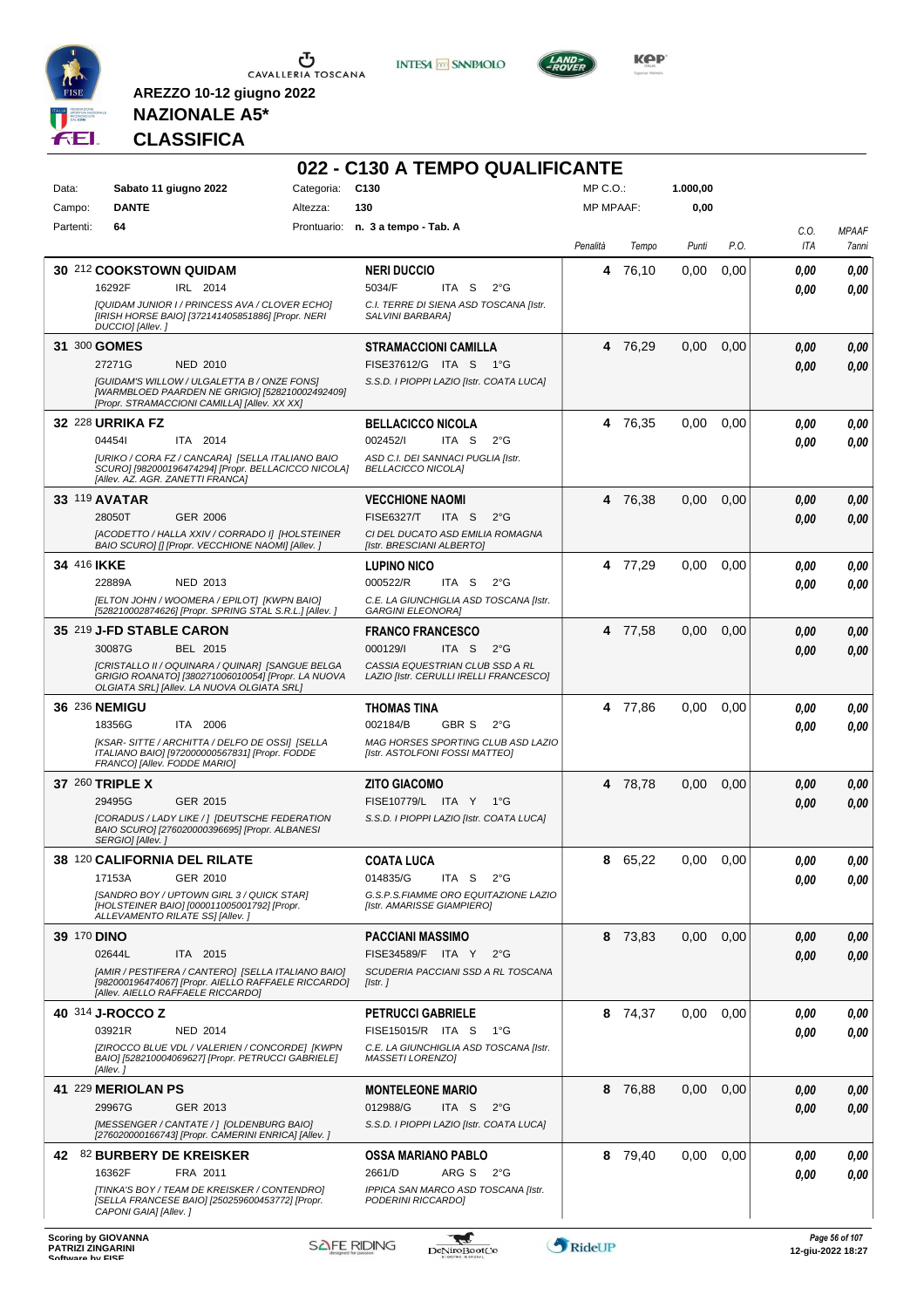





**KOP** 

## **NAZIONALE A5\* CLASSIFICA**

|           |                                                                                                                                                                                |            | 022 - C130 A TEMPO QUALIFICANTE                                    |                  |          |          |      |      |                     |
|-----------|--------------------------------------------------------------------------------------------------------------------------------------------------------------------------------|------------|--------------------------------------------------------------------|------------------|----------|----------|------|------|---------------------|
| Data:     | Sabato 11 giugno 2022                                                                                                                                                          | Categoria: | C <sub>130</sub>                                                   | $MP C. O.$ :     |          | 1.000,00 |      |      |                     |
| Campo:    | <b>DANTE</b>                                                                                                                                                                   | Altezza:   | 130                                                                | <b>MP MPAAF:</b> |          | 0,00     |      |      |                     |
| Partenti: | 64                                                                                                                                                                             |            | Prontuario: n. 3 a tempo - Tab. A                                  |                  |          |          |      | C.O. | <b>MPAAF</b>        |
|           |                                                                                                                                                                                |            |                                                                    | Penalità         | Tempo    | Punti    | P.O. | ITA  | <i><b>7anni</b></i> |
|           |                                                                                                                                                                                |            |                                                                    |                  |          |          |      |      |                     |
|           | 43 121 LUISE'S GOLD                                                                                                                                                            |            | <b>CONSUMATI ROBERTO</b>                                           | 8                | 82,73    | 0,00     | 0,00 | 0,00 | 0,00                |
|           | 29311G<br>GER 2015                                                                                                                                                             |            | 002708/G<br>ITA S<br>$2^{\circ}G$                                  |                  |          |          |      | 0.00 | 0.00                |
|           | [STOLZENBERG / ARIELLE / ABKE] [HANNOVER BAIO<br>SCURO] [276020000371551] [Propr. CONSUMATI<br>ROBERTO] [Allev.]                                                               |            | G&C HORSE FARM LAZIO [Istr. CAPPETTA<br><b>CORRADO1</b>            |                  |          |          |      |      |                     |
| 44        | 97 LIMONCELLO VAN D'AVRIYE                                                                                                                                                     |            | <b>ARRICCA TOMMASO</b>                                             | 9                | 88,93    | 0,00     | 0,00 | 0.00 | 0,00                |
|           | 26536G<br>BEL 2011                                                                                                                                                             |            | FISE42834/F ITA J<br>$2^{\circ}$ G                                 |                  |          |          |      | 0.00 | 0.00                |
|           | [WANDOR VAN DE MISPELAERE D'10 / PANDORA<br>D'ARTEVELDE / SIR DE VERNEUIL XX] [BEL.<br>WARMBLOEDPAARD BAIO SCURO] [981100002512791]<br>[Propr. MICHELANGELI VALERIA] [Allev. ] |            | S.S.D. I PIOPPI LAZIO [Istr. COATA SIMONE]                         |                  |          |          |      |      |                     |
|           | 45 287 LED RUSH                                                                                                                                                                |            | NAPOLI FILIPPO                                                     |                  | 10 89,44 | 0,00     | 0,00 | 0.00 | 0,00                |
|           | 02927R<br>ITA 2010                                                                                                                                                             |            | FISE49360/G ITA Y 1°G                                              |                  |          |          |      | 0.00 | 0.00                |
|           | [LIBERTY LIFE / CASTAGNETTE Z / CHIRON Z] [SELLA<br>ITALIANO BAIO] [982000123231627] [Propr. GENTILI<br>GIANCARLO] [Allev. MASINA FEDERICA]                                    |            | CI DELLA LEIA ASD LAZIO [Istr. ASCENZI<br><b>MARIA GABRIELLA]</b>  |                  |          |          |      |      |                     |
|           | 46 237 QUESTO SI                                                                                                                                                               |            | FALZINI STEFANO                                                    |                  | 12 68,91 | 0,00     | 0,00 | 0.00 | 0,00                |
|           | 23632G<br>ITA 2009                                                                                                                                                             |            | 002393/G<br>ITA S<br>$2^{\circ}$ G                                 |                  |          |          |      | 0.00 | 0.00                |
|           | [GRANATIANUS / CHARLOTTA / LEOPARD] [SELLA<br>ITALIANO SAURO] [982000121895925] [Propr. A.S.D. DEL<br>PRINCIPE] [Allev. LEDDA MARIO]                                           |            | CI CASTELNUOVO ASD LAZIO [Istr.<br>LOPALCO CARLOTTA]               |                  |          |          |      |      |                     |
|           | 47 159 JUMPERGO SUM D' ACHERONTE                                                                                                                                               |            | <b>MENCOLINI PAOLO</b>                                             |                  | 12 69,59 | 0,00     | 0,00 | 0,00 | 0,00                |
|           | ITA 2014<br>03777R                                                                                                                                                             |            | 0G2327/R<br>ITA S<br>$2^{\circ}$ G                                 |                  |          |          |      | 0.00 | 0.00                |
|           | [QUICK STAR / YES I CAN / CONTENDER] [SELLA<br>ITALIANO BAIO] [982000196499350] [Propr. SOC. AGR. IL<br>PODERINO SOC. SEMPLICE  [Allev. SOCIETA' AGRICOLA<br>IL CERRO S.R.L]   |            | S.LA TORRE UMBRIA [Istr. MASCIOTTI<br>CARLO <sub>1</sub>           |                  |          |          |      |      |                     |
|           | 48 135 IMPACT                                                                                                                                                                  |            | GARAVAGLIA FILIPPO                                                 |                  | 12 80,86 | 0,00     | 0,00 | 0.00 | 0,00                |
|           | 16387F<br>NED 2013                                                                                                                                                             |            | FISE45031/E ITA Y<br>$2^{\circ}G$                                  |                  |          |          |      | 0.00 | 0.00                |
|           | [DEXTER R / VIVONA / NUMERO] [KWPN BAIO]<br>[528210002847680] [Propr. BISOGNI ELENA] [Allev. ]                                                                                 |            | C.E. LA GIUNCHIGLIA ASD TOSCANA [Istr.<br>MASSETI LORENZO]         |                  |          |          |      |      |                     |
|           | 49 201 NIGHT STAR V/H WILDERHOF                                                                                                                                                |            | <b>CIARDULLO ANTONIO</b>                                           |                  | 12 82,11 | 0,00     | 0,00 |      |                     |
|           | 30068G<br>BEL 2013                                                                                                                                                             |            | 010917/G<br>ITA <sub>S</sub><br>$2^{\circ}G$                       |                  |          |          |      | 0.00 | 0,00                |
|           | [OGANO SITTE / KALINKA Z / ] [VB SELLA BELGA SAURO]                                                                                                                            |            | LA MACCHIARELLA SSD A RL LAZIO [Istr.                              |                  |          |          |      | 0.00 | 0.00                |
|           | [380271006073850] [Propr. PATUNA FABRIZIO] [Allev. ]                                                                                                                           |            | CIARDULLO ANTONIOI                                                 |                  |          |          |      |      |                     |
|           | 50 184 LEXINGTON WB                                                                                                                                                            |            | COATA LUCA                                                         |                  | 14 85,61 | 0,00     | 0.00 | 0,00 | 0,00                |
|           | 30105K<br><b>AUT 2012</b>                                                                                                                                                      |            | 014835/G<br>ITA S<br>$2^{\circ}G$                                  |                  |          |          |      | 0.00 | 0.00                |
|           | [X/X/] [HOLSTEINER SAURO] [] [Propr. ] [Allev.]                                                                                                                                |            | G.S.P.S.FIAMME ORO EQUITAZIONE LAZIO<br>[Istr. AMARISSE GIAMPIERO] |                  |          |          |      |      |                     |
|           | 51 142 UPPER                                                                                                                                                                   |            | DULCZEWSKA MONIKA                                                  |                  | 16 75,81 | 0,00     | 0,00 | 0,00 | 0,00                |
|           | <b>SCN 2015</b><br>27654K                                                                                                                                                      |            | GL000473<br>POL S<br>$2^{\circ}G$                                  |                  |          |          |      | 0,00 | 0,00                |
|           | $[X/X/]$ [AES BAIO] [] [Propr. ] [Allev. ]                                                                                                                                     |            | FISE [Istr.]                                                       |                  |          |          |      |      |                     |
|           | 52 158 MON CHERI FLEUR                                                                                                                                                         |            | <b>COLOMBO ALESSANDRO</b>                                          |                  | 16 78,71 | 0,00     | 0,00 | 0,00 | 0,00                |
|           | 45595B<br>ITA 2015                                                                                                                                                             |            | 005058/B<br>ITA S $2^{\circ}G$                                     |                  |          |          |      | 0,00 | 0.00                |
|           | [ZINEDINE / POLLYFLEUR / BURGGRAAF] [SELLA<br>ITALIANO SAURO] [982000196477972] [Propr. ALBERTI<br>FRANCO] [Allev.]                                                            |            | TRENDY HORSE ASD LOMBARDIA [Istr.]                                 |                  |          |          |      |      |                     |
|           | 53 270 CHARMY GIRL                                                                                                                                                             |            | <b>TOMASSETTI MATILDE</b>                                          |                  | 20 83,57 | 0,00     | 0,00 | 0.00 | 0,00                |
|           | 14958E<br><b>GER 2007</b>                                                                                                                                                      |            | FISE68918/G ITA Y 1°G                                              |                  |          |          |      | 0.00 | 0,00                |
|           | [CHARMING BOY / FRAUKE / FORSYTH] [HANNOVER<br>BAIO] [216020000409819] [Propr. SIMONETTI ELIA<br>MATTEO] [Allev.]                                                              |            | EXCALIBUR SSD A RL LAZIO [Istr. DI<br><b>FEDERICO LUNA]</b>        |                  |          |          |      |      |                     |
|           | 54 139 CONTINO ST GHYVAN Z                                                                                                                                                     |            | <b>LO MUTO LORIS</b>                                               |                  | 22 93,99 | 0,00     | 0,00 | 0.00 | 0,00                |
|           | 30486K<br><b>BEL 2008</b>                                                                                                                                                      |            | FISE37452/M ITA J<br>$2^{\circ}$ G                                 |                  |          |          |      | 0.00 | 0,00                |
|           | [X / X / ] [ZANGERSHEIDE BAIO] [] [Propr. ] [Allev. ]                                                                                                                          |            | S.S.D. I PIOPPI LAZIO [Istr. COATA LUCA]                           |                  |          |          |      |      |                     |
|           | 55 224 ORISHA                                                                                                                                                                  |            | <b>CONSORTI GIOVANNI</b>                                           |                  | 22 97,58 | 0,00     | 0,00 | 0,00 | 0,00                |
|           | 16614F<br>BEL 2014                                                                                                                                                             |            | 1372/F<br>ITA <sub>S</sub><br>$2^{\circ}$ G                        |                  |          |          |      | 0,00 | 0,00                |
|           | [DIAMANT DE SEMILLY / KILLADY DU PETIT VIVIER /                                                                                                                                |            | SCUDERIE SANTA MARIA ASD TOSCANA                                   |                  |          |          |      |      |                     |
|           | FIERRO HOF TER ZEEDYCAKE] [BEL.<br>WARMBLOEDPAARD BAIO] [972270000306290] [Propr.<br>CARLI MARCO] [Allev.]                                                                     |            | [Istr. CONSORTI GIOVANNI]                                          |                  |          |          |      |      |                     |

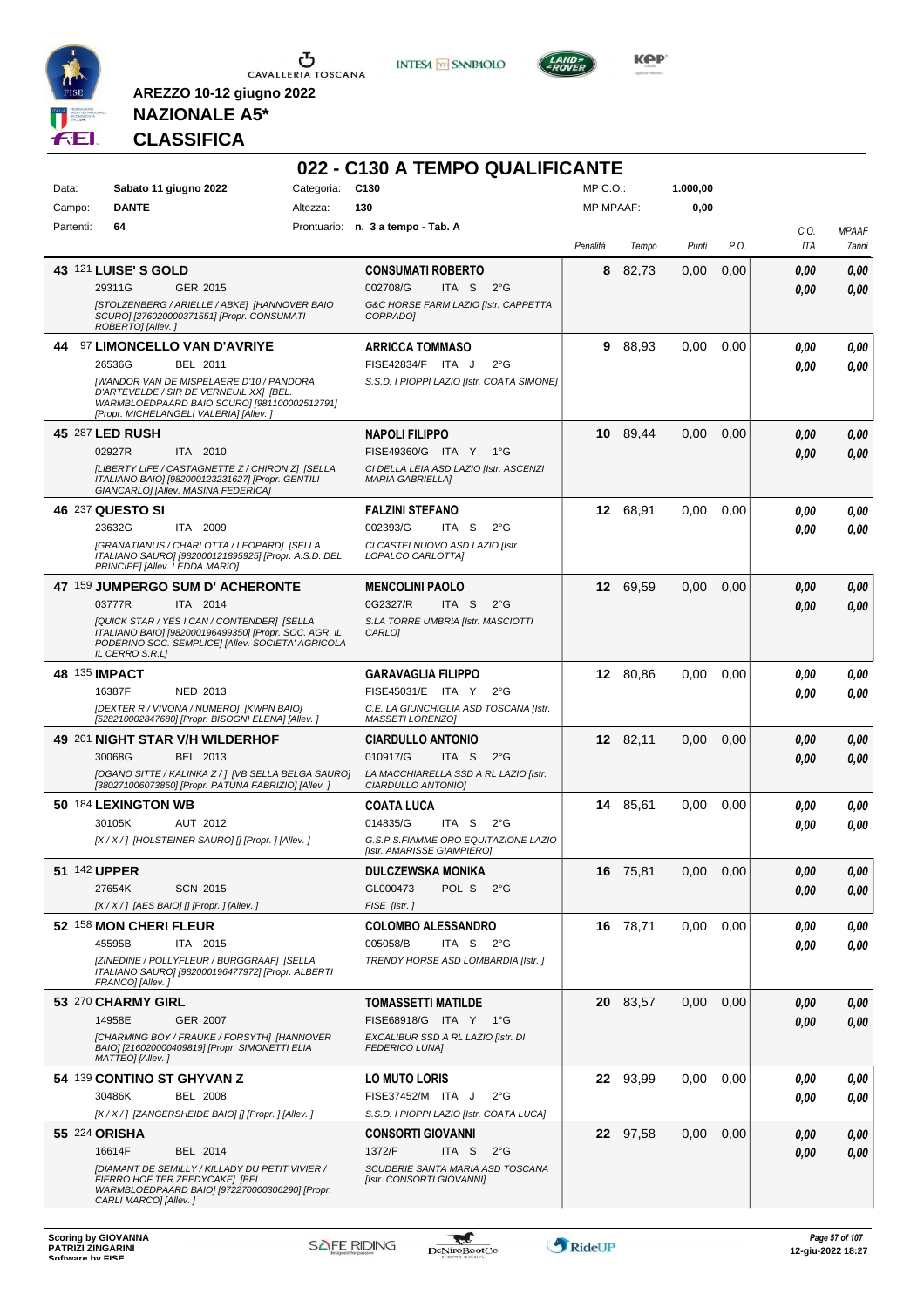

**INTESA** M SANPAOLO



**Kep** 

#### **NAZIONALE A5\* CLASSIFICA**

**AREZZO 10-12 giugno 2022**

|           |                                                                                                                                                 |                 | 022 - C130 A TEMPO QUALIFICANTE                                         |                  |           |          |      |            |              |
|-----------|-------------------------------------------------------------------------------------------------------------------------------------------------|-----------------|-------------------------------------------------------------------------|------------------|-----------|----------|------|------------|--------------|
| Data:     | Sabato 11 giugno 2022                                                                                                                           | Categoria: C130 |                                                                         | $MP C. O.$ :     |           | 1.000,00 |      |            |              |
| Campo:    | <b>DANTE</b>                                                                                                                                    | Altezza:        | 130                                                                     | <b>MP MPAAF:</b> |           | 0,00     |      |            |              |
| Partenti: | 64                                                                                                                                              |                 | Prontuario: n. 3 a tempo - Tab. A                                       |                  |           |          |      | C.O.       | <b>MPAAF</b> |
|           |                                                                                                                                                 |                 |                                                                         | Penalità         | Tempo     | Punti    | P.O. | <b>ITA</b> | 7anni        |
|           | 56 110 SILVER CAKE                                                                                                                              |                 | <b>CADILE YARI</b>                                                      |                  | 26 101,65 | 0.00     | 0,00 | 0,00       | 0.00         |
|           | 22696G<br>ITA 2008                                                                                                                              |                 | FISE80727/G ITA Y<br>$2^{\circ}G$                                       |                  |           |          |      | 0.00       | 0.00         |
|           | [ARGENTINUS / VIRGOLA DEL GIGLIO / ] [SELLA<br>ITALIANO BAIO] [985000380506570] [Propr. BUSBANI<br>PIETRO] [Allev. PULCINI LUCA]                |                 | GLA STABLES TEAM ASD LAZIO [Istr.<br><b>APOLLONI GIANLUCA]</b>          |                  |           |          |      |            |              |
|           | 57 244 MINCENTO PS                                                                                                                              |                 | <b>LUCCHESE ALESSIA</b>                                                 | 28               | 95,88     | 0,00     | 0,00 | 0.00       | 0.00         |
|           | GER 2014<br>047531                                                                                                                              |                 | 000850/I<br>ITA S<br>$2^{\circ}$ G                                      |                  |           |          |      | 0.00       | 0,00         |
|           | [MESSENGER / NINCENTA / NINTENDER] [OLDENBURG<br>BAIO] [276020000187269] [Propr. ASD CIRCOLO IPPICO<br>GIULIANA] [Allev.]                       |                 | CI GIULIANA ASD PUGLIA [Istr. LUCCHESE<br>ALESSIA]                      |                  |           |          |      |            |              |
|           | 107 ONCE UPON A TIME                                                                                                                            |                 | <b>CONSORTI GIOVANNI</b>                                                | Elim.            | 0,00      | 0,00     | 0,00 | 0,00       | 0,00         |
|           | 15346E<br>ITA 2013                                                                                                                              |                 | 1372/F<br>ITA <sub>S</sub><br>$2^{\circ}$ G                             |                  |           |          |      | 0.00       | 0.00         |
|           | [CRISTO / WINNIE G. / HOLD DU PREMIER] [SELLA<br>ITALIANO BAIO] [982000196494004] [Propr. DE RIU DIEGO]<br>[Allev. DE RIU DIEGO]                |                 | SCUDERIE SANTA MARIA ASD TOSCANA<br>[Istr. CONSORTI GIOVANNI]           |                  |           |          |      |            |              |
|           | 143 CROMWELL N Z                                                                                                                                |                 | <b>FAGIANI WILLIAM</b>                                                  | Elim.            | 0,00      | 0.00     | 0.00 | 0.00       | 0.00         |
|           | 21387G<br><b>BEL 2007</b>                                                                                                                       |                 | FISE58482/G ITA J<br>$2^{\circ}$ G                                      |                  |           |          |      | 0.00       | 0,00         |
|           | <b>ICALVARO / QUIRITA ADELHED / QUICK STARI</b><br>[ZANGERSHEIDE BAIO] [941000015587686] [Propr. NATALI<br>MARIO] [Allev.]                      |                 | S.S.D. I PIOPPI LAZIO [Istr. COATA SIMONE]                              |                  |           |          |      |            |              |
|           | <b>145 LUNA</b>                                                                                                                                 |                 | <b>PIRRO GIULIA</b>                                                     | Elim.            | 0.00      | 0.00     | 0,00 | 0.00       | 0,00         |
|           | 00634U<br>GER 2008                                                                                                                              |                 | FISE12278/I<br>ITA S<br>$2^{\circ}$ G                                   |                  |           |          |      | 0.00       | 0.00         |
|           | [LINCOLM L / DROSSINA / DROSSELKLANG II]<br>[HANNOVER BAIO] [941000013877198] [Propr. CENTRO<br>IPPICO LA FICORA] [Allev. AZ.AGR. LA MAGNIFICA] |                 | S.S.D. I PIOPPI LAZIO [Istr. COATA LUCA]                                |                  |           |          |      |            |              |
|           | 354 BALOURIZ B Z                                                                                                                                |                 | <b>CROCCOLINO SIMONA</b>                                                | Elim.            | 0,00      | 0,00     | 0,00 | 0,00       | 0,00         |
|           | 12589F<br><b>BEL 2009</b>                                                                                                                       |                 | 1796/F<br>ITA SA 1°G                                                    |                  |           |          |      | 0.00       | 0,00         |
|           | [BALOUBET DU ROUET / RIZETTE B / BURGGRAAF]<br>[ZANGERSHEIDE SAURO] [528210002245891] [Propr.<br>CENTRO IPPICO LA BANDITA A.S.D.] [Allev.]      |                 | AREZZOEQUESTRIANCENTRE SSD ARL<br>TOSCANA [Istr. AMATO MARY TERRY NOEL] |                  |           |          |      |            |              |
|           | 118 RUDOLPH                                                                                                                                     |                 | <b>DOLCE NICOLO</b>                                                     | Rit.             | 0,00      | 0.00     | 0.00 | 0.00       | 0.00         |
|           | 25394G<br><b>ITA 2010</b>                                                                                                                       |                 | 013917/G<br>ITA S<br>$2^{\circ}G$                                       |                  |           |          |      | 0.00       | 0.00         |
|           | [////// ] [INDIGENA BAIO] [941000015018925] [Propr.<br>DOLCE NICOLÒ] [Allev.]                                                                   |                 | CE ISOLA SACRA SSD ARL LAZIO [Istr.<br>DOLCE NICOLO]                    |                  |           |          |      |            |              |
|           | 141 PARMENIDE                                                                                                                                   |                 | <b>PETRUCCI BARBARA</b>                                                 | Rit.             | 0.00      | 0.00     | 0.00 | 0.00       | 0,00         |
|           | 12252E<br>ITA 2008                                                                                                                              |                 | FISE60000/G ITA S<br>$2^{\circ}$ G                                      |                  |           |          |      | 0.00       | 0.00         |
|           | [CAMPIONE VI / PATRICIA ROSS / KENT DU GARUN]<br>[SELLA ITALIANO GRIGIO] [982009106557449] [Propr.<br>PETRUCCI BARBARA] [Allev. MULAS PAOLO]    |                 | GLB EQUITAZIONE ASD LAZIO [Istr. LO<br><b>BALBO SALVATORE]</b>          |                  |           |          |      |            |              |
|           | 303 CARRERA'S BOY Z                                                                                                                             |                 | <b>CARBONETTI ANDREA</b>                                                | Rit.             | 0,00      | 0.00     | 0.00 | 0.00       | 0.00         |
|           | 15642F<br>NED 2012                                                                                                                              |                 | FISE13489/R ITA S<br>1°G                                                |                  |           |          |      | 0.00       | 0,00         |
|           | [CARRERA VDL / TINKA'S SISTER / ZUIDPOOL]<br>[ZANGERSHEIDE BAIO] [528210002712650] [Propr.<br>CARBONETTI ANDREA] [Allev.]                       |                 | S.I.FOLIGNO UMBRIA [Istr. COLAVITA<br>NICOL1                            |                  |           |          |      |            |              |

Collegio Giudicante *Presidente ANNA RITA CLEMENTE ROBERTA CAPOLONGO GERMANA FRATTINI VANNA SANDRINI LUISA VALENTINI*

#### **023 - C125 MISTA**

| Data:     | Sabato 11 giugno 2022                                                                                                                             | Categoria: | C <sub>125</sub>                                              |      |    |              | $MP C. O.$ :     |       | 1.000.00 |      |        |              |
|-----------|---------------------------------------------------------------------------------------------------------------------------------------------------|------------|---------------------------------------------------------------|------|----|--------------|------------------|-------|----------|------|--------|--------------|
| Campo:    | <b>DANTE</b>                                                                                                                                      | Altezza:   | 125                                                           |      |    |              | <b>MP MPAAF:</b> |       | 0,00     |      |        |              |
| Partenti: | 30                                                                                                                                                |            | Prontuario: n. 7 mista - Tab. A                               |      |    |              |                  |       |          |      | C.O.   | <b>MPAAF</b> |
|           |                                                                                                                                                   |            |                                                               |      |    |              | Penalità         | Tempo | Punti    | P.O. | ITA    | 7anni        |
|           | 1 255 VENTO SU MONTE                                                                                                                              |            | <b>CUBATTOLI ALESSANDRA</b>                                   |      |    |              | 0/4              | 48.08 | 0,00     | 0.00 | 125.00 | 0,00         |
|           | ITA 2014<br>05576N                                                                                                                                |            | 4210/F                                                        | ITA. | -S | $1^{\circ}G$ |                  |       |          |      | 250.00 | 0,00         |
|           | [BAEDEKER / ILLUSTRISSIMA / RHEINGOLD] [SELLA<br>ITALIANO GRIGIO] [982000196495895] [Propr. MONTI<br>SALVATORE ANTONIO] [Allev. FERRARI RICCARDO] |            | TOSCANA EQUITAZIONE ASD TOSCANA<br>[Istr. PITZIANTI CRISTIAN] |      |    |              |                  |       |          |      |        |              |

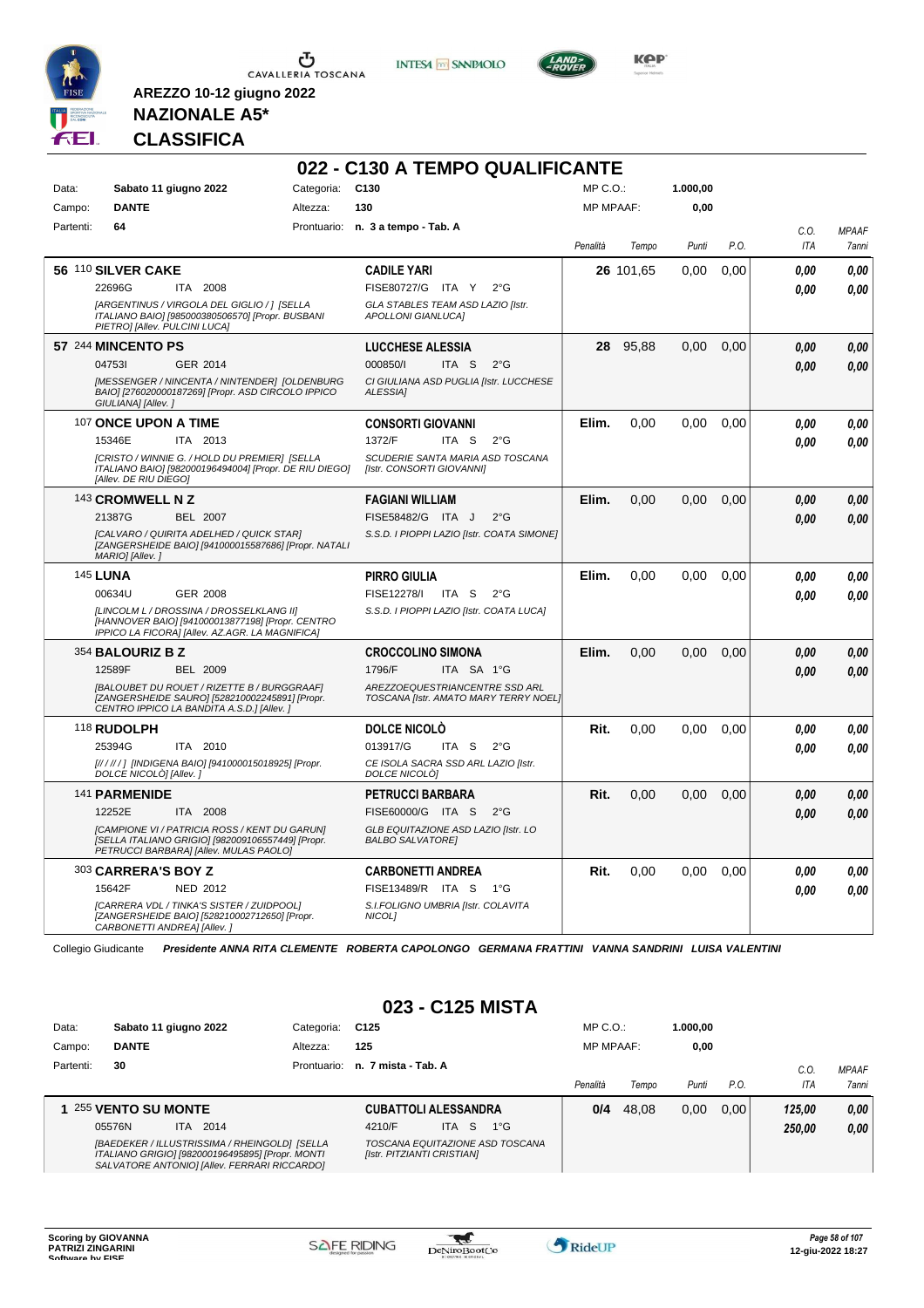

**INTESA M** SANPAOLO



**NAZIONALE A5\* CLASSIFICA**

|              |                                                                                                                                                                                                                  |            | 023 - C125 MISTA                                                        |                  |         |          |      |                    |                       |
|--------------|------------------------------------------------------------------------------------------------------------------------------------------------------------------------------------------------------------------|------------|-------------------------------------------------------------------------|------------------|---------|----------|------|--------------------|-----------------------|
| Data:        | Sabato 11 giugno 2022                                                                                                                                                                                            | Categoria: | C <sub>125</sub>                                                        | MP C.O.:         |         | 1.000,00 |      |                    |                       |
| Campo:       | <b>DANTE</b>                                                                                                                                                                                                     | Altezza:   | 125                                                                     | <b>MP MPAAF:</b> |         | 0,00     |      |                    |                       |
| Partenti:    | 30                                                                                                                                                                                                               |            | Prontuario: n. 7 mista - Tab. A                                         | Penalità         | Tempo   | Punti    | P.O. | C.0.<br><b>ITA</b> | <b>MPAAF</b><br>7anni |
|              | 2 312 ZAGALI'                                                                                                                                                                                                    |            | <b>BORDONI RICCARDO</b>                                                 | 0/8              | 42,97   | 0,00     | 0,00 | 90,00              | 0,00                  |
|              | 16462F<br>ITA 2015                                                                                                                                                                                               |            | 675/F<br>ITA SA 1°G                                                     |                  |         |          |      | 150,00             | 0,00                  |
|              | [CRISTALLO I / LEILOSA' DELLA FAVORITA / CAMPIONE<br>VI] [SELLA ITALIANO GRIGIO] [982000196481029] [Propr.<br>S.A.S. SANTA MARIA A PONETA DI VIOLANTI S.1 [Allev.<br>S.A.S. SANTA MARIA A PONETA DI VIOLANTI S.] |            | C.I.SENESE TOSCANA [Istr. FEDI<br><b>ALESSANDROI</b>                    |                  |         |          |      |                    |                       |
|              | 3 256 AMERICA                                                                                                                                                                                                    |            | <b>BORDONI RICCARDO</b>                                                 |                  | 4 69,93 | 0,00     | 0,00 | 75,00              | 0,00                  |
|              | 14131F<br>ITA 2010                                                                                                                                                                                               |            | 675/F<br>ITA SA 1°G                                                     |                  |         |          |      | 100,00             | 0,00                  |
|              | [USTINOV / - / ] [SELLA ITALIANO BAIO]<br>[941000012745891] [Propr. S.A.S. SANTA MARIA A PONETA ALESSANDRO]<br>DI VIOLANTI S.] [Allev.]                                                                          |            | C.I. SENESE TOSCANA [Istr. FEDI                                         |                  |         |          |      |                    |                       |
|              | 4 345 ACORALI'                                                                                                                                                                                                   |            | <b>GORI ROBERTA</b>                                                     |                  | 4 72,76 | 0.00     | 0.00 | 60,00              | 0,00                  |
|              | 28479G<br>ITA 2012                                                                                                                                                                                               |            | 003009/G<br>ITA SA 1°G                                                  |                  |         |          |      | 0.00               | 0.00                  |
|              | [ACORADO II / MAGALI' DI CAMPALTO / 1 [SELLA<br>ITALIANO GRIGIO] [982000192765310] [Propr. DINELLI<br>SIMONE ADRIANO] [Allev.]                                                                                   |            | CI CASTELNUOVO ASD LAZIO Ilstr.<br>LOPALCO CARLOTTA]                    |                  |         |          |      |                    |                       |
|              | 5 254 SOUND OF MUSIC                                                                                                                                                                                             |            | <b>BERTOLI EVELINA</b>                                                  |                  | 4 74,55 | 0,00     | 0,00 | 50.00              | 0,00                  |
|              | 27272G<br>ITA 2014                                                                                                                                                                                               |            | 004292/G<br>ITA S<br>$1^{\circ}G$                                       |                  |         |          |      | 0.00               | 0,00                  |
|              | [OBERON DU MOULIN / ROBELLA DEL FERRO /<br>LYSANDER] [SELLA ITALIANO BAIO] [982000192323274]<br>[Propr. BERTOLI SARA] [Allev. BERTOLI SARA]                                                                      |            | G.S.FIAMME AZZURRE LAZIO [Istr. BERTOLI<br>EVELINA]                     |                  |         |          |      |                    |                       |
|              | 6 288 CELINE Z                                                                                                                                                                                                   |            | <b>NAPOLI ALESSANDRO</b>                                                |                  | 4 75,16 | 0,00     | 0,00 | 20.00              | 0,00                  |
|              | 29287G<br>BEL 2010                                                                                                                                                                                               |            | FISE49359/G ITA S<br>− 1°G                                              |                  |         |          |      | 0.00               | 0,00                  |
|              | [CESANO II / MADONNA XV / ] [ZANGERSHEIDE BAIO]<br>[528210002515518] [Propr. GENTILI GIANCARLO] [Allev.]                                                                                                         |            | CI DELLA LEIA ASD LAZIO [Istr. ASCENZI<br><b>MARIA GABRIELLA1</b>       |                  |         |          |      |                    |                       |
|              | <b>7 253 SOLE MIO</b>                                                                                                                                                                                            |            | <b>BORGNI DANIELE</b>                                                   |                  | 4 75,24 | 0,00     | 0,00 | 20,00              | 0,00                  |
|              | 12845F<br>ITA 2009                                                                                                                                                                                               |            | 004965/G<br>ITA S $1^{\circ}G$                                          |                  |         |          |      | 0.00               | 0.00                  |
|              | [ACOLORD / DHONATELLA / DON ALBERT BON<br>DELL'ORCHIDEA] [SELLA ITALIANO BAIO SCURO]<br>[982009106552545] [Propr. AZ. AGR. CASA BASSA DI<br>FRANCHI ANDREA] [Allev. AZ. AG. ARENOSTO<br>ALESSANDRA1              |            | SCUD. LA ZERLINA ASD LAZIO [Istr. FEDELI<br><b>DOMENICO1</b>            |                  |         |          |      |                    |                       |
|              | 8 278 LARIMA                                                                                                                                                                                                     |            | <b>MATTEUCCI MARCO</b>                                                  |                  | 4 75,41 | 0,00     | 0.00 | 20,00              | 0,00                  |
|              | 16217F<br>GER 2011                                                                                                                                                                                               |            | FISE43978/F ITA Y<br>1°G                                                |                  |         |          |      | 0.00               | 0.00                  |
|              | [LARIMAR / Z-CORBLESS / CORMINT] [HOLSTEINER<br>BAIO] [276020000156924] [Propr. MATTEUCCI MAURO]<br>[Allev.]                                                                                                     |            | SIENA RIDING CLUB 2 JUMPING TEAM ASD<br>TOSCANA [Istr. MATTEUCCI MAURO] |                  |         |          |      |                    |                       |
|              | 9 283 B.GRUPO PROM BOLERO Z                                                                                                                                                                                      |            | <b>GHIGLIA ANNAMARIA</b>                                                |                  | 4 77,07 | 0,00     | 0,00 | 0.00               | 0,00                  |
|              | 03753C<br><b>NED 2009</b>                                                                                                                                                                                        |            | FISE14110/C ITA Y<br>$1^{\circ}G$                                       |                  |         |          |      | 0.00               | 0.00                  |
|              | [BOLA DE GOMA / OXER / IROKO] [ZANGERSHEIDE<br>SAURO] [981100002312134] [Propr. COUTINHO<br>MENDONCA NAGATA FELIPE] [Allev.]                                                                                     |            | ASD CLUB IPPICO CAIRESE LIGURIA [Istr.<br>DEL BUONO CATERINA]           |                  |         |          |      |                    |                       |
|              | 10 310 FIDJY DES MELEZES                                                                                                                                                                                         |            | <b>BERTOLI EVELINA</b>                                                  |                  | 4 77,58 | 0,00     | 0,00 | 0.00               | 0,00                  |
|              | 28295G<br>BEL 2011                                                                                                                                                                                               |            | 004292/G<br>ITA S 1°G                                                   |                  |         |          |      | 0.00               | 0,00                  |
|              | [AGA KHAN / LOUNA DE SAINT-ODE / ] [SELLA BELGA<br>BAIO] [972270000149596] [Propr. AZ. AGRICOLA DI<br>CAMPELLO ARGENTA] [Allev.]                                                                                 |            | G.S.FIAMME AZZURRE LAZIO [Istr. BERTOLI<br>EVELINA]                     |                  |         |          |      |                    |                       |
|              | 11 325 JUNIOR TRIPLE H                                                                                                                                                                                           |            | <b>COVA MARTINA</b>                                                     |                  | 4 79,92 | 0,00     | 0,00 | 0.00               | 0,00                  |
|              | 27196M<br><b>NED 2014</b>                                                                                                                                                                                        |            | FISE22011/G ITA S 1°G                                                   |                  |         |          |      | 0.00               | 0,00                  |
|              | [NUMERO UNO / ZAGNELLE / LUPICOR] [KWPN BAIO]<br>[528210004079182] [Propr. LA SCALA FABRIZIO] [Allev. ]                                                                                                          |            | S.S.D. I PIOPPI LAZIO [Istr. COATA LUCA]                                |                  |         |          |      |                    |                       |
|              | 12 275 MATINEE VAN DE PLATAAN<br>28919T<br>BEL 2012                                                                                                                                                              |            | <b>FERRERO SOFIA</b><br>FISE40936/A ITA J<br>1°G                        |                  | 4 81,06 | 0,00     | 0,00 | 0.00<br>0.00       | 0,00<br>0,00          |
|              | [INSHALLAH DE MUZE / INNE VAN DE PLATAAN / ZURICH]<br>[BEL. WARMBLOEDPAARD SAURO] [967000009460006]<br>[Propr. GATTI ELISA] [Allev.]                                                                             |            | EQUESTRIAN CLUB FIRENZE SSD A RL<br>TOSCANA [Istr. BARONI KATIA]        |                  |         |          |      |                    |                       |
| 13 294 ISAAC |                                                                                                                                                                                                                  |            | <b>CASINI BIANCA</b>                                                    |                  | 6 84,96 | 0,00     | 0,00 | 0,00               | 0,00                  |
|              | 18101F<br>GER 2011                                                                                                                                                                                               |            | FISE34120/F ITA S<br>1°G                                                |                  |         |          |      | 0.00               | 0,00                  |
|              | [NEWTON / CAPRICE / CENTO] [RHEINLAND PFALZ SAAR<br>SAURO] [276020000093674] [Propr. CASINI BIANCA]<br>[Allev.]                                                                                                  |            | TOSCANA EQUITAZIONE ASD TOSCANA<br>[Istr. PITZIANTI CRISTIAN]           |                  |         |          |      |                    |                       |

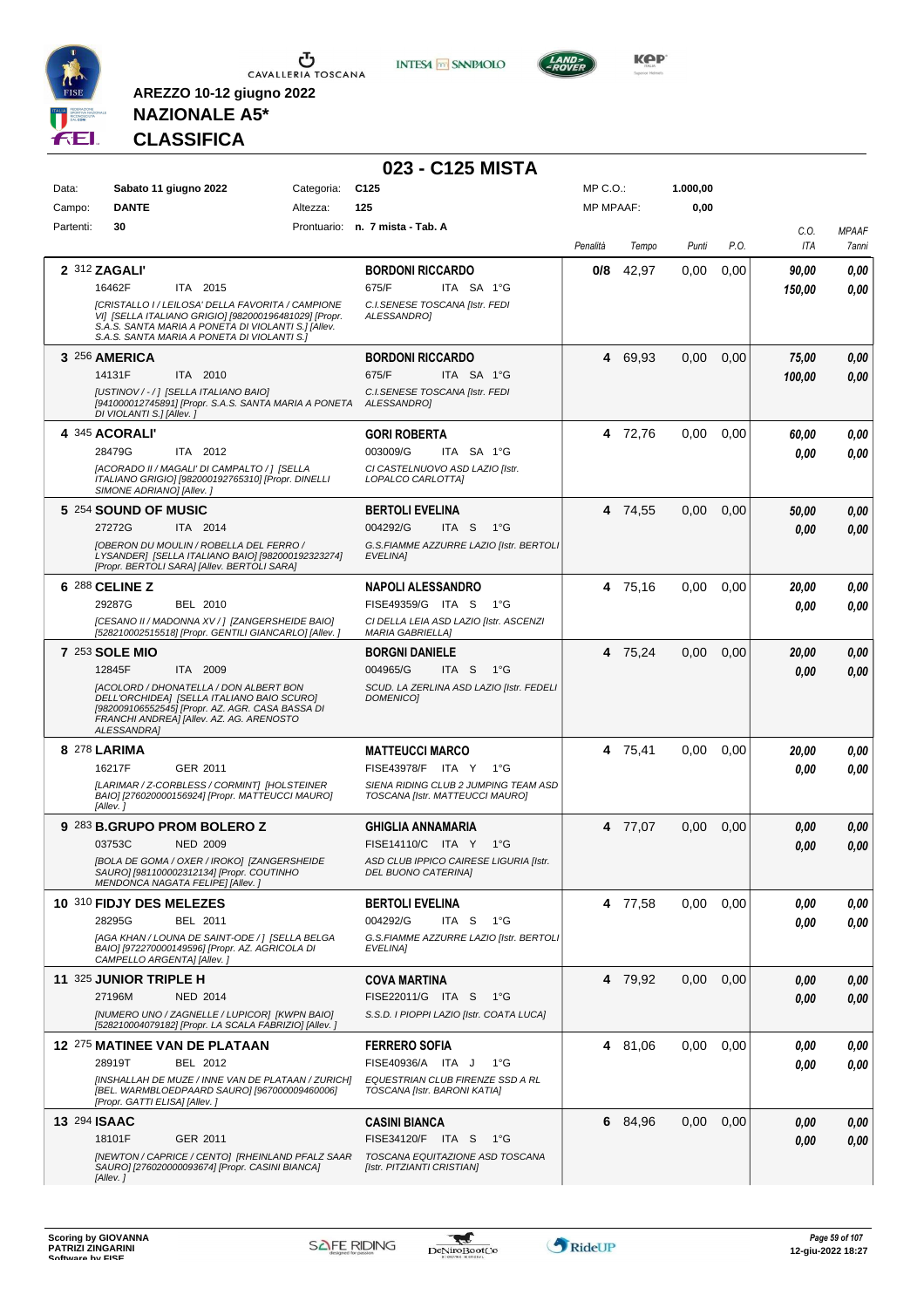

**INTESA M** SANPAOLO



**NAZIONALE A5\* CLASSIFICA**

|           |                                                                                                                                                                                                |            | 023 - C125 MISTA                                                        |                  |          |          |      |      |              |
|-----------|------------------------------------------------------------------------------------------------------------------------------------------------------------------------------------------------|------------|-------------------------------------------------------------------------|------------------|----------|----------|------|------|--------------|
| Data:     | Sabato 11 giugno 2022                                                                                                                                                                          | Categoria: | C <sub>125</sub>                                                        | MP C.O.:         |          | 1.000,00 |      |      |              |
| Campo:    | <b>DANTE</b>                                                                                                                                                                                   | Altezza:   | 125                                                                     | <b>MP MPAAF:</b> |          | 0,00     |      |      |              |
| Partenti: | 30                                                                                                                                                                                             |            | Prontuario: n. 7 mista - Tab. A                                         |                  |          |          |      | C.O. | <b>MPAAF</b> |
|           |                                                                                                                                                                                                |            |                                                                         | Penalità         | Tempo    | Punti    | P.O. | ITA  | 7anni        |
|           | 14 301 CASTIGO DI CAPOCONTRO                                                                                                                                                                   |            | <b>GRAZIANI ALBERTO</b>                                                 | 8                | 71,81    | 0,00     | 0,00 | 0.00 | 0,00         |
|           | 03535R<br>ITA 2014                                                                                                                                                                             |            | 2853/F<br>ITA SA 1°G                                                    |                  |          |          |      | 0.00 | 0,00         |
|           | [VALENTINO / POPPY VAN STEENKERKE / MAJOR DE LA<br>COUR] [SELLA ITALIANO BAIO] [380271005001774] [Propr.<br>BAMBINI FEDERICOI [Allev. AZ. AGR. CARSUGHI MARISA]                                |            | C.I. BENEFIZIO ASD TOSCANA [Istr.<br>APPOLLONI RICCARDO LUCIANO]        |                  |          |          |      |      |              |
|           | 15 282 DIADO MENAMA                                                                                                                                                                            |            | <b>MANETTI MIRCO</b>                                                    |                  | 8 74,97  | 0,00     | 0,00 | 0.00 | 0,00         |
|           | 35118BXX<br>FRA 2013                                                                                                                                                                           |            | FISE40542/F ITA Y 1°G                                                   |                  |          |          |      | 0.00 | 0,00         |
|           | [DIAMANT DE SEMILLY / LA CORDA / LORD] [SELLA<br>FRANCESE GRIGIO] [250258500100099] [Propr.<br>PENALOSA ANDRES] [Allev.]                                                                       |            | SIENA RIDING CLUB 2 JUMPING TEAM ASD<br>TOSCANA [Istr. MATTEUCCI MAURO] |                  |          |          |      |      |              |
|           | 16 355 PRADA M                                                                                                                                                                                 |            | <b>FARSETTI CAMILLA</b>                                                 | 8                | 76,26    | 0,00     | 0,00 | 0,00 | 0,00         |
|           | 31043G<br>BEL 2015                                                                                                                                                                             |            | FISE28533/KE ITA S<br>1°G                                               |                  |          |          |      | 0.00 | 0,00         |
|           | [VANNAN / WONETTE M / ] [BEL. WARMBLOEDPAARD<br>GRIGIO] [528246002470417] [Propr. SENESE NUNZIO]<br>[Allev.]                                                                                   |            | CASSIA EQUESTRIAN CLUB SSD A RL<br>LAZIO [Istr. PIERACCINI ANTONGIULIO] |                  |          |          |      |      |              |
|           | 17 249 EGANO DI SABUCI                                                                                                                                                                         |            | <b>MIGLIORE ILARIA</b>                                                  | 8                | 77,05    | 0,00     | 0,00 | 0.00 | 0,00         |
|           | ITA 2010<br>26346M                                                                                                                                                                             |            | FISE28910/G ITA Y 1°G                                                   |                  |          |          |      | 0.00 | 0,00         |
|           | [ACOLORD / ROMINA DI SABUCI / DONBITO VAN DE<br>HELLE] [SELLA ITALIANO BAIO] [982009106243653] [Propr.<br>APRILE RAFFAELE] [Allev. APRILE RAFFAELE]                                            |            | GLB EQUITAZIONE ASD LAZIO [Istr. LO<br><b>BALBO SALVATORE!</b>          |                  |          |          |      |      |              |
|           | <b>18 381 FASHIONISTA DE CIRCEE</b>                                                                                                                                                            |            | SANTA MARIA LIVIA ANNA                                                  |                  | 8 77,13  | 0,00     | 0,00 | 0.00 | 0,00         |
|           | FRA 2015<br>28614K                                                                                                                                                                             |            | FISE70367/B ITA Y 1°G                                                   |                  |          |          |      | 0.00 | 0,00         |
|           | [X / X / ] [SELLA FRANCESE BAIO PEZZATO BIANCO] []<br>[Propr. ] [Allev. ]                                                                                                                      |            | EQUESTRIAN CLUB FIRENZE SSD A RL<br>TOSCANA [Istr. BARONI KATIA]        |                  |          |          |      |      |              |
|           | 19 320 UNORO DELL'ESERCITO ITALIANO                                                                                                                                                            |            | <b>FILENI GIORGIA</b>                                                   | 8                | 77,59    | 0,00     | 0,00 | 0,00 | 0,00         |
|           | 22047G<br>ITA 2009                                                                                                                                                                             |            | FISE31734/G ITA S<br>$1^{\circ}G$                                       |                  |          |          |      | 0.00 | 0,00         |
|           | [ROYALDIK / INORA / LUCI A SAN SIRO] [SELLA ITALIANO<br>BAIO] [982000121904905] [Propr. ESERCITO ITALIANO]<br>[Allev. ESERCITO ITALIANO]                                                       |            | A.S.D. MONTEBELLO LAZIO [Istr. PINCI<br><b>DIMITRII</b>                 |                  |          |          |      |      |              |
|           | 20 331 CRESO DEL LECCIONE                                                                                                                                                                      |            | <b>ROSSI ELEONORA</b>                                                   |                  | 8 78,92  | 0,00     | 0,00 | 0.00 | 0,00         |
|           | 15870F<br>ITA 2014                                                                                                                                                                             |            | FISE14408/F ITA S<br>1°G                                                |                  |          |          |      | 0.00 | 0,00         |
|           | [CRISTALLO II / ARMONIA DEL LECCIONE / ACORADO II]<br>[SELLA ITALIANO GRIGIO] [982000192784371] [Propr.<br>ROSSI ELEONORA] [Allev. CAMPARI MARIANGELA]                                         |            | IPPICA SAN MARCO ASD TOSCANA [Istr.<br><b>BENNATI RACHELE!</b>          |                  |          |          |      |      |              |
|           | 21 264 JUBILET KINTOS                                                                                                                                                                          |            | <b>GIUNTI DAPHNE</b>                                                    | 8                | 80,61    | 0,00     | 0,00 | 0.00 | 0,00         |
|           | 16704F<br>BEL 2015                                                                                                                                                                             |            | FISE51790/F ITA C 1°G                                                   |                  |          |          |      | 0.00 | 0,00         |
|           | <b>IVIVALDI DU SEIGNEUR / QUAELIBET / QUINCY ALIAS</b><br>QUAPRINCE] [SELLA BELGA BAIO] [981100002292491]<br>[Propr. AZ. AGR. BASSO CINZIA] [Allev. ]                                          |            | EQUESTRIAN CLUB FIRENZE SSD A RL<br>TOSCANA [Istr. BARONI KATIA]        |                  |          |          |      |      |              |
|           | 22 437 VILLYINO                                                                                                                                                                                |            | <b>BOSI SAKUNTALA</b>                                                   |                  | 11 85,19 | 0,00     | 0,00 | 0,00 | 0,00         |
|           | 29709G<br>GER 2015                                                                                                                                                                             |            | FISE13921/G ITA S 1°G                                                   |                  |          |          |      | 0.00 | 0,00         |
|           | [Q-VERDI / BATAVIA I / ] [HOLSTEINER BAIO]<br>[276020000470887] [Propr. BOSI SAKUNTALA] [Allev. ]                                                                                              |            | SSD C.M. HORSES 28 ARL LAZIO [Istr.<br><b>MARINI CHRISTIAN]</b>         |                  |          |          |      |      |              |
|           | 23 296 GOBLET OF FIRE                                                                                                                                                                          |            | <b>MIGLIORE GIULIA</b>                                                  |                  | 12 76,94 | 0,00     | 0,00 | 0,00 | 0,00         |
|           | 26515G<br><b>BEL 2006</b>                                                                                                                                                                      |            | FISE43295/G ITA J<br>1°G                                                |                  |          |          |      | 0.00 | 0,00         |
|           | [V.VANCOUVER D'AUVRAY / M.QUELLE NORMAND<br>LEDOIS / SIRE NOR MANDI [BEL. WARMBLOEDPAARD<br>BAIO SCURO] [981100000075230] [Propr. PELLICCIA<br>GIULIA] [Allev.]                                |            | GLB EQUITAZIONE ASD LAZIO [Istr. LO<br><b>BALBO SALVATOREI</b>          |                  |          |          |      |      |              |
|           | 24 341 INFALLIBILE                                                                                                                                                                             |            | <b>BELLINI ELISA</b>                                                    |                  | 12 80,04 | 0,00     | 0,00 | 0,00 | 0,00         |
|           | 043221<br>ITA 2012                                                                                                                                                                             |            | 005003/G<br>ITA SA 1°G                                                  |                  |          |          |      | 0.00 | 0,00         |
|           | <b>[BOLERO DI SAN PATRIGNANO / PALISCA DEI</b><br>CASALANTI / QUALISCO III] [SELLA ITALIANO GRIGIO]<br>[982000192772498] [Propr. BELLINI ELISA] [Allev. ALL.<br><b>ESSE DI SIMONA GIGANTE]</b> |            | C.E. PORTA DI ROMA ASD LAZIO [Istr.<br><b>FALZINI STEFANO]</b>          |                  |          |          |      |      |              |
|           | 25 277 UNSER PRINZ KRF                                                                                                                                                                         |            | <b>STAINO AURORA</b>                                                    |                  | 12 80,51 | 0,00     | 0,00 | 0,00 | 0,00         |
|           | 17380F<br>FRA 2008                                                                                                                                                                             |            | FISE44754/F ITA J<br>$1^{\circ}G$                                       |                  |          |          |      | 0.00 | 0,00         |
|           | [CALVARO / WALDFEE VON WATZMANN / WESSEX]<br>[SELLA FRANCESE BAIO] [250259700385558] [Propr.<br>BATINI MARIA CHIARA] [Allev. ]                                                                 |            | SCUDERIA PACCIANI SSD A RL TOSCANA<br>[Istr. PACCIANI SIMONE]           |                  |          |          |      |      |              |

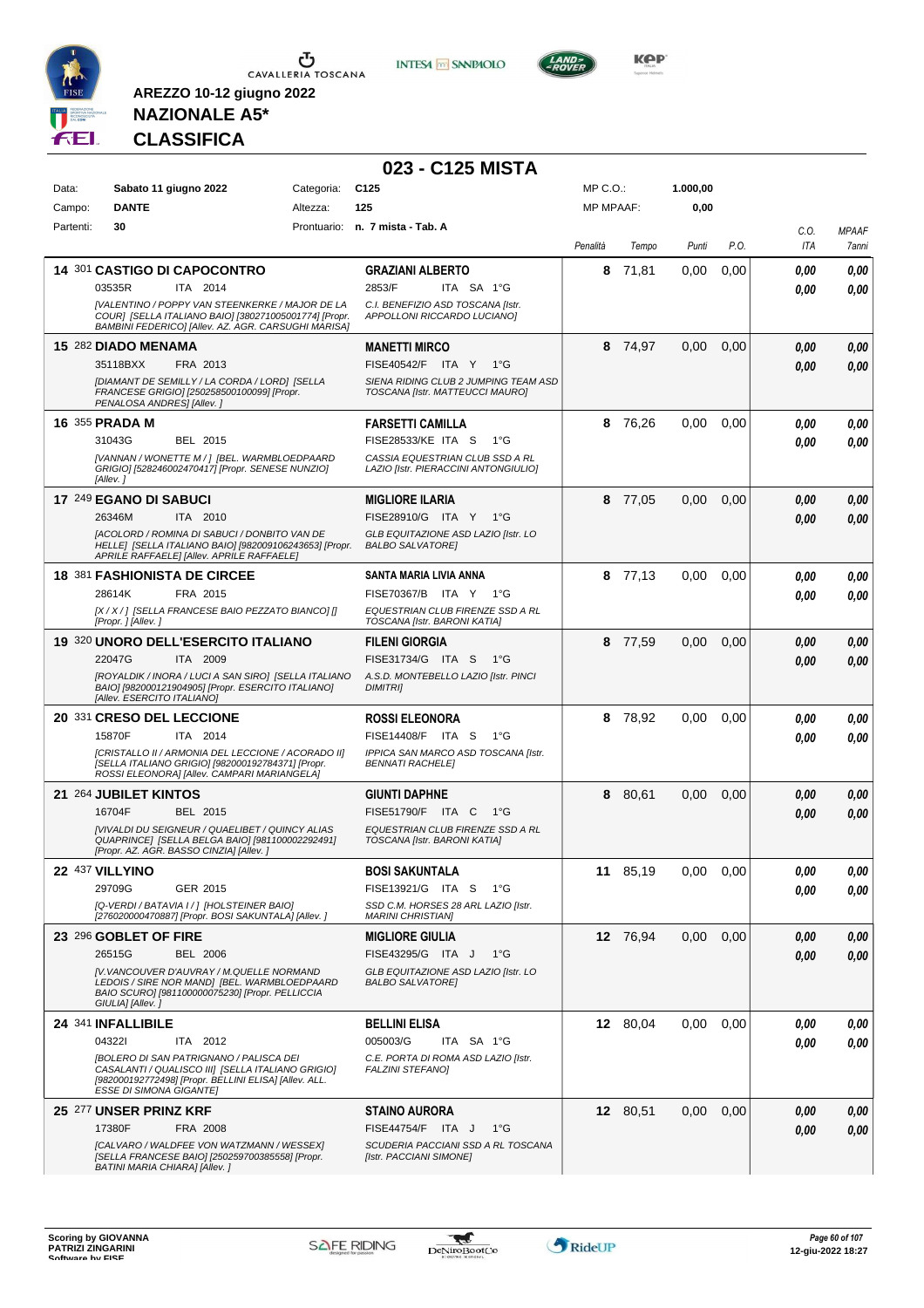





**Kep** 

## **NAZIONALE A5\* CLASSIFICA**

**AREZZO 10-12 giugno 2022**

|           |                           |                                                                                               |             | 023 - C125 MISTA                                                           |                  |       |          |      |            |              |
|-----------|---------------------------|-----------------------------------------------------------------------------------------------|-------------|----------------------------------------------------------------------------|------------------|-------|----------|------|------------|--------------|
| Data:     |                           | Sabato 11 giugno 2022                                                                         | Categoria:  | C <sub>125</sub>                                                           | $MP C. O.$ :     |       | 1.000.00 |      |            |              |
| Campo:    | <b>DANTE</b>              |                                                                                               | Altezza:    | 125                                                                        | <b>MP MPAAF:</b> |       | 0,00     |      |            |              |
| Partenti: | 30                        |                                                                                               | Prontuario: | n. 7 mista - Tab. A                                                        |                  |       |          |      | C.O.       | <b>MPAAF</b> |
|           |                           |                                                                                               |             |                                                                            | Penalità         | Tempo | Punti    | P.O. | <b>ITA</b> | <b>7anni</b> |
|           | 26 330 ALBAN              |                                                                                               |             | <b>CECI BEATRICE</b>                                                       | 16               | 76,78 | 0,00     | 0,00 | 0.00       | 0,00         |
|           | 26565G                    | <b>NED 2005</b>                                                                               |             | FISE18033/G ITA S<br>$1^{\circ}G$                                          |                  |       |          |      | 0.00       | 0,00         |
|           | [Allev.]                  | [CAVALIER / SABETTE / ] [KWPN GRIGIO]<br>[528210000730787] [Propr. LE CORGNE SOC. AGR.ARL]    |             | SSD C.M. HORSES 28 ARL LAZIO [Istr.<br><b>MARINI CHRISTIANI</b>            |                  |       |          |      |            |              |
|           | 27 332 XENIA'S BRAVEHEART |                                                                                               |             | <b>SCHUMANN XENIA HERTA</b>                                                | 28               | 94,78 | 0,00     | 0,00 | 0,00       | 0,00         |
|           | 30841K                    | AUT 2015                                                                                      |             | FISE11216/M ITA S<br>$1^{\circ}G$                                          |                  |       |          |      | 0,00       | 0,00         |
|           |                           | [X / X / ] [AUSLANDISCHES GRIGIO] [] [Propr. ] [Allev. ]                                      |             | <b>SCUDERIA SANGIORGI SSD ARL EMILIA</b><br>ROMAGNA [Istr. ERCOLINI MARIA] |                  |       |          |      |            |              |
|           | 280 UTOPIA DU SOLEIL      |                                                                                               |             | <b>CARDONA GIULIA</b>                                                      | Elim.            | 0.00  | 0,00     | 0.00 | 0.00       | 0,00         |
|           | 29876G                    | FRA 2008                                                                                      |             | FISE60067/G ITA J<br>$1^{\circ}G$                                          |                  |       |          |      | 0,00       | 0,00         |
|           | MARCO] [Allev.]           | [CALVARO / LOLITA DE MONTMIENS / ] [SELLA<br>FRANCESE BAIO] [250259500057565] [Propr. CARDONA |             | S.S.D. I PIOPPI LAZIO [Istr. COATA SIMONE]                                 |                  |       |          |      |            |              |
| FC 204    |                           |                                                                                               |             | <b>MENCOLINI PAOLO</b>                                                     | <b>Partito</b>   |       |          |      | 0.00       | 0,00         |
|           |                           |                                                                                               |             | 0G2327/R<br>ITA <sub>S</sub><br>$2^{\circ}$ G                              |                  |       |          |      | 0.00       | 0,00         |
|           |                           |                                                                                               |             | S.LA TORRE UMBRIA [Istr. MASCIOTTI<br>CARLO <sub>1</sub>                   |                  |       |          |      |            |              |
| FC 290    |                           |                                                                                               |             | <b>LODOVINI CIARABELLI LORENZO</b>                                         | <b>Partito</b>   |       |          |      | 0.00       | 0,00         |
|           |                           |                                                                                               |             | FISE14965/R ITA S<br>$2^{\circ}G$                                          |                  |       |          |      | 0.00       | 0,00         |
|           |                           |                                                                                               |             | SCUDERIA VALMARINO UMBRIA [Istr. DE<br><b>FILIPPO GIULIAI</b>              |                  |       |          |      |            |              |

Collegio Giudicante *Presidente ANNA RITA CLEMENTE ROBERTA CAPOLONGO GERMANA FRATTINI VANNA SANDRINI LUISA VALENTINI*

## **024 - C120 A FASI CONSECUTIVE**

| Data:     | Sabato 11 giugno 2022                                                                                                                                                                                              | Categoria:  | C <sub>120</sub>                                                 | $MP C. O.$ :     |       | 600,00            |      |            |              |
|-----------|--------------------------------------------------------------------------------------------------------------------------------------------------------------------------------------------------------------------|-------------|------------------------------------------------------------------|------------------|-------|-------------------|------|------------|--------------|
| Campo:    | <b>DANTE</b>                                                                                                                                                                                                       | Altezza:    | 120                                                              | <b>MP MPAAF:</b> |       | 0.00              |      |            |              |
| Partenti: | 39                                                                                                                                                                                                                 | Prontuario: | n. 19.2 speciale a fasi consecutive - Tab. A                     |                  |       |                   |      | C.O.       | <b>MPAAF</b> |
|           |                                                                                                                                                                                                                    |             |                                                                  | Penalità         | Tempo | Punti             | P.O. | <b>ITA</b> | <b>7anni</b> |
|           | 1 247 REXMORE                                                                                                                                                                                                      |             | <b>CARBONETTI ANDREA</b>                                         | 0/0              | 29,27 | 0,00              | 0,00 | 75,00      | 0,00         |
|           | ITA 2010<br>03247R                                                                                                                                                                                                 |             | FISE13489/R ITA S<br>$1^{\circ}G$                                |                  |       |                   |      | 150.00     | 0.00         |
|           | [ROBINE / ESMORE / AVENIR] [SELLA ITALIANO BAIO]<br>[982000121910181] [Propr. LIGIOS SALVATORE] [Allev.<br><b>LIGIOS SALVATOREI</b>                                                                                |             | S.I.FOLIGNO UMBRIA [Istr. COLAVITA<br>NICOL1                     |                  |       |                   |      |            |              |
|           | 2 346 TALETE SECONDO                                                                                                                                                                                               |             | DINELLI SIMONE ADRIANO                                           | 0/0              | 30,60 | 0,00              | 0,00 | 54.00      | 0.00         |
|           | 27145G<br>ITA 2010                                                                                                                                                                                                 |             | 003054/G<br>ITA S<br>$1^{\circ}G$                                |                  |       |                   |      | 90,00      | 0.00         |
|           | [TAULOBET / AVANTGARDE / ACOBAT I] [SELLA ITALIANO<br>BAIO] [982000123233138] [Propr. DINELLI SIMONE<br>ADRIANO] [Allev. SCOLA ADELAIDE]                                                                           |             | CI CASTELNUOVO ASD LAZIO [Istr.<br>PECORELLA VITOI               |                  |       |                   |      |            |              |
|           | 3 299 PRUNUS                                                                                                                                                                                                       |             | <b>BOLOGNESI CLAUDIA</b>                                         | 0/0              | 30,82 | 0,00              | 0.00 | 45,00      | 0,00         |
|           | 03332N<br><b>ITA 2008</b>                                                                                                                                                                                          |             | <b>FISE30715/F</b><br>$1^{\circ}G$<br>ITA S                      |                  |       |                   |      | 60.00      | 0.00         |
|           | [KSAR-SITTE / IENNE / AVENIR] [SELLA ITALIANO<br>SAURO] [982009106747622] [Propr. MILLIMAGGI LAURA]<br>[Allev. GUSPINI ANDREA]                                                                                     |             | TOSCANA EQUITAZIONE ASD TOSCANA<br>[Istr. PITZIANTI CRISTIAN]    |                  |       |                   |      |            |              |
|           | 4 295 QUIBAB                                                                                                                                                                                                       |             | <b>MASSAGLIA CAMILLA</b>                                         | 0/0              | 33.57 | 0.00              | 0.00 | 36.00      | 0.00         |
|           | ITA 2012<br>14401E                                                                                                                                                                                                 |             | FISE12226/C ITA Y<br>$1^{\circ}G$                                |                  |       |                   |      | 0.00       | 0.00         |
|           | <b>INABAB DE REVE / LAUSANNE / LANCER III ISELLA</b><br>ITALIANO BAIO SCURO] [982000192764405] [Propr. SOC.<br>AGR. RIOLA VALLEY S.S. DI STEFANI FRANCOI IAIlev.<br>SOC. AGR. RIOLA VALLEY S.S. DI STEFANI FRANCO] |             | EQUESTRIAN CLUB FIRENZE SSD A RL<br>TOSCANA [Istr. BARONI KATIA] |                  |       |                   |      |            |              |
|           | 5 246 KOLORIST V/D DONKHOEVE                                                                                                                                                                                       |             | <b>CERESINI ANNA CAROLINA</b>                                    | 0/0              | 35,80 | 0.00 <sub>1</sub> | 0.00 | 30,00      | 0.00         |
|           | 17092P<br>BEL 2010                                                                                                                                                                                                 |             | FISE12563/S ITA C<br>1°G                                         |                  |       |                   |      | 0.00       | 0.00         |
|           | <b>IELVIS TER PUTTE / APHRODITE VAN DE DONKHOEVE /</b><br>CANALETTO] [BEL. WARMBLOEDPAARD BAIO]<br>[967000009215058] [Propr. DUTRA SIMARA APARECIDA]<br>[Allev.]                                                   |             | S.S.D. I PIOPPI LAZIO [Istr. COATA SIMONE]                       |                  |       |                   |      |            |              |

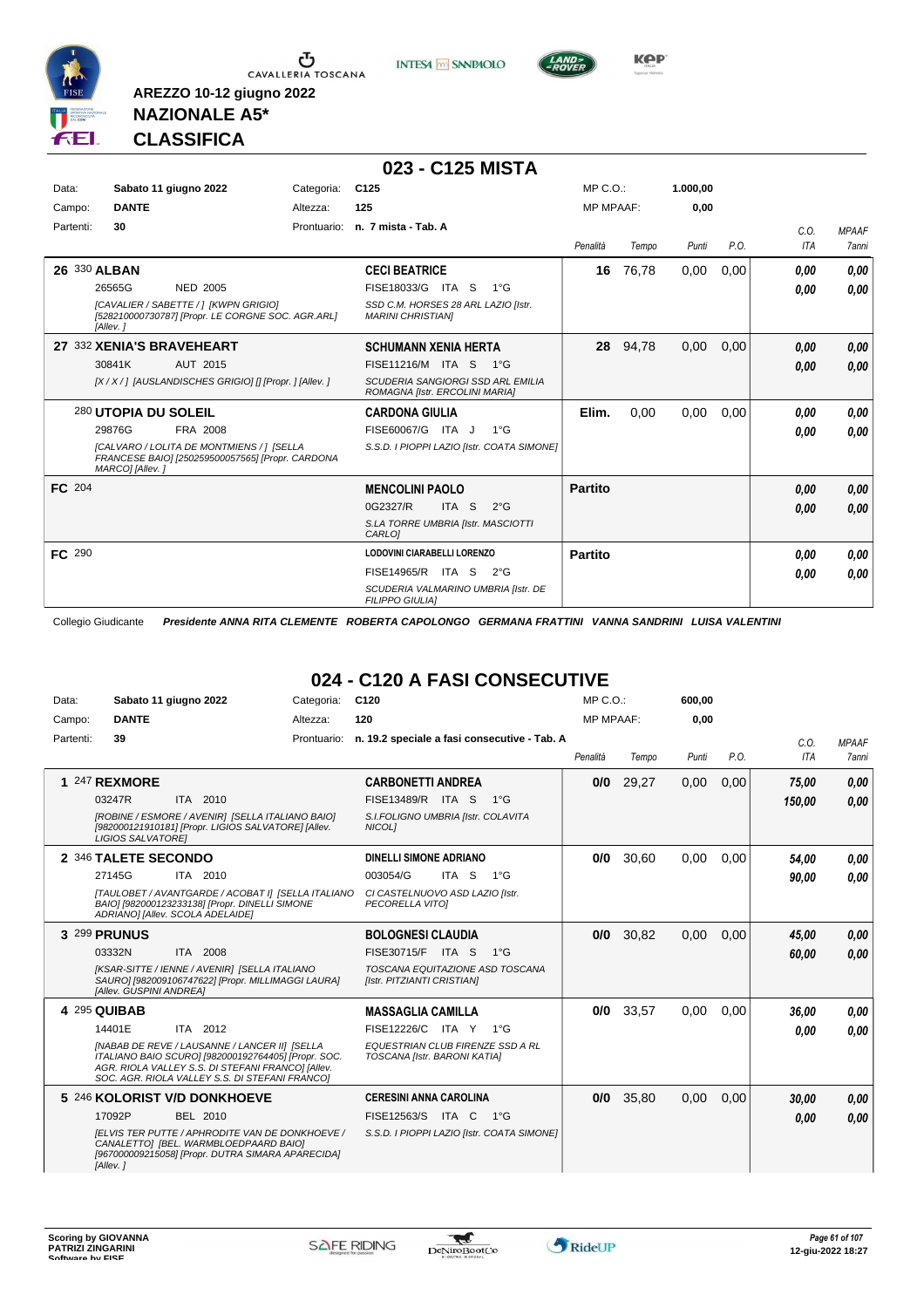





**KOP** 

## **NAZIONALE A5\* CLASSIFICA**

|           |                                                                                                                                                                                               |            | 024 - C120 A FASI CONSECUTIVE                                                                                               |                  |              |        |      |       |              |
|-----------|-----------------------------------------------------------------------------------------------------------------------------------------------------------------------------------------------|------------|-----------------------------------------------------------------------------------------------------------------------------|------------------|--------------|--------|------|-------|--------------|
| Data:     | Sabato 11 giugno 2022                                                                                                                                                                         | Categoria: | C <sub>120</sub>                                                                                                            | $MP C. O.$ :     |              | 600,00 |      |       |              |
| Campo:    | <b>DANTE</b>                                                                                                                                                                                  | Altezza:   | 120                                                                                                                         | <b>MP MPAAF:</b> |              | 0,00   |      |       |              |
| Partenti: | 39                                                                                                                                                                                            |            | Prontuario: n. 19.2 speciale a fasi consecutive - Tab. A                                                                    |                  |              |        |      | C.O.  | <b>MPAAF</b> |
|           |                                                                                                                                                                                               |            |                                                                                                                             | Penalità         | Tempo        | Punti  | P.O. | ITA   | 7anni        |
|           | 6 324 L'AMOUR VAN DORPERHEIDE                                                                                                                                                                 |            | ROMANO LAVINIA LUDOVICA                                                                                                     | 0/0              | 36,47        | 0,00   | 0,00 | 12,00 | 0,00         |
|           | <b>BEL 2011</b><br>28638K                                                                                                                                                                     |            | FISE20385/F ITA S<br>1°G                                                                                                    |                  |              |        |      | 0.00  | 0.00         |
|           | [X / X / ] [BWP GRIGIO] [] [Propr. ] [Allev. ]                                                                                                                                                |            | AREZZOEQUESTRIANCENTRE SSD ARL<br>TOSCANA [Istr. ROTUNNO CARLO]                                                             |                  |              |        |      |       |              |
|           | 7 348 CLEARISSA CENTO                                                                                                                                                                         |            | <b>PAOLI ELEONORA</b>                                                                                                       |                  | $0/4$ 27,64  | 0,00   | 0,00 | 12,00 | 0,00         |
|           | 12544E<br>ITA 2009                                                                                                                                                                            |            | 006312/F<br>ITA S<br>1°G                                                                                                    |                  |              |        |      | 0.00  | 0.00         |
|           | [PRINZ CLEARCENTO / TAMARA DELLA VENA / TIMUR<br>LANG] [SELLA ITALIANO BAIO SCURO]<br>[982000123227018] [Propr. BONI CLIO] [Allev. ATTILI<br>LORENZO1                                         |            | A.S.D. CLUB IPPICO IL POGGIO TOSCANA<br>[Istr. PAOLI ELEONORA]                                                              |                  |              |        |      |       |              |
|           | 8 349 QUITE CONFIDENT T                                                                                                                                                                       |            | FERRAGAMO DEBOLINI VITTORIA                                                                                                 |                  | $0/4$ 31,49  | 0.00   | 0.00 | 12,00 | 0,00         |
|           | 26564M<br><b>SWE 2006</b>                                                                                                                                                                     |            | 3844/F<br>ITA S 1°G                                                                                                         |                  |              |        |      | 0.00  | 0.00         |
|           | [QUITE CAPITOL / ZYCLONE / IRCO MENA] [SWEDISH<br>WARMBLOOD A. GRIGIO] [752098100304767] [Propr.<br>SCIME' FILIPPO] [Allev.]                                                                  |            | EQUESTRIAN CLUB FIRENZE SSD A RL<br>TOSCANA [Istr. BARONI KATIA]                                                            |                  |              |        |      |       |              |
|           | 9 327 DIPINTO DI BLU                                                                                                                                                                          |            | <b>GENOVESE FRANCESCA</b>                                                                                                   |                  | $0/4$ 31,68  | 0,00   | 0,00 | 12,00 | 0,00         |
|           | 22370G<br>ITA 2009                                                                                                                                                                            |            | FISE18763/G ITA S 1°G                                                                                                       |                  |              |        |      | 0.00  | 0.00         |
|           | [SCONOSCIUTA BAIO] [941000011406130] [Propr.<br>GENOVESE FRANCESCAI [Allev.]                                                                                                                  |            | SCUDERIA DELLE MIMOSE LAZIO [Istr.<br>CAMPELLO ARGENTA]                                                                     |                  |              |        |      |       |              |
|           | <b>10 306 DONNA HH Z</b>                                                                                                                                                                      |            | <b>BORZIANI BENEDETTA</b>                                                                                                   | 0/4              | 34,41        | 0,00   | 0,00 | 12,00 | 0,00         |
|           | 29812K<br>BEL 2014                                                                                                                                                                            |            | 025169/B<br>ITA S<br>1°G                                                                                                    |                  |              |        |      | 0.00  | 0.00         |
|           | [X / X / ] [SELLA BELGA BAIO] [] [Propr. ] [Allev. ]                                                                                                                                          |            | CLUB IPPICO MONZESE ASD LOMBARDIA<br>[Istr. LINFOZZI FILIPPO MARIA]                                                         |                  |              |        |      |       |              |
|           | 11 297 CONTARA 13                                                                                                                                                                             |            | PERRI ALESSANDRA                                                                                                            |                  | $0/4$ 35,48  | 0,00   | 0,00 | 0.00  | 0,00         |
|           | 28353G<br>GER 2009                                                                                                                                                                            |            | FISE27698/E ITA S<br>1°G                                                                                                    |                  |              |        |      | 0.00  | 0.00         |
|           | [CANCARA / ROYANNA / ] [SELLA TEDESCA SAURO]<br>[380271006100533] [Propr. PERRI ALESSANDRA] [Allev.<br><b>PERRI ALESSANDRA]</b>                                                               |            | LA MACCHIARELLA SSD A RL LAZIO [Istr.<br>CIARDULLO ANTONIO]                                                                 |                  |              |        |      |       |              |
|           | 12 245 INDOR GP                                                                                                                                                                               |            | <b>GRAZIANI ALBERTO</b>                                                                                                     |                  | $0/4$ 41.79  | 0.00   | 0.00 | 0.00  | 0.00         |
|           | 10105E<br>ITA 2005                                                                                                                                                                            |            | 2853/F<br>ITA SA 1°G                                                                                                        |                  |              |        |      | 0.00  | 0.00         |
|           | [INDORADO / NATALINE / AHORN] [SELLA ITALIANO BAIO]<br>[977200004102224] [Propr. AZIENDA AGRICOLA MELLA<br>ALESSANDRA] [Allev. BULGARELLI MARIA GISELLA]                                      |            | C.I. BENEFIZIO ASD TOSCANA [Istr.<br>APPOLLONI RICCARDO LUCIANO]                                                            |                  |              |        |      |       |              |
|           | <b>13 350 JARA</b>                                                                                                                                                                            |            | <b>VALVASON GARZELLI ANGELA</b>                                                                                             |                  | $0/6$ 47,10  | 0,00   | 0,00 | 0,00  | 0,00         |
|           | 17955F<br><b>NED 2014</b>                                                                                                                                                                     |            | 659/F<br>ITA SA 1°G                                                                                                         |                  |              |        |      | 0.00  | 0.00         |
|           | [ZACHAROV / ROMY / VOLTAIRE] [KWPN BAIO]<br>[Allev. ]                                                                                                                                         |            | CLUB IPPICO M.A.B. LE CORTI S.S.D<br>[528210004165609] [Propr. VALVASON GARZELLI ANGELA] TOSCANA [Istr. OSSA MARIANO PABLO] |                  |              |        |      |       |              |
|           | <b>14 353 MIRACLE DI LURIANO</b>                                                                                                                                                              |            | PAPAROZZI ALESSANDRA                                                                                                        | 0/9              | 46,84        | 0,00   | 0.00 | 0,00  | 0,00         |
|           | 13220F<br>ITA 2010                                                                                                                                                                            |            | 1523/F<br>ITA S 1°G                                                                                                         |                  |              |        |      | 0.00  | 0.00         |
|           | [ACODETTO / ORONA DI LURIANO / SAVOY] [SELLA<br>ITALIANO BAIO] [] [Propr. AZ. AGR. LURIANO DI<br>MISCIATTELLI M.A. & C. S.N.C.] [Allev. AZ. AGR. LURIANO<br>DI MISCIATTELLI M.A. & C. S.N.C.] |            | CI VILLA IL MANDORLO ASD TOSCANA [Istr.<br><b>BRUNI MARCOI</b>                                                              |                  |              |        |      |       |              |
|           | 15 309 CHERRY DELLA COMETA                                                                                                                                                                    |            | <b>BORGNI DANIELE</b>                                                                                                       |                  | $0/12$ 45,52 | 0,00   | 0,00 | 0,00  | 0,00         |
|           | 28344G<br>ITA 2014                                                                                                                                                                            |            | 004965/G<br>ITA S 1°G                                                                                                       |                  |              |        |      | 0.00  | 0,00         |
|           | [CARPACCIO / GLORIA SAURA / GRAND ROYAL M]<br>[SELLA ITALIANO BAIO] [982000196499767] [Propr.<br>NOVELLI GIANLUCA] [Allev. NOVELLI GIANLUCA]                                                  |            | SCUD. LA ZERLINA ASD LAZIO [Istr. FEDELI<br><b>DOMENICO]</b>                                                                |                  |              |        |      |       |              |
|           | <b>16 328 BRITTE</b>                                                                                                                                                                          |            | <b>MIGLIORE ELISA</b>                                                                                                       |                  | $0/16$ 27,79 | 0,00   | 0.00 | 0,00  | 0,00         |
|           | 00600Q<br><b>NED 2006</b>                                                                                                                                                                     |            | FISE18099/G ITA S 1°G                                                                                                       |                  |              |        |      | 0.00  | 0.00         |
|           | [VERDI / NUBERTHA / INDORADO] [KWPN BAIO]<br>[528210000835481] [Propr. BAZZAN RICCARDO] [Allev. ]                                                                                             |            | GLB EQUITAZIONE ASD LAZIO [Istr. LO<br><b>BALBO SALVATOREJ</b>                                                              |                  |              |        |      |       |              |
|           | 17 276 DUBHE                                                                                                                                                                                  |            | <b>BIANCHINI LUCA</b>                                                                                                       | 0/Elim.          | 0,00         | 0,00   | 0,00 | 0,00  | 0,00         |
|           | 18039A<br>GER 2011                                                                                                                                                                            |            | FISE62822/G ITA Y 1°G                                                                                                       |                  |              |        |      | 0,00  | 0,00         |
|           | [CRISTO / S-CARA MIA / CALATO] [HOLSTEINER BAIO]<br>[941000013190885] [Propr. GARNERO MARIE CHRISTINE]<br>[Allev.]                                                                            |            | GLB EQUITAZIONE ASD LAZIO [Istr. LO<br><b>BALBO SALVATOREJ</b>                                                              |                  |              |        |      |       |              |

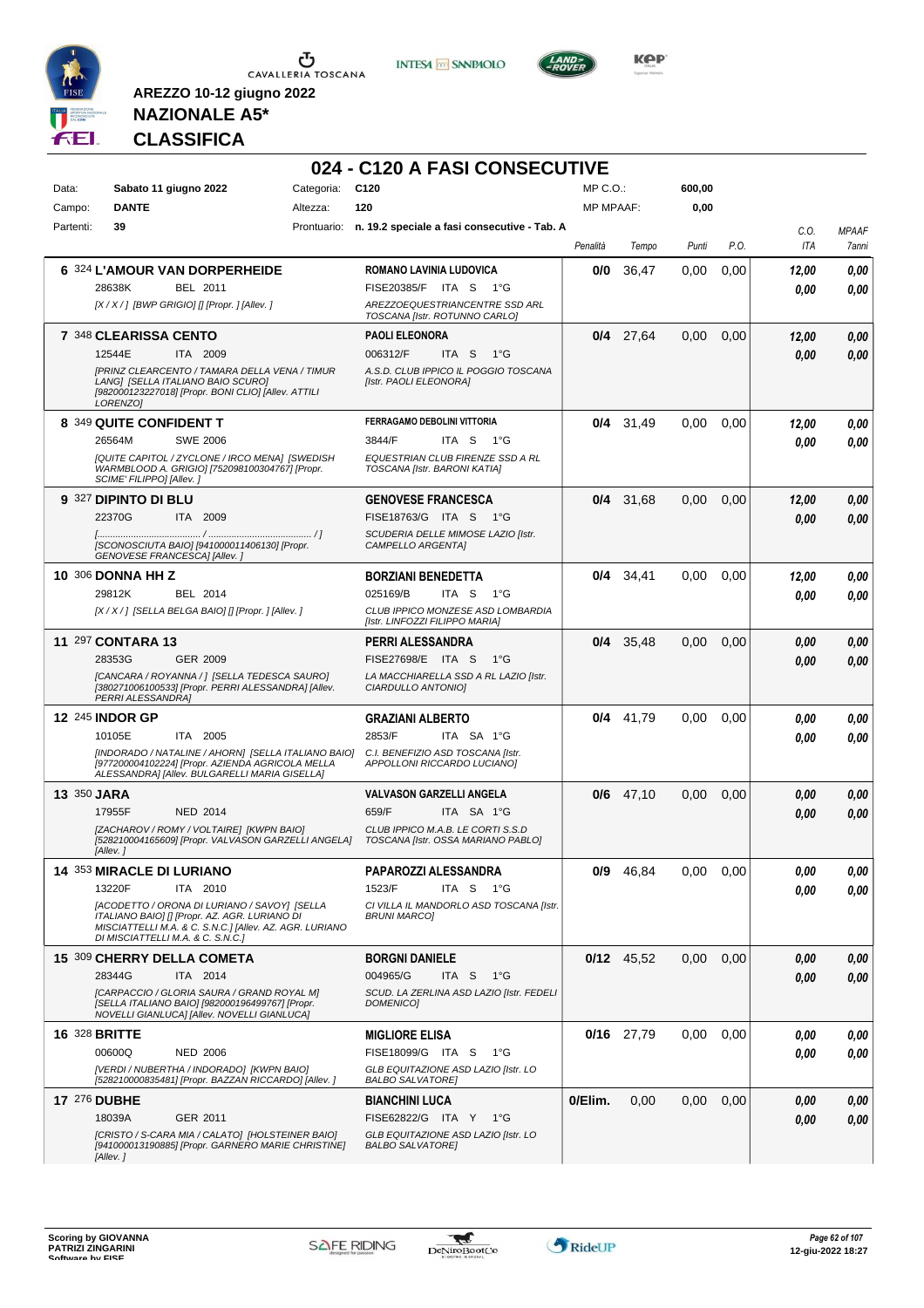



**024 - C120 A FASI CONSECUTIVE**



**Kep** 

# **NAZIONALE A5\* CLASSIFICA**

| Data:     | Sabato 11 giugno 2022                | Categoria:                                                                                                                                                                                                   | C120                                                                | MP C.O.:         |         | 600,00 |      |                    |                       |
|-----------|--------------------------------------|--------------------------------------------------------------------------------------------------------------------------------------------------------------------------------------------------------------|---------------------------------------------------------------------|------------------|---------|--------|------|--------------------|-----------------------|
| Campo:    | <b>DANTE</b>                         | Altezza:                                                                                                                                                                                                     | 120                                                                 | <b>MP MPAAF:</b> |         | 0,00   |      |                    |                       |
| Partenti: | 39                                   | Prontuario:                                                                                                                                                                                                  | n. 19.2 speciale a fasi consecutive - Tab. A                        | Penalità         | Tempo   | Punti  | P.O. | C.O.<br><b>ITA</b> | <b>MPAAF</b><br>7anni |
|           | 17 396 ATHOS DU REVERDY              |                                                                                                                                                                                                              | <b>TAURINI GIADA</b>                                                | 0/Elim.          | 0,00    | 0.00   | 0,00 | 0.00               | 0,00                  |
|           | 19298A                               | FRA 2010                                                                                                                                                                                                     | FISE47398/F ITA J<br>$1^{\circ}$ G                                  |                  |         |        |      | 0.00               | 0.00                  |
|           | TAURINI ALESSANDRO] [Allev.]         | [GRIM ST CLAIR / PIVOINE DU REVERDY / ALLEGRETO]<br>[SELLA FRANCESE BAIO] [250259701032021] [Propr.                                                                                                          | TOSCANA EQUITAZIONE ASD TOSCANA<br>[Istr. PITZIANTI CRISTIAN]       |                  |         |        |      |                    |                       |
|           | <b>19 347 DIAMANTE DELLA FLORIDA</b> |                                                                                                                                                                                                              | <b>TENUCCI GIULIA</b>                                               |                  | 0 50,62 | 0,00   | 0,00 | 0.00               | 0,00                  |
|           | 16423F                               | ITA 2015                                                                                                                                                                                                     | 011568/F<br>ITA S<br>$1^{\circ}G$                                   |                  |         |        |      | 0.00               | 0.00                  |
|           |                                      | <b>[QUASIMODO VD MOLENDREEF / TEQUILA DELLA</b><br>FLORIDA / CENTO] [SELLA ITALIANO SAURO]<br>[380271005005592] [Propr. VI.GRA.SI.GI S.S. SOC.<br>AGRICOLA] [Allev. VI.GRA.SI.GI S.S. SOC. AGRICOLA]         | C.I.LA SERRATA TOSCANA [Istr. TENUCCI<br>SIMONE]                    |                  |         |        |      |                    |                       |
|           | 20 250 ISTRI P                       |                                                                                                                                                                                                              | <b>BORZIANI BENEDETTA</b>                                           | 4                | 41,44   | 0,00   | 0,00 | 0,00               | 0,00                  |
|           | 35406BXX                             | NED 2013                                                                                                                                                                                                     | 025169/B<br>ITA S<br>1°G                                            |                  |         |        |      | 0.00               | 0,00                  |
|           | S.R.L.J[Allev. j]                    | [CHARISMA / WESTLI / KROONGRAAF] [KWPN BAIO]<br>[528210002982985] [Propr. GEOBORDES SPORT HORSES                                                                                                             | CLUB IPPICO MONZESE ASD LOMBARDIA<br>[Istr. LINFOZZI FILIPPO MARIA] |                  |         |        |      |                    |                       |
|           | 21 258 ADELINA G. DI L.              |                                                                                                                                                                                                              | <b>MENICI ELIA</b>                                                  |                  | 4 43,38 | 0,00   | 0,00 | 0.00               | 0,00                  |
|           | 15856F                               | ITA 2013                                                                                                                                                                                                     | FISE37977/F ITA J<br>$1^{\circ}G$                                   |                  |         |        |      | 0.00               | 0.00                  |
|           | <b>BISOGNI ELENA]</b>                | [COLBERT GTI / SOLARIS F / STARON] [HANNOVER<br>GRIGIO] [276020000305100] [Propr. BISOGNI ELENA] [Allev.                                                                                                     | C.E. LA GIUNCHIGLIA ASD TOSCANA [Istr.<br><b>MASSETI LORENZO]</b>   |                  |         |        |      |                    |                       |
|           |                                      | 22 269 QAPRIOLE VAN DE MUSSCHAVER                                                                                                                                                                            | <b>CANCELLATO ETTORE</b>                                            | 4                | 43,89   | 0,00   | 0,00 | 0.00               | 0,00                  |
|           | 31322G                               | BEL 2016                                                                                                                                                                                                     | FISE69208/G ITA J<br>$1^{\circ}G$                                   |                  |         |        |      | 0.00               | 0.00                  |
|           | CALABRO LUCA] [Allev. CALABRO LUCA]  | [VIGO D'ARSOUILLES / SYRKA D'HARVENG / OGANO<br>SITTE] [BWP GRIGIO] [981100004341564] [Propr.                                                                                                                | GLA STABLES TEAM ASD LAZIO [Istr.<br><b>APOLLONI GIANLUCAI</b>      |                  |         |        |      |                    |                       |
|           | <b>23 305 ZINTURA</b>                |                                                                                                                                                                                                              | <b>MIGLIORE ILARIA</b>                                              |                  | 4 45,42 | 0,00   | 0,00 | 0,00               | 0,00                  |
|           | 27876M                               | ITA 2015                                                                                                                                                                                                     | FISE28910/G ITA Y 1°G                                               |                  |         |        |      | 0.00               | 0.00                  |
|           |                                      | [O'PIF D'IVRAIE / NUVOLA DE LA TILIBBA / QURT DE LA<br>TILIBBA] [ANGLO ARABO BAIO] [380271000016459] [Propr.<br>AGRIS SARDEGNA - DIPARTIMENTO DI RICERCA PER<br>L'INCREMENTO IPPICO] [Allev. MARESU LORENZO] | GLB EQUITAZIONE ASD LAZIO [Istr. LO<br><b>BALBO SALVATORE]</b>      |                  |         |        |      |                    |                       |
|           | 24 329 VANESSA DE VILLANOVA          |                                                                                                                                                                                                              | <b>GRAZIANI ALBERTO</b>                                             | 4                | 45,77   | 0,00   | 0,00 | 0.00               | 0,00                  |
|           | 28473G                               | ITA 2014                                                                                                                                                                                                     | 2853/F<br>ITA SA 1°G                                                |                  |         |        |      | 0.00               | 0.00                  |
|           | ORSOLINI JACOPO] [Allev.]            | [NADIR DI SAN PATRIGNANO / ZARA DE VILLANOVA / ]<br>[SELLA ITALIANO BAIO] [982000196517059] [Propr.                                                                                                          | C.I. BENEFIZIO ASD TOSCANA [Istr.<br>APPOLLONI RICCARDO LUCIANO]    |                  |         |        |      |                    |                       |
|           | 25 281 CALLISTO DE WILL              |                                                                                                                                                                                                              | <b>MAZZEI DIEGO</b>                                                 | 4                | 49,94   | 0.00   | 0,00 | 0,00               | 0,00                  |
|           | 46365B                               | GER 2015                                                                                                                                                                                                     | FISE16733/R ITA J<br>$1^{\circ}G$                                   |                  |         |        |      | 0.00               | 0,00                  |
|           | <i>SRLJ</i> [ <i>Allev.</i> ]        | [CASALL / VALDIVIA / QUINAR] [HOLSTEINER BAIO<br>CASTANO] [276020000417661] [Propr. BOLOGNI ARNALDO                                                                                                          | S.I.FOLIGNO UMBRIA [Istr. COLAVITA<br><b>RENATOI</b>                |                  |         |        |      |                    |                       |
|           | 26 286 ASTON D' LA ROUSSERIE         |                                                                                                                                                                                                              | SANTA MARIA LIVIA ANNA                                              |                  | 4 55,41 | 0,00   | 0,00 | 0,00               | 0,00                  |
|           | 46877B                               | FRA 2010                                                                                                                                                                                                     | FISE70367/B ITA Y 1°G                                               |                  |         |        |      | 0.00               | 0,00                  |
|           | GIOVANNA] [Allev.]                   | <b>IMYLORD CARTHAGO / IRISSE / 1 [SELLA FRANCESE</b><br>GRIGIO] [250259600439896] [Propr. STURANI MARIA                                                                                                      | EQUESTRIAN CLUB FIRENZE SSD A RL<br>TOSCANA [Istr. BARONI KATIA]    |                  |         |        |      |                    |                       |
|           | 27 273 SILVERJEK                     |                                                                                                                                                                                                              | <b>LUCCI GIULIA</b>                                                 |                  | 8 39,13 | 0,00   | 0,00 | 0,00               | 0,00                  |
|           | 13048F                               | ITA 2009                                                                                                                                                                                                     | FISE26974/F ITA S<br>− 1°G                                          |                  |         |        |      | 0,00               | 0,00                  |
|           | <b>MARIA GABRIELLA1</b>              | [SILVANER D.C. / JAKARANDA / EMILION] [SELLA<br>ITALIANO BAIO] [982009106773641] [Propr. AZ.AGRICOLA<br>PODERE IL CASTRO DI BLUM VALERIE] [Allev. PACI                                                       | C.I. BENEFIZIO ASD TOSCANA [Istr.<br>APPOLLONI RICCARDO LUCIANO]    |                  |         |        |      |                    |                       |
|           | 28 338 FORTUNO                       |                                                                                                                                                                                                              | <b>APRILE PAOLO</b>                                                 |                  | 8 43,71 | 0,00   | 0,00 | 0,00               | 0,00                  |
|           | 25873G                               | <b>NED 2010</b>                                                                                                                                                                                              | 000G29/R<br>ITA SA 1°G                                              |                  |         |        |      | 0.00               | 0,00                  |
|           |                                      | [VERDI / SONCORDA / CONCORDE] [KWPN BAIO]<br>[528210002514971] [Propr. MENCOLINI PAOLO] [Allev.]                                                                                                             | S.LA TORRE UMBRIA [Istr. MASCIOTTI<br>CARLO]                        |                  |         |        |      |                    |                       |
|           | 29 266 ORLANDO VAN HET HULST         |                                                                                                                                                                                                              | <b>BUSATO FRANCESCA</b>                                             |                  | 8 45,80 | 0,00   | 0,00 | 0,00               | 0,00                  |
|           | 049551                               | BEL 2014                                                                                                                                                                                                     | FISE27479/H ITA Y<br>$1^{\circ}G$                                   |                  |         |        |      | 0,00               | 0,00                  |
|           | [Allev.]                             | [DIAMANT DE SEMILLY / ILUSIONATA VAN T<br>MEULENHOF / LORD Z] [BEL. WARMBLOEDPAARD<br>SAURO] [981100004101625] [Propr. BUSATO FRANCESCA]                                                                     | L'ANGOLO DEL CAVALIERE ASD CAMPANIA<br>[Istr. DEL COVILLO FABIO]    |                  |         |        |      |                    |                       |

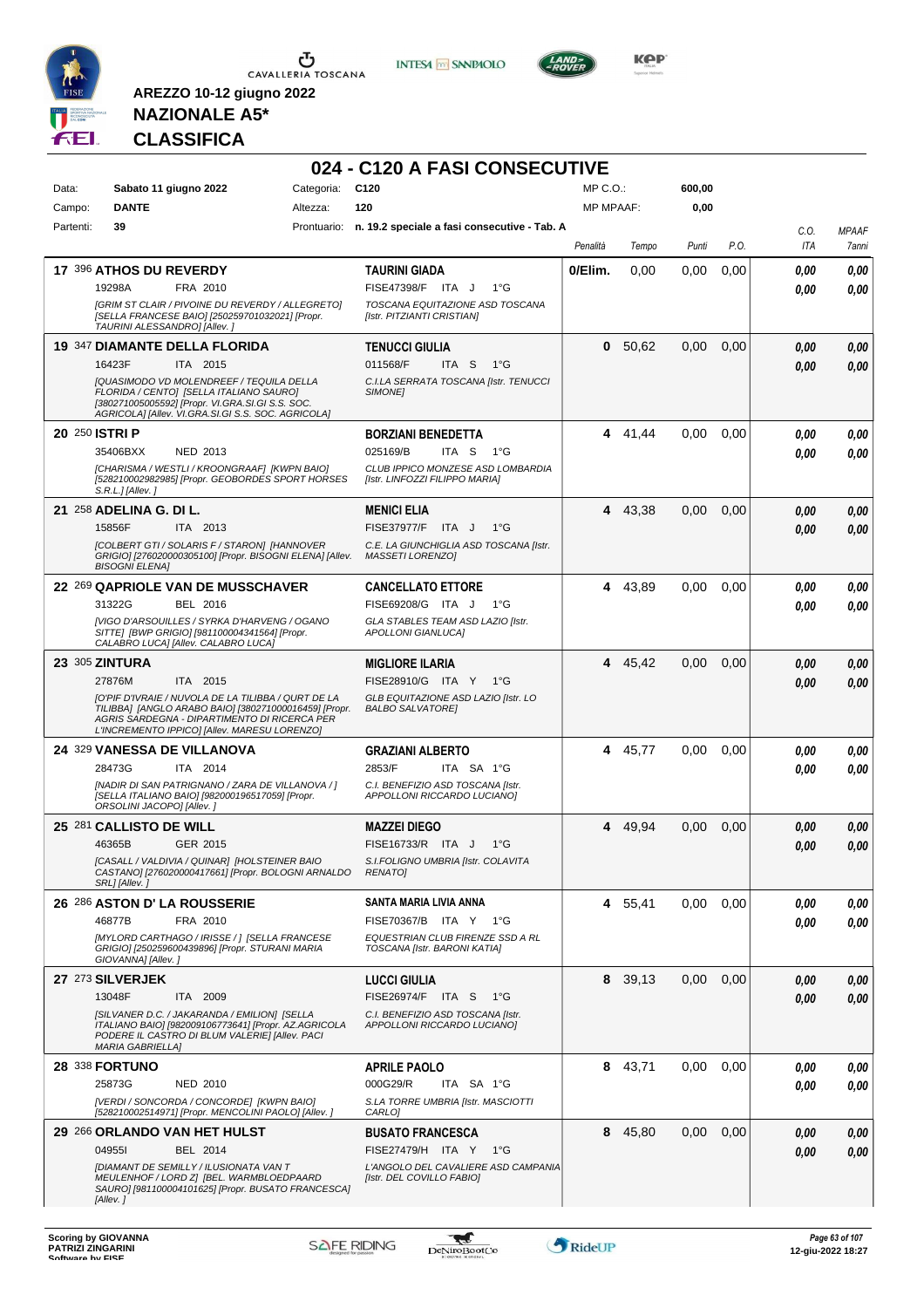





**Kep** 

#### **NAZIONALE A5\* CLASSIFICA**

**AREZZO 10-12 giugno 2022**

|           |                            |                                                                                                                                                |            | 024 - C120 A FASI CONSECUTIVE                                    |                  |          |        |      |      |              |
|-----------|----------------------------|------------------------------------------------------------------------------------------------------------------------------------------------|------------|------------------------------------------------------------------|------------------|----------|--------|------|------|--------------|
| Data:     |                            | Sabato 11 giugno 2022                                                                                                                          | Categoria: | C <sub>120</sub>                                                 | $MP C. O.$ :     |          | 600,00 |      |      |              |
| Campo:    | <b>DANTE</b>               |                                                                                                                                                | Altezza:   | 120                                                              | <b>MP MPAAF:</b> |          | 0,00   |      |      |              |
| Partenti: | 39                         |                                                                                                                                                |            | Prontuario: n. 19.2 speciale a fasi consecutive - Tab. A         |                  |          |        |      | C.O. | <b>MPAAF</b> |
|           |                            |                                                                                                                                                |            |                                                                  | Penalità         | Tempo    | Punti  | P.O. | ITA  | 7anni        |
|           | 30 304 LIGHT LOVE          |                                                                                                                                                |            | <b>BORI CAMILLA</b>                                              | 8                | 49,78    | 0,00   | 0,00 | 0.00 | 0.00         |
|           | 22389A                     | GER 2011                                                                                                                                       |            | FISE24282/A ITA S<br>1°G                                         |                  |          |        |      | 0.00 | 0.00         |
|           |                            | [LIGHT ON / LADY / LANDADEL] [HANNOVER BAIO]<br>[276020000043707] [Propr. SALA LUIGI] [Allev. ]                                                |            | IL MUSTANG SSD A RL PIEMONTE [Istr.<br>VIRONDA ALESSANDRA]       |                  |          |        |      |      |              |
|           |                            | 31 263 ILLUSION VAN DE WATERHOEK                                                                                                               |            | <b>BARONE ELISA</b>                                              |                  | 8 51,51  | 0,00   | 0,00 | 0,00 | 0,00         |
|           | 27388M                     | <b>BEL 2008</b>                                                                                                                                |            | FISE75145/G ITA J<br>$1^{\circ}G$                                |                  |          |        |      | 0.00 | 0.00         |
|           | FRITTITTA LUCIA] [Allev. ] | [TOULON / TATSJANA VAN DE VILLERSHOEVE /<br>WELTMEYER] [BWP BAIO] [967000000958716] [Propr.                                                    |            | P&G SPORT ASD LAZIO [Istr. ADORNO<br>PAOLO <sub>1</sub>          |                  |          |        |      |      |              |
|           | 32 261 TANTOBELLA          |                                                                                                                                                |            | <b>FRANCHINI GIADA</b>                                           | 11               | 62,11    | 0,00   | 0,00 | 0,00 | 0,00         |
|           | 03238R                     | ITA 2012                                                                                                                                       |            | FISE79897/G ITA J<br>$1^{\circ}G$                                |                  |          |        |      | 0.00 | 0.00         |
|           | ANTONIO COSTANTINOJ        | [BABALOU DE LIGNY / FURBESKA / AVENIR] [SELLA<br>ITALIANO SAURO RABICANATO] [941000012740894]<br>[Propr. DOMENICHINI EMANUELA] [Allev. PALOMBA |            | CENTRO IPPICO GOLDEN HORSES LAZIO<br>[Istr. COATA LUCA]          |                  |          |        |      |      |              |
|           | 33 302 GAME DK Z           |                                                                                                                                                |            | <b>CERESINI ANNA CAROLINA</b>                                    |                  | 17 72,26 | 0,00   | 0,00 | 0,00 | 0.00         |
|           | 30473G                     | BEL 2010                                                                                                                                       |            | FISE12563/S ITA C 1°G                                            |                  |          |        |      | 0.00 | 0,00         |
|           | SIMARA APARECIDA] [Allev.] | [GRISON VAN DEN BISSCHOP / BIRUTA / ]<br>[ZANGERSHEIDE BAIO] [967000009114178] [Propr. DUTRA                                                   |            | S.S.D. I PIOPPI LAZIO [Istr. COATA SIMONE]                       |                  |          |        |      |      |              |
|           | 34 315 SALAZAR D.C.        |                                                                                                                                                |            | <b>RUGGIERI LUDOVICA</b>                                         | 20               | 65,63    | 0,00   | 0,00 | 0.00 | 0,00         |
|           | 02362R                     | GER 2005                                                                                                                                       |            | FISE37567/G ITA S<br>$1^{\circ}G$                                |                  |          |        |      | 0.00 | 0.00         |
|           |                            | [STARON / VOLTIGE DU PAS / ALME] [HANNOVER BAIO]<br>[941000015587528] [Propr. RUGGIERI LUDOVICA] [Allev.]                                      |            | C.I. BACCARAT SSD A RL LAZIO [Istr. LUPIS<br><b>FILIPPOI</b>     |                  |          |        |      |      |              |
|           | 262 LADY GIANNA            |                                                                                                                                                |            | <b>LUCARELLI LEONARDO</b>                                        | Elim.            | 0,00     | 0,00   | 0,00 | 0,00 | 0,00         |
|           | 05837H                     | ITA 2010                                                                                                                                       |            | FISE28276/H ITA Y 1°G                                            |                  |          |        |      | 0,00 | 0.00         |
|           |                            | [ROBLE Z / GIANNA NANNINI / GLENFIDDICH] [SELLA<br>ITALIANO BAIO SCURO] [982000123232333] [Propr. RUSSO<br>GERARDO] [Allev. RUSSO GERARDO]     |            | L'ANGOLO DEL CAVALIERE ASD CAMPANIA<br>[Istr. DEL COVILLO FABIO] |                  |          |        |      |      |              |
|           |                            | 317 JAZZ-GLOW VAN TER BOS                                                                                                                      |            | <b>STOCCHI CECILIA</b>                                           | Elim.            | 0,00     | 0,00   | 0,00 | 0.00 | 0,00         |
|           | 29813G                     | NED 2014                                                                                                                                       |            | FISE35449/G ITA Y 1°G                                            |                  |          |        |      | 0.00 | 0.00         |
|           | CECILIA] [Allev.]          | [GLASGOW-W VH MERELSNEST / U-CAPITOLA-S / ]<br>[KWPN BAIO] [528210004143339] [Propr. STOCCHI                                                   |            | CE ISOLA SACRA SSD ARL LAZIO [Istr.<br>DOLCE NICOLO]             |                  |          |        |      |      |              |
|           |                            | 333 M.ERACLE DEI SETTEMERLI                                                                                                                    |            | <b>SANTILOCCHI SILVIA</b>                                        | Elim.            | 0,00     | 0,00   | 0,00 | 0,00 | 0,00         |
|           | 03977R                     | ITA 2015                                                                                                                                       |            | FISE14904/G ITA S<br>$1^{\circ}G$                                |                  |          |        |      | 0,00 | 0.00         |
|           | SILVIA] [Allev.]           | [TIBURZI / VERBANA MIA / ] [PRODUZIONE COMUNE<br>BAIO CASTANO] [380271006008183] [Propr. SANTILOCCHI                                           |            | S.S.D. I PIOPPI LAZIO [Istr. COATA LUCA]                         |                  |          |        |      |      |              |
| FC 20     |                            |                                                                                                                                                |            | <b>LARI GIULIA</b>                                               | <b>Partito</b>   |          |        |      | 0,00 | 0,00         |
|           |                            |                                                                                                                                                |            | <b>FISE9205/F</b><br>ITA S $2^{\circ}G$                          |                  |          |        |      | 0,00 | 0,00         |
|           |                            |                                                                                                                                                |            | LA CIPRESSAIA TOSCANA [Istr. LARI<br>GIULIA]                     |                  |          |        |      |      |              |
| FC 194    |                            |                                                                                                                                                |            | <b>POPP SELINI</b>                                               | <b>Partito</b>   |          |        |      | 0,00 | 0,00         |
|           |                            |                                                                                                                                                |            | FISE104295/K GRE Y 2°G                                           |                  |          |        |      | 0,00 | 0,00         |
|           |                            |                                                                                                                                                |            | FISE [Istr.]                                                     |                  |          |        |      |      |              |

Collegio Giudicante *Presidente ANNA RITA CLEMENTE ROBERTA CAPOLONGO GERMANA FRATTINI VANNA SANDRINI LUISA VALENTINI*

# **025 - C115 A FASI CONSECUTIVE**

| Data:                                                  | Sabato 11 giugno 2022                                                                                                               | Categoria:  | C <sub>115</sub>                                      | $MP C. O.$ :     |       | 550.00 |      |            |                                     |
|--------------------------------------------------------|-------------------------------------------------------------------------------------------------------------------------------------|-------------|-------------------------------------------------------|------------------|-------|--------|------|------------|-------------------------------------|
| Campo:                                                 | <b>DANTE</b>                                                                                                                        | Altezza:    | 115                                                   | <b>MP MPAAF:</b> |       | 0,00   |      |            |                                     |
| Partenti:                                              | 37                                                                                                                                  | Prontuario: | n. 19.2 speciale a fasi consecutive - Tab. A          |                  |       |        |      | C.0        | <b>MPAAF</b>                        |
|                                                        |                                                                                                                                     |             |                                                       | Penalità         | Tempo | Punti  | P.O. | <b>ITA</b> | 7anni                               |
|                                                        | 446 LANCERTA                                                                                                                        |             | <b>CECI DANIELE</b>                                   | 0/0              | 29.15 | 0,00   | 0.00 | 68.75      | 0,00                                |
|                                                        | 23631G<br>2009<br>ITA.                                                                                                              |             | FISE80499/G<br>ITA C<br>Brev.                         |                  |       |        |      | 137.50     | 0,00                                |
|                                                        | [SILVANER DC / EVITA DEL BELAGAIO / 1 [SELLA<br>ITALIANO BAIO] [982000121890223] [Propr. CECI<br>FRANCESCOI [Allev. CECI FRANCESCO] |             | DEL PRINCIPE ASD LAZIO [Istr. POPOLI<br><b>LUIGII</b> |                  |       |        |      |            |                                     |
| <b>Scoring by GIOVANNA</b><br><b>PATRIZI ZINGARINI</b> |                                                                                                                                     |             | <b>SAFE RIDING</b><br>DeNiroBootCo                    | RideUP           |       |        |      |            | Page 64 of 107<br>12-aiu-2022 18:27 |

**SOFTWARE DESCRIPTION CONSUMING PROPORT DESCRIPTION CONSUMING PROPORT PROPORT PROPORT PROPORT PROPORT PROPORT PROPORT PROPORT PROPORT PROPORT PROPORT PROPORT PROPORT PROPORT PROPORT PROPORT PROPORT PROPORT PROPORT PROPORT**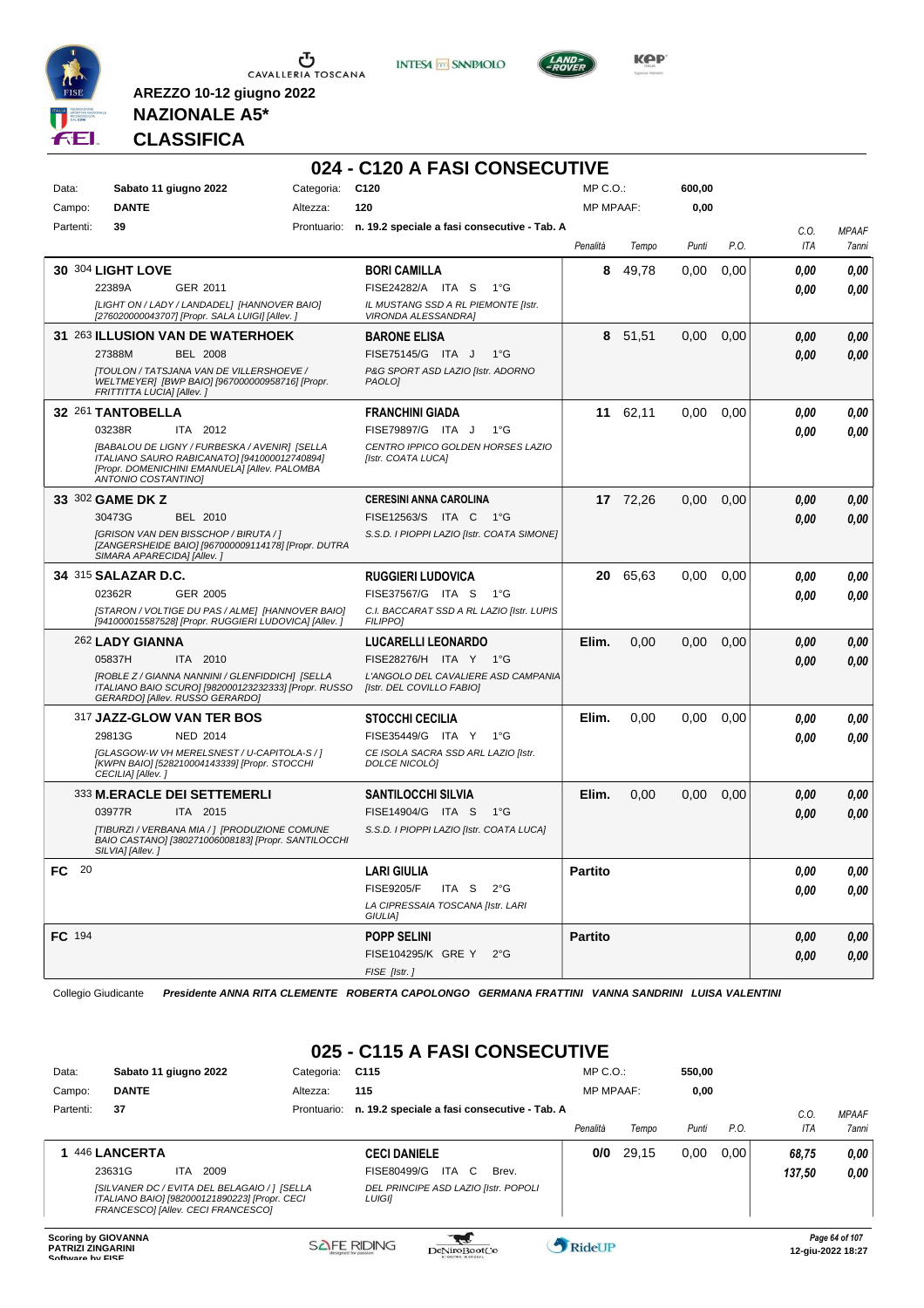

 $\mathbf 5$  Cavalleria Toscana

**INTESA** M SANPAOLO



**KOP** 

# **NAZIONALE A5\* CLASSIFICA**

|                            |                                                                                                                                                     |            | 025 - C115 A FASI CONSECUTIVE                                           |                  |             |               |      |             |                       |
|----------------------------|-----------------------------------------------------------------------------------------------------------------------------------------------------|------------|-------------------------------------------------------------------------|------------------|-------------|---------------|------|-------------|-----------------------|
| Data:                      | Sabato 11 giugno 2022                                                                                                                               | Categoria: | C115                                                                    | MP C.O.:         |             | 550,00        |      |             |                       |
| Campo:                     | <b>DANTE</b>                                                                                                                                        | Altezza:   | 115                                                                     | <b>MP MPAAF:</b> |             | 0,00          |      |             |                       |
| Partenti:                  | 37                                                                                                                                                  |            | Prontuario: n. 19.2 speciale a fasi consecutive - Tab. A                | Penalità         | Tempo       | Punti         | P.O. | C.O.<br>ITA | <b>MPAAF</b><br>7anni |
|                            | 2 259 LORD DREAM                                                                                                                                    |            | <b>LEONI FRANCESCO</b>                                                  | 0/0              | 31,75       | 0,00          | 0,00 | 49,50       | 0,00                  |
|                            | 23082G<br>ITA 2009                                                                                                                                  |            | FISE95769/G ITA C<br>1°G                                                |                  |             |               |      | 82,50       | 0,00                  |
|                            | [LORDANOS / PINOLA / ] [SELLA ITALIANO BAIO]<br>[982000121910243] [Propr. DELLA PORTA RODIANI<br>RICCARDO] [Allev. BONANNI DARIO]                   |            | GLA STABLES TEAM ASD LAZIO [Istr.<br><b>APOLLONI GIANLUCAI</b>          |                  |             |               |      |             |                       |
|                            | 3 279 ODILINA DES BRUYERES                                                                                                                          |            | <b>MACII VIRGINIA</b>                                                   |                  | $0/0$ 31,82 | 0,00          | 0,00 | 41,25       | 0,00                  |
|                            | 17218F<br>BEL 2014                                                                                                                                  |            | FISE43352/F ITA J<br>$1^{\circ}G$                                       |                  |             |               |      | 0.00        | 0.00                  |
|                            | [HILTON DES BRUYES / - / ] [AES GRIGIO]<br>[981100004296805] [Propr. RUSSO MILLA] [Allev. ]                                                         |            | SCUDERIA GORELLO ASD TOSCANA [Istr.<br><b>MARGHERITI STEFANO]</b>       |                  |             |               |      |             |                       |
| 4 343 FEE 872              |                                                                                                                                                     |            | <b>CAMPAIOLA SILVIA</b>                                                 |                  | $0/0$ 31,92 | 0,00          | 0,00 | 33,00       | 0,00                  |
|                            | 06042H<br><b>GER 2008</b>                                                                                                                           |            | 003139/G<br>ITA SA 1°G                                                  |                  |             |               |      | 0.00        | 0,00                  |
|                            | [CON AIR / UNITA NA / QUIDAMDEREVEL] [HOLSTEINER<br>BAIO] [276098106089041] [Propr. GAUDIERI FLAVIA]<br>[Allev.]                                    |            | CI CASTELNUOVO ASD LAZIO [Istr.<br>LOPALCO CARLOTTA]                    |                  |             |               |      |             |                       |
|                            | 5 265 CORTHAGO FZ                                                                                                                                   |            | <b>PELLEGRINI GINEVRA</b>                                               | 0/0              | 32.58       | 0,00          | 0,00 | 27,50       | 0,00                  |
|                            | 16548P<br>ITA 2011                                                                                                                                  |            | FISE51726/F ITA J<br>1°G                                                |                  |             |               |      | 55,00       | 0,00                  |
|                            | [CORLAND / CARTHAGO'S RACHEL Z / CARTHAGO]<br>[SELLA ITALIANO BAIO] [982000192776028] [Propr. ANGOLI<br>KEVIN] [Allev. AZ.AGR.ZANETTI FRANCA]       |            | CLUB IPPICO LILLASTRO ASD TOSCANA<br>[Istr. POMES MARIA TERESA]         |                  |             |               |      |             |                       |
| 6 326 CORIV                |                                                                                                                                                     |            | <b>FREZZA FEDERICO</b>                                                  | 0/0              | 32,65       | 0,00          | 0,00 | 11,00       | 0,00                  |
|                            | 27890G<br>ITA 2015                                                                                                                                  |            | FISE21584/G ITA S<br>1°G                                                |                  |             |               |      | 0.00        | 0,00                  |
|                            | [COLBERT GTI / RIVOLINA VAN DE RIETVENNE /<br>ALMEDEUX] [SELLA ITALIANO BAIO] [380271005005321]<br>[Propr. FREZZA CLAUDIO] [Allev. BONANNI DANIELE] |            | C.E.MADONNA DELLE GRAZIE LAZIO [Istr.<br><b>UBERTINI SABRINA]</b>       |                  |             |               |      |             |                       |
|                            | 7 153 HOEDATZO                                                                                                                                      |            | <b>GIUBILA RITA</b>                                                     | 0/0              | 33,40       | 0,00          | 0,00 | 11,00       | 0,00                  |
|                            | 16853P<br><b>NED 2012</b>                                                                                                                           |            | 000762/R<br>ITA S<br>1°G                                                |                  |             |               |      | 0.00        | 0,00                  |
|                            | [Q.BREITLING LS / RELEVA / ZEUS] [KWPN BAIO SCURO]<br>[528210002807411] [Propr. COLOMBARI ALBERTO] [Allev.                                          |            | G&C HORSE FARM LAZIO [Istr. GALLI<br>GIANFLAVIO]                        |                  |             |               |      |             |                       |
| 8 298 GASHA                |                                                                                                                                                     |            | <b>RIZZELLO CAROLA</b>                                                  | 0/0              | 33,45       | 0,00          | 0,00 | 11,00       | 0,00                  |
|                            | 17198F<br><b>NED 2011</b>                                                                                                                           |            | FISE28948/A ITA S 1°G                                                   |                  |             |               |      | 0.00        | 0,00                  |
|                            | [SPARTACUS / - / CHASSEUR] [KWPN BAIO]<br>[528210002724266] [Propr. FONTANA ITALO] [Allev.]                                                         |            | EQUESTRIAN CLUB FIRENZE SSD A RL<br>TOSCANA [Istr. BARONI KATIA]        |                  |             |               |      |             |                       |
|                            | 9 311 VIPERA DEL MONTE                                                                                                                              |            | <b>CUBATTOLI ALESSANDRA</b>                                             | 0/0              | 34,70       | 0,00          | 0,00 | 11,00       | 0,00                  |
|                            | 17833F<br>ITA 2014                                                                                                                                  |            | 4210/F<br>ITA S 1°G                                                     |                  |             |               |      | 0.00        | 0,00                  |
|                            | [-/-/-] [SCONOSCIUTA GRIGIO] [380271001028793]<br>[Propr. MONTI SALVATORE ANTONIO] [Allev. MONTI<br>SALVATORE ANTONIOI                              |            | TOSCANA EQUITAZIONE ASD TOSCANA<br>[Istr. PITZIANTI CRISTIAN]           |                  |             |               |      |             |                       |
|                            | 10 340 GIADA GIOIA                                                                                                                                  |            | <b>MORIGGI LETIZIA</b>                                                  |                  | 0/0 35,69   | $0,00$ $0,00$ |      | 11,00       | $\it 0,00$            |
|                            | 15005E<br>ITA 2012                                                                                                                                  |            | 005768/G<br>ITA S<br>1°G                                                |                  |             |               |      | 0.00        | 0,00                  |
|                            | <b>JEUROCOMMERCE BERLIN / ALENAG / HARLEM DE</b><br>COQUERIE] [SELLA ITALIANO GRIGIO]                                                               |            | SCUDERIE SANTA MARIA ASD TOSCANA<br>[Istr. CONSORTI GIOVANNI]           |                  |             |               |      |             |                       |
|                            | [982000192324643] [Propr. GUASTELLA CARMELO] [Allev.<br><b>GUASTELLA CARMELOI</b>                                                                   |            |                                                                         |                  |             |               |      |             |                       |
|                            | 11 384 ANOTHER STAR VH VEN Z                                                                                                                        |            | <b>POGGI ANITA</b>                                                      |                  | $0/0$ 36,04 | 0.00          | 0,00 | 0,00        | 0,00                  |
|                            | 17978F<br>BEL 2014                                                                                                                                  |            | FISE55397/F ITA J<br>Brev.                                              |                  |             |               |      | 0.00        | 0,00                  |
|                            | [AIR JORDAN ALPHA Z / ULRIEKE Z / UKATO]<br>[ZANGERSHEIDE BAIO] [981100004081932] [Propr. POGGI                                                     |            | SCUDERIA PACCIANI SSD A RL TOSCANA<br>[Istr. PACCIANI SIMONE]           |                  |             |               |      |             |                       |
| <b>12 342 KANOKI</b>       | STEFANO] [Allev.]                                                                                                                                   |            | <b>BELLONI ENRICA</b>                                                   | 0/0              | 36,73       | 0,00          | 0,00 | 0,00        | 0,00                  |
|                            | 15287E<br>ITA 2012                                                                                                                                  |            | 000261/G<br>ITA SA 1°G                                                  |                  |             |               |      | 0.00        | 0,00                  |
|                            | [KANNAN / OKINAWA DU HOUSSOIT / KASR-SITTE]<br>[SELLA ITALIANO SAURO] [982000192324952] [Propr.<br>ROLLI GIAN PAOLO] [Allev. ROLLI GIAN PAOLO]      |            | SCUD. S. ANNA ASD LAZIO [Istr. VIOLATI<br>DAMIANO]                      |                  |             |               |      |             |                       |
|                            | 13 313 HA DIE GAILLARD                                                                                                                              |            | <b>BOCCARDO MARIA ANTONELLA</b>                                         | 0/0              | 39,62       | 0,00          | 0,00 | 0,00        | 0,00                  |
|                            | 45897B<br><b>NED 2012</b>                                                                                                                           |            | 1150/F<br>ITA SA 1°G                                                    |                  |             |               |      | 0.00        | 0,00                  |
|                            | [GAILLARD DE LA POMME / ROULETTE / BURGGRAAF]<br>[KWPN BAIO] [528210002844193] [Propr. PENALOSA<br>ANDRES] [Allev.]                                 |            | CLUB IPPICO M.A.B. LE CORTI S.S.D<br>TOSCANA [Istr. OSSA MARIANO PABLO] |                  |             |               |      |             |                       |
|                            | <b>14 335 TALETE DELL'ESERCITO ITALIANO</b>                                                                                                         |            | <b>GERMANO OLGA</b>                                                     |                  | $0/0$ 39,77 | 0,00          | 0,00 | 0,00        | 0,00                  |
|                            | ITA 2008<br>21247G                                                                                                                                  |            | FISE11048/G ITA S<br>1°G                                                |                  |             |               |      | 0,00        | 0,00                  |
|                            | [CHOPIN / CLUE' / ] [SELLA ITALIANO GRIGIO]<br>[982009106217314] [Propr. ESERCITO ITALIANO] [Allev.<br><b>ESERCITO ITALIANO]</b>                    |            | A.S.D. MONTEBELLO LAZIO [Istr. PINCI<br><b>DIMITRII</b>                 |                  |             |               |      |             |                       |
| <b>Scoring by GIOVANNA</b> | <b>PATRIZI ZINGARINI</b>                                                                                                                            |            | $\mathcal{L}_{\mathcal{A}}$<br><b>SAFE RIDING</b><br>DeNiroBootCo       | RideUP           |             |               |      |             | Page 65 of 107        |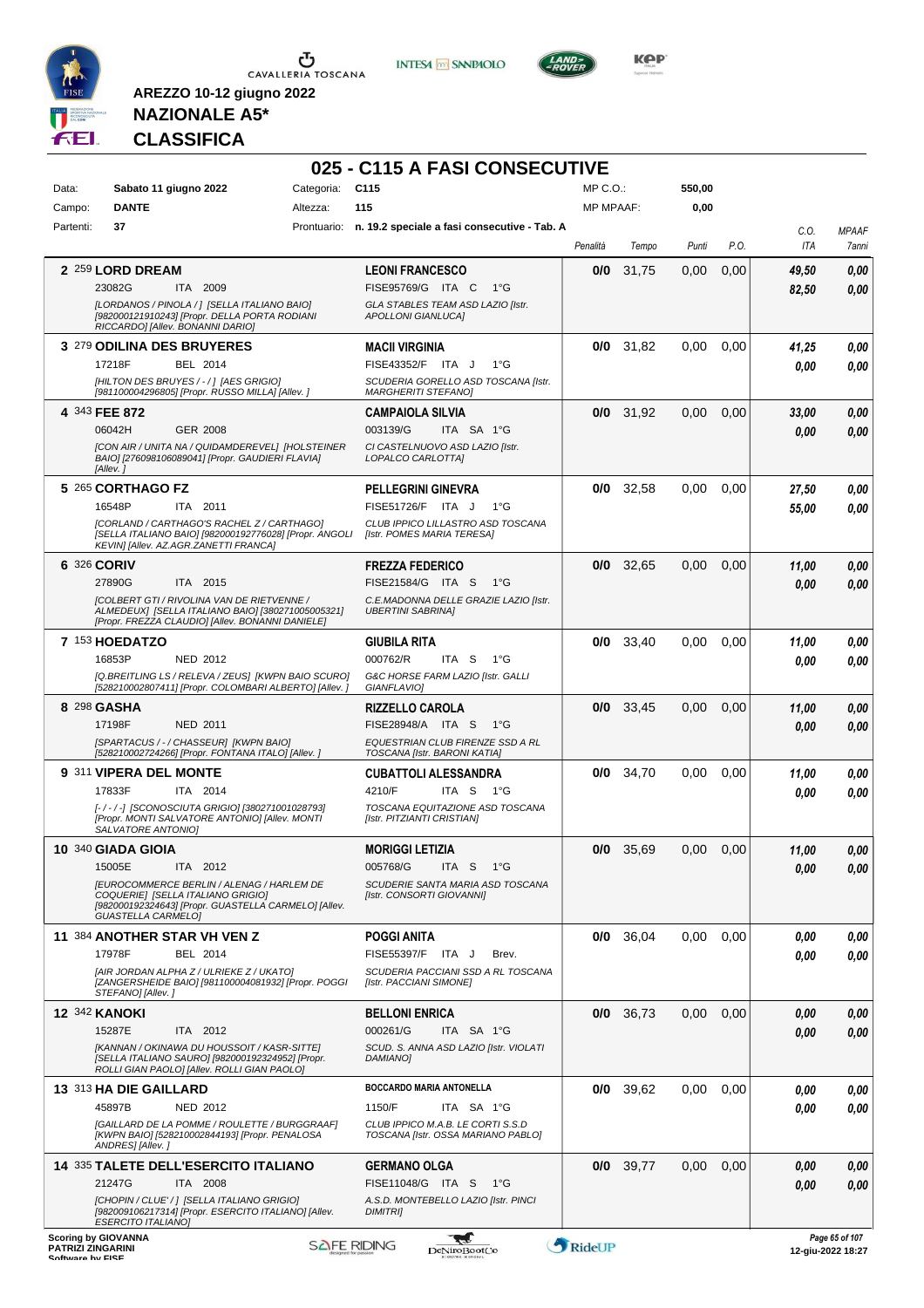

**INTESA M** SANPAOLO



**KOP** 

## **NAZIONALE A5\* CLASSIFICA**

|              |                                                                                                                                                                                       |            | 025 - C115 A FASI CONSECUTIVE                                                                                        |                  |         |        |      |             |                       |
|--------------|---------------------------------------------------------------------------------------------------------------------------------------------------------------------------------------|------------|----------------------------------------------------------------------------------------------------------------------|------------------|---------|--------|------|-------------|-----------------------|
| Data:        | Sabato 11 giugno 2022                                                                                                                                                                 | Categoria: | C <sub>115</sub>                                                                                                     | MP C.O.          |         | 550,00 |      |             |                       |
| Campo:       | <b>DANTE</b>                                                                                                                                                                          | Altezza:   | 115                                                                                                                  | <b>MP MPAAF:</b> |         | 0,00   |      |             |                       |
| Partenti:    | 37                                                                                                                                                                                    |            | Prontuario: n. 19.2 speciale a fasi consecutive - Tab. A                                                             | Penalità         | Tempo   | Punti  | P.O. | C.O.<br>ITA | <b>MPAAF</b><br>7anni |
|              | 15 415 ANUBERTH                                                                                                                                                                       |            | <b>TOSTI VIRGINIA</b>                                                                                                | 0/4              | 32,07   | 0,00   | 0,00 | 0.00        | 0.00                  |
|              | 08802D<br><b>NED 2005</b>                                                                                                                                                             |            | 009888/G<br>ITA S<br>Brev.                                                                                           |                  |         |        |      | 0.00        | 0,00                  |
|              | [EPHEBE FOR EVER / CUBERTHA Z / CARETANO Z]<br>[KWPN BAIO] [528210000763193] [Propr. MARIONI ELIO]<br>[Allev. 1                                                                       |            | CASCINA BOALECCHIA ASD LAZIO [Istr.<br><b>TOZZI ENRICO]</b>                                                          |                  |         |        |      |             |                       |
|              | 16 291 SPECIAL ONE SIEPI                                                                                                                                                              |            | <b>GRASSINI CHIARA</b>                                                                                               | 0/4              | 34,70   | 0.00   | 0.00 | 0,00        | 0,00                  |
|              | 09344D<br>ITA 2010                                                                                                                                                                    |            | FISE36498/F<br>ITA Y 1°G<br>SIENA RIDING CLUB 2 JUMPING TEAM ASD                                                     |                  |         |        |      | 0.00        | 0,00                  |
|              | [CHOPIN / SIEPI BRIOLETTE / GRATIANUS] [SELLA<br>ITALIANO BAIO] [982000123236644] [Propr. NOVO<br>GIULIANA] [Allev. CIRCOLO IPPICO LE SIEPI]                                          |            | TOSCANA [Istr. MATTEUCCI MAURO]                                                                                      |                  |         |        |      |             |                       |
|              | <b>17 357 KASTELL</b>                                                                                                                                                                 |            | <b>CARNEVALE ASIA</b>                                                                                                | 0/4              | 34,98   | 0,00   | 0.00 | 0,00        | 0,00                  |
|              | ITA 2016<br>29480G                                                                                                                                                                    |            | FISE95768/G ITA J<br>$1^{\circ}G$                                                                                    |                  |         |        |      | 0.00        | 0.00                  |
|              | [KASTELLO / SPARTA DI VALLERANO / ] [SELLA ITALIANO<br>SAURO] [380271005005354] [Propr. NATALI MARIO] [Allev.<br><b>NATALI MARIOI</b>                                                 |            | CENTRO IPPICO GOLDEN HORSES LAZIO<br>[Istr. COATA LUCA]                                                              |                  |         |        |      |             |                       |
|              | <b>18 293 ATHYLS</b>                                                                                                                                                                  |            | <b>MAGGINI ALESSANDRA</b>                                                                                            | 4                | 45,67   | 0,00   | 0.00 | 0,00        | 0.00                  |
|              | 05117S<br>ITA 2012                                                                                                                                                                    |            | FISE47370/G ITA Y 1°G                                                                                                |                  |         |        |      | 0.00        | 0.00                  |
|              | [ATHLETICO I / DARMILLA DELLE PALUDI / LYS DE<br>DARMENI ISELLA ITALIANO GRIGIO] [982009106675617]<br>[Propr. CRISOLINI MALATESTA PIERO] [Allev. CRISOLINI<br><b>MALATESTA PIERO]</b> |            | C.E.MADONNA DELLE GRAZIE LAZIO [Istr.<br><b>UBERTINI SABRINA1</b>                                                    |                  |         |        |      |             |                       |
|              | 19 271 BLAK BEAUTY PAINBENIT                                                                                                                                                          |            | <b>BENEDETTI GAIA</b>                                                                                                |                  | 4 47,08 | 0,00   | 0,00 | 0,00        | 0,00                  |
|              | 04215R<br>FRA 2011                                                                                                                                                                    |            | FISE18439/R ITA J<br>$1^{\circ}$ G                                                                                   |                  |         |        |      | 0.00        | 0.00                  |
|              | <b>[MYLORD CARTHAGO / REVERIE DE BLONDEL / JEFF</b><br>D'OR] [SELLA FRANCESE GRIGIO] [250259701057265]<br>[Propr. BENEDETTI GAIA] [Allev.]                                            |            | C.I.COLLEVERDE UMBRIA [Istr.<br>GAMANNOSSI NICOLA]                                                                   |                  |         |        |      |             |                       |
| 20 408 GO ON |                                                                                                                                                                                       |            | <b>DE MAIO GIANLUCA</b>                                                                                              | 4                | 49,63   | 0.00   | 0.00 | 0,00        | 0,00                  |
|              | 16234P<br>ITA 2008                                                                                                                                                                    |            | FISE36123/G ITA SA Brev.                                                                                             |                  |         |        |      | 0.00        | 0.00                  |
|              | [COME ON / ZIGANA DI LUNGAIANO / QUIDAM DE LA<br>CERE] [SELLA ITALIANO GRIGIO] [982009106721652]<br>[Propr. TONELLI RENZO] [Allev. TONELLI RENZO]                                     |            | GLB EQUITAZIONE ASD LAZIO [Istr. LO<br><b>BALBO SALVATORE]</b>                                                       |                  |         |        |      |             |                       |
|              | 21 363 ALBABAIA                                                                                                                                                                       |            | <b>SIMONCINI FRANCESCA</b>                                                                                           | 4                | 50,96   | 0.00   | 0.00 | 0,00        | 0,00                  |
|              | ITA 2016<br>29811G                                                                                                                                                                    |            | 002702/G<br>ITA S<br>1°G                                                                                             |                  |         |        |      | 0.00        | 0.00                  |
|              | [BABALOU DE LIGNY / QUIETA QUEEN / ALLORO] [SELLA<br>ITALIANO BAIO] [380271000018257] [Propr. DEIANA<br>ANDREA] [Allev. DEIANA ANDREA]                                                |            | GRAND PRIX ASD LAZIO [Istr. COATA<br><b>STEFANOI</b>                                                                 |                  |         |        |      |             |                       |
|              | 22 339 UNUK EL HAIA                                                                                                                                                                   |            | <b>LILLI FABRIZIO</b>                                                                                                |                  | 4 51,28 | 0,00   | 0,00 | 0,00        | 0,00                  |
|              | 26973G<br>ITA 2014                                                                                                                                                                    |            | 005580/G<br>ITA SA 1°G                                                                                               |                  |         |        |      | 0,00        | 0.00                  |
|              | GRIGIO] [982000192454712] [Propr. LILLI FABRIZIO] [Allev.<br>LILLI FABRIZIO]                                                                                                          |            | [COLBERT GTI / ANDAWA / LUCKY BOY] [SELLA ITALIANO C.E.MADONNA DELLE GRAZIE LAZIO [Istr.<br><b>UBERTINI SABRINA]</b> |                  |         |        |      |             |                       |
|              | 23 401 AISCIA DELLA MEZZALUNA                                                                                                                                                         |            | <b>MUZZI MARGHERITA</b>                                                                                              |                  | 4 52,65 | 0,00   | 0,00 | 0,00        | 0,00                  |
|              | 25131G<br>ITA 2011                                                                                                                                                                    |            | FISE44170/F ITA J<br>Brev.                                                                                           |                  |         |        |      | 0.00        | 0,00                  |
|              | [KASTELLO / DESSE D'ELLE / SANS SOUCI D'ELLE]<br>[SELLA ITALIANO SAURO] [941000012739624] [Propr.<br>PETRELLI GIORGIO MARCELLO] [Allev. PETRELLI<br>GIORGIO MARCELLOI                 |            | SCUDERIA PACCIANI SSD A RL TOSCANA<br>[Istr. PACCIANI SIMONE]                                                        |                  |         |        |      |             |                       |
|              | 24 375 MAHARAJA                                                                                                                                                                       |            | <b>LO BALBO GIUSEPPE</b>                                                                                             |                  | 4 53,49 | 0,00   | 0,00 | 0,00        | 0,00                  |
|              | 27870BXX<br>ITA 2007                                                                                                                                                                  |            | FISE87844/G ITA S<br>Brev.                                                                                           |                  |         |        |      | 0,00        | 0,00                  |
|              | [-/-/] [SCONOSCIUTA SAURO] [941000011306717] [Propr.<br>LO BALBO GIUSEPPE] [Allev. ]                                                                                                  |            | GLB EQUITAZIONE ASD LAZIO [Istr. LO<br><b>BALBO SALVATOREI</b>                                                       |                  |         |        |      |             |                       |
|              | 25 289 FALCONE D'AVRIL                                                                                                                                                                |            | LODOVINI CIARABELLI GIULIA                                                                                           | 4                | 54,13   | 0,00   | 0.00 | 0,00        | 0,00                  |
|              | 04268R<br>FRA 2015                                                                                                                                                                    |            | FISE14966/R ITA J<br>− 1°G                                                                                           |                  |         |        |      | 0,00        | 0,00                  |
|              | [DIAMANT DE SEMILLY / OTTAWA D'AVRIL / SOUX DE<br>BAUGY] [SELLA FRANCESE BAIO] [250259806178509]<br>[Propr. LODOVINI CIARABELLI GIULIA] [Allev.]                                      |            | SCUDERIA VALMARINO UMBRIA [Istr.<br>LOMBARDI BALILLA]                                                                |                  |         |        |      |             |                       |
|              | 26 356 CONTOPIDIS G II                                                                                                                                                                |            | <b>SALA COSTANZA</b>                                                                                                 |                  | 4 56,23 | 0,00   | 0,00 | 0,00        | 0,00                  |
|              | <b>GER 2007</b><br>02778R                                                                                                                                                             |            | 005578/C<br>ITA S<br>1°G                                                                                             |                  |         |        |      | 0,00        | 0,00                  |
|              | [CONTENDRO I / SUNFLOWER / ROCADERO]<br>[HOLSTEINER BAIO] [000011051002322] [Propr. SALA<br>COSTANZA] [Allev.]                                                                        |            | AREZZOEQUESTRIANCENTRE SSD ARL<br>TOSCANA [Istr. ROTUNNO CARLO]                                                      |                  |         |        |      |             |                       |

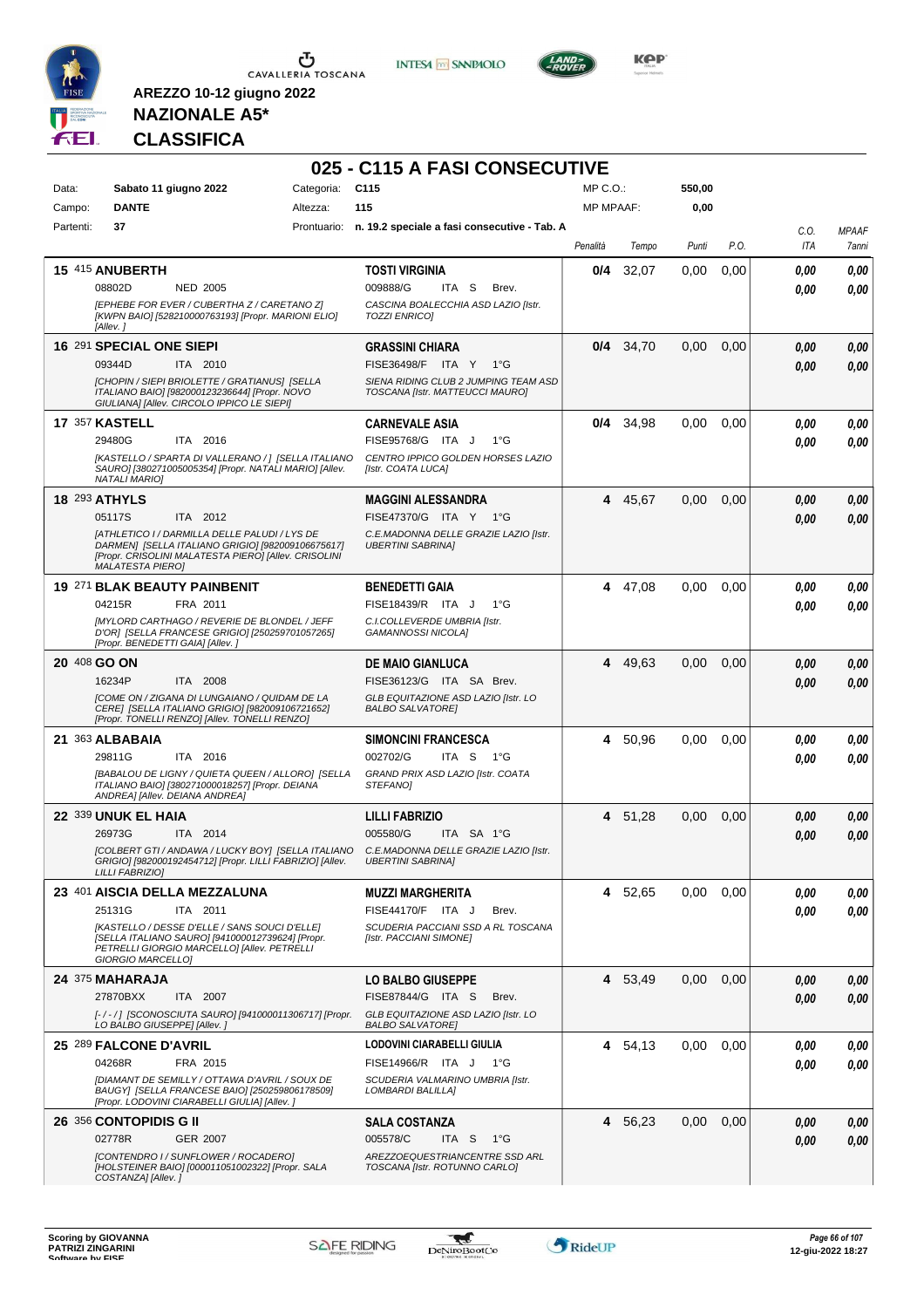





**Kep** 

#### **NAZIONALE A5\* CLASSIFICA**

**AREZZO 10-12 giugno 2022**

|           |                                                                                                                                                                  |            | 025 - C115 A FASI CONSECUTIVE                                           |                  |          |        |      |      |              |
|-----------|------------------------------------------------------------------------------------------------------------------------------------------------------------------|------------|-------------------------------------------------------------------------|------------------|----------|--------|------|------|--------------|
| Data:     | Sabato 11 giugno 2022                                                                                                                                            | Categoria: | C <sub>115</sub>                                                        | $MP C. O.$ :     |          | 550,00 |      |      |              |
| Campo:    | <b>DANTE</b>                                                                                                                                                     | Altezza:   | 115                                                                     | <b>MP MPAAF:</b> |          | 0,00   |      |      |              |
| Partenti: | 37                                                                                                                                                               |            | Prontuario: n. 19.2 speciale a fasi consecutive - Tab. A                |                  |          |        |      | C.O. | <b>MPAAF</b> |
|           |                                                                                                                                                                  |            |                                                                         | Penalità         | Tempo    | Punti  | P.O. | ITA  | 7anni        |
|           | 27 388 CASINO                                                                                                                                                    |            | <b>DEBOLINI BEATRICE</b>                                                | $\mathbf{7}$     | 64,38    | 0.00   | 0,00 | 0.00 | 0.00         |
|           | 15859E<br><b>GER 2007</b>                                                                                                                                        |            | FISE52424/F ITA G<br>Brev.                                              |                  |          |        |      | 0.00 | 0.00         |
|           | [CASSINI I / S-CATANIA / CARETINO] [HOLSTEINER BAIO]<br>[528210002853055] [Propr. MANZETTI SOFIA] [Allev. ]                                                      |            | EQUESTRIAN CLUB FIRENZE SSD A RL<br>TOSCANA [Istr. BARONI KATIA]        |                  |          |        |      |      |              |
|           | 28 316 SUAMYN                                                                                                                                                    |            | <b>MANCINELLI GIULIA</b>                                                |                  | 8 49,91  | 0,00   | 0,00 | 0,00 | 0,00         |
|           | 14805F<br>ITA 2011                                                                                                                                               |            | FISE28645/F ITA S<br>$1^{\circ}G$                                       |                  |          |        |      | 0.00 | 0.00         |
|           | [ORSARO DEI FOLLETTI / SIRONA / GARWASCH] [SELLA<br>ITALIANO BAIO] [982000168871896] [Propr. MASSIERI<br>FABRIZIO] [Allev. MASSIERI FABRIZIO]                    |            | SCUDERIA GORELLO ASD TOSCANA [Istr.<br><b>MARGHERITI STEFANOI</b>       |                  |          |        |      |      |              |
|           | 29 352 M.CAREZZA DELLA FORRA                                                                                                                                     |            | <b>INNOCENTINI SIMONE</b>                                               | 9                | 62,05    | 0,00   | 0,00 | 0.00 | 0,00         |
|           | 15465F<br>ITA 2013                                                                                                                                               |            | 2344/F<br>ITA SA 1°G                                                    |                  |          |        |      | 0.00 | 0.00         |
|           | [M.FIGARO / M.TITINA / TARVISIO II] [MAREMMANO BAIO]<br>[941000015589260] [Propr. INNOCENTINI SIMONE] [Allev.<br>LA FORRA DI BENINI GALEFFI ERNESTO E C. S.A.S.] |            | C.I. TENUTA SELVAGGIA ASD TOSCANA<br>[Istr. DE VINCENZI CRISTIANA]      |                  |          |        |      |      |              |
|           | 30 248   LOVE YOU 111                                                                                                                                            |            | <b>BORI CAMILLA</b>                                                     |                  | 17 74,17 | 0,00   | 0,00 | 0,00 | 0,00         |
|           | 22042A<br><b>BEL 2008</b>                                                                                                                                        |            | FISE24282/A ITA S<br>1°G                                                |                  |          |        |      | 0.00 | 0.00         |
|           | <b>IDER SENAAT 111 / VARIABLE / HEARTBREAKER] [BWP</b><br>BAIO] [981100002167392] [Propr. HORSE BOUTIQUE<br>S.R.L.J[Allev.]                                      |            | IL MUSTANG SSD A RL PIEMONTE IIstr.<br>VIRONDA ALESSANDRA]              |                  |          |        |      |      |              |
|           | 31 344 BIG BEAN                                                                                                                                                  |            | ROSATI ROBERTA                                                          | 20               | 81,98    | 0.00   | 0.00 | 0,00 | 0.00         |
|           | 15398F<br>ITA 2013                                                                                                                                               |            | 003234/G<br>ITA SA 1°G                                                  |                  |          |        |      | 0.00 | 0.00         |
|           | [BAEDEKER / TANDEM DEL TERRICCIO / AIRAN<br>COURCELLE] [SELLA ITALIANO SAURO]<br>[982000192322757] [Propr. GARGINI MARIA LAURA] [Allev.<br>LONGINOTTI MARINA]    |            | CI CASTELNUOVO ASD LAZIO [Istr.<br>LOPALCO CARLOTTA]                    |                  |          |        |      |      |              |
|           | 32 378 ALEJANDRO                                                                                                                                                 |            | <b>MUNICCHI ESTER</b>                                                   |                  | 21 78,21 | 0,00   | 0,00 | 0.00 | 0,00         |
|           | 15636F<br>GER 2011                                                                                                                                               |            | FISE57811/F ITA J<br>Brev.                                              |                  |          |        |      | 0.00 | 0.00         |
|           | [A LEE SPRING POWER / ANDROMEDA / ACOBAT III]<br>[WESTFALEN BAIO] [276020000462870] [Propr. AP<br>SPORTHORSES S.A.S] [Allev.]                                    |            | SCUDERIA PACCIANI SSD A RL TOSCANA<br>[Istr. PACCIANI SIMONE]           |                  |          |        |      |      |              |
|           | 252 JONATHAN VAN'T HEIKE                                                                                                                                         |            | <b>NARDI ALESSANDRA</b>                                                 | Elim.            | 0,00     | 0,00   | 0,00 | 0,00 | 0,00         |
|           | 28703G<br>BEL 2009                                                                                                                                               |            | 011765/G<br>ITA S<br>1°G                                                |                  |          |        |      | 0.00 | 0.00         |
|           | [CONTERNO-GRANDE / BALLERINA / ] [BEL.<br>WARMBLOEDPAARD BAIO] [967000001502454] [Propr. 007<br>CAVALLI ASD] [Allev.]                                            |            | 007 CAVALLI OLGIATA ASD LAZIO [Istr.<br>CIRIMBILLA MARIA VITTORIA]      |                  |          |        |      |      |              |
|           | 319 MARTINI                                                                                                                                                      |            | <b>GAMBERA SOFIA</b>                                                    | Elim.            | 0,00     | 0,00   | 0,00 | 0,00 | 0,00         |
|           | 15045F<br>ITA 2006                                                                                                                                               |            | FISE25921/F ITA Y<br>1°G                                                |                  |          |        |      | 0.00 | 0.00         |
|           | [CAMPIONE VI / ILYA / MAYKEL] [SELLA ITALIANO<br>GRIGIO] [977200004178995] [Propr. GAMBERA DARIO]<br>[Allev. CEPPELLINI MARIA ANNUNZIATA]                        |            | SIENA RIDING CLUB 2 JUMPING TEAM ASD<br>TOSCANA [Istr. MATTEUCCI MAURO] |                  |          |        |      |      |              |
|           | 362 ALTHEA BEATA                                                                                                                                                 |            | <b>GEISSEL DANIELA</b>                                                  | Elim.            | 0,00     | 0,00   | 0,00 | 0,00 | 0,00         |
|           | 17085F<br>ITA 2016                                                                                                                                               |            | 007036/G<br>ITA SA 1°G                                                  |                  |          |        |      | 0,00 | 0,00         |
|           | [BABALOU DE LIGNY / ISIDEA / KSAR-SITTE] [SELLA<br>ITALIANO SAURO] [380271000017010] [Propr. POMES<br>MARIA TERESAI [Allev. ]                                    |            | C.I.TORRICOLA LAZIO [Istr. GEISSEL<br>DANIELA]                          |                  |          |        |      |      |              |
|           | 444 LOLINUS                                                                                                                                                      |            | <b>GIULIETTI NICCOLO</b>                                                | Elim.            | 0,00     | 0,00   | 0,00 | 0,00 | 0,00         |
|           | 30370G<br><b>NED 2016</b>                                                                                                                                        |            | FISE73071/G ITA J<br>Brev.                                              |                  |          |        |      | 0,00 | 0,00         |
|           | [HARLEY VDL / OLINA / ] [KWPN BAIO] [528210004336998]<br>[Propr. GIULIETTI NICCOLÒ] [Allev. ]                                                                    |            | GLA STABLES TEAM ASD LAZIO [Istr.<br>APOLLONI GIANLUCA]                 |                  |          |        |      |      |              |
| FC 235    |                                                                                                                                                                  |            | <b>DI FEDERICO LUNA</b>                                                 | <b>Partito</b>   |          |        |      | 0,00 | 0,00         |
|           |                                                                                                                                                                  |            | 005903/G<br>ITA S<br>$2^{\circ}$ G                                      |                  |          |        |      | 0,00 | 0,00         |
|           |                                                                                                                                                                  |            | EXCALIBUR SSD A RL LAZIO [Istr.                                         |                  |          |        |      |      |              |
|           |                                                                                                                                                                  |            | ALESSANDRINI GIULIA GAIA]                                               |                  |          |        |      |      |              |

Collegio Giudicante *Presidente ANNA RITA CLEMENTE ROBERTA CAPOLONGO GERMANA FRATTINI VANNA SANDRINI LUISA VALENTINI*

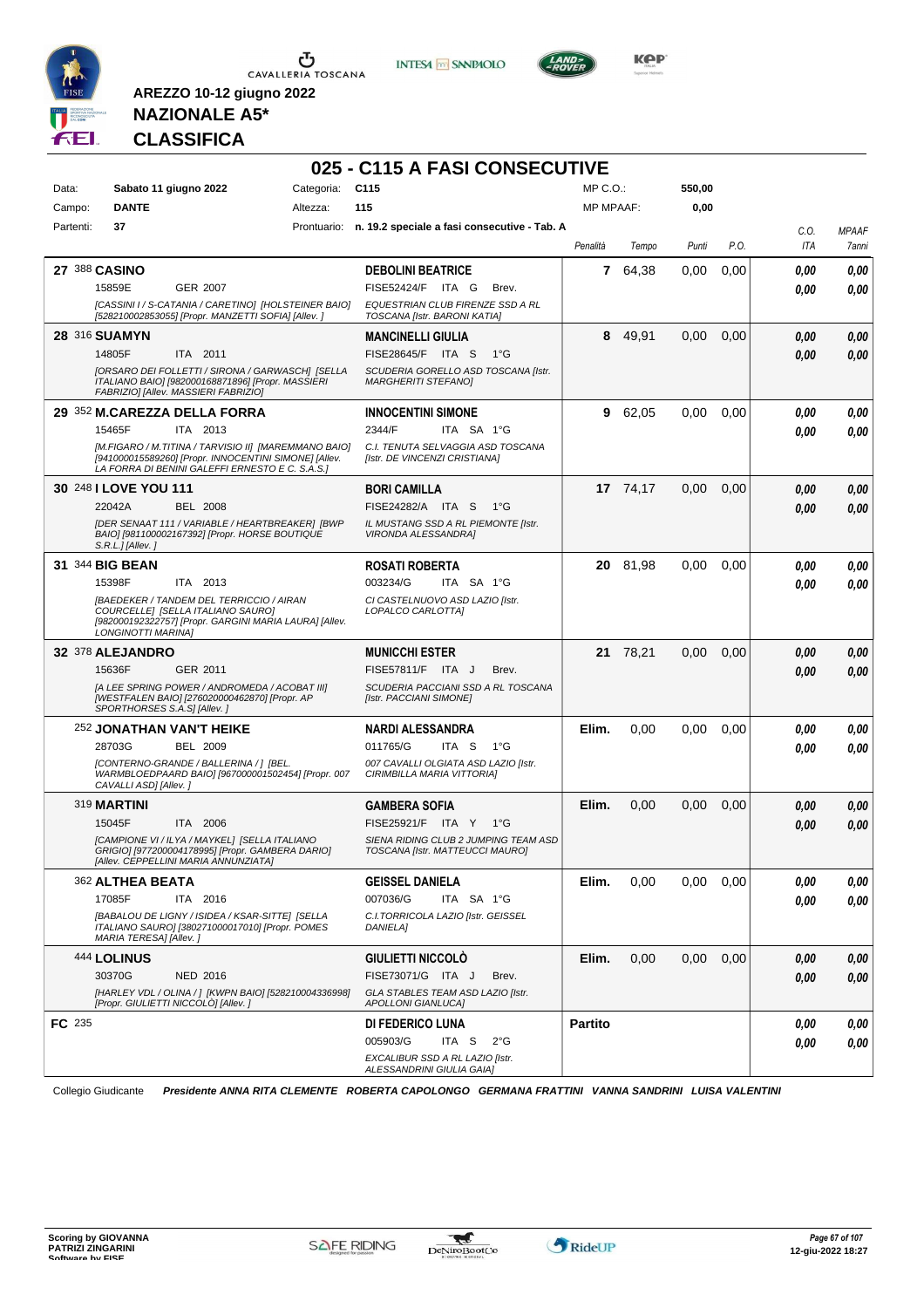

**INTESA M** SANPAOLO



**KOP** 

## **NAZIONALE A5\* CLASSIFICA**

|               |                                                                                                                                                             |            | 026 - B110 A FASI CONSECUTIVE                                                  |                  |       |          |      |      |              |
|---------------|-------------------------------------------------------------------------------------------------------------------------------------------------------------|------------|--------------------------------------------------------------------------------|------------------|-------|----------|------|------|--------------|
| Data:         | Sabato 11 giugno 2022                                                                                                                                       | Categoria: | <b>B110</b>                                                                    | $MP C. O.$ :     |       | 0,00     |      |      |              |
| Campo:        | <b>VASARI</b>                                                                                                                                               | Altezza:   | 110                                                                            | <b>MP MPAAF:</b> |       | 0,00     |      |      |              |
| Partenti:     | 14                                                                                                                                                          |            | Prontuario: n. 19 speciale a fasi consecutive (tempo della II fase) - Tab. A   |                  |       |          |      | C.O. | <b>MPAAF</b> |
|               |                                                                                                                                                             |            |                                                                                | Penalità         | Tempo | Punti    | P.O. | ITA  | 7anni        |
|               | 1 390 KANOKI                                                                                                                                                |            | <b>CAROSI VIOLA</b>                                                            | 0/0              | 36,93 | 0,00     | 0,00 | 0.00 | 0,00         |
|               | 15287E<br>ITA 2012                                                                                                                                          |            | FISE72867/G ITA J<br>Brev.                                                     |                  |       |          |      | 0.00 | 0,00         |
|               | [KANNAN / OKINAWA DU HOUSSOIT / KASR-SITTE]<br>[SELLA ITALIANO SAURO] [982000192324952] [Propr.<br>ROLLI GIAN PAOLO] [Allev. ROLLI GIAN PAOLO]              |            | SCUD. S. ANNA ASD LAZIO [Istr. VIOLATI<br>DAMIANO]                             |                  |       |          |      |      |              |
|               | 2 366 SLIGO LANDACCO                                                                                                                                        |            | PELLEGRINI QUARANTOTTI LORENZO                                                 | 4                | 0,00  | 0,00     | 0,00 | 0.00 | 0,00         |
|               | 46658B<br>IRL 2010                                                                                                                                          |            | FISE71740/F ITA SA Brev.                                                       |                  |       |          |      | 0.00 | 0,00         |
|               | ICHACCO BLUE / LANDGRAEFIN / 1 IIRISH SPORT<br>HORSE BAIO] [372141404753876] [Propr. GIERREGI SAS]<br>[Allev.]                                              |            | SIENA RIDING CLUB 2 JUMPING TEAM ASD<br>TOSCANA [Istr. MATTEUCCI MAURO]        |                  |       |          |      |      |              |
|               | 2 368 BRUCIACUORE                                                                                                                                           |            | <b>SEBBAR MONSEF</b>                                                           | 4                | 0,00  | 0,00     | 0,00 | 0,00 | 0,00         |
|               | ITA 2013<br>20173A                                                                                                                                          |            | FISE67882/F ITA S<br>Brev.                                                     |                  |       |          |      | 0.00 | 0.00         |
|               | [CARDENTO / ELIXIA / ESPRI] [SELLA ITALIANO GRIGIO]<br>[982000192324419] [Propr. GENETS SRL] [Allev. CENTRO<br>EQUINO ARCADIA SRL1                          |            | EQUESTRIAN CLUB FIRENZE SSD A RL<br>TOSCANA [Istr. BARONI KATIA]               |                  |       |          |      |      |              |
|               | 4 402 EDREDONE                                                                                                                                              |            | <b>SAVELLI CATERINA</b>                                                        | 6                | 63,27 | 0,00     | 0,00 | 0.00 | 0,00         |
|               | 13712F<br>ITA 2011                                                                                                                                          |            | FISE43979/F ITA J<br>Brev.                                                     |                  |       |          |      | 0.00 | 0.00         |
|               | [CASCARI / UNANIME / GARWASCH] [SELLA ITALIANO<br>BAIO] [982000123231151] [Propr. RADICATI STEFANIA]<br>[Allev. BICOCCHI GIUSEPPE]                          |            | SIENA RIDING CLUB 2 JUMPING TEAM ASD<br>TOSCANA [Istr. MATTEUCCI MAURO]        |                  |       |          |      |      |              |
|               | 5 372 HESTER                                                                                                                                                |            | <b>TONELLI GINEVRA</b>                                                         | 6                | 63,46 | 0,00     | 0,00 | 0,00 | 0,00         |
|               | 16992E<br><b>NED 2012</b>                                                                                                                                   |            | FISE94065/G ITA J<br>Brev.                                                     |                  |       |          |      | 0.00 | 0.00         |
|               | [UKATO / WITTY / INDOCTRO] [KWPN BAIO]<br>[528210002826253] [Propr. GRUMO STEFANO VALENTINO]<br>[Allev.]                                                    |            | CE ISOLA SACRA SSD ARL LAZIO [Istr.<br>DOLCE NICOLÒ]                           |                  |       |          |      |      |              |
|               | 6 365 D.ZARAH R 60                                                                                                                                          |            | <b>MARINO GERLANDO</b>                                                         | 8                | 0,00  | 0,00     | 0,00 | 0.00 | 0,00         |
|               | 15037F<br><b>NED 2008</b>                                                                                                                                   |            | FISE26000/F ITA SA Brev.                                                       |                  |       |          |      | 0.00 | 0.00         |
|               | [TOLAN R / U.ZARAH 16 / GERMUS R] [KWPN BAIO]<br>[528210002125828] [Propr. VICHI SONIA] [Allev. ]                                                           |            | SCUOLA DI EQUITAZIONE LA QUERCE SSD<br>A RL TOSCANA [Istr. ANGELETTI CRISTINA] |                  |       |          |      |      |              |
|               | 7 413 FEELING GROOVY                                                                                                                                        |            | <b>VOLPINI CECILIA</b>                                                         | 11               | 64,89 | 0,00     | 0,00 | 0.00 | 0,00         |
|               | 30615G<br>IRL 2009                                                                                                                                          |            | FISE9653/G<br>ITA S<br>Brev.                                                   |                  |       |          |      | 0.00 | 0,00         |
|               | [CASSINO / GROOVE ARMADA / ] [IRISH SPORT HORSE<br>GRIGIO] [372141405275167] [Propr. VOLPINI CECILIA]<br>[Allev.]                                           |            | S.S.D. I PIOPPI LAZIO [Istr. COATA LUCA]                                       |                  |       |          |      |      |              |
|               | 8 445 FOSSI BIONDO DEGLI ASSI                                                                                                                               |            | <b>NANNOTTI CATERINA</b>                                                       | 20               | 0,00  | 0.00     | 0,00 | 0,00 | 0,00         |
|               | 17073P<br>ITA 2013                                                                                                                                          |            | FISE13283/R ITA S<br>Brev.                                                     |                  |       |          |      | 0,00 | 0.00         |
|               | IFIN DE SIECLE DELLA MEZZALUNA / CORA GRECA /<br>CASADO] [SELLA ITALIANO SAURO] [982000192785936]<br>[Propr. PUCCI GLORIA] [Allev. MERLANI DOMENICO]        |            | ASD C.I. GRANDUCATO TOSCANA [Istr.<br><b>FORMICHI FRANCESCA]</b>               |                  |       |          |      |      |              |
|               | 367 ZENAIDE                                                                                                                                                 |            | <b>DE PIANO MICHELA</b>                                                        | Elim.            | 0,00  | $0.00\,$ | 0.00 | 0,00 | 0,00         |
|               | 02378L<br>ITA 2011                                                                                                                                          |            | FISE33976/H ITA J<br>Brev.                                                     |                  |       |          |      | 0,00 | 0,00         |
|               | <b>ICORINTO VMC / FANTASJ / RUPIN DE SOUBISE] [SELLA</b><br>ITALIANO BAIO SCURO] [941000012120981] [Propr.<br>MANCINA FRANCESCA] [Allev. MANCINA FRANCESCA] |            | A.S.D. CENTRO EQUESTRE F&D CAMPANIA<br>[Istr. CAPPETTA DONATO]                 |                  |       |          |      |      |              |
|               | 371 ECUADOR B                                                                                                                                               |            | <b>BARABESI MATTIA</b>                                                         | Elim.            | 0,00  | 0.00     | 0.00 | 0,00 | 0,00         |
|               | 17769F<br><b>NED 2009</b>                                                                                                                                   |            | FISE64102/F ITA J<br>Brev.                                                     |                  |       |          |      | 0.00 | 0,00         |
|               | [CLINTON / APALONA / CORLAND] [KWPN GRIGIO]<br>[528210002393579] [Propr. MAFFIA VALERIA] [Allev. ]                                                          |            | SIENA RIDING CLUB 2 JUMPING TEAM ASD<br>TOSCANA [Istr. MATTEUCCI MAURO]        |                  |       |          |      |      |              |
|               | 373 QUIRINOS SAURO                                                                                                                                          |            | <b>CASILE GRANDE MATIAS</b>                                                    | Elim.            | 0,00  | 0,00     | 0,00 | 0,00 | 0,00         |
|               | 05779H<br>ITA 2009                                                                                                                                          |            | FISE90202/G ITA C<br>Brev.                                                     |                  |       |          |      | 0,00 | 0,00         |
|               | [VEINARD AL MAURY / CANTARIDE SARDA / TIRIOLO]<br>[ANGLO ARABO SAURO] [] [Propr. SALARIS COSTANZO]<br>[Allev. SALARIS COSTANZO]                             |            | S.S.D. I PIOPPI LAZIO [Istr. COATA SIMONE]                                     |                  |       |          |      |      |              |
| FC 257        |                                                                                                                                                             |            | <b>BOCCARDO MARIA ANTONELLA</b>                                                | <b>Partito</b>   |       |          |      | 0,00 | 0,00         |
|               |                                                                                                                                                             |            | 1150/F<br>ITA SA 1°G                                                           |                  |       |          |      | 0.00 | 0.00         |
|               |                                                                                                                                                             |            | CLUB IPPICO M.A.B. LE CORTI S.S.D<br>TOSCANA [Istr. OSSA MARIANO PABLO]        |                  |       |          |      |      |              |
| <b>FC</b> 308 |                                                                                                                                                             |            | NARDI ALESSANDRA                                                               | <b>Partito</b>   |       |          |      | 0,00 | 0,00         |
|               |                                                                                                                                                             |            | 011765/G<br>ITA S<br>1°G                                                       |                  |       |          |      | 0,00 | 0,00         |
|               |                                                                                                                                                             |            |                                                                                |                  |       |          |      |      |              |

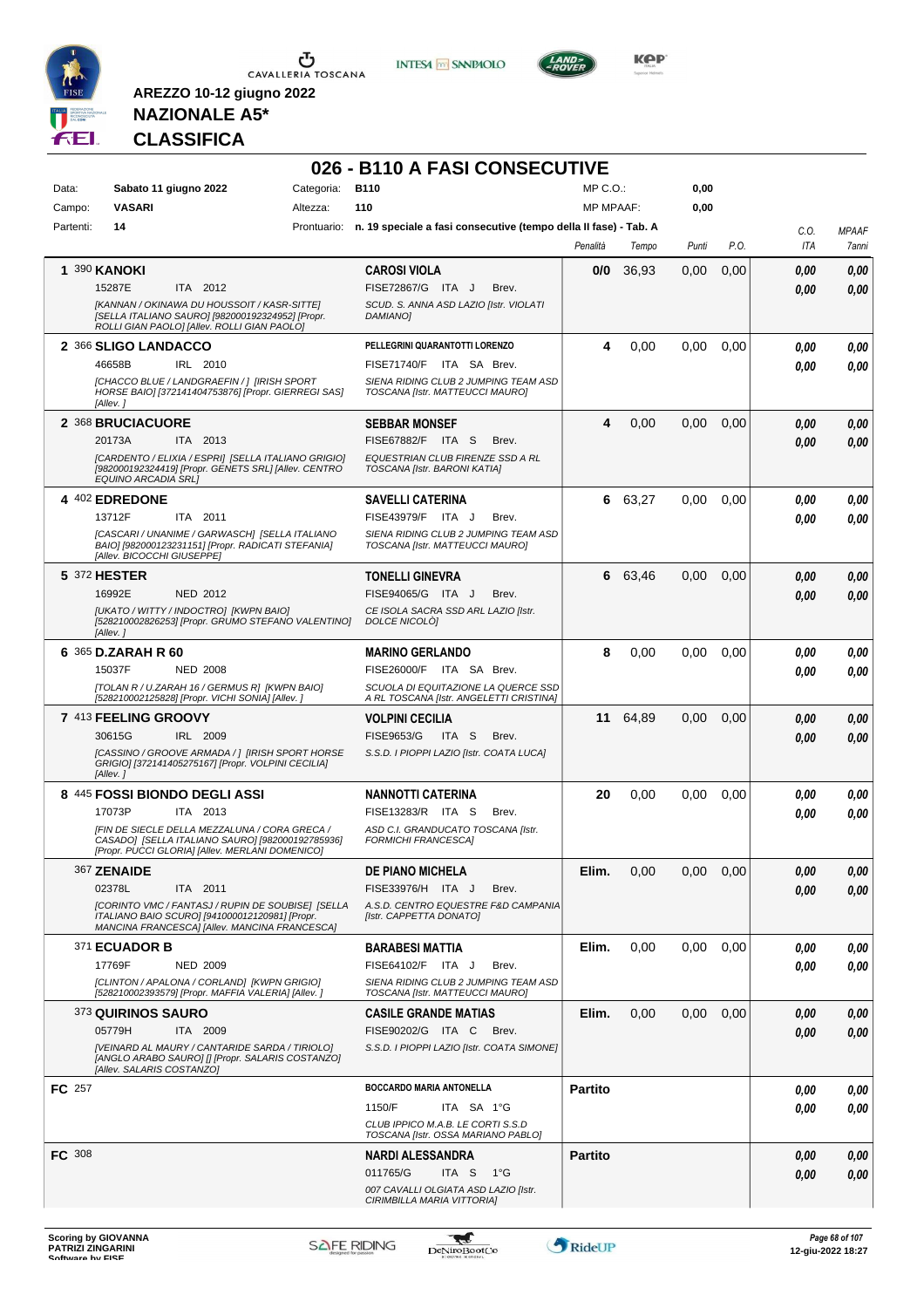

U CAVALLERIA TOSCANA





**Kep** 

#### **NAZIONALE A5\* CLASSIFICA**

**AREZZO 10-12 giugno 2022**

| 026 - B110 A FASI CONSECUTIVE |                       |             |                                                                  |                  |       |       |      |      |              |  |  |
|-------------------------------|-----------------------|-------------|------------------------------------------------------------------|------------------|-------|-------|------|------|--------------|--|--|
| Data:                         | Sabato 11 giugno 2022 | Categoria:  | <b>B110</b>                                                      | $MP C. O.$ :     |       | 0,00  |      |      |              |  |  |
| Campo:                        | <b>VASARI</b>         | Altezza:    | 110                                                              | <b>MP MPAAF:</b> |       | 0,00  |      |      |              |  |  |
| Partenti:                     | 14                    | Prontuario: | n. 19 speciale a fasi consecutive (tempo della II fase) - Tab. A |                  |       |       |      | C.O. | <b>MPAAF</b> |  |  |
|                               |                       |             |                                                                  | Penalità         | Tempo | Punti | P.O. | ITA  | <b>7anni</b> |  |  |
| <b>FC</b> 392                 |                       |             | <b>BASSI LEONARDO</b>                                            | <b>Partito</b>   |       |       |      | 0.00 | 0,00         |  |  |
|                               |                       |             | <b>ITA</b><br>$1^{\circ}$ G<br><b>FISE49887/F</b><br>J           |                  |       |       |      | 0,00 | 0,00         |  |  |
|                               |                       |             | C.I.LA SERRATA TOSCANA [Istr. TENUCCI<br><b>SIMONEI</b>          |                  |       |       |      |      |              |  |  |

Collegio Giudicante *Presidente ANNA RITA CLEMENTE ROBERTA CAPOLONGO GERMANA FRATTINI VANNA SANDRINI LUISA VALENTINI*

#### **027 - B100 A FASI CONSECUTIVE**

| Data:     | Sabato 11 giugno 2022                                                                                                                                                                                                         | Categoria:  | <b>B100</b>                                                      | MP C.O.:         |       | 0,00  |      |            |              |
|-----------|-------------------------------------------------------------------------------------------------------------------------------------------------------------------------------------------------------------------------------|-------------|------------------------------------------------------------------|------------------|-------|-------|------|------------|--------------|
| Campo:    | <b>VASARI</b>                                                                                                                                                                                                                 | Altezza:    | 100                                                              | <b>MP MPAAF:</b> |       | 0.00  |      |            |              |
| Partenti: | 20                                                                                                                                                                                                                            | Prontuario: | n. 19 speciale a fasi consecutive (tempo della II fase) - Tab. A |                  |       |       |      | C.O.       | <b>MPAAF</b> |
|           |                                                                                                                                                                                                                               |             |                                                                  | Penalità         | Tempo | Punti | P.O. | <b>ITA</b> | 7anni        |
|           | 1 386 MISTER KING DEL SOLE                                                                                                                                                                                                    |             | <b>DUMITRAS MIHAELA</b>                                          | 0/0              | 31,15 | 0,00  | 0.00 | 0.00       | 0.00         |
|           | 12865F<br>ITA 2009                                                                                                                                                                                                            |             | FISE52644/F SCN J<br>Brev.                                       |                  |       |       |      | 0.00       | 0.00         |
|           | [DELPHINIUM DEL SOLE / PATHRICE / CALVADOS EX<br>SABLE ROSE] [SELLA ITALIANO BAIO]<br>[9820002123339648] [Propr. ALL, TO CASCINA IL SOLE DI<br>MANZONI ROBERTO] [Allev. ALL, TO CASCINA IL SOLE DI<br><b>MANZONI ROBERTOJ</b> |             | EQUESTRIAN CLUB FIRENZE SSD A RL<br>TOSCANA [Istr. BARONI KATIA] |                  |       |       |      |            |              |
|           | 2 389 CS MACHNO BOY                                                                                                                                                                                                           |             | <b>COLESCHI NICOLE</b>                                           | 0/0              | 32,08 | 0.00  | 0,00 | 0.00       | 0,00         |
|           | 03320R<br><b>ITA</b> 2012 Pony                                                                                                                                                                                                |             | FISE52110/F ITA C<br>Brev.                                       |                  |       |       |      | 0.00       | 0.00         |
|           | [SERENO / NIKITA VII / MACHNO CARWYN] [AES BAIO]<br>[941000013218400] [Propr. CIOMEI ALESSIO] [Allev. CIOMEI<br>ALESSIO]                                                                                                      |             | SCUDERIA VALMARINO UMBRIA [Istr.<br>LOMBARDI BALILLA]            |                  |       |       |      |            |              |
|           | 3 398 TORNADE DELLA BAIA                                                                                                                                                                                                      |             | <b>AZZARITI FUMAROLI GIULIA</b>                                  | 0/0              | 32,57 | 0,00  | 0,00 | 0.00       | 0.00         |
|           | 03298H/XX<br>ITA 2006                                                                                                                                                                                                         |             | FISE46518/F ITA J<br>Brev.                                       |                  |       |       |      | 0.00       | 0.00         |
|           | [ORLANDO / KAMARA / CONCORDE] [SELLA ITALIANO<br>BAIO] [972000000583233] [Propr. CAPPELLI BIGAZZI<br>BIANCA] [Allev. DI BLASIO ANTONIO]                                                                                       |             | SCUDERIA PACCIANI SSD A RL TOSCANA<br>[Istr. PACCIANI SIMONE]    |                  |       |       |      |            |              |
|           | 4 379 VANDA DI SABUCI                                                                                                                                                                                                         |             | <b>DINELLI LORENZO</b>                                           | 0/0              | 32,65 | 0.00  | 0.00 | 0.00       | 0.00         |
|           | 24922M<br>ITA 2004                                                                                                                                                                                                            |             | FISE84442/G ITA G<br>Brev.                                       |                  |       |       |      | 0.00       | 0.00         |
|           | <b>[DONBITO VAN DE HELLE / MISS FRANKENSTEIN /</b><br>MODESTO (II)] [SELLA ITALIANO SAURO]<br>[977121001380017] [Propr. MONNO CARLOTTA] [Allev.<br><b>APRILE RAFFAELEI</b>                                                    |             | ASD LE SCUD. DI RIANO LAZIO [Istr. DUTTO<br><b>REBECCA1</b>      |                  |       |       |      |            |              |
|           | 5 382 G.G.PRIMULA                                                                                                                                                                                                             |             | <b>PIOVANELLI ALLEGRA</b>                                        | 0/0              | 33,26 | 0.00  | 0,00 | 0.00       | 0.00         |
|           | 18122F<br>ITA 2016                                                                                                                                                                                                            |             | FISE55659/F ITA J<br>Brev.                                       |                  |       |       |      | 0,00       | 0.00         |
|           | [-/-/-] [SCONOSCIUTA BAIO] [380271006024812] [Propr.<br>PIOVANELLI ALLEGRA] [Allev. COTTO LUIGI]                                                                                                                              |             | LA BAITA TOSCANA [Istr. FRATI ANGELA]                            |                  |       |       |      |            |              |
|           | 6 419 LA COGRA Z                                                                                                                                                                                                              |             | <b>CALDINI GIOIA</b>                                             | 0/0              | 33.37 | 0.00  | 0.00 | 0,00       | 0,00         |
|           | 03063R<br><b>BEL 2007</b>                                                                                                                                                                                                     |             | FISE56019/F ITA Y<br>Brev.                                       |                  |       |       |      | 0.00       | 0.00         |
|           | [LAWITO / CONA GRAZIE / CON AIR] [ZANGERSHEIDE<br>BAIO] [276098102306244] [Propr. LOTTI ELISA] [Allev.]                                                                                                                       |             | CLUB IPPICO LILLASTRO ASD TOSCANA<br>[Istr. BARBAROSSA MIRCO]    |                  |       |       |      |            |              |
|           | 7 412 PYRANKA VAN'T ACHTERHOF                                                                                                                                                                                                 |             | <b>NUCCETELLI ASIA</b>                                           | 0/0              | 33,47 | 0,00  | 0,00 | 0.00       | 0.00         |
|           | 29810G<br>BEL 2015                                                                                                                                                                                                            |             | <b>FISE8672/R</b><br>ITA S<br>Brev.                              |                  |       |       |      | 0.00       | 0.00         |
|           | [GLOBAL EXPRESS / LYRANKA VAN'T ACHTERHOF / ]<br>[WARMBLOED PAARDEN NE BAIO] [981100004130704]<br>[Propr. NUCCETELLI ASIA] [Allev.]                                                                                           |             | S.S.D. I PIOPPI LAZIO [Istr. COATA LUCA]                         |                  |       |       |      |            |              |
|           | 8 395 IMERO-JOY                                                                                                                                                                                                               |             | <b>CERINI MARTINA</b>                                            | 0/0              | 34,79 | 0.00  | 0,00 | 0.00       | 0,00         |
|           | 18615F<br>NED 2013                                                                                                                                                                                                            |             | FISE48809/F ITA J<br>Brev.                                       |                  |       |       |      | 0.00       | 0.00         |
|           | [EL PRIMERO / JOY / EMILION] [KWPN BAIO]<br>[528210002988964] [Propr. CERINI MARTINA] [Allev. ]                                                                                                                               |             | AREZZOEQUESTRIANCENTRE SSD ARL<br>TOSCANA [Istr. ROTUNNO CARLO]  |                  |       |       |      |            |              |
|           | 9 394 AMARANTO DEL BOSCHETTO                                                                                                                                                                                                  |             | <b>GRAZIOLI FIAMMETTA</b>                                        | 0/0              | 34,95 | 0,00  | 0,00 | 0.00       | 0.00         |
|           | 02531L<br>ITA 2012                                                                                                                                                                                                            |             | <b>FISE48968/F</b><br>ITA C<br>Brev.                             |                  |       |       |      | 0,00       | 0,00         |
|           | [FLYER / GARDENIA DEL BOSCHETTO / VISIR DEL CRATI]<br>[SELLA ITALIANO BAIO] [982000192772426] [Propr.<br>AZIENDA AGRITURISTICA PAGLIALONGA] [Allev. AZIENDA<br>AGRITURISTICA PAGLIALONGAI                                     |             | LA BAITA TOSCANA [Istr. FRATI ANGELA]                            |                  |       |       |      |            |              |

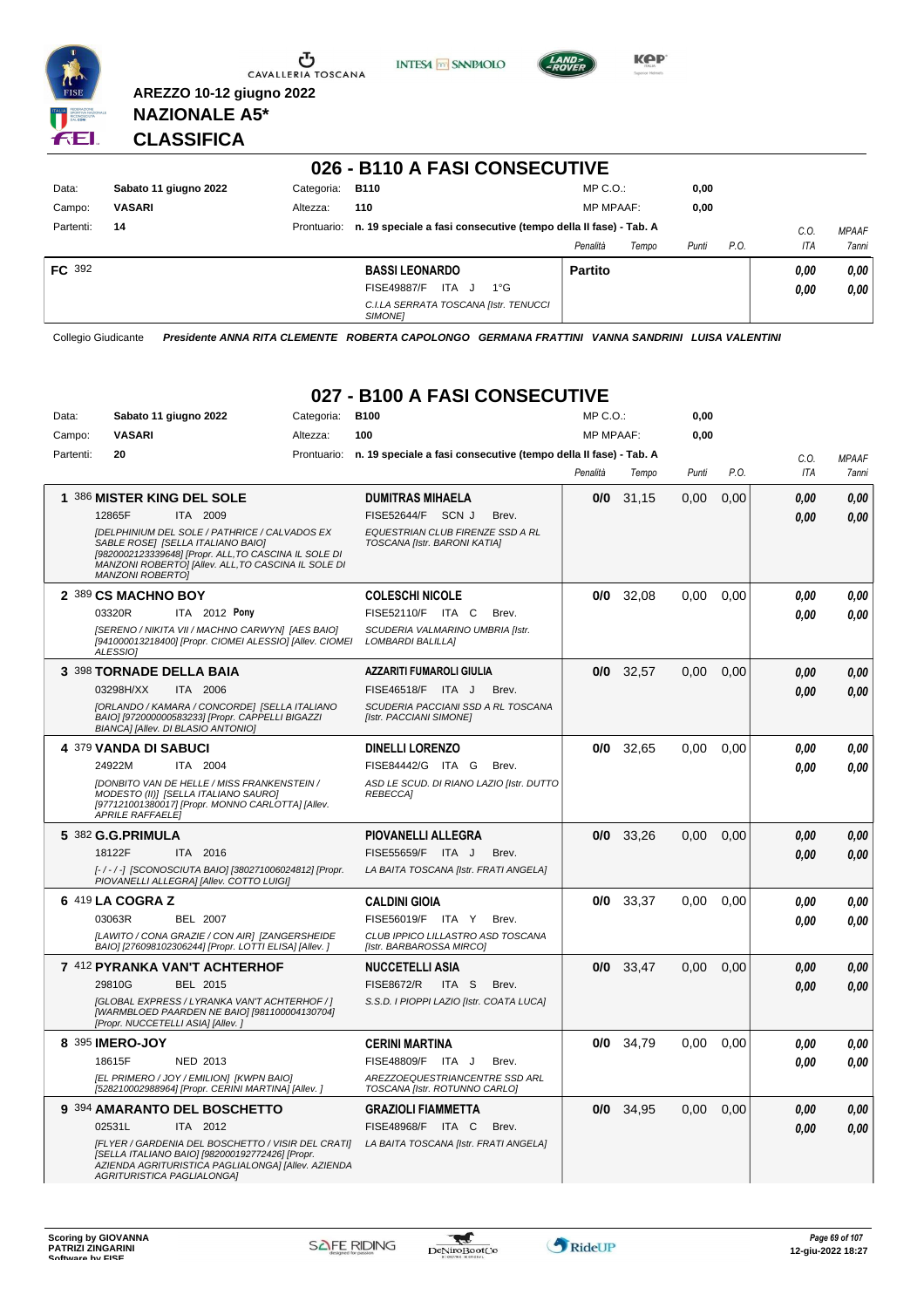



**027 - B100 A FASI CONSECUTIVE**



**Kep** 

## **NAZIONALE A5\* CLASSIFICA**

**AREZZO 10-12 giugno 2022**

| Data:     | Sabato 11 giugno 2022                                                                                                                                                               | Categoria: | <b>B100</b>                                                                    | MP C.O.:         |             | 0,00  |      |            |              |
|-----------|-------------------------------------------------------------------------------------------------------------------------------------------------------------------------------------|------------|--------------------------------------------------------------------------------|------------------|-------------|-------|------|------------|--------------|
| Campo:    | <b>VASARI</b>                                                                                                                                                                       | Altezza:   | 100                                                                            | <b>MP MPAAF:</b> |             | 0,00  |      |            |              |
| Partenti: | 20                                                                                                                                                                                  |            | Prontuario: n. 19 speciale a fasi consecutive (tempo della II fase) - Tab. A   |                  |             |       |      | C.O.       | <b>MPAAF</b> |
|           |                                                                                                                                                                                     |            |                                                                                | Penalità         | Tempo       | Punti | P.O. | ITA        | 7anni        |
|           | 10 385 NAZZARENO                                                                                                                                                                    |            | DI MAJO LIDIA SARA                                                             | 0/0              | 35,52       | 0,00  | 0,00 | 0.00       | 0.00         |
|           | 18158G<br>ITA 2006                                                                                                                                                                  |            | FISE77714/G ITA J<br>Brev.                                                     |                  |             |       |      | 0.00       | 0,00         |
|           | [KSAR-SITTE / ZAFIRAX / NEONELI] [SELLA ITALIANO<br>SAURO] [968000001652824] [Propr. ZIZZI ALESSANDRA]<br>[Allev. ALZU FRANCESCO ANTONIO]                                           |            | C.I. CASALE SAN NICOLA SSD A RL LAZIO<br>[Istr. ZIZZI ALESSANDRA]              |                  |             |       |      |            |              |
|           | 11 391 DAKAR                                                                                                                                                                        |            | <b>MARINO GERLANDO</b>                                                         |                  | $0/0$ 37,65 | 0,00  | 0,00 | 0.00       | 0,00         |
|           | 16884F<br>GER 2014                                                                                                                                                                  |            | FISE26000/F ITA SA Brev.                                                       |                  |             |       |      | 0.00       | 0,00         |
|           | [DIARADO'S BOY / GRATINA / STAKKATO] [HANNOVER<br>SAURO] [276020000183231] [Propr. VICHI SONIA] [Allev. ]                                                                           |            | SCUOLA DI EQUITAZIONE LA QUERCE SSD<br>A RL TOSCANA [Istr. ANGELETTI CRISTINA] |                  |             |       |      |            |              |
|           | <b>12 383 CORTINA</b>                                                                                                                                                               |            | <b>SUSINO GINEVRA</b>                                                          | 0/0              | 37,68       | 0,00  | 0,00 | 0.00       | 0,00         |
|           | 21395G<br><b>GER 2008</b>                                                                                                                                                           |            | FISE55421/F ITA J<br>Brev.                                                     |                  |             |       |      | 0.00       | 0.00         |
|           | [CARDENIO / GREAT LADY / GRANNUS] [HANNOVER<br>BAIO] [380271006040926] [Propr. ARRAS DOMIZIA] [Allev. ]                                                                             |            | SCUDERIA PACCIANI SSD A RL TOSCANA<br>[Istr. PACCIANI SIMONE]                  |                  |             |       |      |            |              |
|           | 13 397 PUERTO RICO                                                                                                                                                                  |            | <b>BRUNI VIRGINIA</b>                                                          |                  | $0/4$ 33,93 | 0,00  | 0,00 | 0.00       | 0,00         |
|           | 13254F<br><b>GER 2005</b>                                                                                                                                                           |            | FISE46670/F ITA S<br>Brev.                                                     |                  |             |       |      | 0.00       | 0,00         |
|           | [PONTIFEX / GRANDINA / GRANDILOT] [WESTFALEN<br>BAIO] [] [Propr. BRUNI GIANLUCA] [Allev. ]                                                                                          |            | SCUOLE ITALIANA DI EQUITAZONE ASD<br>TOSCANA [Istr. LORUSSO DANIELE]           |                  |             |       |      |            |              |
|           | 14 369 PRINZ DEL POGGIOSECCO                                                                                                                                                        |            | DI CIOCCO MATILDE                                                              | 4                | 0,00        | 0,00  | 0.00 | 0.00       | 0,00         |
|           | 02752R<br>ITA 2007                                                                                                                                                                  |            | FISE64607/F ITA J<br>Brev.                                                     |                  |             |       |      | 0.00       | 0.00         |
|           | [PRINZ CLINTUS / ZAIRA DEL POGGIOSECCO / SILVANO]<br>[SELLA ITALIANO GRIGIO] [985000380506443] [Propr.<br>GONZI SIMONE] [Allev. SOC. AGR. LA PENNUCCIA S.S. DI<br>VIGNOLINI R.& C.1 |            | C.I. BENEFIZIO ASD TOSCANA [Istr.<br>SPAZIANI FABRIZIOI                        |                  |             |       |      |            |              |
|           | 14 373 QUIRINOS SAURO                                                                                                                                                               |            | <b>CASILE GRANDE MATIAS</b>                                                    | 4                | 0,00        | 0,00  | 0,00 | 0,00       | 0,00         |
|           | 05779H<br>ITA 2009                                                                                                                                                                  |            | FISE90202/G ITA C<br>Brev.                                                     |                  |             |       |      | 0.00       | 0,00         |
|           | [VEINARD AL MAURY / CANTARIDE SARDA / TIRIOLO]<br>[ANGLO ARABO SAURO] [] [Propr. SALARIS COSTANZO]<br>[Allev. SALARIS COSTANZO]                                                     |            | S.S.D. I PIOPPI LAZIO [Istr. COATA SIMONE]                                     |                  |             |       |      |            |              |
|           | 16 374 CATHO VD GULDEN Z                                                                                                                                                            |            | <b>RICCARDI DALILA</b>                                                         | 5                | 67,20       | 0,00  | 0,00 | 0.00       | 0,00         |
|           | 31283G<br>BEL 2011                                                                                                                                                                  |            | FISE88339/G ITA C<br>Brev.                                                     |                  |             |       |      | 0.00       | 0.00         |
|           | [CALVARO Z / GODIVA VD GULDEN Z / ] [ZANGERSHEIDE<br>BAIO] [967000009298121] [Propr. RICCARDI DALILA]<br>[Allev.]                                                                   |            | CENTRO IPPICO GOLDEN HORSES LAZIO<br>[Istr. COATA LUCA]                        |                  |             |       |      |            |              |
|           | 17 404 MARCEL VAN DE CEULSHAEGEN                                                                                                                                                    |            | <b>VALENTI CAMILLA</b>                                                         | 8                | 79,53       | 0,00  | 0,00 | 0,00       | 0,00         |
|           | 18099F<br>BEL 2012                                                                                                                                                                  |            | FISE41812/F ITA J<br>Brev.                                                     |                  |             |       |      | 0.00       | 0,00         |
|           | [DEAUVILLE DE LA VIE / U DARCO / DARCO] [BEL.<br>WARMBLOEDPAARD SAURO] [981100002844246] [Propr.<br>VALENTI CAMILLA] [Allev.]                                                       |            | LA BAITA TOSCANA [Istr. FRATI ANGELA]                                          |                  |             |       |      |            |              |
|           | <b>18 406 CLEOPATRA 250</b>                                                                                                                                                         |            | <b>LEONARDI PAOLA</b>                                                          |                  | 18 90,14    | 0,00  | 0,00 | 0.00       | 0,00         |
|           | 29096G GER 2009                                                                                                                                                                     |            | FISE43120/G ITA SA Brev.                                                       |                  |             |       |      | $\it 0,00$ | $0,\!00$     |
|           | [CLINTON I / HANDRA / ] [VERBAND HESSI.PFERD.<br>SAURO] [528210006118121] [Propr. LEONARDI PAOLA]<br>[Allev.]                                                                       |            | GLB EQUITAZIONE ASD LAZIO [Istr. LO<br><b>BALBO SALVATORE</b>                  |                  |             |       |      |            |              |
|           | 367 ZENAIDE                                                                                                                                                                         |            | <b>DE PIANO MICHELA</b>                                                        | Elim.            | 0,00        | 0,00  | 0,00 | 0.00       | 0,00         |
|           | 02378L<br>ITA 2011                                                                                                                                                                  |            | FISE33976/H ITA J<br>Brev.                                                     |                  |             |       |      | 0.00       | 0,00         |
|           | [CORINTO VMC / FANTASJ / RUPIN DE SOUBISE] [SELLA<br>ITALIANO BAIO SCURO] [941000012120981] [Propr.<br>MANCINA FRANCESCA] [Allev. MANCINA FRANCESCA]                                |            | A.S.D. CENTRO EQUESTRE F&D CAMPANIA<br>[Istr. CAPPETTA DONATO]                 |                  |             |       |      |            |              |
|           | 387 LUCIFERO                                                                                                                                                                        |            | <b>CENERINI LUDOVICA</b>                                                       | Elim.            | 0,00        | 0,00  | 0,00 | 0.00       | 0,00         |
|           | 15276G/ST<br>ITA 2004                                                                                                                                                               |            | FISE52607/F ITA J<br>Brev.                                                     |                  |             |       |      | 0.00       | 0,00         |
|           | [ERIN / ROBERGA / CACIBI] [ANGLO ARABO GRIGIO]<br>[977121001892846] [Propr. CECI FRANCESCO] [Allev.<br><b>DADDI GAVINO]</b>                                                         |            | C.I.LA SERRATA TOSCANA [Istr. TENUCCI<br>SIMONE]                               |                  |             |       |      |            |              |

Collegio Giudicante *Presidente ANNA RITA CLEMENTE ROBERTA CAPOLONGO GERMANA FRATTINI VANNA SANDRINI LUISA VALENTINI*

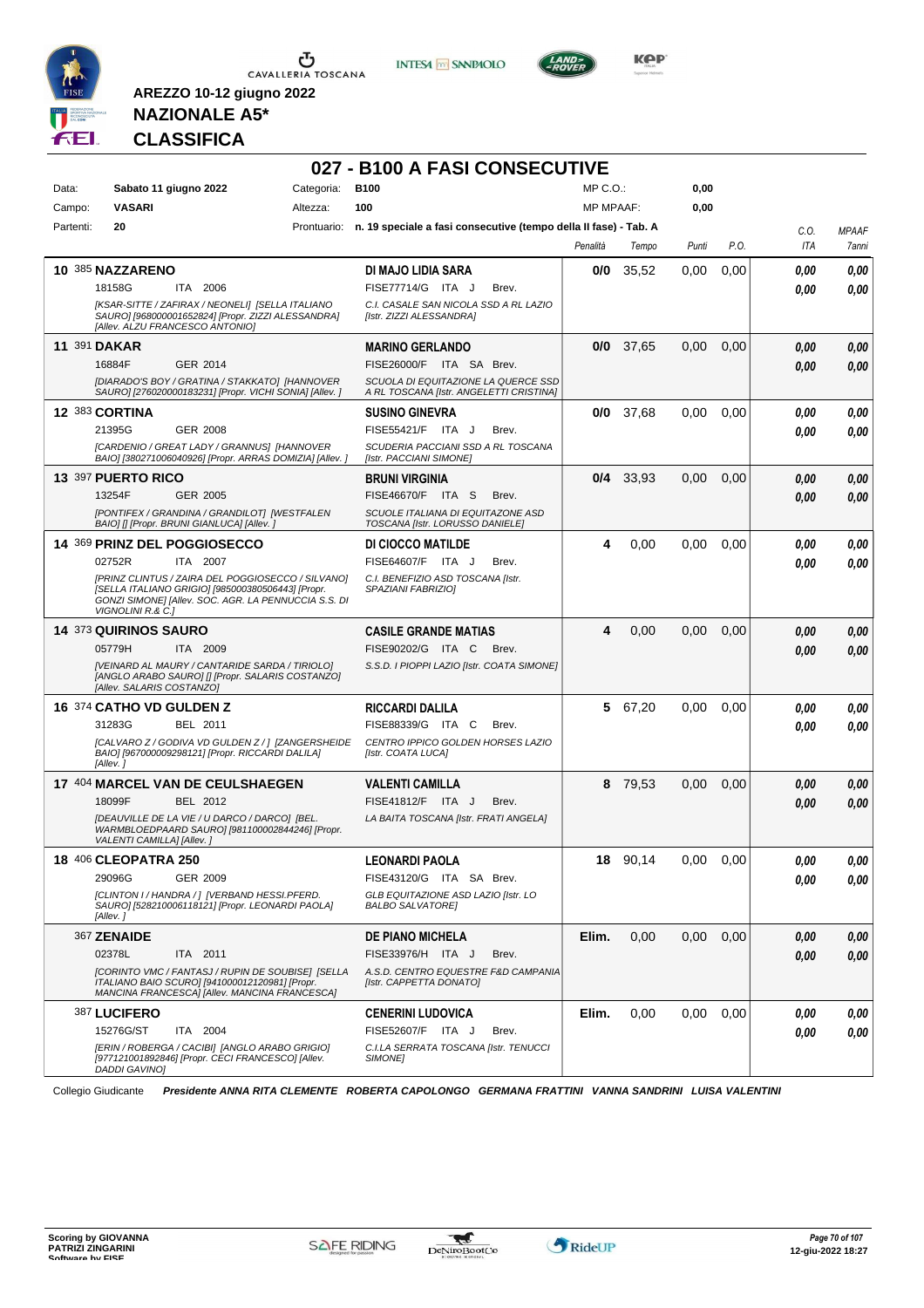

**INTESA M** SANPAOLO



**KOP** 

## **NAZIONALE A5\* CLASSIFICA**

|             |                                                                                                                                                                           |            | 028 - B90 A FASI CONSECUTIVE                                                 |                  |             |       |      |      |              |
|-------------|---------------------------------------------------------------------------------------------------------------------------------------------------------------------------|------------|------------------------------------------------------------------------------|------------------|-------------|-------|------|------|--------------|
| Data:       | Sabato 11 giugno 2022                                                                                                                                                     | Categoria: | <b>B90</b>                                                                   | $MP C. O.$ :     |             | 0,00  |      |      |              |
| Campo:      | <b>VASARI</b>                                                                                                                                                             | Altezza:   | 90                                                                           | <b>MP MPAAF:</b> |             | 0,00  |      |      |              |
| Partenti:   | 13                                                                                                                                                                        |            | Prontuario: n. 19 speciale a fasi consecutive (tempo della II fase) - Tab. A |                  |             |       |      | C.O. | <b>MPAAF</b> |
|             |                                                                                                                                                                           |            |                                                                              | Penalità         | Tempo       | Punti | P.O. | ITA  | 7anni        |
|             | 1 399 MAKITA DW                                                                                                                                                           |            | <b>PELATI CHANTAL</b>                                                        |                  | $0/0$ 21,83 | 0,00  | 0,00 | 0,00 | 0,00         |
|             | 15437F<br>BEL 2012                                                                                                                                                        |            | FISE46358/F ITA J<br>Brev.                                                   |                  |             |       |      | 0.00 | 0,00         |
|             | [ELVIS TER PUTTE / STELLA / PACHAT II] [BEL.<br>WARMBLOEDPAARD BAIO] [981100002934365] [Propr.<br>MORASSO MARCO] [Allev.]                                                 |            | LA BAITA TOSCANA [Istr. FRATI ANGELA]                                        |                  |             |       |      |      |              |
|             | 2 374 CATHO VD GULDEN Z                                                                                                                                                   |            | <b>RICCARDI DALILA</b>                                                       |                  | $0/0$ 23,44 | 0,00  | 0.00 | 0.00 | 0.00         |
|             | 31283G<br><b>BEL 2011</b>                                                                                                                                                 |            | FISE88339/G ITA C<br>Brev.                                                   |                  |             |       |      | 0.00 | 0.00         |
|             | [CALVARO Z / GODIVA VD GULDEN Z / ] [ZANGERSHEIDE<br>BAIO] [967000009298121] [Propr. RICCARDI DALILA]<br>[Allev.]                                                         |            | CENTRO IPPICO GOLDEN HORSES LAZIO<br>[Istr. COATA LUCA]                      |                  |             |       |      |      |              |
|             | 3 418 CERVÍ DE MAQUIS                                                                                                                                                     |            | <b>PANICHI LUNA</b>                                                          |                  | $0/0$ 24,32 | 0,00  | 0,00 | 0,00 | 0,00         |
|             | ESP 2014 Pony<br>17620F                                                                                                                                                   |            | FISE63568/F ITA G<br>Brev.                                                   |                  |             |       |      | 0.00 | 0.00         |
|             | [-/-/-] [PONY GRIGIO] [724099000014498] [Propr. ASD<br>ADRIATIK HORSES TEAM] [Allev.]                                                                                     |            | TOSCANA EQUITAZIONE ASD TOSCANA<br>[Istr. MELI GIORGIO]                      |                  |             |       |      |      |              |
|             | 4 393 AL CAPONE                                                                                                                                                           |            | <b>GHERARDINI CAMILLA</b>                                                    |                  | $0/0$ 25,95 | 0.00  | 0,00 | 0,00 | 0.00         |
|             | 14278F<br>GER 2008                                                                                                                                                        |            | FISE49315/F ITA J<br>Brev.                                                   |                  |             |       |      | 0.00 | 0.00         |
|             | [CHEPETTO / ISABEAU I / SIR SHOSTAKOV]<br>[HOLSTEINER BAIO] [941000014558948] [Propr. FAGIOLINI<br>MASSIMILIANO] [Allev.]                                                 |            | SCUDERIE SANTA MARIA ASD TOSCANA<br>[Istr. CONSORTI GIOVANNI]                |                  |             |       |      |      |              |
|             | 5 421 GAUCHO                                                                                                                                                              |            | <b>CHERICI MARCO</b>                                                         |                  | $0/0$ 26,17 | 0,00  | 0,00 | 0,00 | 0,00         |
|             | 02545C<br>GER 2003                                                                                                                                                        |            | FISE12731/F ITA SA Brev.                                                     |                  |             |       |      | 0.00 | 0.00         |
|             | [GRAF GRANNUS / SALUE / SILVIO I] [HANNOVER BAIO]<br>[528210002092863] [Propr. CASALATI GARINEI ROBERTA]<br>[Allev.]                                                      |            | LA CASINA ASD TOSCANA [Istr. AMATO<br><b>MARY TERRY NOEL1</b>                |                  |             |       |      |      |              |
|             | 6 409 GRETA DI SABUCI                                                                                                                                                     |            | <b>GARZELLI LORENZO</b>                                                      | 0/0              | 28,08       | 0,00  | 0,00 | 0.00 | 0,00         |
|             | 26542M<br>ITA 2012                                                                                                                                                        |            | FISE26864/F ITA SA Brev.                                                     |                  |             |       |      | 0.00 | 0.00         |
|             | [LUIS DELLA CACCIA / LYSISTRATA / LUX] [SELLA<br>ITALIANO GRIGIO] [982000192324539] [Propr. APRILE<br>RAFFAELE] [Allev. APRILE RAFFAELE]                                  |            | CLUB IPPICO M.A.B. LE CORTI S.S.D<br>TOSCANA [Istr. OSSA MARIANO PABLO]      |                  |             |       |      |      |              |
|             | 7 400 CLONMORE CHARLOTTE                                                                                                                                                  |            | DE LUNA LUDOVICA CORNELIA                                                    |                  | $0/0$ 31,75 | 0,00  | 0.00 | 0,00 | 0,00         |
|             | 28693G<br>IRL 2014 Pony                                                                                                                                                   |            | FISE63142/G ITA J<br>Brev.                                                   |                  |             |       |      | 0.00 | 0.00         |
|             | [GWENNIC DE GOARIVA / MISTY LADY / ] [CONNEMARA<br>BAIO] [372100400050626] [Propr. DE LUNA ADOLFO]<br>[Allev.]                                                            |            | C.I. CASALE SAN NICOLA SSD A RL LAZIO<br>[Istr. ZIZZI ALESSANDRA]            |                  |             |       |      |      |              |
|             | 8 420 WETTE G.                                                                                                                                                            |            | <b>CHERICI ERIKA</b>                                                         |                  | $0/0$ 32,46 | 0.00  | 0,00 | 0,00 | 0,00         |
|             | ITA 2012<br>17329F                                                                                                                                                        |            | FISE46620/F ITA S<br>Brev.                                                   |                  |             |       |      | 0,00 | 0.00         |
|             | [QUATTRO B (EX CIEL D'ESPOIR) / WILMA GOICH /<br>LIQUID] [SELLA ITALIANO SAURO] [982000192765148]<br>[Propr. CHERICI ERIKA] [Allev. AZ. AGR. EQUUS RESORT<br>AND SPAI     |            | LA CASINA ASD TOSCANA [Istr. AMATO<br><b>MARY TERRY NOEL1</b>                |                  |             |       |      |      |              |
| 9 411 LISSI |                                                                                                                                                                           |            | <b>INNOCENTI SARA</b>                                                        |                  | $0/4$ 26,05 | 0,00  | 0,00 | 0,00 | 0,00         |
|             | 17904F<br>ITA 2005 Pony                                                                                                                                                   |            | FISE24192/F ITA S<br>Brev.                                                   |                  |             |       |      | 0.00 | 0,00         |
|             | [ANTINOR - S / ELFE / NIBELUNG - V] [HAFLINGER<br>SAURO DORATO] [380098100490045] [Propr.<br>MONTAGNOLI ALESSIA] [Allev. ] (NON ADEGUARE<br>COMBINAZIONE PER PONY GRAZIE) |            | SAN GORO ASD TOSCANA [Istr.<br>FIORAVANTI ROBERTA]                           |                  |             |       |      |      |              |
|             | <b>10 407 HOPE GREY</b>                                                                                                                                                   |            | <b>PULCINELLI GAIA</b>                                                       | 4                | 0,00        | 0,00  | 0,00 | 0,00 | 0,00         |
|             | 17304F<br>ITA 2011                                                                                                                                                        |            | 4001/F<br>ITA S<br>Brev.                                                     |                  |             |       |      | 0,00 | 0,00         |
|             | [- / KATE / NINTENDER] [SELLA ITALIANO GRIGIO]<br>[941000012128944] [Propr. PULCINELLI GAIA] [Allev. DE<br><b>ANGELIS MICHELE]</b>                                        |            | C.I. TENUTA SELVAGGIA ASD TOSCANA<br>[Istr. DE VINCENZI CRISTIANA]           |                  |             |       |      |      |              |
|             | 11 376 CAMEO DELLE SCHIAVE                                                                                                                                                |            | <b>FALZINI TEODOLINDA</b>                                                    |                  | 5 67,73     | 0,00  | 0,00 | 0,00 | 0,00         |
|             | <b>GER 2007</b><br>20876G                                                                                                                                                 |            | FISE86891/G ITA G<br>Brev.                                                   |                  |             |       |      | 0,00 | 0,00         |
|             | [CONTENDRO / MATINKA / ] [HANNOVER BAIO SCURO]<br>[941000012038524] [Propr. MANGERINI FABIO] [Allev. ]                                                                    |            | CI CASTELNUOVO ASD LAZIO [Istr.<br>LOPALCO CARLOTTA]                         |                  |             |       |      |      |              |
|             | 12 410 BELFUCILE                                                                                                                                                          |            | <b>AGNOLONI CAMILLA</b>                                                      |                  | 7 73,87     | 0,00  | 0,00 | 0,00 | 0,00         |
|             | 46396B<br>ITA 2016                                                                                                                                                        |            | FISE25486/F ITA Y<br>Brev.                                                   |                  |             |       |      | 0,00 | 0,00         |
|             | [MONTE BELLINI / CORNFLAKES 2 / ] [SELLA ITALIANO<br>BAIO] [380271000022078] [Propr. MOYERSOEN FILIPPO]<br>[Allev. MOYERSOEN FILIPPO]                                     |            | LA CIPRESSAIA TOSCANA [Istr. LARI<br>GIULIA]                                 |                  |             |       |      |      |              |

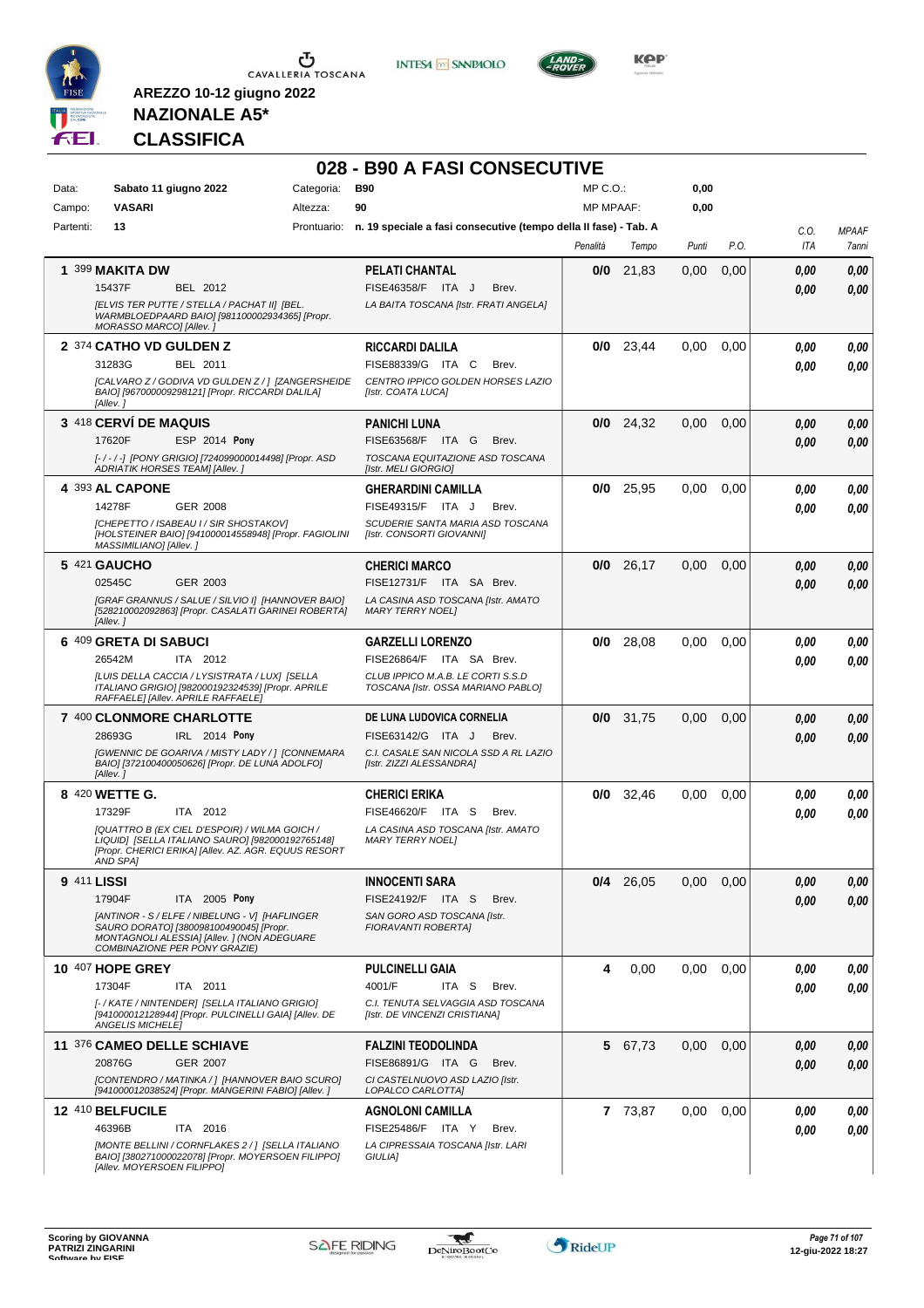

Ⴠ CAVALLERIA TOSCANA





**Kep** 

**NAZIONALE A5\* CLASSIFICA**

**AREZZO 10-12 giugno 2022**

#### **028 - B90 A FASI CONSECUTIVE**

| Data:     | Sabato 11 giugno 2022 | Categoria:  | <b>B90</b>                                                       | $MP C. O.$ :      | 0,00          |      |              |
|-----------|-----------------------|-------------|------------------------------------------------------------------|-------------------|---------------|------|--------------|
| Campo:    | <b>VASARI</b>         | Altezza:    | 90                                                               | <b>MP MPAAF:</b>  | 0,00          |      |              |
| Partenti: | 13                    | Prontuario: | n. 19 speciale a fasi consecutive (tempo della II fase) - Tab. A |                   |               | C.0  | <b>MPAAF</b> |
|           |                       |             |                                                                  | Penalità<br>Tempo | P.O.<br>Punti | ITA  | 7anni        |
| FC 417    |                       |             | <b>CUCCO VALENTINA</b>                                           | <b>Partito</b>    |               | 0.00 | 0,00         |
|           |                       |             | ITA S<br>$1^{\circ}G$<br>003019/H                                |                   |               | 0,00 | 0,00         |
|           |                       |             | CI EQUIDEC LE PALME ASD CAMPANIA [Istr.]<br>CAPPIELLO VALERIAI   |                   |               |      |              |

Collegio Giudicante *Presidente ANNA RITA CLEMENTE ROBERTA CAPOLONGO GERMANA FRATTINI VANNA SANDRINI LUISA VALENTINI*

#### **029 - LB80 DI PRECISIONE**

| Data:                 | Sabato 11 giugno 2022                                                                                                                                              | Categoria:             | <b>LB80</b>                                                        | MP C. O.         |         | 0,00  |      |            |              |
|-----------------------|--------------------------------------------------------------------------------------------------------------------------------------------------------------------|------------------------|--------------------------------------------------------------------|------------------|---------|-------|------|------------|--------------|
| Campo:                | <b>VASARI</b>                                                                                                                                                      | Altezza:               | 80                                                                 | <b>MP MPAAF:</b> |         | 0,00  |      |            |              |
| Partenti:             | $\overline{7}$                                                                                                                                                     |                        | Prontuario: n. 1 di Precisione - Tab. A                            |                  |         |       |      | C.O.       | <b>MPAAF</b> |
|                       |                                                                                                                                                                    |                        |                                                                    | Penalità         | Tempo   | Punti | P.O. | <b>ITA</b> | <b>7anni</b> |
| 1 418 CERVÍ DE MAQUIS |                                                                                                                                                                    | <b>PANICHI LUNA</b>    | $\mathbf 0$                                                        | 0.00             | 0,00    | 0.00  | 0.00 | 0.00       |              |
|                       | <b>ESP 2014 Pony</b><br>17620F                                                                                                                                     |                        | FISE63568/F ITA G<br>Brev.                                         |                  |         |       |      | 0,00       | 0,00         |
|                       | [-/-/-] [PONY GRIGIO] [724099000014498] [Propr. ASD<br>ADRIATIK HORSES TEAM] [Allev. ]                                                                             |                        | TOSCANA EQUITAZIONE ASD TOSCANA<br>[Istr. MELI GIORGIO]            |                  |         |       |      |            |              |
|                       | 1 430 CORONA                                                                                                                                                       |                        | <b>DE MAIO FRANCESCO</b>                                           | $\bf{0}$         | 0,00    | 0,00  | 0,00 | 0,00       | 0.00         |
|                       | 03281C<br>GER 2006                                                                                                                                                 |                        | FISE34089/H ITA G<br>A LUDI                                        |                  |         |       |      | 0.00       | 0,00         |
|                       | [COLANDER / CORONADA / CORONADO] [WUR GRIGIO]<br>[] [Propr. BACOCCOLI ELIN BIRGITTA GUNILLA B] [Allev. ]                                                           |                        | A.S.D. CENTRO EQUESTRE F&D CAMPANIA<br>[Istr. CAPPETTA DONATO]     |                  |         |       |      |            |              |
|                       | 1 431 RASTON                                                                                                                                                       |                        | <b>CLOETTA SOFIA</b>                                               | $\Omega$         | 0,00    | 0,00  | 0,00 | 0,00       | 0,00         |
|                       | 04327N<br>ITA 2010                                                                                                                                                 |                        | FISE67080/F ITA J<br>A LUDI                                        |                  |         |       |      | 0.00       | 0.00         |
|                       | [STARON / LA BELLA SAURA / KSAR-SITTE (BEL)] [SELLA<br>ITALIANO BAIO] [982000123245890] [Propr. CASADEI<br>SANTUCCI SCOZZA FABIANA] [Allev. DESSOLIS<br>SALVATORE1 |                        | TOSCANA EQUITAZIONE ASD TOSCANA<br>[Istr. PITZIANTI CRISTIAN]      |                  |         |       |      |            |              |
|                       | 1 433 DAKOTA                                                                                                                                                       |                        | <b>BRECCIAROLI FILIPPO</b>                                         | $\bf{0}$         | 0,00    | 0.00  | 0.00 | 0.00       | 0,00         |
|                       | 15679G<br><b>SCN 2004 Pony</b>                                                                                                                                     |                        | FISE95632/G ITA G ALUDI                                            |                  |         |       |      | 0.00       | 0,00         |
|                       | [XXXX / XXXX / ] [SCONOSCIUTA ROANO] [] [Propr.<br>ASS.SPORT.DILETTANTISTICA EQUICLUB VALLE DEL<br>TEVERE] [Allev.]                                                |                        | C.S.CARABINIERI LAZIO [Istr. BRECCIAROLI<br>STEFANOI               |                  |         |       |      |            |              |
|                       | 1 434 CARLOS                                                                                                                                                       |                        | <b>DEPASQUALE VITTORIA</b>                                         | $\bf{0}$         | 0.00    | 0.00  | 0.00 | 0,00       | 0,00         |
|                       | 18519G<br>NED 2005 Pony                                                                                                                                            |                        | FISE63922/F ITA G ALUDI                                            |                  |         |       |      | 0.00       | 0.00         |
|                       | [PONY SAURO] [528210000924748] [Propr. D'URSO<br>BRUNO] [Allev.]                                                                                                   |                        | LA BAITA TOSCANA [Istr. FRATI ANGELA]                              |                  |         |       |      |            |              |
| 6 407 HOPE GREY       |                                                                                                                                                                    | <b>PULCINELLI GAIA</b> |                                                                    | 1 70,34          | 0,00    | 0,00  | 0,00 | 0,00       |              |
|                       | 17304F<br>ITA 2011                                                                                                                                                 |                        | 4001/F<br>ITA <sub>S</sub><br>Brev.                                |                  |         |       |      | 0.00       | 0,00         |
|                       | [- / KATE / NINTENDER] [SELLA ITALIANO GRIGIO]<br>[941000012128944] [Propr. PULCINELLI GAIA] [Allev. DE<br><b>ANGELIS MICHELE!</b>                                 |                        | C.I. TENUTA SELVAGGIA ASD TOSCANA<br>[Istr. DE VINCENZI CRISTIANA] |                  |         |       |      |            |              |
|                       | 7 380 OXVIEWCAILIN                                                                                                                                                 |                        | <b>CIULLI CHIARA</b>                                               |                  | 9 86,07 | 0.00  | 0.00 | 0.00       | 0,00         |
|                       | 14286F<br>IRL 2010 Pony                                                                                                                                            |                        | <b>FISE57412/F</b><br>ITA SA Brev.                                 |                  |         |       |      | 0.00       | 0.00         |
|                       | <b>JOX VIEW PADDY / RATHCOONA FANNY / GLENCARRIG</b><br>PRINCE] [CONNEMARA GRIGIO] [3721004000017262]<br>[Propr. MEUCCI GIULIA] [Allev.]                           |                        | LA CIPRESSAIA TOSCANA [Istr. LARI<br><b>GIULIAI</b>                |                  |         |       |      |            |              |

Collegio Giudicante *Presidente ANNA RITA CLEMENTE ROBERTA CAPOLONGO GERMANA FRATTINI VANNA SANDRINI LUISA VALENTINI*

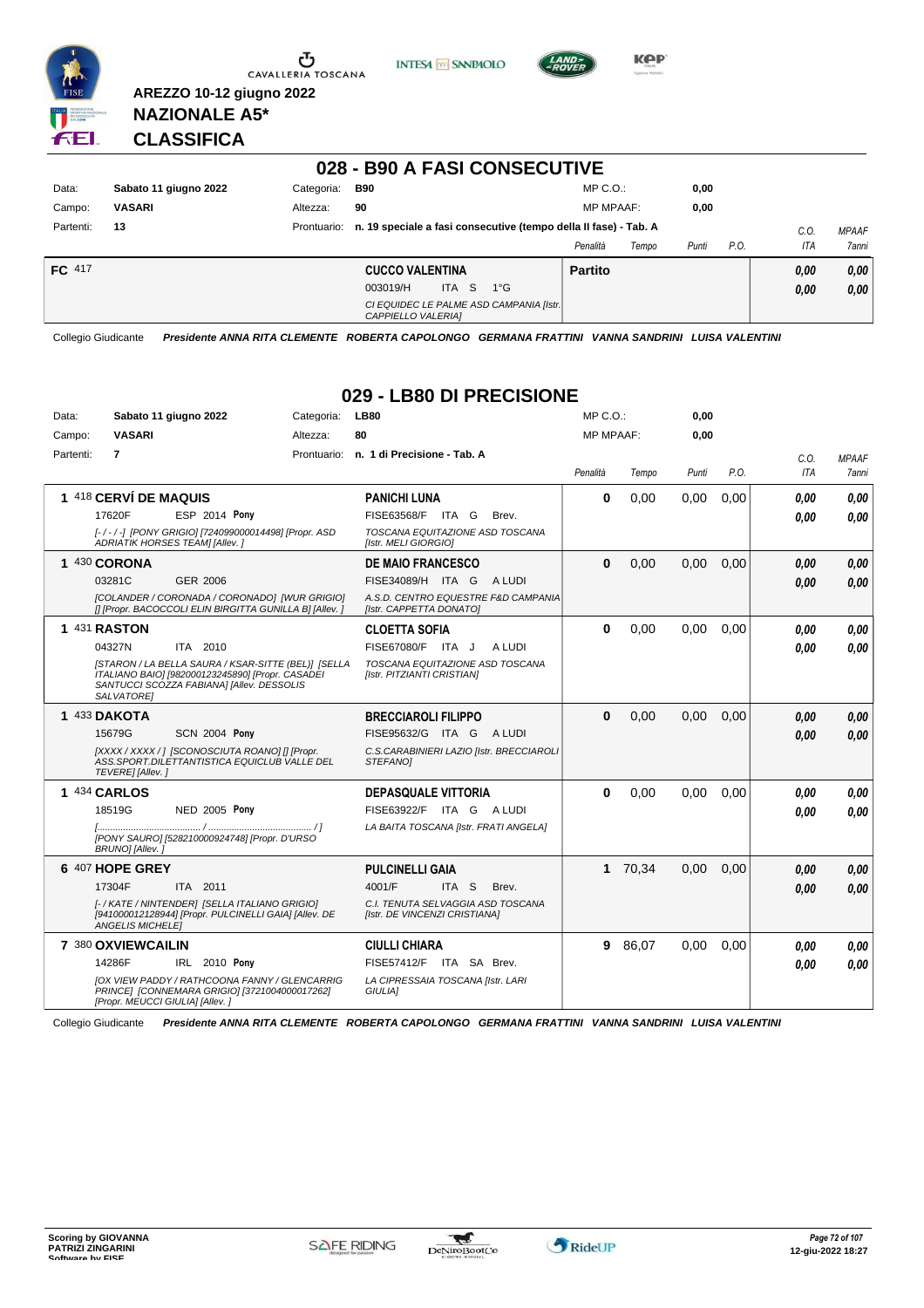

**INTESA** M SANPAOLO



**Kep** 

### **NAZIONALE A5\* CLASSIFICA**

**AREZZO 10-12 giugno 2022**

|           |                        |                                                                                                         |             | 030 - L70 DI PRECISIONE                                        |                  |       |       |      |      |              |
|-----------|------------------------|---------------------------------------------------------------------------------------------------------|-------------|----------------------------------------------------------------|------------------|-------|-------|------|------|--------------|
| Data:     |                        | Sabato 11 giugno 2022                                                                                   | Categoria:  | <b>L70</b>                                                     | $MP C. O.$ :     |       | 0,00  |      |      |              |
| Campo:    | <b>VASARI</b>          |                                                                                                         | Altezza:    | 70                                                             | <b>MP MPAAF:</b> |       | 0,00  |      |      |              |
| Partenti: | 4                      |                                                                                                         | Prontuario: | n. 1 di Precisione - Tab. A                                    |                  |       |       |      | C.0. | <b>MPAAF</b> |
|           |                        |                                                                                                         |             |                                                                | Penalità         | Tempo | Punti | P.O. | ITA  | 7anni        |
|           |                        | 428 G-GENTLEMEN DE GULDENBOOM                                                                           |             | <b>MARCHIORO DILETTA</b>                                       | $\bf{0}$         | 0,00  | 0,00  | 0,00 | 0.00 | 0,00         |
|           | 11367F                 | <b>BEL 2006</b>                                                                                         |             | FISE70393/F<br>ITA G<br>A LUDI                                 |                  |       |       |      | 0,00 | 0.00         |
|           |                        | [ROBLE / GIOIS DELL'AC.CA.DE / CACAO COURCELLE]<br>[BWP BAIO] [] [Propr. TSATSOU DANAI] [Allev. ]       |             | LA BAITA TOSCANA [Istr. FRATI ANGELA]                          |                  |       |       |      |      |              |
|           | 429 JACKETS MAGICIAN   |                                                                                                         |             | <b>BERKERY LILAH PARI DEIRDRE</b>                              | 0                | 0,00  | 0,00  | 0.00 | 0.00 | 0,00         |
|           | 30342K                 | <b>GBR 2011 Pony</b>                                                                                    |             | GBR G<br>FISE67471/F<br>A LUDI                                 |                  |       |       |      | 0.00 | 0.00         |
|           |                        | [X / X / ] [PONY SAURO BRUCIATO] [] [Propr. ] [Allev. ]                                                 |             | TOSCANA EQUITAZIONE ASD TOSCANA<br>[Istr. PITZIANTI CRISTIAN]  |                  |       |       |      |      |              |
| 1.        | 430 CORONA             |                                                                                                         |             | <b>DE MAIO FRANCESCO</b>                                       | $\bf{0}$         | 0,00  | 0,00  | 0,00 | 0.00 | 0,00         |
|           | 03281C                 | GER 2006                                                                                                |             | FISE34089/H<br>ITA G<br>A LUDI                                 |                  |       |       |      | 0.00 | 0,00         |
|           |                        | [COLANDER / CORONADA / CORONADO] [WUR GRIGIO]<br>[] [Propr. BACOCCOLI ELIN BIRGITTA GUNILLA B] [Allev.] |             | A.S.D. CENTRO EQUESTRE F&D CAMPANIA<br>[Istr. CAPPETTA DONATO] |                  |       |       |      |      |              |
|           | 4 434 CARLOS           |                                                                                                         |             | <b>DEPASQUALE VITTORIA</b>                                     | 8                | 0,00  | 0,00  | 0,00 | 0.00 | 0.00         |
|           | 18519G                 | NED 2005 Pony                                                                                           |             | FISE63922/F<br>ITA<br>G<br>A LUDI                              |                  |       |       |      | 0.00 | 0.00         |
|           | <b>BRUNO1</b> [Allev.] | [PONY SAURO] [528210000924748] [Propr. D'URSO                                                           |             | LA BAITA TOSCANA [Istr. FRATI ANGELA]                          |                  |       |       |      |      |              |

Collegio Giudicante *Presidente ANNA RITA CLEMENTE ROBERTA CAPOLONGO GERMANA FRATTINI VANNA SANDRINI LUISA VALENTINI*

### **031 - L60 DI PRECISIONE**

| Data:                                        | Sabato 11 giugno 2022                                                                                                                               | Categoria:                                                                                      | <b>L60</b>              |                                                                 |        | $MP C. O.$ :     |       | 0,00  |      |            |                                     |
|----------------------------------------------|-----------------------------------------------------------------------------------------------------------------------------------------------------|-------------------------------------------------------------------------------------------------|-------------------------|-----------------------------------------------------------------|--------|------------------|-------|-------|------|------------|-------------------------------------|
| Campo:                                       | <b>VASARI</b>                                                                                                                                       | Altezza:                                                                                        | 60                      |                                                                 |        | <b>MP MPAAF:</b> |       | 0.00  |      |            |                                     |
| Partenti:                                    | $\overline{7}$                                                                                                                                      | Prontuario:                                                                                     |                         | n. 1 di Precisione - Tab. A                                     |        |                  |       |       |      | C.O.       | <b>MPAAF</b>                        |
|                                              |                                                                                                                                                     |                                                                                                 |                         |                                                                 |        | Penalità         | Tempo | Punti | P.O. | <b>ITA</b> | 7anni                               |
|                                              | 1 364 DELTAKAL                                                                                                                                      |                                                                                                 | <b>BORICCHI CAMILLA</b> |                                                                 |        | $\bf{0}$         | 0.00  | 0,00  | 0,00 | 0.00       | 0.00                                |
|                                              | 06818H<br>GBR 2014                                                                                                                                  |                                                                                                 |                         | FISE64111/F ITA G ALUDI                                         |        |                  |       |       |      | 0.00       | 0,00                                |
|                                              | [DELEGATOR / GUNTAKAL / DAMSIRE] [PUROSANGUE<br>INGLESE BAIO] [985101045219486] [Propr. CAROTENUTO<br>LUIGI ANGELO] [Allev.]                        |                                                                                                 |                         | AREZZOEQUESTRIANCENTRE SSD ARL<br>TOSCANA [Istr. ROTUNNO CARLO] |        |                  |       |       |      |            |                                     |
|                                              | 1 422 BORDERHILL WILLIAM 88224                                                                                                                      |                                                                                                 |                         | BERKERY LILAH PARI DEIRDRE                                      |        | 0                | 0,00  | 0.00  | 0,00 | 0.00       | 0.00                                |
|                                              | <b>GBR 2010 Pony</b><br>17688F                                                                                                                      |                                                                                                 |                         | FISE67471/F GBR G A LUDI                                        |        |                  |       |       |      | 0.00       | 0.00                                |
|                                              | [EYARTH MOWGLI 56763 / 100042 DOWNLAND SWAN<br>WILLOW / DOWNLAND ARCADY 24511] [WELSH BAIO]<br>[958000001702483] [Propr. BERKERY NAZILA] [Allev. ]  |                                                                                                 |                         | TOSCANA EQUITAZIONE ASD TOSCANA<br>[Istr. PITZIANTI CRISTIAN]   |        |                  |       |       |      |            |                                     |
|                                              | 1 428 G-GENTLEMEN DE GULDENBOOM                                                                                                                     |                                                                                                 |                         | <b>MARCHIORO DILETTA</b>                                        |        | $\Omega$         | 0,00  | 0,00  | 0,00 | 0.00       | 0.00                                |
|                                              | 11367F<br><b>BEL 2006</b>                                                                                                                           |                                                                                                 |                         | FISE70393/F ITA G                                               | A LUDI |                  |       |       |      | 0.00       | 0.00                                |
|                                              | [ROBLE / GIOIS DELL'AC.CA.DE / CACAO COURCELLE]<br>[BWP BAIO] [] [Propr. TSATSOU DANAI] [Allev. ]                                                   |                                                                                                 |                         | LA BAITA TOSCANA [Istr. FRATI ANGELA]                           |        |                  |       |       |      |            |                                     |
|                                              | 1 451 CAMPEADOR J                                                                                                                                   |                                                                                                 | <b>CECCONI ANITA</b>    |                                                                 |        | $\Omega$         | 0.00  | 0.00  | 0.00 | 0.00       | 0.00                                |
|                                              | 05644D<br>ITA 2003                                                                                                                                  |                                                                                                 |                         | FISE71934/F ITA C                                               | A LUDI |                  |       |       |      | 0.00       | 0.00                                |
|                                              | [CAMPIONE VI / O JULANA-IMOO / COME ON] [SELLA<br>ITALIANO BAIO] [968000001204404] [Propr. BENETTON<br>CLAUDIO] [Allev. TRINCHERO ANTONIETTA LAURA] |                                                                                                 |                         | LA BAITA TOSCANA [Istr. FRATI ANGELA]                           |        |                  |       |       |      |            |                                     |
|                                              | 5 427 CAMPEADOR J                                                                                                                                   |                                                                                                 | <b>CECCONI AGATA</b>    |                                                                 |        | 4                | 0.00  | 0.00  | 0.00 | 0.00       | 0.00                                |
|                                              | 05644D<br>ITA 2003                                                                                                                                  |                                                                                                 |                         | FISE70877/F ITA C                                               | A LUDI |                  |       |       |      | 0.00       | 0,00                                |
|                                              | [CAMPIONE VI / O JULANA-IMOO / COME ON] [SELLA<br>ITALIANO BAIO] [968000001204404] [Propr. BENETTON<br>CLAUDIO] [Allev. TRINCHERO ANTONIETTA LAURA] |                                                                                                 |                         | LA BAITA TOSCANA [Istr. FRATI ANGELA]                           |        |                  |       |       |      |            |                                     |
|                                              | 5 435 CINA                                                                                                                                          |                                                                                                 | <b>CAVALLI ANNA</b>     |                                                                 |        | 4                | 0,00  | 0,00  | 0,00 | 0.00       | 0,00                                |
|                                              | 16189F<br>ITA 2013                                                                                                                                  |                                                                                                 |                         | <b>FISE51949/F ITA C</b>                                        | A LUDI |                  |       |       |      | 0.00       | 0.00                                |
|                                              | [-/-/] [SCONOSCIUTA GRIGIO] [380271001024782] [Propr.<br>PUCCIARELLI ROSELLA] [Allev. TENUTA SELVAGGIA DI<br>CRISTIANA DEVINCENZI]                  |                                                                                                 |                         | LA BAITA TOSCANA [Istr. FRATI ANGELA]                           |        |                  |       |       |      |            |                                     |
|                                              | 426 LORETELLA                                                                                                                                       |                                                                                                 |                         | <b>CAMPESTRE ANGELO</b>                                         |        | Elim.            | 0.00  | 0.00  | 0.00 | 0.00       | 0.00                                |
|                                              | 03082H/XX<br><b>SCN 1999 Pony</b>                                                                                                                   |                                                                                                 |                         | FISE36163/H ITA G                                               | A LUDI |                  |       |       |      | 0.00       | 0.00                                |
|                                              | [XX / XX / ] [SCONOSCIUTA BAIO] [985100006811774]<br>[Propr. SCOTELLARO ANTONIO] [Allev.]                                                           |                                                                                                 |                         | A.S.D. CENTRO EQUESTRE F&D CAMPANIA<br>[Istr. CAPPETTA DONATO]  |        |                  |       |       |      |            |                                     |
|                                              | Collegio Giudicante                                                                                                                                 | Presidente ANNA RITA CLEMENTE ROBERTA CAPOLONGO GERMANA FRATTINI VANNA SANDRINI LUISA VALENTINI |                         |                                                                 |        |                  |       |       |      |            |                                     |
| <b>PATRIZI ZINGARINI</b><br>Coffware by EICE | <b>Scoring by GIOVANNA</b>                                                                                                                          | <b>SAFE RIDING</b>                                                                              |                         | DeNiroBootCo                                                    |        | RideUP           |       |       |      |            | Page 73 of 107<br>12-giu-2022 18:27 |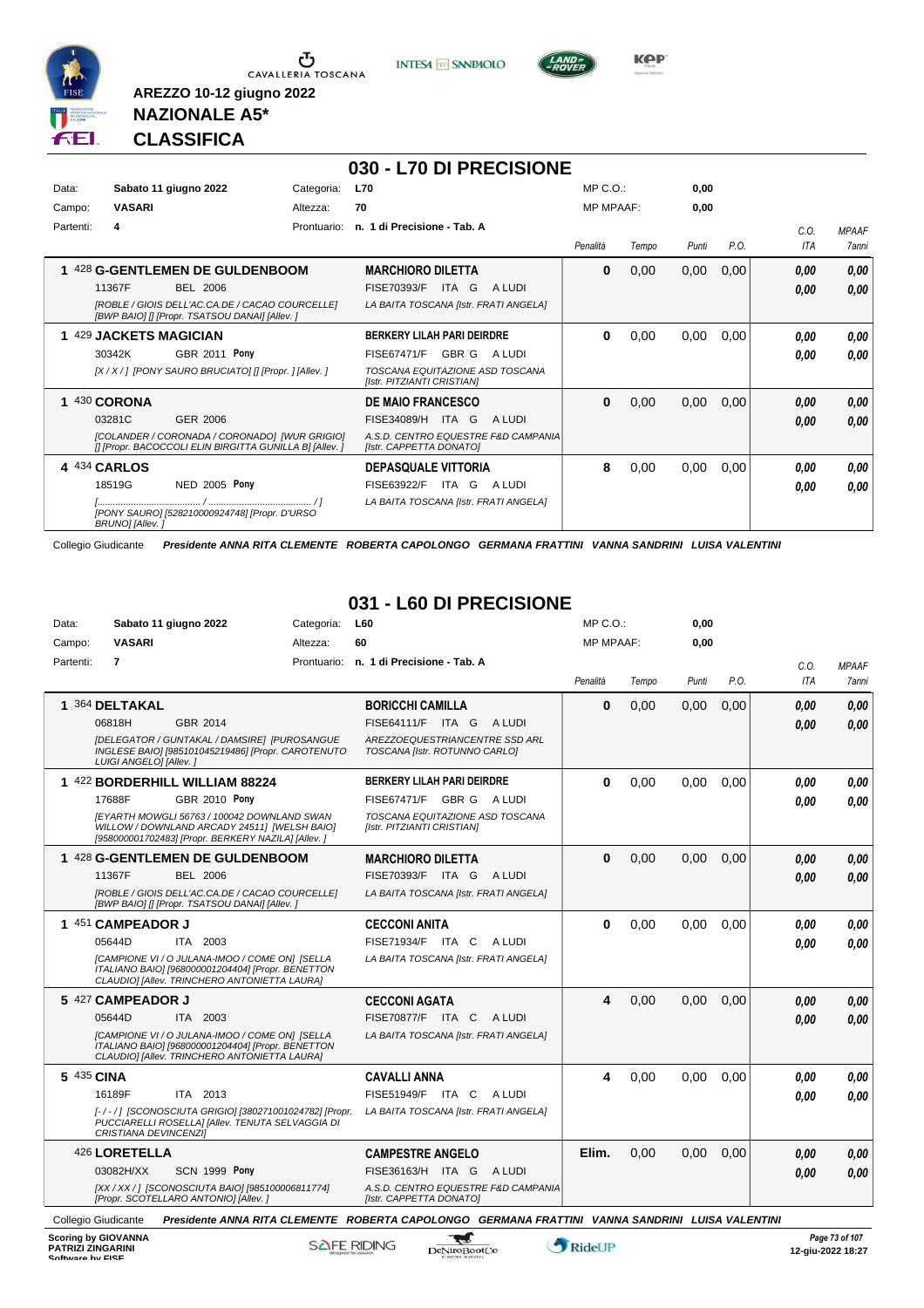





**NAZIONALE A5\* CLASSIFICA**

### **032 - L40 DI PRECISIONE**

| Data:     | Sabato 11 giugno 2022                                                                                                     | Categoria:  | L40                                                                | MP C. O.         |       | 0,00  |      |            |              |
|-----------|---------------------------------------------------------------------------------------------------------------------------|-------------|--------------------------------------------------------------------|------------------|-------|-------|------|------------|--------------|
| Campo:    | <b>VASARI</b>                                                                                                             | Altezza:    | 40                                                                 | <b>MP MPAAF:</b> |       | 0,00  |      |            |              |
| Partenti: | 4                                                                                                                         | Prontuario: | n. 1 di Precisione - Tab. A                                        |                  |       |       |      | C.0.       | <b>MPAAF</b> |
|           |                                                                                                                           |             |                                                                    | Penalità         | Tempo | Punti | P.O. | <b>ITA</b> | 7anni        |
|           | 1 423 LINDA                                                                                                               |             | <b>MEONI CAMILLA</b>                                               | 0                | 0,00  | 0,00  | 0,00 | 0,00       | 0,00         |
|           | ITA 2014 Pony<br>18231F                                                                                                   |             | FISE77953/F<br>ITA G<br>A LUDI                                     |                  |       |       |      | 0,00       | 0,00         |
|           | [-/-/-] [PONY PEZZATO BAIO] [380271001022484] [Propr.<br>CLUB IPPICO IL POGGIO ASDI JAIlev. LUCHETTI<br><b>VALENTINOI</b> |             | A.S.D. CLUB IPPICO IL POGGIO TOSCANA<br>[Istr. PAOLI ELEONORA]     |                  |       |       |      |            |              |
|           | <b>1 424 LINDA</b>                                                                                                        |             | <b>SARGENTONI DESIREE</b>                                          | $\bf{0}$         | 0,00  | 0,00  | 0,00 | 0,00       | 0,00         |
|           | <b>ITA 2014 Pony</b><br>18231F                                                                                            |             | FISE78140/F<br>A LUDI<br>ITA<br>G                                  |                  |       |       |      | 0,00       | 0.00         |
|           | [-/-/-] [PONY PEZZATO BAIO] [380271001022484] [Propr.<br>CLUB IPPICO IL POGGIO ASDI [Allev. LUCHETTI<br><b>VALENTINO1</b> |             | A.S.D. CLUB IPPICO IL POGGIO TOSCANA<br>[Istr. PAOLI ELEONORA]     |                  |       |       |      |            |              |
|           | <b>1 425 LINDA</b>                                                                                                        |             | <b>ALBU ALESSIA</b>                                                | $\bf{0}$         | 0,00  | 0,00  | 0,00 | 0.00       | 0,00         |
|           | ITA 2014 Pony<br>18231F                                                                                                   |             | <b>FISE77868/F</b><br>ITA<br>G<br>A LUDI                           |                  |       |       |      | 0,00       | 0.00         |
|           | [-/-/-] [PONY PEZZATO BAIO] [380271001022484] [Propr.<br>CLUB IPPICO IL POGGIO ASDI [Allev. LUCHETTI<br><b>VALENTINO1</b> |             | A.S.D. CLUB IPPICO IL POGGIO TOSCANA<br>[Istr. PAOLI ELEONORA]     |                  |       |       |      |            |              |
|           | 1 432 CAERHOSYN DARKIES PRIDE                                                                                             |             | <b>DE CRESCENZO ANDREA</b>                                         | $\bf{0}$         | 0,00  | 0,00  | 0,00 | 0,00       | 0,00         |
|           | FRA 2004 Pony<br>07242H                                                                                                   |             | ITA G<br>FISE32476/H<br>A LUDI                                     |                  |       |       |      | 0,00       | 0,00         |
|           | [XX / XX / ] [PONY BAIO] [528210000961888] [Propr. ASD<br>EQUIDEC-LE PALME] [Allev.]                                      |             | CI EQUIDEC LE PALME ASD CAMPANIA [Istr.]<br>DE CRESCENZO GIULIANO] |                  |       |       |      |            |              |

Collegio Giudicante *Presidente ANNA RITA CLEMENTE ROBERTA CAPOLONGO GERMANA FRATTINI VANNA SANDRINI LUISA VALENTINI*

### **033 - 4 ANNI DI PRECISIONE**

| Data:                           | Domenica 12 giugno 2022                                                                                                                                                                                                                                                    | Categoria: | 4 Anni                                                                                                                    |               | MP C.O.:         |       | 0,00  |      |              |                                |
|---------------------------------|----------------------------------------------------------------------------------------------------------------------------------------------------------------------------------------------------------------------------------------------------------------------------|------------|---------------------------------------------------------------------------------------------------------------------------|---------------|------------------|-------|-------|------|--------------|--------------------------------|
| Campo:                          | <b>VASARI</b>                                                                                                                                                                                                                                                              | Altezza:   | 100                                                                                                                       |               | <b>MP MPAAF:</b> |       | 0,00  |      |              |                                |
| Partenti:                       | 16                                                                                                                                                                                                                                                                         |            | Prontuario: n. 1 di Precisione - Tab. A                                                                                   |               | Penalità         | Tempo | Punti | P.O. | C.O.<br>ITA  | <b>MPAAF</b><br>7anni          |
| 1                               | 2 CRISTALLO BLU<br>30647G<br>ITA 2018<br>[BABALOU DE LIGNY / EMMAH / ] [SELLA ITALIANO BAIO]<br>[380271000029203] [Propr. PETRUCCI BARBARA] [Allev. ]                                                                                                                      |            | <b>PETRUCCI BARBARA</b><br>FISE60000/G ITA S<br>GLB EQUITAZIONE ASD LAZIO [Istr. LO<br><b>BALBO SALVATOREI</b>            | $2^{\circ}$ G | $\bf{0}$         | 0.00  | 0,00  | 0.00 | 0.00<br>0.00 | 0.00<br>0.00                   |
| 1                               | <sup>4</sup> GEORGIA<br>18375F<br>ITA 2018<br>IGLASGOW-W VAN'T MERELSNEST / BABAGANOUSH /<br><b>BAEDEKERI [SELLA ITALIANO SAURO]</b><br>[380271000034364] [Propr. DRAGONI MAURIZIA E FIGLI<br>S.S.] [Allev. AZ. AGR. ACQUADOLCE DI FRANCESCA PINI]                         |            | <b>BOLOGNESI CLAUDIA</b><br>FISE30715/F<br>ITA S<br>TOSCANA EQUITAZIONE ASD TOSCANA<br>[Istr. PITZIANTI CRISTIAN]         | $1^{\circ}G$  | $\bf{0}$         | 0,00  | 0.00  | 0,00 | 0.00<br>0.00 | 0,00<br>0.00                   |
| 1                               | 5 CHI LO SA<br>18632F<br>ITA 2018<br>[UTAH VAN ERPEKOM D'15 / LEILOSA' DELLA FAVORITA /<br>CAMPIONE VII [SELLA ITALIANO BAIO]<br>[380271000032574] [Propr. S.A.S. SANTA MARIA A PONETA<br>DI VIOLANTI S. & C.] [Allev. S.A.S. SANTA MARIA A<br>PONETA DI VIOLANTI S. & C.] |            | <b>LARI GIULIA</b><br><b>FISE9205/F</b><br>ITA S<br>LA CIPRESSAIA TOSCANA [Istr. LARI<br><b>GIULIA1</b>                   | $2^{\circ}$ G | $\bf{0}$         | 0,00  | 0,00  | 0.00 | 0.00<br>0.00 | 0.00<br>0.00                   |
| 1                               | 8 COROFINA INDOCTRO<br>30982G<br>ITA 2018<br>[RUSSEL / CHANCEZ / INDOCTRO] [SELLA ITALIANO<br>SAURO] [380271000034534] [Propr. CASU IRENE] [Allev.<br><b>CASU IRENEI</b>                                                                                                   |            | <b>APOLLONI GIANLUCA</b><br>008545/G<br>ITA S<br>GLA STABLES TEAM ASD LAZIO [Istr.<br><b>APOLLONI GIANLUCAI</b>           | $2^{\circ}$ G | $\bf{0}$         | 0,00  | 0.00  | 0.00 | 0.00<br>0.00 | 0,00<br>0.00                   |
| 1                               | 12 NONOBOERA<br>18325F<br><b>NED 2018</b><br>[JARDONNAY VDL / JOLABOERA / DALLAS VDL] [KWPN<br>BAIO] [528210004884388] [Propr. S.C. SPORTHORSES DI<br>SARA CANACCINI] [Allev.]                                                                                             |            | <b>CANACCINI SARA</b><br>FISE18745/F ITA S<br>CENTRO IPPICO VERSILIA SSD A RL<br>TOSCANA [Istr. CANCOGNI DANIELE]         | $2^{\circ}$ G | $\bf{0}$         | 0,00  | 0,00  | 0,00 | 0.00<br>0.00 | 0.00<br>0.00                   |
| 1<br><b>Scoring by GIOVANNA</b> | 14 MAXIMA<br>30718G<br>ITA 2018<br>[CORNET DE LUX / URIELLE / 1 [SELLA ITALIANO GRIGIO]<br>[380271000056396] [Propr. IANNUCCI GIANLUCA] [Allev.]                                                                                                                           |            | <b>IANNUCCI GIANLUCA</b><br>5014/H<br>ITA <sub>S</sub><br>SSD C.M. HORSES 28 ARL LAZIO [Istr.<br><b>MARINI CHRISTIANI</b> | $2^{\circ}$ G | $\bf{0}$         | 0,00  | 0,00  | 0,00 | 0.00<br>0.00 | 0,00<br>0.00<br>Page 74 of 107 |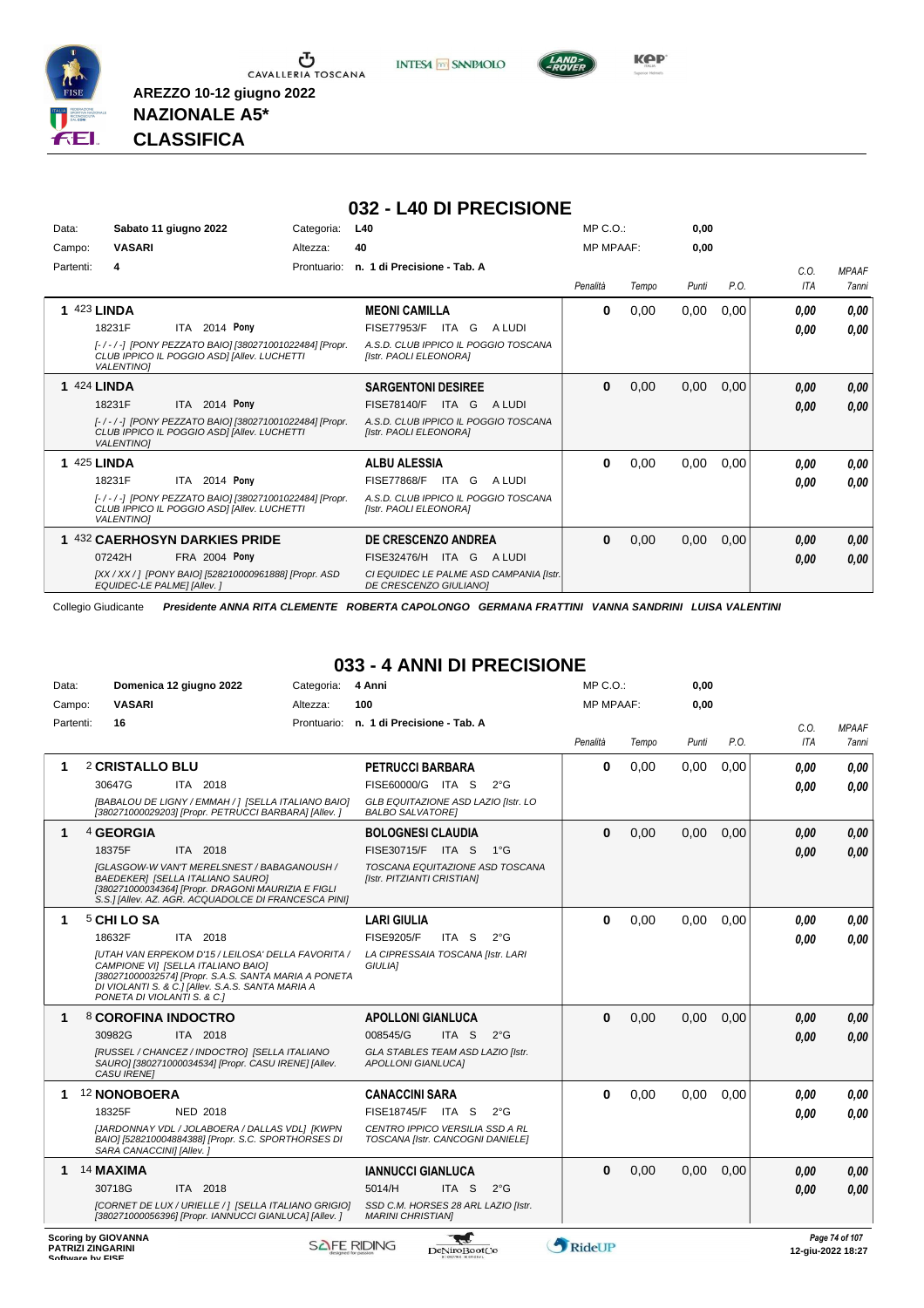

**INTESA M** SANPAOLO



**Kep** 

# **NAZIONALE A5\* CLASSIFICA**

**AREZZO 10-12 giugno 2022**

|           |                                                                                                                                                                                                                                        |            | 033 - 4 ANNI DI PRECISIONE                                             |                  |         |       |      |            |              |
|-----------|----------------------------------------------------------------------------------------------------------------------------------------------------------------------------------------------------------------------------------------|------------|------------------------------------------------------------------------|------------------|---------|-------|------|------------|--------------|
| Data:     | Domenica 12 giugno 2022                                                                                                                                                                                                                | Categoria: | 4 Anni                                                                 | $MP C. O.$ :     |         | 0,00  |      |            |              |
| Campo:    | <b>VASARI</b>                                                                                                                                                                                                                          | Altezza:   | 100                                                                    | <b>MP MPAAF:</b> |         | 0,00  |      |            |              |
| Partenti: | 16                                                                                                                                                                                                                                     |            | Prontuario: n. 1 di Precisione - Tab. A                                |                  |         |       |      | C.O.       | <b>MPAAF</b> |
|           |                                                                                                                                                                                                                                        |            |                                                                        | Penalità         | Tempo   | Punti | P.O. | ITA        | 7anni        |
| 7         | <b>6 QUINTOT</b>                                                                                                                                                                                                                       |            | <b>BONASPETTI CHIARA</b>                                               | 4                | 0,00    | 0,00  | 0,00 | 0,00       | 0,00         |
|           | 30576G<br>ITA 2018                                                                                                                                                                                                                     |            | 002297/B<br>ITA S<br>$2^{\circ}G$                                      |                  |         |       |      | 0.00       | 0,00         |
|           | [QUAPRICE BOIS MARGOT / CASSIA GP / ] [SELLA<br>ITALIANO SAURO] [380271000053293] [Propr. BUCEFALO<br>SRL] [Allev. BUCEFALO SRL]                                                                                                       |            | OLGIATA HORSE VILLAGE LAZIO [Istr.<br>LIBERATI EMILIANO]               |                  |         |       |      |            |              |
|           | 7 16 UTHOPIA MIA                                                                                                                                                                                                                       |            | <b>POMES MARIA TERESA</b>                                              | 4                | 0,00    | 0,00  | 0,00 | 0,00       | 0,00         |
|           | 18362F<br>ITA 2018                                                                                                                                                                                                                     |            | 000624/N<br>ITA S 1°G                                                  |                  |         |       |      | 0,00       | 0,00         |
|           | [RUSSEL / CHAMP ROUGE / SANDRO BOY] [SELLA<br>ITALIANO SAURO] [380271000050809] [Propr. PAPAROZZI<br>ALESSANDRA] [Allev. PAPAROZZI ALESSANDRA]                                                                                         |            | CLUB IPPICO LILLASTRO ASD TOSCANA<br>[Istr. BARBAROSSA MIRCO]          |                  |         |       |      |            |              |
| 9         | 9 NAOMI                                                                                                                                                                                                                                |            | <b>RUGGIERI DANIELE</b>                                                |                  | 6 84,05 | 0,00  | 0,00 | 0,00       | 0.00         |
|           | 30489K<br>NED 2018                                                                                                                                                                                                                     |            | 006748/G<br>ITA S<br>$2^{\circ}$ G                                     |                  |         |       |      | 0,00       | 0.00         |
|           | $[X/X$ / ] [KWPN BAIO] [] [Propr. ] [Allev. ]                                                                                                                                                                                          |            | C.E. PORTA DI ROMA ASD LAZIO [Istr.<br><b>BADULESCU SORIN MIHAIL]</b>  |                  |         |       |      |            |              |
| 10        | 7 DANCADU'                                                                                                                                                                                                                             |            | <b>MATTOZZI MARIA GIULIA</b>                                           | 8                | 0,00    | 0,00  | 0,00 | 0,00       | 0,00         |
|           | 31080G<br>ITA 2018                                                                                                                                                                                                                     |            | 017810/G<br>ITA S 1°G                                                  |                  |         |       |      | 0,00       | 0,00         |
|           | [LOHENGRIN DI VILLA EMILIA / OFARA / ] [SELLA<br>ITALIANO SAURO] [380271000029335] [Propr. FIORI<br>ROBERTO] [Allev.]                                                                                                                  |            | CAVALIERI DEL VEIO ASD LAZIO [Istr.<br><b>SALVINI EMANUELE]</b>        |                  |         |       |      |            |              |
|           | 10 13 UMPA LUMPA DI LURIANO                                                                                                                                                                                                            |            | PAPAROZZI ALESSANDRA                                                   | 8                | 0,00    | 0,00  | 0,00 | 0,00       | 0,00         |
|           | ITA 2018<br>18364F                                                                                                                                                                                                                     |            | 1523/F<br>ITA S<br>1°G                                                 |                  |         |       |      | 0,00       | 0.00         |
|           | <b>IDALLAS VDL / I AM DI LURIANO / EUROCOMMERCE</b><br>NAPLES] [SELLA ITALIANO GRIGIO] [380271000050199]<br>[Propr. AZ. AGR. LURIANO DI MISCIATTELLI M.A. & C.<br>S.N.C.] [Allev. AZ. AGR. LURIANO DI MISCIATTELLI M.A. &<br>C. S.N.C. |            | CI VILLA IL MANDORLO ASD TOSCANA [Istr.<br><b>BRUNI MARCOI</b>         |                  |         |       |      |            |              |
| FC.       | - 36                                                                                                                                                                                                                                   |            | <b>CICALO' FRANCESCO</b>                                               | <b>Partito</b>   |         |       |      | 0,00       | 0,00         |
|           |                                                                                                                                                                                                                                        |            | <b>FISE9255/F</b><br>ITA S<br>$2^{\circ}$ G                            |                  |         |       |      | 0,00       | 0.00         |
|           |                                                                                                                                                                                                                                        |            | AREZZOEQUESTRIANCENTRE SSD ARL<br>TOSCANA [Istr. ROTUNNO CARLO]        |                  |         |       |      |            |              |
| FC 37     |                                                                                                                                                                                                                                        |            | <b>COLOMBO ALESSANDRO</b>                                              | <b>Partito</b>   |         |       |      | 0,00       | 0,00         |
|           |                                                                                                                                                                                                                                        |            | 005058/B<br>ITA S<br>$2^{\circ}G$                                      |                  |         |       |      | 0,00       | 0,00         |
|           |                                                                                                                                                                                                                                        |            | TRENDY HORSE ASD LOMBARDIA [Istr.]                                     |                  |         |       |      |            |              |
| FC 284    |                                                                                                                                                                                                                                        |            | <b>GABRIELLI CLAUDIA</b>                                               | <b>Partito</b>   |         |       |      | 0,00       | 0,00         |
|           |                                                                                                                                                                                                                                        |            | FISE52887/G ITA Y 1°G                                                  |                  |         |       |      | 0,00       | 0.00         |
|           |                                                                                                                                                                                                                                        |            | SSD C.M. HORSES 28 ARL LAZIO [Istr.<br><b>MARINI CHRISTIAN]</b>        |                  |         |       |      |            |              |
| FC 308    |                                                                                                                                                                                                                                        |            | <b>BRECCIA ERMETE MARIA</b>                                            | Partito          |         |       |      | $\it 0,00$ | 0,00         |
|           |                                                                                                                                                                                                                                        |            | 001950/G<br>ITA S $2^{\circ}G$                                         |                  |         |       |      | 0,00       | 0,00         |
|           |                                                                                                                                                                                                                                        |            | 007 CAVALLI OLGIATA SSD ARL LAZIO [Istr.<br>CIRIMBILLA MARIA VITTORIA] |                  |         |       |      |            |              |
| FC 358    |                                                                                                                                                                                                                                        |            | DI CANTO ADRIANO                                                       | <b>Partito</b>   |         |       |      | 0,00       | 0,00         |
|           |                                                                                                                                                                                                                                        |            | <b>FISE4490/Q</b><br>ITA Y<br>$2^{\circ}$ G                            |                  |         |       |      | 0,00       | 0,00         |
|           |                                                                                                                                                                                                                                        |            | C.I.LA BETULLA LOMBARDIA [Istr.<br><b>BRUSCHETTA YLENIA]</b>           |                  |         |       |      |            |              |

Collegio Giudicante *Presidente ANNA RITA CLEMENTE ROBERTA CAPOLONGO GERMANA FRATTINI VANNA SANDRINI LUISA VALENTINI*

### **034 - 5 ANNI DI PRECISIONE**

| Data:<br>Campo: | Domenica 12 giugno 2022<br><b>VASARI</b>                                                                                                                                                                                    | Categoria:<br>Altezza: | 5 Anni<br>110                                                                                                              | $MP C. O.$ :<br><b>MP MPAAF:</b> |       | 1.080.00<br>0,00 |      |                       |                              |
|-----------------|-----------------------------------------------------------------------------------------------------------------------------------------------------------------------------------------------------------------------------|------------------------|----------------------------------------------------------------------------------------------------------------------------|----------------------------------|-------|------------------|------|-----------------------|------------------------------|
| Partenti:       | 38                                                                                                                                                                                                                          | Prontuario:            | n. 1 di Precisione - Tab. A                                                                                                | Penalità                         | Tempo | Punti            | P.O. | $C_{0}$<br><b>ITA</b> | <b>MPAAF</b><br><b>7anni</b> |
|                 | <b>3 OLYMPIA SOLE BLUE</b><br>18116F<br>2017<br>ITA.<br>IZIROCCO BLUE VDL / QUAPRICE RAYE / CABDULA DU<br>TILLARD] [SELLA ITALIANO SAURO] [380271000032000]<br>[Propr. ZOCCHI MARIA GRAZIA] [Allev. ZOCCHI MARIA<br>GRAZIA] |                        | <b>PACCIANI MASSIMO</b><br><b>ITA</b><br>FISE34589/F<br>Y<br>$2^{\circ}G$<br>SCUDERIA PACCIANI SSD A RL TOSCANA<br>[Istr.] | 0                                | 0,00  | 0.00             | 0.00 | 90,72<br>0.00         | 0.00<br>0.00                 |
|                 | <b>Scoring by GIOVANNA</b>                                                                                                                                                                                                  |                        | <b>All Control</b>                                                                                                         |                                  |       |                  |      |                       | Page 75 of 107               |

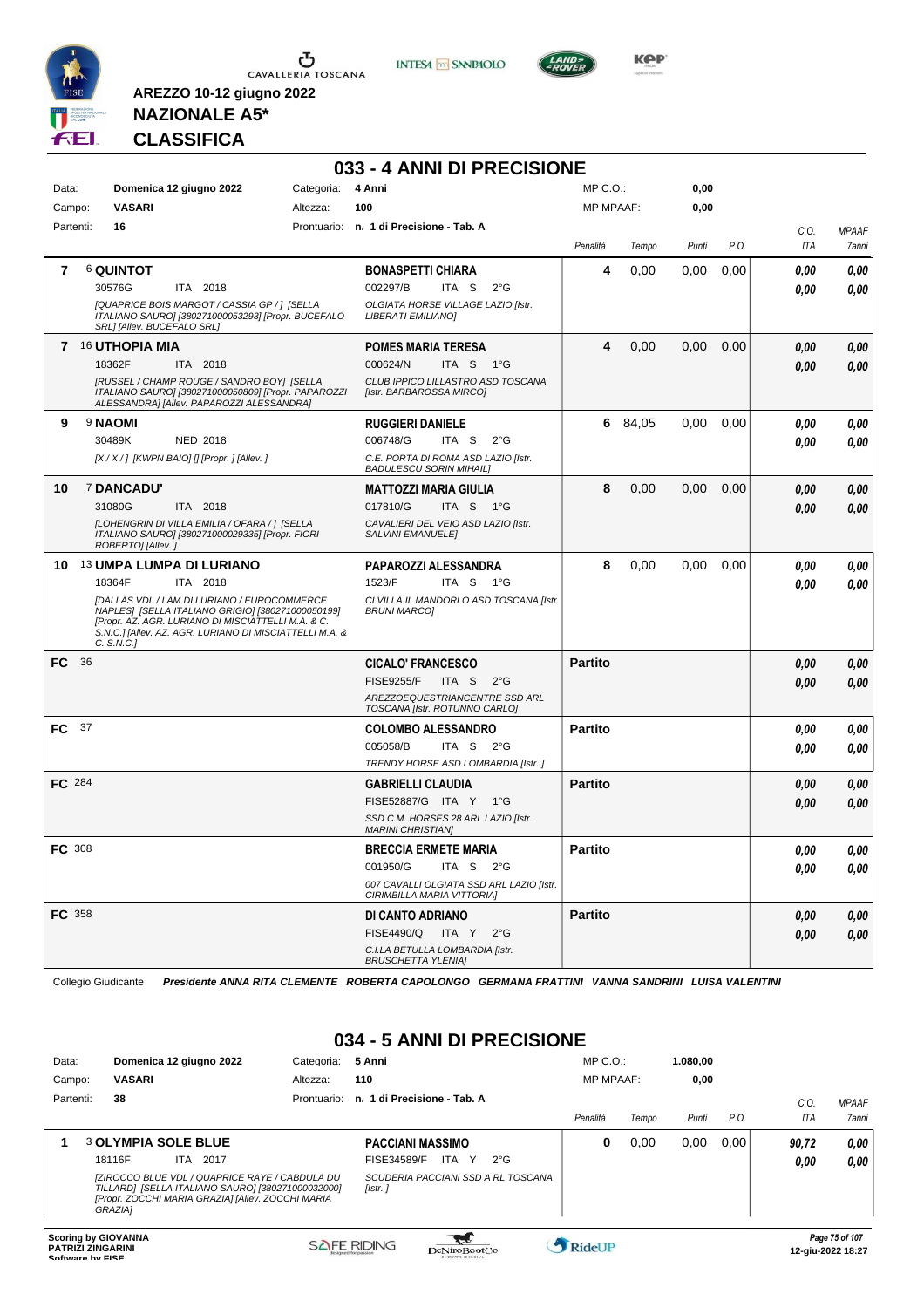



**034 - 5 ANNI DI PRECISIONE**



**Kep** 

# **NAZIONALE A5\* CLASSIFICA**

| Data:<br>Campo: |                | Domenica 12 giugno 2022<br><b>VASARI</b>                                                                                                                                                                                                                                   | Categoria:<br>Altezza: | 5 Anni<br>110                                                                                                                               | MP C.O.:<br><b>MP MPAAF:</b> |         | 1.080,00<br>0,00 |      |               |                        |
|-----------------|----------------|----------------------------------------------------------------------------------------------------------------------------------------------------------------------------------------------------------------------------------------------------------------------------|------------------------|---------------------------------------------------------------------------------------------------------------------------------------------|------------------------------|---------|------------------|------|---------------|------------------------|
| Partenti:       |                | 38                                                                                                                                                                                                                                                                         |                        | Prontuario: n. 1 di Precisione - Tab. A                                                                                                     |                              |         |                  |      | C.O.          | <b>MPAAF</b>           |
|                 |                |                                                                                                                                                                                                                                                                            |                        |                                                                                                                                             | Penalità                     | Tempo   | Punti            | P.O. | <b>ITA</b>    | 7anni                  |
| 1               |                | 18 <b>MISSISSIPPI VHS</b><br>17589F<br><b>NED 2017</b><br>[DAVENPORT VDL / HALINA / AREZZO VDL] [KWPN<br>SAURO DORATO] [528210004651525] [Propr. MORIGGI<br>LETIZIA] [Allev.]                                                                                              |                        | <b>COLOMBO ALESSANDRO</b><br>005058/B<br>ITA S<br>$2^{\circ}G$<br>TRENDY HORSE ASD LOMBARDIA [Istr.]                                        | 0                            | 0,00    | 0,00             | 0,00 | 90,72<br>0.00 | 0,00<br>0.00           |
| 1.              |                | <b>19 BURRASCA</b><br>04029R<br>ITA 2017<br>[BABALOU DE LIGNY / TIFFANY PINK / KSAR-SITTE]<br>[SELLA ITALIANO SAURO] [380271000020410] [Propr.<br>PULETTI SOFIA] [Allev. ENNE MASSIMO]                                                                                     |                        | <b>LUPINO NICO</b><br>000522/R<br>ITA S<br>$2^{\circ}$ G<br>C.E. LA GIUNCHIGLIA ASD TOSCANA [Istr.<br><b>GARGINI ELEONORA]</b>              | 0                            | 0,00    | 0,00             | 0,00 | 90,72<br>0.00 | 0,00<br>0,00           |
| 1               |                | 24 BALLANTINES 39<br>18422F<br>GER 2017<br>[BALOUNITO / ANKA VII / CLARIMO] [WESTFALEN BAIO]<br>[276020000562826] [Propr. VOTA GORACCI ANDREA]<br>[Allev.]                                                                                                                 |                        | <b>FOURCADE LOPEZ FERNANDO</b><br>002059/E<br>ESP S<br>$2^{\circ}G$<br>RIVIERA RESORT SSD A RL EMILIA<br>ROMAGNA [Istr. CALLERI ALESSANDRO] | $\bf{0}$                     | 0,00    | 0,00             | 0,00 | 90,72<br>0.00 | 0,00<br>0,00           |
| 1.              |                | 28 BISCUIT<br>30056K<br>POL 2017<br>[X / X / ] [AES BAIO] [] [Propr. ] [Allev. ]                                                                                                                                                                                           |                        | <b>DULCZEWSKA MONIKA</b><br>GL000473<br>POL S<br>$2^{\circ}$ G<br>FISE [Istr.]                                                              | 0                            | 0,00    | 0.00             | 0,00 | 90,72<br>0.00 | 0,00<br>0,00           |
| 1               |                | 29 NO STOP JUNIOR<br>30071G<br>ITA 2017<br>[URIQEIN / MAELA / ] [SELLA ITALIANO SAURO]<br>[380271006105386] [Propr. GENTILI GIANCARLO] [Allev.]                                                                                                                            |                        | <b>NAPOLI FILIPPO</b><br>FISE49360/G ITA Y 1°G<br>CI DELLA LEIA ASD LAZIO [Istr. ASCENZI<br><b>MARIA GABRIELLA]</b>                         | $\bf{0}$                     | 0,00    | 0,00             | 0,00 | 90,72<br>0.00 | 0,00<br>0,00           |
| 1.              |                | 35 CARKANN<br>29474G<br>ITA 2017<br>[KANNAN / CARONESS H / CARBID] [SELLA ITALIANO<br>BAIO] [380271000021525] [Propr. PAPAGNI FRANCESCA]<br>[Allev.]                                                                                                                       |                        | <b>PASSARELLI FRANCESCO</b><br>FISE27486/G ITA S 2°G<br>UNIVERSITA' DELL'EQUITAZIONE SSD A RL<br>LAZIO [Istr. SHAHABADI KEYVAN]             | 0                            | 0,00    | 0,00             | 0,00 | 90,72<br>0.00 | 0,00<br>0.00           |
| 1               |                | 39 CELESTINA Z<br>30257G<br><b>BEL 2017</b><br>[CORYDON VAN T&L / MIMOSA Z / ] [ZANGERSHEIDE<br>BAIO] [967000009488094] [Propr. TAGLIAMONTE<br>RAFFAELE] [Allev.]                                                                                                          |                        | <b>SALVINI EMANUELE</b><br>006529/G<br>ITA SA 2°G<br>CAVALIERI DEL VEIO ASD LAZIO [Istr.<br><b>SALVINI EMANUELE]</b>                        | 0                            | 0,00    | 0,00             | 0,00 | 90,72<br>0.00 | 0,00<br>0,00           |
| 1               | C <sub>1</sub> | 40 BELLOSGUARDO<br>17883F<br>ITA 2017<br>[NADIR DI SAN PATRIGNANO / BELLAVITA / CAPITAL B]<br>[SELLA ITALIANO BAIO SCURO] [380271000021090] [Propr.<br>S.A.S. SANTA MARIA A PONETA DI VIOLANTI S. & C.]<br><b>IAlley, S.A.S. SANTA MARIA A PONETA DI VIOLANTI S. &amp;</b> |                        | LARI GIULIA<br><b>FISE9205/F</b><br>ITA <sub>S</sub><br>$2^{\circ}$ G<br>LA CIPRESSAIA TOSCANA [Istr. LARI<br><b>GIULIAI</b>                | $\bf{0}$                     | 0,00    | 0,00             | 0.00 | 90,72<br>0.00 | 0,00<br>0.00           |
| 1               |                | <sup>48</sup> RISE UP VAN DE CELIEBRUG<br>04275R<br>BEL 2017<br>[DIAMANT DE SEMILLY / NIRVANA TER MAAIGEM / NABAB<br>DE REVE  [BWP MORELLO] [981100004337473] [Propr.<br>LANCIONE IRENE] [Allev. ]                                                                         |                        | <b>OSSA MARIANO PABLO</b><br>2661/D<br>ARG S<br>$2^{\circ}$ G<br>IPPICA SAN MARCO ASD TOSCANA [Istr.<br>PODERINI RICCARDO]                  | $\bf{0}$                     | 0,00    | 0,00             | 0,00 | 90,72<br>0.00 | $\pmb{0,\!00}$<br>0,00 |
|                 |                | 11 21 CESARE<br>46997B<br>ITA 2017<br>[CORNET OBOLENSKY / CASSIA GP / CASSINI] [SELLA<br>ITALIANO BAIO] [380271000024343] [Propr. BUCEFALO<br>SRL] [Allev. BUCEFALO SRL]                                                                                                   |                        | <b>BONASPETTI CHIARA</b><br>002297/B<br>ITA S<br>$2^{\circ}G$<br>OLGIATA HORSE VILLAGE LAZIO [Istr.<br>LIBERATI EMILIANO]                   |                              | 2 91,11 | 0,00             | 0.00 | 0.00<br>0.00  | 0,00<br>0,00           |
|                 |                | 12 <sup>17</sup> CENTINO<br>29538G<br>GER 2017<br>[CENTINO / SARENA / ] [OLDENBURG BAIO]<br>[276418180009217] [Propr. REGGIMENTO LANCIERI DI<br>MONTEBELLO] [Allev.]                                                                                                       |                        | <b>PIRRONE GIACOMO</b><br>FISE3129/I<br>ITA <sub>S</sub><br>$2^{\circ}$ G<br>A.S.D. MONTEBELLO LAZIO [Istr. PINCI<br><b>DIMITRII</b>        | 4                            | 0,00    | 0.00             | 0,00 | 0,00<br>0.00  | 0,00<br>0,00           |
|                 |                | 12 31 MAILOMA<br>17706F<br><b>NED 2017</b><br>[BRANTZAU VDL / ILOMA / NUMERO UNO] [KWPN BAIO]<br>[528210004711103] [Propr. S.C. SPORTHORSES DI SARA<br>CANACCINI] [Allev.]                                                                                                 |                        | <b>CANACCINI SARA</b><br>FISE18745/F ITA S<br>$2^{\circ}$ G<br>CENTRO IPPICO VERSILIA SSD A RL<br>TOSCANA [Istr. CANCOGNI DANIELE]          | 4                            | 0,00    | 0,00             | 0.00 | 0,00<br>0,00  | 0,00<br>0,00           |

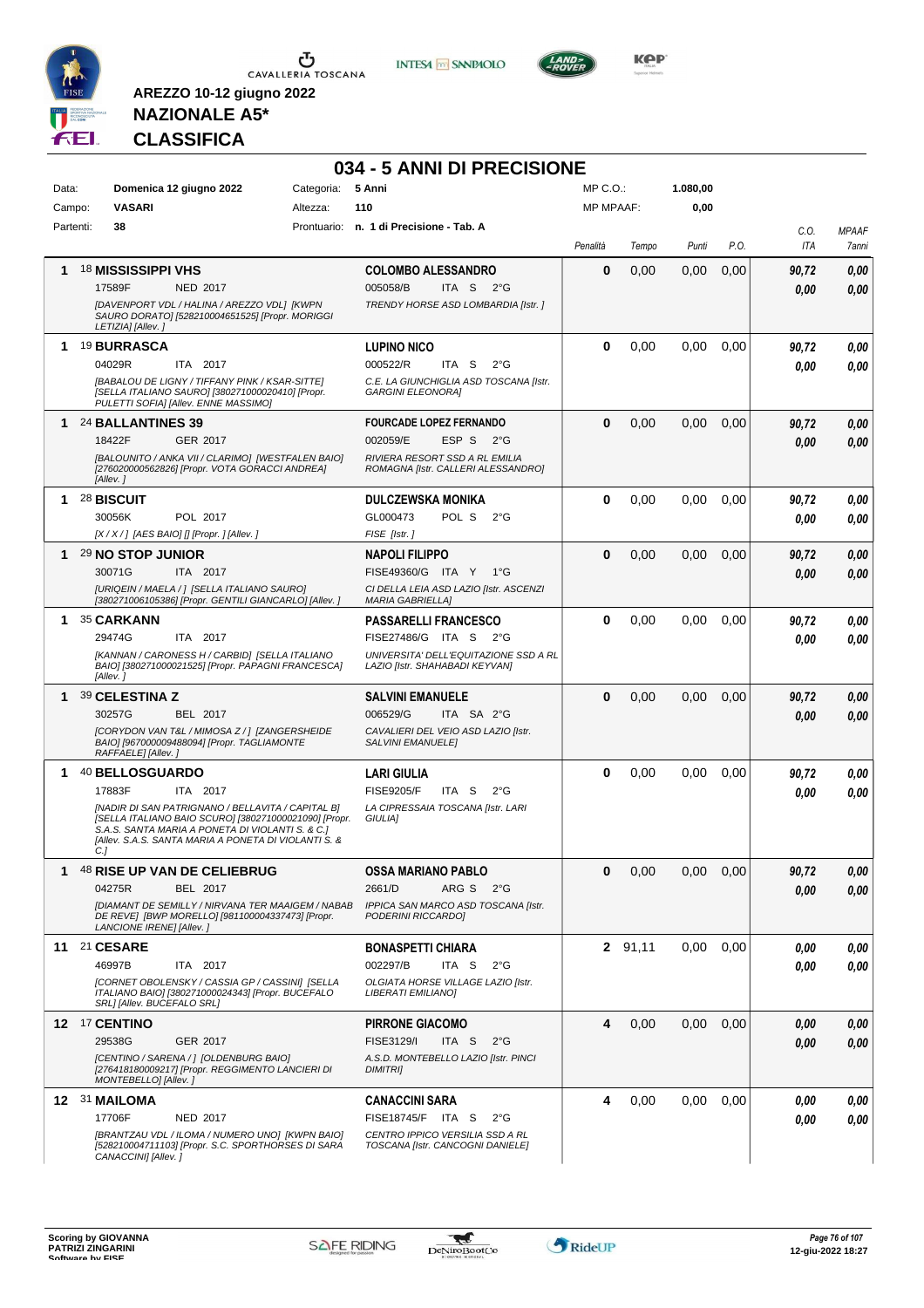

**INTESA** M SANPAOLO

**034 - 5 ANNI DI PRECISIONE**



**Kep** 

# **NAZIONALE A5\* CLASSIFICA**

| Data:        | Domenica 12 giugno 2022                                                                                                                                                                                            | Categoria: | 5 Anni                                                                                                                                       | $MP C. O.$ :     |           | 1.080,00 |      |              |                       |
|--------------|--------------------------------------------------------------------------------------------------------------------------------------------------------------------------------------------------------------------|------------|----------------------------------------------------------------------------------------------------------------------------------------------|------------------|-----------|----------|------|--------------|-----------------------|
| Campo:       | <b>VASARI</b>                                                                                                                                                                                                      | Altezza:   | 110                                                                                                                                          | <b>MP MPAAF:</b> |           | 0,00     |      |              |                       |
| Partenti:    | 38                                                                                                                                                                                                                 |            | Prontuario: n. 1 di Precisione - Tab. A                                                                                                      | Penalità         | Tempo     | Punti    | P.O. | C.O.<br>ITA  | <b>MPAAF</b><br>7anni |
| 12           | 54 BOWIE VAN'T ZILVERHOF Z<br>18297F<br>BEL 2017<br>[BAMAKO DE MUZE / GUCCI VAN 'T ZILVERHOF / VIGO<br>D'ARSOUILLES] [ZANGERSHEIDE BAIO]<br>[967000009940693] [Propr. CATASTINI CRISTIANO] [Allev.]                |            | <b>MIGLI RICCARDO</b><br>1128/F<br>ITA S<br>$2^{\circ}G$<br>LIVORNO EQUESTRIAN CENTER ASD<br>TOSCANA [Istr. MIGLI RICCARDO]                  | 4                | 0,00      | 0,00     | 0,00 | 0.00<br>0.00 | 0.00<br>0.00          |
|              | 12 55 O-JULIETTE Z<br>30599G<br>ITA 2017<br>[ORSONE L'ENCHANTE / URIELLE II / ODERMUS R]<br>[ZANGERSHEIDE SAURO] [380271006046720] [Propr.<br>IANNUCCI GIANLUCA] [Allev. IANNUCCI GIANLUCA]                        |            | <b>IANNUCCI GIANLUCA</b><br>5014/H<br>ITA S<br>$2^{\circ}$ G<br>SSD C.M. HORSES 28 ARL LAZIO [Istr.<br><b>MARINI CHRISTIANI</b>              | 4                | 0,00      | 0,00     | 0,00 | 0.00<br>0.00 | 0,00<br>0,00          |
|              | 12 152 CHARINO ROUET PS<br>31292G<br><b>GER 2017</b><br>[CHACOON BLUE / BAGRINA / ] [OLDENBURG GRIGIO]<br>[276020000526797] [Propr. COATA LUCA] [Allev.]                                                           |            | <b>COATA LUCA</b><br>014835/G<br>ITA <sub>S</sub><br>$2^{\circ}$ G<br>G.S.P.S.FIAMME ORO EQUITAZIONE LAZIO<br>[Istr. AMARISSE GIAMPIERO]     | 4                | 0,00      | 0.00     | 0,00 | 0.00<br>0.00 | 0,00<br>0.00          |
|              | 17 44 MAKE MY DAY<br>18488F<br><b>NED 2017</b><br>[CARRERA VDL / THONETT / HEARTBREAKER] [KWPN<br>BAIO] [528210004713856] [Propr. B&C SPORTHORSES<br>$S.R.L.JIAllev.$ ]                                            |            | <b>COLOMBO ALESSANDRO</b><br>005058/B<br>ITA S 2°G<br>TRENDY HORSE ASD LOMBARDIA [Istr.]                                                     |                  | 6 95,19   | 0,00     | 0,00 | 0.00<br>0.00 | 0.00<br>0.00          |
|              | <b>18 32 DYLAN F Z</b><br>BEL 2017<br>17518F<br>[DIAMANT DE SEMILLY / FORTUNA FOR EVER / FURIOSO<br>II] [ZANGERSHEIDE BAIO] [981100004227899] [Propr. AZ.<br>AGR. CANOCCHI FRATELLI S.S.] [Allev.]                 |            | <b>LUPINO NICO</b><br>000522/R<br>ITA S<br>$2^{\circ}$ G<br>C.E. LA GIUNCHIGLIA ASD TOSCANA [Istr.<br><b>GARGINI ELEONORAI</b>               | 8                | 0,00      | 0,00     | 0,00 | 0.00<br>0.00 | 0,00<br>0.00          |
| 18           | <b>38 APRICOT BRANDY</b><br>30979G<br>ITA 2017<br>ICAN CAN DEL TERRICCIO / PINA COLADA / PORTLAND<br>LI ISELLA ITALIANO SAURO] [380271000017648] [Propr.<br>GLA STABLES TEAM ASD] [Allev. GLA STABLES TEAM<br>ASD1 |            | <b>APOLLONI GIANLUCA</b><br>008545/G<br>ITA S<br>$2^{\circ}$ G<br>GLA STABLES TEAM ASD LAZIO [Istr.<br><b>APOLLONI GIANLUCAI</b>             | 8                | 93,13     | 0,00     | 0,00 | 0.00<br>0.00 | 0,00<br>0.00          |
|              | 20 51 FILEAS ASK<br><b>DEN 2017</b><br>18313F<br>[FAVORIT ASK / CHACCO FINEST ASK / CHACCO-BLUE]<br>[DANKS BAIO] [208213990307857] [Propr. BINDI<br>FRANCESCA] [Allev.]                                            |            | <b>BENVENUTI GIULIA</b><br>009083/F<br>ITA S<br>$2^{\circ}G$<br>SCUDERIE SANTA MARIA ASD TOSCANA<br>[Istr. CONSORTI GIOVANNI]                |                  | 17 102,23 | 0,00     | 0,00 | 0,00<br>0.00 | 0,00<br>0.00          |
| 21           | 47 HARRY DE REDEL<br>18465F<br>FRA 2017<br>[DIAMANT DE SEMILLY / EUGENIE DE REDEL / CANTURO]<br>[SELLA FRANCESE BAIO] [250259806169682] [Propr.<br><b>BERNARDINI CARLO] [Allev.]</b>                               |            | <b>FOURCADE LOPEZ FERNANDO</b><br>ESP S<br>002059/E<br>$2^{\circ}$ G<br>RIVIERA RESORT SSD A RL EMILIA<br>ROMAGNA [Istr. CALLERI ALESSANDRO] |                  | 21 106,81 | 0.00     | 0,00 | 0.00<br>0.00 | 0,00<br>0.00          |
| <b>FC</b> 56 |                                                                                                                                                                                                                    |            | <b>BELLACICCO NICOLA</b><br>002452/<br>ITA S 2°G<br>ASD C.I. DEI SANNACI PUGLIA [Istr.<br><b>BELLACICCO NICOLA]</b>                          | Partito          |           |          |      | 0,00<br>0.00 | 0,00<br>0.00          |
| $FC$ 15      |                                                                                                                                                                                                                    |            | <b>DE CRESCENZO GIULIANO</b><br>ITA S $2^{\circ}G$<br>2165/H<br>CI EQUIDEC LE PALME ASD CAMPANIA [Istr.<br>CAPPIELLO VALERIA]                | <b>Partito</b>   |           |          |      | 0.00<br>0.00 | 0,00<br>0.00          |
| FC 23        |                                                                                                                                                                                                                    |            | <b>PITZIANTI CRISTIAN</b><br>711/F<br>ITA S $2^{\circ}G$<br>TOSCANA EQUITAZIONE ASD TOSCANA<br>[Istr. PITZIANTI CRISTIAN]                    | <b>Partito</b>   |           |          |      | 0,00<br>0.00 | 0,00<br>0,00          |
| FC 33        |                                                                                                                                                                                                                    |            | <b>CENCI BEATRICE</b><br>FISE34350/G ITA Y 1°G<br>SCUD. S. ANNA ASD LAZIO [Istr. VIOLATI<br>DAMIANO]                                         | <b>Partito</b>   |           |          |      | 0.00<br>0.00 | 0,00<br>0,00          |
| FC 46        |                                                                                                                                                                                                                    |            | PITZIANTI CRISTIAN<br>711/F<br>ITA S $2^{\circ}G$<br>TOSCANA EQUITAZIONE ASD TOSCANA<br>[Istr. PITZIANTI CRISTIAN]                           | <b>Partito</b>   |           |          |      | 0.00<br>0.00 | 0,00<br>0,00          |

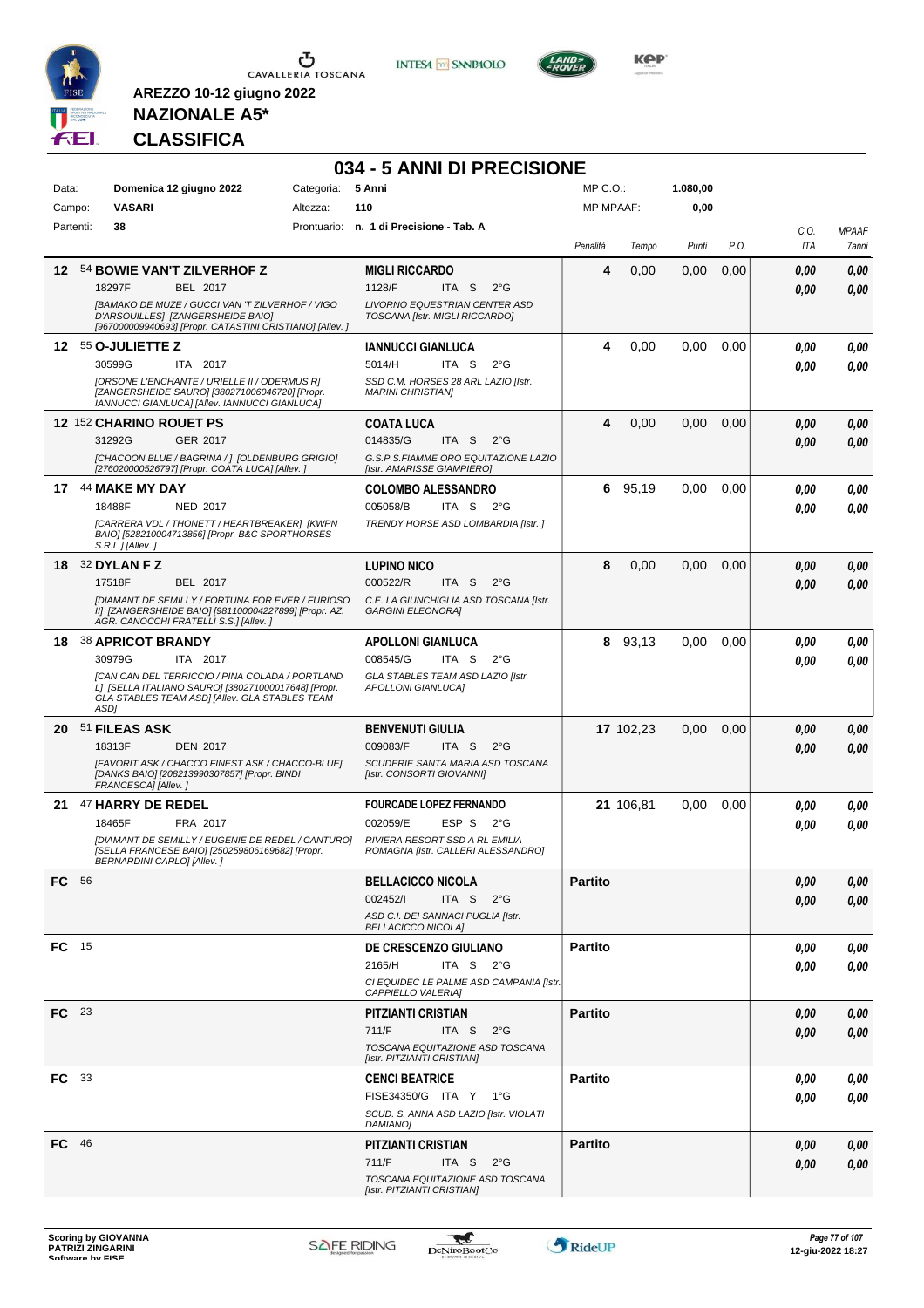





**Kep** 

**NAZIONALE A5\* CLASSIFICA**

**AREZZO 10-12 giugno 2022**

| 034 - 5 ANNI DI PRECISIONE |  |  |  |
|----------------------------|--|--|--|
|----------------------------|--|--|--|

| Data:               | Domenica 12 giugno 2022<br><b>VASARI</b> | 5 Anni<br>Categoria:<br>Altezza:<br>110                          | $MP C. O.$ :<br><b>MP MPAAF:</b> | 1.080,00<br>0,00 |             |                |
|---------------------|------------------------------------------|------------------------------------------------------------------|----------------------------------|------------------|-------------|----------------|
| Campo:<br>Partenti: | 38                                       | Prontuario: n. 1 di Precisione - Tab. A                          |                                  |                  | C.O.        | <b>MPAAF</b>   |
|                     |                                          |                                                                  | Penalità                         | Tempo<br>Punti   | ITA<br>P.O. | 7anni          |
| <b>FC</b> 57        |                                          | <b>FRANCHI GUIDO</b>                                             | Partito                          |                  | 0,00        | 0,00           |
|                     |                                          | <b>FISE9263/F</b><br>ITA S                                       | $2^{\circ}$ G                    |                  | 0,00        | 0,00           |
|                     |                                          | C.S. ESERCITO SEZIONE EQUITAZIONE<br>LAZIO [Istr. BERTOLI ALICE] |                                  |                  |             |                |
| FC 74               |                                          | <b>BRECCIAROLI STEFANO</b>                                       | <b>Partito</b>                   |                  | 0,00        | 0,00           |
|                     |                                          | 000265/G<br>ITA S $2^{\circ}G$                                   |                                  |                  | 0,00        | 0,00           |
|                     |                                          | C.S.CARABINIERI LAZIO [Istr. BRECCIAROLI<br><b>STEFANOI</b>      |                                  |                  |             |                |
| 84<br>FC.           |                                          | <b>GARAVAGLIA FILIPPO</b>                                        | <b>Partito</b>                   |                  | 0,00        | 0,00           |
|                     |                                          | FISE45031/E ITA Y                                                | $2^{\circ}$ G                    |                  | 0,00        | 0,00           |
|                     |                                          | C.E. LA GIUNCHIGLIA ASD TOSCANA [Istr.<br>MASSETI LORENZOJ       |                                  |                  |             |                |
| FC 107              |                                          | <b>CONSORTI GIOVANNI</b>                                         | <b>Partito</b>                   |                  | 0,00        | 0,00           |
|                     |                                          | 1372/F<br>ITA S                                                  | $2^{\circ}G$                     |                  | 0,00        | 0,00           |
|                     |                                          | SCUDERIE SANTA MARIA ASD TOSCANA<br>[Istr. CONSORTI GIOVANNI]    |                                  |                  |             |                |
| <b>FC</b> 137       |                                          | <b>MARINI CHRISTIAN</b>                                          | <b>Partito</b>                   |                  | 0,00        | 0,00           |
|                     |                                          | 000306/G<br>ITA S $2^{\circ}G$                                   |                                  |                  | 0.00        | 0,00           |
|                     |                                          | SSD C.M. HORSES 28 ARL LAZIO [Istr.<br><b>MARINI CHRISTIANI</b>  |                                  |                  |             |                |
| FC 262              |                                          | <b>LUCARELLI LEONARDO</b>                                        | <b>Partito</b>                   |                  | 0,00        | 0,00           |
|                     |                                          | FISE28276/H ITA Y 1°G                                            |                                  |                  | 0.00        | 0,00           |
|                     |                                          | L'ANGOLO DEL CAVALIERE ASD CAMPANIA<br>[Istr. DEL COVILLO FABIO] |                                  |                  |             |                |
| FC 317              |                                          | <b>STOCCHI CECILIA</b>                                           | <b>Partito</b>                   |                  | 0,00        | 0,00           |
|                     |                                          | FISE35449/G ITA Y 1°G                                            |                                  |                  | 0.00        | 0,00           |
|                     |                                          | CE ISOLA SACRA SSD ARL LAZIO [Istr.<br>DOLCE NICOLÒ]             |                                  |                  |             |                |
| <b>FC</b> 333       |                                          | <b>ZITO GIACOMO</b>                                              | <b>Partito</b>                   |                  | 0,00        | 0,00           |
|                     |                                          | FISE10779/L ITA Y 1°G                                            |                                  |                  | 0,00        | 0,00           |
|                     |                                          | S.S.D. I PIOPPI LAZIO [Istr. COATA LUCA]                         |                                  |                  |             |                |
| FC 362              |                                          | <b>GEISSEL DANIELA</b><br>007036/G<br>ITA SA 1°G                 | <b>Partito</b>                   |                  | 0,00        | 0,00           |
|                     |                                          | C.I.TORRICOLA LAZIO [Istr. GEISSEL                               |                                  |                  | 0.00        | 0,00           |
|                     |                                          | <b>DANIELA1</b>                                                  |                                  |                  |             |                |
| FC 436              |                                          | <b>DEL COVILLO FABIO</b>                                         | <b>Partito</b>                   |                  | 0,00        | 0,00           |
|                     |                                          | 2074/H ITA S                                                     | $2^{\circ}G$                     |                  | 0,00        | $\pmb{0,\!00}$ |
|                     |                                          | L'ANGOLO DEL CAVALIERE ASD CAMPANIA<br>[Istr. DEL COVILLO FABIO] |                                  |                  |             |                |
| FC 439              |                                          | DI CANTO ADRIANO                                                 | <b>Partito</b>                   |                  | 0,00        | 0,00           |
|                     |                                          | FISE4490/Q ITA Y 2°G                                             |                                  |                  | 0,00        | 0,00           |
|                     |                                          | C.I.LA BETULLA LOMBARDIA [Istr.<br><b>BRUSCHETTA YLENIA]</b>     |                                  |                  |             |                |
| <b>FC</b> 447       |                                          | LODOVINI CIARABELLI LORENZO                                      | <b>Partito</b>                   |                  | 0,00        | 0,00           |
|                     |                                          | FISE14965/R ITA S 2°G                                            |                                  |                  | 0,00        | 0,00           |
|                     |                                          | SCUDERIA VALMARINO UMBRIA [Istr. DE<br><b>FILIPPO GIULIA]</b>    |                                  |                  |             |                |
|                     |                                          |                                                                  |                                  |                  |             |                |

Collegio Giudicante *Presidente ANNA RITA CLEMENTE ROBERTA CAPOLONGO GERMANA FRATTINI VANNA SANDRINI LUISA VALENTINI*

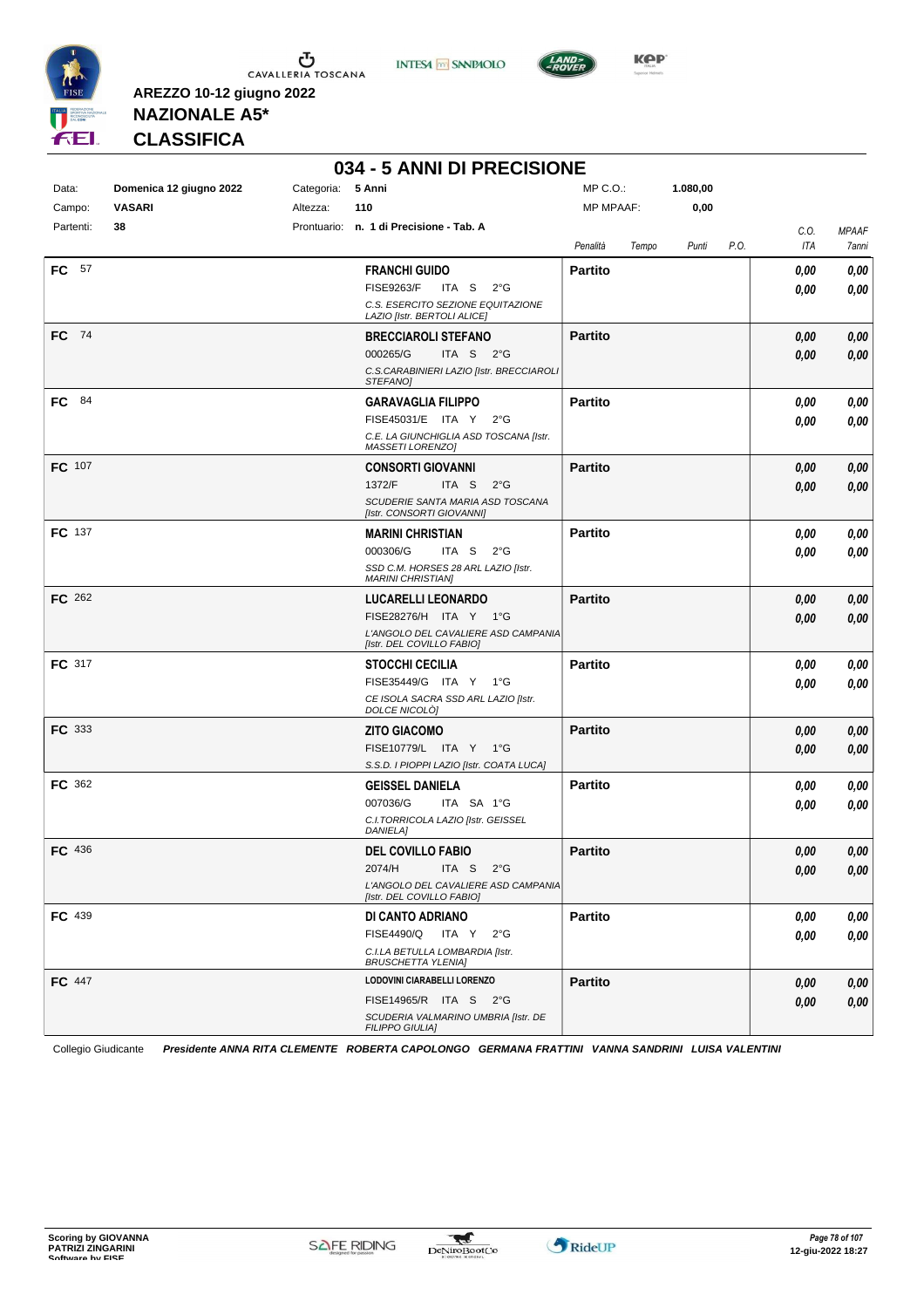





**KOP** 

**NAZIONALE A5\* CLASSIFICA**

|            |                                                                                                                                                                                      |            | 035 - 6 ANNI MISTA                                                      |                  |             |          |      |        |              |
|------------|--------------------------------------------------------------------------------------------------------------------------------------------------------------------------------------|------------|-------------------------------------------------------------------------|------------------|-------------|----------|------|--------|--------------|
| Data:      | Domenica 12 giugno 2022                                                                                                                                                              | Categoria: | 6 Anni                                                                  | $MP C. O.$ :     |             | 1.080,00 |      |        |              |
| Campo:     | <b>DANTE</b>                                                                                                                                                                         | Altezza:   | 125                                                                     | <b>MP MPAAF:</b> |             | 0,00     |      |        |              |
| Partenti:  | 32                                                                                                                                                                                   |            | Prontuario: n. 7 mista - Tab. A                                         |                  |             |          |      | C.O.   | <b>MPAAF</b> |
|            |                                                                                                                                                                                      |            |                                                                         | Penalità         | Tempo       | Punti    | P.O. | ITA    | 7anni        |
| 1          | <b>72 LIGHT IVORY</b>                                                                                                                                                                |            | <b>DULCZEWSKA MONIKA</b>                                                | 0/0              | 33,54       | 0.00     | 0,00 | 270,00 | 0,00         |
|            | 29425K<br>POL 2016                                                                                                                                                                   |            | POL S<br>GL000473<br>$2^{\circ}$ G                                      |                  |             |          |      | 0.00   | 0.00         |
|            | $[X/X/$ ] [AES BAIO] [] [Propr. ] [Allev. ]                                                                                                                                          |            | FISE [Istr.]                                                            |                  |             |          |      |        |              |
|            | 2 71 BLUEGIU'                                                                                                                                                                        |            | <b>FALZINI STEFANO</b>                                                  | 0/0              | 33,66       | 0,00     | 0,00 | 194,40 | 0,00         |
|            | 28415G<br>ITA 2016                                                                                                                                                                   |            | 002393/G<br>ITA S<br>$2^{\circ}$ G                                      |                  |             |          |      | 0,00   | 0.00         |
|            | [BENITUS DI VALLERANO / FLYNG BLUE B / ] [SELLA<br>ITALIANO GRIGIO] [380271000020726] [Propr. ASD<br>CIRCOLO IPPICO CASTELNUOVO] [Allev.]                                            |            | CI CASTELNUOVO ASD LAZIO [Istr.<br>LOPALCO CARLOTTA]                    |                  |             |          |      |        |              |
| 3 73 ANIMA |                                                                                                                                                                                      |            | <b>COLOMBO ALESSANDRO</b>                                               |                  | $0/0$ 33,87 | 0,00     | 0,00 | 162,00 | 0.00         |
|            | 04053R<br>GER 2016                                                                                                                                                                   |            | 005058/B<br>ITA S<br>2°G                                                |                  |             |          |      | 0.00   | 0.00         |
|            | [NOUBALOU W.Z. / CLAIRE / ] [DEUTSCHES REITPFERD<br>BAIO] [276020000515804] [Propr. REIMAN OLGA] [Allev. ]                                                                           |            | TRENDY HORSE ASD LOMBARDIA [Istr.]                                      |                  |             |          |      |        |              |
|            | 4 64 LINDERELLA                                                                                                                                                                      |            | <b>LEONARDI MATTEO</b>                                                  |                  | $0/0$ 35,57 | 0,00     | 0,00 | 129,60 | 0.00         |
|            | 17494F<br><b>NED 2016</b>                                                                                                                                                            |            | FISE10573/F ITA S<br>$2^{\circ}G$                                       |                  |             |          |      | 0,00   | 0.00         |
|            | [AREZZO VDL / GINDERELLA / INDOCTRO] [KWPN BAIO]<br>[528210004438537] [Propr. SPINELLI ELENA] [Allev.]                                                                               |            | C.I.LE SALINE ASD EMILIA ROMAGNA [Istr.<br><b>BORMIOLI GIAN LUCA]</b>   |                  |             |          |      |        |              |
|            | 5 79 HE IS IN STYLE VK Z                                                                                                                                                             |            | <b>GIUNTI MATTEO</b>                                                    |                  | $0/0$ 37,52 | 0,00     | 0,00 | 108,00 | 0.00         |
|            | 18045F<br>NED 2016                                                                                                                                                                   |            | 993/F<br>ITA S<br>$2^{\circ}G$                                          |                  |             |          |      | 0.00   | 0.00         |
|            | [HEINEKEN VK / LIFE STYLE Z / L'AMOUR Z]<br>[ZANGERSHEIDE SAURO] [528210004430158] [Propr. POLI<br>LEONARDO] [Allev.]                                                                |            | EQUESTRIAN CLUB FIRENZE SSD A RL<br>TOSCANA [Istr. BARONI KATIA]        |                  |             |          |      |        |              |
|            | <sup>75</sup> FOR CHACARIA PS                                                                                                                                                        |            | <b>FRANCHI GUIDO</b>                                                    |                  | 0/4 36.96   | 0,00     | 0,00 | 43,20  | 0,00         |
|            | 18686F<br>GER 2016                                                                                                                                                                   |            | <b>FISE9263/F</b><br>ITA <sub>S</sub><br>$2^{\circ}G$                   |                  |             |          |      | 0,00   | 0.00         |
|            | [FOR PLEASURE / CHACARIA / CHACCO-BLUE]<br>[HANNOVER SAURO] [276020000365447] [Propr. CORSI<br>JESSICA] [Allev.]                                                                     |            | C.S. ESERCITO SEZIONE EQUITAZIONE<br>LAZIO [Istr. BERTOLI ALICE]        |                  |             |          |      |        |              |
|            | 7 442 MAGNIFIQUE HCT                                                                                                                                                                 |            | <b>ZARAFFI SIMONE</b>                                                   |                  | 1 78,30     | 0,00     | 0,00 | 43,20  | 0,00         |
|            | 04095R<br>BEL 2016                                                                                                                                                                   |            | 005533/F<br>ITA S<br>$2^{\circ}G$                                       |                  |             |          |      | 0.00   | 0.00         |
|            | [MERALD VAN'T ZORGVLIET / CHIQUITA SL / POOR BOY]<br>[AES BAIO] [981100004374324] [Propr. AZ. AGRICOLA<br>SCUDERIA VESCHI DI LUCA VESCHI] [Allev.]                                   |            | ASD C.I. GRANDUCATO TOSCANA [Istr.<br><b>FORMICHI FRANCESCA]</b>        |                  |             |          |      |        |              |
| 8          | 58 GARFIELD DE LA CENSE                                                                                                                                                              |            | <b>DULCZEWSKA MONIKA</b>                                                |                  | 1 78,73     | 0,00     | 0,00 | 0,00   | 0,00         |
|            | 29420K<br>FRA 2016                                                                                                                                                                   |            | GL000473<br>POL S<br>$2^{\circ}G$                                       |                  |             |          |      | 0.00   | 0,00         |
|            | [X / X / ] [SELLA FRANCESE SAURO] [] [Propr. ] [Allev. ]                                                                                                                             |            | FISE [Istr.]                                                            |                  |             |          |      |        |              |
| 9          | 43 CINNAMON                                                                                                                                                                          |            | <b>PIRRONE GIACOMO</b>                                                  | 3.               | 80,92       | 0,00     | 0,00 | 0,00   | 0,00         |
|            | 29540G<br>GER 2016                                                                                                                                                                   |            | FISE3129/I<br>ITA S<br>$2^{\circ}$ G                                    |                  |             |          |      | 0,00   | 0.00         |
|            | [CINSEY / STALOUBA / ] [OLDENBURG GRIGIO]<br>[276020000535536] [Propr. REGGIMENTO LANCIERI DI<br>MONTEBELLO] [Allev.]                                                                |            | A.S.D. MONTEBELLO LAZIO [Istr. PINCI<br><b>DIMITRI</b>                  |                  |             |          |      |        |              |
|            | 10 80 ABELLE DEGLI ASSI                                                                                                                                                              |            | <b>GAROFALO ANTONIO MARIA</b>                                           |                  | 4 74,01     | 0.00     | 0,00 | 0,00   | 0,00         |
|            | 29524G<br>ITA 2016                                                                                                                                                                   |            | 003037/H<br>ITA S<br>2°G                                                |                  |             |          |      | 0,00   | 0,00         |
|            | [ARKO III / ULZHANE ST WINOC / ] [SELLA ITALIANO<br>BAIO] [380271000022793] [Propr. MERLANI DOMENICO]<br>[Allev. MERLANI DOMENICO]                                                   |            | ASD DEGLI ASSI LAZIO [Istr. GAROFALO<br><b>ANTONIO MARIAI</b>           |                  |             |          |      |        |              |
|            | 11 66 ARSENIO DE MARCHESANA                                                                                                                                                          |            | <b>FRANCHI GUIDO</b>                                                    |                  | 4 74,58     | 0,00     | 0,00 | 0,00   | 0,00         |
|            | 17298F<br>ITA 2016                                                                                                                                                                   |            | <b>FISE9263/F</b><br>$2^{\circ}$ G<br>ITA S                             |                  |             |          |      | 0.00   | 0.00         |
|            | [QUICK NICK / PENELOPE DE MARCHESANA / CONTE<br>DELLA CACCIA] [SELLA ITALIANO BAIO SCURO]<br>[380271000018513] [Propr. FRANZONI GIAN PIETRO] [Allev.<br><b>FRANZONI GIAN PIETROI</b> |            | C.S. ESERCITO SEZIONE EQUITAZIONE<br>LAZIO [Istr. BERTOLI ALICE]        |                  |             |          |      |        |              |
|            | <b>12 359 LOIS-DINE</b>                                                                                                                                                              |            | <b>TATA GINEVRA</b>                                                     |                  | 5 78,72     | 0.00     | 0,00 | 0,00   | 0,00         |
|            | 17226E<br><b>NED 2016</b>                                                                                                                                                            |            | FISE45856/F ITA J<br>1°G                                                |                  |             |          |      | 0,00   | 0,00         |
|            | [COHINOOR VDL / EVA-DINE / GLENNRIDGE] [KWPN<br>BAIO] [528210004526171] [Propr. SOC.AGR.RIOLA STABLE<br>SRL] [Allev.]                                                                |            | SIENA RIDING CLUB 2 JUMPING TEAM ASD<br>TOSCANA [Istr. MATTEUCCI MAURO] |                  |             |          |      |        |              |
|            | 13 361 ALKATRAZ                                                                                                                                                                      |            | <b>CIARDULLO ANTONIO</b>                                                | 6                | 79,03       | 0,00     | 0,00 | 0,00   | 0,00         |
|            | 05947N<br>ITA 2016                                                                                                                                                                   |            | 010917/G<br>ITA S<br>$2^{\circ}$ G                                      |                  |             |          |      | 0.00   | 0.00         |
|            | [BABALOU DE LIGNY / GARDAK / QUIDAME DE LA CERE]                                                                                                                                     |            | LA MACCHIARELLA SSD A RL LAZIO [Istr.                                   |                  |             |          |      |        |              |

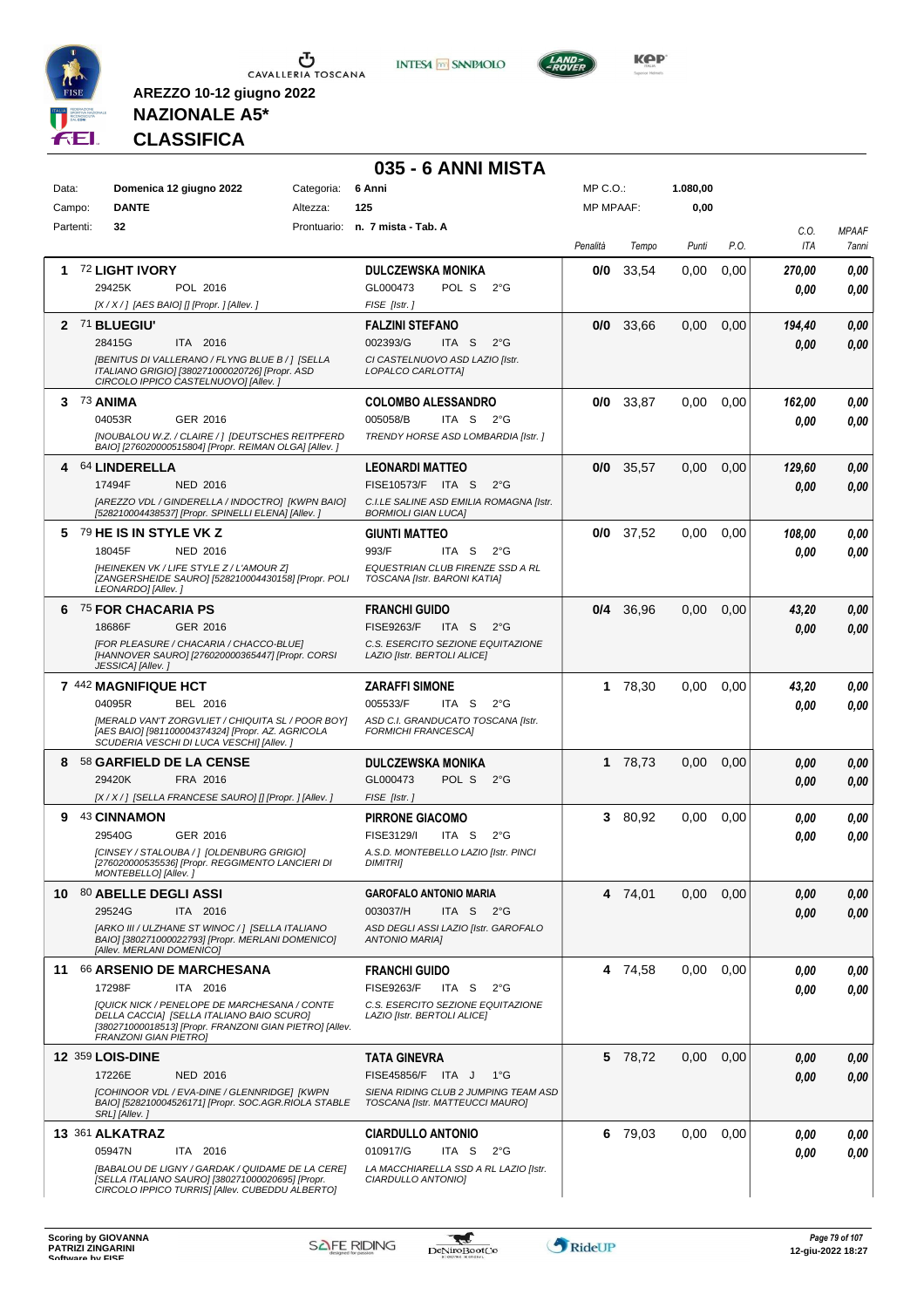

**INTESA M** SANPAOLO



**AREZZO 10-12 giugno 2022 NAZIONALE A5\* CLASSIFICA**

# **035 - 6 ANNI MISTA**

| Data:         |                | Domenica 12 giugno 2022<br><b>DANTE</b>                                                                                                           | Categoria: | 6 Anni<br>125                                                             |            |               | $MP C. O.$ :     |          | 1.080,00 |      |             |                       |
|---------------|----------------|---------------------------------------------------------------------------------------------------------------------------------------------------|------------|---------------------------------------------------------------------------|------------|---------------|------------------|----------|----------|------|-------------|-----------------------|
|               | Campo:         |                                                                                                                                                   | Altezza:   |                                                                           |            |               | <b>MP MPAAF:</b> |          | 0,00     |      |             |                       |
|               | Partenti:      | 32                                                                                                                                                |            | Prontuario: n. 7 mista - Tab. A                                           |            |               | Penalità         | Tempo    | Punti    | P.O. | C.O.<br>ITA | <b>MPAAF</b><br>7anni |
| 14            |                | 68 LEGEND'S PHANTHOM'S                                                                                                                            |            | <b>APOLLONI GIANLUCA</b>                                                  |            |               | 7                | 80,49    | 0,00     | 0,00 | 0.00        | 0,00                  |
|               |                | 30595G<br><b>NED 2016</b>                                                                                                                         |            | 008545/G                                                                  | ITA S      | $2^{\circ}G$  |                  |          |          |      | 0.00        | 0,00                  |
|               |                | [GINO / IPHANTOM LADY S / ] [KWPN BAIO]<br>[528210004426117] [Propr. FREZZA STEFANIA] [Allev.]                                                    |            | GLA STABLES TEAM ASD LAZIO [Istr.<br><b>APOLLONI GIANLUCAI</b>            |            |               |                  |          |          |      |             |                       |
| 15            |                |                                                                                                                                                   |            |                                                                           |            |               |                  |          |          |      |             |                       |
|               |                | 45 QUINETTE DW<br>17919F<br>BEL 2016                                                                                                              |            | <b>LUPINO NICO</b><br>000522/R                                            | ITA S      | $2^{\circ}$ G |                  | 8 81,41  | 0,00     | 0,00 | 0.00        | 0,00                  |
|               |                | [FOR PLEASURE / MAZETTE DW / MR BLUE] [BEL.                                                                                                       |            | C.E. LA GIUNCHIGLIA ASD TOSCANA [Istr.                                    |            |               |                  |          |          |      | 0.00        | 0,00                  |
|               |                | WARMBLOEDPAARD GRIGIO] [981100004341406] [Propr. IL<br>BAGGIAGO SOC. AGR. S.S.] [Allev.]                                                          |            | <b>GARGINI ELEONORA]</b>                                                  |            |               |                  |          |          |      |             |                       |
|               |                | <b>16 438 QUEEN</b>                                                                                                                               |            | <b>MARINI CHRISTIAN</b>                                                   |            |               | 8                | 81,61    | 0,00     | 0,00 | 0.00        | 0,00                  |
|               |                | 29417G<br>ITA 2016                                                                                                                                |            | 000306/G                                                                  | ITA S      | $2^{\circ}$ G |                  |          |          |      | 0.00        | 0,00                  |
|               |                | [././] [SCONOSCIUTA GRIGIO] [380271006041134] [Propr.<br>MEDICI ALESSANDRO] [Allev.]                                                              |            | SSD C.M. HORSES 28 ARL LAZIO [Istr.<br><b>MARINI CHRISTIANI</b>           |            |               |                  |          |          |      |             |                       |
|               |                | 17 81 NATURAL BEAUTY                                                                                                                              |            | <b>NAPOLI GIULIA</b>                                                      |            |               |                  | 9 78,72  | 0,00     | 0,00 | 0.00        | 0,00                  |
|               |                | 29981G<br>ITA 2016                                                                                                                                |            | 002443/H                                                                  | ITA S      | $2^{\circ}$ G |                  |          |          |      | 0.00        | 0.00                  |
|               |                | [././] [SCONOSCIUTA SAURO] [380271006032105] [Propr.<br>LA NUOVA OLGIATA SRL] [Allev.]                                                            |            | CASSIA EQUESTRIAN CLUB SSD A RL<br>LAZIO [Istr. CERULLI IRELLI FRANCESCO] |            |               |                  |          |          |      |             |                       |
|               |                | 18 70 MYSTIC CORAL                                                                                                                                |            | <b>CONSUMATI ROBERTO</b>                                                  |            |               |                  | 10 79,52 | 0,00     | 0,00 | 0.00        | 0,00                  |
|               |                | 03859R<br>ITA 2016                                                                                                                                |            | 002708/G                                                                  | ITA S      | $2^{\circ}G$  |                  |          |          |      | 0.00        | 0,00                  |
|               |                | <b>IMYLORD CARTHAGO / ZASSIA RS / CASSINI] [SELLA</b>                                                                                             |            | G&C HORSE FARM LAZIO [Istr. CAPPETTA                                      |            |               |                  |          |          |      |             |                       |
|               |                | ITALIANO GRIGIO] [380271000018959] [Propr. MARGIOTTA<br>STEFANO] [Allev. ERCOLANETTI CAMILLA]                                                     |            | CORRADO]                                                                  |            |               |                  |          |          |      |             |                       |
| 19            | 61 <b>ENNA</b> |                                                                                                                                                   |            | <b>GIANNETTI LAURA</b>                                                    |            |               |                  | 12 74.53 | 0,00     | 0,00 | 0.00        | 0,00                  |
|               |                | 17475F<br><b>NED 2016</b>                                                                                                                         |            | FISE24792/F ITA S                                                         |            | $2^{\circ}$ G |                  |          |          |      | 0.00        | 0,00                  |
|               |                | [-/-/-] [AES BAIO] [528246002291561] [Propr. GIANNETTI<br>LAURA] [Allev.]                                                                         |            | IPPICA SAN MARCO ASD TOSCANA [Istr.<br><b>BENNATI RACHELE]</b>            |            |               |                  |          |          |      |             |                       |
| 20            |                | 69 CASALCO BLUE                                                                                                                                   |            | <b>SALVINI EMANUELE</b>                                                   |            |               |                  | 12 81,96 | 0,00     | 0,00 | 0.00        | 0,00                  |
|               |                | 29457G<br>GER 2016                                                                                                                                |            | 006529/G                                                                  | ITA SA 2°G |               |                  |          |          |      | 0.00        | 0.00                  |
|               |                | [CASALLCO / CHACCITA / ] [OLDENBURG BAIO]<br>[276020000535523] [Propr. TAGLIAMONTE RAFFAELE]                                                      |            | CAVALIERI DEL VEIO ASD LAZIO [Istr.<br><b>SALVINI EMANUELEI</b>           |            |               |                  |          |          |      |             |                       |
|               |                | [Allev.]                                                                                                                                          |            |                                                                           |            |               |                  |          |          |      |             |                       |
| 21            |                | 62 NEMESIS                                                                                                                                        |            | <b>FRANCHI RACHELE</b>                                                    |            |               |                  | 22 91,41 | 0,00     | 0,00 | 0.00        | 0,00                  |
|               |                | 17482F<br>ITA 2016                                                                                                                                |            | FISE24694/F ITA S                                                         |            | 1°G           |                  |          |          |      | 0.00        | 0.00                  |
|               |                | [CRISTALLO I / CHANCE / COLLIN L] [SELLA ITALIANO<br>GRIGIO] [380271000019209] [Propr. ALANCAR S.R.L.] [Allev.                                    |            | C.I.CASA BASSA S.S.D. A R.L. TOSCANA<br>[Istr. FRANCHI ANDREA]            |            |               |                  |          |          |      |             |                       |
|               |                | EQUINE BREEDER DI GIOVANNI LUIGI]                                                                                                                 |            |                                                                           |            |               |                  |          |          |      |             |                       |
|               |                | 22 77 VAGABONDA FZ                                                                                                                                |            | <b>CONSORTI GIOVANNI</b>                                                  |            |               | 28               | 93,09    | 0,00     | 0,00 | 0.00        | 0,00                  |
|               |                | 14048D<br>GER 2016<br>[VAGABOND D.L. / APARTE / CONTENDRO I]                                                                                      |            | 1372/F<br><i>SCUDERIE SANTA MARIA ASD TOSCANA</i>                         | ITA S      | $2^{\circ}$ G |                  |          |          |      | 0.00        | 0,00                  |
|               |                | [HOLSTEINER BAIO] [276020000517190] [Propr. GOZZETTI<br>RENATA] [Allev.]                                                                          |            | [Istr. CONSORTI GIOVANNI]                                                 |            |               |                  |          |          |      |             |                       |
|               |                | 60 KALIMERA DE LA HAUTE SENNE                                                                                                                     |            | <b>CADILE YARI</b>                                                        |            |               | Rit.             | 0,00     | 0,00     | 0,00 | 0.00        | 0,00                  |
|               |                | PRO21302<br>BEL 2016                                                                                                                              |            | FISE80727/G ITA Y 2°G                                                     |            |               |                  |          |          |      | 0.00        | 0,00                  |
|               |                |                                                                                                                                                   |            | GLA STABLES TEAM ASD LAZIO [Istr.<br>APOLLONI GIANLUCAJ                   |            |               |                  |          |          |      |             |                       |
|               |                | 65 NADARCO                                                                                                                                        |            | <b>D'AMICO ANDREA</b>                                                     |            |               | Rit.             | 0,00     | 0,00     | 0,00 | 0.00        | 0,00                  |
|               |                | 03867R<br>ITA 2016                                                                                                                                |            | FISE11392/G ITA S 1°G                                                     |            |               |                  |          |          |      | 0.00        | 0,00                  |
|               |                | [NADIR DI SAN PATRIGNANO / PAKIRA / PARCO] [SELLA<br>ITALIANO GRIGIO] [380271000018904] [Propr. LANCIONE<br><b>IRENE] [Allev. LANCIONE IRENE]</b> |            | GLA STABLES TEAM ASD LAZIO [Istr.<br><b>APOLLONI GIANLUCAI</b>            |            |               |                  |          |          |      |             |                       |
|               |                | 83 MR BANKS                                                                                                                                       |            | <b>LUCCHESE ALESSIA</b>                                                   |            |               | Rit.             | 0,00     | 0.00     | 0,00 | 0,00        | 0,00                  |
|               |                | 047991<br>ITA 2016                                                                                                                                |            | 000850/I                                                                  | ITA S      | $2^{\circ}G$  |                  |          |          |      | 0.00        | 0,00                  |
|               |                | [CICERO Z / USCHI / LANDEUR] [SELLA ITALIANO BAIO]<br>[380271000021105] [Propr. LUCCHESE ALESSIA] [Allev.<br><b>LUCCHESE ALESSIA]</b>             |            | CI GIULIANA ASD PUGLIA [Istr. LUCCHESE<br>ALESSIA]                        |            |               |                  |          |          |      |             |                       |
| <b>FC</b> 157 |                |                                                                                                                                                   |            | <b>PIRRONE GIACOMO</b>                                                    |            |               | <b>Partito</b>   |          |          |      | 0.00        | 0,00                  |
|               |                |                                                                                                                                                   |            | FISE3129/I                                                                | ITA S      | $2^{\circ}$ G |                  |          |          |      | 0.00        | 0,00                  |
|               |                |                                                                                                                                                   |            | A.S.D. MONTEBELLO LAZIO [Istr. PINCI<br><b>DIMITRII</b>                   |            |               |                  |          |          |      |             |                       |

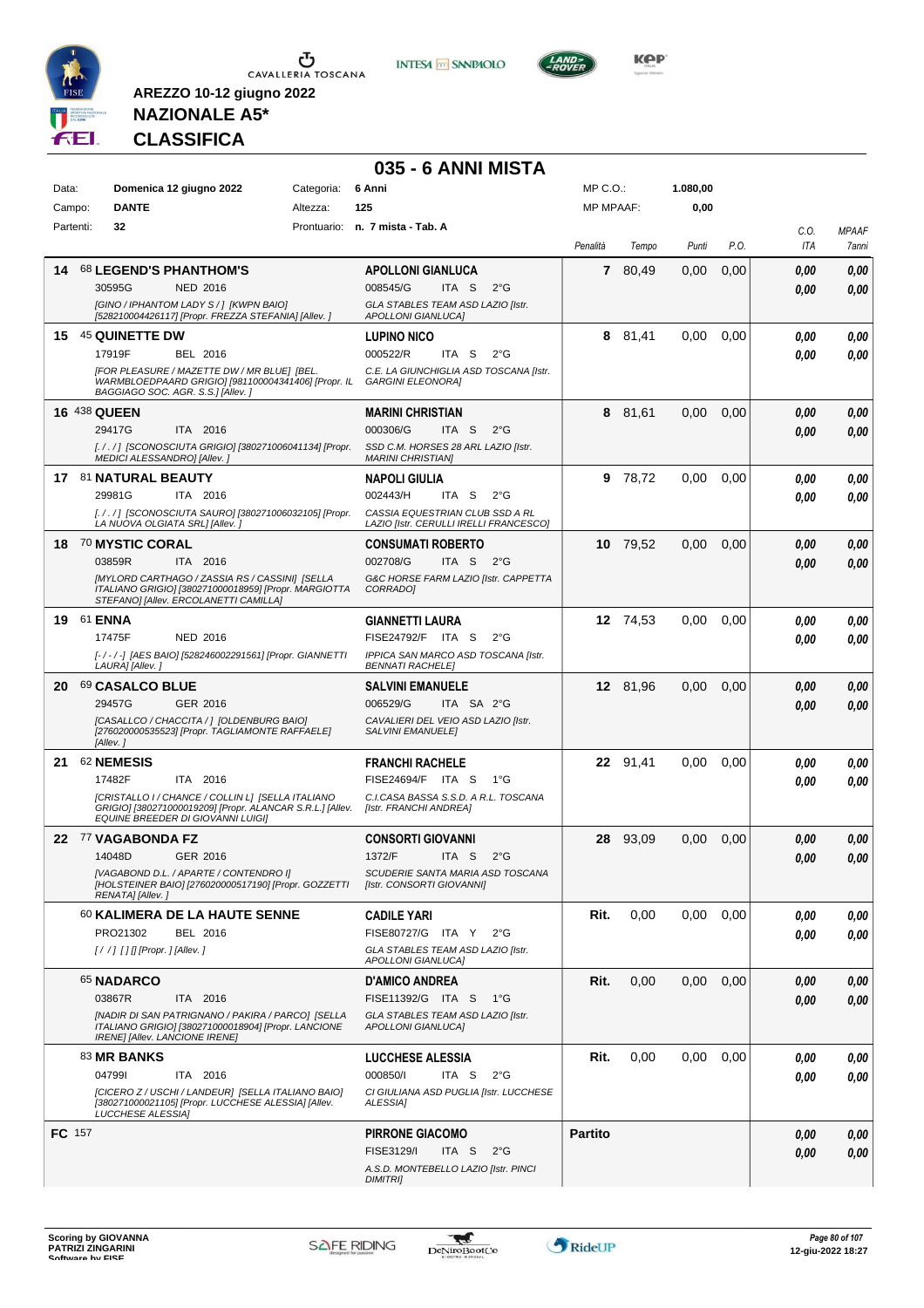

Ⴠ CAVALLERIA TOSCANA





**AREZZO 10-12 giugno 2022 NAZIONALE A5\* CLASSIFICA**

### **035 - 6 ANNI MISTA**

| Data:         | Domenica 12 giugno 2022 | Categoria:  | 6 Anni                                                                 | $MP C. O.$ :     |       | 1.080,00 |      |      |              |
|---------------|-------------------------|-------------|------------------------------------------------------------------------|------------------|-------|----------|------|------|--------------|
| Campo:        | <b>DANTE</b>            | Altezza:    | 125                                                                    | <b>MP MPAAF:</b> |       | 0,00     |      |      |              |
| Partenti:     | 32                      | Prontuario: | n. 7 mista - Tab. A                                                    |                  |       |          |      | C.0. | <b>MPAAF</b> |
|               |                         |             |                                                                        | Penalità         | Tempo | Punti    | P.O. | ITA  | 7anni        |
| <b>FC</b> 440 |                         |             | DI CANTO ADRIANO                                                       | <b>Partito</b>   |       |          |      | 0.00 | 0,00         |
|               |                         |             | FISE4490/Q<br>ITA Y<br>$2^{\circ}$ G                                   |                  |       |          |      | 0.00 | 0,00         |
|               |                         |             | C.I.LA BETULLA LOMBARDIA [Istr.<br><b>BRUSCHETTA YLENIA1</b>           |                  |       |          |      |      |              |
| <b>FC</b> 205 |                         |             | <b>COLOMBO ALESSANDRO</b>                                              | <b>Partito</b>   |       |          |      | 0.00 | 0,00         |
|               |                         |             | ITA S<br>005058/B<br>$2^{\circ}G$                                      |                  |       |          |      | 0.00 | 0,00         |
|               |                         |             | TRENDY HORSE ASD LOMBARDIA [Istr.]                                     |                  |       |          |      |      |              |
| FC 441        |                         |             | <b>BRECCIA ERMETE MARIA</b>                                            | Partito          |       |          |      | 0.00 | 0,00         |
|               |                         |             | ITA S $2^{\circ}$ G<br>001950/G                                        |                  |       |          |      | 0.00 | 0,00         |
|               |                         |             | 007 CAVALLI OLGIATA SSD ARL LAZIO [Istr.<br>CIRIMBILLA MARIA VITTORIA] |                  |       |          |      |      |              |
| FC 320        |                         |             | <b>FILENI GIORGIA</b>                                                  | <b>Partito</b>   |       |          |      | 0.00 | 0,00         |
|               |                         |             | FISE31734/G ITA S 1°G                                                  |                  |       |          |      | 0,00 | 0,00         |
|               |                         |             | A.S.D. MONTEBELLO LAZIO [Istr. PINCI<br><b>DIMITRII</b>                |                  |       |          |      |      |              |
| FC 307        |                         |             | <b>COATA SIMONE</b>                                                    | <b>Partito</b>   |       |          |      | 0.00 | 0,00         |
|               |                         |             | 006357/G<br>ITA S<br>$2^{\circ}G$                                      |                  |       |          |      | 0.00 | 0,00         |
|               |                         |             | C.S. ESERCITO SEZIONE EQUITAZIONE<br>LAZIO [Istr. GIGANTI FERNANDO]    |                  |       |          |      |      |              |
| FC 334        |                         |             | <b>CESCHINI CATERINA</b>                                               | <b>Partito</b>   |       |          |      | 0,00 | 0,00         |
|               |                         |             | FISE13368/G ITA S<br>$1^{\circ}G$                                      |                  |       |          |      | 0.00 | 0,00         |
|               |                         |             | OLGIATA HORSE VILLAGE LAZIO [Istr.<br><b>LIBERATI EMILIANOI</b>        |                  |       |          |      |      |              |

Collegio Giudicante *Presidente ANNA RITA CLEMENTE ROBERTA CAPOLONGO GERMANA FRATTINI VANNA SANDRINI LUISA VALENTINI*

### **036 - L40 DI PRECISIONE**

| Data:     | Domenica 12 giugno 2022                                                                                                   | Categoria:  | L40                                                               | $MP C. O.$ :     |       | 0.00  |      |            |              |
|-----------|---------------------------------------------------------------------------------------------------------------------------|-------------|-------------------------------------------------------------------|------------------|-------|-------|------|------------|--------------|
| Campo:    | <b>VASARI</b>                                                                                                             | Altezza:    | 40                                                                | <b>MP MPAAF:</b> |       | 0,00  |      |            |              |
| Partenti: | 4                                                                                                                         | Prontuario: | n. 1 di Precisione - Tab. A                                       |                  |       |       |      | C.O.       | <b>MPAAF</b> |
|           |                                                                                                                           |             |                                                                   | Penalità         | Tempo | Punti | P.O. | <b>ITA</b> | <b>7anni</b> |
| 1         | 423 LINDA                                                                                                                 |             | <b>MEONI CAMILLA</b>                                              | $\bf{0}$         | 0,00  | 0,00  | 0,00 | 0.00       | 0,00         |
|           | ITA 2014 Pony<br>18231F                                                                                                   |             | <b>FISE77953/F</b><br>ITA G<br>A LUDI                             |                  |       |       |      | 0.00       | 0,00         |
|           | [-/-/-] [PONY PEZZATO BAIO] [380271001022484] [Propr.<br>CLUB IPPICO IL POGGIO ASDI [Allev. LUCHETTI<br><b>VALENTINOI</b> |             | A.S.D. CLUB IPPICO IL POGGIO TOSCANA<br>[Istr. PAOLI ELEONORA]    |                  |       |       |      |            |              |
| 1.        | 424 <b>LINDA</b>                                                                                                          |             | <b>SARGENTONI DESIREE</b>                                         | $\bf{0}$         | 0,00  | 0,00  | 0,00 | 0,00       | 0,00         |
|           | <b>ITA</b> 2014 Pony<br>18231F                                                                                            |             | <b>FISE78140/F</b><br>ITA G<br>A LUDI                             |                  |       |       |      | 0.00       | 0,00         |
|           | [-/-/-] [PONY PEZZATO BAIO] [380271001022484] [Propr.<br>CLUB IPPICO IL POGGIO ASDI [Allev. LUCHETTI<br><b>VALENTINOI</b> |             | A.S.D. CLUB IPPICO IL POGGIO TOSCANA<br>[Istr. PAOLI ELEONORA]    |                  |       |       |      |            |              |
|           | <b>1 425 LINDA</b>                                                                                                        |             | <b>ALBU ALESSIA</b>                                               | 0                | 0,00  | 0,00  | 0,00 | 0.00       | 0,00         |
|           | ITA 2014 Pony<br>18231F                                                                                                   |             | <b>FISE77868/F</b><br>ITA G<br>A LUDI                             |                  |       |       |      | 0.00       | 0,00         |
|           | [-/-/-] [PONY PEZZATO BAIO] [380271001022484] [Propr.<br>CLUB IPPICO IL POGGIO ASDI [Allev. LUCHETTI<br><b>VALENTINO1</b> |             | A.S.D. CLUB IPPICO IL POGGIO TOSCANA<br>[Istr. PAOLI ELEONORA]    |                  |       |       |      |            |              |
|           | 1 432 CAERHOSYN DARKIES PRIDE                                                                                             |             | <b>DE CRESCENZO ANDREA</b>                                        | $\bf{0}$         | 0,00  | 0,00  | 0,00 | 0,00       | 0,00         |
|           | <b>FRA 2004 Pony</b><br>07242H                                                                                            |             | <b>FISE32476/H</b><br>ITA G<br>A LUDI                             |                  |       |       |      | 0.00       | 0,00         |
|           | [XX / XX / ] [PONY BAIO] [528210000961888] [Propr. ASD<br>EQUIDEC-LE PALME] [Allev.]                                      |             | CI EQUIDEC LE PALME ASD CAMPANIA [Istr.<br>DE CRESCENZO GIULIANO] |                  |       |       |      |            |              |

Collegio Giudicante *Presidente ANNA RITA CLEMENTE ROBERTA CAPOLONGO GERMANA FRATTINI VANNA SANDRINI LUISA VALENTINI*

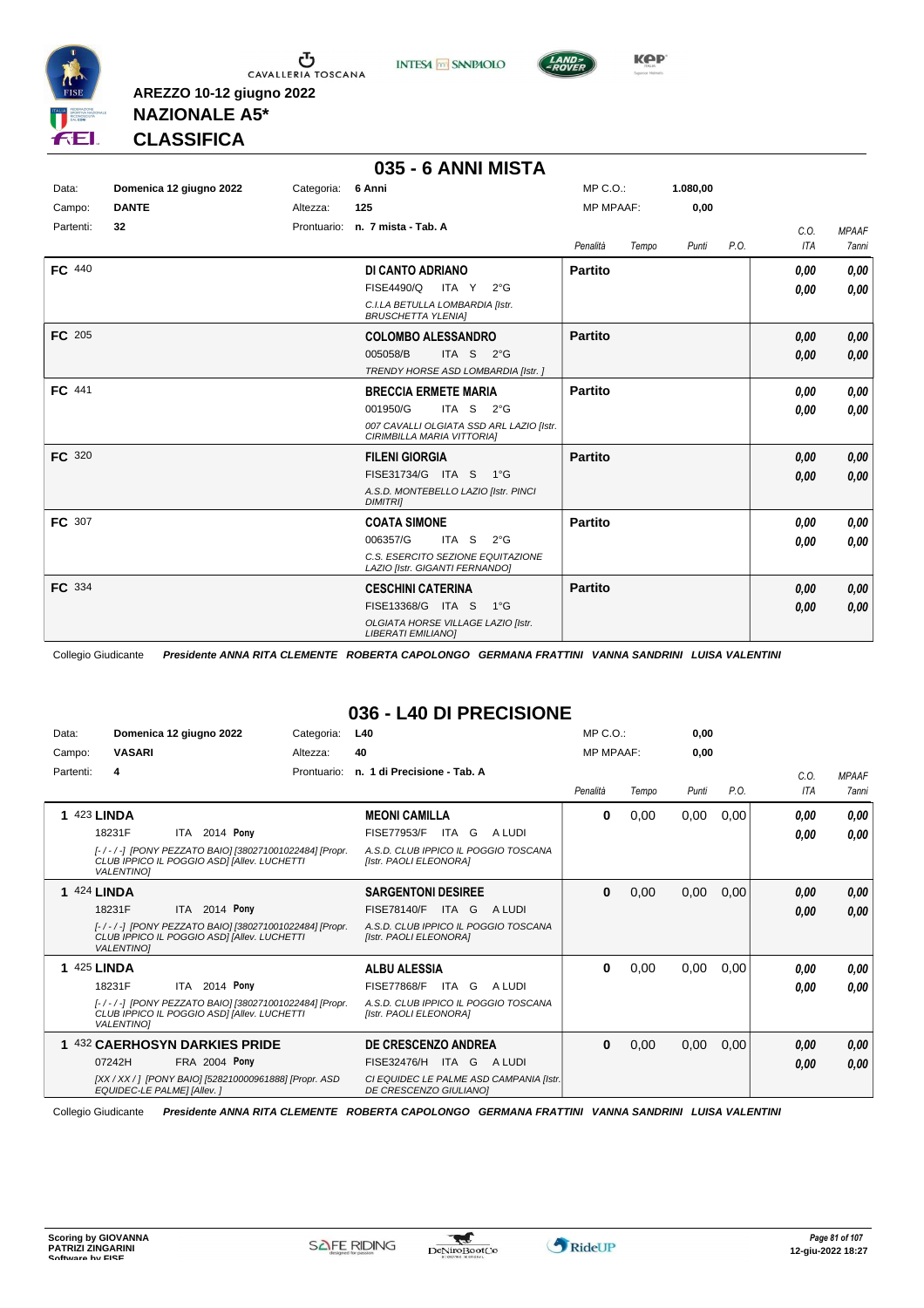





**NAZIONALE A5\* CLASSIFICA**

**AREZZO 10-12 giugno 2022**

### **037 - L60 DI PRECISIONE**

| Data:     | Domenica 12 giugno 2022                                                                                                                                    | Categoria:  | <b>L60</b>                                                      | MP C. O.         |       | 0,00  |      |            |              |
|-----------|------------------------------------------------------------------------------------------------------------------------------------------------------------|-------------|-----------------------------------------------------------------|------------------|-------|-------|------|------------|--------------|
| Campo:    | <b>VASARI</b>                                                                                                                                              | Altezza:    | 60                                                              | <b>MP MPAAF:</b> |       | 0,00  |      |            |              |
| Partenti: | 5                                                                                                                                                          | Prontuario: | n. 1 di Precisione - Tab. A                                     |                  |       |       |      | C.0.       | <b>MPAAF</b> |
|           |                                                                                                                                                            |             |                                                                 | Penalità         | Tempo | Punti | P.O. | <b>ITA</b> | <b>7anni</b> |
|           | 1 426 LORETELLA                                                                                                                                            |             | <b>CAMPESTRE ANGELO</b>                                         | $\bf{0}$         | 0,00  | 0,00  | 0,00 | 0.00       | 0,00         |
|           | <b>SCN 1999 Pony</b><br>03082H/XX                                                                                                                          |             | FISE36163/H ITA G<br>A LUDI                                     |                  |       |       |      | 0.00       | 0,00         |
|           | [XX / XX / ] [SCONOSCIUTA BAIO] [985100006811774]<br>[Propr. SCOTELLARO ANTONIO] [Allev.]                                                                  |             | A.S.D. CENTRO EQUESTRE F&D CAMPANIA<br>[Istr. CAPPETTA DONATO]  |                  |       |       |      |            |              |
|           | 1 427 CAMPEADOR J                                                                                                                                          |             | <b>CECCONI AGATA</b>                                            | $\bf{0}$         | 0,00  | 0,00  | 0,00 | 0.00       | 0,00         |
|           | 05644D<br>ITA 2003                                                                                                                                         |             | <b>FISE70877/F ITA C</b><br>A LUDI                              |                  |       |       |      | 0,00       | 0,00         |
|           | <b>ICAMPIONE VI / O JULANA-IMOO / COME ONI ISELLA</b><br>ITALIANO BAIO] [968000001204404] [Propr. BENETTON<br>CLAUDIO] [Allev. TRINCHERO ANTONIETTA LAURA] |             | LA BAITA TOSCANA [Istr. FRATI ANGELA]                           |                  |       |       |      |            |              |
|           | 1 428 G-GENTLEMEN DE GULDENBOOM                                                                                                                            |             | <b>MARCHIORO DILETTA</b>                                        | $\bf{0}$         | 0,00  | 0,00  | 0,00 | 0,00       | 0,00         |
|           | 11367F<br>BEL 2006                                                                                                                                         |             | FISE70393/F<br>A LUDI<br>ITA G                                  |                  |       |       |      | 0.00       | 0.00         |
|           | [ROBLE / GIOIS DELL'AC.CA.DE / CACAO COURCELLE]<br>[BWP BAIO] [] [Propr. TSATSOU DANAI] [Allev.]                                                           |             | LA BAITA TOSCANA [Istr. FRATI ANGELA]                           |                  |       |       |      |            |              |
|           | 1 451 CAMPEADOR J                                                                                                                                          |             | <b>CECCONI ANITA</b>                                            | $\bf{0}$         | 0,00  | 0,00  | 0,00 | 0.00       | 0,00         |
|           | ITA 2003<br>05644D                                                                                                                                         |             | FISE71934/F<br>ITA C<br>A LUDI                                  |                  |       |       |      | 0.00       | 0,00         |
|           | [CAMPIONE VI / O JULANA-IMOO / COME ON] [SELLA<br>ITALIANO BAIO] [968000001204404] [Propr. BENETTON<br>CLAUDIO] [Allev. TRINCHERO ANTONIETTA LAURA]        |             | LA BAITA TOSCANA [Istr. FRATI ANGELA]                           |                  |       |       |      |            |              |
|           | 5 364 DELTAKAL                                                                                                                                             |             | <b>BORICCHI CAMILLA</b>                                         | $\overline{7}$   | 70.31 | 0.00  | 0,00 | 0,00       | 0,00         |
|           | 06818H<br>GBR 2014                                                                                                                                         |             | <b>FISE64111/F</b><br>ITA G<br>A LUDI                           |                  |       |       |      | 0,00       | 0.00         |
|           | [DELEGATOR / GUNTAKAL / DAMSIRE] [PUROSANGUE<br>INGLESE BAIO] [985101045219486] [Propr. CAROTENUTO<br>LUIGI ANGELO] [Allev. ]                              |             | AREZZOEQUESTRIANCENTRE SSD ARL<br>TOSCANA [Istr. ROTUNNO CARLO] |                  |       |       |      |            |              |

Collegio Giudicante *Presidente ANNA RITA CLEMENTE ROBERTA CAPOLONGO GERMANA FRATTINI VANNA SANDRINI LUISA VALENTINI*

### **038 - L70 DI PRECISIONE**

| Data:      | Domenica 12 giugno 2022                                                                                                                            | Categoria:  | <b>L70</b>                                                      | MP C. O.         |       | 0,00  |      |             |                       |
|------------|----------------------------------------------------------------------------------------------------------------------------------------------------|-------------|-----------------------------------------------------------------|------------------|-------|-------|------|-------------|-----------------------|
| Campo:     | <b>VASARI</b>                                                                                                                                      | Altezza:    | 70                                                              | <b>MP MPAAF:</b> |       | 0,00  |      |             |                       |
| Partenti:  | 4                                                                                                                                                  | Prontuario: | n. 1 di Precisione - Tab. A                                     | Penalità         | Tempo | Punti | P.O. | C.0.<br>ITA | <b>MPAAF</b><br>7anni |
|            | 364 DELTAKAL                                                                                                                                       |             | <b>BORICCHI CAMILLA</b>                                         | 0                | 0,00  | 0,00  | 0,00 | 0,00        | 0,00                  |
|            | 06818H<br>GBR 2014                                                                                                                                 |             | FISE64111/F<br>ITA G<br>A LUDI                                  |                  |       |       |      | 0,00        | 0,00                  |
|            | [DELEGATOR / GUNTAKAL / DAMSIRE] [PUROSANGUE<br>INGLESE BAIO] [985101045219486] [Propr. CAROTENUTO<br>LUIGI ANGELO] [Allev. ]                      |             | AREZZOEQUESTRIANCENTRE SSD ARL<br>TOSCANA [Istr. ROTUNNO CARLO] |                  |       |       |      |             |                       |
|            | 1 422 BORDERHILL WILLIAM 88224                                                                                                                     |             | <b>BERKERY LILAH PARI DEIRDRE</b>                               | 0                | 0,00  | 0,00  | 0,00 | 0,00        | 0,00                  |
|            | GBR 2010 Pony<br>17688F                                                                                                                            |             | FISE67471/F<br>GBR G<br>A LUDI                                  |                  |       |       |      | 0,00        | 0.00                  |
|            | IEYARTH MOWGLI 56763 / 100042 DOWNLAND SWAN<br>WILLOW / DOWNLAND ARCADY 24511] [WELSH BAIO]<br>[958000001702483] [Propr. BERKERY NAZILA] [Allev. ] |             | TOSCANA EQUITAZIONE ASD TOSCANA<br>[Istr. PITZIANTI CRISTIAN]   |                  |       |       |      |             |                       |
|            | 1 428 G-GENTLEMEN DE GULDENBOOM                                                                                                                    |             | <b>MARCHIORO DILETTA</b>                                        | $\bf{0}$         | 0,00  | 0,00  | 0,00 | 0,00        | 0,00                  |
|            | 11367F<br><b>BEL 2006</b>                                                                                                                          |             | FISE70393/F<br><b>ITA</b><br>A LUDI<br>G                        |                  |       |       |      | 0,00        | 0,00                  |
|            | [ROBLE / GIOIS DELL'AC.CA.DE / CACAO COURCELLE]<br>[BWP BAIO] [] [Propr. TSATSOU DANAI] [Allev. ]                                                  |             | LA BAITA TOSCANA [Istr. FRATI ANGELA]                           |                  |       |       |      |             |                       |
| 4 435 CINA |                                                                                                                                                    |             | <b>CAVALLI ANNA</b>                                             | 4                | 0,00  | 0,00  | 0,00 | 0.00        | 0.00                  |
|            | 16189F<br><b>ITA</b><br>2013                                                                                                                       |             | <b>FISE51949/F</b><br><b>ITA</b><br>C<br>A LUDI                 |                  |       |       |      | 0,00        | 0.00                  |
|            | [-/-/] [SCONOSCIUTA GRIGIO] [380271001024782] [Propr.<br>PUCCIARELLI ROSELLA] [Allev. TENUTA SELVAGGIA DI<br><b>CRISTIANA DEVINCENZII</b>          |             | LA BAITA TOSCANA [Istr. FRATI ANGELA]                           |                  |       |       |      |             |                       |

Collegio Giudicante *Presidente ANNA RITA CLEMENTE ROBERTA CAPOLONGO GERMANA FRATTINI VANNA SANDRINI LUISA VALENTINI*

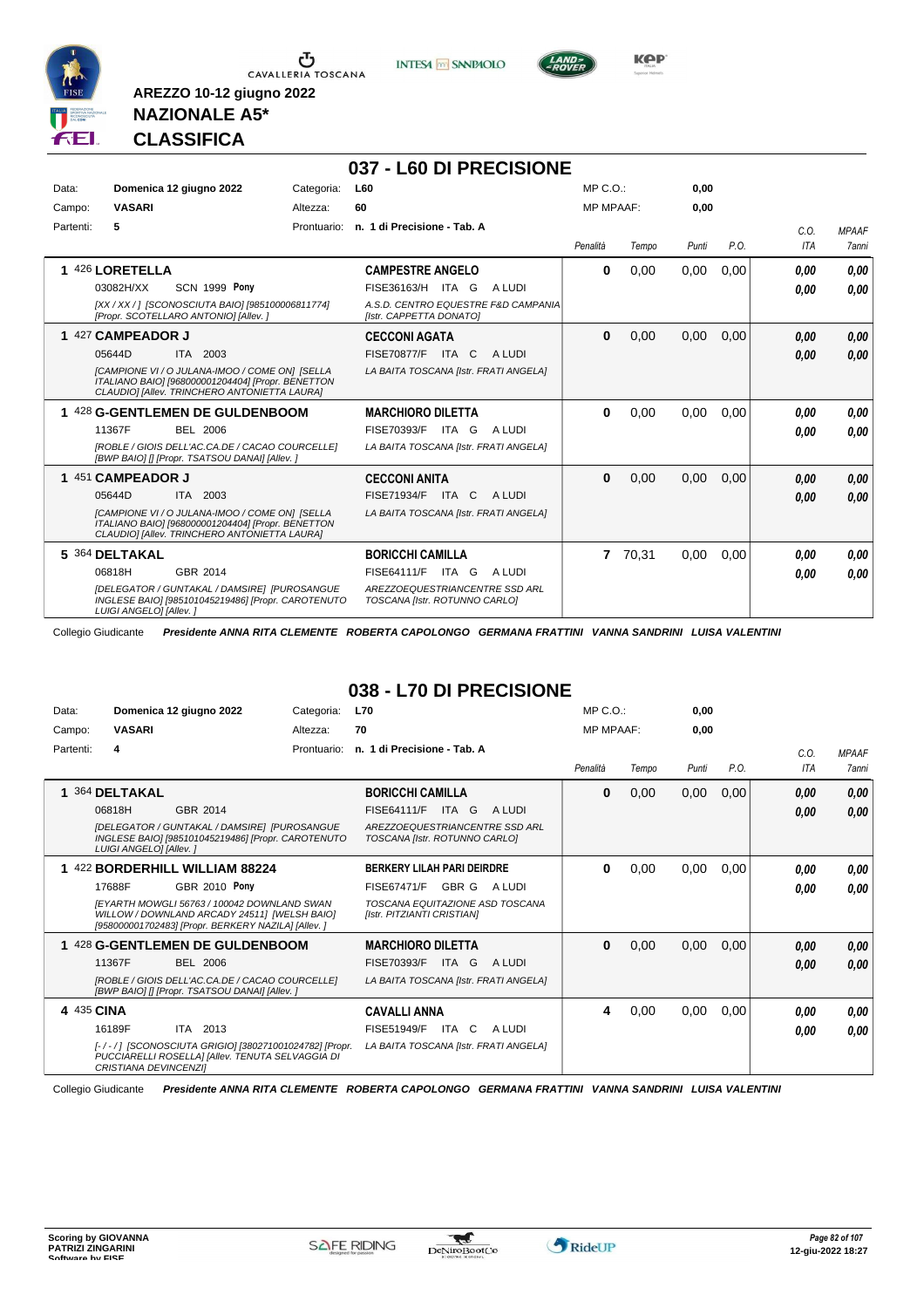

**INTESA** M SANPAOLO



**KPP** 

### **NAZIONALE A5\* CLASSIFICA**

**AREZZO 10-12 giugno 2022**

|           |                                                                                                                                                                                                          |            | 039 - LB80 DI PRECISIONE                                                                                                       |                  |         |       |      |                    |                              |
|-----------|----------------------------------------------------------------------------------------------------------------------------------------------------------------------------------------------------------|------------|--------------------------------------------------------------------------------------------------------------------------------|------------------|---------|-------|------|--------------------|------------------------------|
| Data:     | Domenica 12 giugno 2022                                                                                                                                                                                  | Categoria: | <b>LB80</b>                                                                                                                    | $MP C. O.$ :     |         | 0,00  |      |                    |                              |
| Campo:    | <b>VASARI</b>                                                                                                                                                                                            | Altezza:   | 80                                                                                                                             | <b>MP MPAAF:</b> |         | 0,00  |      |                    |                              |
| Partenti: | $\overline{7}$                                                                                                                                                                                           |            | Prontuario: n. 1 di Precisione - Tab. A                                                                                        | Penalità         | Tempo   | Punti | P.O. | C.O.<br><b>ITA</b> | <b>MPAAF</b><br><b>7anni</b> |
|           | 1 380 OXVIEWCAILIN<br>14286F<br>IRL 2010 Pony<br><b>JOX VIEW PADDY / RATHCOONA FANNY / GLENCARRIG</b><br>PRINCE] [CONNEMARA GRIGIO] [3721004000017262]<br>[Propr. MEUCCI GIULIA] [Allev.]                |            | <b>CIULLI CHIARA</b><br>FISE57412/F ITA SA Brev.<br>LA CIPRESSAIA TOSCANA [Istr. LARI<br><b>GIULIAI</b>                        | 0                | 0.00    | 0.00  | 0.00 | 0.00<br>0.00       | 0.00<br>0,00                 |
|           | 1 407 HOPE GREY<br>17304F<br>ITA 2011<br>[-/KATE/NINTENDER] [SELLA ITALIANO GRIGIO]<br>[941000012128944] [Propr. PULCINELLI GAIA] [Allev. DE<br><b>ANGELIS MICHELE!</b>                                  |            | <b>PULCINELLI GAIA</b><br>4001/F<br>ITA S<br>Brev.<br>C.I. TENUTA SELVAGGIA ASD TOSCANA<br>[Istr. DE VINCENZI CRISTIANA]       | $\bf{0}$         | 0,00    | 0.00  | 0.00 | 0.00<br>0.00       | 0.00<br>0.00                 |
|           | 1 430 CORONA<br>03281C<br><b>GER 2006</b><br>[COLANDER / CORONADA / CORONADO] [WUR GRIGIO]<br>[] [Propr. BACOCCOLI ELIN BIRGITTA GUNILLA B] [Allev.]                                                     |            | <b>DE MAIO FRANCESCO</b><br>FISE34089/H ITA G<br>A LUDI<br>A.S.D. CENTRO EQUESTRE F&D CAMPANIA<br>[Istr. CAPPETTA DONATO]      | 0                | 0,00    | 0.00  | 0.00 | 0.00<br>0.00       | 0.00<br>0.00                 |
|           | 1 431 RASTON<br>04327N<br>ITA 2010<br>[STARON / LA BELLA SAURA / KSAR-SITTE (BEL)] [SELLA<br>ITALIANO BAIO] [982000123245890] [Propr. CASADEI<br>SANTUCCI SCOZZA FABIANA] [Allev. DESSOLIS<br>SALVATORE1 |            | <b>CLOETTA SOFIA</b><br>FISE67080/F ITA J<br>A LUDI<br>TOSCANA EQUITAZIONE ASD TOSCANA<br>[Istr. PITZIANTI CRISTIAN]           | 0                | 0,00    | 0,00  | 0,00 | 0.00<br>0.00       | 0.00<br>0.00                 |
|           | 1 433 DAKOTA<br><b>SCN 2004 Pony</b><br>15679G<br>[XXXX / XXXX / ] [SCONOSCIUTA ROANO] [] [Propr.<br>ASS. SPORT. DILETTANTISTICA EQUICLUB VALLE DEL<br>TEVERE] [Allev.]                                  |            | <b>BRECCIAROLI FILIPPO</b><br>FISE95632/G ITA G ALUDI<br>C.S.CARABINIERI LAZIO [Istr. BRECCIAROLI<br>STEFANOI                  | $\mathbf{0}$     | 0.00    | 0.00  | 0.00 | 0.00<br>0.00       | 0.00<br>0.00                 |
|           | 6 434 CARLOS<br><b>NED 2005 Pony</b><br>18519G<br>[PONY SAURO] [528210000924748] [Propr. D'URSO<br>BRUNO] [Allev. ]                                                                                      |            | <b>DEPASQUALE VITTORIA</b><br>FISE63922/F ITA G ALUDI<br>LA BAITA TOSCANA [Istr. FRATI ANGELA]                                 |                  | 6 79,19 | 0.00  | 0.00 | 0.00<br>0.00       | 0.00<br>0.00                 |
|           | 7 429 JACKETS MAGICIAN<br>30342K<br><b>GBR 2011 Pony</b><br>[X / X / ] [PONY SAURO BRUCIATO] [] [Propr. ] [Allev. ]                                                                                      |            | <b>BERKERY LILAH PARI DEIRDRE</b><br>FISE67471/F GBR G A LUDI<br>TOSCANA EQUITAZIONE ASD TOSCANA<br>[Istr. PITZIANTI CRISTIAN] | 8                | 0,00    | 0.00  | 0,00 | 0.00<br>0.00       | 0.00<br>0.00                 |

Collegio Giudicante *Presidente ANNA RITA CLEMENTE ROBERTA CAPOLONGO GERMANA FRATTINI VANNA SANDRINI LUISA VALENTINI*

### **040 - B90 A TEMPO**

| Data:     | Domenica 12 giugno 2022                                                                                              | Categoria:  | <b>B90</b>                                                        | $MP C. O.$ :     |       | 0,00  |      |      |                     |
|-----------|----------------------------------------------------------------------------------------------------------------------|-------------|-------------------------------------------------------------------|------------------|-------|-------|------|------|---------------------|
| Campo:    | <b>VASARI</b>                                                                                                        | Altezza:    | 90                                                                | <b>MP MPAAF:</b> |       | 0,00  |      |      |                     |
| Partenti: | 9                                                                                                                    | Prontuario: | n. 3 a tempo - Tab. A                                             |                  |       |       |      | C.0. | <b>MPAAF</b>        |
|           |                                                                                                                      |             |                                                                   | Penalità         | Tempo | Punti | P.O. | ITA  | <i><b>7anni</b></i> |
|           | 421 GAUCHO                                                                                                           |             | <b>CHERICI MARCO</b>                                              | 0                | 65,46 | 0,00  | 0,00 | 0,00 | 0.00                |
|           | GER 2003<br>02545C                                                                                                   |             | SA<br>FISE12731/F<br>ITA I<br>Brev.                               |                  |       |       |      | 0,00 | 0.00                |
|           | [GRAF GRANNUS / SALUE / SILVIO I] [HANNOVER BAIO]<br>[528210002092863] [Propr. CASALATI GARINEI ROBERTA]<br>[Allev.] |             | LA CASINA ASD TOSCANA [Istr. AMATO<br><b>MARY TERRY NOELI</b>     |                  |       |       |      |      |                     |
|           | 2 400 CLONMORE CHARLOTTE                                                                                             |             | DE LUNA LUDOVICA CORNELIA                                         | 0                | 77.56 | 0,00  | 0,00 | 0,00 | 0,00                |
|           | IRL 2014 Pony<br>28693G                                                                                              |             | FISE63142/G<br>ITA J<br>Brev.                                     |                  |       |       |      | 0,00 | 0.00                |
|           | [GWENNIC DE GOARIVA / MISTY LADY / ] [CONNEMARA<br>BAIO] [372100400050626] [Propr. DE LUNA ADOLFO]<br>[Allev.]       |             | C.I. CASALE SAN NICOLA SSD A RL LAZIO<br>[Istr. ZIZZI ALESSANDRA] |                  |       |       |      |      |                     |
|           | 3 418 CERVÍ DE MAQUIS                                                                                                |             | <b>PANICHI LUNA</b>                                               | 4                | 58,68 | 0,00  | 0,00 | 0,00 | 0.00                |
|           | ESP 2014 Pony<br>17620F                                                                                              |             | ITA<br>G<br>FISE63568/F<br>Brev.                                  |                  |       |       |      | 0,00 | 0.00                |
|           | [-/-/-] [PONY GRIGIO] [724099000014498] [Propr. ASD<br>ADRIATIK HORSES TEAM] [Allev.]                                |             | TOSCANA EQUITAZIONE ASD TOSCANA<br>[Istr. MELI GIORGIO]           |                  |       |       |      |      |                     |

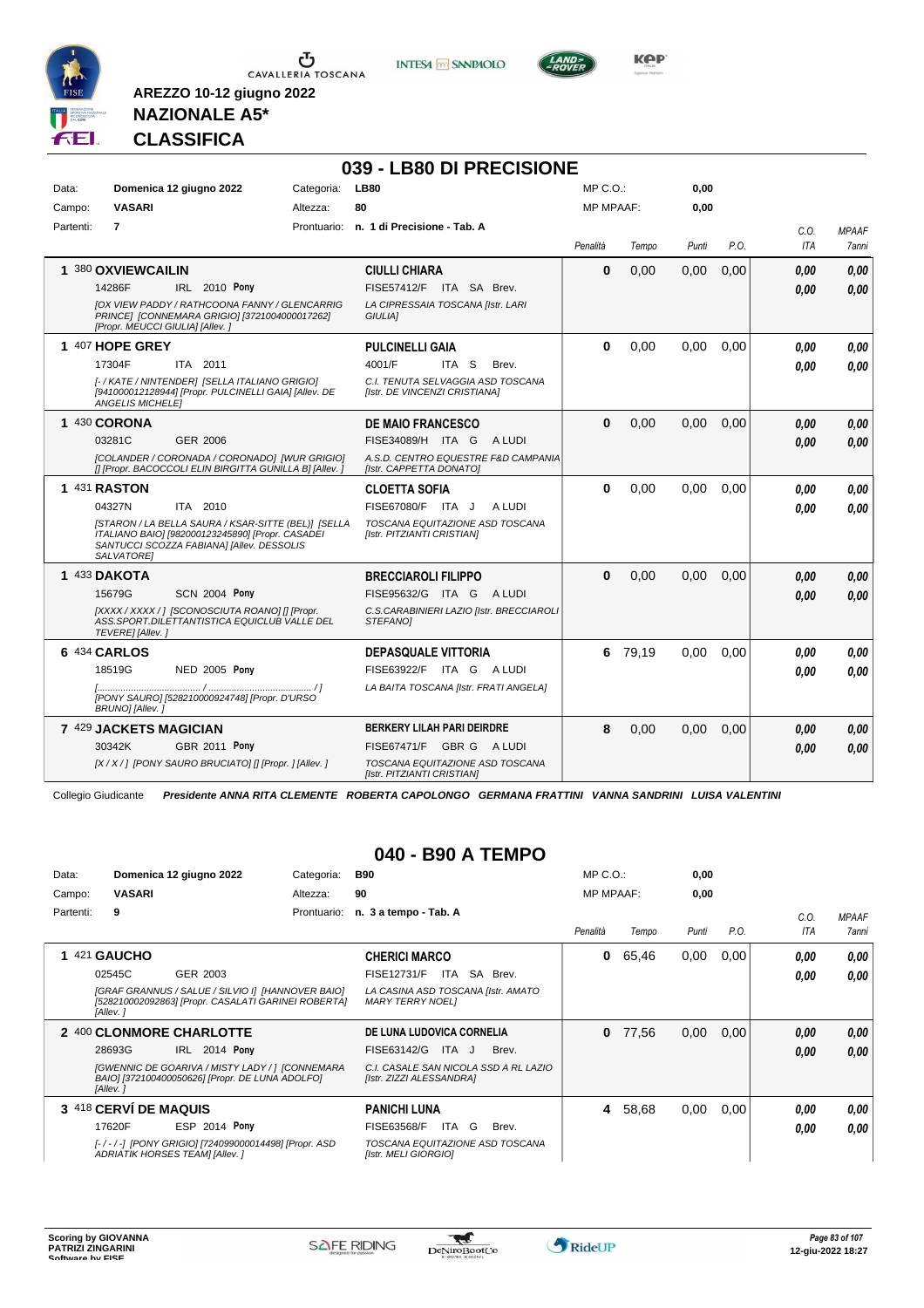





**NAZIONALE A5\* CLASSIFICA**

**AREZZO 10-12 giugno 2022**

### **040 - B90 A TEMPO**

| Data:     | Domenica 12 giugno 2022                                                                                                                                                   | Categoria: | <b>B90</b>                                                    | $MP C. O.$ :     |           | 0.00  |      |      |              |
|-----------|---------------------------------------------------------------------------------------------------------------------------------------------------------------------------|------------|---------------------------------------------------------------|------------------|-----------|-------|------|------|--------------|
| Campo:    | <b>VASARI</b>                                                                                                                                                             | Altezza:   | 90                                                            | <b>MP MPAAF:</b> |           | 0,00  |      |      |              |
| Partenti: | 9                                                                                                                                                                         |            | Prontuario: n. 3 a tempo - Tab. A                             |                  |           |       |      | C.O. | <b>MPAAF</b> |
|           |                                                                                                                                                                           |            |                                                               | Penalità         | Tempo     | Punti | P.O. | ITA  | 7anni        |
|           | 4 374 CATHO VD GULDEN Z                                                                                                                                                   |            | <b>RICCARDI DALILA</b>                                        | 4                | 73,97     | 0,00  | 0,00 | 0.00 | 0.00         |
|           | 31283G<br>BEL 2011                                                                                                                                                        |            | FISE88339/G ITA C<br>Brev.                                    |                  |           |       |      | 0,00 | 0,00         |
|           | [CALVARO Z / GODIVA VD GULDEN Z / 1 [ZANGERSHEIDE<br>BAIO] [967000009298121] [Propr. RICCARDI DALILA]<br>[Allev.]                                                         |            | CENTRO IPPICO GOLDEN HORSES LAZIO<br>[Istr. COATA LUCA]       |                  |           |       |      |      |              |
|           | 5 420 WETTE G.                                                                                                                                                            |            | <b>CHERICI ERIKA</b>                                          | 8                | 76,34     | 0.00  | 0.00 | 0,00 | 0.00         |
|           | ITA 2012<br>17329F                                                                                                                                                        |            | FISE46620/F ITA S<br>Brev.                                    |                  |           |       |      | 0.00 | 0.00         |
|           | [QUATTRO B (EX CIEL D'ESPOIR) / WILMA GOICH /<br>LIQUIDI [SELLA ITALIANO SAURO] [982000192765148]<br>[Propr. CHERICI ERIKA] [Allev. AZ. AGR. EQUUS RESORT<br>AND SPAI     |            | LA CASINA ASD TOSCANA [Istr. AMATO<br><b>MARY TERRY NOELI</b> |                  |           |       |      |      |              |
|           | 6 376 CAMEO DELLE SCHIAVE                                                                                                                                                 |            | <b>FALZINI TEODOLINDA</b>                                     |                  | 16 112,81 | 0.00  | 0.00 | 0,00 | 0,00         |
|           | <b>GER 2007</b><br>20876G                                                                                                                                                 |            | FISE86891/G ITA G<br>Brev.                                    |                  |           |       |      | 0,00 | 0,00         |
|           | [CONTENDRO / MATINKA / ] [HANNOVER BAIO SCURO]<br>[941000012038524] [Propr. MANGERINI FABIO] [Allev. ]                                                                    |            | CI CASTELNUOVO ASD LAZIO [Istr.<br>LOPALCO CARLOTTA]          |                  |           |       |      |      |              |
|           | 411 LISSI                                                                                                                                                                 |            | <b>INNOCENTI SARA</b>                                         | Elim.            | 0.00      | 0.00  | 0.00 | 0.00 | 0.00         |
|           | ITA 2005 Pony<br>17904F                                                                                                                                                   |            | FISE24192/F ITA S<br>Brev.                                    |                  |           |       |      | 0.00 | 0.00         |
|           | [ANTINOR - S / ELFE / NIBELUNG - V] [HAFLINGER<br>SAURO DORATO] [380098100490045] [Propr.<br>MONTAGNOLI ALESSIA] [Allev. ] (NON ADEGUARE<br>COMBINAZIONE PER PONY GRAZIE) |            | SAN GORO ASD TOSCANA [Istr.<br><b>FIORAVANTI ROBERTAI</b>     |                  |           |       |      |      |              |
| <b>NP</b> | 1 ARDITOS                                                                                                                                                                 |            | <b>LANZILLOTTI MATTEO</b>                                     | N.P.             | 0,00      | 0,00  | 0.00 | 0.00 | 0,00         |
|           | ITA 2016<br>29530G                                                                                                                                                        |            | FISE46267/F ITA J<br>Brev.                                    |                  |           |       |      | 0.00 | 0,00         |
|           | [O'PIF D'IVRAIE / NEBRA / ] [ANGLO ARABO BAIO]<br>[380271000020272] [Propr. CORREDDU MICHELE] [Allev. ]                                                                   |            | SCUDERIA PACCIANI SSD A RL TOSCANA<br>[Istr. PACCIANI SIMONE] |                  |           |       |      |      |              |
|           | NP 410 BELFUCILE                                                                                                                                                          |            | <b>AGNOLONI CAMILLA</b>                                       | N.P.             | 0,00      | 0,00  | 0,00 | 0,00 | 0.00         |
|           | 46396B<br>ITA 2016                                                                                                                                                        |            | FISE25486/F ITA Y<br>Brev.                                    |                  |           |       |      | 0,00 | 0.00         |
|           | [MONTE BELLINI / CORNFLAKES 2 / 1 [SELLA ITALIANO<br>BAIO] [380271000022078] [Propr. MOYERSOEN FILIPPO]<br>[Allev. MOYERSOEN FILIPPO]                                     |            | LA CIPRESSAIA TOSCANA [Istr. LARI<br><b>GIULIA1</b>           |                  |           |       |      |      |              |

Collegio Giudicante *Presidente ANNA RITA CLEMENTE ROBERTA CAPOLONGO GERMANA FRATTINI VANNA SANDRINI LUISA VALENTINI*

### **041 - B100 A TEMPO**

| Data:<br>Campo: | Domenica 12 giugno 2022<br><b>VASARI</b>                                                                                                                                                                                                                                                 | Categoria:<br>Altezza: | <b>B100</b><br>100                                                                                                                  | MP C. O.<br><b>MP MPAAF:</b> |       | 0,00<br>0,00 |      |              |                       |
|-----------------|------------------------------------------------------------------------------------------------------------------------------------------------------------------------------------------------------------------------------------------------------------------------------------------|------------------------|-------------------------------------------------------------------------------------------------------------------------------------|------------------------------|-------|--------------|------|--------------|-----------------------|
| Partenti:       | 19                                                                                                                                                                                                                                                                                       | Prontuario:            | n. 3 a tempo - Tab. A                                                                                                               | Penalità                     | Tempo | Punti        | P.O. | C.O.<br>ITA  | <b>MPAAF</b><br>7anni |
| 1               | 379 VANDA DI SABUCI<br>24922M<br>ITA 2004<br><b>IDONBITO VAN DE HELLE / MISS FRANKENSTEIN /</b><br>MODESTO (II)] [SELLA ITALIANO SAURO]<br>[977121001380017] [Propr. MONNO CARLOTTA] [Allev.<br><b>APRILE RAFFAELEI</b>                                                                  |                        | <b>DINELLI LORENZO</b><br>FISE84442/G ITA G<br>Brev.<br>ASD LE SCUD. DI RIANO LAZIO [Istr. DUTTO<br>REBECCA1                        | $\bf{0}$                     | 60,38 | 0,00         | 0,00 | 0,00<br>0.00 | 0,00<br>0,00          |
|                 | $2\;419$ LA COGRA Z<br>03063R<br><b>BEL 2007</b><br>[LAWITO / CONA GRAZIE / CON AIR] [ZANGERSHEIDE<br>BAIO] [276098102306244] [Propr. LOTTI ELISA] [Allev.]                                                                                                                              |                        | <b>CALDINI GIOIA</b><br>FISE56019/F ITA Y<br>Brev.<br>CLUB IPPICO LILLASTRO ASD TOSCANA<br>[Istr. BARBAROSSA MIRCO]                 | 0                            | 61,29 | 0.00         | 0,00 | 0.00<br>0.00 | 0,00<br>0,00          |
|                 | 3 386 MISTER KING DEL SOLE<br>12865F<br>ITA 2009<br><b>IDELPHINIUM DEL SOLE / PATHRICE / CALVADOS EX</b><br>SABLE ROSE] [SELLA ITALIANO BAIO]<br>[9820002123339648] [Propr. ALL, TO CASCINA IL SOLE DI<br>MANZONI ROBERTO] [Allev. ALL, TO CASCINA IL SOLE DI<br><b>MANZONI ROBERTOI</b> |                        | <b>DUMITRAS MIHAELA</b><br>SCN J<br><b>FISE52644/F</b><br>Brev.<br>EQUESTRIAN CLUB FIRENZE SSD A RL<br>TOSCANA [Istr. BARONI KATIA] | $\bf{0}$                     | 63,03 | 0,00         | 0,00 | 0,00<br>0,00 | 0,00<br>0.00          |
|                 | 4 393 AL CAPONE<br>14278F<br><b>GER 2008</b><br>[CHEPETTO / ISABEAU I / SIR SHOSTAKOV]<br>[HOLSTEINER BAIO] [941000014558948] [Propr. FAGIOLINI<br>MASSIMILIANO] [Allev.]                                                                                                                |                        | <b>GHERARDINI CAMILLA</b><br>FISE49315/F<br>ITA J<br>Brev.<br>SCUDERIE SANTA MARIA ASD TOSCANA<br>[Istr. CONSORTI GIOVANNI]         | $\mathbf{0}$                 | 67,37 | 0.00         | 0,00 | 0.00<br>0.00 | 0,00<br>0.00          |

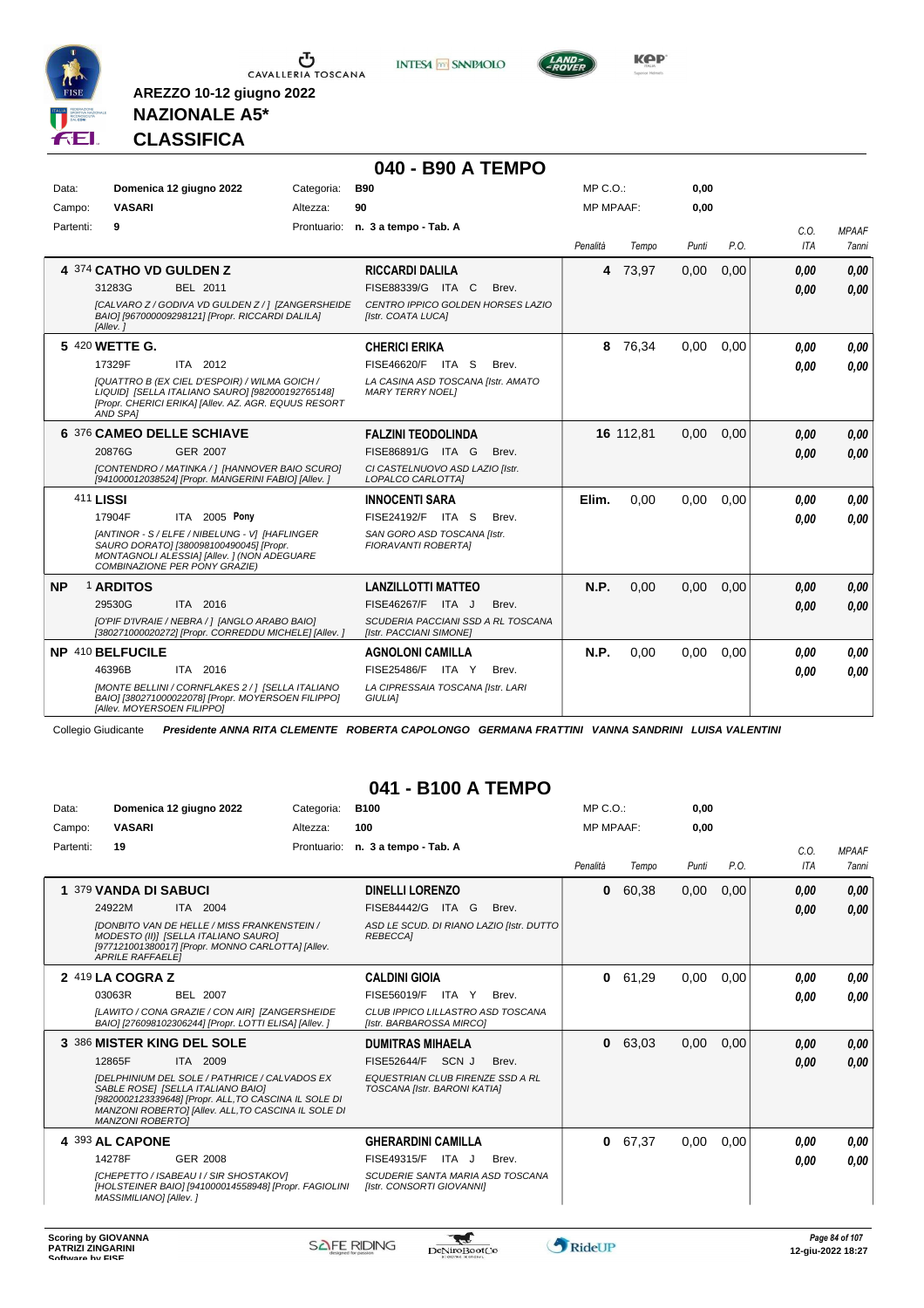

**INTESA M** SANPAOLO



**KOP** 

# **NAZIONALE A5\* CLASSIFICA**

|           |                            |                                                                                                                                                                |            | 041 - B100 A TEMPO                                                   |                  |           |       |      |              |                       |
|-----------|----------------------------|----------------------------------------------------------------------------------------------------------------------------------------------------------------|------------|----------------------------------------------------------------------|------------------|-----------|-------|------|--------------|-----------------------|
| Data:     |                            | Domenica 12 giugno 2022                                                                                                                                        | Categoria: | <b>B100</b>                                                          | MP C.O.:         |           | 0,00  |      |              |                       |
| Campo:    | <b>VASARI</b>              |                                                                                                                                                                | Altezza:   | 100                                                                  | <b>MP MPAAF:</b> |           | 0,00  |      |              |                       |
| Partenti: | 19                         |                                                                                                                                                                |            | Prontuario: n. 3 a tempo - Tab. A                                    | Penalità         | Tempo     | Punti | P.O. | C.O.<br>ITA  | <b>MPAAF</b><br>7anni |
|           | 5 385 NAZZARENO            |                                                                                                                                                                |            | DI MAJO LIDIA SARA                                                   | 0                | 68,84     | 0,00  | 0,00 | 0,00         | 0,00                  |
|           | 18158G                     | ITA 2006                                                                                                                                                       |            | FISE77714/G ITA J<br>Brev.                                           |                  |           |       |      | 0,00         | 0,00                  |
|           |                            | [KSAR-SITTE / ZAFIRAX / NEONELI] [SELLA ITALIANO<br>SAURO] [968000001652824] [Propr. ZIZZI ALESSANDRA]<br>[Allev. ALZU FRANCESCO ANTONIO]                      |            | C.I. CASALE SAN NICOLA SSD A RL LAZIO<br>[Istr. ZIZZI ALESSANDRA]    |                  |           |       |      |              |                       |
|           | 02531L                     | 6 394 AMARANTO DEL BOSCHETTO<br>ITA 2012                                                                                                                       |            | <b>GRAZIOLI FIAMMETTA</b><br><b>FISE48968/F</b><br>ITA C<br>Brev.    |                  | $0$ 75,24 | 0,00  | 0,00 | 0,00<br>0.00 | 0,00<br>0.00          |
|           | AGRITURISTICA PAGLIALONGA] | [FLYER / GARDENIA DEL BOSCHETTO / VISIR DEL CRATI]<br>[SELLA ITALIANO BAIO] [982000192772426] [Propr.<br>AZIENDA AGRITURISTICA PAGLIALONGA] [Allev. AZIENDA    |            | LA BAITA TOSCANA [Istr. FRATI ANGELA]                                |                  |           |       |      |              |                       |
|           | 7 397 PUERTO RICO          |                                                                                                                                                                |            | <b>BRUNI VIRGINIA</b>                                                |                  | 4 65,59   | 0.00  | 0,00 | 0,00         | 0,00                  |
|           | 13254F                     | <b>GER 2005</b>                                                                                                                                                |            | <b>FISE46670/F ITA S</b><br>Brev.                                    |                  |           |       |      | 0,00         | 0,00                  |
|           |                            | [PONTIFEX / GRANDINA / GRANDILOT] [WESTFALEN<br>BAIO] [] [Propr. BRUNI GIANLUCA] [Allev. ]                                                                     |            | SCUOLE ITALIANA DI EQUITAZONE ASD<br>TOSCANA [Istr. LORUSSO DANIELE] |                  |           |       |      |              |                       |
|           | 8 382 G.G.PRIMULA          |                                                                                                                                                                |            | <b>PIOVANELLI ALLEGRA</b>                                            |                  | 4 68,79   | 0.00  | 0,00 | 0,00         | 0,00                  |
|           | 18122F                     | ITA 2016                                                                                                                                                       |            | FISE55659/F ITA J<br>Brev.                                           |                  |           |       |      | 0,00         | 0.00                  |
|           |                            | [-/-/-] [SCONOSCIUTA BAIO] [380271006024812] [Propr.<br>PIOVANELLI ALLEGRA] [Allev. COTTO LUIGI]                                                               |            | LA BAITA TOSCANA [Istr. FRATI ANGELA]                                |                  |           |       |      |              |                       |
|           | 9 367 ZENAIDE              |                                                                                                                                                                |            | <b>DE PIANO MICHELA</b>                                              |                  | 4 69,61   | 0,00  | 0,00 | 0,00         | 0,00                  |
|           | 02378L                     | ITA 2011                                                                                                                                                       |            | FISE33976/H ITA J<br>Brev.                                           |                  |           |       |      | 0,00         | 0.00                  |
|           |                            | [CORINTO VMC / FANTASJ / RUPIN DE SOUBISE] [SELLA<br>ITALIANO BAIO SCURO] [941000012120981] [Propr.<br>MANCINA FRANCESCA] [Allev. MANCINA FRANCESCA]           |            | A.S.D. CENTRO EQUESTRE F&D CAMPANIA<br>[Istr. CAPPETTA DONATO]       |                  |           |       |      |              |                       |
|           | <b>10 399 MAKITA DW</b>    |                                                                                                                                                                |            | <b>PELATI CHANTAL</b>                                                | 9                | 87,51     | 0,00  | 0,00 | 0,00         | 0,00                  |
|           | 15437F                     | BEL 2012                                                                                                                                                       |            | FISE46358/F ITA J<br>Brev.                                           |                  |           |       |      | 0.00         | 0.00                  |
|           | MORASSO MARCO] [Allev.]    | [ELVIS TER PUTTE / STELLA / PACHAT II] [BEL.<br>WARMBLOEDPAARD BAIO] [981100002934365] [Propr.                                                                 |            | LA BAITA TOSCANA [Istr. FRATI ANGELA]                                |                  |           |       |      |              |                       |
|           | 11 374 CATHO VD GULDEN Z   |                                                                                                                                                                |            | <b>RICCARDI DALILA</b>                                               |                  | 12 97,17  | 0,00  | 0,00 | 0,00         | 0,00                  |
|           | 31283G                     | BEL 2011                                                                                                                                                       |            | FISE88339/G ITA C<br>Brev.                                           |                  |           |       |      | 0,00         | 0.00                  |
|           | [Allev.]                   | [CALVARO Z / GODIVA VD GULDEN Z / ] [ZANGERSHEIDE<br>BAIO] [967000009298121] [Propr. RICCARDI DALILA]                                                          |            | CENTRO IPPICO GOLDEN HORSES LAZIO<br>[Istr. COATA LUCA]              |                  |           |       |      |              |                       |
|           |                            | 12 369 PRINZ DEL POGGIOSECCO                                                                                                                                   |            | <b>DI CIOCCO MATILDE</b>                                             |                  | 13 85,87  | 0.00  | 0,00 | 0.00         | 0,00                  |
|           | 02752R                     | ITA 2007                                                                                                                                                       |            | FISE64607/F ITA J<br>Brev.                                           |                  |           |       |      | 0,00         | 0.00                  |
|           | VIGNOLINI R.& C.]          | [PRINZ CLINTUS / ZAIRA DEL POGGIOSECCO / SILVANO]<br>[SELLA ITALIANO GRIGIO] [985000380506443] [Propr.<br>GONZI SIMONE] [Allev. SOC. AGR. LA PENNUCCIA S.S. DI |            | C.I. BENEFIZIO ASD TOSCANA [Istr.<br>SPAZIANI FABRIZIO]              |                  |           |       |      |              |                       |
|           |                            | 13 404 MARCEL VAN DE CEULSHAEGEN                                                                                                                               |            | <b>VALENTI CAMILLA</b>                                               |                  | 15 94,65  | 0,00  | 0,00 | 0,00         | 0,00                  |
|           | 18099F                     | BEL 2012                                                                                                                                                       |            | FISE41812/F ITA J<br>Brev.                                           |                  |           |       |      | 0,00         | 0,00                  |
|           | VALENTI CAMILLA] [Allev. ] | [DEAUVILLE DE LA VIE / U DARCO / DARCO] [BEL.<br>WARMBLOEDPAARD SAURO] [981100002844246] [Propr.                                                               |            | LA BAITA TOSCANA [Istr. FRATI ANGELA]                                |                  |           |       |      |              |                       |
|           | 373 QUIRINOS SAURO         |                                                                                                                                                                |            | <b>CASILE GRANDE MATIAS</b>                                          | Elim.            | 0,00      | 0,00  | 0,00 | 0,00         | 0,00                  |
|           | 05779H                     | ITA 2009                                                                                                                                                       |            | FISE90202/G ITA C<br>Brev.                                           |                  |           |       |      | 0,00         | 0.00                  |
|           | [Allev. SALARIS COSTANZO]  | [VEINARD AL MAURY / CANTARIDE SARDA / TIRIOLO]<br>[ANGLO ARABO SAURO] [] [Propr. SALARIS COSTANZO]                                                             |            | S.S.D. I PIOPPI LAZIO [Istr. COATA SIMONE]                           |                  |           |       |      |              |                       |
|           | 376 CAMEO DELLE SCHIAVE    |                                                                                                                                                                |            | <b>FALZINI TEODOLINDA</b>                                            | Elim.            | 0,00      | 0,00  | 0,00 | 0,00         | 0,00                  |
|           | 20876G                     | <b>GER 2007</b>                                                                                                                                                |            | FISE86891/G ITA G<br>Brev.                                           |                  |           |       |      | 0,00         | 0,00                  |
|           |                            | [CONTENDRO / MATINKA / ] [HANNOVER BAIO SCURO]<br>[941000012038524] [Propr. MANGERINI FABIO] [Allev.]                                                          |            | CI CASTELNUOVO ASD LAZIO [Istr.<br>LOPALCO CARLOTTA]                 |                  |           |       |      |              |                       |
|           | 406 CLEOPATRA 250          |                                                                                                                                                                |            | <b>LEONARDI PAOLA</b>                                                | Elim.            | 0,00      | 0.00  | 0,00 | 0,00         | 0,00                  |
|           | 29096G                     | GER 2009                                                                                                                                                       |            | FISE43120/G ITA SA Brev.                                             |                  |           |       |      | 0,00         | 0,00                  |
|           | [Allev.]                   | [CLINTON I / HANDRA / ] [VERBAND HESSI.PFERD.<br>SAURO] [528210006118121] [Propr. LEONARDI PAOLA]                                                              |            | GLB EQUITAZIONE ASD LAZIO [Istr. LO<br><b>BALBO SALVATORE]</b>       |                  |           |       |      |              |                       |

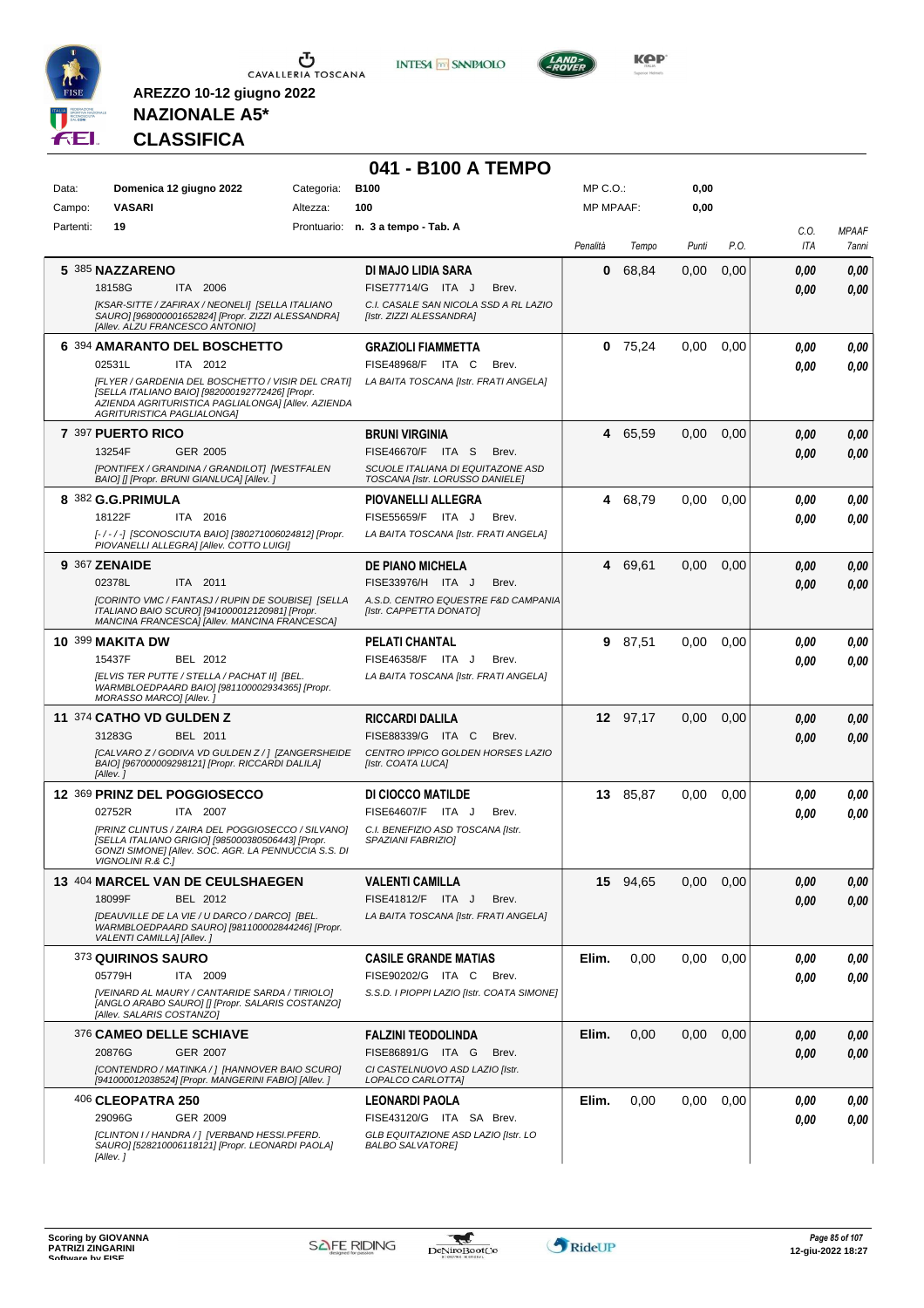

**INTESA** M SANPAOLO



**Kep** 

# **NAZIONALE A5\* CLASSIFICA**

**AREZZO 10-12 giugno 2022**

|               |                                                                                                                                          |             | 041 - B100 A TEMPO                                                      |                  |       |       |      |      |              |
|---------------|------------------------------------------------------------------------------------------------------------------------------------------|-------------|-------------------------------------------------------------------------|------------------|-------|-------|------|------|--------------|
| Data:         | Domenica 12 giugno 2022                                                                                                                  | Categoria:  | <b>B100</b>                                                             | $MP C. O.$ :     |       | 0,00  |      |      |              |
| Campo:        | <b>VASARI</b>                                                                                                                            | Altezza:    | 100                                                                     | <b>MP MPAAF:</b> |       | 0,00  |      |      |              |
| Partenti:     | 19                                                                                                                                       | Prontuario: | n. 3 a tempo - Tab. A                                                   |                  |       |       |      | C.O. | <b>MPAAF</b> |
|               |                                                                                                                                          |             |                                                                         | Penalità         | Tempo | Punti | P.O. | ITA  | <b>7anni</b> |
|               | 409 GRETA DI SABUCI                                                                                                                      |             | <b>GARZELLI LORENZO</b>                                                 | Elim.            | 0,00  | 0,00  | 0,00 | 0,00 | 0,00         |
|               | ITA 2012<br>26542M                                                                                                                       |             | ITA SA Brev.<br><b>FISE26864/F</b>                                      |                  |       |       |      | 0,00 | 0,00         |
|               | ILUIS DELLA CACCIA / LYSISTRATA / LUXI [SELLA<br>ITALIANO GRIGIOI [982000192324539] [Propr. APRILE<br>RAFFAELE] [Allev. APRILE RAFFAELE] |             | CLUB IPPICO M.A.B. LE CORTI S.S.D<br>TOSCANA [Istr. OSSA MARIANO PABLO] |                  |       |       |      |      |              |
| <b>FC</b> 318 |                                                                                                                                          |             | <b>LUCCI GIULIA</b>                                                     | <b>Partito</b>   |       |       |      | 0.00 | 0,00         |
|               |                                                                                                                                          |             | ITA S<br><b>FISE26974/F</b><br>$1^{\circ}$ G                            |                  |       |       |      | 0.00 | 0.00         |
|               |                                                                                                                                          |             | C.I. BENEFIZIO ASD TOSCANA [Istr.<br>APPOLLONI RICCARDO LUCIANO]        |                  |       |       |      |      |              |
| FC 417        |                                                                                                                                          |             | <b>CUCCO VALENTINA</b>                                                  | <b>Partito</b>   |       |       |      | 0,00 | 0,00         |
|               |                                                                                                                                          |             | <b>ITA</b><br>S<br>$1^{\circ}$ G<br>003019/H                            |                  |       |       |      | 0,00 | 0,00         |
|               |                                                                                                                                          |             | CI EQUIDEC LE PALME ASD CAMPANIA [Istr.<br>CAPPIELLO VALERIAI           |                  |       |       |      |      |              |

Collegio Giudicante *Presidente ANNA RITA CLEMENTE ROBERTA CAPOLONGO GERMANA FRATTINI VANNA SANDRINI LUISA VALENTINI*

### **042 - B110 A TEMPO**

| Data:     | Domenica 12 giugno 2022                                                                                                             | Categoria: | <b>B110</b>                                                             | MP C. O.         |         | 0,00  |      |      |              |
|-----------|-------------------------------------------------------------------------------------------------------------------------------------|------------|-------------------------------------------------------------------------|------------------|---------|-------|------|------|--------------|
| Campo:    | <b>VASARI</b>                                                                                                                       | Altezza:   | 110                                                                     | <b>MP MPAAF:</b> |         | 0,00  |      |      |              |
| Partenti: | 13                                                                                                                                  |            | Prontuario: n. 3 a tempo - Tab. A                                       |                  |         |       |      | C.O. | <b>MPAAF</b> |
|           |                                                                                                                                     |            |                                                                         | Penalità         | Tempo   | Punti | P.O. | ITA  | 7anni        |
|           | 1 389 CS MACHNO BOY                                                                                                                 |            | <b>COLESCHI NICOLE</b>                                                  | $\mathbf{0}$     | 64.06   | 0.00  | 0.00 | 0.00 | 0.00         |
|           | ITA 2012 Pony<br>03320R                                                                                                             |            | FISE52110/F ITA C<br>Brev.                                              |                  |         |       |      | 0.00 | 0.00         |
|           | [SERENO / NIKITA VII / MACHNO CARWYN] [AES BAIO]<br>[941000013218400] [Propr. CIOMEI ALESSIO] [Allev. CIOMEI<br>ALESSIO1            |            | SCUDERIA VALMARINO UMBRIA [Istr.<br>LOMBARDI BALILLA]                   |                  |         |       |      |      |              |
|           | 2 372 HESTER                                                                                                                        |            | <b>TONELLI GINEVRA</b>                                                  | $\mathbf{0}$     | 64.33   | 0.00  | 0.00 | 0.00 | 0,00         |
|           | 16992E<br><b>NED 2012</b>                                                                                                           |            | FISE94065/G ITA J<br>Brev.                                              |                  |         |       |      | 0.00 | 0.00         |
|           | [UKATO / WITTY / INDOCTRO] [KWPN BAIO]<br>[528210002826253] [Propr. GRUMO STEFANO VALENTINO]<br>[Allev.]                            |            | CE ISOLA SACRA SSD ARL LAZIO [Istr.<br>DOLCE NICOLOI                    |                  |         |       |      |      |              |
|           | 3 402 EDREDONE                                                                                                                      |            | <b>SAVELLI CATERINA</b>                                                 |                  | 0 64,65 | 0.00  | 0.00 | 0.00 | 0.00         |
|           | 13712F<br>ITA 2011                                                                                                                  |            | FISE43979/F ITA J<br>Brev.                                              |                  |         |       |      | 0.00 | 0.00         |
|           | [CASCARI / UNANIME / GARWASCH] [SELLA ITALIANO<br>BAIO] [982000123231151] [Propr. RADICATI STEFANIA]<br>[Allev. BICOCCHI GIUSEPPE]  |            | SIENA RIDING CLUB 2 JUMPING TEAM ASD<br>TOSCANA [Istr. MATTEUCCI MAURO] |                  |         |       |      |      |              |
|           | 4 412 PYRANKA VAN'T ACHTERHOF                                                                                                       |            | <b>NUCCETELLI ASIA</b>                                                  | $\mathbf{0}$     | 68,55   | 0.00  | 0.00 | 0.00 | 0.00         |
|           | 29810G<br>BEL 2015                                                                                                                  |            | <b>FISE8672/R</b><br>ITA S<br>Brev.                                     |                  |         |       |      | 0.00 | 0.00         |
|           | [GLOBAL EXPRESS / LYRANKA VAN'T ACHTERHOF / ]<br>[WARMBLOED PAARDEN NE BAIO] [981100004130704]<br>[Propr. NUCCETELLI ASIA] [Allev.] |            | S.S.D. I PIOPPI LAZIO [Istr. COATA LUCA]                                |                  |         |       |      |      |              |
|           | 5 366 SLIGO LANDACCO                                                                                                                |            | PELLEGRINI QUARANTOTTI LORENZO                                          |                  | 1 78,73 | 0.00  | 0.00 | 0.00 | 0.00         |
|           | 46658B<br>IRL 2010                                                                                                                  |            | FISE71740/F ITA SA Brev.                                                |                  |         |       |      | 0.00 | 0.00         |
|           | [CHACCO BLUE / LANDGRAEFIN / 1 [IRISH SPORT<br>HORSE BAIO] [372141404753876] [Propr. GIERREGI SAS]<br>[Allev.]                      |            | SIENA RIDING CLUB 2 JUMPING TEAM ASD<br>TOSCANA [Istr. MATTEUCCI MAURO] |                  |         |       |      |      |              |
|           | 6 395 IMERO-JOY                                                                                                                     |            | <b>CERINI MARTINA</b>                                                   | 4                | 68,26   | 0,00  | 0.00 | 0,00 | 0,00         |
|           | NED 2013<br>18615F                                                                                                                  |            | FISE48809/F ITA J<br>Brev.                                              |                  |         |       |      | 0,00 | 0.00         |
|           | [EL PRIMERO / JOY / EMILION] [KWPN BAIO]<br>[528210002988964] [Propr. CERINI MARTINA] [Allev. ]                                     |            | AREZZOEQUESTRIANCENTRE SSD ARL<br>TOSCANA [Istr. ROTUNNO CARLO]         |                  |         |       |      |      |              |
|           | 7 413 FEELING GROOVY                                                                                                                |            | <b>VOLPINI CECILIA</b>                                                  |                  | 4 69,90 | 0,00  | 0.00 | 0,00 | 0,00         |
|           | 30615G<br>IRL 2009                                                                                                                  |            | FISE9653/G<br>ITA S<br>Brev.                                            |                  |         |       |      | 0.00 | 0.00         |
|           | [CASSINO / GROOVE ARMADA / ] [IRISH SPORT HORSE<br>GRIGIO] [372141405275167] [Propr. VOLPINI CECILIA]<br>[Allev. ]                  |            | S.S.D. I PIOPPI LAZIO [Istr. COATA LUCA]                                |                  |         |       |      |      |              |

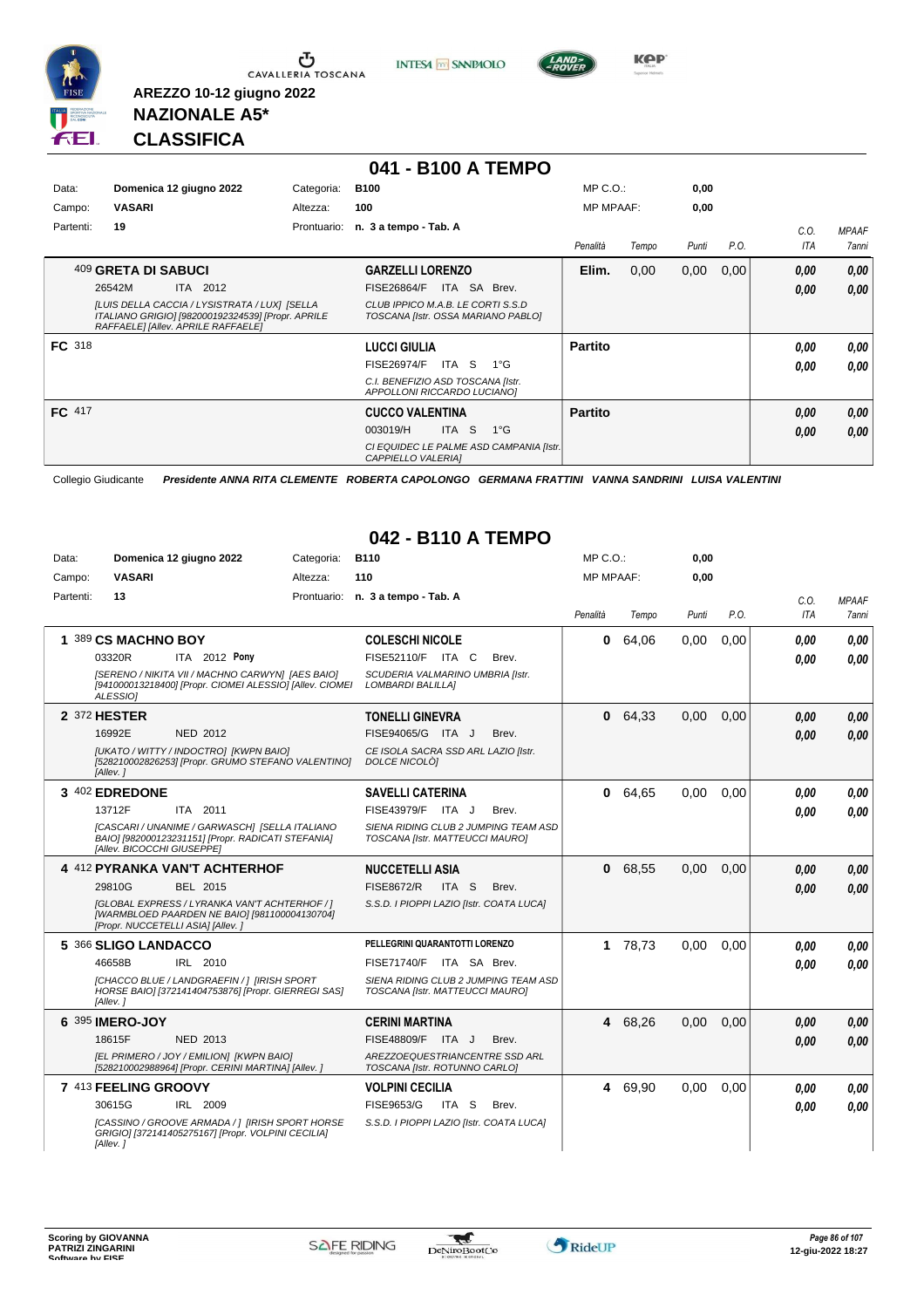

**INTESA** M SANPAOLO



**NAZIONALE A5\* CLASSIFICA**

**AREZZO 10-12 giugno 2022**

|               |                                                                                                                                                                                     |            | 042 - B110 A TEMPO                                                      |                  |          |       |      |             |                              |
|---------------|-------------------------------------------------------------------------------------------------------------------------------------------------------------------------------------|------------|-------------------------------------------------------------------------|------------------|----------|-------|------|-------------|------------------------------|
| Data:         | Domenica 12 giugno 2022                                                                                                                                                             | Categoria: | <b>B110</b>                                                             | $MP C. O.$ :     |          | 0.00  |      |             |                              |
| Campo:        | <b>VASARI</b>                                                                                                                                                                       | Altezza:   | 110                                                                     | <b>MP MPAAF:</b> |          | 0.00  |      |             |                              |
| Partenti:     | 13                                                                                                                                                                                  |            | Prontuario: n. 3 a tempo - Tab. A                                       | Penalità         | Tempo    | Punti | P.O. | C.0.<br>ITA | <b>MPAAF</b><br><b>7anni</b> |
|               | 8 369 PRINZ DEL POGGIOSECCO                                                                                                                                                         |            | DI CIOCCO MATILDE                                                       |                  | 4 72,06  | 0,00  | 0,00 | 0,00        | 0,00                         |
|               | 02752R<br>ITA 2007                                                                                                                                                                  |            | FISE64607/F ITA J<br>Brev.                                              |                  |          |       |      | 0,00        | 0.00                         |
|               | [PRINZ CLINTUS / ZAIRA DEL POGGIOSECCO / SILVANO]<br>[SELLA ITALIANO GRIGIO] [985000380506443] [Propr.<br>GONZI SIMONE] [Allev. SOC. AGR. LA PENNUCCIA S.S. DI<br>VIGNOLINI R.& C.1 |            | C.I. BENEFIZIO ASD TOSCANA [Istr.<br>SPAZIANI FABRIZIOI                 |                  |          |       |      |             |                              |
|               | 9 445 FOSSI BIONDO DEGLI ASSI                                                                                                                                                       |            | <b>NANNOTTI CATERINA</b>                                                |                  | 12 85,39 | 0.00  | 0,00 | 0.00        | 0,00                         |
|               | 17073P<br>ITA 2013                                                                                                                                                                  |            | FISE13283/R ITA S<br>Brev.                                              |                  |          |       |      | 0,00        | 0.00                         |
|               | IFIN DE SIECLE DELLA MEZZALUNA / CORA GRECA /<br>CASADO] [SELLA ITALIANO SAURO] [982000192785936]<br>[Propr. PUCCI GLORIA] [Allev. MERLANI DOMENICO]                                |            | ASD C.I. GRANDUCATO TOSCANA [Istr.<br><b>FORMICHI FRANCESCAI</b>        |                  |          |       |      |             |                              |
|               | <b>10 383 CORTINA</b>                                                                                                                                                               |            | <b>SUSINO GINEVRA</b>                                                   | 26               | 99,76    | 0,00  | 0,00 | 0.00        | 0.00                         |
|               | 21395G<br><b>GER 2008</b>                                                                                                                                                           |            | FISE55421/F ITA J<br>Brev.                                              |                  |          |       |      | 0.00        | 0.00                         |
|               | [CARDENIO / GREAT LADY / GRANNUS] [HANNOVER<br>BAIO] [380271006040926] [Propr. ARRAS DOMIZIA] [Allev. ]                                                                             |            | SCUDERIA PACCIANI SSD A RL TOSCANA<br>[Istr. PACCIANI SIMONE]           |                  |          |       |      |             |                              |
|               | 371 ECUADOR B                                                                                                                                                                       |            | <b>BARABESI MATTIA</b>                                                  | Elim.            | 0.00     | 0.00  | 0.00 | 0.00        | 0.00                         |
|               | NED 2009<br>17769F                                                                                                                                                                  |            | FISE64102/F ITA J<br>Brev.                                              |                  |          |       |      | 0.00        | 0.00                         |
|               | [CLINTON / APALONA / CORLAND] [KWPN GRIGIO]<br>[528210002393579] [Propr. MAFFIA VALERIA] [Allev.]                                                                                   |            | SIENA RIDING CLUB 2 JUMPING TEAM ASD<br>TOSCANA [Istr. MATTEUCCI MAURO] |                  |          |       |      |             |                              |
|               | <b>398 TORNADE DELLA BAIA</b>                                                                                                                                                       |            | <b>AZZARITI FUMAROLI GIULIA</b>                                         | Elim.            | 0.00     | 0.00  | 0.00 | 0.00        | 0.00                         |
|               | ITA 2006<br>03298H/XX                                                                                                                                                               |            | FISE46518/F ITA J<br>Brev.                                              |                  |          |       |      | 0,00        | 0.00                         |
|               | [ORLANDO / KAMARA / CONCORDE] [SELLA ITALIANO<br>BAIO] [972000000583233] [Propr. CAPPELLI BIGAZZI<br>BIANCA] [Allev. DI BLASIO ANTONIO]                                             |            | SCUDERIA PACCIANI SSD A RL TOSCANA<br>[Istr. PACCIANI SIMONE]           |                  |          |       |      |             |                              |
| <b>FC</b> 308 |                                                                                                                                                                                     |            | <b>NARDI ALESSANDRA</b>                                                 | <b>Partito</b>   |          |       |      | 0.00        | 0.00                         |
|               |                                                                                                                                                                                     |            | 011765/G<br>ITA S<br>$1^{\circ}G$                                       |                  |          |       |      | 0,00        | 0.00                         |
|               |                                                                                                                                                                                     |            | 007 CAVALLI OLGIATA ASD LAZIO [Istr.<br>CIRIMBILLA MARIA VITTORIA]      |                  |          |       |      |             |                              |

Collegio Giudicante *Presidente ANNA RITA CLEMENTE ROBERTA CAPOLONGO GERMANA FRATTINI VANNA SANDRINI LUISA VALENTINI*

### **043 - C115 A TEMPO**

| Data:     | Domenica 12 giugno 2022                                                                                                                                              |                 | Categoria:  | C <sub>115</sub>                                                 |       |              | MP C. O.         |       | 550.00 |      |             |                              |
|-----------|----------------------------------------------------------------------------------------------------------------------------------------------------------------------|-----------------|-------------|------------------------------------------------------------------|-------|--------------|------------------|-------|--------|------|-------------|------------------------------|
| Campo:    | <b>VASARI</b>                                                                                                                                                        |                 | Altezza:    | 115                                                              |       |              | <b>MP MPAAF:</b> |       | 0,00   |      |             |                              |
| Partenti: | 37                                                                                                                                                                   |                 | Prontuario: | n. 3 a tempo - Tab. A                                            |       |              | Penalità         | Tempo | Punti  | P.O. | C.O.<br>ITA | <b>MPAAF</b><br><b>7anni</b> |
|           |                                                                                                                                                                      |                 |             |                                                                  |       |              |                  |       |        |      |             |                              |
|           | 329 VANESSA DE VILLANOVA                                                                                                                                             |                 |             | <b>GRAZIANI ALBERTO</b>                                          |       |              | $\mathbf{0}$     | 55,51 | 0,00   | 0,00 | 68,75       | 0,00                         |
|           | 28473G                                                                                                                                                               | ITA 2014        |             | 2853/F                                                           |       | ITA SA 1°G   |                  |       |        |      | 137,50      | 0.00                         |
|           | [NADIR DI SAN PATRIGNANO / ZARA DE VILLANOVA / ]<br>[SELLA ITALIANO BAIO] [982000196517059] [Propr.<br>ORSOLINI JACOPO] [Allev. ]                                    |                 |             | C.I. BENEFIZIO ASD TOSCANA [Istr.<br>APPOLLONI RICCARDO LUCIANO] |       |              |                  |       |        |      |             |                              |
|           | 2 446 LANCERTA                                                                                                                                                       |                 |             | <b>CECI DANIELE</b>                                              |       |              | 0                | 56,55 | 0,00   | 0,00 | 49,50       | 0.00                         |
|           | 23631G                                                                                                                                                               | <b>ITA 2009</b> |             | FISE80499/G                                                      | ITA C | Brev.        |                  |       |        |      | 82,50       | 0.00                         |
|           | [SILVANER DC / EVITA DEL BELAGAIO / ] [SELLA<br>ITALIANO BAIO] [982000121890223] [Propr. CECI<br>FRANCESCOI [Allev. CECI FRANCESCO]                                  |                 |             | DEL PRINCIPE ASD LAZIO [Istr. POPOLI<br><b>LUIGII</b>            |       |              |                  |       |        |      |             |                              |
|           | 3 298 GASHA                                                                                                                                                          |                 |             | <b>RIZZELLO CAROLA</b>                                           |       |              | $\bf{0}$         | 59,98 | 0,00   | 0,00 | 41,25       | 0,00                         |
|           | 17198F                                                                                                                                                               | NED 2011        |             | FISE28948/A                                                      | ITA S | $1^{\circ}G$ |                  |       |        |      | 0.00        | 0.00                         |
|           | [SPARTACUS / - / CHASSEUR] [KWPN BAIO]<br>[528210002724266] [Propr. FONTANA ITALO] [Allev. ]                                                                         |                 |             | EQUESTRIAN CLUB FIRENZE SSD A RL<br>TOSCANA [Istr. BARONI KATIA] |       |              |                  |       |        |      |             |                              |
|           | 4 344 BIG BEAN                                                                                                                                                       |                 |             | <b>ROSATI ROBERTA</b>                                            |       |              | 0                | 60,57 | 0,00   | 0,00 | 33,00       | 0.00                         |
|           | 15398F                                                                                                                                                               | ITA 2013        |             | 003234/G                                                         |       | ITA SA 1°G   |                  |       |        |      | 55,00       | 0.00                         |
|           | <b>IBAEDEKER / TANDEM DEL TERRICCIO / AIRAN</b><br>COURCELLEI [SELLA ITALIANO SAURO]<br>[982000192322757] [Propr. GARGINI MARIA LAURA] [Allev.<br>LONGINOTTI MARINAI |                 |             | CI CASTELNUOVO ASD LAZIO [Istr.<br>LOPALCO CARLOTTA]             |       |              |                  |       |        |      |             |                              |

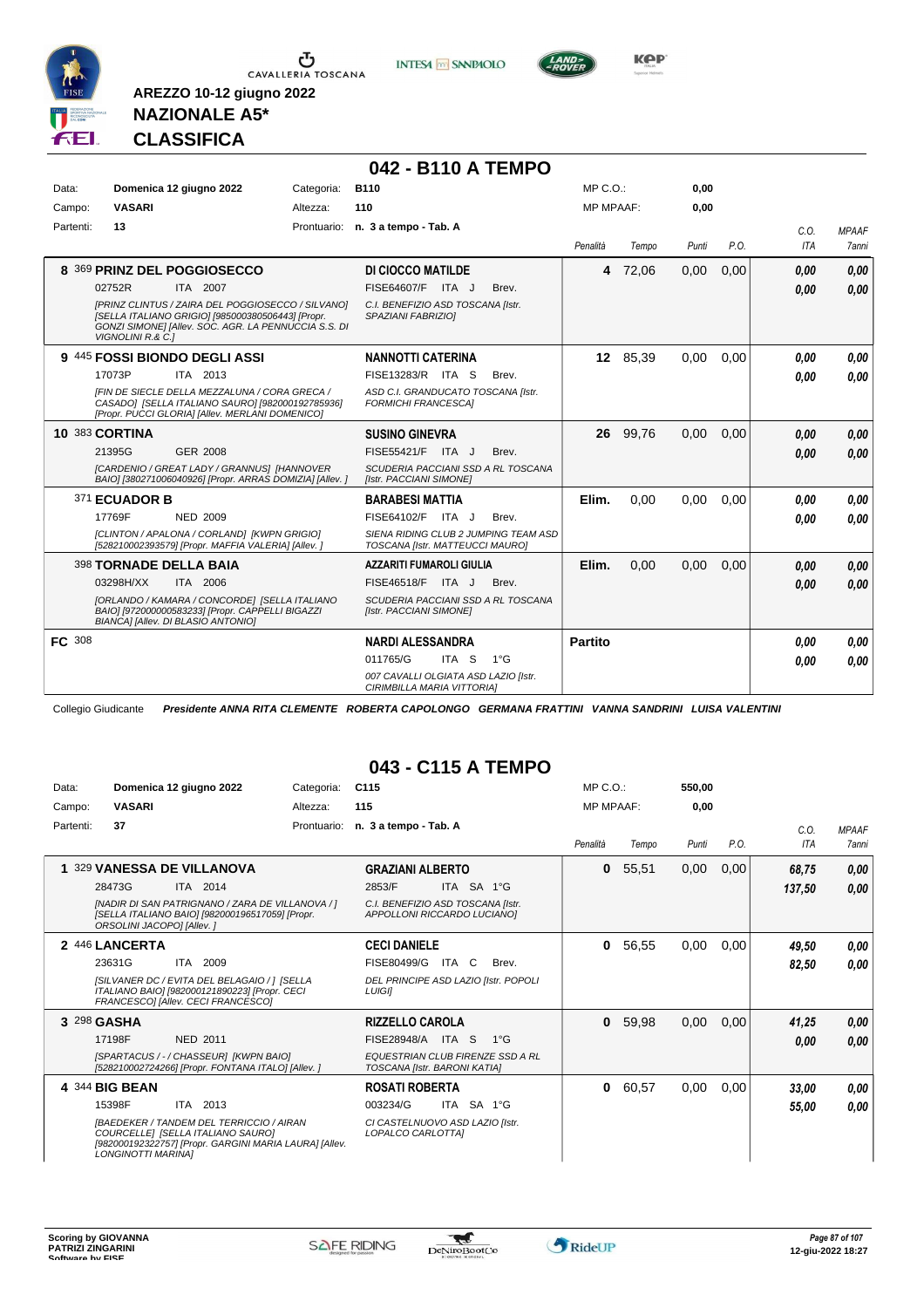

**INTESA** M SANPAOLO

**043 - C115 A TEMPO**



**KOP** 

# **NAZIONALE A5\* CLASSIFICA**

| Data:                                        | Domenica 12 giugno 2022                                                                                                                                    | Categoria: | C115                                                                    | $MP C. O.$ :     |           | 550,00        |      |             |                                     |
|----------------------------------------------|------------------------------------------------------------------------------------------------------------------------------------------------------------|------------|-------------------------------------------------------------------------|------------------|-----------|---------------|------|-------------|-------------------------------------|
| Campo:                                       | <b>VASARI</b>                                                                                                                                              | Altezza:   | 115                                                                     | <b>MP MPAAF:</b> |           | 0,00          |      |             |                                     |
| Partenti:                                    | 37                                                                                                                                                         |            | Prontuario: n. 3 a tempo - Tab. A                                       | Penalità         | Tempo     | Punti         | P.O. | C.O.<br>ITA | <b>MPAAF</b><br>7anni               |
|                                              | 5 326 CORIV                                                                                                                                                |            | <b>FREZZA FEDERICO</b>                                                  | 0                | 60,81     | 0,00          | 0,00 | 27,50       | 0,00                                |
|                                              | 27890G<br>ITA 2015                                                                                                                                         |            | FISE21584/G ITA S<br>$1^{\circ}G$                                       |                  |           |               |      | 0,00        | 0.00                                |
|                                              | <b>[COLBERT GTI / RIVOLINA VAN DE RIETVENNE /</b><br>ALMEDEUX] [SELLA ITALIANO BAIO] [380271005005321]<br>[Propr. FREZZA CLAUDIO] [Allev. BONANNI DANIELE] |            | C.E.MADONNA DELLE GRAZIE LAZIO [Istr.<br><b>UBERTINI SABRINA]</b>       |                  |           |               |      |             |                                     |
|                                              | 6 265 CORTHAGO FZ                                                                                                                                          |            | <b>PELLEGRINI GINEVRA</b>                                               |                  | 0 61,12   | 0,00          | 0,00 | 11,00       | 0,00                                |
|                                              | 16548P<br>ITA 2011                                                                                                                                         |            | FISE51726/F ITA J<br>$1^{\circ}G$                                       |                  |           |               |      | 0.00        | 0.00                                |
|                                              | ICORLAND / CARTHAGO'S RACHEL Z / CARTHAGO]<br>[SELLA ITALIANO BAIO] [982000192776028] [Propr. ANGOLI<br>KEVIN] [Allev. AZ.AGR.ZANETTI FRANCA]              |            | CLUB IPPICO LILLASTRO ASD TOSCANA<br>[Istr. POMES MARIA TERESA]         |                  |           |               |      |             |                                     |
|                                              | 7 343 FEE 872                                                                                                                                              |            | <b>CAMPAIOLA SILVIA</b>                                                 | 0                | 61,96     | 0,00          | 0,00 | 11,00       | 0,00                                |
|                                              | 06042H<br><b>GER 2008</b>                                                                                                                                  |            | 003139/G<br>ITA SA 1°G                                                  |                  |           |               |      | 0.00        | 0,00                                |
|                                              | [CON AIR / UNITA NA / QUIDAMDEREVEL] [HOLSTEINER<br>BAIO] [276098106089041] [Propr. GAUDIERI FLAVIA]<br>[Allev.]                                           |            | CI CASTELNUOVO ASD LAZIO [Istr.<br>LOPALCO CARLOTTA]                    |                  |           |               |      |             |                                     |
|                                              | 8 289 FALCONE D'AVRIL                                                                                                                                      |            | <b>LODOVINI CIARABELLI GIULIA</b>                                       | 0                | 63,47     | 0,00          | 0,00 | 11,00       | 0,00                                |
|                                              | FRA 2015<br>04268R                                                                                                                                         |            | FISE14966/R ITA J<br>1°G                                                |                  |           |               |      | 0.00        | 0,00                                |
|                                              | [DIAMANT DE SEMILLY / OTTAWA D'AVRIL / SOUX DE<br>BAUGY] [SELLA FRANCESE BAIO] [250259806178509]<br>[Propr. LODOVINI CIARABELLI GIULIA] [Allev.]           |            | SCUDERIA VALMARINO UMBRIA [Istr.<br><b>LOMBARDI BALILLAI</b>            |                  |           |               |      |             |                                     |
|                                              | 9 390 KANOKI                                                                                                                                               |            | <b>CAROSI VIOLA</b>                                                     | 0                | 68,27     | 0,00          | 0,00 | 11,00       | 0,00                                |
|                                              | 15287E<br>ITA 2012                                                                                                                                         |            | FISE72867/G ITA J<br>Brev.                                              |                  |           |               |      | 0.00        | 0.00                                |
|                                              | [KANNAN / OKINAWA DU HOUSSOIT / KASR-SITTE]<br>[SELLA ITALIANO SAURO] [982000192324952] [Propr.<br>ROLLI GIAN PAOLO] [Allev. ROLLI GIAN PAOLO]             |            | SCUD. S. ANNA ASD LAZIO [Istr. VIOLATI<br><b>DAMIANO1</b>               |                  |           |               |      |             |                                     |
|                                              | <b>10 319 MARTINI</b>                                                                                                                                      |            | <b>GAMBERA SOFIA</b>                                                    |                  | $0$ 71,92 | 0,00          | 0,00 | 11,00       | 0,00                                |
|                                              | 15045F<br>ITA 2006                                                                                                                                         |            | FISE25921/F ITA Y 1°G                                                   |                  |           |               |      | 0,00        | 0.00                                |
|                                              | [CAMPIONE VI / ILYA / MAYKEL] [SELLA ITALIANO<br>GRIGIO] [977200004178995] [Propr. GAMBERA DARIO]<br>[Allev. CEPPELLINI MARIA ANNUNZIATA]                  |            | SIENA RIDING CLUB 2 JUMPING TEAM ASD<br>TOSCANA [Istr. MATTEUCCI MAURO] |                  |           |               |      |             |                                     |
|                                              | 11 356 CONTOPIDIS G II                                                                                                                                     |            | <b>SALA COSTANZA</b>                                                    |                  | $0$ 75,45 | 0,00          | 0,00 | 0,00        | 0,00                                |
|                                              | <b>GER 2007</b><br>02778R                                                                                                                                  |            | 005578/C<br>ITA S<br>1°G                                                |                  |           |               |      | 0.00        | 0,00                                |
|                                              | [CONTENDRO I / SUNFLOWER / ROCADERO]<br>[HOLSTEINER BAIO] [000011051002322] [Propr. SALA<br>COSTANZA] [Allev.]                                             |            | AREZZOEQUESTRIANCENTRE SSD ARL<br>TOSCANA [Istr. ROTUNNO CARLO]         |                  |           |               |      |             |                                     |
|                                              | 12 335 TALETE DELL'ESERCITO ITALIANO                                                                                                                       |            | <b>GERMANO OLGA</b>                                                     |                  | $0$ 75,58 | 0,00          | 0,00 | 0,00        | 0,00                                |
|                                              | 21247G<br>ITA 2008                                                                                                                                         |            | FISE11048/G ITA S<br>1°G                                                |                  |           |               |      | 0.00        | 0.00                                |
|                                              | [CHOPIN / CLUE' / ] [SELLA ITALIANO GRIGIO]<br>[982009106217314] [Propr. ESERCITO ITALIANO] [Allev.<br><b>ESERCITO ITALIANOI</b>                           |            | A.S.D. MONTEBELLO LAZIO [Istr. PINCI<br><b>DIMITRII</b>                 |                  |           |               |      |             |                                     |
|                                              | <b>13 153 HOEDATZO</b>                                                                                                                                     |            | <b>GIUBILA RITA</b>                                                     | 4                | 56,82     | $0,00$ $0,00$ |      | 0,00        | 0,00                                |
|                                              | 16853P<br>NED 2012                                                                                                                                         |            | 000762/R<br>ITA S<br>1°G                                                |                  |           |               |      | 0,00        | 0,00                                |
|                                              | [Q.BREITLING LS / RELEVA / ZEUS] [KWPN BAIO SCURO]<br>[528210002807411] [Propr. COLOMBARI ALBERTO] [Allev. ]                                               |            | G&C HORSE FARM LAZIO [Istr. GALLI<br>GIANFLAVIO]                        |                  |           |               |      |             |                                     |
|                                              | <b>14 316 SUAMYN</b>                                                                                                                                       |            | <b>MANCINELLI GIULIA</b>                                                |                  | 4 66,49   | 0,00          | 0,00 | 0,00        | 0,00                                |
|                                              | 14805F<br>ITA 2011                                                                                                                                         |            | FISE28645/F ITA S<br>1°G                                                |                  |           |               |      | 0,00        | 0.00                                |
|                                              | [ORSARO DEI FOLLETTI / SIRONA / GARWASCH] [SELLA<br>ITALIANO BAIO] [982000168871896] [Propr. MASSIERI<br>FABRIZIO] [Allev. MASSIERI FABRIZIO]              |            | SCUDERIA GORELLO ASD TOSCANA [Istr.<br><b>MARGHERITI STEFANOI</b>       |                  |           |               |      |             |                                     |
|                                              | 15 271 BLAK BEAUTY PAINBENIT                                                                                                                               |            | <b>BENEDETTI GAIA</b>                                                   |                  | 4 68,35   | 0,00          | 0,00 | 0,00        | 0,00                                |
|                                              | FRA 2011<br>04215R                                                                                                                                         |            | FISE18439/R ITA J<br>$1^{\circ}G$                                       |                  |           |               |      | 0,00        | 0,00                                |
|                                              | <b>IMYLORD CARTHAGO / REVERIE DE BLONDEL / JEFF</b><br>D'ORJ [SELLA FRANCESE GRIGIO] [250259701057265]<br>[Propr. BENEDETTI GAIA] [Allev.]                 |            | C.I.COLLEVERDE UMBRIA [Istr.<br><b>GAMANNOSSI NICOLA]</b>               |                  |           |               |      |             |                                     |
|                                              | 16 375 MAHARAJA                                                                                                                                            |            | LO BALBO GIUSEPPE                                                       |                  | 4 69,10   | 0.00          | 0,00 | 0,00        | 0,00                                |
|                                              | 27870BXX<br>ITA 2007                                                                                                                                       |            | FISE87844/G ITA S<br>Brev.                                              |                  |           |               |      | 0,00        | 0.00                                |
|                                              | [-/-/] [SCONOSCIUTA SAURO] [941000011306717] [Propr.<br>LO BALBO GIUSEPPE] [Allev.]                                                                        |            | GLB EQUITAZIONE ASD LAZIO [Istr. LO<br><b>BALBO SALVATORE]</b>          |                  |           |               |      |             |                                     |
|                                              | 17 368 BRUCIACUORE                                                                                                                                         |            | <b>SEBBAR MONSEF</b>                                                    |                  | 4 69,44   | 0,00          | 0,00 | 0,00        | 0,00                                |
|                                              | 20173A<br>ITA 2013                                                                                                                                         |            | FISE67882/F ITA S<br>Brev.                                              |                  |           |               |      | 0,00        | 0,00                                |
|                                              | [CARDENTO / ELIXIA / ESPRI] [SELLA ITALIANO GRIGIO]<br>[982000192324419] [Propr. GENETS SRL] [Allev. CENTRO<br>EQUINO ARCADIA SRL]                         |            | EQUESTRIAN CLUB FIRENZE SSD A RL<br>TOSCANA [Istr. BARONI KATIA]        |                  |           |               |      |             |                                     |
| <b>PATRIZI ZINGARINI</b><br>Coffware by EICE | <b>Scoring by GIOVANNA</b>                                                                                                                                 |            | <b>SAFE RIDING</b><br><b>DeNiroBootCo</b>                               | RideUP           |           |               |      |             | Page 88 of 107<br>12-giu-2022 18:27 |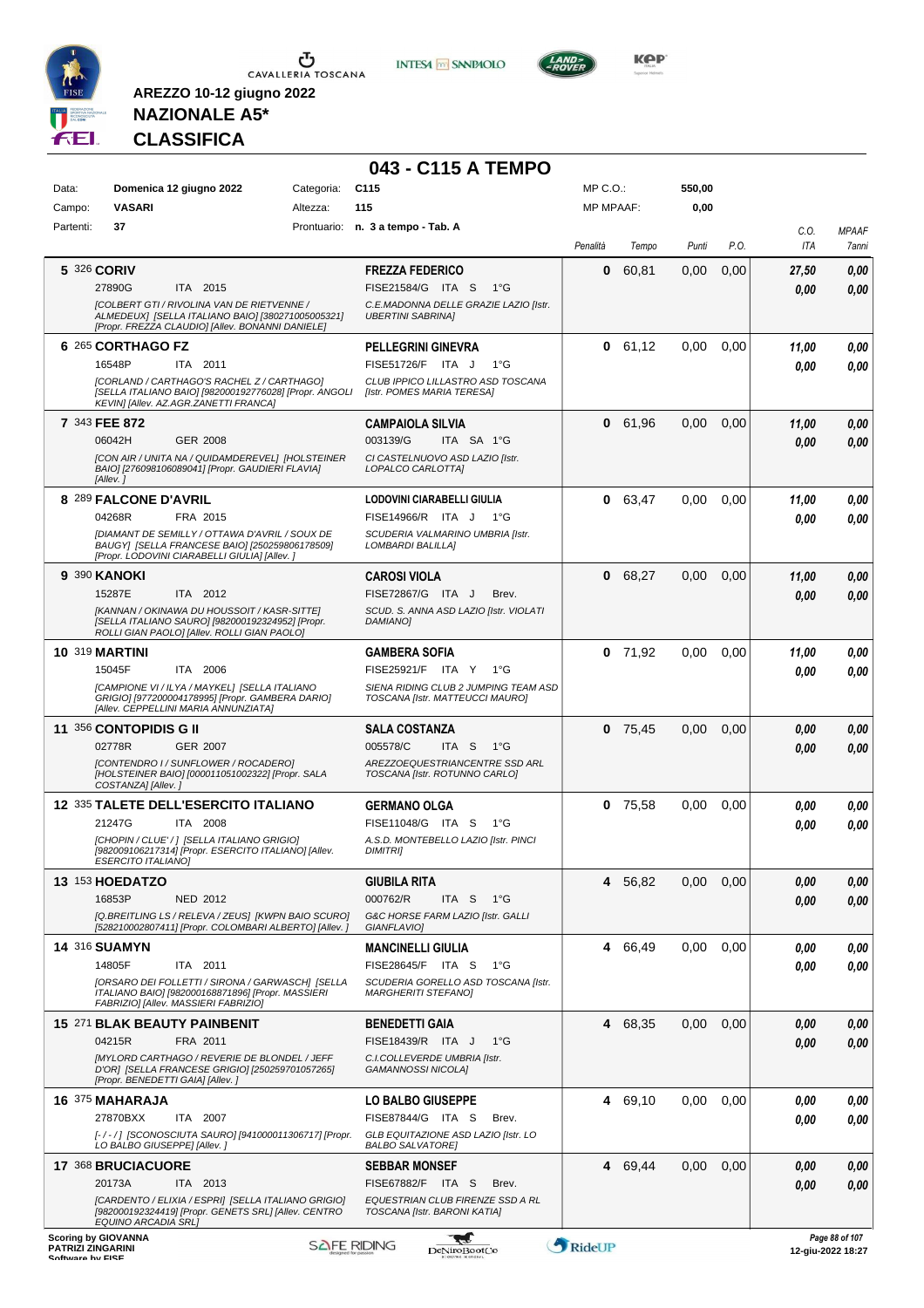

**INTESA M** SANPAOLO

**043 - C115 A TEMPO**



**KOP** 

# **NAZIONALE A5\* CLASSIFICA**

| Data:        | Domenica 12 giugno 2022                                                                                                                                               | Categoria: | C <sub>115</sub>                                                     | MP C.O.:         |          | 550,00 |      |      |              |
|--------------|-----------------------------------------------------------------------------------------------------------------------------------------------------------------------|------------|----------------------------------------------------------------------|------------------|----------|--------|------|------|--------------|
| Campo:       | <b>VASARI</b>                                                                                                                                                         | Altezza:   | 115                                                                  | <b>MP MPAAF:</b> |          | 0,00   |      |      |              |
| Partenti:    | 37                                                                                                                                                                    |            | Prontuario: n. 3 a tempo - Tab. A                                    |                  |          |        |      | C.O. | <b>MPAAF</b> |
|              |                                                                                                                                                                       |            |                                                                      | Penalità         | Tempo    | Punti  | P.O. | ITA  | 7anni        |
|              | 18 352 M.CAREZZA DELLA FORRA                                                                                                                                          |            | <b>INNOCENTINI SIMONE</b>                                            | 4                | 69.62    | 0.00   | 0,00 | 0,00 | 0,00         |
|              | 15465F<br>ITA 2013                                                                                                                                                    |            | 2344/F<br>ITA SA 1°G                                                 |                  |          |        |      | 0,00 | 0,00         |
|              | [M.FIGARO / M.TITINA / TARVISIO II] [MAREMMANO BAIO]<br>[941000015589260] [Propr. INNOCENTINI SIMONE] [Allev.<br>LA FORRA DI BENINI GALEFFI ERNESTO E C. S.A.S.]      |            | C.I. TENUTA SELVAGGIA ASD TOSCANA<br>[Istr. DE VINCENZI CRISTIANA]   |                  |          |        |      |      |              |
|              | 19 363 ALBABAIA                                                                                                                                                       |            | <b>SIMONCINI FRANCESCA</b>                                           |                  | 4 70,40  | 0,00   | 0,00 | 0,00 | 0,00         |
|              | 29811G<br>ITA 2016                                                                                                                                                    |            | 002702/G<br>ITA S<br>− 1°G                                           |                  |          |        |      | 0.00 | 0,00         |
|              | [BABALOU DE LIGNY / QUIETA QUEEN / ALLORO] [SELLA<br>ITALIANO BAIO] [380271000018257] [Propr. DEIANA<br>ANDREA] [Allev. DEIANA ANDREA]                                |            | GRAND PRIX ASD LAZIO [Istr. COATA<br>STEFANO]                        |                  |          |        |      |      |              |
|              | 20 <sup>279</sup> ODILINA DES BRUYERES                                                                                                                                |            | <b>MACII VIRGINIA</b>                                                |                  | 4 70,74  | 0,00   | 0,00 | 0.00 | 0,00         |
|              | 17218F<br>BEL 2014                                                                                                                                                    |            | FISE43352/F ITA J<br>1°G                                             |                  |          |        |      | 0,00 | 0,00         |
|              | [HILTON DES BRUYES / - / ] [AES GRIGIO]<br>[981100004296805] [Propr. RUSSO MILLA] [Allev.]                                                                            |            | SCUDERIA GORELLO ASD TOSCANA [Istr.<br><b>MARGHERITI STEFANO]</b>    |                  |          |        |      |      |              |
|              | 21 415 ANUBERTH                                                                                                                                                       |            | <b>TOSTI VIRGINIA</b>                                                |                  | 4 73,11  | 0,00   | 0,00 | 0,00 | 0,00         |
|              | 08802D<br><b>NED 2005</b>                                                                                                                                             |            | 009888/G<br>ITA <sub>S</sub><br>Brev.                                |                  |          |        |      | 0.00 | 0,00         |
|              | [EPHEBE FOR EVER / CUBERTHA Z / CARETANO Z]<br>[KWPN BAIO] [528210000763193] [Propr. MARIONI ELIO]<br>[Allev.]                                                        |            | CASCINA BOALECCHIA ASD LAZIO [Istr.<br><b>TOZZI ENRICOI</b>          |                  |          |        |      |      |              |
|              | <b>22 357 KASTELL</b>                                                                                                                                                 |            | <b>CARNEVALE ASIA</b>                                                |                  | 4 75,39  | 0,00   | 0,00 | 0.00 | 0,00         |
|              | 29480G<br>ITA 2016                                                                                                                                                    |            | FISE95768/G ITA J<br>1°G                                             |                  |          |        |      | 0.00 | 0.00         |
|              | [KASTELLO / SPARTA DI VALLERANO / ] [SELLA ITALIANO<br>SAURO] [380271005005354] [Propr. NATALI MARIO] [Allev.<br><b>NATALI MARIO]</b>                                 |            | CENTRO IPPICO GOLDEN HORSES LAZIO<br>[Istr. COATA LUCA]              |                  |          |        |      |      |              |
|              | 23 333 M.ERACLE DEI SETTEMERLI                                                                                                                                        |            | <b>SANTILOCCHI SILVIA</b>                                            |                  | 6 83,50  | 0,00   | 0,00 | 0,00 | 0,00         |
|              | 03977R<br>ITA 2015                                                                                                                                                    |            | FISE14904/G ITA S<br>1°G                                             |                  |          |        |      | 0,00 | 0,00         |
|              | [TIBURZI / VERBANA MIA / ] [PRODUZIONE COMUNE<br>BAIO CASTANO] [380271006008183] [Propr. SANTILOCCHI<br>SILVIA] [Allev.]                                              |            | S.S.D. I PIOPPI LAZIO [Istr. COATA LUCA]                             |                  |          |        |      |      |              |
| 24 408 GO ON |                                                                                                                                                                       |            | <b>DE MAIO GIANLUCA</b>                                              | 8.               | 63,02    | 0,00   | 0.00 | 0,00 | 0,00         |
|              | 16234P<br>2008<br>ITA                                                                                                                                                 |            | FISE36123/G ITA SA Brev.                                             |                  |          |        |      | 0.00 | 0.00         |
|              | [COME ON / ZIGANA DI LUNGAIANO / QUIDAM DE LA<br>CERE] [SELLA ITALIANO GRIGIO] [982009106721652]<br>[Propr. TONELLI RENZO] [Allev. TONELLI RENZO]                     |            | GLB EQUITAZIONE ASD LAZIO [Istr. LO<br><b>BALBO SALVATORE]</b>       |                  |          |        |      |      |              |
|              | 25 384 ANOTHER STAR VH VEN Z                                                                                                                                          |            | <b>POGGI ANITA</b>                                                   | 8                | 66,20    | 0,00   | 0,00 | 0,00 | 0,00         |
|              | 17978F<br>BEL 2014                                                                                                                                                    |            | FISE55397/F ITA J<br>Brev.                                           |                  |          |        |      | 0,00 | 0.00         |
|              | [AIR JORDAN ALPHA Z / ULRIEKE Z / UKATO]<br>[ZANGERSHEIDE BAIO] [981100004081932] [Propr. POGGI<br>STEFANO] [Allev. j                                                 |            | SCUDERIA PACCIANI SSD A RL TOSCANA<br>[Istr. PACCIANI SIMONE]        |                  |          |        |      |      |              |
|              | 26 252 JONATHAN VAN'T HEIKE                                                                                                                                           |            | <b>NARDI ALESSANDRA</b>                                              | 8.               | 70,32    | 0,00   | 0.00 | 0,00 | 0,00         |
|              | 28703G<br><b>BEL 2009</b>                                                                                                                                             |            | ITA S<br>011765/G<br>1°G                                             |                  |          |        |      | 0,00 | 0,00         |
|              | [CONTERNO-GRANDE / BALLERINA / ] [BEL.<br>WARMBLOEDPAARD BAIO] [967000001502454] [Propr. 007<br>CAVALLI ASD] [Allev.]                                                 |            | 007 CAVALLI OLGIATA ASD LAZIO [Istr.<br>CIRIMBILLA MARIA VITTORIA]   |                  |          |        |      |      |              |
|              | 27 378 ALEJANDRO                                                                                                                                                      |            | <b>MUNICCHI ESTER</b>                                                |                  | 8 70,38  | 0.00   | 0,00 | 0,00 | 0,00         |
|              | 15636F<br>GER 2011                                                                                                                                                    |            | FISE57811/F ITA J<br>Brev.                                           |                  |          |        |      | 0,00 | 0,00         |
|              | [A LEE SPRING POWER / ANDROMEDA / ACOBAT III]<br>[WESTFALEN BAIO] [276020000462870] [Propr. AP<br>SPORTHORSES S.A.S] [Allev.]                                         |            | SCUDERIA PACCIANI SSD A RL TOSCANA<br><b>Ilstr. PACCIANI SIMONET</b> |                  |          |        |      |      |              |
|              | 28 401 AISCIA DELLA MEZZALUNA                                                                                                                                         |            | <b>MUZZI MARGHERITA</b>                                              |                  | 9 78,51  | 0.00   | 0,00 | 0,00 | 0,00         |
|              | 25131G<br>ITA 2011                                                                                                                                                    |            | FISE44170/F ITA J<br>Brev.                                           |                  |          |        |      | 0,00 | 0,00         |
|              | [KASTELLO / DESSE D'ELLE / SANS SOUCI D'ELLE]<br>[SELLA ITALIANO SAURO] [941000012739624] [Propr.<br>PETRELLI GIORGIO MARCELLO] [Allev. PETRELLI<br>GIORGIO MARCELLO] |            | SCUDERIA PACCIANI SSD A RL TOSCANA<br>[Istr. PACCIANI SIMONE]        |                  |          |        |      |      |              |
|              | 29 392 DIONISO DELLA FLORIDA                                                                                                                                          |            | <b>BASSI LEONARDO</b>                                                |                  | 12 65,58 | 0,00   | 0,00 | 0,00 | 0,00         |
|              | 16422F<br>ITA 2015                                                                                                                                                    |            | FISE49887/F ITA J<br>1°G                                             |                  |          |        |      | 0.00 | 0.00         |
|              | [TOULON / LUNA DELLA FLORIDA / QUIDAM DE REVEL]<br>[SELLA ITALIANO BAIO] [380271005005667] [Propr.<br>VI.GRA.SI.GI S.S. SOC. AGRICOLA] [Allev. BRANDA<br>GIUSEPPE]    |            | C.I.LA SERRATA TOSCANA [Istr. TENUCCI<br>SIMONE]                     |                  |          |        |      |      |              |

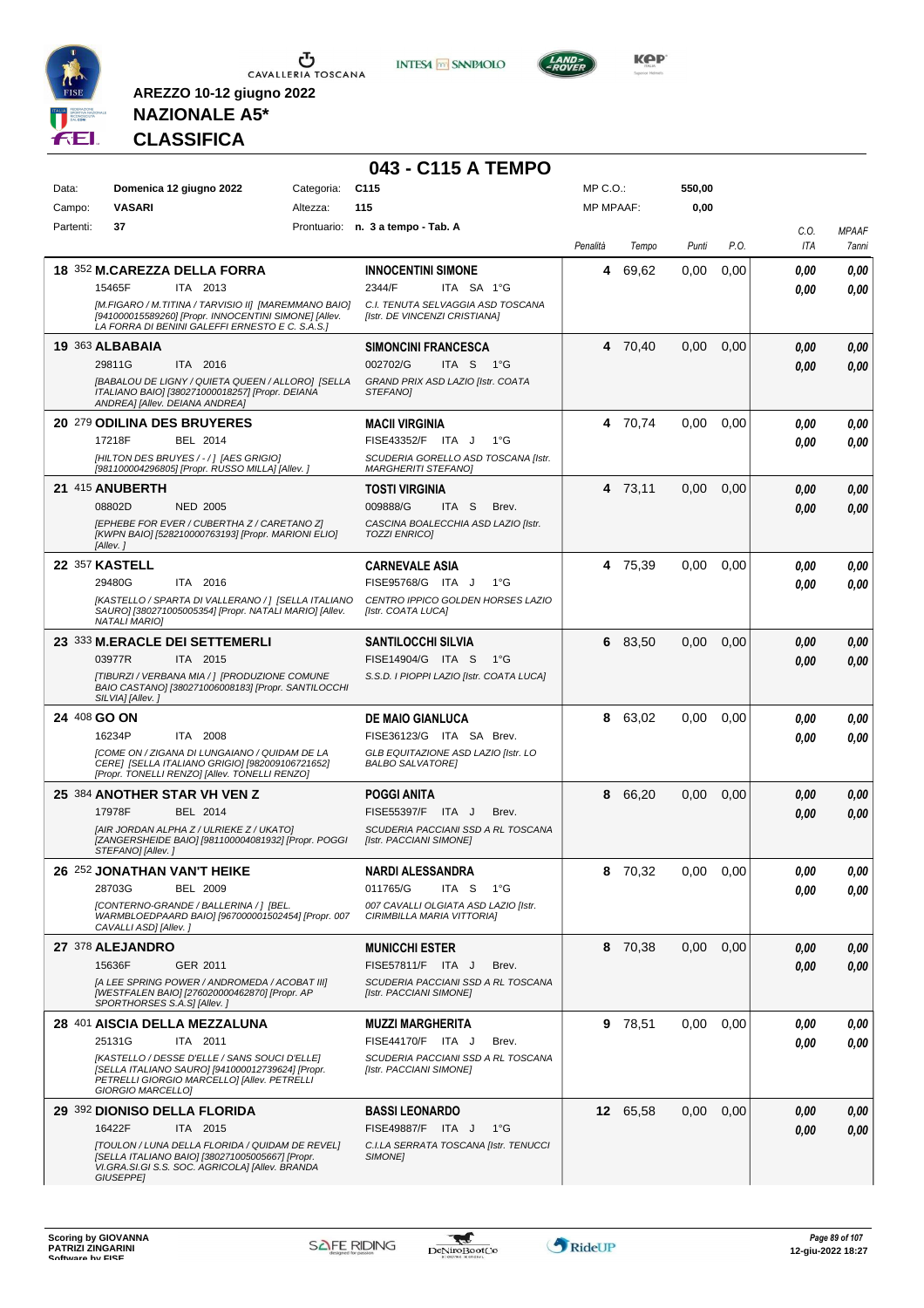

**INTESA** M SANPAOLO



**Kep** 

### **NAZIONALE A5\* CLASSIFICA**

**AREZZO 10-12 giugno 2022**

|               |                                                                                                                                                                                       |            | 043 - C115 A TEMPO                                                |                  |          |        |      |                    |                       |
|---------------|---------------------------------------------------------------------------------------------------------------------------------------------------------------------------------------|------------|-------------------------------------------------------------------|------------------|----------|--------|------|--------------------|-----------------------|
| Data:         | Domenica 12 giugno 2022                                                                                                                                                               | Categoria: | C <sub>115</sub>                                                  | MP C.O.:         |          | 550,00 |      |                    |                       |
| Campo:        | <b>VASARI</b>                                                                                                                                                                         | Altezza:   | 115                                                               | <b>MP MPAAF:</b> |          | 0,00   |      |                    |                       |
| Partenti:     | 37                                                                                                                                                                                    |            | Prontuario: n. 3 a tempo - Tab. A                                 | Penalità         | Tempo    | Punti  | P.O. | C.O.<br><b>ITA</b> | <b>MPAAF</b><br>7anni |
|               | <b>30 293 ATHYLS</b>                                                                                                                                                                  |            | <b>MAGGINI ALESSANDRA</b>                                         | 12               | 68.90    | 0.00   | 0.00 | 0.00               | 0.00                  |
|               | ITA 2012<br>05117S                                                                                                                                                                    |            | FISE47370/G ITA Y 1°G                                             |                  |          |        |      | 0.00               | 0.00                  |
|               | [ATHLETICO I / DARMILLA DELLE PALUDI / LYS DE<br>DARMEN] [SELLA ITALIANO GRIGIO] [982009106675617]<br>[Propr. CRISOLINI MALATESTA PIERO] [Allev. CRISOLINI<br><b>MALATESTA PIERO]</b> |            | C.E.MADONNA DELLE GRAZIE LAZIO [Istr.<br><b>UBERTINI SABRINAI</b> |                  |          |        |      |                    |                       |
|               | 31 339 UNUK EL HAIA                                                                                                                                                                   |            | <b>LILLI FABRIZIO</b>                                             |                  | 13 82,58 | 0,00   | 0.00 | 0.00               | 0.00                  |
|               | 26973G<br>ITA 2014                                                                                                                                                                    |            | 005580/G<br>ITA SA 1°G                                            |                  |          |        |      | 0.00               | 0.00                  |
|               | [COLBERT GTI / ANDAWA / LUCKY BOY] [SELLA ITALIANO<br>GRIGIO] [982000192454712] [Propr. LILLI FABRIZIO] [Allev.<br><b>LILLI FABRIZIOI</b>                                             |            | C.E.MADONNA DELLE GRAZIE LAZIO [Istr.<br><b>UBERTINI SABRINA]</b> |                  |          |        |      |                    |                       |
|               | 259 LORD DREAM                                                                                                                                                                        |            | <b>LEONI FRANCESCO</b>                                            | Elim.            | 0.00     | 0,00   | 0.00 | 0.00               | 0.00                  |
|               | 23082G<br>ITA 2009                                                                                                                                                                    |            | FISE95769/G ITA C<br>$1^{\circ}G$                                 |                  |          |        |      | 0.00               | 0.00                  |
|               | [LORDANOS / PINOLA / ] [SELLA ITALIANO BAIO]<br>[982000121910243] [Propr. DELLA PORTA RODIANI<br>RICCARDO] [Allev. BONANNI DARIO]                                                     |            | GLA STABLES TEAM ASD LAZIO [Istr.<br><b>APOLLONI GIANLUCAI</b>    |                  |          |        |      |                    |                       |
|               | <b>388 CASINO</b>                                                                                                                                                                     |            | <b>DEBOLINI BEATRICE</b>                                          | Elim.            | 0.00     | 0.00   | 0.00 | 0.00               | 0.00                  |
|               | 15859E<br><b>GER 2007</b>                                                                                                                                                             |            | FISE52424/F ITA G<br>Brev.                                        |                  |          |        |      | 0.00               | 0.00                  |
|               | [CASSINI I / S-CATANIA / CARETINO] [HOLSTEINER BAIO]<br>[528210002853055] [Propr. MANZETTI SOFIA] [Allev. ]                                                                           |            | EQUESTRIAN CLUB FIRENZE SSD A RL<br>TOSCANA [Istr. BARONI KATIA]  |                  |          |        |      |                    |                       |
|               | <b>444 LOLINUS</b>                                                                                                                                                                    |            | <b>GIULIETTI NICCOLO</b>                                          | Elim.            | 0,00     | 0,00   | 0,00 | 0.00               | 0,00                  |
|               | 30370G<br><b>NED 2016</b>                                                                                                                                                             |            | FISE73071/G ITA J<br>Brev.                                        |                  |          |        |      | 0.00               | 0.00                  |
|               | [HARLEY VDL / OLINA / ] [KWPN BAIO] [528210004336998]<br>[Propr. GIULIETTI NICCOLÒ] [Allev. ]                                                                                         |            | GLA STABLES TEAM ASD LAZIO [Istr.<br><b>APOLLONI GIANLUCAI</b>    |                  |          |        |      |                    |                       |
| <b>FC</b> 150 |                                                                                                                                                                                       |            | <b>ARRICCA TOMMASO</b>                                            | <b>Partito</b>   |          |        |      | 0.00               | 0,00                  |
|               |                                                                                                                                                                                       |            | FISE42834/F ITA J<br>$2^{\circ}$ G                                |                  |          |        |      | 0.00               | 0.00                  |
|               |                                                                                                                                                                                       |            | S.S.D. I PIOPPI LAZIO [Istr. COATA SIMONE]                        |                  |          |        |      |                    |                       |
| FC 235        |                                                                                                                                                                                       |            | DI FEDERICO LUNA                                                  | <b>Partito</b>   |          |        |      | 0.00               | 0,00                  |
|               |                                                                                                                                                                                       |            | 005903/G<br>ITA S<br>$2^{\circ}$ G                                |                  |          |        |      | 0.00               | 0.00                  |
|               |                                                                                                                                                                                       |            | EXCALIBUR SSD A RL LAZIO [Istr.<br>ALESSANDRINI GIULIA GAIA]      |                  |          |        |      |                    |                       |
|               | NP 340 GIADA GIOIA                                                                                                                                                                    |            | <b>MORIGGI LETIZIA</b>                                            | N.P.             | 0,00     | 0,00   | 0,00 | 0,00               | 0.00                  |
|               | 15005E<br>ITA 2012                                                                                                                                                                    |            | 005768/G<br>ITA S<br>$1^{\circ}G$                                 |                  |          |        |      | 0.00               | 0.00                  |
|               | <b>IEUROCOMMERCE BERLIN / ALENAG / HARLEM DE</b><br>COQUERIE] [SELLA ITALIANO GRIGIO]<br>[982000192324643] [Propr. GUASTELLA CARMELO] [Allev.<br><b>GUASTELLA CARMELO]</b>            |            | SCUDERIE SANTA MARIA ASD TOSCANA<br>[Istr. CONSORTI GIOVANNI]     |                  |          |        |      |                    |                       |

Collegio Giudicante *Presidente ANNA RITA CLEMENTE ROBERTA CAPOLONGO GERMANA FRATTINI VANNA SANDRINI LUISA VALENTINI*

# **044 - C120 A TEMPO**

| Data:<br>Campo: | Domenica 12 giugno 2022<br><b>DANTE</b>                                                                                                                                                              | Categoria:<br>Altezza: | C <sub>120</sub><br>120                                                                                                     | MP C. O.<br><b>MP MPAAF:</b> |       | 550,00<br>0,00 |      |                 |                                     |
|-----------------|------------------------------------------------------------------------------------------------------------------------------------------------------------------------------------------------------|------------------------|-----------------------------------------------------------------------------------------------------------------------------|------------------------------|-------|----------------|------|-----------------|-------------------------------------|
| Partenti:       | 26                                                                                                                                                                                                   | Prontuario:            | n. 19.2 speciale a fasi consecutive - Tab. A                                                                                | Penalità                     | Tempo | Punti          | P.O. | C.0.<br>ITA     | <b>MPAAF</b><br><i><b>7anni</b></i> |
|                 | 1 245 INDOR GP<br>10105E<br>2005<br>ITA.<br>[INDORADO / NATALINE / AHORN] [SELLA ITALIANO BAIO]<br>[977200004102224] [Propr. AZIENDA AGRICOLA MELLA<br>ALESSANDRA] [Allev. BULGARELLI MARIA GISELLA] |                        | <b>GRAZIANI ALBERTO</b><br>SA<br>2853/F<br>ITA I<br>1°G<br>C.I. BENEFIZIO ASD TOSCANA [Istr.<br>APPOLLONI RICCARDO LUCIANO] | 0                            | 57,56 | 0,00           | 0,00 | 68,75<br>137,50 | 0.00<br>0.00                        |
|                 | 2 247 REXMORE<br>ITA<br>2010<br>03247R<br>[ROBINE / ESMORE / AVENIR] [SELLA ITALIANO BAIO]<br>[982000121910181] [Propr. LIGIOS SALVATORE] [Allev.<br>LIGIOS SALVATOREI                               |                        | <b>CARBONETTI ANDREA</b><br>FISE13489/R<br>ITA S<br>$1^{\circ}$ G<br>S.I.FOLIGNO UMBRIA [Istr. COLAVITA<br>NICOL1           | 0                            | 60,47 | 0,00           | 0,00 | 49,50<br>82,50  | 0,00<br>0.00                        |
|                 | 3 338 FORTUNO<br>25873G<br>NED 2010<br>[VERDI / SONCORDA / CONCORDE] [KWPN BAIO]<br>[528210002514971] [Propr. MENCOLINI PAOLO] [Allev. ]                                                             |                        | <b>APRILE PAOLO</b><br>ITA SA 1°G<br>000G29/R<br>S.LA TORRE UMBRIA [Istr. MASCIOTTI<br>CARLO1                               | 0                            | 60,51 | 0,00           | 0,00 | 41,25<br>0,00   | 0,00<br>0.00                        |

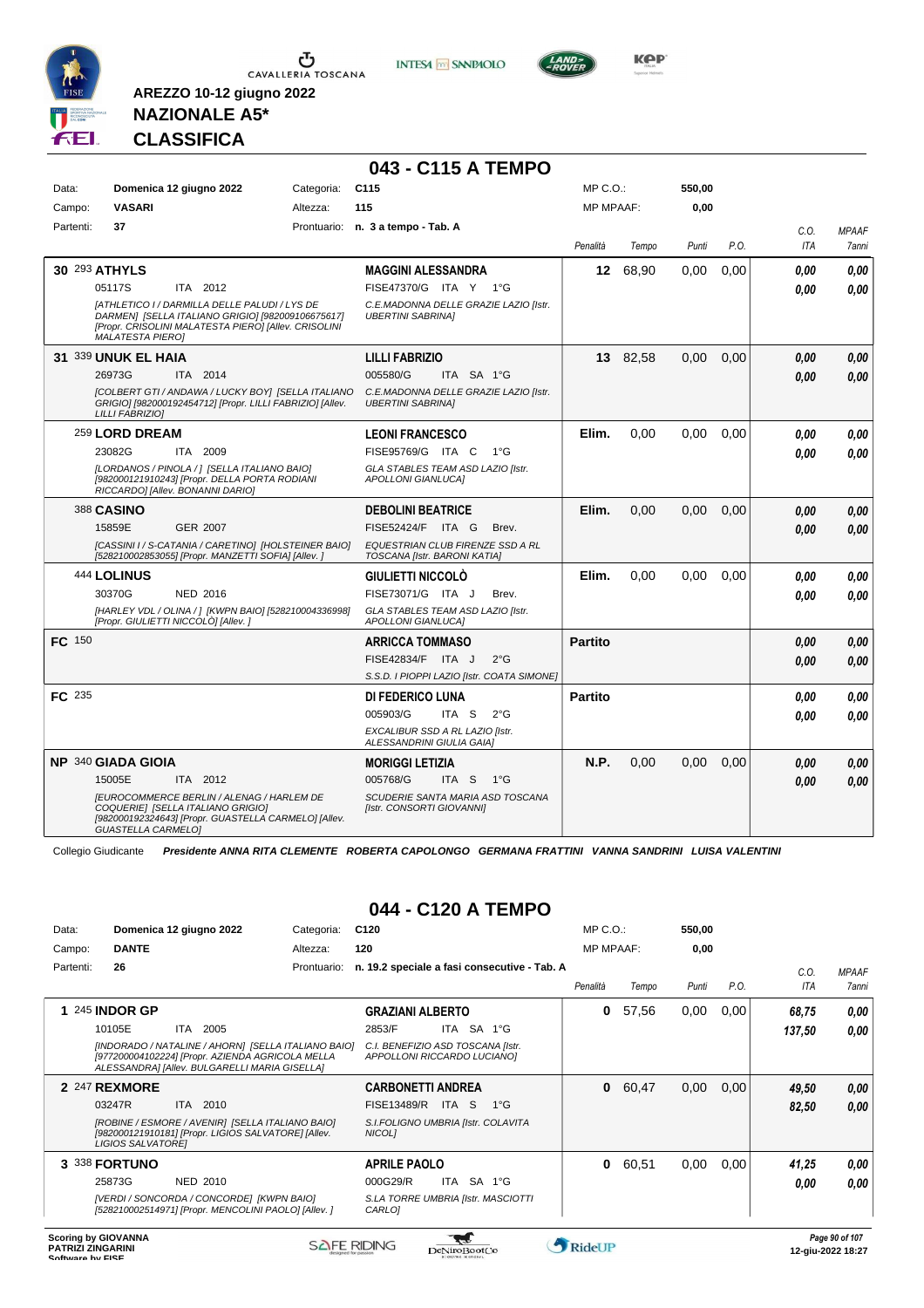





**KOP** 

# **NAZIONALE A5\* CLASSIFICA**

**AREZZO 10-12 giugno 2022**

# **044 - C120 A TEMPO**

| Data:                                        | Domenica 12 giugno 2022                                                                                                                               | Categoria: | C <sub>120</sub>                                                        | MP C.O.:         |         | 550,00 |      |                |                                     |
|----------------------------------------------|-------------------------------------------------------------------------------------------------------------------------------------------------------|------------|-------------------------------------------------------------------------|------------------|---------|--------|------|----------------|-------------------------------------|
| Campo:                                       | <b>DANTE</b>                                                                                                                                          | Altezza:   | 120                                                                     | <b>MP MPAAF:</b> |         | 0,00   |      |                |                                     |
| Partenti:                                    | 26                                                                                                                                                    |            | Prontuario: n. 19.2 speciale a fasi consecutive - Tab. A                | Penalità         | Tempo   | Punti  | P.O. | C.O.<br>ITA    | <b>MPAAF</b><br>7anni               |
|                                              | 4 345 ACORALI'<br>ITA 2012<br>28479G                                                                                                                  |            | <b>GORI ROBERTA</b><br>003009/G<br>ITA SA 1°G                           | 0                | 61,51   | 0,00   | 0,00 | 33,00<br>55,00 | 0,00<br>0,00                        |
|                                              | [ACORADO II / MAGALI' DI CAMPALTO / ] [SELLA<br>ITALIANO GRIGIO] [982000192765310] [Propr. DINELLI<br>SIMONE ADRIANO] [Allev.]                        |            | CI CASTELNUOVO ASD LAZIO [Istr.<br>LOPALCO CARLOTTA]                    |                  |         |        |      |                |                                     |
|                                              | 5 273 SILVERJEK                                                                                                                                       |            | <b>GRAZIANI ALBERTO</b>                                                 | 0                | 66,25   | 0.00   | 0,00 | 27,50          | 0,00                                |
|                                              | 13048F<br>ITA 2009<br>[SILVANER D.C. / JAKARANDA / EMILION] [SELLA                                                                                    |            | 2853/F<br>ITA SA 1°G<br>C.I. BENEFIZIO ASD TOSCANA [Istr.               |                  |         |        |      | 0.00           | 0.00                                |
|                                              | ITALIANO BAIO] [982009106773641] [Propr. AZ.AGRICOLA<br>PODERE IL CASTRO DI BLUM VALERIE] [Allev. PACI<br><b>MARIA GABRIELLA]</b>                     |            | APPOLLONI RICCARDO LUCIANO]                                             |                  |         |        |      |                |                                     |
|                                              | <b>6 328 BRITTE</b>                                                                                                                                   |            | <b>MIGLIORE ELISA</b>                                                   | 0                | 78,42   | 0,00   | 0,00 | 11,00          | 0,00                                |
|                                              | <b>NED 2006</b><br>00600Q                                                                                                                             |            | FISE18099/G ITA S<br>1°G                                                |                  |         |        |      | 0,00           | 0,00                                |
|                                              | [VERDI / NUBERTHA / INDORADO] [KWPN BAIO]<br>[528210000835481] [Propr. BAZZAN RICCARDO] [Allev.]                                                      |            | GLB EQUITAZIONE ASD LAZIO [Istr. LO<br><b>BALBO SALVATORE]</b>          |                  |         |        |      |                |                                     |
|                                              | 7 250 ISTRI P                                                                                                                                         |            | <b>BORZIANI BENEDETTA</b>                                               | 4                | 63,83   | 0,00   | 0,00 | 0.00           | 0,00                                |
|                                              | NED 2013<br>35406BXX                                                                                                                                  |            | 025169/B<br>ITA <sub>S</sub><br>1°G                                     |                  |         |        |      | 0.00           | 0,00                                |
|                                              | [CHARISMA / WESTLI / KROONGRAAF] [KWPN BAIO]<br>[528210002982985] [Propr. GEOBORDES SPORT HORSES<br>S.R.L.] [Allev.]                                  |            | CLUB IPPICO MONZESE ASD LOMBARDIA<br>[Istr. LINFOZZI FILIPPO MARIA]     |                  |         |        |      |                |                                     |
|                                              | 8 258 ADELINA G. DI L.                                                                                                                                |            | <b>MENICI ELIA</b>                                                      | 4                | 64,27   | 0,00   | 0,00 | 0.00           | 0,00                                |
|                                              | 15856F<br>ITA 2013                                                                                                                                    |            | FISE37977/F ITA J<br>$1^{\circ}G$                                       |                  |         |        |      | 0,00           | 0,00                                |
|                                              | [COLBERT GTI / SOLARIS F / STARON] [HANNOVER<br>GRIGIO] [276020000305100] [Propr. BISOGNI ELENA] [Allev.<br><b>BISOGNI ELENA]</b>                     |            | C.E. LA GIUNCHIGLIA ASD TOSCANA [Istr.<br>MASSETI LORENZO]              |                  |         |        |      |                |                                     |
|                                              | 9 248 I LOVE YOU 111                                                                                                                                  |            | <b>BORI CAMILLA</b>                                                     | 4                | 66,27   | 0,00   | 0,00 | 0,00           | 0,00                                |
|                                              | <b>BEL 2008</b><br>22042A                                                                                                                             |            | FISE24282/A ITA S<br>1°G                                                |                  |         |        |      | 0.00           | 0,00                                |
|                                              | [DER SENAAT 111 / VARIABLE / HEARTBREAKER] [BWP<br>BAIO] [981100002167392] [Propr. HORSE BOUTIQUE<br>S.R.L.J[Allev.]                                  |            | IL MUSTANG SSD A RL PIEMONTE [Istr.<br>VIRONDA ALESSANDRA]              |                  |         |        |      |                |                                     |
|                                              | 10 396 ATHOS DU REVERDY                                                                                                                               |            | <b>TAURINI GIADA</b>                                                    | 4                | 67,92   | 0,00   | 0,00 | 0,00           | 0,00                                |
|                                              | 19298A<br>FRA 2010                                                                                                                                    |            | FISE47398/F ITA J<br>$1^{\circ}G$                                       |                  |         |        |      | 0,00           | 0.00                                |
|                                              | [GRIM ST CLAIR / PIVOINE DU REVERDY / ALLEGRETO]<br>[SELLA FRANCESE BAIO] [250259701032021] [Propr.<br>TAURINI ALESSANDRO] [Allev.]                   |            | TOSCANA EQUITAZIONE ASD TOSCANA<br>[Istr. PITZIANTI CRISTIAN]           |                  |         |        |      |                |                                     |
|                                              | <b>11 304 LIGHT LOVE</b>                                                                                                                              |            | <b>BORI CAMILLA</b>                                                     |                  | 4 71,17 | 0,00   | 0.00 | 0.00           | 0,00                                |
|                                              | 22389A<br>GER 2011                                                                                                                                    |            | FISE24282/A ITA S<br>1°G                                                |                  |         |        |      | 0,00           | 0,00                                |
|                                              | [LIGHT ON / LADY / LANDADEL] [HANNOVER BAIO]<br>[276020000043707] [Propr. SALA LUIGI] [Allev. ]                                                       |            | IL MUSTANG SSD A RL PIEMONTE [Istr.<br><b>VIRONDA ALESSANDRA1</b>       |                  |         |        |      |                |                                     |
|                                              | 12 311 VIPERA DEL MONTE                                                                                                                               |            | <b>CUBATTOLI ALESSANDRA</b>                                             |                  | 4 71,93 | 0.00   | 0.00 | 0.00           | 0.00                                |
|                                              | 17833F<br>ITA 2014                                                                                                                                    |            | 4210/F<br>ITA S<br>1°G                                                  |                  |         |        |      | 0,00           | 0,00                                |
|                                              | [-/-/-] [SCONOSCIUTA GRIGIO] [380271001028793]<br>[Propr. MONTI SALVATORE ANTONIO] [Allev. MONTI<br>SALVATORE ANTONIO]                                |            | TOSCANA EQUITAZIONE ASD TOSCANA<br>[Istr. PITZIANTI CRISTIAN]           |                  |         |        |      |                |                                     |
|                                              | 13 324 L'AMOUR VAN DORPERHEIDE                                                                                                                        |            | ROMANO LAVINIA LUDOVICA                                                 |                  | 4 76,48 | 0,00   | 0,00 | 0.00           | 0,00                                |
|                                              | BEL 2011<br>28638K                                                                                                                                    |            | FISE20385/F ITA S<br>− 1°G                                              |                  |         |        |      | 0.00           | 0,00                                |
|                                              | $[X/X/$ ] [BWP GRIGIO] [] [Propr. ] [Allev. ]                                                                                                         |            | AREZZOEQUESTRIANCENTRE SSD ARL<br>TOSCANA [Istr. ROTUNNO CARLO]         |                  |         |        |      |                |                                     |
|                                              | <b>14 315 SALAZAR D.C.</b>                                                                                                                            |            | <b>RUGGIERI LUDOVICA</b>                                                |                  | 4 79.75 | 0,00   | 0,00 | 0.00           | 0,00                                |
|                                              | 02362R<br>GER 2005                                                                                                                                    |            | FISE37567/G ITA S<br>1°G                                                |                  |         |        |      | 0,00           | 0,00                                |
|                                              | [STARON / VOLTIGE DU PAS / ALME] [HANNOVER BAIO]<br>[941000015587528] [Propr. RUGGIERI LUDOVICA] [Allev. ]                                            |            | C.I. BACCARAT SSD A RL LAZIO [Istr. LUPIS<br><b>FILIPPO]</b>            |                  |         |        |      |                |                                     |
| <b>15 350 JARA</b>                           |                                                                                                                                                       |            | <b>VALVASON GARZELLI ANGELA</b>                                         |                  | 4 83,45 | 0,00   | 0,00 | 0,00           | 0,00                                |
|                                              | 17955F<br><b>NED 2014</b>                                                                                                                             |            | 659/F<br>ITA SA 1°G                                                     |                  |         |        |      | 0,00           | 0,00                                |
|                                              | [ZACHAROV / ROMY / VOLTAIRE] [KWPN BAIO]<br>[528210004165609] [Propr. VALVASON GARZELLI ANGELA]<br>[Allev.]                                           |            | CLUB IPPICO M.A.B. LE CORTI S.S.D<br>TOSCANA [Istr. OSSA MARIANO PABLO] |                  |         |        |      |                |                                     |
|                                              | 16 348 CLEARISSA CENTO                                                                                                                                |            | <b>PAOLI ELEONORA</b>                                                   | 8                | 56,95   | 0,00   | 0,00 | 0,00           | 0,00                                |
|                                              | 12544E<br>ITA 2009                                                                                                                                    |            | 006312/F<br>ITA S<br>1°G                                                |                  |         |        |      | 0,00           | 0,00                                |
|                                              | [PRINZ CLEARCENTO / TAMARA DELLA VENA / TIMUR<br>LANG] [SELLA ITALIANO BAIO SCURO]<br>[982000123227018] [Propr. BONI CLIO] [Allev. ATTILI<br>LORENZO1 |            | A.S.D. CLUB IPPICO IL POGGIO TOSCANA<br>[Istr. PAOLI ELEONORA]          |                  |         |        |      |                |                                     |
| <b>PATRIZI ZINGARINI</b><br>Coffware by EICE | <b>Scoring by GIOVANNA</b>                                                                                                                            |            | <b>SAFE RIDING</b><br>DeNiroBootCo                                      | RideUP           |         |        |      |                | Page 91 of 107<br>12-giu-2022 18:27 |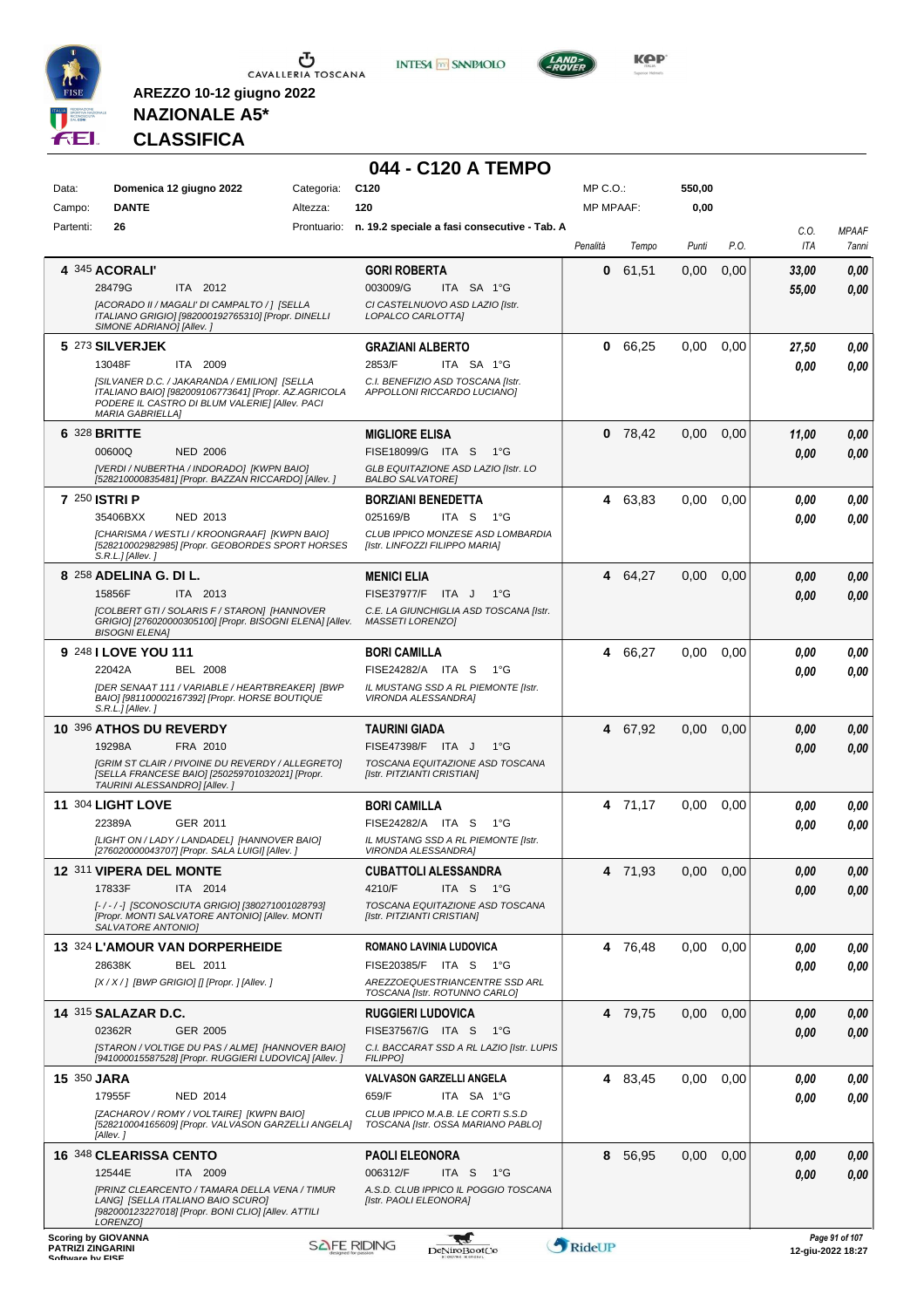

**INTESA** M SANPAOLO



**Kep** 

**NAZIONALE A5\* CLASSIFICA**

**AREZZO 10-12 giugno 2022**

### **044 - C120 A TEMPO**

| Data:     | Domenica 12 giugno 2022                                                                                                                                               | Categoria: | C <sub>120</sub>                                                        | MP C.O.:         |       | 550,00 |      |            |              |
|-----------|-----------------------------------------------------------------------------------------------------------------------------------------------------------------------|------------|-------------------------------------------------------------------------|------------------|-------|--------|------|------------|--------------|
| Campo:    | <b>DANTE</b>                                                                                                                                                          | Altezza:   | 120                                                                     | <b>MP MPAAF:</b> |       | 0,00   |      |            |              |
| Partenti: | 26                                                                                                                                                                    |            | Prontuario: n. 19.2 speciale a fasi consecutive - Tab. A                |                  |       |        |      | C.O.       | <b>MPAAF</b> |
|           |                                                                                                                                                                       |            |                                                                         | Penalità         | Tempo | Punti  | P.O. | <b>ITA</b> | 7anni        |
|           | 17 261 TANTOBELLA                                                                                                                                                     |            | <b>FRANCHINI GIADA</b>                                                  | 8                | 67.37 | 0,00   | 0,00 | 0,00       | 0,00         |
|           | 03238R<br>ITA 2012                                                                                                                                                    |            | FISE79897/G ITA J<br>$1^{\circ}G$                                       |                  |       |        |      | 0,00       | 0,00         |
|           | [BABALOU DE LIGNY / FURBESKA / AVENIR] [SELLA<br>ITALIANO SAURO RABICANATO] [941000012740894]<br>[Propr. DOMENICHINI EMANUELA] [Allev. PALOMBA<br>ANTONIO COSTANTINO] |            | CENTRO IPPICO GOLDEN HORSES LAZIO<br>[Istr. COATA LUCA]                 |                  |       |        |      |            |              |
|           | 18 276 DUBHE                                                                                                                                                          |            | <b>BIANCHINI LUCA</b>                                                   | 8                | 67,76 | 0,00   | 0,00 | 0,00       | 0,00         |
|           | 18039A<br>GER 2011                                                                                                                                                    |            | FISE62822/G ITA Y 1°G                                                   |                  |       |        |      | 0.00       | 0,00         |
|           | [CRISTO / S-CARA MIA / CALATO] [HOLSTEINER BAIO]<br>[941000013190885] [Propr. GARNERO MARIE CHRISTINE]<br>[Allev.]                                                    |            | GLB EQUITAZIONE ASD LAZIO [Istr. LO<br><b>BALBO SALVATORE]</b>          |                  |       |        |      |            |              |
|           | 291 SPECIAL ONE SIEPI                                                                                                                                                 |            | <b>GRASSINI CHIARA</b>                                                  | Elim.            | 0,00  | 0,00   | 0.00 | 0,00       | 0,00         |
|           | 09344D<br>ITA 2010                                                                                                                                                    |            | FISE36498/F ITA Y<br>$1^{\circ}G$                                       |                  |       |        |      | 0,00       | 0,00         |
|           | [CHOPIN / SIEPI BRIOLETTE / GRATIANUS] [SELLA<br>ITALIANO BAIO] [982000123236644] [Propr. NOVO<br>GIULIANA] [Allev. CIRCOLO IPPICO LE SIEPI]                          |            | SIENA RIDING CLUB 2 JUMPING TEAM ASD<br>TOSCANA [Istr. MATTEUCCI MAURO] |                  |       |        |      |            |              |
|           | 306 <b>DONNA HH Z</b>                                                                                                                                                 |            | <b>BORZIANI BENEDETTA</b>                                               | Rit.             | 0,00  | 0,00   | 0,00 | 0.00       | 0,00         |
|           | 29812K<br>BEL 2014                                                                                                                                                    |            | 025169/B<br>ITA S<br>1°G                                                |                  |       |        |      | 0.00       | 0,00         |
|           | [X / X / ] [SELLA BELGA BAIO] [] [Propr. ] [Allev. ]                                                                                                                  |            | CLUB IPPICO MONZESE ASD LOMBARDIA<br>[Istr. LINFOZZI FILIPPO MARIA]     |                  |       |        |      |            |              |
| FC 290    |                                                                                                                                                                       |            | LODOVINI CIARABELLI LORENZO                                             | <b>Partito</b>   |       |        |      | 0.00       | 0,00         |
|           |                                                                                                                                                                       |            | FISE14965/R ITA S 2°G                                                   |                  |       |        |      | 0.00       | 0,00         |
|           |                                                                                                                                                                       |            | SCUDERIA VALMARINO UMBRIA [Istr. DE<br><b>FILIPPO GIULIA]</b>           |                  |       |        |      |            |              |
| FC 216    |                                                                                                                                                                       |            | <b>FOURCADE LOPEZ FERNANDO</b>                                          | <b>Partito</b>   |       |        |      | 0.00       | 0,00         |
|           |                                                                                                                                                                       |            | 002059/E<br>ESP S<br>$2^{\circ}$ G                                      |                  |       |        |      | 0.00       | 0,00         |
|           |                                                                                                                                                                       |            | RIVIERA RESORT SSD A RL EMILIA<br>ROMAGNA [Istr. CALLERI ALESSANDRO]    |                  |       |        |      |            |              |
|           | NP 274 KILMULLEN ULATTER MISS                                                                                                                                         |            | <b>PALLUCCHINI CATERINA</b>                                             | N.P.             | 0,00  | 0,00   | 0,00 | 0.00       | 0,00         |
|           | 32690BXX<br>IRL 2011                                                                                                                                                  |            | FISE67493/G ITA J<br>$1^{\circ}G$                                       |                  |       |        |      | 0.00       | 0,00         |
|           | [ULATERMO / URANIA / INDOCTRO] [IRISH HORSE BAIO]<br>[372141405407260] [Propr. AZ. AGR. BRESSANELLI DENIS]<br>[Allev.]                                                |            | SCUDERIA VALMARINO UMBRIA [Istr.<br>LOMBARDI BALILLA]                   |                  |       |        |      |            |              |
|           | <b>NP 281 CALLISTO DE WILL</b>                                                                                                                                        |            | <b>MAZZEI DIEGO</b>                                                     | N.P.             | 0,00  | 0,00   | 0,00 | 0,00       | 0,00         |
|           | GER 2015<br>46365B                                                                                                                                                    |            | FISE16733/R ITA J<br>$1^{\circ}G$                                       |                  |       |        |      | 0,00       | 0,00         |
|           | [CASALL / VALDIVIA / QUINAR] [HOLSTEINER BAIO<br>CASTANO] [276020000417661] [Propr. BOLOGNI ARNALDO<br>SRL] [Allev.]                                                  |            | S.I.FOLIGNO UMBRIA [Istr. COLAVITA<br><b>RENATO]</b>                    |                  |       |        |      |            |              |
|           | <b>NP 329 VANESSA DE VILLANOVA</b>                                                                                                                                    |            | <b>GRAZIANI ALBERTO</b>                                                 | N.P.             | 0,00  | 0,00   | 0.00 | 0.00       | 0,00         |
|           | 28473G ITA 2014                                                                                                                                                       |            | 2853/F<br>ITA SA 1°G                                                    |                  |       |        |      | 0,00       | 0,00         |
|           | [NADIR DI SAN PATRIGNANO / ZARA DE VILLANOVA / ]<br>[SELLA ITALIANO BAIO] [982000196517059] [Propr.<br>ORSOLINI JACOPO] [Allev.]                                      |            | C.I. BENEFIZIO ASD TOSCANA [Istr.<br>APPOLLONI RICCARDO LUCIANO]        |                  |       |        |      |            |              |
|           | <b>NP 349 QUITE CONFIDENT T</b>                                                                                                                                       |            | FERRAGAMO DEBOLINI VITTORIA                                             | N.P.             | 0,00  | 0,00   | 0,00 | 0,00       | 0,00         |
|           | 26564M<br><b>SWE 2006</b>                                                                                                                                             |            | 3844/F<br>ITA S $1^{\circ}$ G                                           |                  |       |        |      | 0,00       | 0,00         |
|           | [QUITE CAPITOL / ZYCLONE / IRCO MENA] [SWEDISH<br>WARMBLOOD A. GRIGIO] [752098100304767] [Propr.<br>SCIME' FILIPPO] [Allev.]                                          |            | EQUESTRIAN CLUB FIRENZE SSD A RL<br>TOSCANA [Istr. BARONI KATIA]        |                  |       |        |      |            |              |

Collegio Giudicante *Presidente ANNA RITA CLEMENTE ROBERTA CAPOLONGO GERMANA FRATTINI VANNA SANDRINI LUISA VALENTINI*

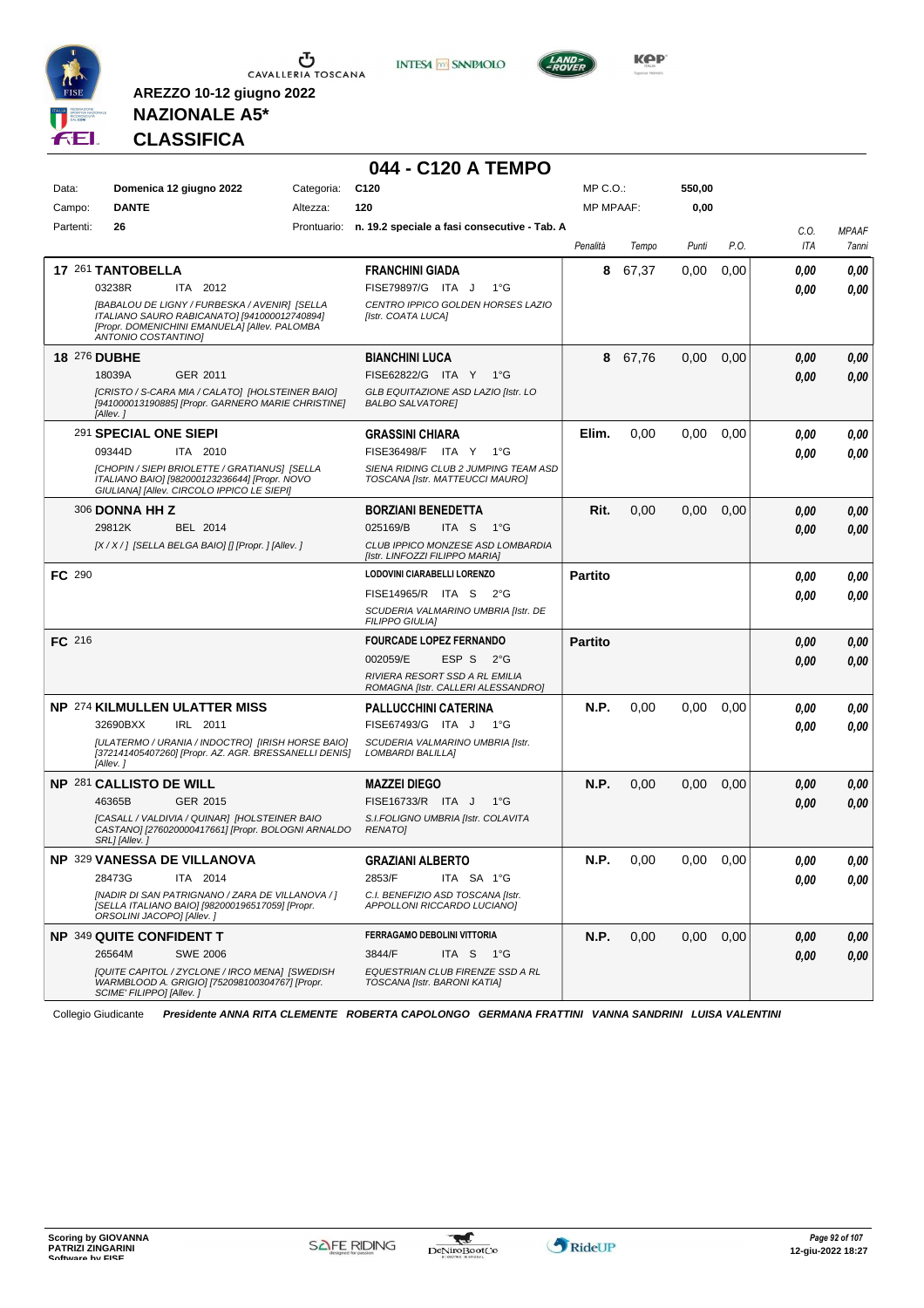

**INTESA M** SANPAOLO



**KOP** 

# **NAZIONALE A5\* CLASSIFICA**

|             |                                                                                                                                                                                               |            | 045 - C125 A TEMPO                                                  |                  |           |        |      |        |              |
|-------------|-----------------------------------------------------------------------------------------------------------------------------------------------------------------------------------------------|------------|---------------------------------------------------------------------|------------------|-----------|--------|------|--------|--------------|
| Data:       | Domenica 12 giugno 2022                                                                                                                                                                       | Categoria: | C <sub>125</sub>                                                    | $MP C. O.$ :     |           | 750,00 |      |        |              |
| Campo:      | <b>DANTE</b>                                                                                                                                                                                  | Altezza:   | 125                                                                 | <b>MP MPAAF:</b> |           | 0,00   |      |        |              |
| Partenti:   | 31                                                                                                                                                                                            |            | Prontuario: n. 3 a tempo - Tab. A                                   |                  |           |        |      | C.O.   | <b>MPAAF</b> |
|             |                                                                                                                                                                                               |            |                                                                     | Penalità         | Tempo     | Punti  | P.O. | ITA    | 7anni        |
|             | 1 301 CASTIGO DI CAPOCONTRO                                                                                                                                                                   |            | <b>GRAZIANI ALBERTO</b>                                             | 0                | 59,06     | 0,00   | 0,00 | 93,75  | 0,00         |
|             | 03535R<br>ITA 2014                                                                                                                                                                            |            | 2853/F<br>ITA SA 1°G                                                |                  |           |        |      | 187,50 | 0,00         |
|             | [VALENTINO / POPPY VAN STEENKERKE / MAJOR DE LA<br>COUR] [SELLA ITALIANO BAIO] [380271005001774] [Propr.<br>BAMBINI FEDERICO] [Allev. AZ. AGR. CARSUGHI MARISA]                               |            | C.I. BENEFIZIO ASD TOSCANA [Istr.<br>APPOLLONI RICCARDO LUCIANO]    |                  |           |        |      |        |              |
|             | 2 286 ASTON D' LA ROUSSERIE                                                                                                                                                                   |            | <b>SANTA MARIA LIVIA ANNA</b>                                       | 0                | 60,20     | 0,00   | 0,00 | 67,50  | 0,00         |
|             | 46877B<br>FRA 2010                                                                                                                                                                            |            | FISE70367/B<br>ITA Y 1°G                                            |                  |           |        |      | 0.00   | 0,00         |
|             | [MYLORD CARTHAGO / IRISSE / 1 [SELLA FRANCESE<br>GRIGIO] [250259600439896] [Propr. STURANI MARIA<br>GIOVANNA] [Allev.]                                                                        |            | EQUESTRIAN CLUB FIRENZE SSD A RL<br>TOSCANA [Istr. BARONI KATIA]    |                  |           |        |      |        |              |
|             | 3 254 SOUND OF MUSIC                                                                                                                                                                          |            | <b>BERTOLI EVELINA</b>                                              | 0                | 60,42     | 0,00   | 0.00 | 56,25  | 0,00         |
|             | 27272G<br>ITA 2014                                                                                                                                                                            |            | 004292/G<br>ITA S<br>1°G                                            |                  |           |        |      | 112,50 | 0,00         |
|             | [OBERON DU MOULIN / ROBELLA DEL FERRO /<br>LYSANDER] [SELLA ITALIANO BAIO] [982000192323274]<br>[Propr. BERTOLI SARA] [Allev. BERTOLI SARA]                                                   |            | G.S.FIAMME AZZURRE LAZIO [Istr. BERTOLI<br>EVELINA]                 |                  |           |        |      |        |              |
|             | 4 264 JUBILET KINTOS                                                                                                                                                                          |            | <b>GIUNTI DAPHNE</b>                                                |                  | 0 62,24   | 0,00   | 0,00 | 45,00  | 0,00         |
|             | BEL 2015<br>16704F                                                                                                                                                                            |            | FISE51790/F ITA C<br>1°G                                            |                  |           |        |      | 0.00   | 0,00         |
|             | [VIVALDI DU SEIGNEUR / QUAELIBET / QUINCY ALIAS<br>QUAPRINCE1 [SELLA BELGA BAIO] [981100002292491]<br>[Propr. AZ. AGR. BASSO CINZIA] [Allev. ]                                                |            | EQUESTRIAN CLUB FIRENZE SSD A RL<br>TOSCANA [Istr. BARONI KATIA]    |                  |           |        |      |        |              |
|             | 5 346 TALETE SECONDO                                                                                                                                                                          |            | <b>DINELLI SIMONE ADRIANO</b>                                       |                  | 0 62,43   | 0.00   | 0,00 | 37,50  | 0,00         |
|             | 27145G<br>ITA 2010                                                                                                                                                                            |            | 003054/G<br>ITA S<br>1°G                                            |                  |           |        |      | 75,00  | 0.00         |
|             | [TAULOBET / AVANTGARDE / ACOBAT I] [SELLA ITALIANO<br>BAIO] [982000123233138] [Propr. DINELLI SIMONE<br>ADRIANO] [Allev. SCOLA ADELAIDE]                                                      |            | CI CASTELNUOVO ASD LAZIO [Istr.<br>PECORELLA VITOJ                  |                  |           |        |      |        |              |
|             | 6 381 FASHIONISTA DE CIRCEE                                                                                                                                                                   |            | SANTA MARIA LIVIA ANNA                                              | $\mathbf{0}$     | 64,22     | 0,00   | 0,00 | 15,00  | 0,00         |
|             | 28614K<br>FRA 2015                                                                                                                                                                            |            | FISE70367/B ITA Y 1°G                                               |                  |           |        |      | 0.00   | 0,00         |
|             | [X / X / ] [SELLA FRANCESE BAIO PEZZATO BIANCO] []<br>[Propr. ] [Allev. ]                                                                                                                     |            | EQUESTRIAN CLUB FIRENZE SSD A RL<br>TOSCANA [Istr. BARONI KATIA]    |                  |           |        |      |        |              |
|             | 7 349 QUITE CONFIDENT T                                                                                                                                                                       |            | FERRAGAMO DEBOLINI VITTORIA                                         | 0                | 66,98     | 0,00   | 0,00 | 15,00  | 0,00         |
|             | 26564M<br><b>SWE 2006</b>                                                                                                                                                                     |            | 3844/F<br>ITA S<br>1°G                                              |                  |           |        |      | 0.00   | 0.00         |
|             | [QUITE CAPITOL / ZYCLONE / IRCO MENA] [SWEDISH<br>WARMBLOOD A. GRIGIO] [752098100304767] [Propr.<br>SCIME' FILIPPO] [Allev.]                                                                  |            | EQUESTRIAN CLUB FIRENZE SSD A RL<br>TOSCANA [Istr. BARONI KATIA]    |                  |           |        |      |        |              |
|             | 8 283 B.GRUPO PROM BOLERO Z                                                                                                                                                                   |            | <b>GHIGLIA ANNAMARIA</b>                                            |                  | $0$ 70,29 | 0,00   | 0,00 | 15,00  | 0,00         |
|             | 03753C<br><b>NED 2009</b>                                                                                                                                                                     |            | FISE14110/C ITA Y<br>− 1°G                                          |                  |           |        |      | 0.00   | 0,00         |
|             | [BOLA DE GOMA / OXER / IROKO] [ZANGERSHEIDE<br>SAURO] [981100002312134] [Propr. COUTINHO<br>MENDONCA NAGATA FELIPE] [Allev. ]                                                                 |            | ASD CLUB IPPICO CAIRESE LIGURIA [Istr.<br>DEL BUONO CATERINA]       |                  |           |        |      |        |              |
| 9 294 ISAAC |                                                                                                                                                                                               |            | <b>CASINI BIANCA</b>                                                |                  | $0$ 70,43 | 0,00   | 0,00 | 0,00   | 0,00         |
|             | 18101F<br>GER 2011                                                                                                                                                                            |            | FISE34120/F ITA S<br>− 1°G                                          |                  |           |        |      | 0.00   | 0,00         |
|             | [NEWTON / CAPRICE / CENTO] [RHEINLAND PFALZ SAAR<br>SAURO] [276020000093674] [Propr. CASINI BIANCA]<br>[Allev.]                                                                               |            | TOSCANA EQUITAZIONE ASD TOSCANA<br>[Istr. PITZIANTI CRISTIAN]       |                  |           |        |      |        |              |
|             | 10 275 MATINEE VAN DE PLATAAN                                                                                                                                                                 |            | <b>FERRERO SOFIA</b>                                                |                  | $0$ 72,74 | 0,00   | 0,00 | 0,00   | 0,00         |
|             | BEL 2012<br>28919T                                                                                                                                                                            |            | FISE40936/A ITA J<br>1°G                                            |                  |           |        |      | 0,00   | 0,00         |
|             | [INSHALLAH DE MUZE / INNE VAN DE PLATAAN / ZURICH]<br>[BEL. WARMBLOEDPAARD SAURO] [967000009460006]<br>[Propr. GATTI ELISA] [Allev.]                                                          |            | EQUESTRIAN CLUB FIRENZE SSD A RL<br>TOSCANA [Istr. BARONI KATIA]    |                  |           |        |      |        |              |
|             | 11 347 DIAMANTE DELLA FLORIDA                                                                                                                                                                 |            | <b>TENUCCI GIULIA</b>                                               |                  | 0 80,10   | 0,00   | 0.00 | 0,00   | 0,00         |
|             | 16423F<br>ITA 2015                                                                                                                                                                            |            | 011568/F<br>ITA S<br>1°G                                            |                  |           |        |      | 0.00   | 0,00         |
|             | [QUASIMODO VD MOLENDREEF / TEQUILA DELLA<br>FLORIDA / CENTOJ [SELLA ITALIANO SAURO]<br>[380271005005592] [Propr. VI.GRA.SI.GI S.S. SOC.<br>AGRICOLA] [Allev. VI.GRA.SI.GI S.S. SOC. AGRICOLA] |            | C.I.LA SERRATA TOSCANA [Istr. TENUCCI<br><b>SIMONE1</b>             |                  |           |        |      |        |              |
|             | 12 332 XENIA'S BRAVEHEART                                                                                                                                                                     |            | <b>SCHUMANN XENIA HERTA</b>                                         |                  | $0$ 82,14 | 0,00   | 0,00 | 0,00   | 0,00         |
|             | 30841K<br>AUT 2015                                                                                                                                                                            |            | FISE11216/M ITA S 1°G                                               |                  |           |        |      | 0,00   | 0,00         |
|             | [X / X / ] [AUSLANDISCHES GRIGIO] [] [Propr. ] [Allev. ]                                                                                                                                      |            | SCUDERIA SANGIORGI SSD ARL EMILIA<br>ROMAGNA [Istr. ERCOLINI MARIA] |                  |           |        |      |        |              |

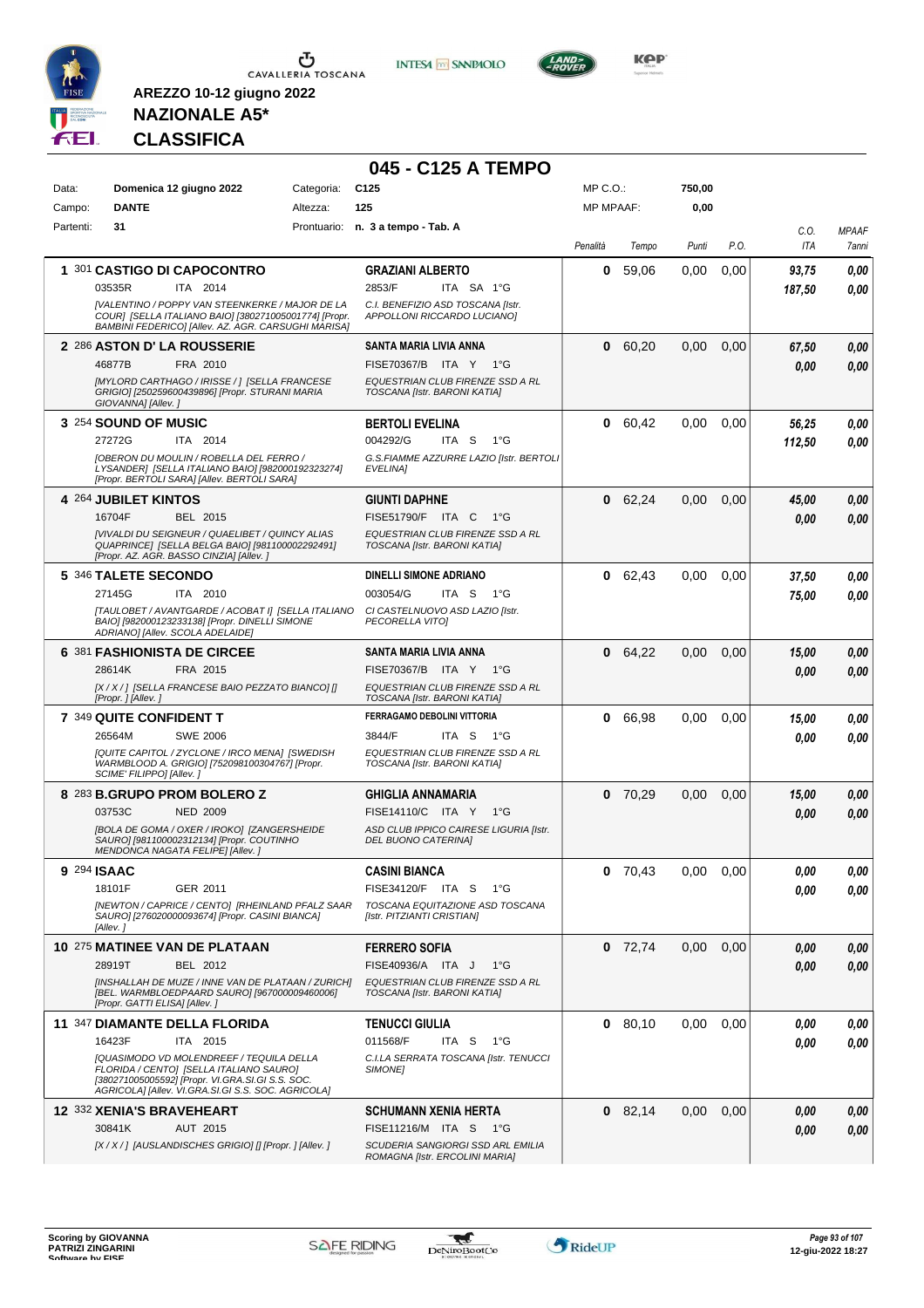

**INTESA M** SANPAOLO

**045 - C125 A TEMPO**



**KOP** 

# **NAZIONALE A5\* CLASSIFICA**

| Data:                | Domenica 12 giugno 2022                                                                                                                                                                                                                                      | Categoria: | C <sub>125</sub>                                                                                                                | MP C. O.         |         | 750,00 |      |              |                       |
|----------------------|--------------------------------------------------------------------------------------------------------------------------------------------------------------------------------------------------------------------------------------------------------------|------------|---------------------------------------------------------------------------------------------------------------------------------|------------------|---------|--------|------|--------------|-----------------------|
| Campo:               | <b>DANTE</b>                                                                                                                                                                                                                                                 | Altezza:   | 125                                                                                                                             | <b>MP MPAAF:</b> |         | 0,00   |      |              |                       |
| Partenti:            | 31                                                                                                                                                                                                                                                           |            | Prontuario: n. 3 a tempo - Tab. A                                                                                               | Penalità         | Tempo   | Punti  | P.O. | C.O.<br>ITA  | <b>MPAAF</b><br>7anni |
|                      | <b>13 299 PRUNUS</b><br>03332N<br>ITA 2008<br>[KSAR-SITTE / IENNE / AVENIR] [SELLA ITALIANO<br>SAURO] [982009106747622] [Propr. MILLIMAGGI LAURA]                                                                                                            |            | <b>BOLOGNESI CLAUDIA</b><br>FISE30715/F ITA S<br>$1^{\circ}G$<br>TOSCANA EQUITAZIONE ASD TOSCANA<br>[Istr. PITZIANTI CRISTIAN]  | 4                | 61,02   | 0,00   | 0,00 | 0.00<br>0.00 | 0.00<br>0.00          |
| <b>14 295 QUIBAB</b> | [Allev. GUSPINI ANDREA]<br>14401E<br>ITA 2012<br>[NABAB DE REVE / LAUSANNE / LANCER II] [SELLA<br>ITALIANO BAIO SCURO] [982000192764405] [Propr. SOC.<br>AGR. RIOLA VALLEY S.S. DI STEFANI FRANCO] [Allev.<br>SOC. AGR. RIOLA VALLEY S.S. DI STEFANI FRANCO] |            | <b>MASSAGLIA CAMILLA</b><br>FISE12226/C ITA Y<br>1°G<br>EQUESTRIAN CLUB FIRENZE SSD A RL<br>TOSCANA [Istr. BARONI KATIA]        | 4                | 65,47   | 0,00   | 0,00 | 0,00<br>0.00 | 0,00<br>0,00          |
|                      | 15 282 DIADO MENAMA<br>35118BXX<br>FRA 2013<br><b>IDIAMANT DE SEMILLY / LA CORDA / LORDI [SELLA</b><br>FRANCESE GRIGIO] [250258500100099] [Propr.<br>PENALOSA ANDRES] [Allev.]                                                                               |            | <b>MANETTI MIRCO</b><br>FISE40542/F ITA Y 1°G<br>SIENA RIDING CLUB 2 JUMPING TEAM ASD<br>TOSCANA [Istr. MATTEUCCI MAURO]        |                  | 4 72,45 | 0,00   | 0,00 | 0,00<br>0.00 | 0,00<br>0.00          |
|                      | 16 437 VILLYINO<br>29709G<br>GER 2015<br>[Q-VERDI / BATAVIA I / ] [HOLSTEINER BAIO]<br>[276020000470887] [Propr. BOSI SAKUNTALA] [Allev.]                                                                                                                    |            | <b>BOSI SAKUNTALA</b><br>FISE13921/G ITA S<br>$1^{\circ}G$<br>SSD C.M. HORSES 28 ARL LAZIO [Istr.<br><b>MARINI CHRISTIANI</b>   |                  | 4 72.83 | 0,00   | 0,00 | 0,00<br>0,00 | 0,00<br>0.00          |
|                      | 17 269 QAPRIOLE VAN DE MUSSCHAVER<br>31322G<br>BEL 2016<br>[VIGO D'ARSOUILLES / SYRKA D'HARVENG / OGANO<br>SITTE] [BWP GRIGIO] [981100004341564] [Propr.<br>CALABRO LUCA] [Allev. CALABRO LUCA]                                                              |            | <b>CANCELLATO ETTORE</b><br>FISE69208/G ITA J<br>1°G<br>GLA STABLES TEAM ASD LAZIO [Istr.<br><b>APOLLONI GIANLUCAI</b>          |                  | 4 74,32 | 0.00   | 0.00 | 0,00<br>0,00 | 0,00<br>0.00          |
|                      | 18 263 ILLUSION VAN DE WATERHOEK<br>27388M<br><b>BEL 2008</b><br><b>[TOULON / TATSJANA VAN DE VILLERSHOEVE /</b><br>WELTMEYER] [BWP BAIO] [967000000958716] [Propr.<br>FRITTITTA LUCIA] [Allev.]                                                             |            | <b>BARONE ELISA</b><br>FISE75145/G ITA J<br>$1^{\circ}G$<br>P&G SPORT ASD LAZIO [Istr. ADORNO<br>PAOLO]                         |                  | 4 78,36 | 0.00   | 0,00 | 0,00<br>0.00 | 0.00<br>0,00          |
|                      | 19 297 CONTARA 13<br>28353G<br>GER 2009<br>[CANCARA / ROYANNA / ] [SELLA TEDESCA SAURO]<br>[380271006100533] [Propr. PERRI ALESSANDRA] [Allev.<br>PERRI ALESSANDRA]                                                                                          |            | PERRI ALESSANDRA<br>FISE27698/E ITA S<br>1°G<br>LA MACCHIARELLA SSD A RL LAZIO [Istr.<br>CIARDULLO ANTONIOI                     | 4                | 81,41   | 0.00   | 0,00 | 0.00<br>0.00 | 0,00<br>0.00          |
|                      | 20 355 PRADA M<br>31043G<br>BEL 2015<br>[VANNAN / WONETTE M / ] [BEL. WARMBLOEDPAARD<br>GRIGIO] [528246002470417] [Propr. SENESE NUNZIO]<br>[Allev.]                                                                                                         |            | <b>FARSETTI CAMILLA</b><br>FISE28533/KE ITA S<br>1°G<br>CASSIA EQUESTRIAN CLUB SSD A RL<br>LAZIO [Istr. PIERACCINI ANTONGIULIO] |                  | 4 87,35 | 0,00   | 0,00 | 0,00<br>0.00 | 0,00<br>0.00          |
|                      | 21 341 INFALLIBILE<br>043221<br>ITA 2012<br><b>[BOLERO DI SAN PATRIGNANO / PALISCA DEI</b><br>CASALANTI / QUALISCO III] [SELLA ITALIANO GRIGIO]<br>[982000192772498] [Propr. BELLINI ELISA] [Allev. ALL.<br><b>ESSE DI SIMONA GIGANTE]</b>                   |            | <b>BELLINI ELISA</b><br>005003/G<br>ITA SA 1°G<br>C.E. PORTA DI ROMA ASD LAZIO [Istr.<br><b>FALZINI STEFANO]</b>                | 8                | 68,35   | 0,00   | 0,00 | 0,00<br>0.00 | 0,00<br>0,00          |
|                      | 22 331 CRESO DEL LECCIONE<br>15870F<br>ITA 2014<br>[CRISTALLO II / ARMONIA DEL LECCIONE / ACORADO II]<br>[SELLA ITALIANO GRIGIO] [982000192784371] [Propr.                                                                                                   |            | <b>ROSSI ELEONORA</b><br>FISE14408/F ITA S<br>− 1°G<br>IPPICA SAN MARCO ASD TOSCANA [Istr.<br><b>BENNATI RACHELE]</b>           |                  | 8 70.50 | 0.00   | 0.00 | 0,00<br>0.00 | 0,00<br>0.00          |
|                      | ROSSI ELEONORA] [Allev. CAMPARI MARIANGELA]<br>23 281 CALLISTO DE WILL<br>46365B<br>GER 2015<br>[CASALL / VALDIVIA / QUINAR] [HOLSTEINER BAIO<br>CASTANO] [276020000417661] [Propr. BOLOGNI ARNALDO<br>SRL] [Allev.]                                         |            | <b>MAZZEI DIEGO</b><br>FISE16733/R ITA J<br>1°G<br>S.I.FOLIGNO UMBRIA [Istr. COLAVITA<br><b>RENATO]</b>                         |                  | 8 74,31 | 0.00   | 0.00 | 0.00<br>0.00 | 0,00<br>0,00          |
|                      | <b>24 305 ZINTURA</b><br>27876M<br>ITA 2015<br>[O'PIF D'IVRAIE / NUVOLA DE LA TILIBBA / QURT DE LA<br>TILIBBA] [ANGLO ARABO BAIO] [380271000016459] [Propr.<br>AGRIS SARDEGNA - DIPARTIMENTO DI RICERCA PER<br>L'INCREMENTO IPPICO] [Allev. MARESU LORENZO]  |            | <b>MIGLIORE ILARIA</b><br>FISE28910/G ITA Y 1°G<br>GLB EQUITAZIONE ASD LAZIO [Istr. LO<br><b>BALBO SALVATORE]</b>               |                  | 8 74,91 | 0,00   | 0,00 | 0,00<br>0,00 | 0,00<br>0,00          |

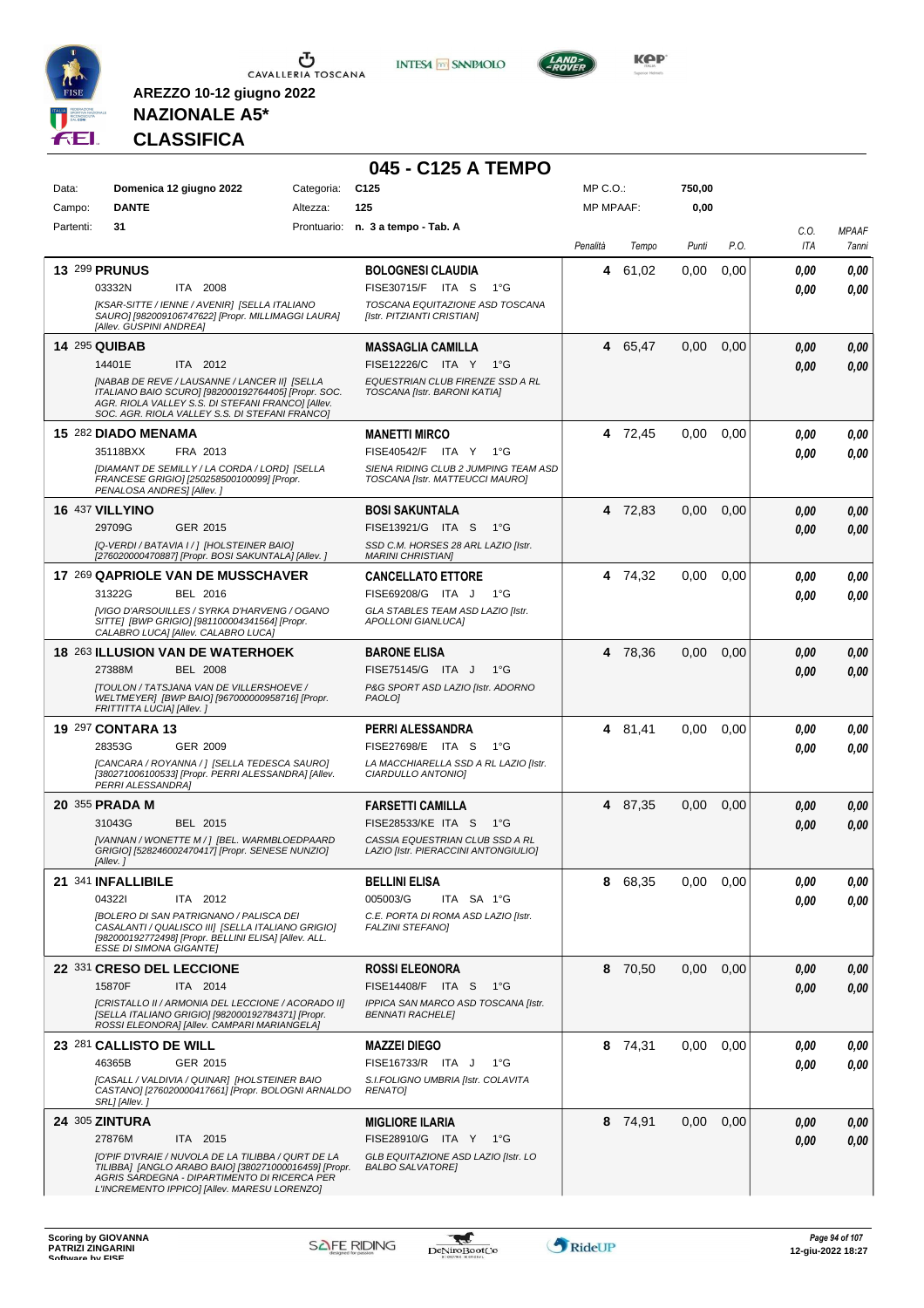

**INTESA** M SANPAOLO



**Kep** 

### **NAZIONALE A5\* CLASSIFICA**

**AREZZO 10-12 giugno 2022**

|           |                                                                                                                                |            | 045 - C125 A TEMPO                                              |                  |          |        |      |      |              |
|-----------|--------------------------------------------------------------------------------------------------------------------------------|------------|-----------------------------------------------------------------|------------------|----------|--------|------|------|--------------|
| Data:     | Domenica 12 giugno 2022                                                                                                        | Categoria: | C <sub>125</sub>                                                | $MP C. O.$ :     |          | 750,00 |      |      |              |
| Campo:    | <b>DANTE</b>                                                                                                                   | Altezza:   | 125                                                             | <b>MP MPAAF:</b> |          | 0,00   |      |      |              |
| Partenti: | 31                                                                                                                             |            | Prontuario: n. 3 a tempo - Tab. A                               |                  |          |        |      | C.0. | <b>MPAAF</b> |
|           |                                                                                                                                |            |                                                                 | Penalità         | Tempo    | Punti  | P.O. | ITA  | 7anni        |
|           | 25 325 JUNIOR TRIPLE H                                                                                                         |            | <b>COVA MARTINA</b>                                             |                  | 12 75,96 | 0,00   | 0,00 | 0.00 | 0.00         |
|           | 27196M<br><b>NED 2014</b>                                                                                                      |            | FISE22011/G ITA S<br>$1^{\circ}G$                               |                  |          |        |      | 0.00 | 0.00         |
|           | [NUMERO UNO / ZAGNELLE / LUPICOR] [KWPN BAIO]<br>[528210004079182] [Propr. LA SCALA FABRIZIO] [Allev. ]                        |            | S.S.D. I PIOPPI LAZIO [Istr. COATA LUCA]                        |                  |          |        |      |      |              |
|           | 26 327 DIPINTO DI BLU                                                                                                          |            | <b>GENOVESE FRANCESCA</b>                                       |                  | 12 86,15 | 0,00   | 0,00 | 0.00 | 0,00         |
|           | 22370G<br>ITA 2009                                                                                                             |            | FISE18763/G ITA S 1°G                                           |                  |          |        |      | 0.00 | 0,00         |
|           | [SCONOSCIUTA BAIO] [941000011406130] [Propr.<br>GENOVESE FRANCESCAI [Allev.]                                                   |            | SCUDERIA DELLE MIMOSE LAZIO [Istr.<br>CAMPELLO ARGENTAI         |                  |          |        |      |      |              |
|           | 345 ACORALI'                                                                                                                   |            | <b>GORI ROBERTA</b>                                             | Rit.             | 0,00     | 0,00   | 0.00 | 0.00 | 0.00         |
|           | 28479G<br>ITA 2012                                                                                                             |            | 003009/G<br>ITA SA 1°G                                          |                  |          |        |      | 0.00 | 0.00         |
|           | [ACORADO II / MAGALI' DI CAMPALTO / ] [SELLA<br>ITALIANO GRIGIOI [982000192765310] [Propr. DINELLI<br>SIMONE ADRIANO] [Allev.] |            | CI CASTELNUOVO ASD LAZIO [Istr.<br>LOPALCO CARLOTTA]            |                  |          |        |      |      |              |
| FC 194    |                                                                                                                                |            | <b>POPP SELINI</b>                                              | <b>Partito</b>   |          |        |      | 0.00 | 0,00         |
|           |                                                                                                                                |            | FISE104295/K GRE Y<br>$2^{\circ}G$                              |                  |          |        |      | 0.00 | 0.00         |
|           |                                                                                                                                |            | FISE [Istr.]                                                    |                  |          |        |      |      |              |
| FC 204    |                                                                                                                                |            | <b>MENCOLINI PAOLO</b>                                          | Partito          |          |        |      | 0.00 | 0.00         |
|           |                                                                                                                                |            | 0G2327/R<br>ITA S<br>$2^{\circ}G$                               |                  |          |        |      | 0.00 | 0.00         |
|           |                                                                                                                                |            | S.LA TORRE UMBRIA [Istr. MASCIOTTI<br>CARLO]                    |                  |          |        |      |      |              |
| FC 290    |                                                                                                                                |            | <b>LODOVINI CIARABELLI LORENZO</b>                              | <b>Partito</b>   |          |        |      | 0,00 | 0,00         |
|           |                                                                                                                                |            | FISE14965/R ITA S 2°G                                           |                  |          |        |      | 0.00 | 0.00         |
|           |                                                                                                                                |            | SCUDERIA VALMARINO UMBRIA [Istr. DE<br><b>FILIPPO GIULIAI</b>   |                  |          |        |      |      |              |
|           | NP 330 ALBAN                                                                                                                   |            | <b>CECI BEATRICE</b>                                            | N.P.             | 0,00     | 0,00   | 0,00 | 0.00 | 0.00         |
|           | 26565G<br>NED 2005                                                                                                             |            | FISE18033/G ITA S<br>1°G                                        |                  |          |        |      | 0.00 | 0,00         |
|           | [CAVALIER / SABETTE / ] [KWPN GRIGIO]<br>[528210000730787] [Propr. LE CORGNE SOC. AGR.ARL]<br>[Allev.]                         |            | SSD C.M. HORSES 28 ARL LAZIO [Istr.<br><b>MARINI CHRISTIANI</b> |                  |          |        |      |      |              |

Collegio Giudicante *Presidente ANNA RITA CLEMENTE ROBERTA CAPOLONGO GERMANA FRATTINI VANNA SANDRINI LUISA VALENTINI*

### **046 - C130 A TEMPO**

| 130<br><b>MP MPAAF:</b><br><b>DANTE</b><br>0.00<br>Campo:<br>Altezza:<br>59<br>Partenti:<br>n. 3 a tempo - Tab. A<br>Prontuario:<br>C.O.<br><b>MPAAF</b><br>P.O.<br>Penalità<br>Punti<br>ITA<br>Tempo<br>7anni<br>61,88<br>0,00<br>0,00<br>226 ZENIOSA BAIA<br>$\bf{0}$<br>0.00<br><b>BRESCIANI GABRIELE</b><br>200,00<br>2015<br>05754N<br>001113/N<br><b>ITA</b><br>-S<br>$2^{\circ}$ G<br>ITA<br>0.00<br>100,00<br>[CANTURO / NIRMA / GRATIANUS] [SELLA ITALIANO<br>CLDEL DUCATO ASD EMILIA ROMAGNA<br>BAIO] [380271000016614] [Propr. SATTA ANTONIO] [Allev.<br>[Istr. BRESCIANI ALBERTO]<br>SATTA ANTONIOI<br>2 337 VISBY<br>62,85<br>0,00<br>$\bf{0}$<br>0,00<br><b>CONSUMATI ROBERTO</b><br>144,00<br>0,00<br>ITA 2012<br>03176R<br>002708/G<br><b>ITA</b><br>- S<br>$2^{\circ}$ G<br>60,00<br>[LYJANERO / MIDNIGHT / UN COEUR D' OR] [SELLA<br>G&C HORSE FARM LAZIO [Istr. CAPPETTA<br>ITALIANO BAIO] [982000192510430] [Propr. MORETTI<br>CORRADO]<br>MICHAELA] [Allev. MORETTI MICHAELA]<br>3 199 LIPTON VAN DE BEVERLAAK<br><b>ZARAFFI SIMONE</b><br>64,69<br>0,00<br>120,00<br>$\mathbf{0}$<br>0,00<br>18272F<br>BEL 2011<br>005533/F<br>ITA S<br>$2^{\circ}$ G<br>0,00<br>0.00<br>ASD C.I. GRANDUCATO TOSCANA [Istr.<br>[CLARENCE C / AZANTICA VAN HET EIKENHOF / CODEX]<br><b>IBEL. WARMBLOEDPAARD BAIO SCUROI</b><br><b>FORMICHI FRANCESCAI</b><br>[967000009320589] [Propr. BELLOCCI UGO] [Allev. ]<br>4 231 LUDOVICA<br>$\bf{0}$<br>65,77<br>0,00<br>0,00<br><b>SALVINI EMANUELE</b><br>96,00<br>26969G<br>ITA 2013<br>006529/G<br>ITA SA 2°G<br>0.00<br>40,00<br><b>ILINCOLM L / LOVELY JUMPING GIRL RB Z / LUCKY LUKEI</b><br>CAVALIERI DEL VEIO ASD LAZIO [Istr.<br>[SELLA ITALIANO ROANO] [380007000149998] [Propr.<br><b>SALVINI EMANUELEI</b><br>MARINI SALVATORE] [Allev. MARINI SALVATORE] | Data: | Domenica 12 giugno 2022 | Categoria: | C <sub>130</sub> |  | MP C. O. | 1.000,00 |  |      |
|---------------------------------------------------------------------------------------------------------------------------------------------------------------------------------------------------------------------------------------------------------------------------------------------------------------------------------------------------------------------------------------------------------------------------------------------------------------------------------------------------------------------------------------------------------------------------------------------------------------------------------------------------------------------------------------------------------------------------------------------------------------------------------------------------------------------------------------------------------------------------------------------------------------------------------------------------------------------------------------------------------------------------------------------------------------------------------------------------------------------------------------------------------------------------------------------------------------------------------------------------------------------------------------------------------------------------------------------------------------------------------------------------------------------------------------------------------------------------------------------------------------------------------------------------------------------------------------------------------------------------------------------------------------------------------------------------------------------------------------------------------------------------------------------------------------------|-------|-------------------------|------------|------------------|--|----------|----------|--|------|
|                                                                                                                                                                                                                                                                                                                                                                                                                                                                                                                                                                                                                                                                                                                                                                                                                                                                                                                                                                                                                                                                                                                                                                                                                                                                                                                                                                                                                                                                                                                                                                                                                                                                                                                                                                                                                     |       |                         |            |                  |  |          |          |  |      |
|                                                                                                                                                                                                                                                                                                                                                                                                                                                                                                                                                                                                                                                                                                                                                                                                                                                                                                                                                                                                                                                                                                                                                                                                                                                                                                                                                                                                                                                                                                                                                                                                                                                                                                                                                                                                                     |       |                         |            |                  |  |          |          |  |      |
|                                                                                                                                                                                                                                                                                                                                                                                                                                                                                                                                                                                                                                                                                                                                                                                                                                                                                                                                                                                                                                                                                                                                                                                                                                                                                                                                                                                                                                                                                                                                                                                                                                                                                                                                                                                                                     |       |                         |            |                  |  |          |          |  |      |
|                                                                                                                                                                                                                                                                                                                                                                                                                                                                                                                                                                                                                                                                                                                                                                                                                                                                                                                                                                                                                                                                                                                                                                                                                                                                                                                                                                                                                                                                                                                                                                                                                                                                                                                                                                                                                     |       |                         |            |                  |  |          |          |  |      |
|                                                                                                                                                                                                                                                                                                                                                                                                                                                                                                                                                                                                                                                                                                                                                                                                                                                                                                                                                                                                                                                                                                                                                                                                                                                                                                                                                                                                                                                                                                                                                                                                                                                                                                                                                                                                                     |       |                         |            |                  |  |          |          |  |      |
|                                                                                                                                                                                                                                                                                                                                                                                                                                                                                                                                                                                                                                                                                                                                                                                                                                                                                                                                                                                                                                                                                                                                                                                                                                                                                                                                                                                                                                                                                                                                                                                                                                                                                                                                                                                                                     |       |                         |            |                  |  |          |          |  |      |
|                                                                                                                                                                                                                                                                                                                                                                                                                                                                                                                                                                                                                                                                                                                                                                                                                                                                                                                                                                                                                                                                                                                                                                                                                                                                                                                                                                                                                                                                                                                                                                                                                                                                                                                                                                                                                     |       |                         |            |                  |  |          |          |  |      |
|                                                                                                                                                                                                                                                                                                                                                                                                                                                                                                                                                                                                                                                                                                                                                                                                                                                                                                                                                                                                                                                                                                                                                                                                                                                                                                                                                                                                                                                                                                                                                                                                                                                                                                                                                                                                                     |       |                         |            |                  |  |          |          |  | 0.00 |
|                                                                                                                                                                                                                                                                                                                                                                                                                                                                                                                                                                                                                                                                                                                                                                                                                                                                                                                                                                                                                                                                                                                                                                                                                                                                                                                                                                                                                                                                                                                                                                                                                                                                                                                                                                                                                     |       |                         |            |                  |  |          |          |  |      |
|                                                                                                                                                                                                                                                                                                                                                                                                                                                                                                                                                                                                                                                                                                                                                                                                                                                                                                                                                                                                                                                                                                                                                                                                                                                                                                                                                                                                                                                                                                                                                                                                                                                                                                                                                                                                                     |       |                         |            |                  |  |          |          |  | 0.00 |
|                                                                                                                                                                                                                                                                                                                                                                                                                                                                                                                                                                                                                                                                                                                                                                                                                                                                                                                                                                                                                                                                                                                                                                                                                                                                                                                                                                                                                                                                                                                                                                                                                                                                                                                                                                                                                     |       |                         |            |                  |  |          |          |  |      |
|                                                                                                                                                                                                                                                                                                                                                                                                                                                                                                                                                                                                                                                                                                                                                                                                                                                                                                                                                                                                                                                                                                                                                                                                                                                                                                                                                                                                                                                                                                                                                                                                                                                                                                                                                                                                                     |       |                         |            |                  |  |          |          |  |      |
|                                                                                                                                                                                                                                                                                                                                                                                                                                                                                                                                                                                                                                                                                                                                                                                                                                                                                                                                                                                                                                                                                                                                                                                                                                                                                                                                                                                                                                                                                                                                                                                                                                                                                                                                                                                                                     |       |                         |            |                  |  |          |          |  | 0.00 |
|                                                                                                                                                                                                                                                                                                                                                                                                                                                                                                                                                                                                                                                                                                                                                                                                                                                                                                                                                                                                                                                                                                                                                                                                                                                                                                                                                                                                                                                                                                                                                                                                                                                                                                                                                                                                                     |       |                         |            |                  |  |          |          |  |      |
|                                                                                                                                                                                                                                                                                                                                                                                                                                                                                                                                                                                                                                                                                                                                                                                                                                                                                                                                                                                                                                                                                                                                                                                                                                                                                                                                                                                                                                                                                                                                                                                                                                                                                                                                                                                                                     |       |                         |            |                  |  |          |          |  |      |

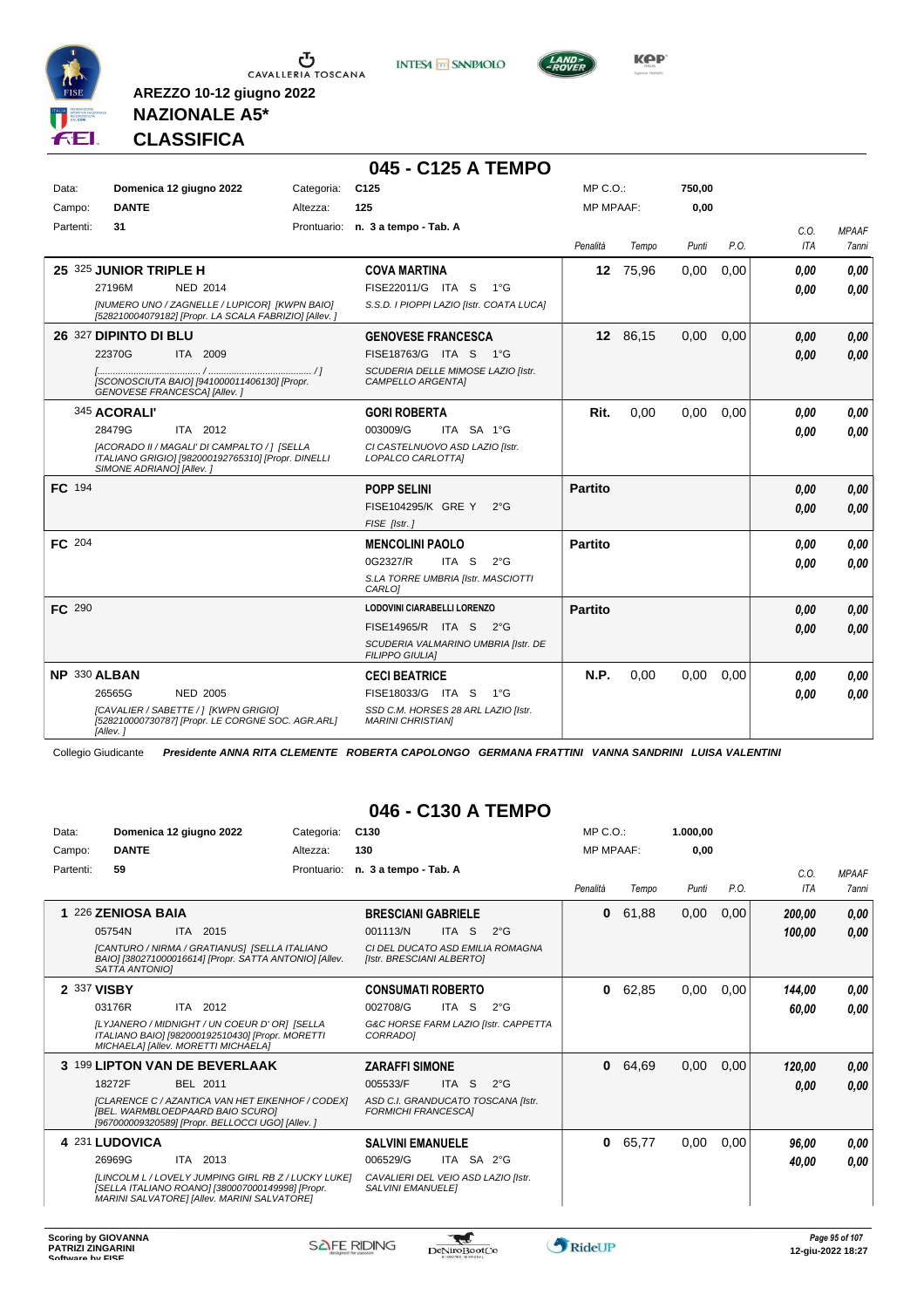

**INTESA** M SANPAOLO



**KOP** 

# **NAZIONALE A5\* CLASSIFICA**

|                                              |                                                                                                                                                                  |                    | 046 - C130 A TEMPO                                                             |                  |           |          |      |             |                                     |
|----------------------------------------------|------------------------------------------------------------------------------------------------------------------------------------------------------------------|--------------------|--------------------------------------------------------------------------------|------------------|-----------|----------|------|-------------|-------------------------------------|
| Data:                                        | Domenica 12 giugno 2022                                                                                                                                          | Categoria:         | C <sub>130</sub>                                                               | $MP C. O.$ :     |           | 1.000,00 |      |             |                                     |
| Campo:                                       | <b>DANTE</b>                                                                                                                                                     | Altezza:           | 130                                                                            | <b>MP MPAAF:</b> |           | 0,00     |      |             |                                     |
| Partenti:                                    | 59                                                                                                                                                               |                    | Prontuario: n. 3 a tempo - Tab. A                                              | Penalità         | Tempo     | Punti    | P.O. | C.O.<br>ITA | <b>MPAAF</b><br>7anni               |
|                                              | 5 177 LA CHARMEUSE                                                                                                                                               |                    | <b>ALBANESE ELEONORA</b>                                                       | 0                | 67,80     | 0,00     | 0,00 | 80.00       | 0,00                                |
|                                              | 25854G<br>ITA 2012                                                                                                                                               |                    | FISE19648/G ITA S<br>2°G                                                       |                  |           |          |      | 0.00        | 0.00                                |
|                                              | [NADIR DI SAN PATRIGNANO / UNA COSA RARA /<br>FERGAR MAIL1 [SELLA ITALIANO GRIGIO]<br>[982000168867489] [Propr. ALBANESE ELEONORA] [Allev. ]                     |                    | G&C HORSE FARM LAZIO [Istr. CAPPETTA<br>CORRADO]                               |                  |           |          |      |             |                                     |
|                                              | 6 121 LUISE'S GOLD<br>29311G<br>GER 2015                                                                                                                         |                    | <b>CONSUMATI ROBERTO</b><br>002708/G<br>ITA S<br>$2^{\circ}$ G                 | $\mathbf 0$      | 68,13     | 0,00     | 0,00 | 32,00       | 0,00                                |
|                                              | [STOLZENBERG / ARIELLE / ABKE] [HANNOVER BAIO<br>SCURO] [276020000371551] [Propr. CONSUMATI<br>ROBERTO] [Allev.]                                                 |                    | G&C HORSE FARM LAZIO [Istr. CAPPETTA<br>CORRADOI                               |                  |           |          |      | 0.00        | 0.00                                |
|                                              | 7 246 KOLORIST V/D DONKHOEVE                                                                                                                                     |                    | <b>CERESINI ANNA CAROLINA</b>                                                  |                  | 0 68,32   | 0,00     | 0,00 | 32,00       | 0,00                                |
|                                              | 17092P<br>BEL 2010                                                                                                                                               |                    | FISE12563/S ITA C<br>− 1°G                                                     |                  |           |          |      | 0.00        | 0.00                                |
|                                              | <b>JELVIS TER PUTTE / APHRODITE VAN DE DONKHOEVE /</b><br>CANALETTO] [BEL. WARMBLOEDPAARD BAIO]<br>[967000009215058] [Propr. DUTRA SIMARA APARECIDA]<br>[Allev.] |                    | S.S.D. I PIOPPI LAZIO [Istr. COATA SIMONE]                                     |                  |           |          |      |             |                                     |
|                                              | 8 278 LARIMA                                                                                                                                                     |                    | <b>MATTEUCCI MARCO</b>                                                         | 0                | 69,01     | 0,00     | 0,00 | 32,00       | 0,00                                |
|                                              | 16217F<br>GER 2011<br>[LARIMAR / Z-CORBLESS / CORMINT] [HOLSTEINER                                                                                               |                    | FISE43978/F ITA Y<br>$1^{\circ}G$<br>SIENA RIDING CLUB 2 JUMPING TEAM ASD      |                  |           |          |      | 0.00        | 0.00                                |
|                                              | BAIO] [276020000156924] [Propr. MATTEUCCI MAURO]<br>[Allev.]                                                                                                     |                    | TOSCANA [Istr. MATTEUCCI MAURO]                                                |                  |           |          |      |             |                                     |
|                                              | 9 200 CARL 55                                                                                                                                                    |                    | <b>CIRIMBILLA MARIA VITTORIA</b>                                               |                  | $0$ 70,17 | 0,00     | 0,00 | 32,00       | 0,00                                |
|                                              | 30268K<br><b>NED 2006</b>                                                                                                                                        |                    | 003854/G<br>ITA S<br>2°G                                                       |                  |           |          |      | 0.00        | 0.00                                |
|                                              | [X / X / ] [KWPN GRIGIO] [] [Propr. ] [Allev. ]                                                                                                                  |                    | 007 CAVALLI OLGIATA ASD LAZIO [Istr.<br>CIRIMBILLA MARIA VITTORIA]             |                  |           |          |      |             |                                     |
|                                              | 10 169 BELLATRIX                                                                                                                                                 |                    | <b>LILLI VERONICA</b>                                                          |                  | $0$ 70,19 | 0,00     | 0,00 | 32,00       | 0,00                                |
|                                              | 25830G<br>ITA 2013                                                                                                                                               |                    | FISE28764/G ITA S<br>$2^{\circ}G$                                              |                  |           |          |      | 0.00        | 0.00                                |
|                                              | [LINCOLM L / BETSY DU SOUTRAIT / ] [SELLA ITALIANO<br>SAURO] [982000192765360] [Propr. LILLI FABRIZIO] [Allev.<br>LILLI FABRIZIO]                                |                    | C.E.MADONNA DELLE GRAZIE LAZIO [Istr.<br><b>UBERTINI SABRINA]</b>              |                  |           |          |      |             |                                     |
|                                              | <b>11 119 AVATAR</b>                                                                                                                                             |                    | <b>VECCHIONE NAOMI</b>                                                         |                  | $0$ 73,49 | 0,00     | 0,00 | 0.00        | 0,00                                |
|                                              | 28050T<br><b>GER 2006</b>                                                                                                                                        |                    | <b>FISE6327/T</b><br>ITA S<br>$2^{\circ}$ G                                    |                  |           |          |      | 0.00        | 0.00                                |
|                                              | [ACODETTO / HALLA XXIV / CORRADO I] [HOLSTEINER<br>BAIO SCUROI [] [Propr. VECCHIONE NAOMI] [Allev. ]                                                             |                    | CI DEL DUCATO ASD EMILIA ROMAGNA<br>[Istr. BRESCIANI ALBERTO]                  |                  |           |          |      |             |                                     |
|                                              | <b>12 156 CHONNY</b>                                                                                                                                             |                    | <b>DEL PRETE LUIGI</b>                                                         |                  | $0$ 73.65 | 0,00     | 0,00 | 0.00        | 0,00                                |
|                                              | 26736G<br>GER 2009<br>[CIACOMO / LANTANA III / ACORD II] [HOLSTEINER                                                                                             |                    | FISE22402/G ITA S<br>$2^{\circ}$ G<br>S.S.D. I PIOPPI LAZIO [Istr. COATA LUCA] |                  |           |          |      | 0,00        | 0.00                                |
|                                              | SAURO] [276020000550044] [Propr. DEL PRETE JUMPING<br>TEAM] [Allev]                                                                                              |                    |                                                                                |                  |           |          |      |             |                                     |
|                                              | 13 222 PEKKATO DELLE SCHIAVE                                                                                                                                     |                    | <b>BRECCIAROLI STEFANO</b>                                                     |                  | $0$ 77,29 | 0.00     | 0,00 | 0,00        | 0,00                                |
|                                              | 27877G<br>ITA 2013                                                                                                                                               |                    | 000265/G<br>ITA <sub>S</sub><br>2°G                                            |                  |           |          |      | 0.00        | 0,00                                |
|                                              | [STAKKATO / GEORGIA S / GLUECKSGRIFF] [SELLA<br>ITALIANO BAIO] [982000192765159] [Propr. BRECCIAROLI<br>STEFANO] [Allev. RIDOLI ALESSANDRA]                      |                    | C.S.CARABINIERI LAZIO [Istr. BRECCIAROLI<br>STEFANO]                           |                  |           |          |      |             |                                     |
|                                              | 14 233 HEARTBEATS DIAMANTI                                                                                                                                       |                    | <b>IASSON ALESSANDRO</b>                                                       |                  | $0$ 77,95 | 0,00     | 0,00 | 0.00        | 0,00                                |
|                                              | 27454G<br><b>DEN 2012</b><br>[HEARTBEAT / CAMBODIA / CARMARGUE] [DANKS                                                                                           |                    | 005107/G<br>ITA S<br>$2^{\circ}$ G<br>007 CAVALLI OLGIATA ASD LAZIO [Istr.     |                  |           |          |      | 0.00        | 0,00                                |
|                                              | GRIGIO] [208210000365692] [Propr. IASSON<br>ALESSANDRO] [Allev.]                                                                                                 |                    | <b>BARTALUCCI DUCCIO]</b>                                                      |                  |           |          |      |             |                                     |
|                                              | <b>15 135 IMPACT</b>                                                                                                                                             |                    | <b>GARAVAGLIA FILIPPO</b>                                                      |                  | $0$ 79,19 | 0,00     | 0,00 | 0,00        | 0,00                                |
|                                              | 16387F<br>NED 2013                                                                                                                                               |                    | FISE45031/E ITA Y<br>$2^{\circ}$ G                                             |                  |           |          |      | 0,00        | 0,00                                |
|                                              | [DEXTER R / VIVONA / NUMERO] [KWPN BAIO]<br>[528210002847680] [Propr. BISOGNI ELENA] [Allev. ]                                                                   |                    | C.E. LA GIUNCHIGLIA ASD TOSCANA [Istr.<br><b>MASSETI LORENZO]</b>              |                  |           |          |      |             |                                     |
|                                              | 16 219 J-FD STABLE CARON                                                                                                                                         |                    | <b>FRANCO FRANCESCO</b>                                                        |                  | 0 80,96   | 0,00     | 0,00 | 0,00        | 0,00                                |
|                                              | 30087G<br>BEL 2015<br>[CRISTALLO II / OQUINARA / QUINAR] [SANGUE BELGA                                                                                           |                    | 000129/I<br>ITA S<br>$2^{\circ}$ G<br>CASSIA EQUESTRIAN CLUB SSD A RL          |                  |           |          |      | 0.00        | 0.00                                |
|                                              | GRIGIO ROANATO] [380271006010054] [Propr. LA NUOVA<br>OLGIATA SRL] [Allev. LA NUOVA OLGIATA SRL]                                                                 |                    | LAZIO [Istr. CERULLI IRELLI FRANCESCO]                                         |                  |           |          |      |             |                                     |
|                                              | 17 88 CASSIRANO DEL RILATE                                                                                                                                       |                    | <b>COATA LUCA</b>                                                              |                  | 0 85,18   | 0,00     | 0,00 | 0,00        | 0,00                                |
|                                              | 27879BXX<br>GER 2009<br>[CASSINI I / N-MISSCORIANO / CORIANO] [HOLSTEINER                                                                                        |                    | 014835/G<br>ITA S<br>2°G<br>G.S.P.S.FIAMME ORO EQUITAZIONE LAZIO               |                  |           |          |      | 0.00        | 0.00                                |
|                                              | GRIGIO] [000011005003085] [Propr. ALLEVAMENTO RILATE [Istr. AMARISSE GIAMPIERO]<br>SS] [Allev.]                                                                  |                    |                                                                                |                  |           |          |      |             |                                     |
| <b>PATRIZI ZINGARINI</b><br>Coffware by EICE | <b>Scoring by GIOVANNA</b>                                                                                                                                       | <b>SAFE RIDING</b> | W<br><b>DeNiroBootCo</b>                                                       | RideUP           |           |          |      |             | Page 96 of 107<br>12-giu-2022 18:27 |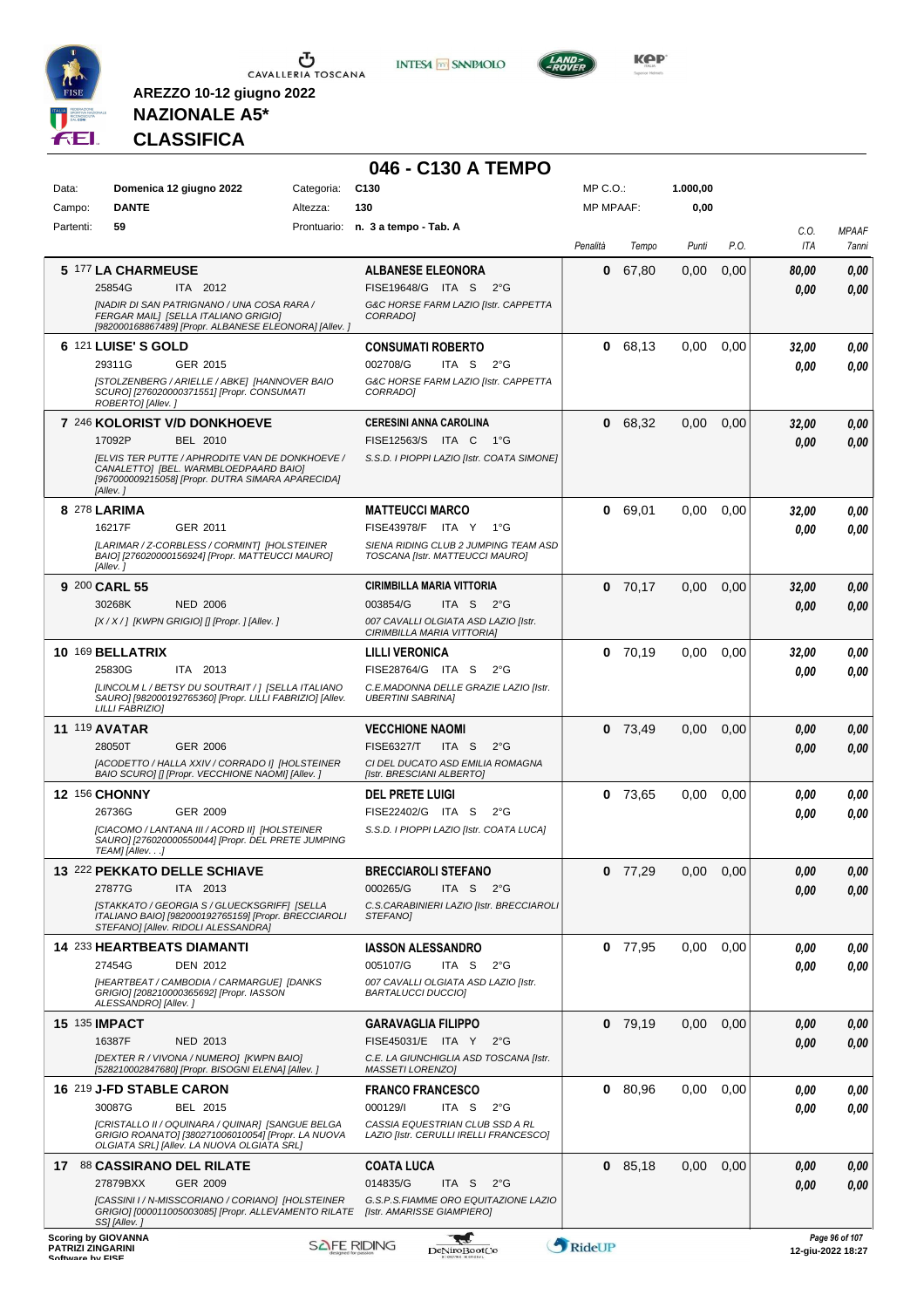



**046 - C130 A TEMPO**



**KOP** 

# **NAZIONALE A5\* CLASSIFICA**

| Data:              | Domenica 12 giugno 2022                                                                                                                           | Categoria: | C <sub>130</sub>                                                  | MP C.O.:         |         | 1.000,00 |      |              |              |
|--------------------|---------------------------------------------------------------------------------------------------------------------------------------------------|------------|-------------------------------------------------------------------|------------------|---------|----------|------|--------------|--------------|
| Campo:             | <b>DANTE</b>                                                                                                                                      | Altezza:   | 130                                                               | <b>MP MPAAF:</b> |         | 0,00     |      |              |              |
| Partenti:          | 59                                                                                                                                                |            | Prontuario: n. 3 a tempo - Tab. A                                 |                  |         |          |      | C.O.         | <b>MPAAF</b> |
|                    |                                                                                                                                                   |            |                                                                   | Penalità         | Tempo   | Punti    | P.O. | <b>ITA</b>   | 7anni        |
|                    | <b>18 190 JERSEY</b>                                                                                                                              |            | <b>FOURCADE LOPEZ FERNANDO</b>                                    | 0                | 85.53   | 0.00     | 0,00 |              |              |
|                    | 18403F<br><b>NED 2014</b>                                                                                                                         |            | ESP S 2°G<br>002059/E                                             |                  |         |          |      | 0,00<br>0.00 | 0,00<br>0,00 |
|                    | [GLASGOW-W VH MERELSNEST / ISOLDE / SILBERSEE]                                                                                                    |            | RIVIERA RESORT SSD A RL EMILIA                                    |                  |         |          |      |              |              |
|                    | [KWPN BAIO] [528210004147450] [Propr. FOURCADE<br>LOPEZ FERNANDO] [Allev.]                                                                        |            | ROMAGNA [Istr. CALLERI ALESSANDRO]                                |                  |         |          |      |              |              |
|                    | <b>19 256 AMERICA</b>                                                                                                                             |            | <b>BORDONI RICCARDO</b>                                           | 4                | 62,38   | 0,00     | 0,00 | 0.00         | 0,00         |
|                    | 14131F<br>ITA 2010                                                                                                                                |            | 675/F<br>ITA SA 1°G                                               |                  |         |          |      | 0.00         | 0,00         |
|                    | [USTINOV / - / ] [SELLA ITALIANO BAIO]<br>[941000012745891] [Propr. S.A.S. SANTA MARIA A PONETA ALESSANDRO]<br>DI VIOLANTI S.] [Allev.]           |            | C.I.SENESE TOSCANA [Istr. FEDI                                    |                  |         |          |      |              |              |
|                    | 20 154 FIRST CLASS                                                                                                                                |            | LODOVINI CIARABELLI LORENZO                                       |                  | 4 63,02 | 0,00     | 0,00 | 0,00         | 0,00         |
|                    | 03479R<br><b>NED 2010</b>                                                                                                                         |            | FISE14965/R ITA S<br>2°G                                          |                  |         |          |      | 0.00         | 0,00         |
|                    | [INDOCTRO / LASPEN / CHEENOK] [KWPN BAIO]<br>[528210002518605] [Propr. CIARABELLI LUCIO] [Allev. ]                                                |            | SCUDERIA VALMARINO UMBRIA [Istr. DE<br><b>FILIPPO GIULIA]</b>     |                  |         |          |      |              |              |
|                    | 21 312 ZAGALI'                                                                                                                                    |            | <b>BORDONI RICCARDO</b>                                           |                  | 4 63,91 | 0,00     | 0,00 | 0,00         | 0,00         |
|                    | 16462F<br>ITA 2015                                                                                                                                |            | 675/F<br>ITA SA 1°G                                               |                  |         |          |      | 0.00         | 0.00         |
|                    | [CRISTALLO I / LEILOSA' DELLA FAVORITA / CAMPIONE<br>VI] [SELLA ITALIANO GRIGIO] [982000196481029] [Propr.                                        |            | C.I. SENESE TOSCANA [Istr. FEDI<br>ALESSANDRO1                    |                  |         |          |      |              |              |
|                    | S.A.S. SANTA MARIA A PONETA DI VIOLANTI S.] [Allev.<br>S.A.S. SANTA MARIA A PONETA DI VIOLANTI S.]                                                |            |                                                                   |                  |         |          |      |              |              |
|                    | <b>22 268 FALCON</b>                                                                                                                              |            | <b>MARVASO GIULIA</b>                                             | 4                | 64,00   | 0,00     | 0,00 | 0,00         | 0,00         |
|                    | 12887D<br><b>NED 2010</b>                                                                                                                         |            | FISE51202/F ITA C<br>$1^{\circ}$ G                                |                  |         |          |      | 0.00         | 0,00         |
|                    | [CHACCO BLUE / WHOOPS / VOLTAIRE] [KWPN BAIO]<br>[528210002541536] [Propr. M.B.M. IMMOBILIARE S.R.L.]<br>[Allev.]                                 |            | A.I.DUNIA RANCH TOSCANA [Istr. GIUNTI<br><b>MARIOI</b>            |                  |         |          |      |              |              |
|                    | 23 255 VENTO SU MONTE                                                                                                                             |            | <b>CUBATTOLI ALESSANDRA</b>                                       | 4                | 66,40   | 0,00     | 0,00 | 0,00         | 0,00         |
|                    | 05576N<br>ITA 2014                                                                                                                                |            | 4210/F<br>ITA S 1°G                                               |                  |         |          |      | 0.00         | 0,00         |
|                    | [BAEDEKER / ILLUSTRISSIMA / RHEINGOLD] [SELLA<br>ITALIANO GRIGIO] [982000196495895] [Propr. MONTI<br>SALVATORE ANTONIO] [Allev. FERRARI RICCARDO] |            | TOSCANA EQUITAZIONE ASD TOSCANA<br>[Istr. PITZIANTI CRISTIAN]     |                  |         |          |      |              |              |
|                    | 24 270 CHARMY GIRL                                                                                                                                |            | <b>TOMASSETTI MATILDE</b>                                         |                  | 4 67,62 | 0,00     | 0,00 | 0.00         | 0,00         |
|                    | <b>GER 2007</b><br>14958E                                                                                                                         |            | FISE68918/G ITA Y 1°G                                             |                  |         |          |      | 0.00         | 0,00         |
|                    | [CHARMING BOY / FRAUKE / FORSYTH] [HANNOVER<br>BAIO] [216020000409819] [Propr. SIMONETTI ELIA<br>MATTEO] [Allev.]                                 |            | EXCALIBUR SSD A RL LAZIO [Istr. DI<br><b>FEDERICO LUNA]</b>       |                  |         |          |      |              |              |
|                    | 25 82 BURBERY DE KREISKER                                                                                                                         |            | OSSA MARIANO PABLO                                                |                  | 4 68,67 | 0,00     | 0,00 | 0,00         | 0,00         |
|                    | 16362F<br>FRA 2011                                                                                                                                |            | 2661/D<br>ARG S 2°G                                               |                  |         |          |      | 0.00         | 0.00         |
|                    | ITINKA'S BOY / TEAM DE KREISKER / CONTENDROI<br>[SELLA FRANCESE BAIO] [250259600453772] [Propr.<br>CAPONI GAIA] [Allev. ]                         |            | IPPICA SAN MARCO ASD TOSCANA [Istr.<br>PODERINI RICCARDO]         |                  |         |          |      |              |              |
|                    | 26 303 CARRERA'S BOY Z                                                                                                                            |            | <b>CARBONETTI ANDREA</b>                                          |                  | 4 71,67 | 0,00     | 0,00 | 0,00         | 0,00         |
|                    | 15642F<br><b>NED 2012</b>                                                                                                                         |            | FISE13489/R ITA S<br>1°G                                          |                  |         |          |      | 0.00         | 0,00         |
|                    | [CARRERA VDL / TINKA'S SISTER / ZUIDPOOL]<br>[ZANGERSHEIDE BAIO] [528210002712650] [Propr.<br>CARBONETTI ANDREA] [Allev.]                         |            | S.I.FOLIGNO UMBRIA [Istr. COLAVITA<br>NICOL <sub>1</sub>          |                  |         |          |      |              |              |
| <b>27 170 DINO</b> |                                                                                                                                                   |            | <b>PACCIANI MASSIMO</b>                                           |                  | 4 73,41 | 0,00     | 0,00 | 0,00         | 0,00         |
|                    | 02644L<br>ITA 2015                                                                                                                                |            | FISE34589/F ITA Y<br>$2^{\circ}G$                                 |                  |         |          |      | 0,00         | 0,00         |
|                    | [AMIR / PESTIFERA / CANTERO] [SELLA ITALIANO BAIO]<br>[982000196474067] [Propr. AIELLO RAFFAELE RICCARDO]<br>[Allev. AIELLO RAFFAELE RICCARDO]    |            | SCUDERIA PACCIANI SSD A RL TOSCANA<br>[Istr.]                     |                  |         |          |      |              |              |
|                    | 28 148 JACKASS P.                                                                                                                                 |            | <b>BARDELLI NICCOLO</b>                                           |                  | 4 74,32 | 0,00     | 0.00 | 0,00         | 0,00         |
|                    | 18718F<br><b>NED 2014</b>                                                                                                                         |            | FISE35366/F ITA Y<br>$2^{\circ}G$                                 |                  |         |          |      | 0.00         | 0,00         |
|                    | [HARLEY VDL / RYAZINTHE VDL / SILVIO II] [KWPN BAIO]<br>[528210004142814] [Propr. BARDELLI FILIPPO] [Allev. ]                                     |            | TOSCANA EQUITAZIONE ASD TOSCANA<br>[Istr. MELI GIORGIO]           |                  |         |          |      |              |              |
|                    | 29 287 LED RUSH                                                                                                                                   |            | <b>NAPOLI FILIPPO</b>                                             |                  | 4 74,66 | 0,00     | 0,00 | 0,00         | 0,00         |
|                    | 02927R<br>ITA 2010                                                                                                                                |            | FISE49360/G ITA Y 1°G                                             |                  |         |          |      | 0.00         | 0,00         |
|                    | [LIBERTY LIFE / CASTAGNETTE Z / CHIRON Z] [SELLA<br>ITALIANO BAIO] [982000123231627] [Propr. GENTILI<br>GIANCARLO] [Allev. MASINA FEDERICA]       |            | CI DELLA LEIA ASD LAZIO [Istr. ASCENZI<br><b>MARIA GABRIELLA]</b> |                  |         |          |      |              |              |

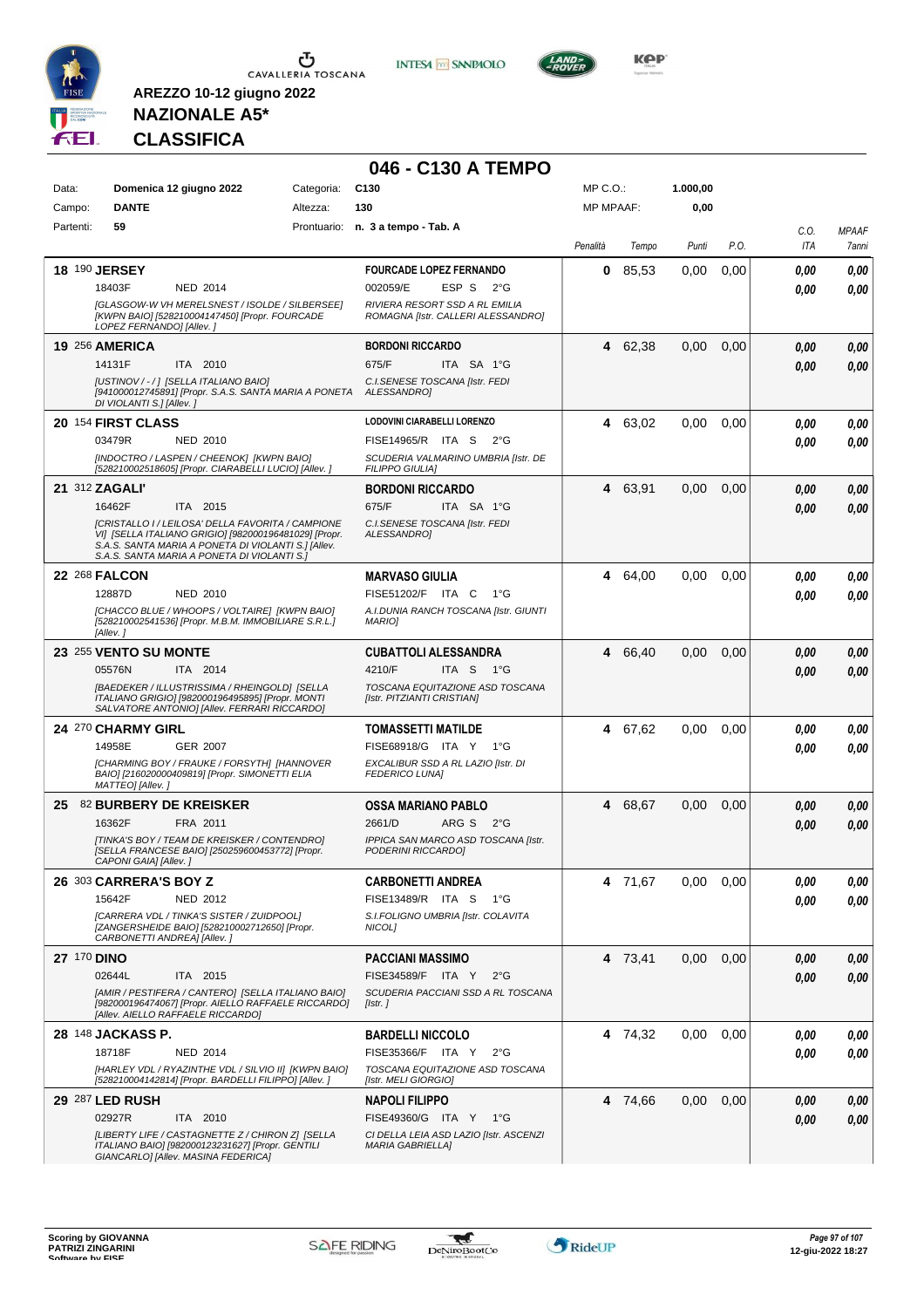

CAVALLERIA TOSCANA

**INTES4 M SANPAOLO** 

**046 - C130 A TEMPO**



**NAZIONALE A5\* CLASSIFICA**

**AREZZO 10-12 giugno 2022**

#### Data: **Domenica 12 giugno 2022** Categoria: C130 Prontuario: **n. 3 a tempo - Tab. A** Campo: **DANTE** Partenti: **59** Altezza: **130** MP C.O.: MP MPAAF: **1.000,00 0,00** *Penalità Tempo Punti P.O. C.O. ITA MPAAF* **30** 198 **HAGRID DE LEAU** ITA 2011 **DOLCE NICOLÒ** *[FORTUNUS / QUINTE DE LEAU / MISTER BLUE] [LUXEMBURGER WARMBLUT GRIGIO] [982000161083462] [Propr. DOLCE NICOLÒ] [Allev. ] CE ISOLA SACRA SSD ARL LAZIO [Istr. DOLCE NICOLÒ]* ITA S 2°G **4** 76,48 0,00 0,00 *0,00 0,00* 28276G 013917/G *0,00* **31** 288 **CELINE Z** BEL 2010 **NAPOLI ALESSANDRO** *[CESANO II / MADONNA XV / ] [ZANGERSHEIDE BAIO] [528210002515518] [Propr. GENTILI GIANCARLO] [Allev. ] CI DELLA LEIA ASD LAZIO [Istr. ASCENZI MARIA GABRIELLA]* FISE49359/G ITA S 1°G **4** 77,97 0,00 0,00 *0,00 0,00* 29287G BEL 2010 FISE49359/G ITA S 1°G *0,00 0,00* **32** 184 **LEXINGTON WB** AUT 2012 **COATA LUCA** *[X / X / ] [HOLSTEINER SAURO] [] [Propr. ] [Allev. ] G.S.P.S.FIAMME ORO EQUITAZIONE LAZIO [Istr. AMARISSE GIAMPIERO]* ITA S 2°G **4** 78,36 0,00 0,00 *0,00 0,00* 30105K AUT 2012 014835/G ITA S 2°G <mark> 0,00 0,00</mark> **33** 139 **CONTINO ST GHYVAN Z** BEL 2008 **LO MUTO LORIS** *[X / X / ] [ZANGERSHEIDE BAIO] [] [Propr. ] [Allev. ] S.S.D. I PIOPPI LAZIO [Istr. COATA LUCA]* 30486K BEL 2008 FISE37452/M ITA J 2°G **0,00 0,00 4** 78,76 0,00 0,00 *0,00 0,00* **34** 229 **MERIOLAN PS** GER 2013 **MONTELEONE MARIO** *[MESSENGER / CANTATE / ] [OLDENBURG BAIO] [276020000166743] [Propr. CAMERINI ENRICA] [Allev. ] S.S.D. I PIOPPI LAZIO [Istr. COATA LUCA]* ITA S 2°G **4** 81,35 0,00 0,00 *0,00 0,00* 29967G 012988/G *0,00* **35** 142 **UPPER** SCN 2015 **DULCZEWSKA MONIKA** *[X / X / ] [AES BAIO] [] [Propr. ] [Allev. ] FISE [Istr. ]* POL S 2°G **4** 86,15 0,00 0,00 *0,00 0,00* 27654K GL000473 *0,00* **36** 302 **GAME DK Z** BEL 2010 **CERESINI ANNA CAROLINA** *[GRISON VAN DEN BISSCHOP / BIRUTA / ] [ZANGERSHEIDE BAIO] [967000009114178] [Propr. DUTRA SIMARA APARECIDA] [Allev. ] S.S.D. I PIOPPI LAZIO [Istr. COATA SIMONE]* ITA C 1°G 30473G FISE12563/S *0,00* **4** 86,86 0,00 0,00 *0,00 0,00* **37** 296 **GOBLET OF FIRE** BEL 2006 **MIGLIORE GIULIA** *[V.VANCOUVER D'AUVRAY / M.QUELLE NORMAND LEDOIS / SIRE NOR MAND] [BEL. WARMBLOEDPAARD BAIO SCURO] [981100000075230] [Propr. PELLICCIA GIULIA] [Allev. ] GLB EQUITAZIONE ASD LAZIO [Istr. LO BALBO SALVATORE]*  $FISF43295/G$  ITA I 1°G **8** 63,66 0,00 0,00 *0,00 0,00* 26515G BEL 2006 FISE43295/G ITA J 1°G *0,00 0,00* **38** 224 **ORISHA** BEL 2014 **CONSORTI GIOVANNI** *[DIAMANT DE SEMILLY / KILLADY DU PETIT VIVIER / FIERRO HOF TER ZEEDYCAKE] [BEL. WARMBLOEDPAARD BAIO] [972270000306290] [Propr. CARLI MARCO] [Allev. ] SCUDERIE SANTA MARIA ASD TOSCANA [Istr. CONSORTI GIOVANNI]* ITA S 2°G **8** 64,98 0,00 0,00 *0,00 0,00* 16614F BEL 2014 1372/F ITA S 2°G <mark>0 ,00 0,00</mark> **39** 351 **OLAYINKA DE BARISY** BEL 2014 **TANGUENZA SARA** *[I AM MOERHOEVE'S STAR / KANDINSKA DE BARISY / VIVALDI DU SEIGNEUR] [BWP SAURO] [981100004032564] [Propr. AZ.AGR.GARGANDINO] [Allev. ] AREZZOEQUESTRIANCENTRE SSD ARL TOSCANA [Istr. ROTUNNO CARLO]* ITA S 1°G **8** 67,31 0,00 0,00 *0,00 0,00* 20704A 4074/F *0,00* **40** 201 **NIGHT STAR V/H WILDERHOF** BEL 2013 **CIARDULLO ANTONIO** *[OGANO SITTE / KALINKA Z / ] [VB SELLA BELGA SAURO] [380271006073850] [Propr. PATUNA FABRIZIO] [Allev. ] LA MACCHIARELLA SSD A RL LAZIO [Istr. CIARDULLO ANTONIO]* ITA S 2°G **8** 69,43 0,00 0,00 *0,00 0,00* 30068G BEL 2013 010917/G ITA S 2°G **0,00 0,00 41** 159 **JUMPERGO SUM D' ACHERONTE** ITA 2014 **MENCOLINI PAOLO** *[QUICK STAR / YES I CAN / CONTENDER] [SELLA ITALIANO BAIO] [982000196499350] [Propr. SOC. AGR. IL PODERINO SOC. SEMPLICE] [Allev. SOCIETA' AGRICOLA IL CERRO S.R.L] S.LA TORRE UMBRIA [Istr. MASCIOTTI CARLO]* ITA S 2°G **8** 75,06 0,00 0,00 *0,00 0,00* 03777R 0G2327/R *0,00* **42** 251 **CANNETTE** GER 2014 **COATA SIMONE** *[X / X / ] [OLDENBURG BAIO] [] [Propr. ] [Allev. ] C.S. ESERCITO SEZIONE EQUITAZIONE LAZIO [Istr. GIGANTI FERNANDO]* ITA S 2°G **8** 78,17 0,00 0,00 *0,00 0,00* 30970K GER\_2014 006357/G ITA S 2°G **0,00 0,00**



-gaf

*7anni*

*0,00*

*0,00*

*0,00*

*0,00*

*0,00*

*0,00*

*0,00*

*0,00*

*0,00*

*0,00*

*0,00*

*0,00*

*0,00*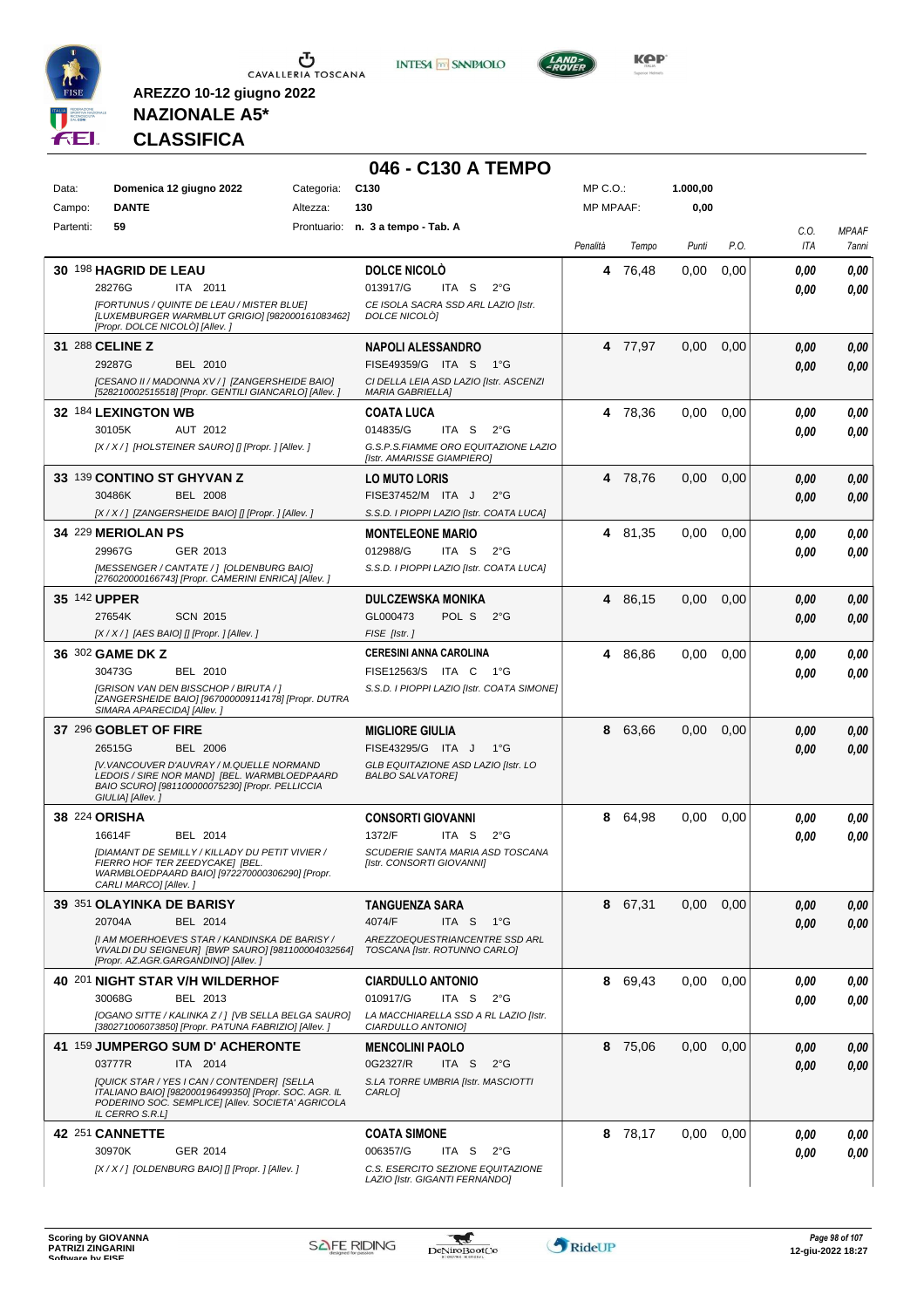





**NAZIONALE A5\* CLASSIFICA**

**AREZZO 10-12 giugno 2022**

### **046 - C130 A TEMPO**

| Data: |           | Domenica 12 giugno 2022                                                                                                                                     | Categoria: | C <sub>130</sub>                                                   | MP C.O.:         |           | 1.000,00 |      |      |              |
|-------|-----------|-------------------------------------------------------------------------------------------------------------------------------------------------------------|------------|--------------------------------------------------------------------|------------------|-----------|----------|------|------|--------------|
|       | Campo:    | <b>DANTE</b>                                                                                                                                                | Altezza:   | 130                                                                | <b>MP MPAAF:</b> |           | 0,00     |      |      |              |
|       | Partenti: | 59                                                                                                                                                          |            | Prontuario: n. 3 a tempo - Tab. A                                  |                  |           |          |      | C.O. | <b>MPAAF</b> |
|       |           |                                                                                                                                                             |            |                                                                    | Penalità         | Tempo     | Punti    | P.O. | ITA  | 7anni        |
|       |           | 43 244 MINCENTO PS                                                                                                                                          |            | <b>LUCCHESE ALESSIA</b>                                            | 8                | 85,43     | 0,00     | 0,00 | 0.00 | 0,00         |
|       |           | 047531<br>GER 2014                                                                                                                                          |            | 000850/l<br>ITA S<br>$2^{\circ}$ G                                 |                  |           |          |      |      |              |
|       |           | [MESSENGER / NINCENTA / NINTENDER] [OLDENBURG                                                                                                               |            | CI GIULIANA ASD PUGLIA [Istr. LUCCHESE                             |                  |           |          |      | 0.00 | 0,00         |
|       |           | BAIO] [276020000187269] [Propr. ASD CIRCOLO IPPICO<br>GIULIANA] [Allev.]                                                                                    |            | ALESSIA]                                                           |                  |           |          |      |      |              |
|       |           | 44 266 ORLANDO VAN HET HULST                                                                                                                                |            | <b>BUSATO FRANCESCA</b>                                            | 9                | 91,12     | 0,00     | 0,00 | 0.00 | 0,00         |
|       |           | 049551<br>BEL 2014                                                                                                                                          |            | FISE27479/H ITA Y<br>$1^{\circ}G$                                  |                  |           |          |      | 0.00 | 0,00         |
|       |           | <b>[DIAMANT DE SEMILLY / ILUSIONATA VAN T</b><br>MEULENHOF / LORD Z] [BEL. WARMBLOEDPAARD<br>SAURO] [981100004101625] [Propr. BUSATO FRANCESCA]<br>[Allev.] |            | L'ANGOLO DEL CAVALIERE ASD CAMPANIA<br>[Istr. DEL COVILLO FABIO]   |                  |           |          |      |      |              |
|       |           | 45 212 COOKSTOWN QUIDAM                                                                                                                                     |            | <b>NERI DUCCIO</b>                                                 |                  | 11 93,99  | 0,00     | 0,00 | 0.00 | 0,00         |
|       |           | 16292F<br>IRL 2014                                                                                                                                          |            | 5034/F<br>ITA S<br>$2^{\circ}$ G                                   |                  |           |          |      | 0.00 | 0,00         |
|       |           | [QUIDAM JUNIOR I / PRINCESS AVA / CLOVER ECHO]<br>[IRISH HORSE BAIO] [372141405851886] [Propr. NERI<br>DUCCIO] [Allev.]                                     |            | C.I. TERRE DI SIENA ASD TOSCANA [Istr.<br>SALVINI BARBARA]         |                  |           |          |      |      |              |
|       |           | 46 158 MON CHERI FLEUR                                                                                                                                      |            | <b>COLOMBO ALESSANDRO</b>                                          |                  | 12 71,73  | 0,00     | 0,00 | 0.00 | 0,00         |
|       |           | 45595B<br>ITA 2015                                                                                                                                          |            | 005058/B<br>ITA S<br>2°G                                           |                  |           |          |      | 0.00 | 0.00         |
|       |           | [ZINEDINE / POLLYFLEUR / BURGGRAAF] [SELLA<br>ITALIANO SAURO] [982000196477972] [Propr. ALBERTI<br>FRANCO] [Allev.]                                         |            | TRENDY HORSE ASD LOMBARDIA [Istr. ]                                |                  |           |          |      |      |              |
|       |           | 47 120 CALIFORNIA DEL RILATE                                                                                                                                |            | <b>COATA LUCA</b>                                                  |                  | 13 95,28  | 0,00     | 0,00 | 0.00 | 0,00         |
|       |           | GER 2010<br>17153A                                                                                                                                          |            | 014835/G<br>ITA S<br>$2^{\circ}$ G                                 |                  |           |          |      | 0.00 | 0,00         |
|       |           | [SANDRO BOY / UPTOWN GIRL 3 / QUICK STAR]<br>[HOLSTEINER BAIO] [000011005001792] [Propr.<br>ALLEVAMENTO RILATE SSI [Allev.]                                 |            | G.S.P.S.FIAMME ORO EQUITAZIONE LAZIO<br>[Istr. AMARISSE GIAMPIERO] |                  |           |          |      |      |              |
|       |           | 48 110 SILVER CAKE                                                                                                                                          |            | <b>CADILE YARI</b>                                                 |                  | 16 84,17  | 0,00     | 0,00 | 0.00 | 0,00         |
|       |           | 22696G<br>ITA 2008                                                                                                                                          |            | FISE80727/G ITA Y<br>$2^{\circ}$ G                                 |                  |           |          |      | 0.00 | 0,00         |
|       |           | [ARGENTINUS / VIRGOLA DEL GIGLIO / ] [SELLA<br>ITALIANO BAIO] [985000380506570] [Propr. BUSBANI<br>PIETRO] [Allev. PULCINI LUCA]                            |            | GLA STABLES TEAM ASD LAZIO [Istr.<br>APOLLONI GIANLUCA]            |                  |           |          |      |      |              |
|       |           | 49 277 UNSER PRINZ KRF                                                                                                                                      |            | <b>STAINO AURORA</b>                                               |                  | 23 101,91 | 0,00     | 0,00 | 0,00 | 0,00         |
|       |           | 17380F<br>FRA 2008                                                                                                                                          |            | <b>FISE44754/F</b><br>ITA J<br>$1^{\circ}$ G                       |                  |           |          |      | 0,00 | 0,00         |
|       |           | [CALVARO / WALDFEE VON WATZMANN / WESSEX]                                                                                                                   |            | SCUDERIA PACCIANI SSD A RL TOSCANA                                 |                  |           |          |      |      |              |
|       |           | [SELLA FRANCESE BAIO] [250259700385558] [Propr.<br><b>BATINI MARIA CHIARA] [Allev.]</b>                                                                     |            | [Istr. PACCIANI SIMONE]                                            |                  |           |          |      |      |              |
|       |           | 50 141 PARMENIDE                                                                                                                                            |            | PETRUCCI BARBARA                                                   |                  | 23 105,49 | 0,00     | 0,00 | 0,00 | 0,00         |
|       |           | 12252E<br>ITA 2008                                                                                                                                          |            | FISE60000/G ITA S<br>$2^{\circ}G$                                  |                  |           |          |      | 0.00 | 0,00         |
|       |           | [CAMPIONE VI / PATRICIA ROSS / KENT DU GARUN]<br>[SELLA ITALIANO GRIGIO] [982009106557449] [Propr.<br>PETRUCCI BARBARA] [Allev. MULAS PAOLO]                |            | GLB EQUITAZIONE ASD LAZIO [Istr. LO<br><b>BALBO SALVATORE]</b>     |                  |           |          |      |      |              |
|       |           | 51 260 TRIPLE X                                                                                                                                             |            | <b>ZITO GIACOMO</b>                                                |                  | 28 88,45  | 0,00     | 0,00 | 0,00 | 0,00         |
|       |           | 29495G<br>GER 2015                                                                                                                                          |            | FISE10779/L ITA Y 1°G                                              |                  |           |          |      | 0,00 | 0,00         |
|       |           | [CORADUS / LADY LIKE / ] [DEUTSCHE FEDERATION<br>BAIO SCURO] [276020000396695] [Propr. ALBANESI<br>SERGIO] [Allev.]                                         |            | S.S.D. I PIOPPI LAZIO [Istr. COATA LUCA]                           |                  |           |          |      |      |              |
|       |           | 143 CROMWELL N Z                                                                                                                                            |            | <b>FAGIANI WILLIAM</b>                                             | Elim.            | 0,00      | 0,00     | 0,00 | 0,00 | 0,00         |
|       |           | 21387G<br>BEL 2007                                                                                                                                          |            | FISE58482/G ITA J<br>$2^{\circ}G$                                  |                  |           |          |      | 0.00 | 0,00         |
|       |           | [CALVARO / QUIRITA ADELHED / QUICK STAR]<br>[ZANGERSHEIDE BAIO] [941000015587686] [Propr. NATALI<br>MARIO] [Allev.]                                         |            | S.S.D. I PIOPPI LAZIO [Istr. COATA SIMONE]                         |                  |           |          |      |      |              |
|       |           | 146 VIVALDI VD ESBERG Z                                                                                                                                     |            | <b>MERCURI MATHILDA</b>                                            | Elim.            | 0,00      | 0,00     | 0,00 | 0,00 | 0,00         |
|       |           | BEL 2012<br>14884F                                                                                                                                          |            | FISE48119/G ITA J<br>$2^{\circ}$ G                                 |                  |           |          |      | 0,00 | 0,00         |
|       |           | [VA-VITE / BRIELLE / QUINTUS] [ZANGERSHEIDE BAIO]<br>[981100002244019] [Propr. MERCURI MATHILDA] [Allev. ]                                                  |            | EXCALIBUR SSD A RL LAZIO [Istr. DI<br><b>FEDERICO LUNA]</b>        |                  |           |          |      |      |              |
|       |           | <sup>249</sup> EGANO DI SABUCI                                                                                                                              |            | <b>MIGLIORE ILARIA</b>                                             | Elim.            | 0,00      | 0,00     | 0,00 | 0,00 | 0,00         |
|       |           | 26346M<br>ITA 2010                                                                                                                                          |            | FISE28910/G ITA Y 1°G                                              |                  |           |          |      | 0,00 | 0,00         |
|       |           | [ACOLORD / ROMINA DI SABUCI / DONBITO VAN DE<br>HELLE] [SELLA ITALIANO BAIO] [982009106243653] [Propr.<br>APRILE RAFFAELE] [Allev. APRILE RAFFAELE]         |            | GLB EQUITAZIONE ASD LAZIO [Istr. LO<br><b>BALBO SALVATORE]</b>     |                  |           |          |      |      |              |

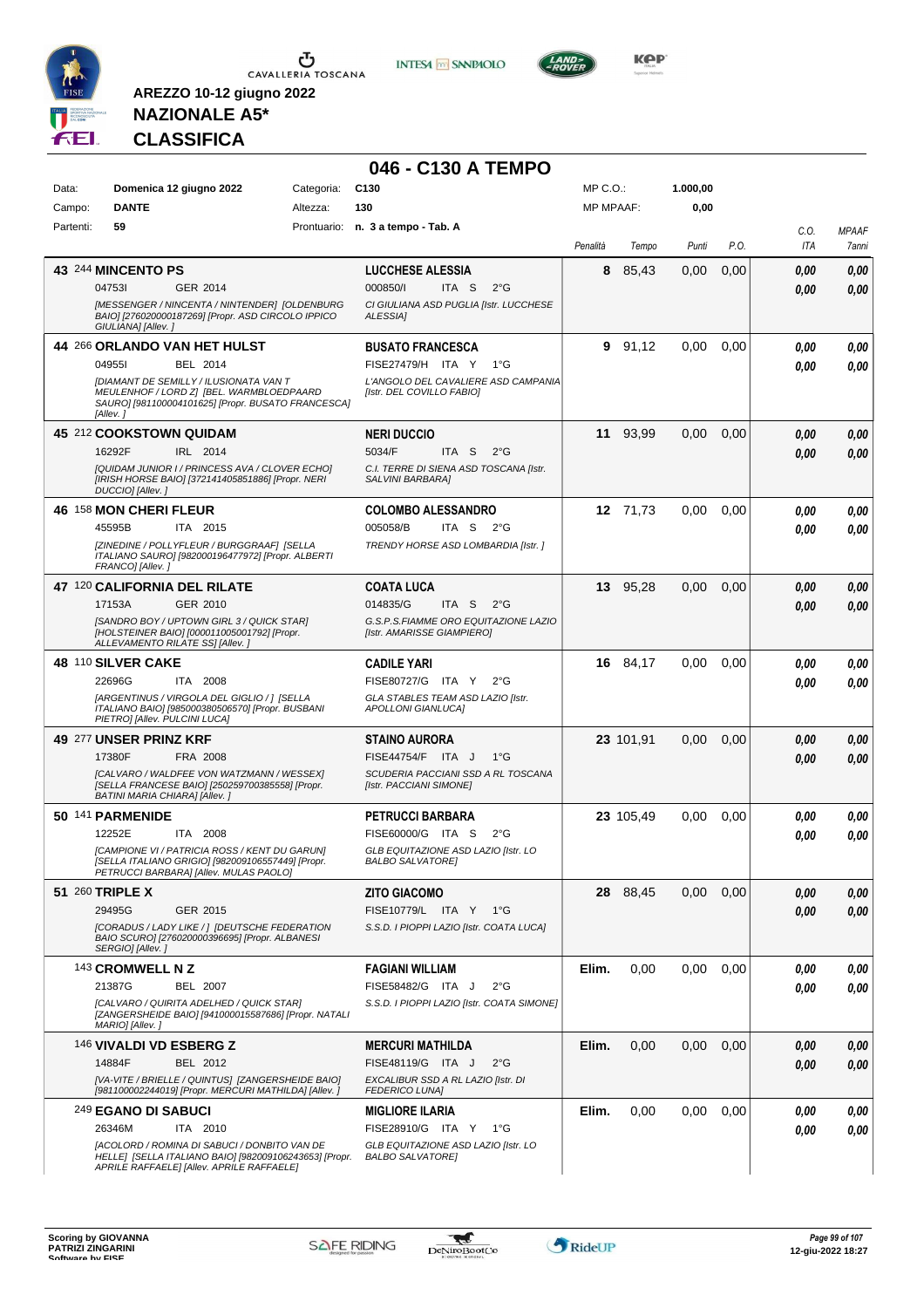

**INTESA** M SANPAOLO



**Kep** 

### **NAZIONALE A5\* CLASSIFICA**

**AREZZO 10-12 giugno 2022**

|           |                                                                                                                                                                                                       |            | 046 - C130 A TEMPO                                            |                  |       |          |      |                    |                       |
|-----------|-------------------------------------------------------------------------------------------------------------------------------------------------------------------------------------------------------|------------|---------------------------------------------------------------|------------------|-------|----------|------|--------------------|-----------------------|
| Data:     | Domenica 12 giugno 2022                                                                                                                                                                               | Categoria: | C <sub>130</sub>                                              | $MP C. O.$ :     |       | 1.000.00 |      |                    |                       |
| Campo:    | <b>DANTE</b>                                                                                                                                                                                          | Altezza:   | 130                                                           | <b>MP MPAAF:</b> |       | 0,00     |      |                    |                       |
| Partenti: | 59                                                                                                                                                                                                    |            | Prontuario: n. 3 a tempo - Tab. A                             | Penalità         | Tempo | Punti    | P.O. | C.O.<br><b>ITA</b> | <b>MPAAF</b><br>7anni |
|           | 117 BAD GIRL DEGLI ASSI                                                                                                                                                                               |            | <b>TOZZI ENRICO</b>                                           | Rit.             | 0.00  | 0,00     | 0.00 | 0.00               | 0.00                  |
|           | 24286G<br>ITA 2011                                                                                                                                                                                    |            | 003134/G<br>ITA S<br>$2^{\circ}$ G                            |                  |       |          |      | 0.00               | 0.00                  |
|           | <b>IBAEDEKER / CASSANDRA DI VILLA FRANCESCA /</b><br>CASSINI] [SELLA ITALIANO BAIO SCURO]<br>[982000121891952] [Propr. MINICOZZI GIOIA] [Allev.<br><b>MERLANI DOMENICO1</b>                           |            | CASCINA BOALECCHIA ASD LAZIO [Istr.<br><b>TOZZI ENRICOI</b>   |                  |       |          |      |                    |                       |
|           | 125 RUBY RUBACUORI                                                                                                                                                                                    |            | <b>BARBAROSSA MIRCO</b>                                       | Rit.             | 0.00  | 0.00     | 0.00 | 0.00               | 0,00                  |
|           | 13896F<br>ITA 2011                                                                                                                                                                                    |            | 2734/F<br>ITA S<br>$2^{\circ}G$                               |                  |       |          |      | 0.00               | 0.00                  |
|           | [DIAMANT DE SEMILLY / ODESSA / INDOCTRO] [SELLA<br>ITALIANO BAIO] [982000168872085] [Propr. AZ. AGR IL<br>MELOGRANO DI DUCHI BARBARA] [Allev. AZ. AGR IL<br>MELOGRANO DI DUCHI BARBARA]               |            | CLUB IPPICO LILLASTRO ASD TOSCANA<br>[Istr. BARBAROSSA MIRCO] |                  |       |          |      |                    |                       |
|           | <b>145 LUNA</b>                                                                                                                                                                                       |            | <b>PIRRO GIULIA</b>                                           | Rit.             | 0.00  | 0.00     | 0.00 | 0.00               | 0.00                  |
|           | 00634U<br><b>GER 2008</b>                                                                                                                                                                             |            | FISE12278/I<br>ITA S<br>$2^{\circ}$ G                         |                  |       |          |      | 0.00               | 0.00                  |
|           | [LINCOLM L / DROSSINA / DROSSELKLANG II]<br>[HANNOVER BAIO] [941000013877198] [Propr. CENTRO<br>IPPICO LA FICORA] [Allev. AZ.AGR. LA MAGNIFICA]                                                       |            | S.S.D. I PIOPPI LAZIO [Istr. COATA LUCA]                      |                  |       |          |      |                    |                       |
|           | 164 CUPPERCUT DI SANT' ANGELO                                                                                                                                                                         |            | <b>FORTINELLI GIANLUCA</b>                                    | Rit.             | 0,00  | 0,00     | 0,00 | 0,00               | 0,00                  |
|           | ITA 2012<br>03505R                                                                                                                                                                                    |            | 000069/R<br>ITA S<br>$2^{\circ}G$                             |                  |       |          |      | 0.00               | 0.00                  |
|           | [UPPERCUT DS / SIM / STAKKATOL] [SELLA ITALIANO<br>BAIO] [982000192510701] [Propr. AZ.AGR.TOR DI MONTE<br>DI VITTORI MARIA ISABELLAI [Allev. AZ.AGR.TOR DI<br><b>MONTE DI VITTORI MARIA ISABELLAI</b> |            | C.E.NEW CLUB 2000 UMBRIA [Istr.<br><b>FORTINELLI ELENAI</b>   |                  |       |          |      |                    |                       |
|           | 448 QUIK DI VALMARINA                                                                                                                                                                                 |            | <b>FORTINELLI GIANLUCA</b>                                    | Rit.             | 0,00  | 0,00     | 0,00 | 0.00               | 0,00                  |
|           | 02126R<br>ITA 2003                                                                                                                                                                                    |            | 000069/R<br>$2^{\circ}$ G<br>ITA S                            |                  |       |          |      | 0.00               | 0.00                  |
|           | [ACOBAT I / ELETTRA DI VILLA EMILIA / SILVANO (V)]<br>[SELLA ITALIANO GRIGIO] [968000001750257] [Propr.<br>FORTINELLI GIANLUCA] [Allev. MANZONI GIOVANNA]                                             |            | C.E.NEW CLUB 2000 UMBRIA [Istr.<br><b>FORTINELLI ELENAI</b>   |                  |       |          |      |                    |                       |

Collegio Giudicante *Presidente ANNA RITA CLEMENTE ROBERTA CAPOLONGO GERMANA FRATTINI VANNA SANDRINI LUISA VALENTINI*

### **047 - C135 A TEMPO QUALIFICANTE**

| Data:     | Domenica 12 giugno 2022                                                                                                                  | Categoria:  | C <sub>135</sub>                                                |       |               | $MP C. O.$ :     |       | 1.350,00 |      |            |              |
|-----------|------------------------------------------------------------------------------------------------------------------------------------------|-------------|-----------------------------------------------------------------|-------|---------------|------------------|-------|----------|------|------------|--------------|
| Campo:    | <b>DANTE</b>                                                                                                                             | Altezza:    | 135                                                             |       |               | <b>MP MPAAF:</b> |       | 0.00     |      |            |              |
| Partenti: | 53                                                                                                                                       | Prontuario: | n. 3 a tempo - Tab. A                                           |       |               |                  |       |          |      | C.0.       | <b>MPAAF</b> |
|           |                                                                                                                                          |             |                                                                 |       |               | Penalità         | Tempo | Punti    | P.O. | <b>ITA</b> | <b>7anni</b> |
| 1.        | 450 FELICIA                                                                                                                              |             | <b>CONSORTI GIOVANNI</b>                                        |       |               | 0                | 61,65 | 0,00     | 0,00 | 295.54     | 0,00         |
|           | NED 2010<br>15735F                                                                                                                       |             | 1372/F                                                          | ITA S | $2^{\circ}G$  |                  |       |          |      | 0.00       | 0.00         |
|           | [HARLEY VDL / CARMEN / VENEUR] [KWPN BAIO]<br>[528210002514789] [Propr. BRANDI ROBERTO] [Allev.]                                         |             | SCUDERIE SANTA MARIA ASD TOSCANA<br>[Istr. CONSORTI GIOVANNI]   |       |               |                  |       |          |      |            |              |
|           | <b>2 225 HALO SUN</b>                                                                                                                    |             | <b>GAROFALO ANTONIO MARIA</b>                                   |       |               | $\bf{0}$         | 62,10 | 0,00     | 0,00 | 216,16     | 0,00         |
|           | 28469K<br>GER 2015                                                                                                                       |             | 003037/H                                                        | ITA S | $2^{\circ}$ G |                  |       |          |      | 0.00       | 250,00       |
|           | [X / X / ] [HOLSTEINER BAIO] [] [Propr. ] [Allev. ]                                                                                      |             | ASD DEGLI ASSI LAZIO [Istr. GAROFALO<br><b>ANTONIO MARIAI</b>   |       |               |                  |       |          |      |            |              |
|           | 3 189 DIATAVIA PS                                                                                                                        |             | <b>MARINI CHRISTIAN</b>                                         |       |               | $\mathbf{0}$     | 63,41 | 0.00     | 0.00 | 182.14     | 0,00         |
|           | 00612Q<br>GER 2013                                                                                                                       |             | 000306/G                                                        | ITA S | $2^{\circ}G$  |                  |       |          |      | 0,00       | 0.00         |
|           | [DIARADO'S BOY / KELENDERA / CONTENDER]<br>[OLDENBURG BAIO] [276020000168040] [Propr. CMC<br>HORSES SOCIETA' AGRICOLA] [Allev. ]         |             | SSD C.M. HORSES 28 ARL LAZIO [Istr.<br><b>MARINI CHRISTIANI</b> |       |               |                  |       |          |      |            |              |
|           | 4 167 PRETTY SARAH                                                                                                                       |             | <b>BRESCIANI GABRIELE</b>                                       |       |               | $\mathbf{0}$     | 63,62 | 0.00     | 0.00 | 148,12     | 0.00         |
|           | 16054E<br>ITA 2015                                                                                                                       |             | 001113/N                                                        | ITA S | $2^{\circ}G$  |                  |       |          |      | 135,00     | 150,00       |
|           | <b>IHARLEY / ESDOROVILLE / INDORADOI ISELLA ITALIANO</b><br>SAURO] [982000196498732] [Propr. THARROS SRL] [Allev.<br><b>THARROS SRL1</b> |             | CI DEL DUCATO ASD EMILIA ROMAGNA<br>[Istr. BRESCIANI ALBERTO]   |       |               |                  |       |          |      |            |              |
|           | 5 133 CONKEL-KIEFER                                                                                                                      |             | <b>PITZIANTI CRISTIAN</b>                                       |       |               | $\bf{0}$         | 64,01 | 0.00     | 0.00 | 125,44     | 0,00         |
|           | 15924F<br>GER 2014                                                                                                                       |             | 711/F                                                           | ITA S | $2^{\circ}$ G |                  |       |          |      | 0,00       | 0.00         |
|           | [CASALITO / SONORA I / CHAMBERTIN] [HOLSTEINER<br>BAIO SCURO] [276020000418127] [Propr. CULLOTTA<br>ALESSANDRA] [Allev.]                 |             | TOSCANA EQUITAZIONE ASD TOSCANA<br>[Istr. PITZIANTI CRISTIAN]   |       |               |                  |       |          |      |            |              |

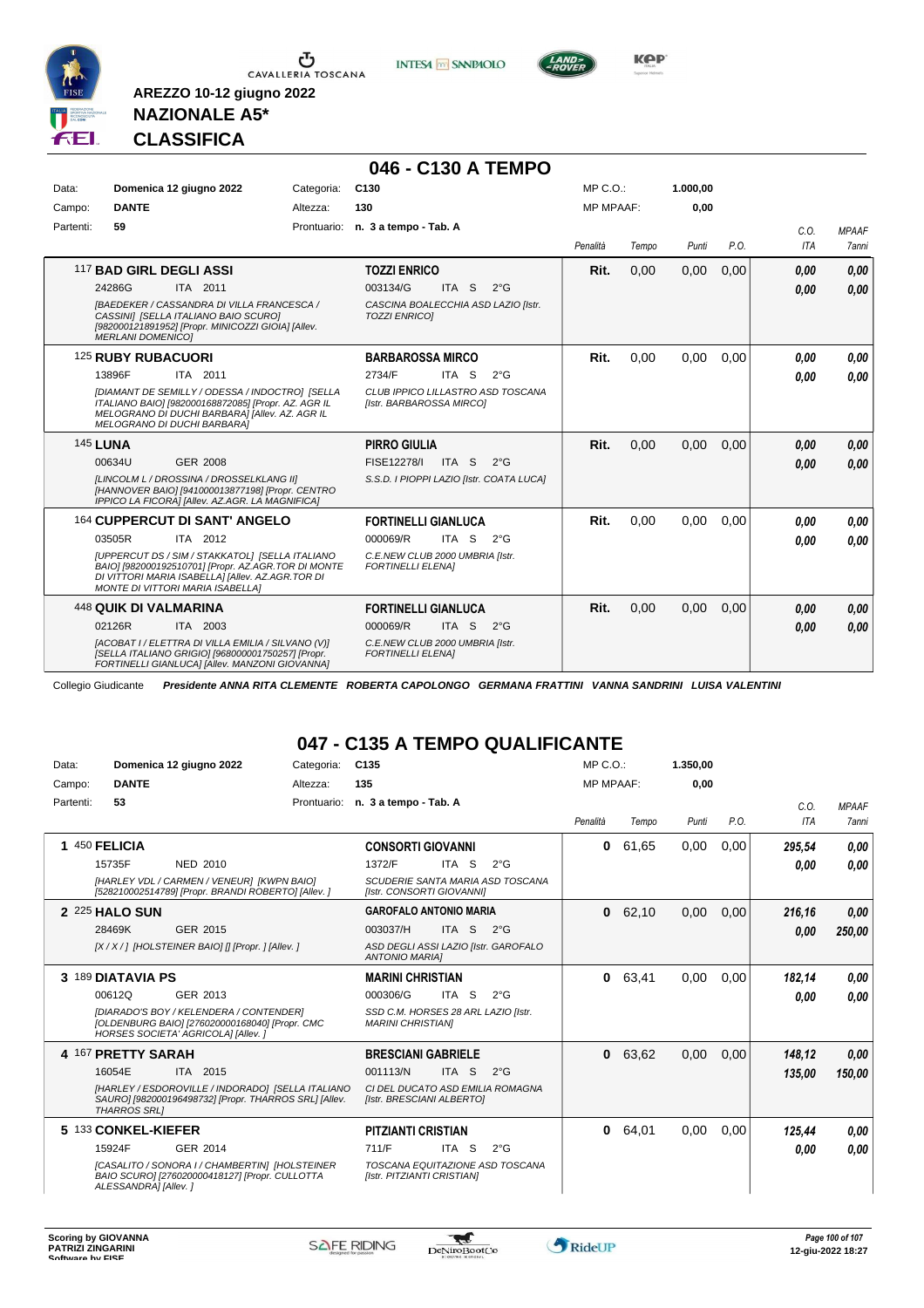

**INTESA** M SANPAOLO



KOP<sup>®</sup>

# **NAZIONALE A5\* CLASSIFICA**

|                                              |                                                                                                                                                                                                                                |                    | 047 - C135 A TEMPO QUALIFICANTE                                                                                                            |                  |           |          |      |                |                                      |
|----------------------------------------------|--------------------------------------------------------------------------------------------------------------------------------------------------------------------------------------------------------------------------------|--------------------|--------------------------------------------------------------------------------------------------------------------------------------------|------------------|-----------|----------|------|----------------|--------------------------------------|
| Data:                                        | Domenica 12 giugno 2022                                                                                                                                                                                                        | Categoria:         | C135                                                                                                                                       | $MP C. O.$ :     |           | 1.350,00 |      |                |                                      |
| Campo:                                       | <b>DANTE</b>                                                                                                                                                                                                                   | Altezza:           | 135                                                                                                                                        | <b>MP MPAAF:</b> |           | 0,00     |      |                |                                      |
| Partenti:                                    | 53                                                                                                                                                                                                                             |                    | Prontuario: n. 3 a tempo - Tab. A                                                                                                          | Penalità         | Tempo     | Punti    | P.O. | C.O.<br>ITA    | <b>MPAAF</b><br>7anni                |
|                                              | 6 165 KANKAN DEL BUTTASELLA<br>ITA 2015<br>27427M<br>[KANNAN / CATERINA DEL BUTTASELLA / CLARIMO]<br>[SELLA ITALIANO BAIO] [982000196517379] [Propr.<br>MERLINO FERDINANDO] [Allev. SOCIETA' AGRICOLA<br>DURI' PAOLO & C. S.S] |                    | <b>CONSORTI GIOVANNI</b><br>1372/F<br>ITA <sub>S</sub><br>$2^{\circ}$ G<br>SCUDERIE SANTA MARIA ASD TOSCANA<br>[Istr. CONSORTI GIOVANNI]   | 0                | 64,09     | 0,00     | 0,00 | 57,40<br>81,00 | 0,00<br>100,00                       |
|                                              | <b>7 208 CASTOR</b><br>29244K<br>GER 2015<br>[CASALLCO / SACENTARA / CHACCO-BLUE]<br>[OLDENBURG BAIO] [276020000359030] [Propr. CIRCOLO<br><b>IPPICO EQUIPLANET] [Allev. ]</b>                                                 |                    | <b>CANONICI ANGELICA</b><br>FISE19325/F ITA S<br>$2^{\circ}$ G<br>C.I. EQUIPLANET SSD A RL TOSCANA [Istr.<br>ACCARDO MONICA]               | 0                | 65,03     | 0,00     | 0,00 | 57,40<br>0.00  | 0,00<br>0.00                         |
|                                              | 8 151 CALL ME PS Z<br>32638BXX<br>BEL 2013<br>[CRISTALLO / CARTHANA DI MAGICO Z / CARTHAGO Z]<br>[ZANGERSHEIDE GRIGIO] [981100002961279] [Propr.<br>GIANGRECO VIVIANA MARIA] [Allev. ]                                         |                    | <b>LEONARDI MATTEO</b><br>FISE10573/F ITA S<br>$2^{\circ}$ G<br>C.I.LE SALINE ASD EMILIA ROMAGNA [Istr.<br><b>BORMIOLI GIAN LUCA]</b>      | 0                | 65,70     | 0,00     | 0,00 | 57,40<br>0.00  | 0,00<br>0.00                         |
|                                              | 9 174 MUGELLO MAGIC<br>46754B<br>BEL 2014<br>[FESTO VAN PAEMEL / GEMBER VAN DE HEIDE D'09 / ]<br>[AES BAIO] [967000009765958] [Propr. LA NUOVA OLGIATA<br>SRL] [Allev.]                                                        |                    | <b>FRANCO FRANCESCO</b><br>000129/l<br>ITA S<br>$2^{\circ}G$<br>CASSIA EQUESTRIAN CLUB SSD A RL<br>LAZIO [Istr. CERULLI IRELLI FRANCESCO]  | 0                | 66,73     | 0,00     | 0,00 | 57,40<br>0.00  | 0,00<br>0,00                         |
|                                              | 10 188 BILLY HOLIDAY<br>30171G<br><b>NED 2014</b><br>[SANDRO BOY / BOBBY-JEAN V/H BAGONIEBOS / ]<br>[BRANDERBURG WARM. BAIO SCURO]<br>[276020000450076] [Propr. SCUDERIA BINDI SNC DI BINDI<br>P.E.] [Allev.]                  |                    | <b>MIGLI RICCARDO</b><br>1128/F<br>ITA S<br>$2^{\circ}$ G<br>LIVORNO EQUESTRIAN CENTER ASD<br>TOSCANA [Istr. MIGLI RICCARDO]               | 0                | 67,86     | 0,00     | 0,00 | 57,40<br>0.00  | 0,00<br>0,00                         |
|                                              | 11 175 LUKY V.T. HEIDEHOF<br>17256F<br>BEL 2011<br><b>[CASSANOVA / HERMINE VAN HET HEIDEHOF /</b><br>MUSCARIS D'ARIEL] [BEL. WARMBLOEDPAARD SAURO]<br>[981100002633429] [Propr. LUPINO NICO] [Allev. ]                         |                    | <b>LUPINO NICO</b><br>000522/R<br>ITA S<br>$2^{\circ}G$<br>C.E. LA GIUNCHIGLIA ASD TOSCANA [Istr.<br><b>GARGINI ELEONORA]</b>              | 0                | 67,99     | 0,00     | 0.00 | 45,36<br>0.00  | 0,00<br>0.00                         |
|                                              | <b>12 449 QUALITY MAGIC</b><br>28610G<br>IRL 2014<br>[O.B.O.S. QUALITY 004 / QUICK STAR / ] [IRISH HORSE<br>SAURO] [372141405827410] [Propr. ASTROLOGO<br>GERALDINE] [Allev.]                                                  |                    | <b>DONATI ALESSANDRO</b><br>FISE52092/G ITA Y<br>2°G COMP<br>GLA STABLES TEAM ASD LAZIO [Istr.<br><b>APOLLONI GIANLUCAI</b>                | 0                | 68,11     | 0,00     | 0,00 | 45,36<br>0.00  | 0,00<br>0.00                         |
|                                              | <b>13 129 DD CAESAR</b><br>GER 2015<br>31154K<br>[X / X / ] [SCONOSCIUTA GRIGIO] [] [Propr. ] [Allev. ]                                                                                                                        |                    | <b>VUKADIN KIM</b><br>FISE123289/K HRV J<br>$2^{\circ}$ G<br>FISE [Istr.]                                                                  | 0                | 68,43     | 0.00     | 0,00 | 45,36<br>0.00  | 0,00<br>0,00                         |
|                                              | 14 221 JANDINO VAN DE CRUMELHAEVE<br>30593G<br><b>NED 2014</b><br>[DEXTER R / A.ADERMIE 1 / ] [KWPN BAIO]<br>[528210004144139] [Propr. GRESELE BIANCA] [Allev. ]                                                               |                    | <b>LUPIS FILIPPO</b><br>001310/G<br>ITA S<br>$2^{\circ}$ G<br>C.I. BACCARAT SSD A RL LAZIO [Istr.<br>CASAFINA SOFIA]                       |                  | $0$ 76,15 | 0,00     | 0,00 | 0.00<br>0.00   | 0,00<br>0,00                         |
|                                              | 15 211 CANTERELLA VAN DE HOGEBORG Z<br>30239K<br><b>NED 2014</b><br>[CANTERBURY / CAYLEIGH Z / ] [ZANGERSHEIDE BAIO<br>SCURO] [981100004042037] [Propr. GLA STABLES TEAM<br>A.S.D.] [Allev.]                                   |                    | <b>APOLLONI GIANLUCA</b><br>008545/G<br>$2^{\circ}$ G<br>ITA S<br>GLA STABLES TEAM ASD LAZIO [Istr.<br><b>APOLLONI GIANLUCAI</b>           |                  | $0$ 77,17 | 0,00     | 0,00 | 0.00<br>0.00   | 0,00<br>0,00                         |
|                                              | 16 241 KENSINGTON-P<br>30114G<br><b>NED 2015</b><br>[EMILION / WERSINA / INDOCTRO] [KWPN BAIO]<br>[528210004171584] [Propr. IANNUCCI GIANLUCA] [Allev.]                                                                        |                    | <b>IANNUCCI GIANLUCA</b><br>5014/H<br>ITA <sub>S</sub><br>$2^{\circ}$ G<br>SSD C.M. HORSES 28 ARL LAZIO [Istr.<br><b>MARINI CHRISTIANI</b> | 0                | 78,29     | 0,00     | 0,00 | 0,00<br>0.00   | 0,00<br>0,00                         |
|                                              | 17 160 JACK DANIELS SB<br>27493G<br><b>NED 2014</b><br>[CARAMBOLE / O-DITSY / KARLSTAD] [KWPN BAIO]<br>[528210004146624] [Propr. TRIPLEF HORSES SRLS]<br>[Allev.]                                                              |                    | <b>LUPIS FILIPPO</b><br>001310/G<br>ITA S<br>$2^{\circ}$ G<br>C.I. BACCARAT SSD A RL LAZIO [Istr.<br>CASAFINA SOFIA]                       |                  | $0$ 78,82 | 0,00     | 0,00 | 0,00<br>0,00   | 0,00<br>0,00                         |
|                                              | 18 300 GOMES<br>27271G<br><b>NED 2010</b><br><b>[GUIDAM'S WILLOW / ULGALETTA B / ONZE FONS]</b><br>[WARMBLOED PAARDEN NE GRIGIO] [528210002492409]<br>[Propr. STRAMACCIONI CAMILLA] [Allev. XX XX]                             |                    | <b>STRAMACCIONI CAMILLA</b><br>FISE37612/G ITA S<br>1°G<br>S.S.D. I PIOPPI LAZIO [Istr. COATA LUCA]                                        |                  | 0 81,51   | 0.00     | 0,00 | 0,00<br>0.00   | 0,00<br>0.00                         |
| <b>PATRIZI ZINGARINI</b><br>Coffware by EICE | <b>Scoring by GIOVANNA</b>                                                                                                                                                                                                     | <b>SAFE RIDING</b> | DeNiroBootCo                                                                                                                               | RideUP           |           |          |      |                | Page 101 of 107<br>12-giu-2022 18:27 |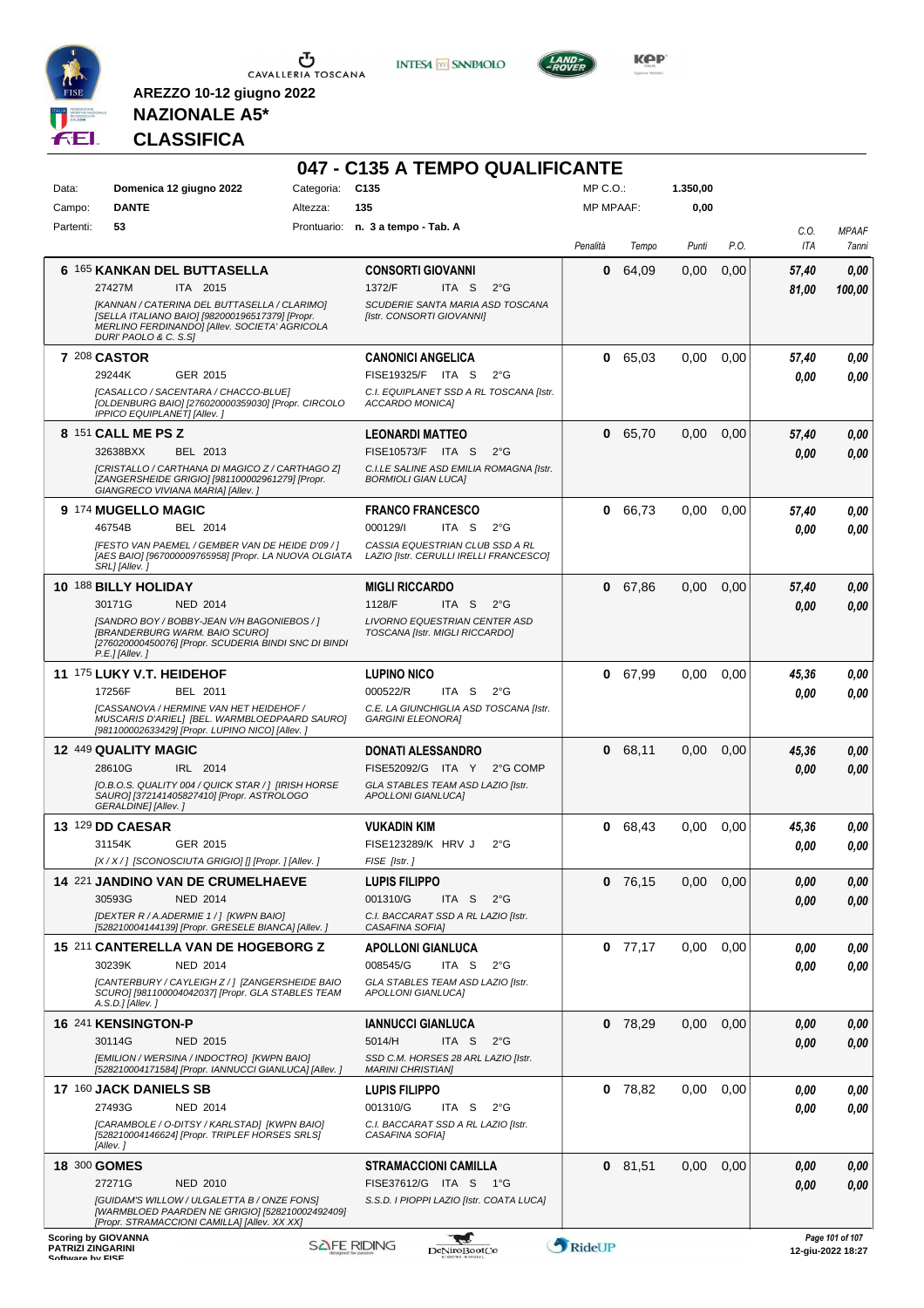

**INTESA M** SANPAOLO



**KOP** 

**NAZIONALE A5\* CLASSIFICA**

|           |                                                                                                                                             |                 | 047 - C135 A TEMPO QUALIFICANTE                                       |                  |         |          |      |      |              |
|-----------|---------------------------------------------------------------------------------------------------------------------------------------------|-----------------|-----------------------------------------------------------------------|------------------|---------|----------|------|------|--------------|
| Data:     | Domenica 12 giugno 2022                                                                                                                     | Categoria: C135 |                                                                       | $MP C. O.$ :     |         | 1.350,00 |      |      |              |
| Campo:    | <b>DANTE</b>                                                                                                                                | Altezza:        | 135                                                                   | <b>MP MPAAF:</b> |         | 0,00     |      |      |              |
| Partenti: | 53                                                                                                                                          |                 | Prontuario: n. 3 a tempo - Tab. A                                     |                  |         |          |      | C.O. | <b>MPAAF</b> |
|           |                                                                                                                                             |                 |                                                                       | Penalità         | Tempo   | Punti    | P.O. | ITA  | 7anni        |
|           | 19 193 CHATALLANO PS                                                                                                                        |                 | <b>DANALIS ANNA SOPHIA</b>                                            | 0                | 82.08   | 0,00     | 0,00 | 0.00 | 0,00         |
|           | 29989K<br>GER 2012                                                                                                                          |                 | FISE104297/K GRE Y<br>$2^{\circ}$ G                                   |                  |         |          |      | 0.00 | 0.00         |
|           | [X / X / ] [OLDENBURG BAIO SCURO] [] [Propr. ] [Allev. ]                                                                                    |                 | FISE [Istr.]                                                          |                  |         |          |      |      |              |
| 20        | 25 ELTON VAN HET EXELHOF Z                                                                                                                  |                 | OSSA MARIANO PABLO                                                    | 0                | 86,13   | 0.00     | 0,00 | 0,00 | 0,00         |
|           | 30309K<br>BEL 2012                                                                                                                          |                 | ARG S 2°G<br>2661/D                                                   |                  |         |          |      | 0.00 | 0.00         |
|           | [X / X / ] [ZANGERSHEIDE BAIO] [] [Propr. ] [Allev.]                                                                                        |                 | IPPICA SAN MARCO ASD TOSCANA [Istr.<br>PODERINI RICCARDO]             |                  |         |          |      |      |              |
|           | 21 214 BERNA                                                                                                                                |                 | <b>LEONARDI MATTEO</b>                                                |                  | 4 62,39 | 0,00     | 0,00 | 0.00 | 0,00         |
|           | 15757F<br>ITA 2013                                                                                                                          |                 | FISE10573/F ITA S<br>$2^{\circ}$ G                                    |                  |         |          |      | 0.00 | 0.00         |
|           | [BAEDEKER / VERONA / ONZE FONS] [SELLA ITALIANO<br>GRIGIO] [982000192323589] [Propr. SPINELLI ELENA]                                        |                 | C.I.LE SALINE ASD EMILIA ROMAGNA [Istr.<br><b>BORMIOLI GIAN LUCAI</b> |                  |         |          |      |      |              |
|           | [Allev. ALLEVAMENTO GRANCHI FRANCESCO]                                                                                                      |                 |                                                                       |                  |         |          |      |      |              |
|           | 22 116 CARLSBERINA                                                                                                                          |                 | <b>FRANCHI GUIDO</b>                                                  |                  | 4 62,79 | 0,00     | 0,00 | 0,00 | 0,00         |
|           | ITA 2015<br>16593F                                                                                                                          |                 | <b>FISE9263/F</b><br>ITA <sub>S</sub><br>$2^{\circ}$ G                |                  |         |          |      | 0.00 | 0.00         |
|           | [CARLSBERG / UNESSA 5 / CORRADO I] [SELLA<br>ITALIANO GRIGIO] [380271000022571] [Propr. VIGNOLI                                             |                 | C.S. ESERCITO SEZIONE EQUITAZIONE                                     |                  |         |          |      |      |              |
|           | ELISABETTA] [Allev. VIGNOLI ELISABETTA]                                                                                                     |                 | LAZIO [Istr. BERTOLI ALICE]                                           |                  |         |          |      |      |              |
|           | <b>22 186 DIJON</b>                                                                                                                         |                 | <b>LARI GIULIA</b>                                                    |                  | 4 62,79 | 0,00     | 0,00 | 0.00 | 0,00         |
|           | 13939F<br>GBR 2011                                                                                                                          |                 | <b>FISE9205/F</b><br>ITA S<br>$2^{\circ}$ G                           |                  |         |          |      | 0.00 | 0.00         |
|           | [DITO VAN DE REITHOEVE / FIELDOAK NOUBA / ]<br>[INDIGENA PALOMINO] [981000004605024] [Propr.                                                |                 | LA CIPRESSAIA TOSCANA [Istr. LARI<br><b>GIULIAI</b>                   |                  |         |          |      |      |              |
|           | VIOLANTI SUSANNA] [Allev.]                                                                                                                  |                 |                                                                       |                  |         |          |      |      |              |
|           | 24 239 BACIAMI ANCORA                                                                                                                       |                 | <b>BENVENUTI GIULIA</b>                                               |                  | 4 63,82 | 0,00     | 0,00 | 0.00 | 0,00         |
|           | 14654F<br>ITA 2012                                                                                                                          |                 | 009083/F<br>ITA S<br>$2^{\circ}$ G                                    |                  |         |          |      | 0.00 | 0.00         |
|           | [BAEDEKER / BACIO DEL TERRICCIO / RISKETOU]<br>[SELLA ITALIANO BAIO] [982000192765324] [Propr.<br>BENVENUTI GIULIA] [Allev. MATTEOLI PIERO] |                 | SCUDERIE SANTA MARIA ASD TOSCANA<br>[Istr. CONSORTI GIOVANNI]         |                  |         |          |      |      |              |
|           | 25 178 MINNIE PROVA                                                                                                                         |                 | <b>LEONCINI JESSICA</b>                                               |                  | 4 64,57 | 0,00     | 0,00 | 0,00 | 0,00         |
|           | 04261R<br>BEL 2012                                                                                                                          |                 | <b>FISE9508/R</b><br>ITA S<br>$2^{\circ}$ G                           |                  |         |          |      | 0.00 | 0.00         |
|           | [ZILVERSTAR T / JURSA VAN DEN DAEL / VIVALDI DU                                                                                             |                 | CASCINA BOALECCHIA ASD LAZIO [Istr.                                   |                  |         |          |      |      |              |
|           | SEIGNEUR] [BEL. WARMBLOEDPAARD GRIGIO]<br>[981100002872638] [Propr. JUMPING MILLELUNE ASD]                                                  |                 | <b>TOZZI ENRICOI</b>                                                  |                  |         |          |      |      |              |
|           | [Allev.]                                                                                                                                    |                 |                                                                       |                  |         |          |      |      |              |
|           | 26 136 DEXTER                                                                                                                               |                 | <b>BARANSKA LAURA</b>                                                 |                  | 4 65,32 | 0,00     | 0,00 | 0,00 | 0,00         |
|           | 29913K<br>POL 2014<br>[X / X / ] [AES BAIO] [] [Propr. ] [Allev. ]                                                                          |                 | FISE122639/K POL J<br>$2^{\circ}$ G<br>FISE [Istr.]                   |                  |         |          |      | 0,00 | 0.00         |
|           | 27 172 QUALITY EXPRESSION                                                                                                                   |                 | <b>NERI DUCCIO</b>                                                    | 4                | 65,83   | 0,00     | 0.00 | 0.00 | 0.00         |
|           | 15733F<br>IRL 2013                                                                                                                          |                 | 5034/F<br>ITA S<br>$2^{\circ}$ G                                      |                  |         |          |      |      |              |
|           | [O.B.O.S. QUALITY 004 / DON JUAN EXPRESSION / DON                                                                                           |                 | C.I. TERRE DI SIENA ASD TOSCANA [Istr.                                |                  |         |          |      | 0,00 | 0,00         |
|           | JUAN DE LA BOUVERIE] [IRISH HORSE GRIGIO]<br>[372141405735175] [Propr. PAGANI ALESSANDRO] [Allev.]                                          |                 | SALVINI BARBARA]                                                      |                  |         |          |      |      |              |
|           | <b>28 183 LENVIE</b>                                                                                                                        |                 | <b>LEONARDI MATTEO</b>                                                |                  | 4 66,37 | 0,00     | 0,00 | 0,00 | 0,00         |
|           | 15209E<br>ITA 2013                                                                                                                          |                 | FISE10573/F ITA S<br>$2^{\circ}$ G                                    |                  |         |          |      | 0,00 | 0,00         |
|           | [LORDANOS / FOL'ENVIE GALANTE / SHOGOUN II]<br>[SELLA ITALIANO SAURO] [982000196499593] [Propr.                                             |                 | C.I.LE SALINE ASD EMILIA ROMAGNA [Istr.<br><b>BORMIOLI GIAN LUCA]</b> |                  |         |          |      |      |              |
|           | CASTELLANO FRANCESCA] [Allev. AZ.AGR. SAN TOMASO<br>DI RIZZI RAFFAELE]                                                                      |                 |                                                                       |                  |         |          |      |      |              |
|           | 29 237 QUESTO SI                                                                                                                            |                 | <b>FALZINI STEFANO</b>                                                |                  | 4 68,35 | 0,00     | 0.00 | 0.00 | 0,00         |
|           | 23632G<br>ITA 2009                                                                                                                          |                 | 002393/G<br>ITA S<br>$2^{\circ}$ G                                    |                  |         |          |      | 0.00 | 0,00         |
|           | [GRANATIANUS / CHARLOTTA / LEOPARD] [SELLA                                                                                                  |                 | CI CASTELNUOVO ASD LAZIO [Istr.                                       |                  |         |          |      |      |              |
|           | ITALIANO SAURO] [982000121895925] [Propr. A.S.D. DEL<br>PRINCIPE] [Allev. LEDDA MARIO]                                                      |                 | LOPALCO CARLOTTA]                                                     |                  |         |          |      |      |              |
|           | 30 91 COLION                                                                                                                                |                 | <b>APOLLONI GIANLUCA</b>                                              |                  | 4 68,74 | 0,00     | 0,00 | 0,00 | 0,00         |
|           | 16537E<br>GER 2011                                                                                                                          |                 | 008545/G<br>ITA S<br>$2^{\circ}$ G                                    |                  |         |          |      | 0.00 | 0,00         |
|           | [CONTHARGOS / PEGGY-SUE / PILOT] [OLDENBURG                                                                                                 |                 | GLA STABLES TEAM ASD LAZIO [Istr.<br>APOLLONI GIANLUCA]               |                  |         |          |      |      |              |
|           | BAIO] [276020000011151] [Propr. MADIA FEDERICA] [Allev. ]<br>31 126 CASALLINO                                                               |                 |                                                                       |                  |         |          |      |      |              |
|           | 05851N<br>GER 2015                                                                                                                          |                 | <b>MIGLI RICCARDO</b><br>1128/F<br>ITA S<br>$2^{\circ}$ G             |                  | 4 72,31 | 0.00     | 0.00 | 0,00 | 0,00         |
|           | [CASALL / WALLY II / ] [HOLSTEINER BAIO]                                                                                                    |                 | LIVORNO EQUESTRIAN CENTER ASD                                         |                  |         |          |      | 0.00 | 0,00         |
|           | [528210004154665] [Propr. GAVIANO GIUSEPPE] [Allev.]                                                                                        |                 | TOSCANA [Istr. MIGLI RICCARDO]                                        |                  |         |          |      |      |              |

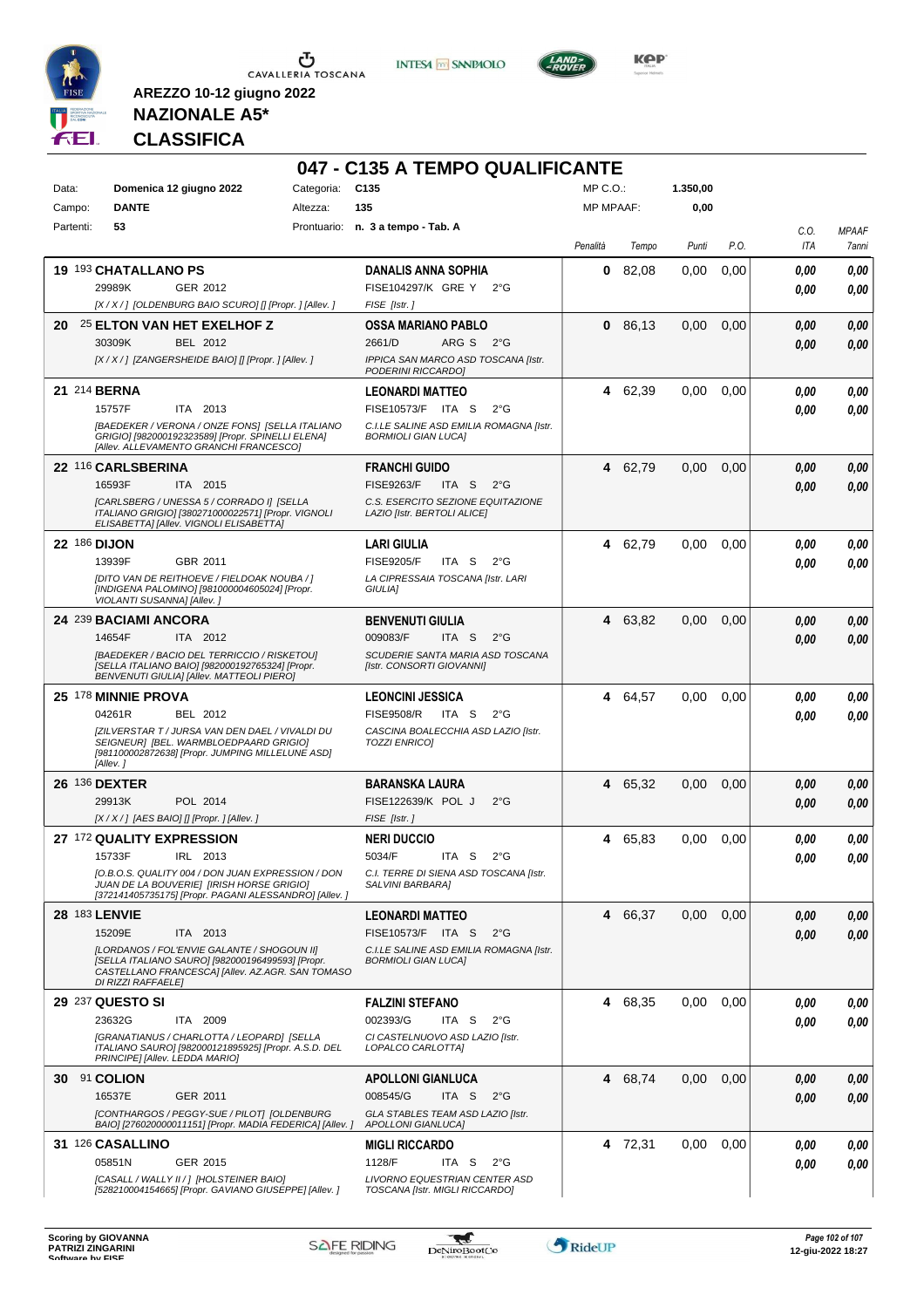

**INTESA M** SANPAOLO



**KOP** 

# **NAZIONALE A5\* CLASSIFICA**

|           |                                                                                                                                                                                                                                                         |                 | 047 - C135 A TEMPO QUALIFICANTE                                  |                  |         |          |      |             |                       |
|-----------|---------------------------------------------------------------------------------------------------------------------------------------------------------------------------------------------------------------------------------------------------------|-----------------|------------------------------------------------------------------|------------------|---------|----------|------|-------------|-----------------------|
| Data:     | Domenica 12 giugno 2022                                                                                                                                                                                                                                 | Categoria: C135 |                                                                  | $MP C. O.$ :     |         | 1.350,00 |      |             |                       |
| Campo:    | <b>DANTE</b>                                                                                                                                                                                                                                            | Altezza:        | 135                                                              | <b>MP MPAAF:</b> |         | 0,00     |      |             |                       |
| Partenti: | 53                                                                                                                                                                                                                                                      |                 | Prontuario: n. 3 a tempo - Tab. A                                | Penalità         | Tempo   | Punti    | P.O. | C.O.<br>ITA | <b>MPAAF</b><br>7anni |
|           | 32 218 POKER DELLE SCHIAVE                                                                                                                                                                                                                              |                 | <b>CONSUMATI ROBERTO</b>                                         | 4                | 74,98   | 0,00     | 0,00 | 0.00        | 0,00                  |
|           | 26599G<br>ITA 2013                                                                                                                                                                                                                                      |                 | 002708/G<br>ITA S<br>$2^{\circ}G$                                |                  |         |          |      | 0.00        | 0,00                  |
|           | [ACORADO / LEGGENDA DELLE SCHIAVE / ] [SELLA<br>ITALIANO BAIO] [982000192457982] [Propr. RIDOLI<br>ALESSANDRA] [Allev. . ]                                                                                                                              |                 | G&C HORSE FARM LAZIO [Istr. CAPPETTA<br>CORRADO]                 |                  |         |          |      |             |                       |
|           | 33 210 OLYMPIC MUSIC                                                                                                                                                                                                                                    |                 | <b>PACCIANI MASSIMO</b>                                          | 4                | 77,99   | 0,00     | 0,00 | 0.00        | 0,00                  |
|           | 30266K<br>BEL 2014                                                                                                                                                                                                                                      |                 | FISE34589/F ITA Y<br>$2^{\circ}G$                                |                  |         |          |      | 0.00        | 0,00                  |
|           | $[X/X/$ ] [BWP BAIO] [] [Propr. ] [Allev. ]                                                                                                                                                                                                             |                 | SCUDERIA PACCIANI SSD A RL TOSCANA<br>[Istr.]                    |                  |         |          |      |             |                       |
|           | 34 101 MISS MAY                                                                                                                                                                                                                                         |                 | <b>PIRRONE GIACOMO</b>                                           |                  | 4 78,26 | 0,00     | 0,00 | 0.00        | 0,00                  |
|           | 03629R<br>ITA 2014                                                                                                                                                                                                                                      |                 | FISE3129/I<br>ITA S<br>$2^{\circ}$ G                             |                  |         |          |      | 0.00        | 0,00                  |
|           | <b>JARMSTRONG DI VILLA FRANCESCA / ODALISCA DELLA</b><br>MEZZALUNA / FOZBY-FLOP DE LA BASTIDE] [SELLA<br>ITALIANO BAIO] [982000192455522] [Propr. REGGIMENTO<br>LANCIERI DI MONTEBELLO] [Allev. AZIENDA AGRICOLA<br>GIULIANO BATTAGLIA]                 |                 | A.S.D. MONTEBELLO LAZIO [Istr. PINCI<br><b>DIMITRII</b>          |                  |         |          |      |             |                       |
|           | 35 272 DIABLITO PS                                                                                                                                                                                                                                      |                 | DI MUZIO MOSTARDA ALICE                                          |                  | 4 79.02 | 0,00     | 0,00 | 0,00        | 0,00                  |
|           | 17057P<br>GER 2012                                                                                                                                                                                                                                      |                 | FISE67777/G ITA Y 1°G                                            |                  |         |          |      | 0.00        | 0,00                  |
|           | [DIARADO / LA SAMBA S / ] [OLDENBURG BAIO SCURO]<br>[276020000056016] [Propr. COLOMBARI ALBERTO] [Allev. ]                                                                                                                                              |                 | C.I. VALVASONE UMBRIA [Istr. CAPURSO<br><b>BENIAMINO1</b>        |                  |         |          |      |             |                       |
|           | 36 228 URRIKA FZ                                                                                                                                                                                                                                        |                 | <b>BELLACICCO NICOLA</b>                                         | 4                | 79.48   | 0,00     | 0,00 | 0.00        | 0,00                  |
|           | 044541<br>ITA 2014                                                                                                                                                                                                                                      |                 | 002452/I<br>ITA <sub>S</sub><br>$2^{\circ}$ G                    |                  |         |          |      | 0.00        | 0.00                  |
|           | [URIKO / CORA FZ / CANCARA] [SELLA ITALIANO BAIO<br>SCURO] [982000196474294] [Propr. BELLACICCO NICOLA]<br>[Allev. AZ. AGR. ZANETTI FRANCA]                                                                                                             |                 | ASD C.I. DEI SANNACI PUGLIA [Istr.<br><b>BELLACICCO NICOLA]</b>  |                  |         |          |      |             |                       |
|           | 37 176 EMOTION VDL                                                                                                                                                                                                                                      |                 | <b>LUPIS FILIPPO</b>                                             |                  | 4 83,32 | 0,00     | 0.00 | 0.00        | 0,00                  |
|           | <b>NED 2009</b><br>20558A                                                                                                                                                                                                                               |                 | 001310/G<br>ITA S<br>$2^{\circ}$ G                               |                  |         |          |      | 0.00        | 0.00                  |
|           | [AREZZO VDL / UMIRA I / CONTENDER] [KWPN SAURO]<br>[528210002402189] [Propr. STILOSO S.R.L.] [Allev.]                                                                                                                                                   |                 | C.I. BACCARAT SSD A RL LAZIO [Istr.<br>CASAFINA SOFIA]           |                  |         |          |      |             |                       |
|           | 38 113 COCONUT 53                                                                                                                                                                                                                                       |                 | DANALIS ANNA SOPHIA                                              | 4                | 89.63   | 0,00     | 0,00 | 0.00        | 0,00                  |
|           | 29935K<br>GER 2014                                                                                                                                                                                                                                      |                 | FISE104297/K GRE Y<br>$2^{\circ}G$                               |                  |         |          |      | 0.00        | 0,00                  |
|           | [X / X / ] [OLDENBURG BAIO SCURO] [] [Propr. ] [Allev. ]                                                                                                                                                                                                |                 | FISE [Istr.]                                                     |                  |         |          |      |             |                       |
| 39        | 90 ULIVA                                                                                                                                                                                                                                                |                 | <b>PACCIANI MASSIMO</b>                                          | 8                | 62,18   | 0,00     | 0,00 | 0.00        | 0,00                  |
|           | 13123F<br>ITA 2010                                                                                                                                                                                                                                      |                 | FISE34589/F ITA Y<br>$2^{\circ}G$                                |                  |         |          |      | 0.00        | 0.00                  |
|           | [LINCOLM L / ARAN BAY / POWERWOOD] [SELLA<br>ITALIANO BAIO] [982000123230742] [Propr. FATTORIA<br>MAZZALUPO S.R.L.] [Allev. FATTORIA MAZZALUPO S.R.L.]                                                                                                  |                 | SCUDERIA PACCIANI SSD A RL TOSCANA<br>[Istr.]                    |                  |         |          |      |             |                       |
|           | 40 130 VALENTINE                                                                                                                                                                                                                                        |                 | PACCIANI MASSIMO                                                 | 8                | 62,55   | 0.00     | 0.00 | 0.00        | 0.00                  |
|           | ITA 2014<br>15943F                                                                                                                                                                                                                                      |                 | FISE34589/F ITA Y<br>$2^{\circ}G$                                |                  |         |          |      | 0,00        | 0,00                  |
|           | [VALENTINO / SINFONIA III / SILVANO] [SELLA ITALIANO<br>BAIO] [982000192790486] [Propr. MARIOTTINI GIOVAN<br>BATTISTA] [Allev. MARIOTTINI GIOVAN BATTISTA]                                                                                              |                 | SCUDERIA PACCIANI SSD A RL TOSCANA<br>[Istr.]                    |                  |         |          |      |             |                       |
|           | 41 213 BAHAR R Z                                                                                                                                                                                                                                        |                 | PITZIANTI CRISTIAN                                               |                  | 8 71,16 | 0.00     | 0.00 | 0.00        | 0,00                  |
|           | 16980F<br>BEL 2015                                                                                                                                                                                                                                      |                 | 711/F<br>ITA S<br>$2^{\circ}G$                                   |                  |         |          |      | 0.00        | 0.00                  |
|           | [BAMAKO DE MUZE / ROXY VAN 'T MERELNEST Z / REX<br>Z] [ZANGERSHEIDE BAIO] [981100004200854] [Propr.<br>MEUCCI MANUELA CHRISTINA] [Allev.]                                                                                                               |                 | TOSCANA EQUITAZIONE ASD TOSCANA<br>[Istr. PITZIANTI CRISTIAN]    |                  |         |          |      |             |                       |
|           | 42 161 CRISTALIA                                                                                                                                                                                                                                        |                 | <b>BRECCIAROLI STEFANO</b>                                       |                  | 8 72,50 | 0,00     | 0,00 | 0.00        | 0,00                  |
|           | 24788G<br>ITA 2012                                                                                                                                                                                                                                      |                 | 000265/G<br>ITA S $2^{\circ}G$                                   |                  |         |          |      | 0.00        | 0,00                  |
|           | [CRISTALLO II / LIANDA I / ] [SELLA ITALIANO BAIO<br>SCURO] [982000168867773] [Propr. CARBONETTI<br>ROMOLO] [Allev. CARBONETTI ROMOLO]                                                                                                                  |                 | C.S.CARABINIERI LAZIO [Istr. BRECCIAROLI<br>STEFANOI             |                  |         |          |      |             |                       |
|           | 43 242 CARTESIUS DI TEMPA BIANCA                                                                                                                                                                                                                        |                 | <b>DEL COVILLO FABIO</b>                                         |                  | 8 74,12 | 0,00     | 0,00 | 0,00        | 0,00                  |
|           | 17114F<br>ITA 2014                                                                                                                                                                                                                                      |                 | 2074/H<br>ITA S<br>$2^{\circ}$ G                                 |                  |         |          |      | 0.00        | 0,00                  |
|           | [CRISTALLO I / AUREA CYNTHIA / CONTENDRO] [SELLA<br>ITALIANO GRIGIO] [982000192321900] [Propr. AZIENDA<br>AGRICOLA TEMPA BIANCA DI RICCARDI EUSTACCHIO E<br>FIGLIE S.S.] [Allev. AZIENDA AGRICOLA TEMPA BIANCA DI<br>RICCARDI EUSTACCHIO E FIGLIE S.S.] |                 | L'ANGOLO DEL CAVALIERE ASD CAMPANIA<br>[Istr. DEL COVILLO FABIO] |                  |         |          |      |             |                       |

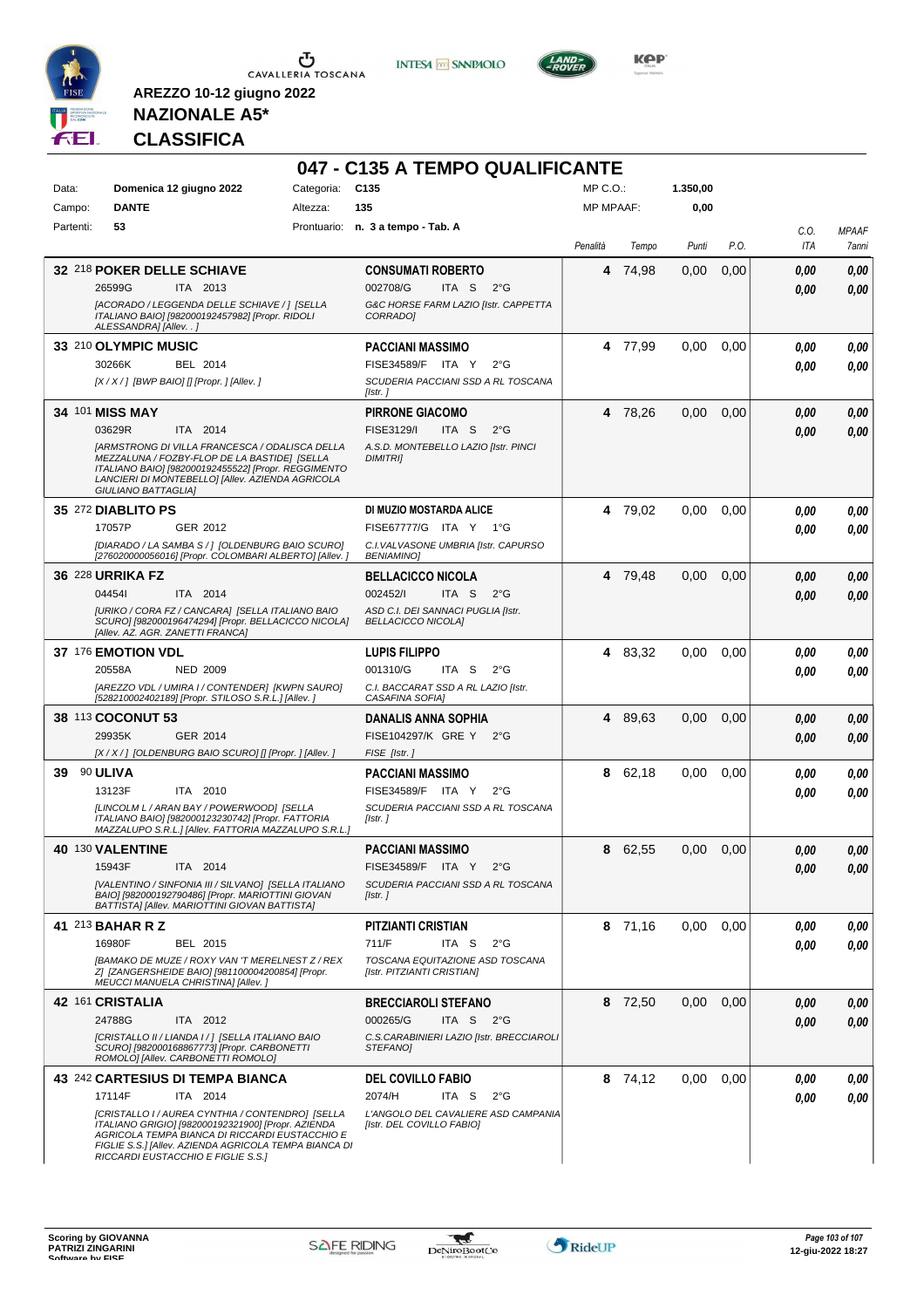

**INTESA** M SANPAOLO



**Kep** 

### **NAZIONALE A5\* CLASSIFICA**

**AREZZO 10-12 giugno 2022**

|             |                                    |                                                                                                                                                   | 047 - C135 A TEMPO QUALIFICANTE                                     |                  |          |          |      |      |              |
|-------------|------------------------------------|---------------------------------------------------------------------------------------------------------------------------------------------------|---------------------------------------------------------------------|------------------|----------|----------|------|------|--------------|
| Data:       | Domenica 12 giugno 2022            | Categoria:                                                                                                                                        | C <sub>135</sub>                                                    | $MP C. O.$ :     |          | 1.350,00 |      |      |              |
| Campo:      | <b>DANTE</b>                       | Altezza:                                                                                                                                          | 135                                                                 | <b>MP MPAAF:</b> |          | 0,00     |      |      |              |
| Partenti:   | 53                                 |                                                                                                                                                   | Prontuario: n. 3 a tempo - Tab. A                                   |                  |          |          |      | C.O. | <b>MPAAF</b> |
|             |                                    |                                                                                                                                                   |                                                                     | Penalità         | Tempo    | Punti    | P.O. | ITA  | 7anni        |
|             | 44 314 J-ROCCO Z                   |                                                                                                                                                   | <b>PETRUCCI GABRIELE</b>                                            | 8                | 75,28    | 0,00     | 0,00 | 0,00 | 0,00         |
|             | 03921R                             | <b>NED 2014</b>                                                                                                                                   | FISE15015/R ITA S<br>$1^{\circ}$ G                                  |                  |          |          |      | 0.00 | 0,00         |
|             | [Allev.]                           | [ZIROCCO BLUE VDL / VALERIEN / CONCORDE] [KWPN<br>BAIO] [528210004069627] [Propr. PETRUCCI GABRIELE]                                              | C.E. LA GIUNCHIGLIA ASD TOSCANA [Istr.<br>MASSETI LORENZOI          |                  |          |          |      |      |              |
|             | 45 192 HALIVIA VDL                 |                                                                                                                                                   | <b>BARBAROSSA MIRCO</b>                                             | 8                | 77,49    | 0,00     | 0,00 | 0.00 | 0,00         |
|             | 27109G                             | <b>NED 2012</b>                                                                                                                                   | 2734/F<br>ITA S<br>$2^{\circ}$ G                                    |                  |          |          |      | 0.00 | 0,00         |
|             | [Allev.]                           | [ZAVALL VDL / ZOLIVIA VDL / SILVERSTONE] [KWPN<br>BAIO] [528210002744472] [Propr. ANGIOLINI DENISE]                                               | CLUB IPPICO LILLASTRO ASD TOSCANA<br>[Istr. BARBAROSSA MIRCO]       |                  |          |          |      |      |              |
|             | 46 195 CALL ME                     |                                                                                                                                                   | <b>GRUMO JENNIFER</b>                                               | 8                | 79,51    | 0,00     | 0,00 | 0.00 | 0,00         |
|             | 27822BXX                           | GER 2007                                                                                                                                          | FISE17878/I<br>ITA J<br>$2^{\circ}$ G                               |                  |          |          |      | 0,00 | 0,00         |
|             |                                    | [COMTENDRO II / NICA / JULIO MARINER] [HOLSTEINER<br>BAIO] [380271001002165] [Propr. MAZZEI FILIPPO] [Allev. ]                                    | S.S.D. I PIOPPI LAZIO [Istr. COATA LUCA]                            |                  |          |          |      |      |              |
| 47 416 IKKE |                                    |                                                                                                                                                   | <b>LUPINO NICO</b>                                                  |                  | 12 80,01 | 0,00     | 0,00 | 0,00 | 0,00         |
|             | 22889A                             | NED 2013                                                                                                                                          | 000522/R<br>ITA S<br>$2^{\circ}G$                                   |                  |          |          |      | 0.00 | 0,00         |
|             |                                    | [ELTON JOHN / WOOMERA / EPILOT] [KWPN BAIO]<br>[528210002874626] [Propr. SPRING STAL S.R.L.] [Allev.]                                             | C.E. LA GIUNCHIGLIA ASD TOSCANA [Istr.<br><b>GARGINI ELEONORA]</b>  |                  |          |          |      |      |              |
| 48.         | 85 AMOTE' DI VILLA GIOVE           |                                                                                                                                                   | <b>MARINI CHRISTIAN</b>                                             |                  | 12 80,42 | 0,00     | 0,00 | 0.00 | 0,00         |
|             | 26218G                             | ITA 2013                                                                                                                                          | 000306/G<br>ITA <sub>S</sub><br>$2^{\circ}$ G                       |                  |          |          |      | 0.00 | 0,00         |
|             |                                    | [CANTURO / CARINA / CALIANO] [SELLA ITALIANO BAIO<br>SCURO] [982000192766287] [Propr. MANDOLESI<br>SIMONETTA] [Allev. AZ. AGR. SANTACCHI ROBERTO] | SSD C.M. HORSES 28 ARL LAZIO [Istr.<br><b>MARINI CHRISTIANI</b>     |                  |          |          |      |      |              |
|             | 49 191 GINDOCTRO                   |                                                                                                                                                   | <b>CADILE YARI</b>                                                  |                  | 12 81,81 | 0,00     | 0,00 | 0.00 | 0,00         |
|             | 30983G                             | NED 2011                                                                                                                                          | FISE80727/G ITA Y<br>$2^{\circ}$ G                                  |                  |          |          |      | 0.00 | 0,00         |
|             | <b>CADILE YARI</b>                 | [INDOCTRO / BAMBA D / ] [NEDERLANDS RIJPAAR.<br>SAURO] [528210002591106] [Propr. CADILE YARI] [Allev.                                             | GLA STABLES TEAM ASD LAZIO [Istr.<br>APOLLONI GIANLUCA]             |                  |          |          |      |      |              |
|             | 50 227 JAMIRO DE LA POMME          |                                                                                                                                                   | <b>BATTIPAGLIA LINDA</b>                                            |                  | 12 98,16 | 0,00     | 0,00 | 0,00 | 0,00         |
|             | 06568H                             | <b>NED 2014</b>                                                                                                                                   | 000985/H<br>ITA S<br>$2^{\circ}$ G                                  |                  |          |          |      | 0.00 | 0,00         |
|             | [Allev.]                           | [GAILLARD DE LA POMME / EVITA / ULTIMO] [KWPN<br>BAIO] [528210004074711] [Propr. BATTIPAGLIA LINDA]                                               | ASD HORSE ACADEMY CAMPANIA [Istr. DE<br><b>VIVO FABRIZIO]</b>       |                  |          |          |      |      |              |
|             | 146 VIVALDI VD ESBERG Z            |                                                                                                                                                   | <b>MERCURI MATHILDA</b>                                             | Elim.            | 0,00     | 0,00     | 0,00 | 0,00 | 0,00         |
|             | 14884F                             | BEL 2012                                                                                                                                          | FISE48119/G ITA J<br>$2^{\circ}$ G                                  |                  |          |          |      | 0.00 | 0.00         |
|             |                                    | [VA-VITE / BRIELLE / QUINTUS] [ZANGERSHEIDE BAIO]<br>[981100002244019] [Propr. MERCURI MATHILDA] [Allev.]                                         | EXCALIBUR SSD A RL LAZIO [Istr. DI<br><b>FEDERICO LUNA]</b>         |                  |          |          |      |      |              |
|             | 128 KALDEIDE                       |                                                                                                                                                   | <b>BELLACICCO NICOLA</b>                                            | Rit.             | 0.00     | 0,00     | 0.00 | 0.00 | 0.00         |
|             | 034731                             | ITA 2008                                                                                                                                          | 002452/I<br>ITA S<br>$2^{\circ}$ G                                  |                  |          |          |      | 0,00 | 0,00         |
|             | NICOLA] [Allev. BELLACICCO NICOLA] | [KANNAN / FEDRAN / DIAMOND QUE] [SELLA ITALIANO<br>BAIO SCURO] [982009106693091] [Propr. BELLACICCO                                               | ASD C.I. DEI SANNACI PUGLIA [Istr.<br><b>BELLACICCO NICOLA]</b>     |                  |          |          |      |      |              |
| FC 234      |                                    |                                                                                                                                                   | <b>COATA SIMONE</b>                                                 | <b>Partito</b>   |          |          |      | 0,00 | 0,00         |
|             |                                    |                                                                                                                                                   | 006357/G<br>ITA S<br>$2^{\circ}$ G                                  |                  |          |          |      | 0,00 | 0,00         |
|             |                                    |                                                                                                                                                   | C.S. ESERCITO SEZIONE EQUITAZIONE<br>LAZIO [Istr. GIGANTI FERNANDO] |                  |          |          |      |      |              |

Collegio Giudicante *Presidente ANNA RITA CLEMENTE ROBERTA CAPOLONGO GERMANA FRATTINI VANNA SANDRINI LUISA VALENTINI*

### **048 - GRAN PREMIO C145 A DUE MANCHES**

| Data:                    | Domenica 12 giugno 2022                                                                                                    | Categoria:  | C145                        |              |                                  | $MP C. O.$ :     |       | 10.000.00 |       |          |                                      |
|--------------------------|----------------------------------------------------------------------------------------------------------------------------|-------------|-----------------------------|--------------|----------------------------------|------------------|-------|-----------|-------|----------|--------------------------------------|
| Campo:                   | <b>DANTE</b>                                                                                                               | Altezza:    | 145                         |              |                                  | <b>MP MPAAF:</b> |       | 0,00      |       |          |                                      |
| Partenti:                | 38                                                                                                                         | Prontuario: | n. 8 a due manches - Tab. A |              |                                  |                  |       |           |       | C.0      | <b>MPAAF</b>                         |
|                          |                                                                                                                            |             |                             |              |                                  | Penalità         | Tempo | Punti     | P.O.  | ITA      | 7anni                                |
|                          | 109 ETHANOL VERT Z                                                                                                         |             | <b>BRESCIANI GABRIELE</b>   |              |                                  | 0/0              | 47.87 | 0,00      | 0.001 | 2.500,00 | 0,00                                 |
|                          | FRA 2012<br>15554E                                                                                                         |             | 001113/N                    | ITA S        | $2^{\circ}G$                     |                  |       |           |       | 0,00     | 0.00                                 |
|                          | IE T CRYOZOOTECH Z CL / QUALITE VERTE / CALVARO]<br>[ZANGERSHEIDE BAIO] [250259600478820] [Propr.<br>THARROS SRL1 [Allev.] |             | [Istr. BRESCIANI ALBERTO]   |              | CI DEL DUCATO ASD EMILIA ROMAGNA |                  |       |           |       |          |                                      |
| <b>PATRIZI ZINGARINI</b> | <b>Scoring by GIOVANNA</b>                                                                                                 |             | <b>SAFE RIDING</b>          | DeNiroBootCo |                                  | <b>Ridel JP</b>  |       |           |       |          | Page 104 of 107<br>12-aiu-2022 18:27 |

**SOFTWARE DESCRIPTION CONSUMING PROPORT DESCRIPTION CONSUMING PROPORT PROPORT PROPORT PROPORT PROPORT PROPORT PROPORT PROPORT PROPORT PROPORT PROPORT PROPORT PROPORT PROPORT PROPORT PROPORT PROPORT PROPORT PROPORT PROPORT**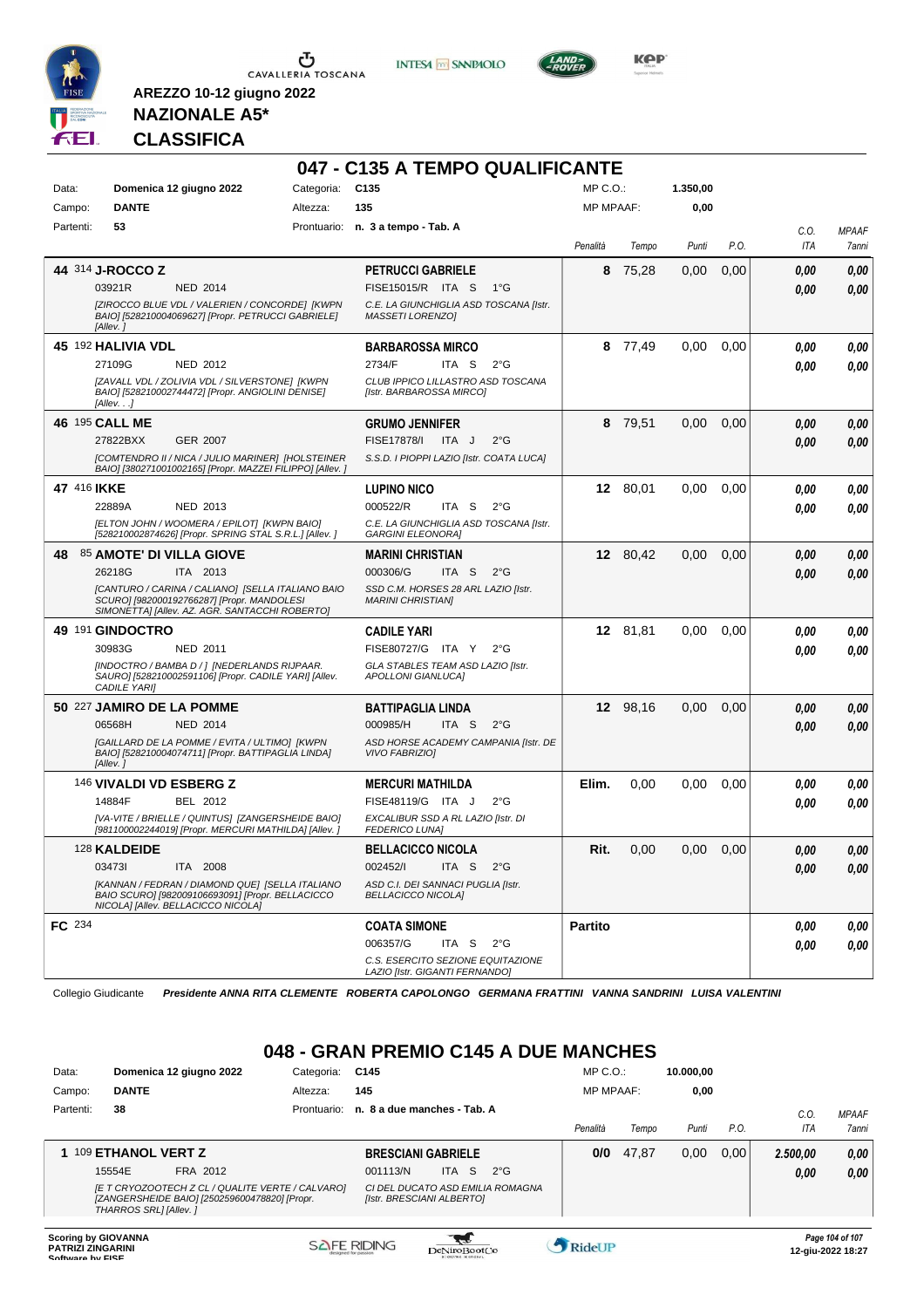

**INTESA M** SANPAOLO



**KOP** 

# **NAZIONALE A5\* CLASSIFICA**

| Data:     | Domenica 12 giugno 2022                                                                                                                   | Categoria: | C145                                                                            | $MP C. O.$ :     |             | 10.000,00 |      |             |                       |
|-----------|-------------------------------------------------------------------------------------------------------------------------------------------|------------|---------------------------------------------------------------------------------|------------------|-------------|-----------|------|-------------|-----------------------|
| Campo:    | <b>DANTE</b>                                                                                                                              | Altezza:   | 145                                                                             | <b>MP MPAAF:</b> |             | 0,00      |      |             |                       |
| Partenti: | 38                                                                                                                                        |            | Prontuario: n. 8 a due manches - Tab. A                                         | Penalità         | Tempo       | Punti     | P.O. | C.O.<br>ITA | <b>MPAAF</b><br>7anni |
|           | 2 87 CASINO ROYAL                                                                                                                         |            | <b>LEONARDI MATTEO</b>                                                          | 0/4              | 46,50       | 0.00      | 0,00 | 1.800,00    | 0,00                  |
|           | 11745F<br><b>NED 2007</b><br>[LUPICOR / QUINTANA 2 / QUICK STAR] [KWPN BAIO]                                                              |            | FISE10573/F ITA S<br>$2^{\circ}$ G<br>C.I.LE SALINE ASD EMILIA ROMAGNA [Istr.   |                  |             |           |      | 0.00        | 0.00                  |
|           | [528210000879248] [Propr. WINSPEARE ISABELLA<br>GIUDITTA] [Allev.]                                                                        |            | <b>BORMIOLI GIAN LUCAI</b>                                                      |                  |             |           |      |             |                       |
|           | 3 122 BALOULISCO DU LOZON                                                                                                                 |            | <b>CIARDULLO ANTONIO</b>                                                        |                  | $0/4$ 49,59 | 0,00      | 0,00 | 1.500,00    | 0,00                  |
|           | 28354G<br>FRA 2011                                                                                                                        |            | 010917/G<br>ITA S<br>$2^{\circ}$ G                                              |                  |             |           |      | 0.00        | 0.00                  |
|           | [BALOUBET DU ROUET / EOLYSCA / ] [SELLA FRANCESE<br>SAURO] [250258500049438] [Propr. CAPORELLO ATTILIO]<br>[Allev.]                       |            | LA MACCHIARELLA SSD A RL LAZIO [Istr.<br>CIARDULLO ANTONIO]                     |                  |             |           |      |             |                       |
| 4         | 93 CONTENDRO SUN                                                                                                                          |            | <b>PITZIANTI CRISTIAN</b>                                                       |                  | $0/4$ 51,65 | 0,00      | 0,00 | 1.200,00    | 0,00                  |
|           | 14393F<br>GER 2010                                                                                                                        |            | 711/F<br>ITA S<br>$2^{\circ}$ G                                                 |                  |             |           |      | 0.00        | 0.00                  |
|           | [CONTENDRO I / RUBIN LADY / ROTSPON] [WESTFALEN<br>BAIO] [276020000098091] [Propr. UP TO FIFTY DI<br>NATHALIE BELLINE E C. SAS] [Allev. ] |            | TOSCANA EQUITAZIONE ASD TOSCANA<br>[Istr. PITZIANTI CRISTIAN]                   |                  |             |           |      |             |                       |
|           | 5 171 HIGH TEA                                                                                                                            |            | <b>APOLLONI GIANLUCA</b>                                                        | 4/0              | 53,14       | 0,00      | 0,00 | 1.000,00    | 0,00                  |
|           | <b>NED 2012</b><br>29224G                                                                                                                 |            | 008545/G<br>ITA <sub>S</sub><br>$2^{\circ}$ G                                   |                  |             |           |      | 0.00        | 0.00                  |
|           | [CENTO / WINONA II / LANDOS] [KWPN BAIO]<br>[528210002851607] [Propr. DI BENEDETTO ANTONIO]<br>[Allev.]                                   |            | GLA STABLES TEAM ASD LAZIO [Istr.<br><b>APOLLONI GIANLUCAI</b>                  |                  |             |           |      |             |                       |
|           | 6 112 LA MARRON                                                                                                                           |            | <b>FOURCADE LOPEZ FERNANDO</b>                                                  |                  | 0/4 53,34   | 0,00      | 0,00 | 400,00      | 0,00                  |
|           | GER 2014<br>03591R                                                                                                                        |            | 002059/E<br>ESP <sub>S</sub><br>$2^{\circ}G$                                    |                  |             |           |      | 0.00        | 0.00                  |
|           | [CHRISTIAN / LANTANA / LANDOR S] [OLDENBURG BAIO]<br>[276020000166904] [Propr. VOTA GORACCI ANDREA]<br>[Allev.]                           |            | RIVIERA RESORT SSD A RL EMILIA<br>ROMAGNA [Istr. CALLERI ALESSANDRO]            |                  |             |           |      |             |                       |
|           | 7 163 ELCENDILA PS                                                                                                                        |            | <b>MARINI CHRISTIAN</b>                                                         |                  | 4/4 51,46   | 0.00      | 0,00 | 400,00      | 0,00                  |
|           | 29005G<br>GER 2014                                                                                                                        |            | 000306/G<br>ITA S<br>$2^{\circ}G$                                               |                  |             |           |      | 0.00        | 0.00                  |
|           | [ELVIS TER PUTTE / CENTULA / CENTADEL]<br>[OLDENBURG BAIO] [276020000168358] [Propr. A.S.D. C.M.<br>HORSES] [Allev.]                      |            | SSD C.M. HORSES 28 ARL LAZIO [Istr.<br><b>MARINI CHRISTIANI</b>                 |                  |             |           |      |             |                       |
|           | 8 140 LEONARDO VAN'T ROOSAKKER                                                                                                            |            | DI CANTO ADRIANO                                                                |                  | 4/4 51,70   | 0,00      | 0,00 | 400,00      | 0,00                  |
|           | BEL 2011<br>27916K                                                                                                                        |            | FISE4490/Q<br>ITA Y<br>$2^{\circ}G$                                             |                  |             |           |      | 0.00        | 0.00                  |
|           | $[X/X/$ ] [BWP BAIO] [] [Propr. ] [Allev. ]                                                                                               |            | C.I.LA BETULLA LOMBARDIA [Istr.<br><b>BRUSCHETTA YLENIA1</b>                    |                  |             |           |      |             |                       |
|           | 9 134 GIGI TOP 2                                                                                                                          |            | <b>FRANCO FRANCESCO</b>                                                         |                  | 4/12 56.28  | 0,00      | 0,00 | 400,00      | 0,00                  |
|           | 15171E<br>GER 2013                                                                                                                        |            | 000129/I<br>ITA <sub>S</sub><br>$2^{\circ}G$<br>CASSIA EQUESTRIAN CLUB SSD A RL |                  |             |           |      | 0.00        | 0.00                  |
|           | [GREY TOP / GOTENFEE / GLUCKSPILZ] [HANNOVER<br>GRIGIO] [276020000183026] [Propr. FARSETTI CAMILLA]<br>[Allev.]                           |            | LAZIO [Istr. CERULLI IRELLI FRANCESCO]                                          |                  |             |           |      |             |                       |
|           | 10 114 BRANDY SUGAR                                                                                                                       |            | <b>POPP SELINI</b>                                                              | 1/Rit.           | 0,00        | 0,00      | 0,00 | 400,00      | 0,00                  |
|           | 27053K<br><b>BEL 2007</b><br>[X / X / ] [SELLA BELGA BAIO] [] [Propr. ] [Allev. ]                                                         |            | FISE104295/K GRE Y<br>$2^{\circ}G$<br>FISE [Istr.]                              |                  |             |           |      | 0.00        | 0,00                  |
|           | 11 179 HEARTBREAKER                                                                                                                       |            | <b>AMICI VALERIO</b>                                                            |                  | 4 74,68     | 0,00      | 0,00 | 0,00        | 0,00                  |
|           | 16884P<br><b>NED 2012</b>                                                                                                                 |            | FISE12070/G ITA S<br>$2^{\circ}$ G                                              |                  |             |           |      | 0,00        | 0,00                  |
|           | [BERLIN / SILVANA'S HEARTBREAK / NIMMERDOR]<br>[KWPN BAIO] [528210002835969] [Propr. AMICI VALERIO]<br>[Allev.]                           |            | C.I. BACCARAT SSD A RL LAZIO [Istr. LUPIS<br><b>FILIPPO1</b>                    |                  |             |           |      |             |                       |
|           | 12 187 DODJO OF TWO NOTES Z                                                                                                               |            | <b>FORTINELLI GIANLUCA</b>                                                      |                  | 4 74,96     | 0,00      | 0,00 | 0,00        | 0,00                  |
|           | 03229R<br><b>BEL 2008</b>                                                                                                                 |            | 000069/R<br>ITA S $2^{\circ}G$                                                  |                  |             |           |      | 0.00        | 0.00                  |
|           | [DOUGLAS / WORCA / WELLINGTON] [ZANGERSHEIDE<br>BAIO] [981100000561223] [Propr. RUINA FRANCESCO]<br>[Allev.]                              |            | C.E.NEW CLUB 2000 UMBRIA [Istr.<br><b>FORTINELLI ELENA]</b>                     |                  |             |           |      |             |                       |
|           | <b>13 104 BREEZER</b>                                                                                                                     |            | <b>LUPIS FILIPPO</b>                                                            |                  | 7 78,48     | 0,00      | 0,00 | 0,00        | 0,00                  |
|           | 03361R<br><b>NED 2006</b>                                                                                                                 |            | 001310/G<br>ITA S<br>$2^{\circ}G$                                               |                  |             |           |      | 0,00        | 0,00                  |
|           | [CAVALIER / FTERMIE / JOOST] [KWPN GRIGIO]<br>[528210000882597] [Propr. CLUB IPICO REGNO VERDE]<br>[Allev.]                               |            | C.I. BACCARAT SSD A RL LAZIO [Istr.<br>CASAFINA SOFIA]                          |                  |             |           |      |             |                       |
|           | 14 182 CHALLENGE DELL'OXER                                                                                                                |            | <b>TSATSOU DANAI</b>                                                            |                  | 7 78,90     | 0,00      | 0,00 | 0,00        | 0,00                  |
|           | 31159K<br>GER 2014                                                                                                                        |            | <b>FISE9209/F</b><br>GRE S<br>$2^{\circ}$ G                                     |                  |             |           |      | 0.00        | 0,00                  |
|           | [X / X / ] [OLDENBURG BAIO] [] [Propr. ] [Allev. ]                                                                                        |            | EQUESTRIAN CLUB FIRENZE SSD A RL<br>TOSCANA [Istr. BARONI KATIA]                |                  |             |           |      |             |                       |

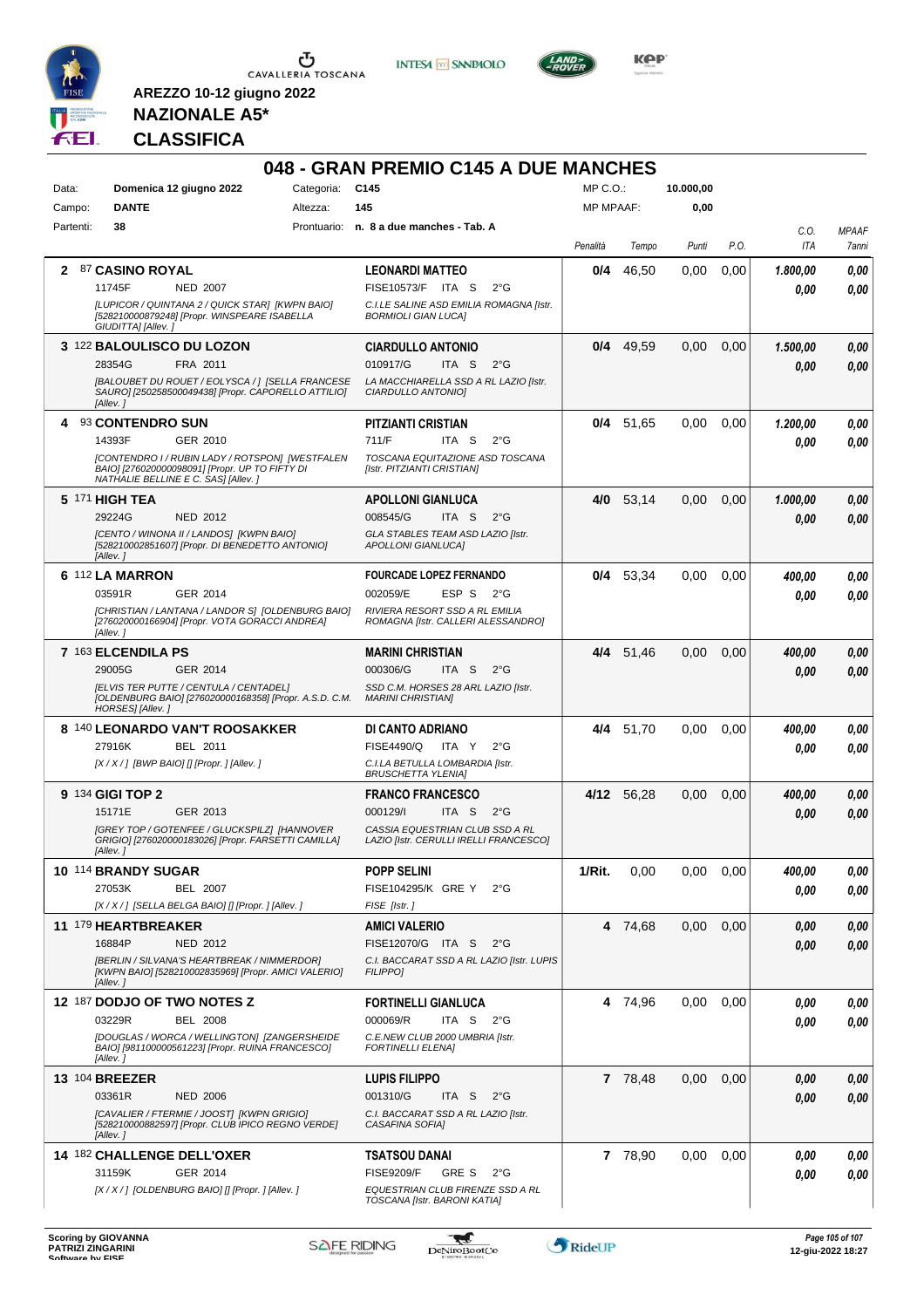

**INTESA** M SANPAOLO



KOP<sup>®</sup>

# **NAZIONALE A5\* CLASSIFICA**

| Data:               | Domenica 12 giugno 2022                                                                                                                                                  | Categoria: | C145                                                               | MP C.O.:         |          | 10.000,00 |      |                 |                       |
|---------------------|--------------------------------------------------------------------------------------------------------------------------------------------------------------------------|------------|--------------------------------------------------------------------|------------------|----------|-----------|------|-----------------|-----------------------|
| Campo:              | <b>DANTE</b>                                                                                                                                                             | Altezza:   | 145                                                                | <b>MP MPAAF:</b> |          | 0,00      |      |                 |                       |
| Partenti:           | 38                                                                                                                                                                       |            | Prontuario: n. 8 a due manches - Tab. A                            | Penalità         | Tempo    | Punti     | P.O. | C.O.<br>ITA     | <b>MPAAF</b><br>7anni |
|                     | 15 103 HEADHUNTER                                                                                                                                                        |            | <b>MENCOLINI PAOLO</b>                                             | 8                | 69.58    | 0,00      | 0,00 | 0,00            | 0,00                  |
|                     | 03343R<br><b>NED 2012</b>                                                                                                                                                |            | 0G2327/R<br>ITA S<br>$2^{\circ}$ G                                 |                  |          |           |      | 0.00            | 0,00                  |
|                     | [DANTE / BISOU / CALVARO Z] [KWPN BAIO]<br>[528210002764926] [Propr. GUCCI OLIMPIA] [Allev. ]                                                                            |            | S.LA TORRE UMBRIA [Istr. MASCIOTTI<br><b>CARLO</b>                 |                  |          |           |      |                 |                       |
|                     | 16 166 PRESLEY DEGLI ASSI                                                                                                                                                |            | <b>GAROFALO ANTONIO MARIA</b>                                      | 8                | 70,05    | 0,00      | 0,00 | 0,00            |                       |
|                     | 25890G<br>ITA 2013                                                                                                                                                       |            | 003037/H<br>ITA S<br>$2^{\circ}$ G                                 |                  |          |           |      | 0.00            |                       |
|                     | [PRESLEY BOY / ULZHANE ST WINOC / ] [SELLA<br>ITALIANO BAIO] [982000192765207] [Propr. MERLANI<br>DOMENICO] [Allev. MERLANI DOMENICO]                                    |            | ASD DEGLI ASSI LAZIO [Istr. GAROFALO<br><b>ANTONIO MARIA]</b>      |                  |          |           |      |                 |                       |
|                     | 17 196 ARGENTINA FM-DEL B                                                                                                                                                |            | <b>FRANCHI GUIDO</b>                                               |                  | 8 71,86  | 0,00      | 0,00 | 0,00            |                       |
|                     | ITA 2015<br>21167A                                                                                                                                                       |            | <b>FISE9263/F</b><br>ITA S<br>$2^{\circ}G$                         |                  |          |           |      | 0.00            |                       |
|                     | [BAEDEKER / TANGA DEL TERRICCIO / TENOR DE LA<br>COUR] [SELLA ITALIANO BAIO] [380271000020363] [Propr.<br>SCUDERIA MB DI MARTA BOTTANELLI] [Allev. GRANCHI<br>FRANCESCO] |            | C.S. ESERCITO SEZIONE EQUITAZIONE<br>LAZIO [Istr. BERTOLI ALICE]   |                  |          |           |      |                 |                       |
| 18.                 | 99 VERTIGO Z                                                                                                                                                             |            | <b>CANONICI ANGELICA</b>                                           | 8                | 73,28    | 0,00      | 0,00 | 0.00            |                       |
|                     | 20536A<br>FRA 2013                                                                                                                                                       |            | FISE19325/F ITA S<br>$2^{\circ}$ G                                 |                  |          |           |      | 0.00            |                       |
|                     | [VIGO D'ARSOUILLES / QUANA ONE DE L'EAUGRENEE /<br>KANNAN] [ZANGERSHEIDE BAIO] [250259600506042]<br>[Propr. CIRCOLO IPPICO EQUIPLANET] [Allev. ]                         |            | C.I. EQUIPLANET SSD A RL TOSCANA [Istr.<br>ACCARDO MONICA]         |                  |          |           |      |                 |                       |
|                     | 19 243 CLOONEY DRUM VH JUXSCHOT Z                                                                                                                                        |            | <b>CARLINO VINCENZO</b>                                            | 8                | 73,98    | 0,00      | 0,00 | 0.00            |                       |
|                     | 26120G<br>BEL 2013                                                                                                                                                       |            | 001602/I<br>ITA S<br>$2^{\circ}G$                                  |                  |          |           |      | 0.00            |                       |
|                     | [CIGARET JV H Z / EHRWENTA DRUM U VH JUXSCHOT / ]<br>[ZANGERSHEIDE GRIGIO] [967000009537142] [Propr.<br>CARLINO VINCENZO] [Allev.]                                       |            | A.I.ATINA LAZIO [Istr. CARLINO VINCENZO]                           |                  |          |           |      |                 |                       |
|                     | 20 215 MERADORA PS                                                                                                                                                       |            | <b>MARINI CHRISTIAN</b>                                            |                  | 8 74,00  | 0,00      | 0,00 | 0,00            |                       |
|                     | GER 2014<br>30113G                                                                                                                                                       |            | 000306/G<br>ITA S<br>$2^{\circ}$ G                                 |                  |          |           |      | 0.00            |                       |
|                     | [MESSENGER / DIARADORA / DIARADO] [OLDENBURG<br>BAIO] [276020000168277] [Propr. MARINI CHRISTIAN]<br>[Allev.]                                                            |            | SSD C.M. HORSES 28 ARL LAZIO [Istr.<br><b>MARINI CHRISTIANI</b>    |                  |          |           |      |                 |                       |
|                     | 21 108 CONQUESTADOR                                                                                                                                                      |            | <b>GAROFALO ANTONIO MARIA</b>                                      |                  | 8 75,02  | 0,00      | 0,00 | 0,00            |                       |
|                     | 04278N<br><b>NED 2007</b>                                                                                                                                                |            | 003037/H<br>ITA S<br>2°G                                           |                  |          |           |      | 0.00            |                       |
|                     | [NABAB DE REVE / MELISSA / FARMER] [KWPN BAIO<br>SCURO] [528210002061287] [Propr. LARDONE ELENA]<br>[Allev. C.E.R.E.]                                                    |            | ASD DEGLI ASSI LAZIO [Istr. GAROFALO<br><b>ANTONIO MARIAI</b>      |                  |          |           |      |                 |                       |
|                     | 22 132 BALLYSHAN BELLAGIO                                                                                                                                                |            | <b>NERI DUCCIO</b>                                                 |                  | 8 75,27  | 0.00      | 0,00 | 0,00            |                       |
|                     | 15096F<br>IRL 2012                                                                                                                                                       |            | 5034/F<br>ITA <sub>S</sub><br>$2^{\circ}$ G                        |                  |          |           |      | 0.00            |                       |
|                     | [MERMUS R / BALLYSHAN LAS VEGAS / VDL ARKANSAS]<br>[IRISH HORSE BAIO] [372141405497203] [Propr. NERI<br>GIOVANNI] [Allev.]                                               |            | C.I. TERRE DI SIENA ASD TOSCANA [Istr.<br>SALVINI BARBARA]         |                  |          |           |      |                 |                       |
|                     | 23 220 ACTAIRE PS                                                                                                                                                        |            | <b>LUPINO NICO</b>                                                 |                  | 8 75,35  | 0.00      | 0,00 | 0.00            |                       |
|                     | 17541F<br>GER 2013                                                                                                                                                       |            | 000522/R<br>ITA S<br>$2^{\circ}$ G                                 |                  |          |           |      | 0.00            |                       |
|                     | [ACTION BREAKER / CON CARE / CON AIR]<br>[OLDENBURG BAIO] [276020000166090] [Propr. FABBRONI<br>BARBARA] [Allev.]                                                        |            | C.E. LA GIUNCHIGLIA ASD TOSCANA [Istr.<br><b>GARGINI ELEONORA]</b> |                  |          |           |      |                 |                       |
|                     | 24 92 ALIAS HOY                                                                                                                                                          |            | <b>NERI DUCCIO</b>                                                 | 8                | 79.06    | 0,00      | 0,00 | 0.00            |                       |
|                     | 14261F<br>FRA 2010                                                                                                                                                       |            | 5034/F<br>ITA S<br>$2^{\circ}$ G                                   |                  |          |           |      | 0.00            |                       |
|                     | [LITCHI HOY / MA JOIE DE THURIN / SOCRATE DE<br>CHIVRE] [SELLA FRANCESE BAIO] [250258720012835]                                                                          |            | C.I. TERRE DI SIENA ASD TOSCANA [Istr.<br>SALVINI BARBARA]         |                  |          |           |      |                 |                       |
| <b>25 124 DORUS</b> | [Propr. PAGANI ALESSANDRO] [Allev.]                                                                                                                                      |            | <b>ZARAFFI SIMONE</b>                                              |                  | 9 76,22  | 0,00      | 0,00 | 0,00            |                       |
|                     | 18798A<br><b>NED 2008</b>                                                                                                                                                |            | 005533/F<br>ITA S<br>$2^{\circ}$ G                                 |                  |          |           |      | 0.00            |                       |
|                     | [HARLEY VDL / PROZETTE / IROKO] [KWPN BAIO]<br>[528210002269503] [Propr. AMADEI RINALDO] [Allev. ]                                                                       |            | ASD C.I. GRANDUCATO TOSCANA [Istr.<br><b>FORMICHI FRANCESCA]</b>   |                  |          |           |      |                 |                       |
|                     | 26 89 ZEYLAN BK                                                                                                                                                          |            | <b>CONSUMATI ROBERTO</b>                                           |                  | 11 82,02 | 0,00      | 0,00 | 0.00            |                       |
|                     | 25118G<br>ESP 2011                                                                                                                                                       |            | 002708/G<br>ITA S<br>2°G                                           |                  |          |           |      | 0.00            |                       |
|                     | [AVERNER N / NEFERTITI 77 / ] [ESPANOLA BAIO]<br>[724120002101972] [Propr. RINALDI FRANCESCA] [Allev.]                                                                   |            | G&C HORSE FARM LAZIO [Istr. CAPPETTA<br>CORRADO]                   |                  |          |           |      |                 |                       |
|                     | 27 207 SCHWABENSTOLZ 3                                                                                                                                                   |            | LODOVINI CIARABELLI LORENZO                                        |                  | 12 69,60 | 0,00      | 0,00 | 0,00            |                       |
|                     | 03857R<br>GER 2009                                                                                                                                                       |            | FISE14965/R ITA S 2°G                                              |                  |          |           |      | 0.00            |                       |
|                     | [STOLZENBERG / LATITIA / LE PRIMEUR] [HANNOVER<br>SAURO] [276020000569481] [Propr. CIARABELLI SIMONA]<br>[Allev.]                                                        |            | SCUDERIA VALMARINO UMBRIA [Istr. DE<br><b>FILIPPO GIULIA]</b>      |                  |          |           |      |                 |                       |
|                     | <b>Scoring by GIOVANNA</b>                                                                                                                                               |            |                                                                    |                  |          |           |      | Page 106 of 107 |                       |